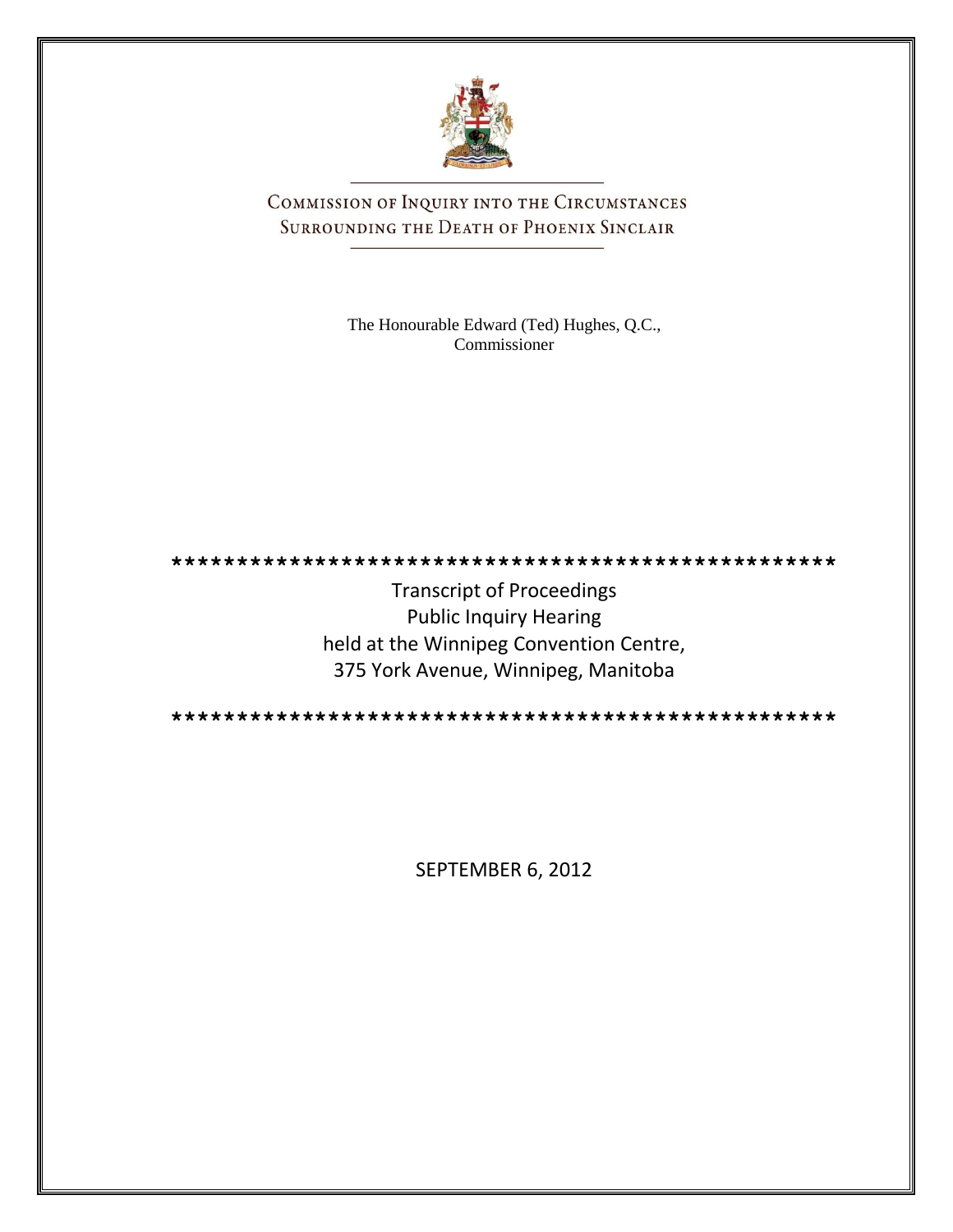# **APPEARANCES**

# **S. WALSH** and **D. OLSON**, for the Phoenix Sinclair Inquiry Commission

# **MR. G. MCKINNON** and **MR. S. Paul**,

for the Department of Family Services and Labour

**MR. T. RAY**, for the Manitoba Government and General Employees' Union

# **MR. H. KHAN** and **MR. J. BENSON**,

for Intertribal Child and Family Services

# **MR. K. SAXBERG** and **MR. HAROLD COCHRANE**,

for the General Child and Family Services Authority (General Authority), First Nations of Northern Manitoba Child and Family Services Authority (Northern Authority), First Nations of Southern Manitoba Child and Family Services Authority (Southern Authority) and Child and Family All Nation Coordinated Response Network (ANCR)

# **MR. J. GINDIN**, **MR. D. IRELAND** and **MR. GEORGE DERWIN**,

for Mr. Steve Sinclair and Ms Kimberly-Ann Edwards

# **MR. J. FUNKE** and **MS J. SAUNDERS**,

for the Assembly of Manitoba Chiefs (AMC) and the Southern Chiefs Organization Inc. (SCO)

# **MS. M. VERSACE**,

for the University of Manitoba, Faculty of Social Work

# **MR. W. HAIGHT** and **MS. K. BJORNSON**,

for the Manitoba Métis Federation (MMF) and Manitoba Child and Family Services Authority Inc.

**MS. V. RACHLIS**, for Witness SOR #1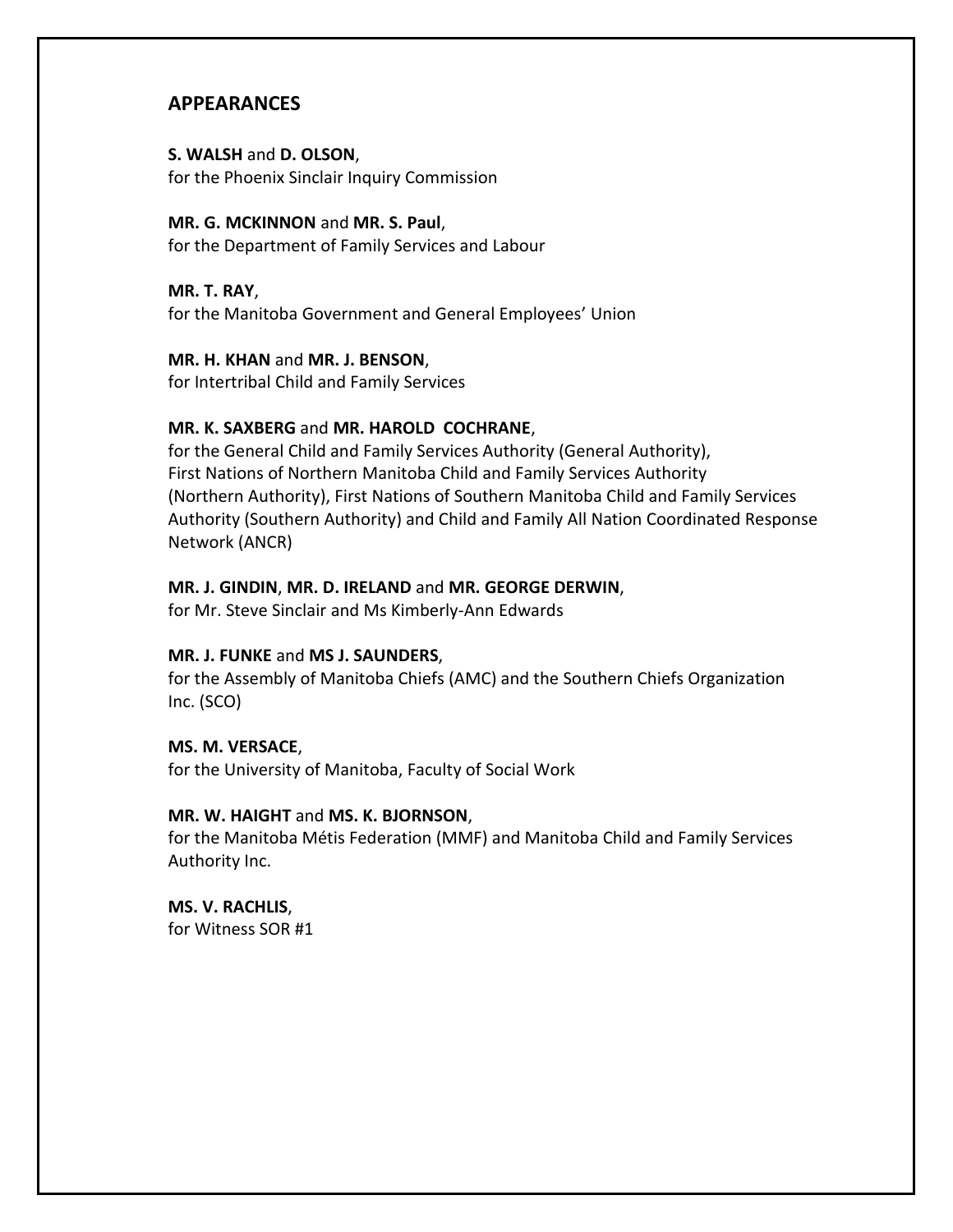# **INDEX**

# PROCEEDINGS 1 WITNESS SOR #1 Examination by Ms. Walsh 9 Examination by Mr. Gindin 32 Examination by Mr. McKinnon 35

PROCEEDINGS 36

**WITNESSES**:

MARNIE SAUNDERSON

| Examination by Mr. Olson    |  |                                 | -37 |
|-----------------------------|--|---------------------------------|-----|
|                             |  | Examination by The Commissioner | 175 |
| Examination by Mr. Gindin   |  |                                 | 177 |
| Examination by Mr. Saxberg  |  |                                 | 196 |
| Examination by Mr. McKinnon |  |                                 | 223 |

PROCEEDINGS 235

### **Page**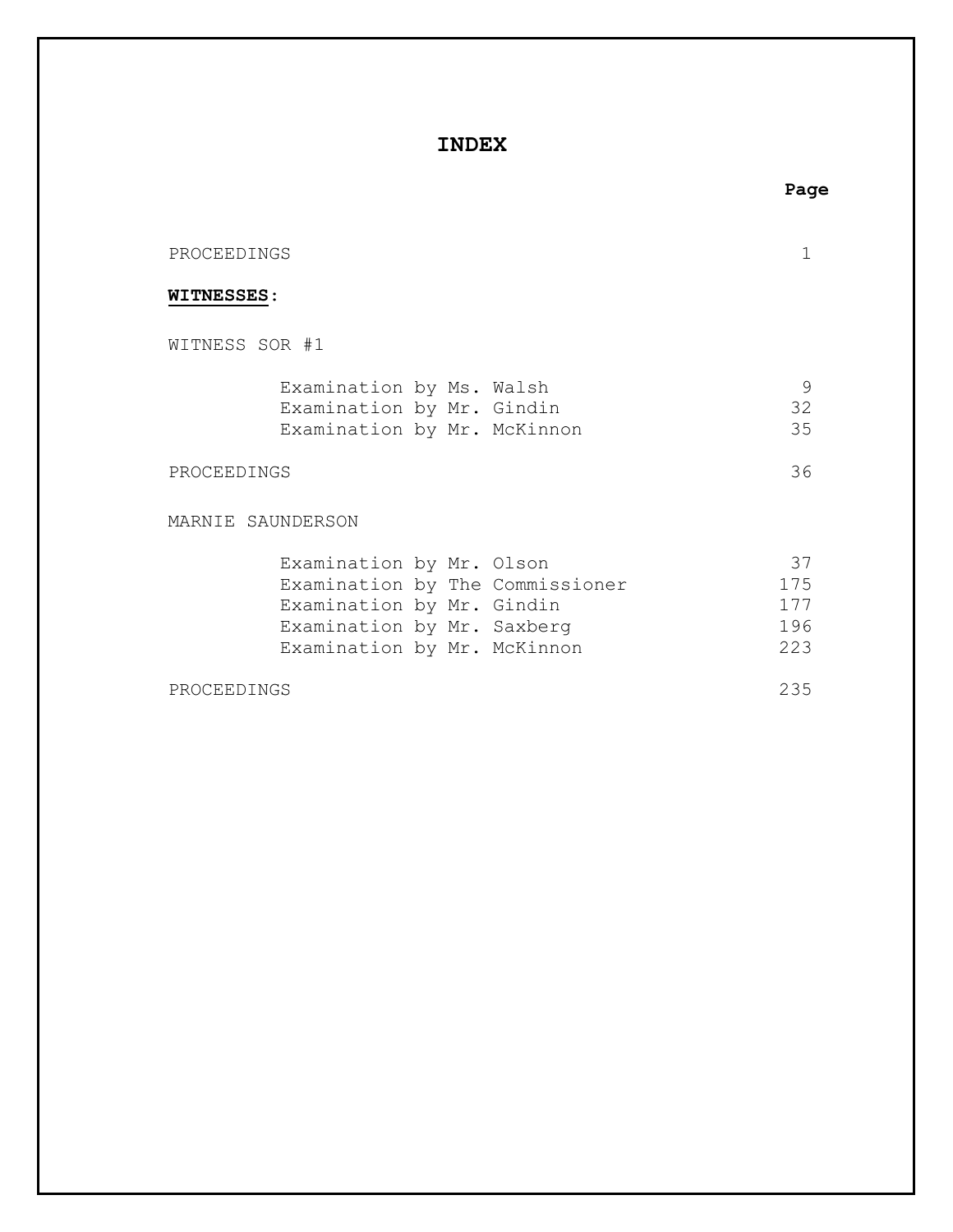PROCEEDINGS SEPTEMBER 6, 2012

SEPTEMBER 6, 2012

 PROCEEDINGS CONTINUED FROM SEPTEMBER 5, 2012 THE CLERK: Court is now open. MS. WALSH: Our first witness, Mr. Commissioner, is a witness to whom the SOR protocol that I discussed yesterday applies, and so in accordance with that protocol I'm going to ask everyone in the room, except for the witness' lawyer, and of course you and Commission counsel, to briefly leave the room while we swear the witness in and then everyone will be allowed back in. 12 THE COMMISSIONER: Yes, it'll be very brief I can assure you, so don't go far away. 14 MS. WALSH: Yes. 15 THE COMMISSIONER: It's just a matter of swearing the witness in and then you'll come in and hear her evidence. 18 MS. WALSH: Thank you. (INQUIRY PARTICIPANTS, EXCEPT FOR THE COMMISSIONER, COMMISSION COUNSEL AND MS. RACHLIS, LEAVE THE COURTROOM) MS. WALSH: All right. Ms. Rachlis is counsel for the witness. THE COMMISSIONER: Yes.

 $- 1 -$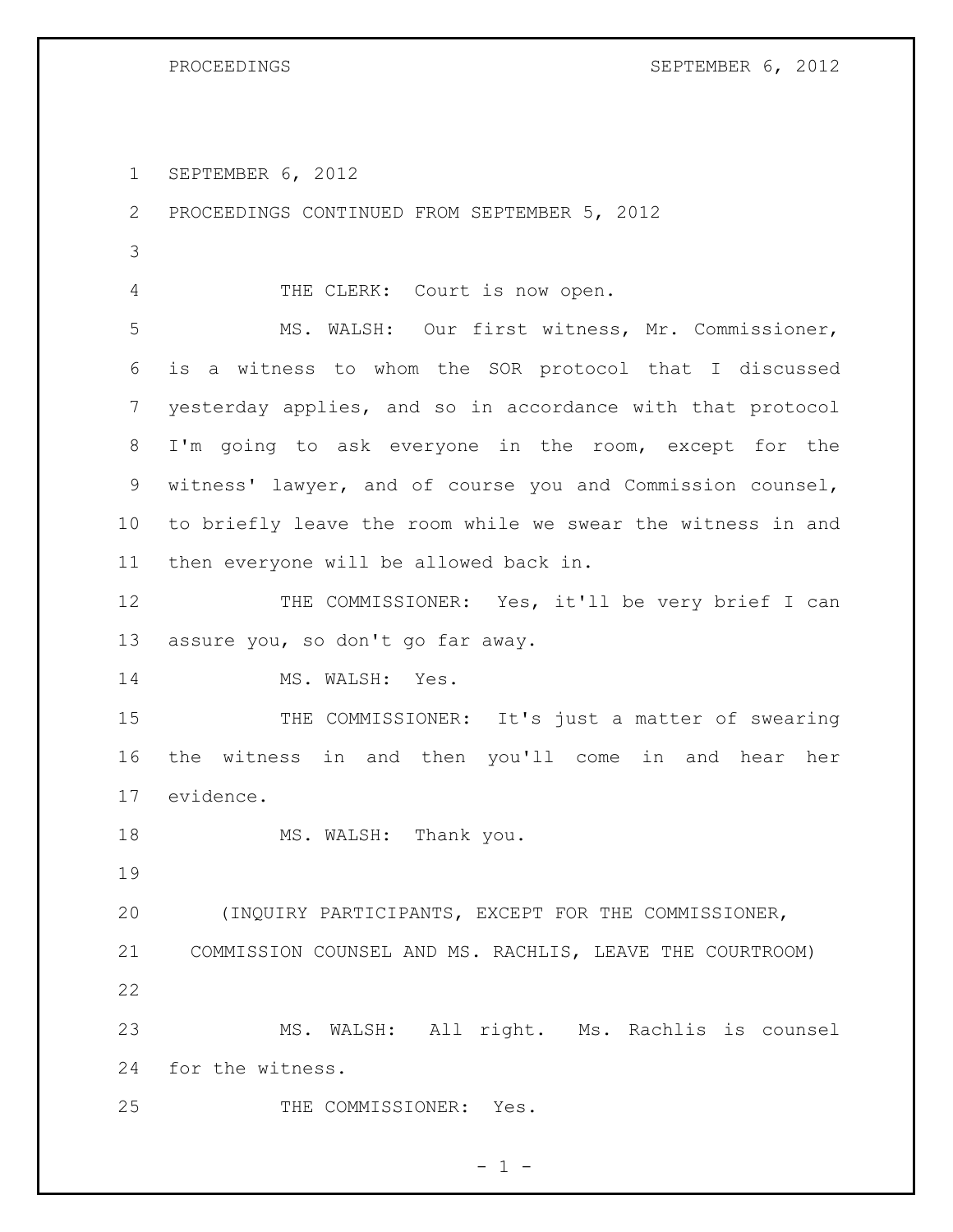| $\mathbf 1$    | MS. WALSH: So --                                         |
|----------------|----------------------------------------------------------|
| $\mathbf{2}$   | THE COMMISSIONER: All right. I think we're               |
| 3              | ready to proceed. We have security in the room, but they |
| $\overline{4}$ | understand the rules and regulations I'm sure.           |
| 5              | MS. EWATSKI: (Inaudible) confidential so maybe           |
| 6              | we should have them wait outside.                        |
| 7              | MS. WALSH: You want to have them wait outside.           |
| 8              | All right. Just --                                       |
| $\mathsf 9$    | MS. EWATSKI: Sorry. I'll have to ask you to              |
| 10             | leave as well.                                           |
| 11             | THE COMMISSIONER: All right. I think we can              |
| 12             | proceed to have the witness sworn or affirmed.           |
| 13             | THE CLERK: Is the witness able to hear me?               |
| 14             | THE WITNESS: Yes, I can.                                 |
| 15             | THE CLERK: Do you have a Bible there, ma'am?             |
| 16             | THE WITNESS: No, I do not.                               |
| 17             | THE CLERK: Is it your choice to swear on the             |
| 18             | Bible or affirm?                                         |
| 19             | THE WITNESS: I'll affirm.                                |
| 20             | THE CLERK: All right. State your full name to            |
| 21             | the court.                                               |
| 22             | THE WITNESS:                                             |
| 23             | THE CLERK: And just spell me your last name,             |
| 24             | please.                                                  |
| 25             | THE WITNESS:                                             |

 $- 2 -$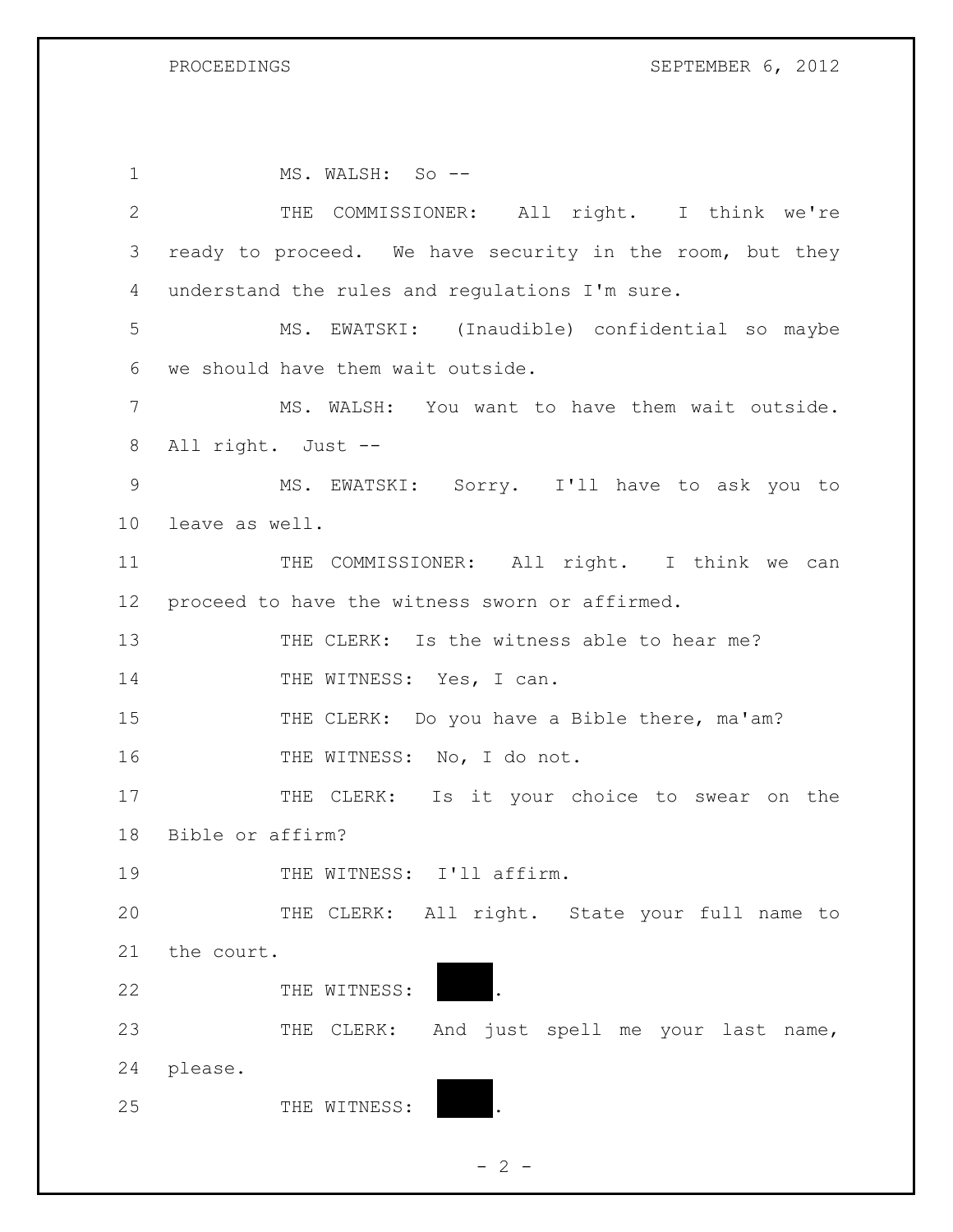### PROCEEDINGS SEPTEMBER 6, 2012

1 THE CLERK: Thank you. XXXXX**,** affirmed, testified as follows: THE CLERK: Thank you. MS. WALSH: All right. We'll just take a minute to let everyone back in the room. Mr. Commissioner -- THE COMMISSIONER: Yeah, just before we do that -- go ahead. MS. WALSH: In terms of the name of the witness now appearing on the transcript I gather that we'll have to leave it on the transcript, but then we'll redact it for the purposes of putting it on the website. THE COMMISSIONER: I think that would be the appropriate way. MS. WALSH: Okay. Thank you. 18 THE COMMISSIONER: I haven't given thought to that so you -- that's a tentative view. If you wish to discuss that further before that happens why -- 21 MS. WALSH: Yes. THE COMMISSIONER: But certainly the name will go on the transcript. MS. WALSH: Right. 25 THE COMMISSIONER: Yeah.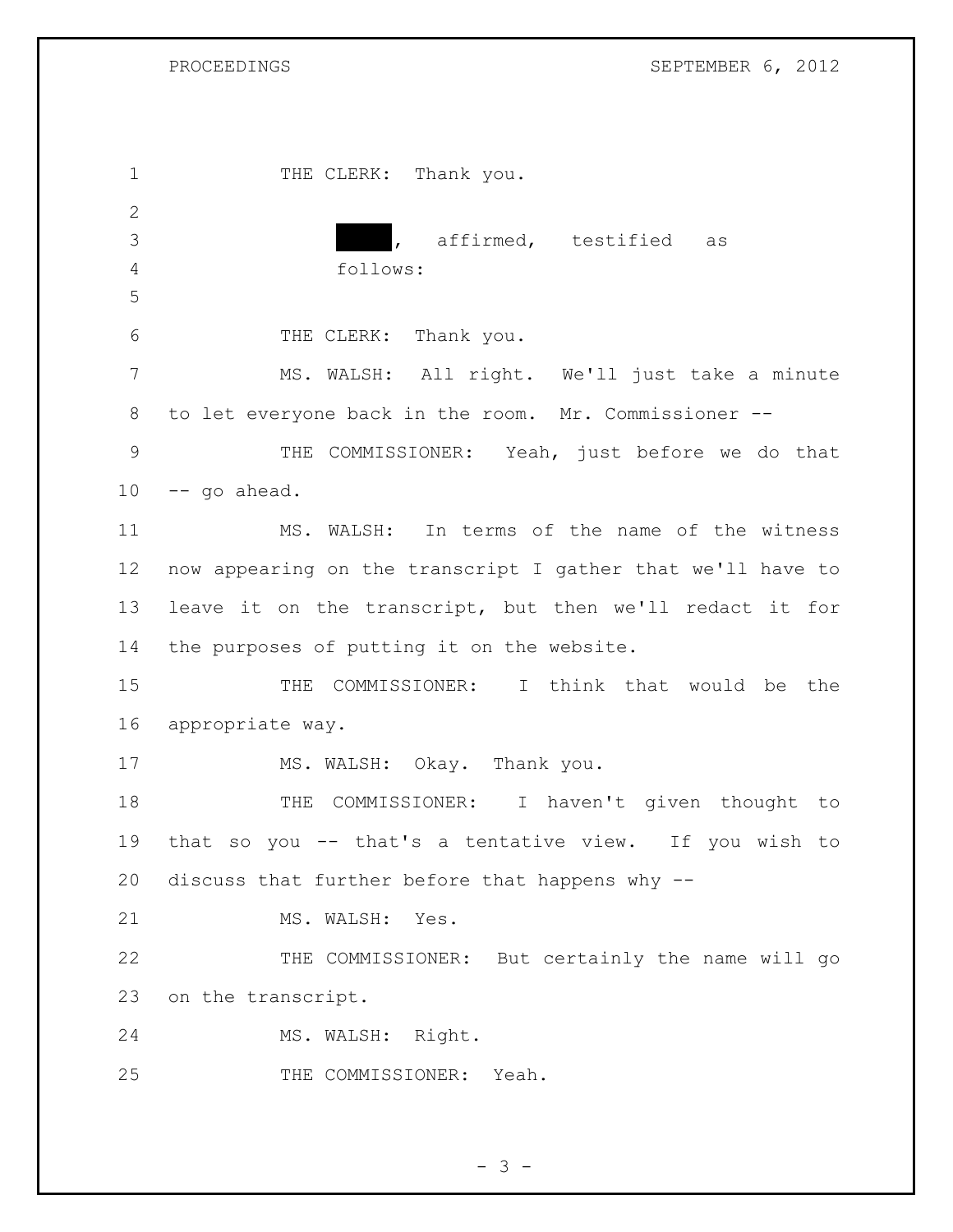PROCEEDINGS SEPTEMBER 6, 2012

1 MR. WALSH: Okay, thank you. THE COMMISSIONER: Thank you. Now, what I will indicate to counsel is that there are special rules applying this morning. They've all had notification of that. If any of them are in any doubt as to its application when we adjourn after this witness they should speak to you, or, or one of your colleagues. 8 MS. WALSH: That sounds like a good idea. Thank you. 10 THE COMMISSIONER: Right. Ready to proceed, counsel? 12 MS. RACHLIS: Ready to proceed. MS. WALSH: Okay, thank you. So we'll have everyone brought in. (INQUIRY PARTICIPANTS, EXCEPT FOR THE COMMISSIONER, COMMISSION COUNSEL AND MS. RACHLIS, RE-ENTER THE COURTROOM) MS. WALSH: So for the witness' benefit everyone is coming back into the room. THE COMMISSIONER: Now just before we proceed with the taking of the evidence of this witness I would just remind everybody present that there are special rules with respect to publication insofar as this witness is concerned. Those rules were laid out in a document that

 $- 4 -$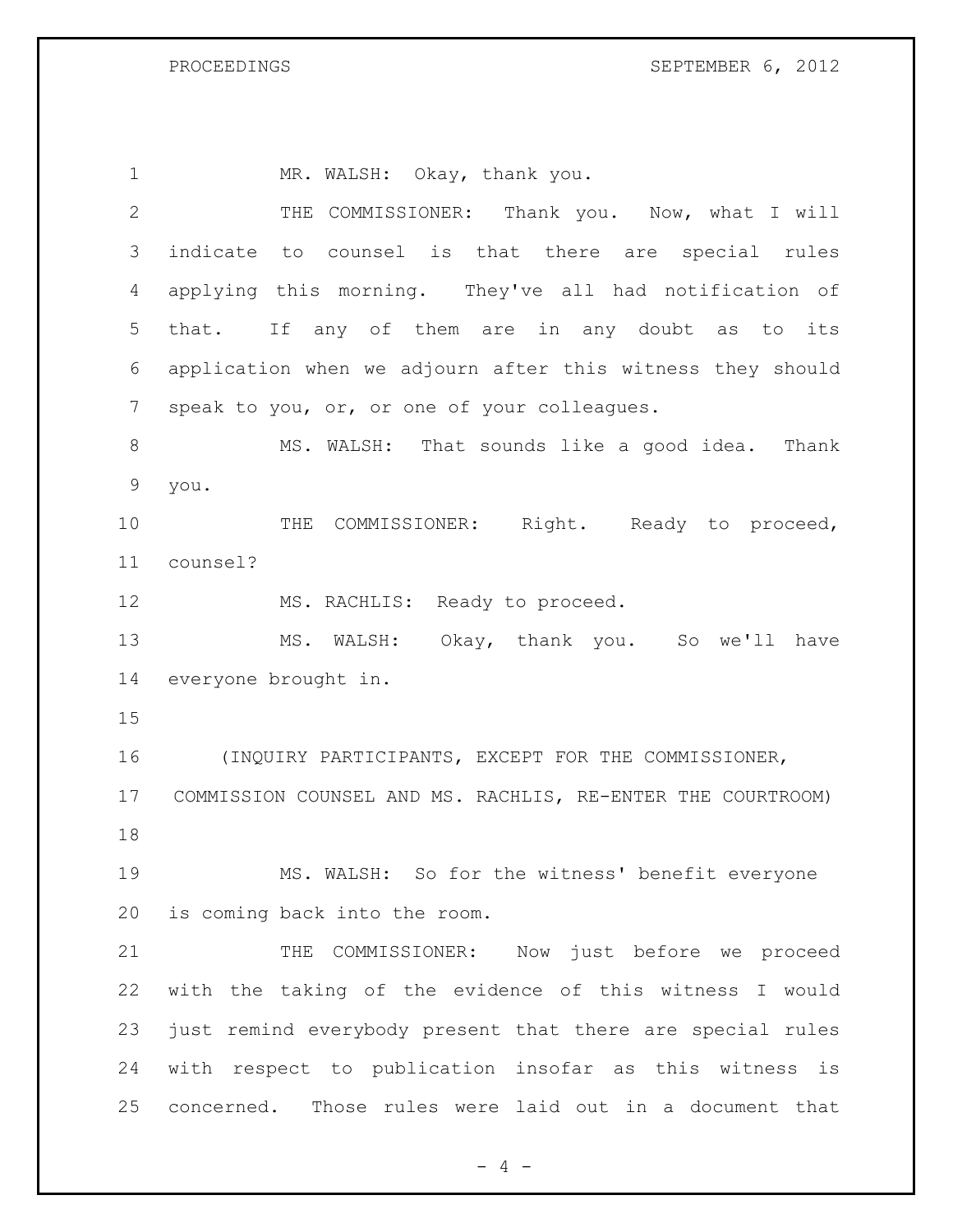was widely circulated yesterday, and posted on the board. I expect adherence to that, and if there is any doubt or any question in anyone's mind, media or anyone else, they should -- when we break after taking the evidence of this witness they should confer with Commission counsel or whatever colleagues to make sure there's an understanding as to what those rules are. I think they're clearly spelt out, no need for me to go over them, but if anyone has any doubt then when we break you can certainly confirm with Commission counsel to get any clarification required. With that we'll proceed, Ms. Walsh.

MS. WALSH: Thank you, Mr. Commissioner.

13 I just want to make sure, because this witness is the first witness who is testifying in this matter, can you hear me?

16 THE WITNESS: Yes, I can.

MS. WALSH: Okay. And can, can you see me?

18 THE WITNESS: Yes, I can.

 MS. WALSH: All right. So, so that everyone else in the room understands the procedure you will be able to see whoever is asking you a question, and we can all hear you. We do not see you. Your image is, however, in front of the Commissioner; is that right, Mr. Commissioner?

24 THE COMMISSIONER: That is correct.

MS. WALSH: Okay.

 $-5 -$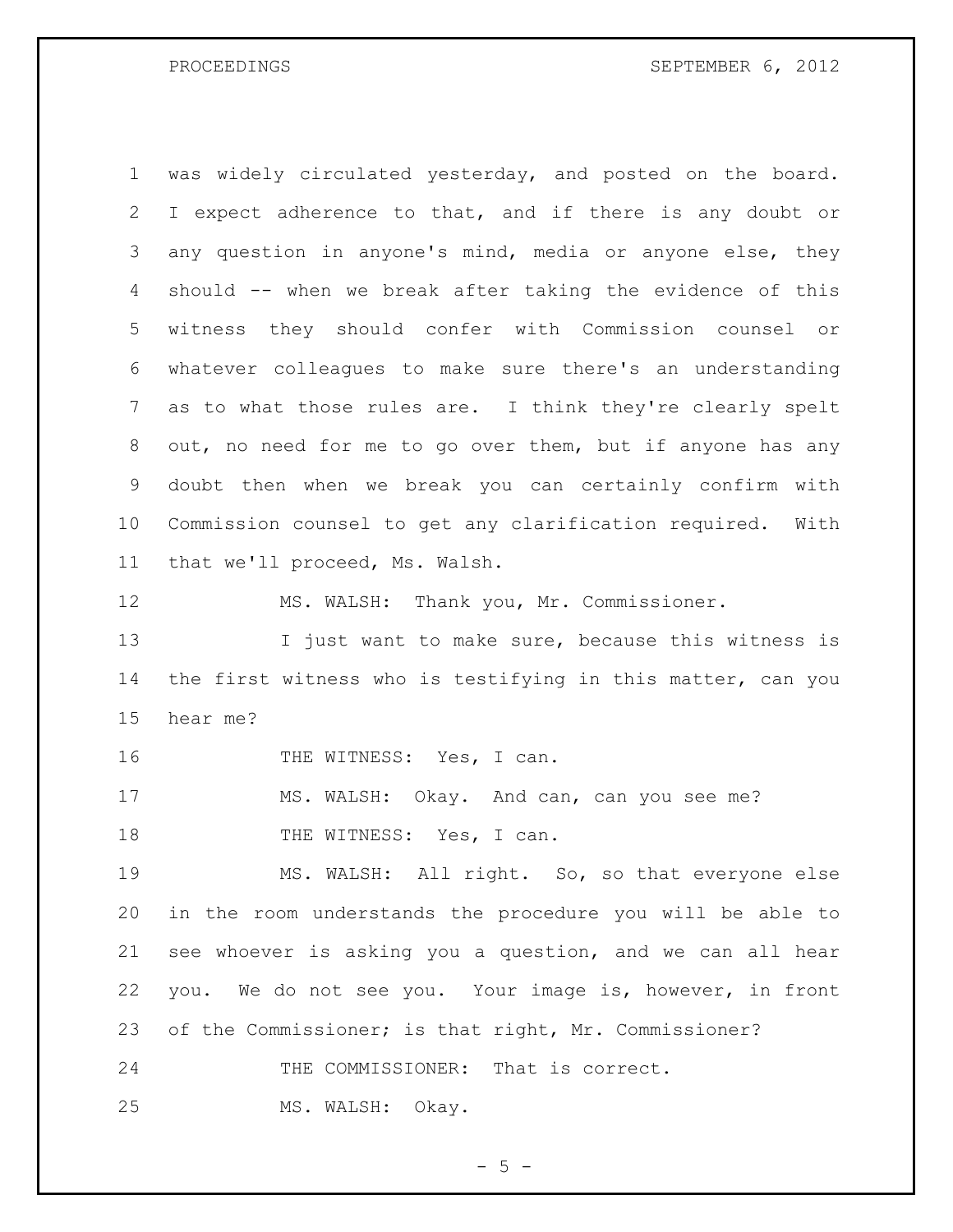THE COMMISSIONER: And I just would inquire -- or of course we just started, but if anyone cannot hear then get that message to me or to counsel, and we'll turn up the volume. MS. WALSH: And similarly I'll just remind the witness that if you can't hear us, or there are any problems don't hesitate to indicate that. Are you ready? 8 THE WITNESS: Yes, I am. MS. WALSH: Okay. Thank you. EXAMINATION BY MS. WALSH: Q Now, you are a social worker? A Yes. Q And you have both a Bachelor and a Masters degree in social work? A Yes, I do. Q Are you currently employed? A Yes I am. I'm self employed. Q What is it that you do? A I'm a child therapist. Q And are you a registered social worker? A Yes, I am. Q And in 2000 you were employed at the Health Sciences Centre in Winnipeg as a social worker in child and women's health?

 $- 6 -$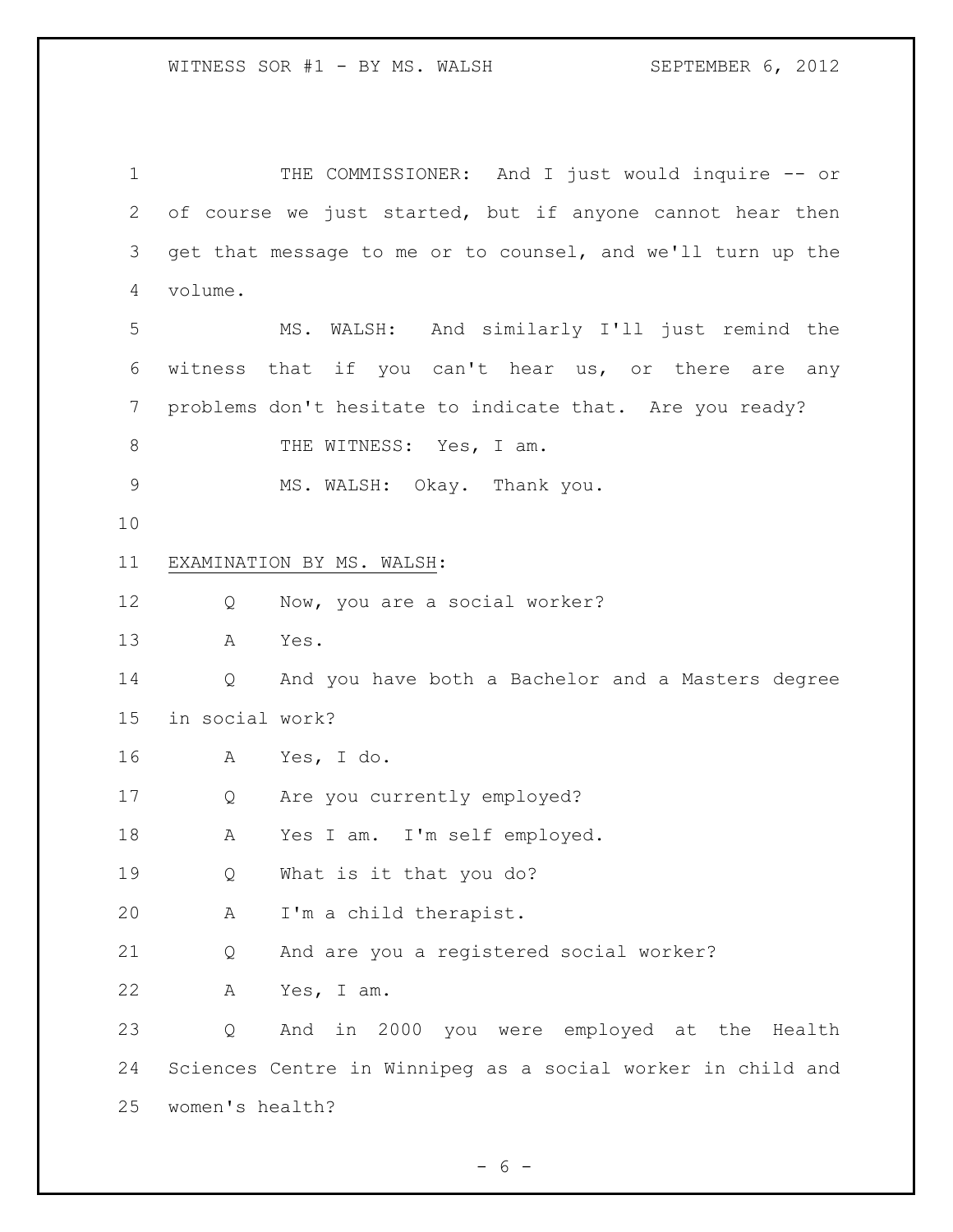A Yes.

 Q And were you registered as a social worker at that time?

A I believe I would have been.

 Q And I understand that when you worked at the Health Sciences Centre you were actually on maternity leave from Winnipeg Child and Family Services?

8 A That's correct.

 Q And you worked at Winnipeg Child and Family Services as a family services worker?

11 A That's correct.

 Q Now how long did you hold your position as a social worker at the Health Sciences Centre?

 A I believe -- I'm sorry, I have to think. I believe I started in 2000 and I believe I left in -- my memory is vague. Maybe it was about four or five years. I worked part-time, and I moved within the hospital to different departments so. I apologize, I can't --

Q Okay. No.

A -- clear that up.

 Q That's fine. Can you tell us what your duties were as a social worker in child and women's health? A At that time I was assigned to the Women's Hospital. My regular duties were approximately three hours per week, typically scheduled on a Sunday morning, my

- 7 -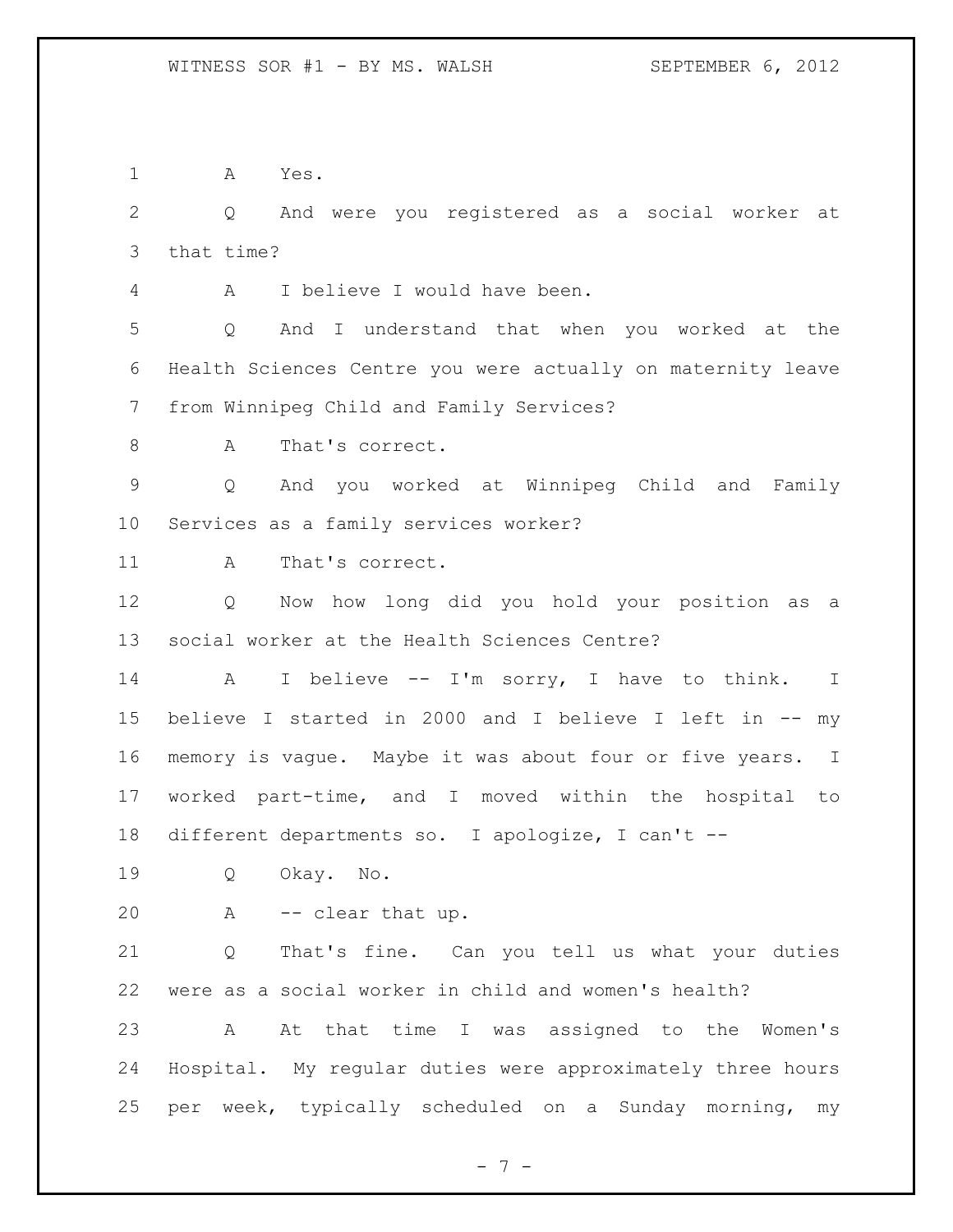| $\mathbf 1$     | primary responsibilities were to respond to referrals to    |
|-----------------|-------------------------------------------------------------|
| $\mathbf{2}$    | social worker on the ward at Women's primarily<br>the       |
| 3               | regarding newborns, and discharge planning, so to do        |
| $\overline{4}$  | assessments regarding patient needs which would be the      |
| 5               | mother and/or the child, and respond appropriately.         |
| 6               | And this is in, in 2000?<br>Q                               |
| $7\phantom{.0}$ | Α<br>Yes.                                                   |
| 8               | Q<br>Okay. And who would make referrals to you?             |
| $\mathsf 9$     | Referrals primarily were made by the nurses on<br>Α         |
| 10              | staff. They could also come from others within the health   |
| 11              | care facility, doctors, nutritionists, lactation            |
| 12 <sub>2</sub> | consultants, it was primarily the nurses who were involved  |
| 13              | that made those referrals.                                  |
| 14              | And what types of issues would be referred to<br>Q          |
| 15              | you?                                                        |
| 16              | Α<br>There were many issues.                                |
| 17              | Give us a couple of examples, please.<br>Q                  |
| 18              | Okay. Financial concerns. If a client<br>Α<br>or<br>a       |
| 19              | patient indicated that they were without appropriate income |
| 20              | to help themselves or support to their child. Domestic      |
| 21              | violence. If there was a reported history in a chart or a   |
| 22              | patient admitted to that, and currently being at risk, that |
| 23              | would be referred to social work. Lack of appropriate baby  |
| 24              | needs. There's also a staff referral that if a client or a  |
| 25              | patient at the time felt they needed to speak with a        |

- 8 -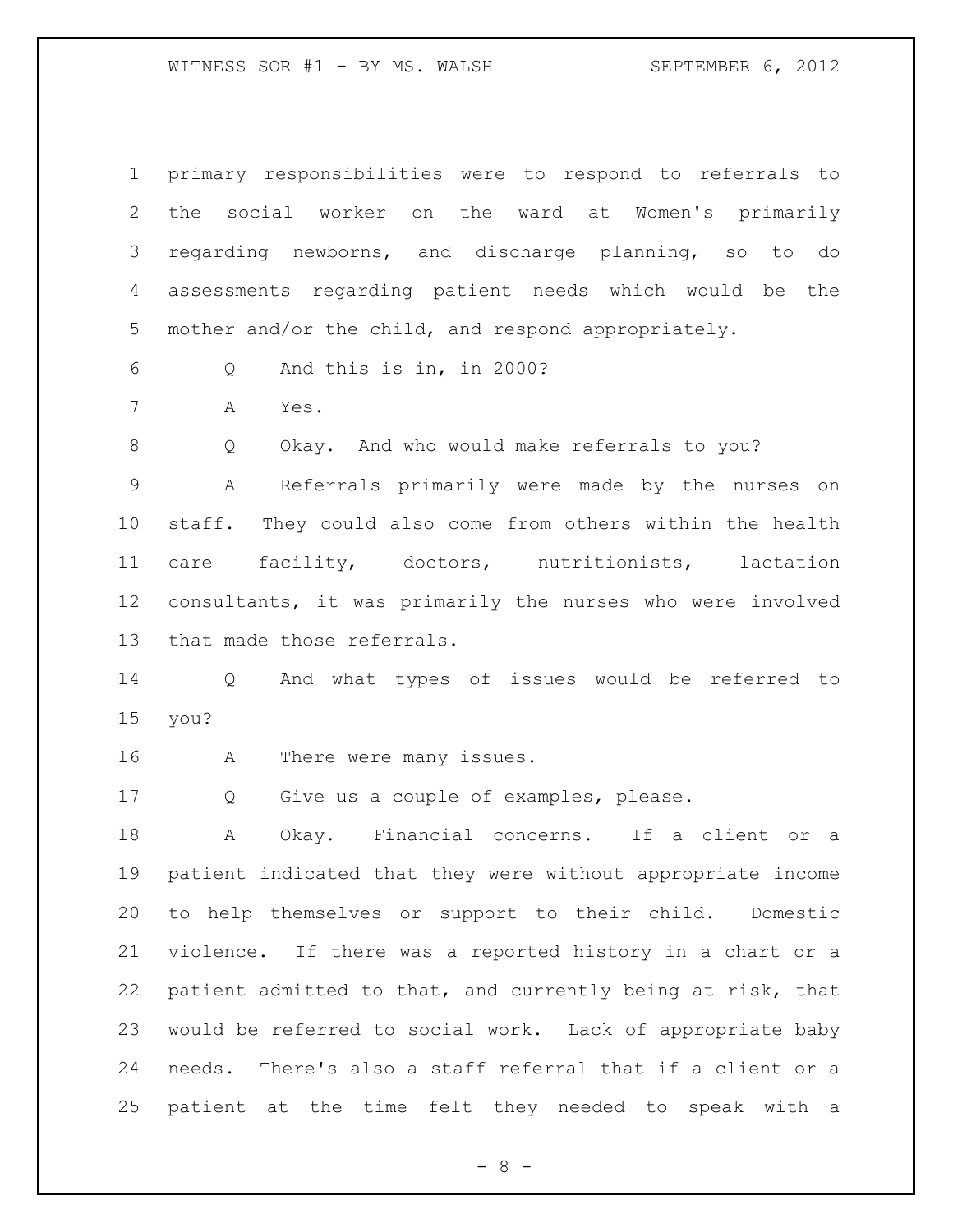counselor, or with a social worker, they'd ask to speak with someone, so the reasons for the referrals could be that.

 Q Okay. Thank you. And did you say that you would be asked to see sometimes mothers who had just given birth?

A Yes, that was my primarily role.

 Q And when you received a referral regarding a new mother what did you do?

 A Typically I would review the referrals. There may be one, there might be several, my workload was hopefully to be completed within three hours, but I could certainly stay longer if needed, so I would look at the nature of the referral, and often gather the chart for the parent, the mother, and the newborn chart, and I would look at the data within the chart as well so that I was aware of the dynamics or any issues before going to meet with the patient, and then often I'd meet with the patient. On that perhaps -- and I'd also consult directly with the nurse who had made the referral if she was still there, and ask questions to -- just familiarize myself with the reason for the referral, gather the data, and then go and meet with the patient as required.

 Q And when, when you looked at the patient's chart what kind of information were you looking for?

A Well depending on what the referral stated I

- 9 -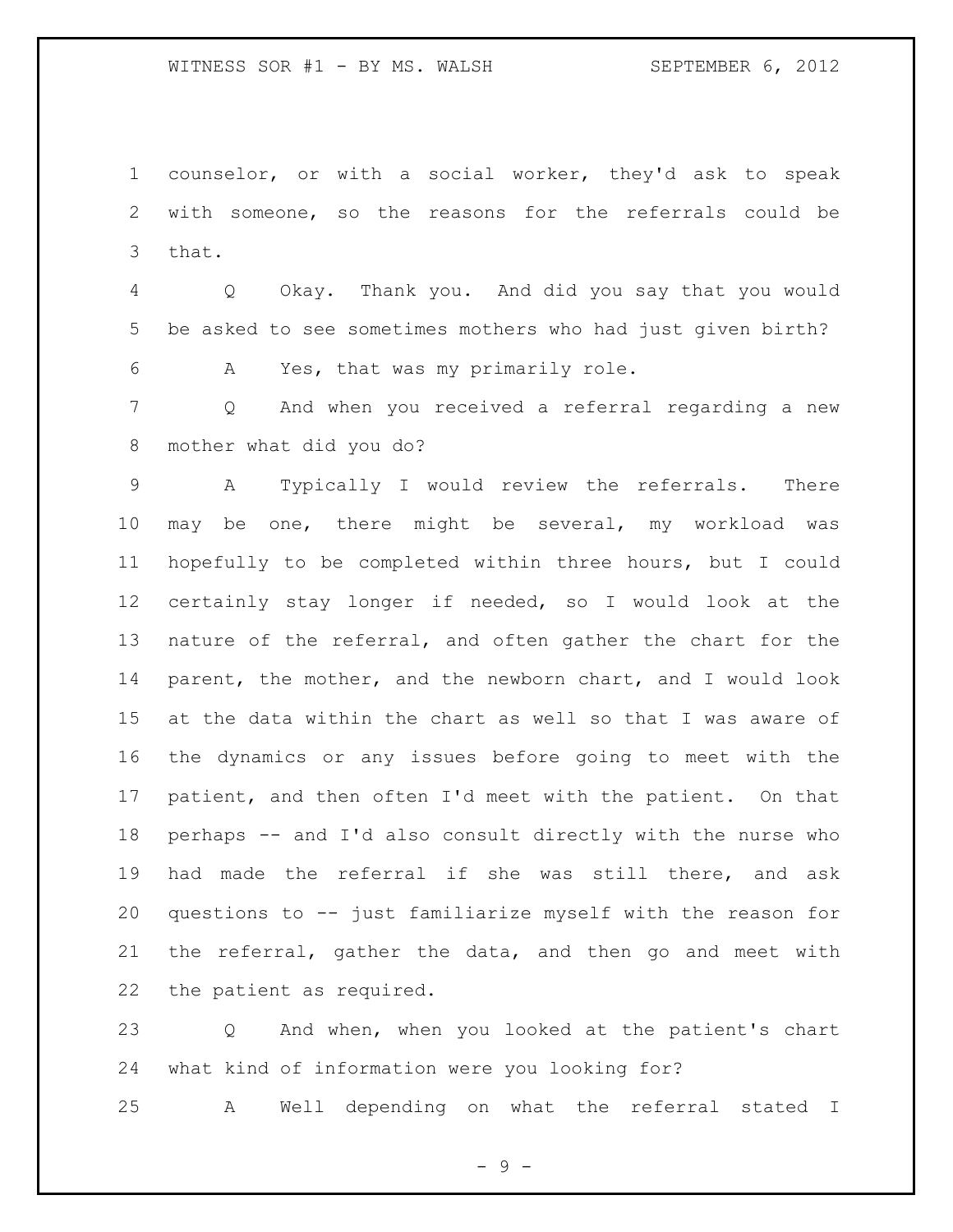might look for something with more detail within the chart itself. The chart was divided into sections regarding identifying information, medical record, lab tests, so I would look through it and look for any information that would help me with the nature of the referral, so depending on what the referral was I could just look at family information, or there might be something in there as a history perspective, depends what was in the content. I tried to do a thorough review.

Q And did you keep records?

 A Our notes at the hospital were recorded on social work datasheets.

Q And where were those kept?

 A That was a duplicate form so I believe one copy would go right into the patient chart. One copy may go into the child's chart if there is a child. One copy would be put in the back which go to the Department of Social Work, so that the clerk could await inventory, and place that -- I'm not quite sure what else it would have ended up, but I do know a copy went for our data records to know that there had been a social work contact.

 Q And when you were reviewing the chart and the referral were you looking to make any kind of assessment or determination?

A I think so. Within, within the referral that is

 $- 10 -$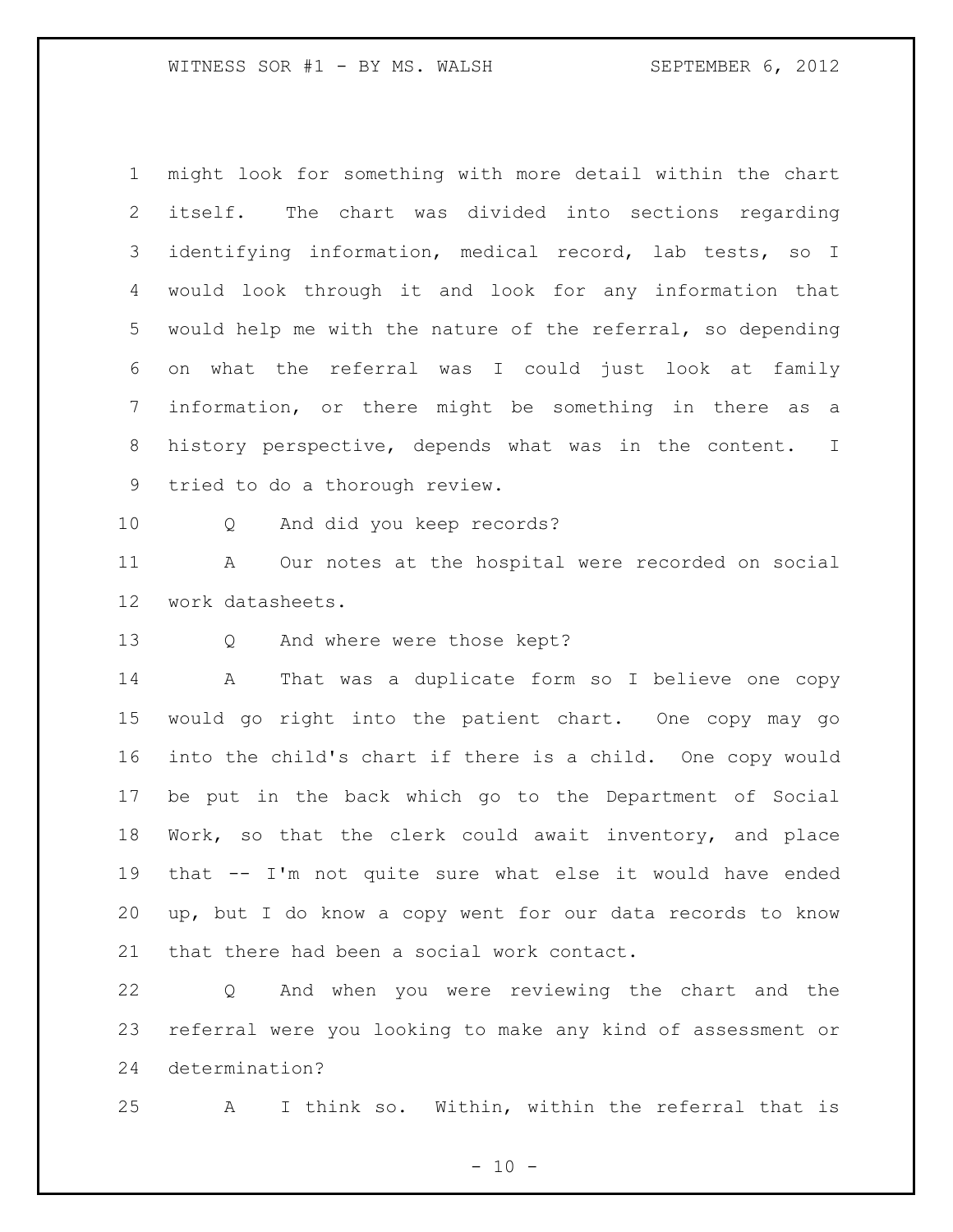why a social worker was asked for to examine certain, certain circumstances, and make an opinion, offer her support, offer her, you know, intervention or external -- access external supports if needed, so, yeah, it was an assessment process that goes along with that.

 Q Okay. Did you have access to Child and Family Services records?

A No.

 Q Did you have any way of knowing whether a patient had previously been involved with the child welfare system?

 A In some patient's charts there may be dictation 12 or a note, or a letter, or some form of paperwork that had been filed, and if that was in the chart you could see that. For example a letter, you know, placed on the file. A, a patient themself may also disclose in interviewing that they had involvement. They may also have done that upon admission to the hospital. My, my recollection is that when women are admitted for birthing they're asked a series of questions at the time of their admission, and that might get flagged.

 In some situations files would have also the word "SCAN" red stamped on the cover of the, the folder, the file folder, which stood for suspected case of abuse and neglect, and that was to try to draw the attention to whoever was working with the patient that there was

 $- 11 -$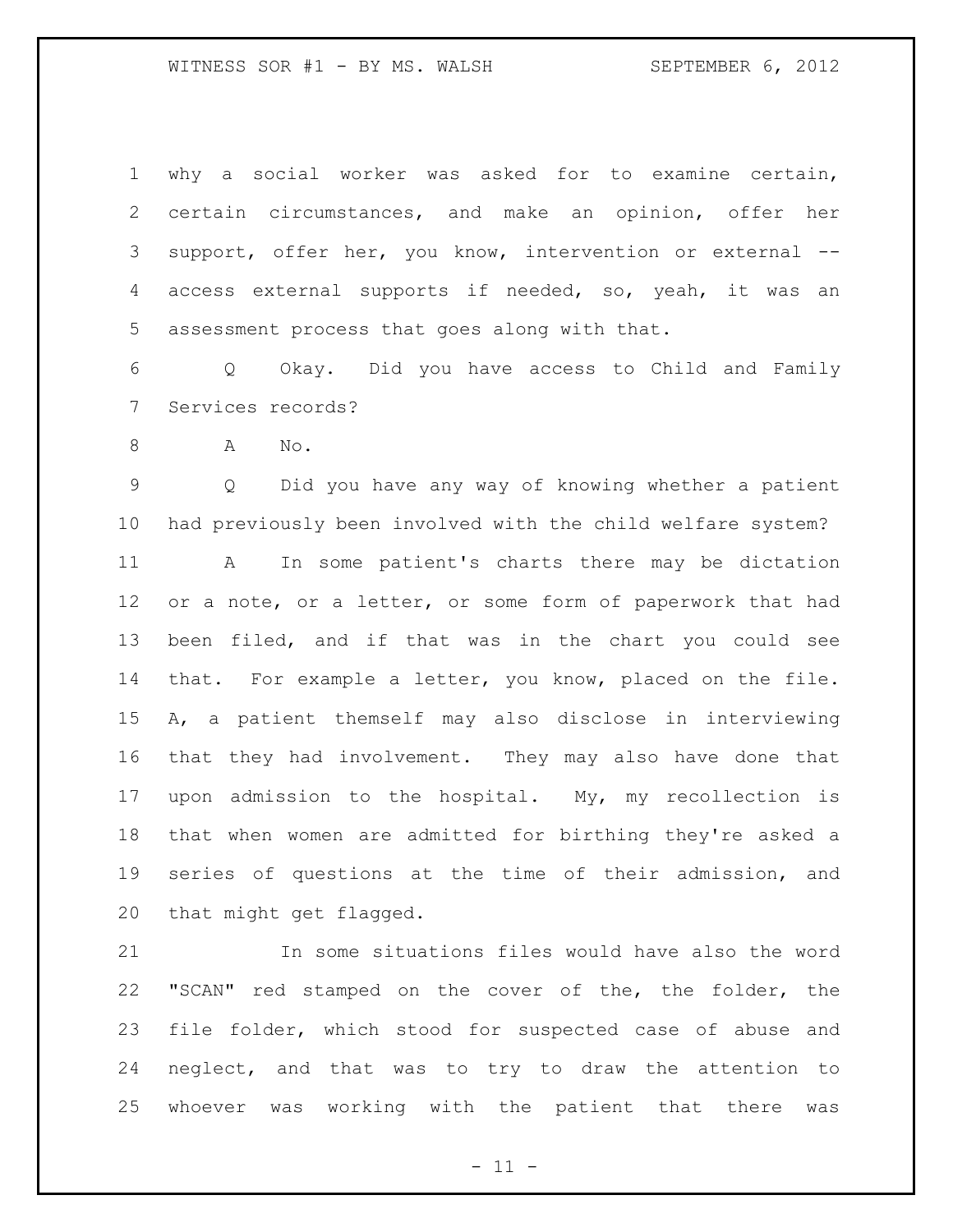something in the file regarding abuse and neglect, but that could be a variety of things.

 That could be a report of a domestic violence where the patient herself was a victim. That could be an earlier history from -- perhaps the patient was a minor, and had been at the hospital, and had had some treatment regarding abuse or neglect, so there's a lot of reasons why that might get stamped on there, but it was as I say to draw the attention to a person, so you might know because of that there had been a child and family history as well.

 Q And what, if any, relevance did the fact of Child and Family history have to the work that you were doing?

 A Well, it provides historical perspective. If there is a history by involvement with a child welfare agency, it also -- if there was an active involvement. There may also be at times -- I forgot to mention this, but there's at times what's called a birth alert that if a Child and Family Services Agency is involved is aware that an expectant parent is due they will send out a letter regarding a birth alert. That they will like to be notified if a certain client's delivered. Usually that's because of a prior history or an active file, so that also might be on, on the file, and generally -- the nurses are actually aware of that before it even comes to social work. Q Right. Now I'm going to take you to a document

 $- 12 -$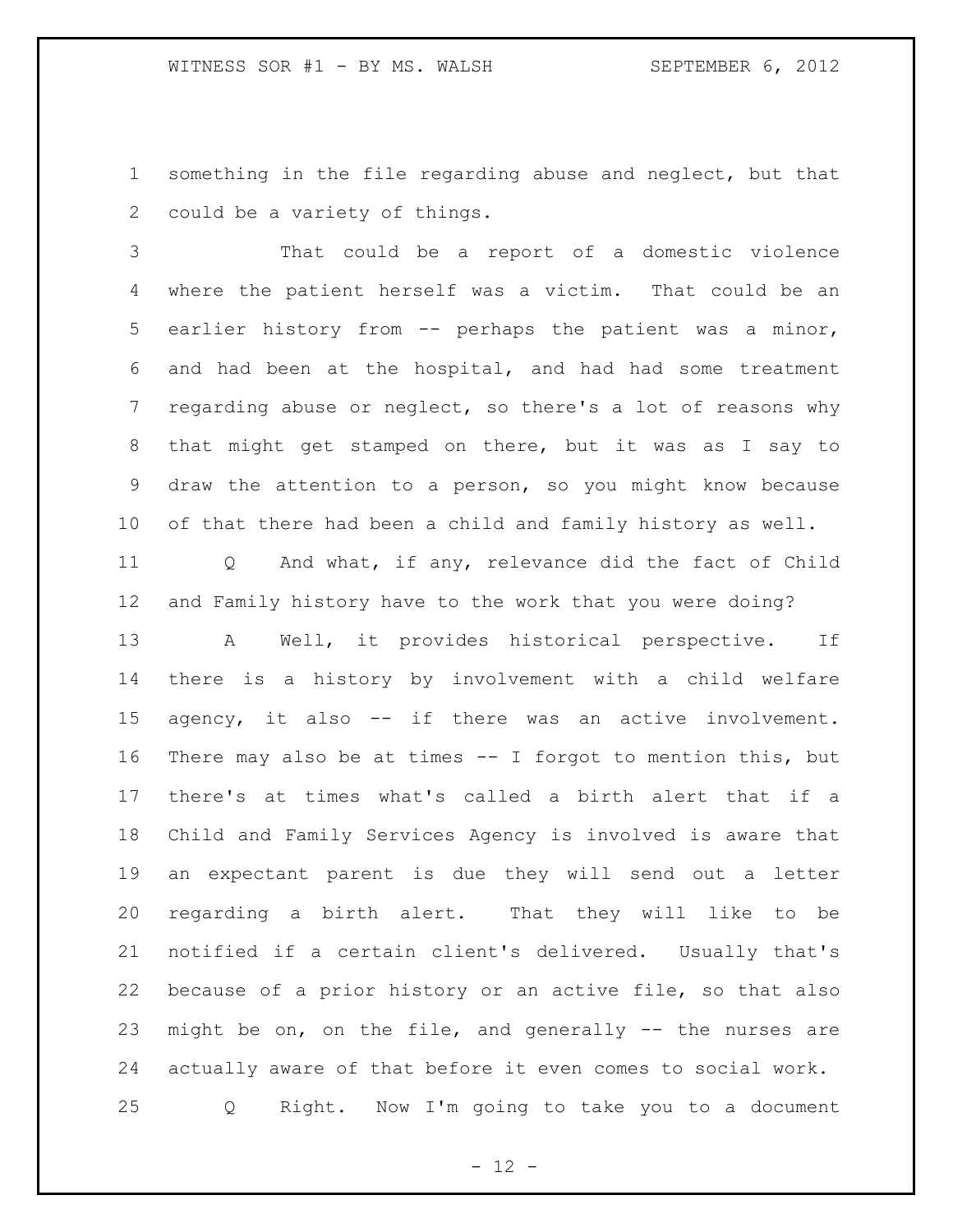from Ms. Kematch's medical chart, page 36794.

A Yes.

 Q And that's from Commission disclosure 1790. So at the top on the right-hand side -- at the top of the page there's a date April 24, 2000 --

A Yes.

 Q -- do you see that? And then the name Samantha Kematch?

A Yeah.

 Q And so that's how we know that this document refers to Ms. Kematch, and midway down the document, if you'll scroll down, please. Good. It indicates, Social worker, and a name, and a place for a signature, both of 14 those have been redacted, but was that -- is that your name and your signature under that redaction?

A Yes, it is.

 Q Okay. And that's at the bottom of a section entitled, Assessment Summary, and that's in handwriting; is that your handwriting?

A Yes, it is.

 Q Okay. So did you fill out this form starting at the assessment summary?

A Yes, I did.

 Q Okay. So did you fill out this form starting at the assessment summary?

 $- 13 -$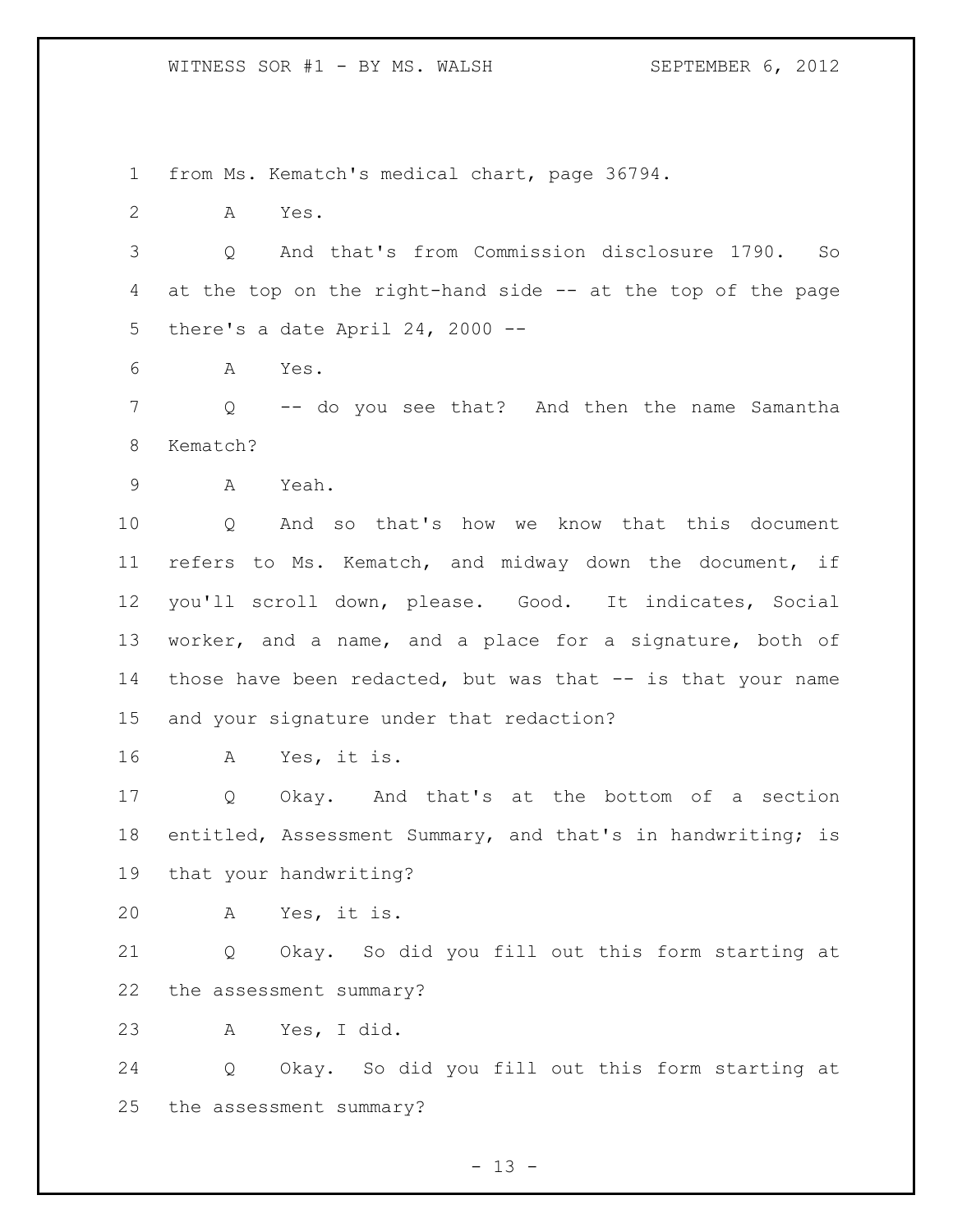A Yes, I did. Q Okay. So did you fill out this form starting at the Assessment Summary? A Yes, I did. Q Okay. Now, at the top of the document on the left-hand side it says, Consult/referral reason. A Yes. Q And under that is handwriting, that's not your handwriting? A No, it is not. Q So just this document that we're looking at what is its purpose? A This is how a referral would be made to social worker, so the purpose would be to ask for Social Work Services for a patient. Q Okay. And who made this referral to you, or to Social Work Services? 18 A May I say the name of the -- Q Yes, yes. A Someone named Amber. I'm going to presume that was the nurse. Q Okay. And those are her notes at the top under the heading, Consult Referral Reason? A I, I suspect, yes. Q Did you review those notes when you received the

 $- 14 -$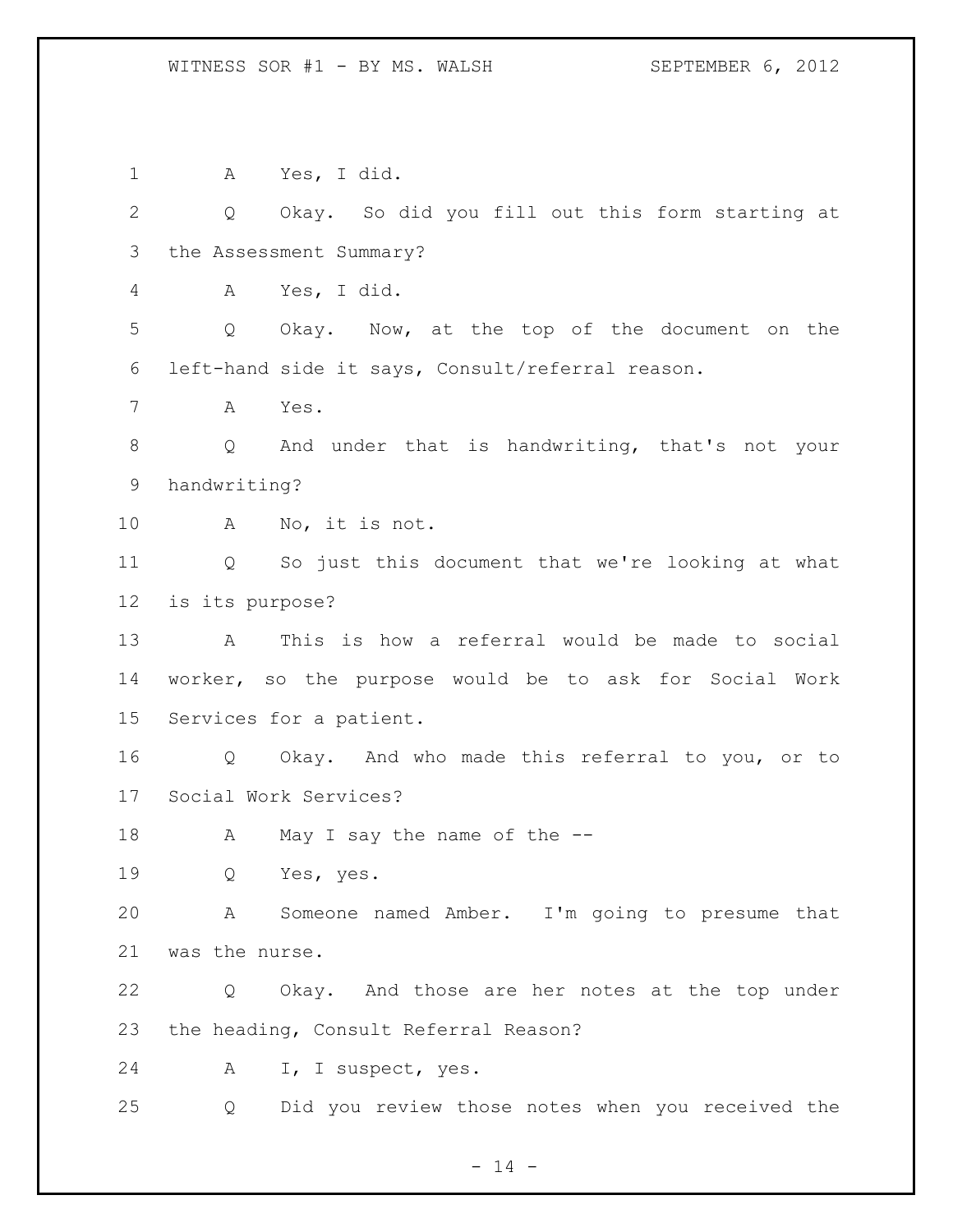referral? A I would review that paragraph, yes. Q Can you just read that for us, please. A Please assess. Patient 19 year old, patient is having her second baby, and patient's first child is 8 a permanent ward of CFS. Patient had no pre-natal care with this **pregnancy**. Patient on welfare, 11 lives common-law, baby's father. Q So what did you do when you received this referral from the nurse? A What did I do? Q Um-hum. A I don't have any recollection that I looked at the chart, but I've written here that I went and met with the mother. Q Okay. Now, while we're talking about your recollection do you have any independent recollection of your interaction with Ms. Kematch other than what's in the notes which we are going to refer to, this documentation? A No, I do not. Q Okay. Now, you met with Ms. Kematch?

 $- 15 -$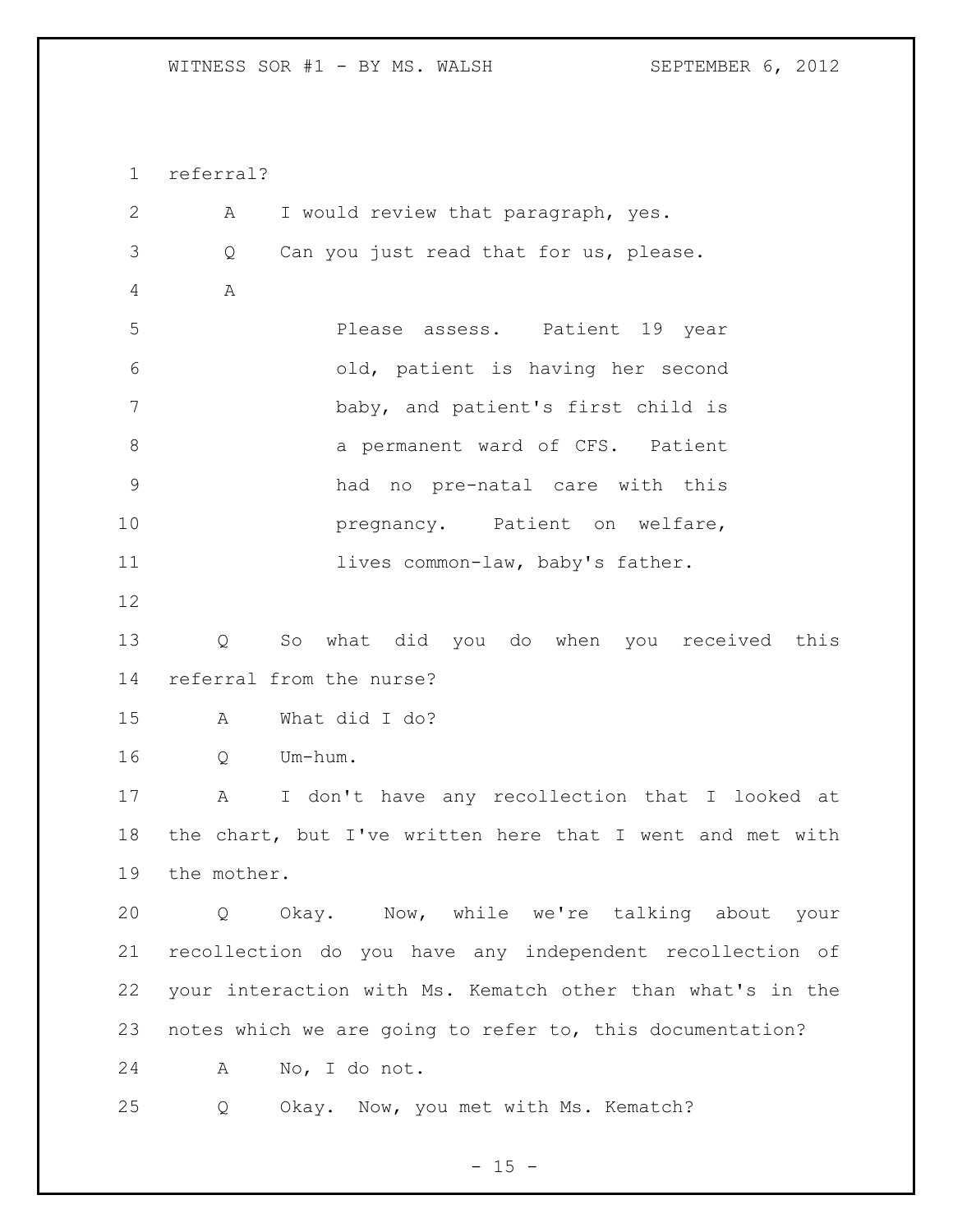| $\mathbf 1$  | Α                 | Yes.                                         |
|--------------|-------------------|----------------------------------------------|
| $\mathbf{2}$ | $Q \qquad \qquad$ | And can you read for us then the assessment  |
| 3            |                   | summary that is in your handwriting, please. |
| 4            | A                 | Yeah.                                        |
| 5            |                   |                                              |
| 6            |                   | Writer met with Samantha to review           |
| 7            |                   | about concerns. Samantha advised             |
| $8\,$        |                   | that her son, two years, was made            |
| $\mathsf 9$  |                   | a permanent ward of CFS because              |
| 10           |                   | they thought I would hurt him.               |
| 11           |                   | Samantha advised that the agency             |
| 12           |                   | felt this was because Samantha               |
| 13           |                   | herself was<br>abused child.<br>an           |
| 14           |                   | Samantha advised that this                   |
| 15           |                   | pregnancy was unplanned. Samantha            |
| 16           |                   | and her boyfriend Steve have been            |
| 17           |                   | together for one year. Samantha              |
| 18           |                   | had no prenatal care because she             |
| 19           |                   | doesn't like doctor. Samantha                |
| 20           |                   | advised that she and Steve are               |
| 21           |                   | unprepared for baby, i.e. no crib,           |
| 22           |                   | clothes, formula, et cetera.                 |
| 23           |                   | Samantha is unsure if they are               |
| 24           |                   | emotionally ready.<br>When                   |
| 25           |                   | questioned what her plans were for           |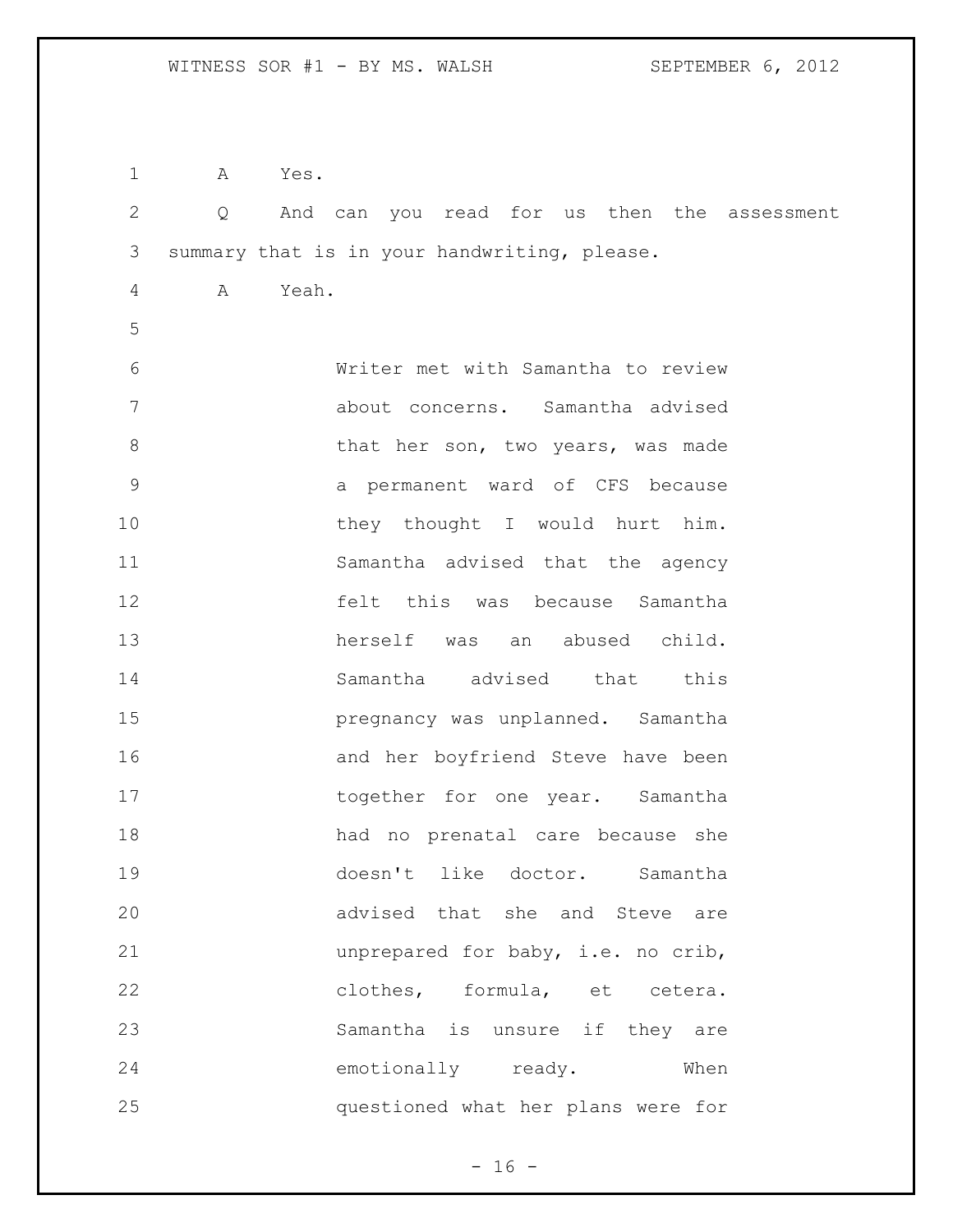1 baby, I don't know. Q And I believe the -- if you scroll down some more, please. A Oh. Yeah, I'm sorry. Yeah, it continues on. Samantha made reference to the fact that perhaps they would place baby temporarily with Child and 10 Family Services. Q Okay. Thank you. Now, the baby that's being referred to is the baby born April 23, 2000, Phoenix Sinclair; right? A Yes. Q How long did your meeting with Ms. Kematch last? A I don't recall exactly how long. Based on the questions I asked, and the dialogue, perhaps I met with her for 15 minutes. Q Okay. And the purpose of your meeting? A Again to ask questions regarding the referral. The nurse highlighted, "no prenatal care, history with Child and Family Services" -- Q Okay. A -- so those two factors would have guided my

- 17 -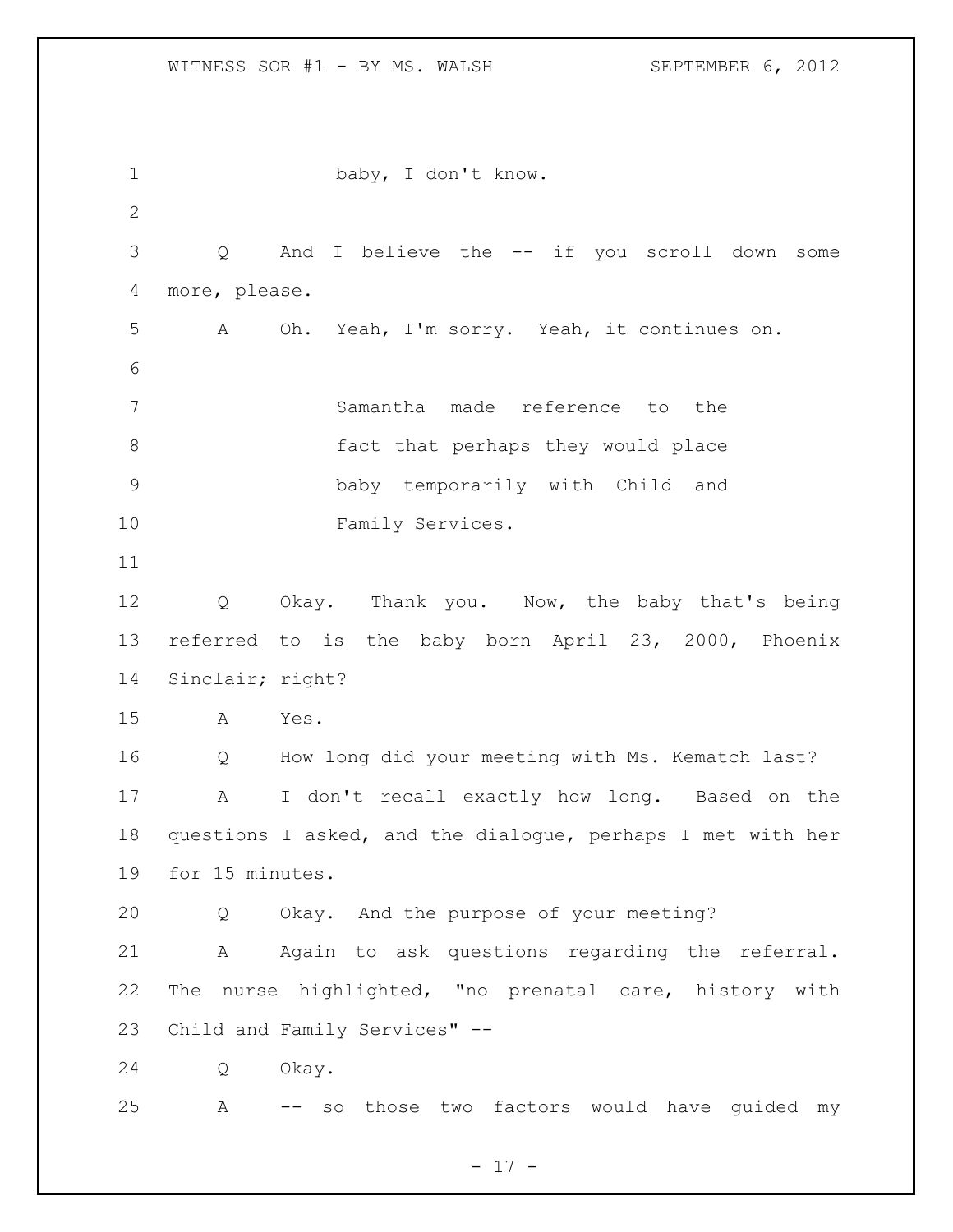questioning.

 Q And how did you decide what information to put into this document, page 36794?

 A I would have put down the key points that I thought were relevant that would have warranted my decision to call Child and Family Services.

 Q So I note on the form, and if we could just have more of the form visible, please, the assessment summary. Thank you.

 One of the things you documented is that Samantha advised that her son two years old was made a permanent ward of CFS because they thought I would hurt him.

A Yes.

 Q What was the significance of this information to you?

 A I asked that because the nurse had highlighted that the patient's first child was a permanent ward, so in my experience as a social worker I'm curious as to why that is so, so I've asked -- I would ask the mother, Why is your child -- why are you not parenting this child, why is this child in care, and her answer to me, and I put this in quotes, Because they thought I would hurt him, and my next question would be, Well why would, why would someone think that, what would be the reason for that?

And her answer to me was that she described that

 $- 18 -$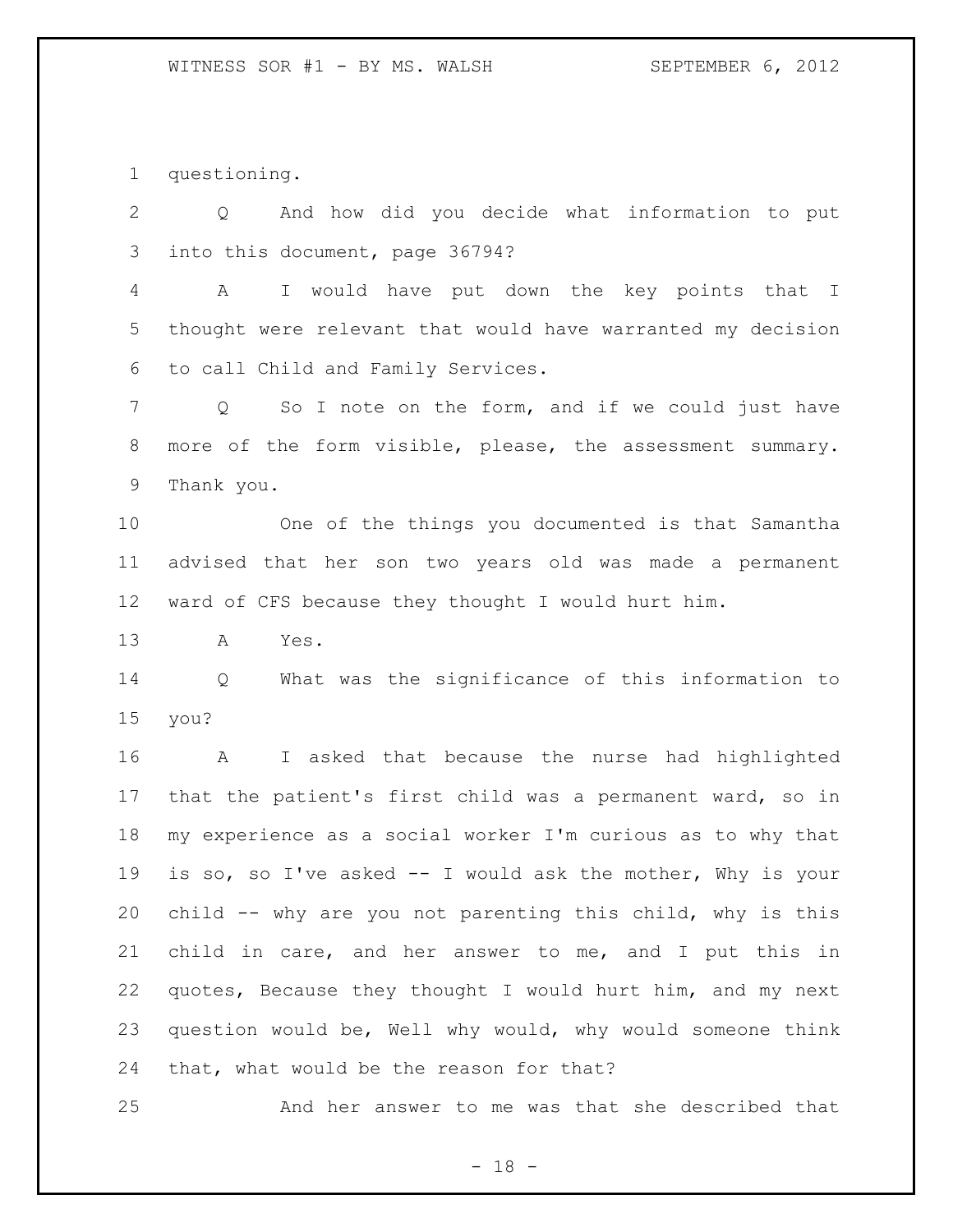she herself was an abused child.

 Q Okay. And was that information relevant to the assessment you were conducting? A I believe so, I believe so. If there's a prior history of Child and Family Services' involvement that would be to me an indicator that we need to explore this further. What is the current capability of this parent? If previously a child has been brought into care what has changed, so that she would be more successful this time in caring for a child, and I don't know the answer to that, so that's a question for me which says, I need to refer this back to Child and Family Services. Q Okay. And again you noted in your assessment that Samantha had no prenatal care? A Correct. Q And that she and Steve were unprepared for the baby  $-$  A Yes. Q -- and that Samantha was unsure they are emotionally ready, so again -- A Yes. Q -- what was the relevance of that information to your assessment? A It's relevant in that it's other factors that

- 19 -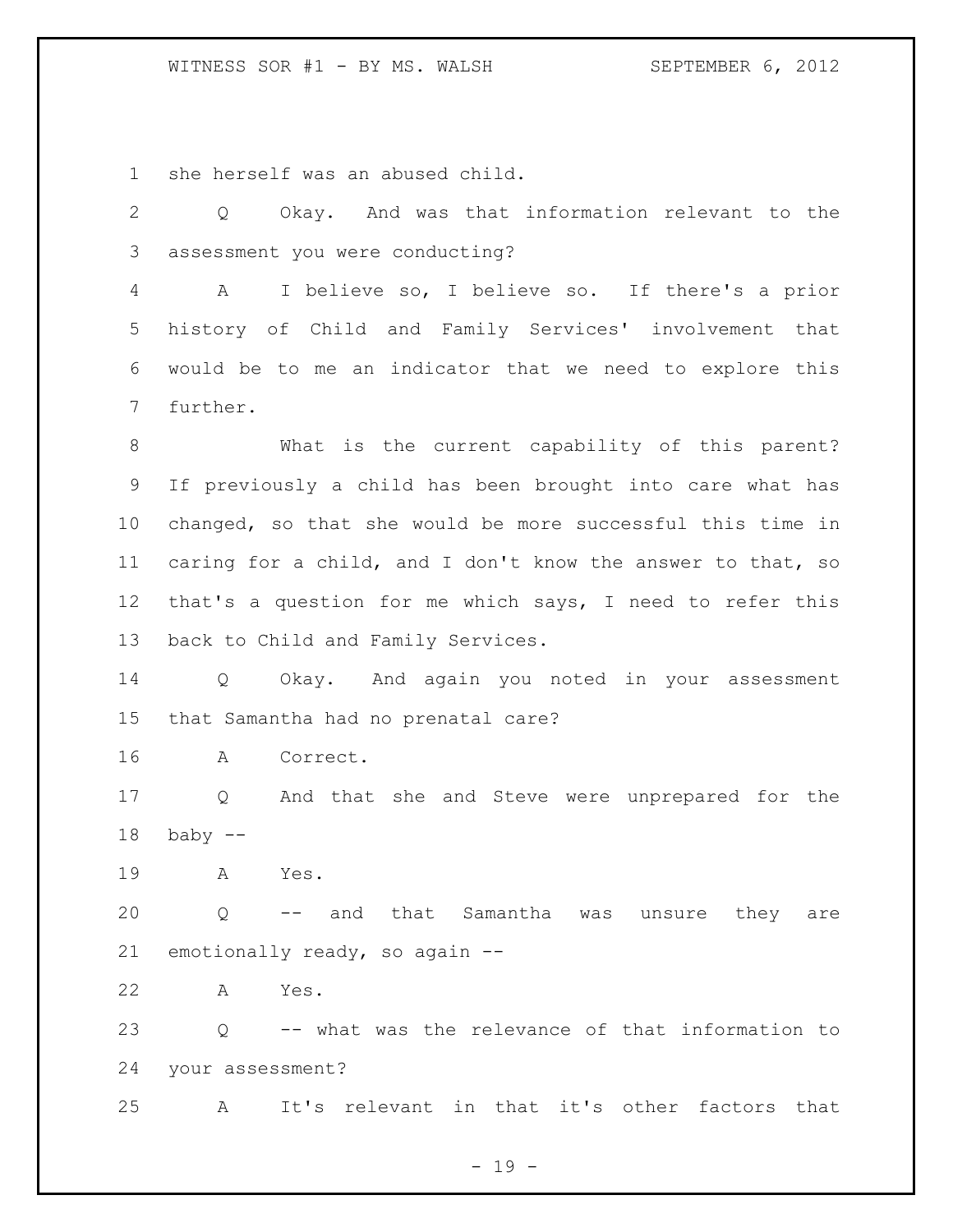help guide an assessment about a client's or a patient's parent's ability to care for a child. You know, in terms of prenatal care that would be something again that you'd be curious about, why is the parent lacking in prenatal care if one understands that prenatal helps, helps the pregnancy stay on track and that baby and mother are well, why did this mother not have prenatal care, and I asked, and she said she did not like doctors, so that would be another variable that would lean me towards saying, This is something Child and Family should look into.

 This mother also upon practical readiness admitted that she did not have the supplies required for discharge. She did not have crib, clothes, formula, and again that would indicate to me that this parent was ill equipped to leave hospital with baby with the lack of supplies.

 Also in terms of her readiness I don't know was her response to me, so I might use the word ambivalent because this parent is saying to me, I'm just not sure about parenting this child, and that is something again that would say to me this is something we should be talking about with Child and Family Services as part of their role to assess a parent's readiness, and ability, but also to provide support to parents who do need help to parent their children.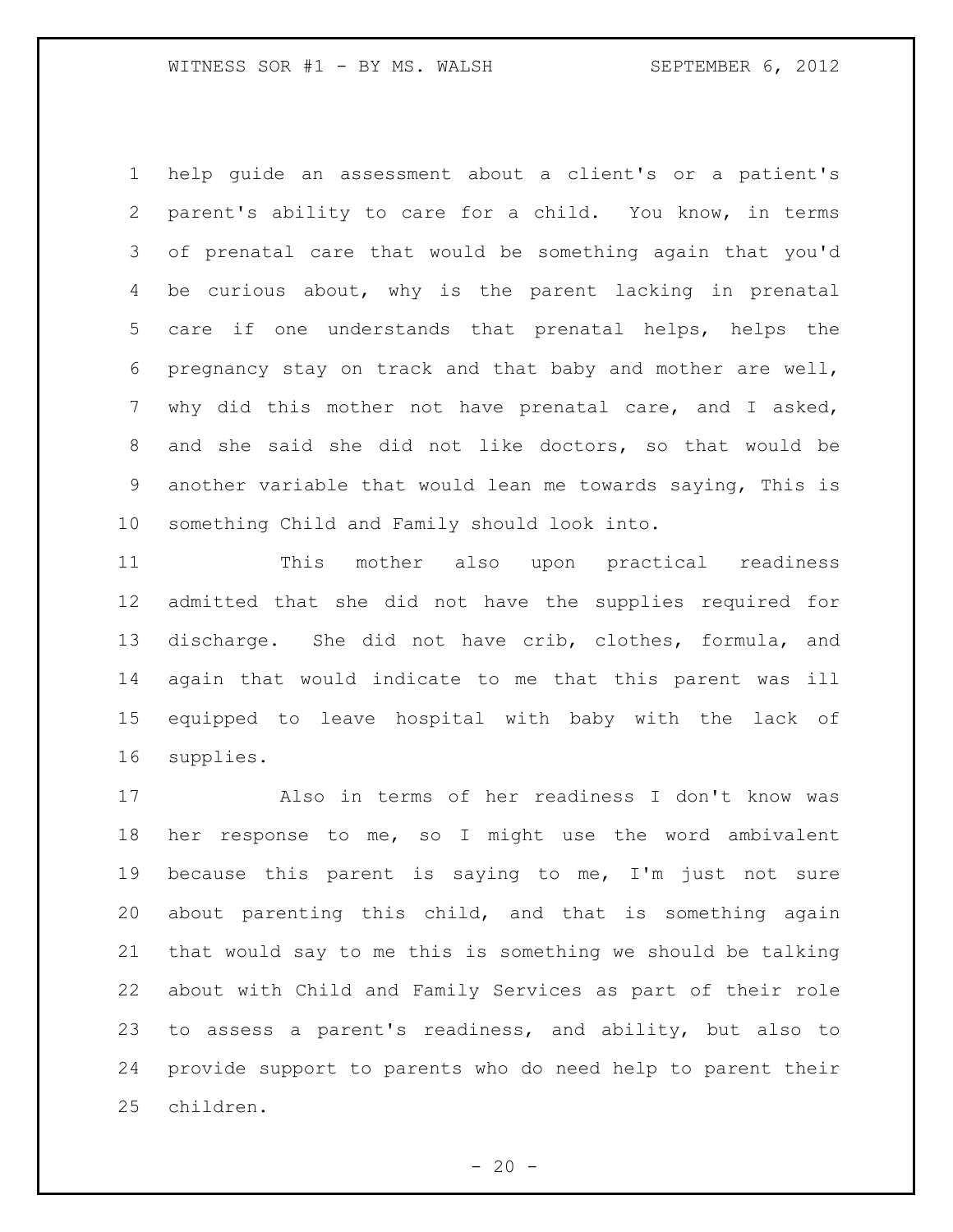Q So after you met with Ms. Kematch what did you do?

 A I phoned Child and Family Services to report the information that I had gathered, and I had requested that they attend to meet with the parents to discuss this -- her ability and this baby's birth further with her.

 Q Okay. So if we go farther down on the referral document that we were looking at under the heading Referral Information can you tell us what -- is that -- was that filled out by you?

A Yes.

Q And so what have you noted there?

13 A I noted that I made contact with the agency, Winnipeg CFS, I did so on April 24th at 11:15 a.m., I spoke with Cindy -- may I say that?

Q Yes.

17 A All right. I spoke with Cindy Murdoch who was the intake worker who took my call, and that is the telephone number that I called.

 Q And then what -- under that it says, Discharge transfer summary; is all of that information that you filled out?

A Yes, it is.

 Q So if you'll just read to us what you filled out, please.

 $- 21 -$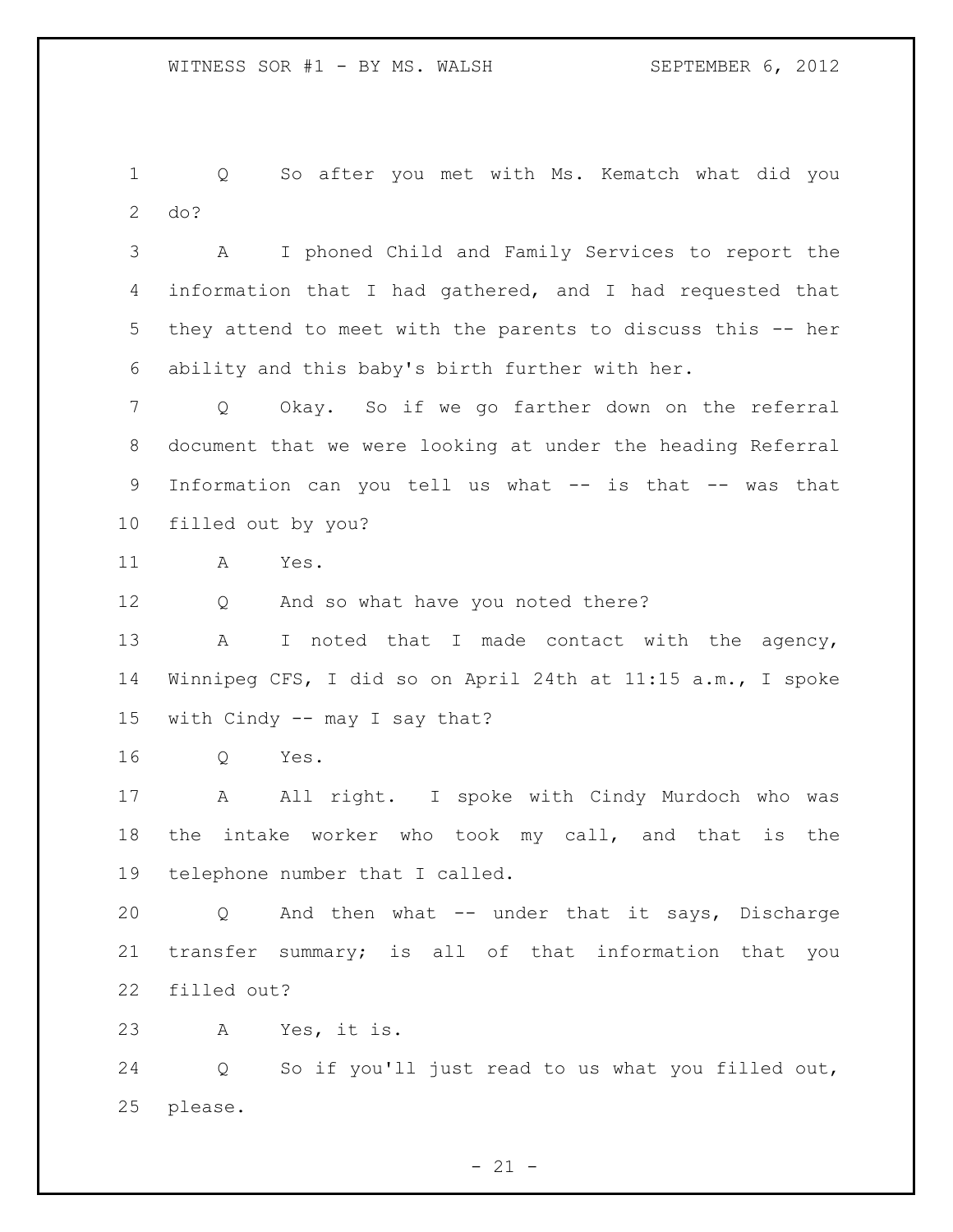A I said here, Samantha agreed to meet with CFS to discuss a plan. Notified Child and Family Services at 11:15 a.m., CFS After Hours team will come to meet with Samantha between two to midnight today. I advised Samantha of action taken.

 My transfer note is for follow-up on April 25th, and that transfer note will be within the Department of Social Work at the hospital. That I would have -- because of the referral, because the patient was staying on the ward I would have left this for a regularly assigned worker for the ward to follow up.

 Q Okay. So I want to take you now to the record that was made by Ms. Murdoch of the conversation that you had with her, and that's at --

A Yes.

Q -- page 37107.

A Yes.

 Q And just for the record this is included in Commission disclosure 1795, which is Samantha Kematch's Child and Family Services protection file regarding Phoenix. So I'm just going to take a minute to walk you through this document. You see at the top it says, Winnipeg Child and Family Services, After Hours Emergency Services Unit, and it's to Intake from Cindy Murdoch, and the date is Monday, April 24, 2000. Re Samantha Kematch,

 $- 22 -$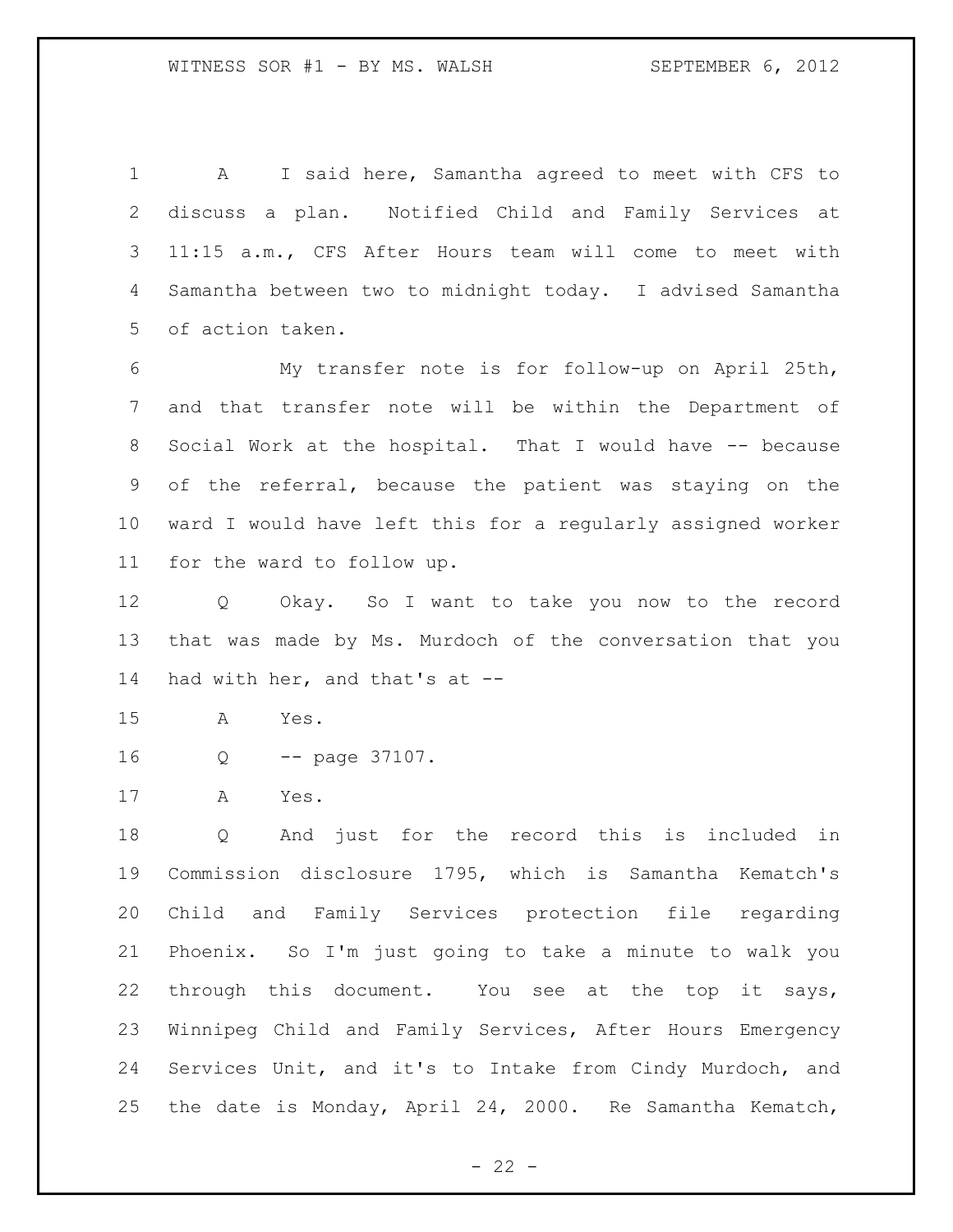Steve Sinclair.

| $\overline{2}$ | Under Children the first name is redacted, and            |
|----------------|-----------------------------------------------------------|
| $\mathcal{S}$  | that's the, the first child that you made reference to in |
| 4              | your summary; is that your understanding?                 |
| 5              | A Yes, yes, that's correct.                               |
| 6              | Q And then under that is the name Phoenix Victoria        |
| $\overline{7}$ | Hope Sinclair, date of birth April 23, 2000, and then it  |
| $8\,$          | says, Source of referral, and that would have your name,  |
| 9              | but it's redacted, and the time of referral is 11:00.     |
| 10             | $\mathbf{A}$<br>Yes.                                      |
| 11             | Q So here's what Ms. Murdoch wrote of your                |
| 12             | conversation under the heading Presenting problem         |
| 13             | intervention -- slash intervention.                       |
| 14             |                                                           |
| 15             | Source of referral was calling                            |
| 16             | with concerns about the above-                            |
| 17             | named couple's motivation and                             |
| 18             | ability to parent. Samantha is 18                         |
| 19             | and gave birth to a baby girl                             |
| 20             | yesterday after having no prenatal                        |
| 21             | care.                                                     |
| 22             | talking with her source of<br>In                          |
| 23             | referral was made aware<br>that                           |
| 24             | Samantha has another child that                           |
| 25             | removed from her care.<br>When<br>was                     |
|                |                                                           |

- 23 -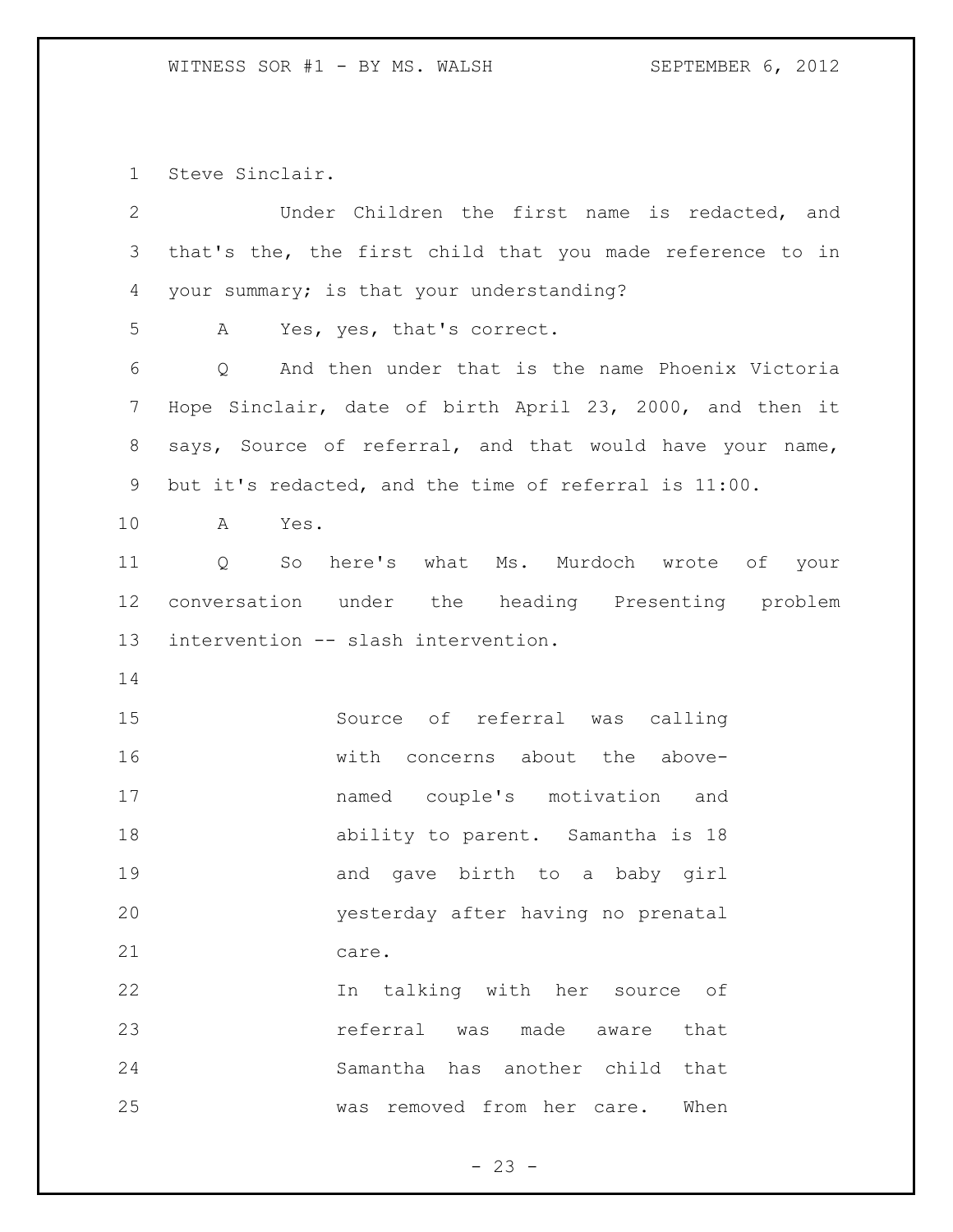source of referral asked her why she said that people thought she might hurt the baby, just as her mother had hurt her. Source of referral questioned her preparation for this baby and found out that the couple had not **burchased any clothes, diapers,**  crib, et cetera. Source of referral asked her if she was emotionally ready for the baby and Samantha responded by saying, I don't know. Samantha and the worker talked more about this and it became **quite clear that this couple is** 17 mot sure if they want to parent. Given Samantha's lack of **preparation** for the baby, the past concerns, and the ambivalence over parenting source of referral is requesting workers attend some time today to talk with mom. SOR discussed the need to do so with 25 Samantha, and after some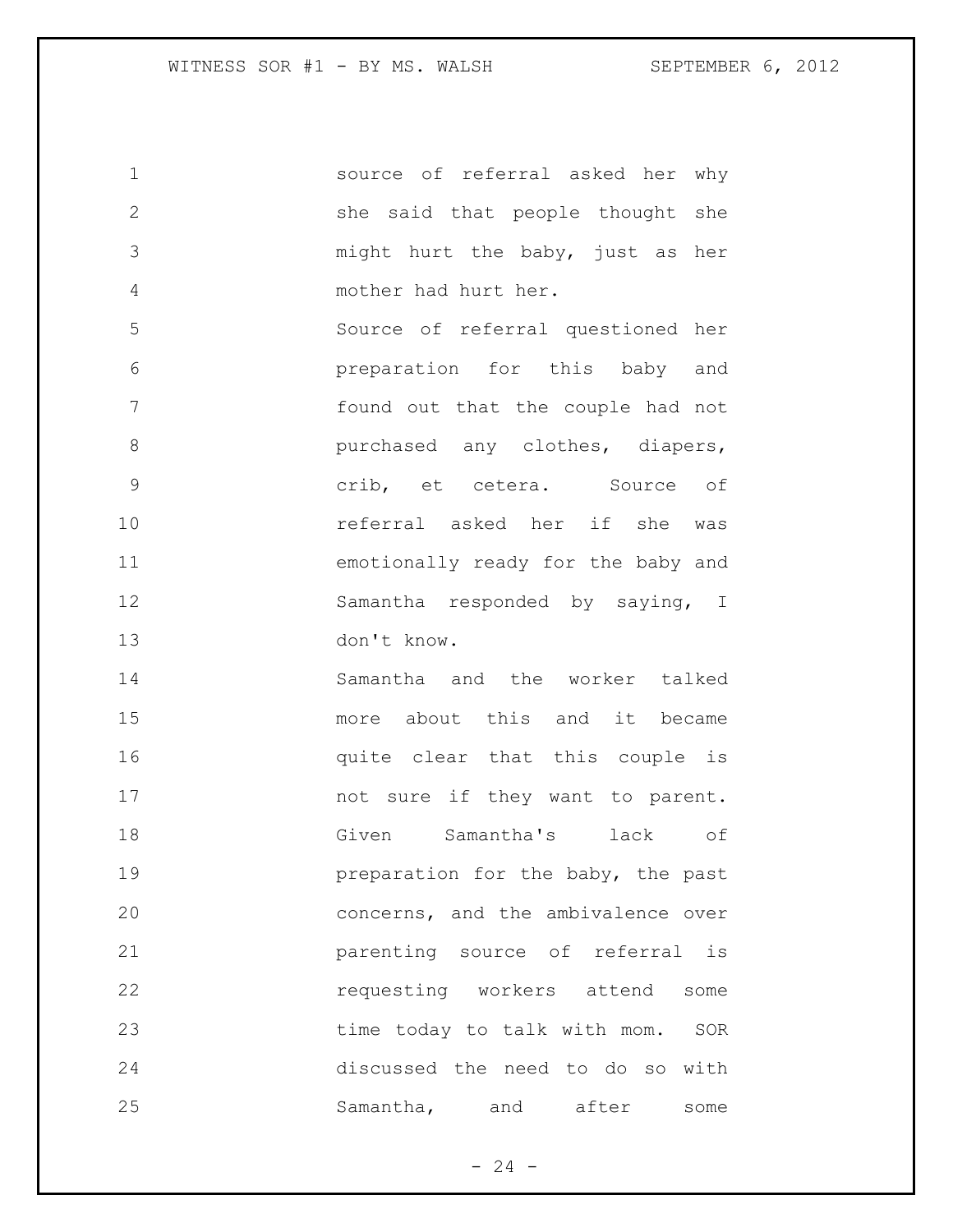hesitation agreed to meet with workers. Consulting supervisor Arthur Gwynn agreed that the evening shift should attend to the hospital today as Samantha may be able to leave tomorrow. So having gone through that is this recording of your call to Ms. Murdoch an accurate reflection of what you told the After Hours' worker? 11 A I, I believe it's fairly accurate. Q Okay. And on the second page, page 37108 -- no, we're there, we're there. 14 Where you make reference to -- you say, Given Samantha's lack of preparation for the baby the past concerns, and the ambivalence over parenting, what were you talking about when you said "past concerns"? 18 A Well those are Cindy Murdoch's words. I can -- Q Yes. A I suspect it's regard to a history with Child and Family Services and one child needing care, those past concerns. Q Okay. And then where -- the social worker has recorded that -- you said that you had discussed the need to do so with Samantha, what was that --

 $- 25 -$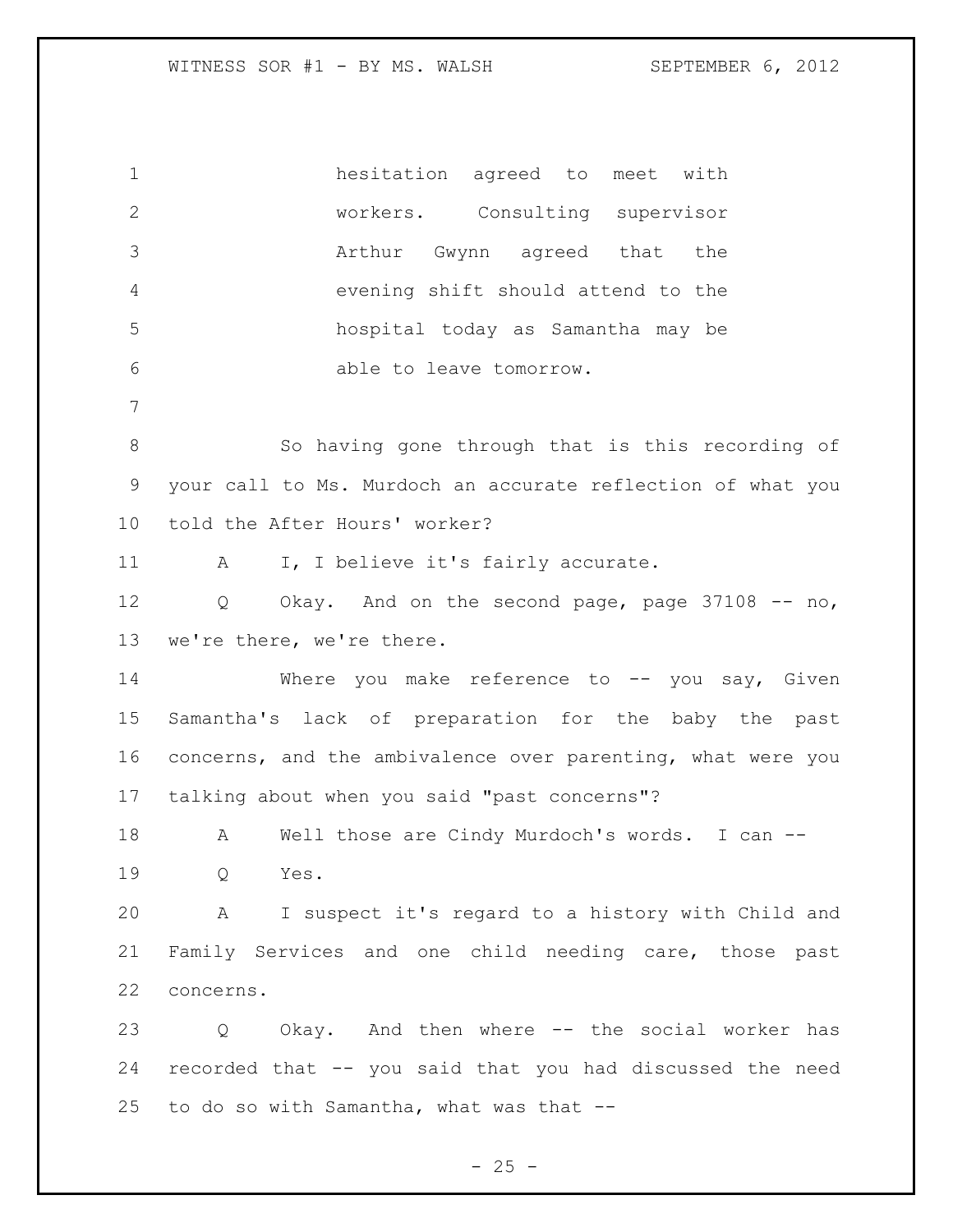A Yeah. 2 Q -- what was that about? A Well if I go back to my chart recordings -- Q Yes. A -- I wrote at the bottom -- I'm just going to look at that myself. 7 Q That's page -- here we go. A Samantha agreed to meet with CFS 10 to discuss the plan. So in part of my work with patients I often, unless I believe there is a risk for flight, or some immediate threat that would happen, I would have had a conversation with Samantha about what she told me. What gave me concern, and that in my role I felt we should call Child and Family Services, and I believe I would have put that to her as, how do you feel about that if I was to call the agency. Q Okay. And -- A So I would have given her informed -- I'm sorry. I would have informed her that that was my intention, and I need not her permission to do it, but as a courtesy to a patient I do that, so I believe when Ms. Murdoch wrote she's just recapping that I had already told the client --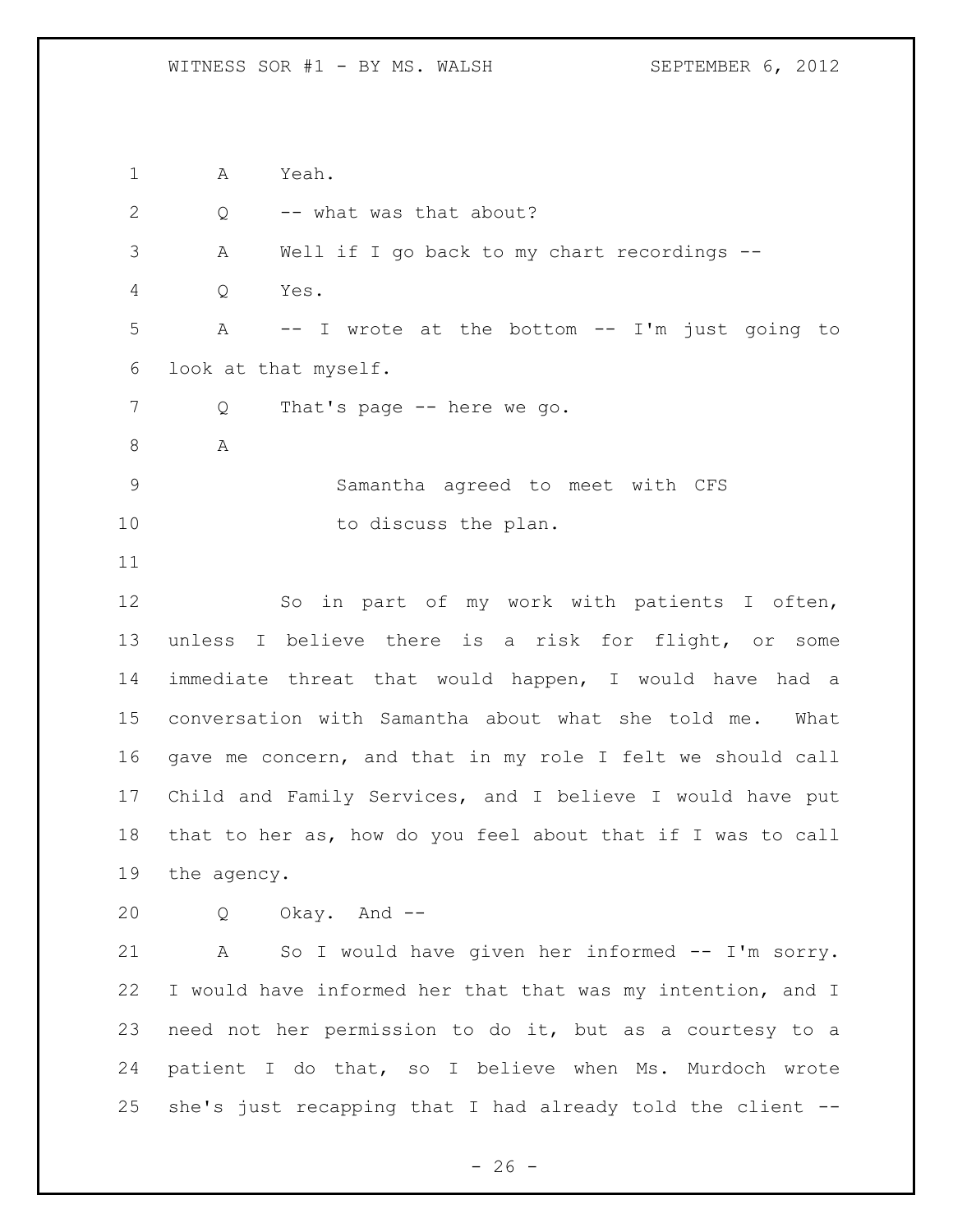the patient that Child and Family was going to be called, and so they knew that this patient was aware of this when they attended. Q And were you present when the Child and Family Services After Hours team came to meet with Ms. Kematch? A No, I was not. Q And there are no notes of this, but did you have 8 any discussions with the -- with Phoenix's father Steve Sinclair? A No, I did not. Q Well let's go back to the Health Sciences' chart at page 36795. A Yes. Q Is that your signature if we go to the bottom of the page, please? A Yes. Q That's the bottom of the page, at the very bottom there's a redacted signature; is that your signature? A Yes. Q And what is this document that we're looking at? A This is the database document which we fill out information regarding the patient, the more -- I'm not sure 23 about -- it's, it's data so birth date, addresses, any significant others, if there was a community resource involved we would document that, so it's the information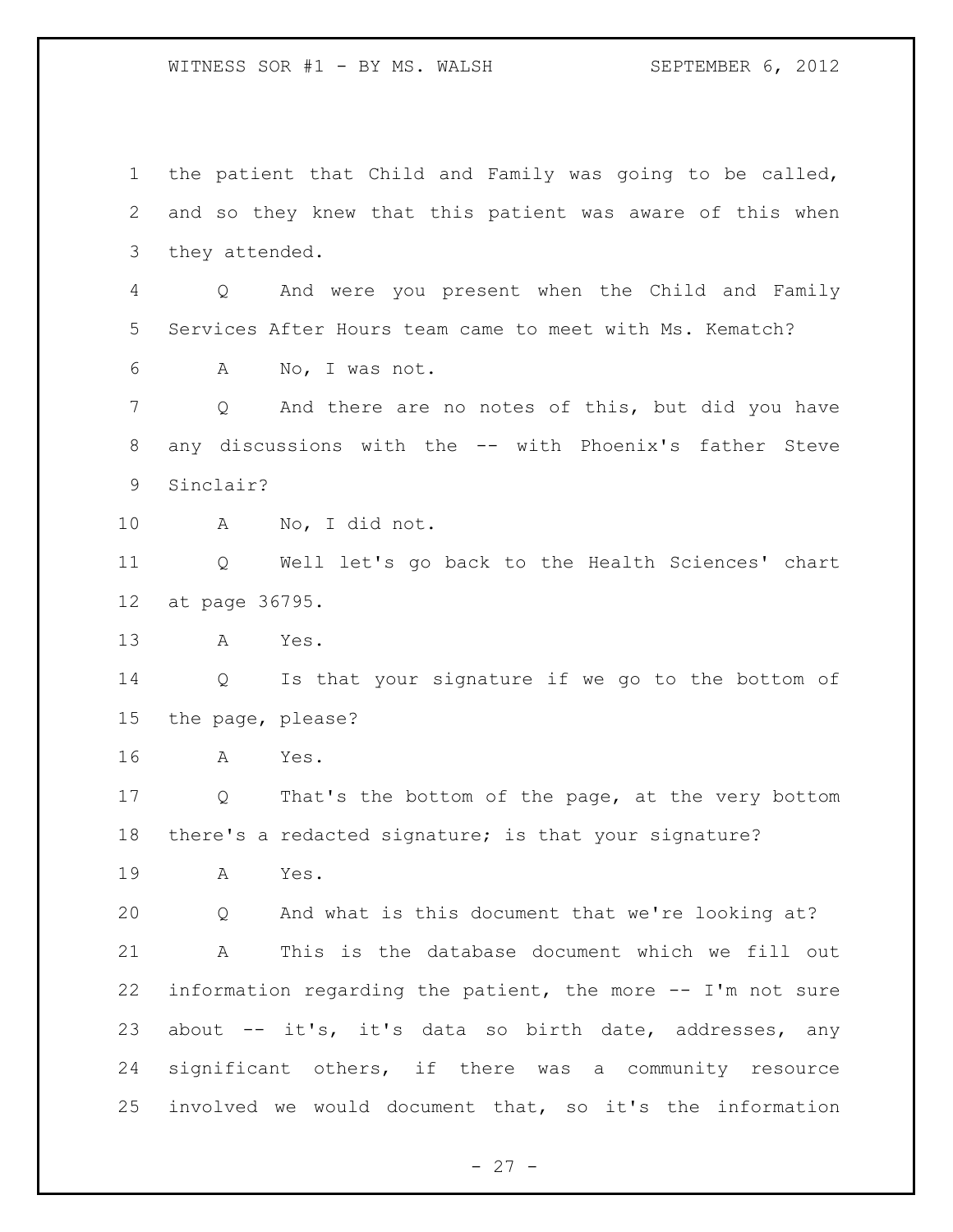sheet. Q Okay. And this is -- A It's not going to accompany the, the first sheet, the recording sheet where the assessment was conducted. Q Okay. And again this is with respect to Samantha Kematch -- A Yes. 8 Q -- and, and the birth of Phoenix Sinclair? A Yes. 10 Q Who filled out this database sheet? A I did. Q Okay. And about midway down the page under the heading Living Arrangements -- A Yes. Q -- you see there's a heading that says, Adequacy, slash, Problems? A Yes. Q And what did you fill out there? 19 A I wrote, Yes, unprepared for baby. Q Okay. And then further down the page under the heading, Community Resource Involvement -- A Yes. Q -- what have you filled out there? A Winnipeg Child and Family Services Intake Assess, Cindy Murdoch, and the telephone number of the After Hours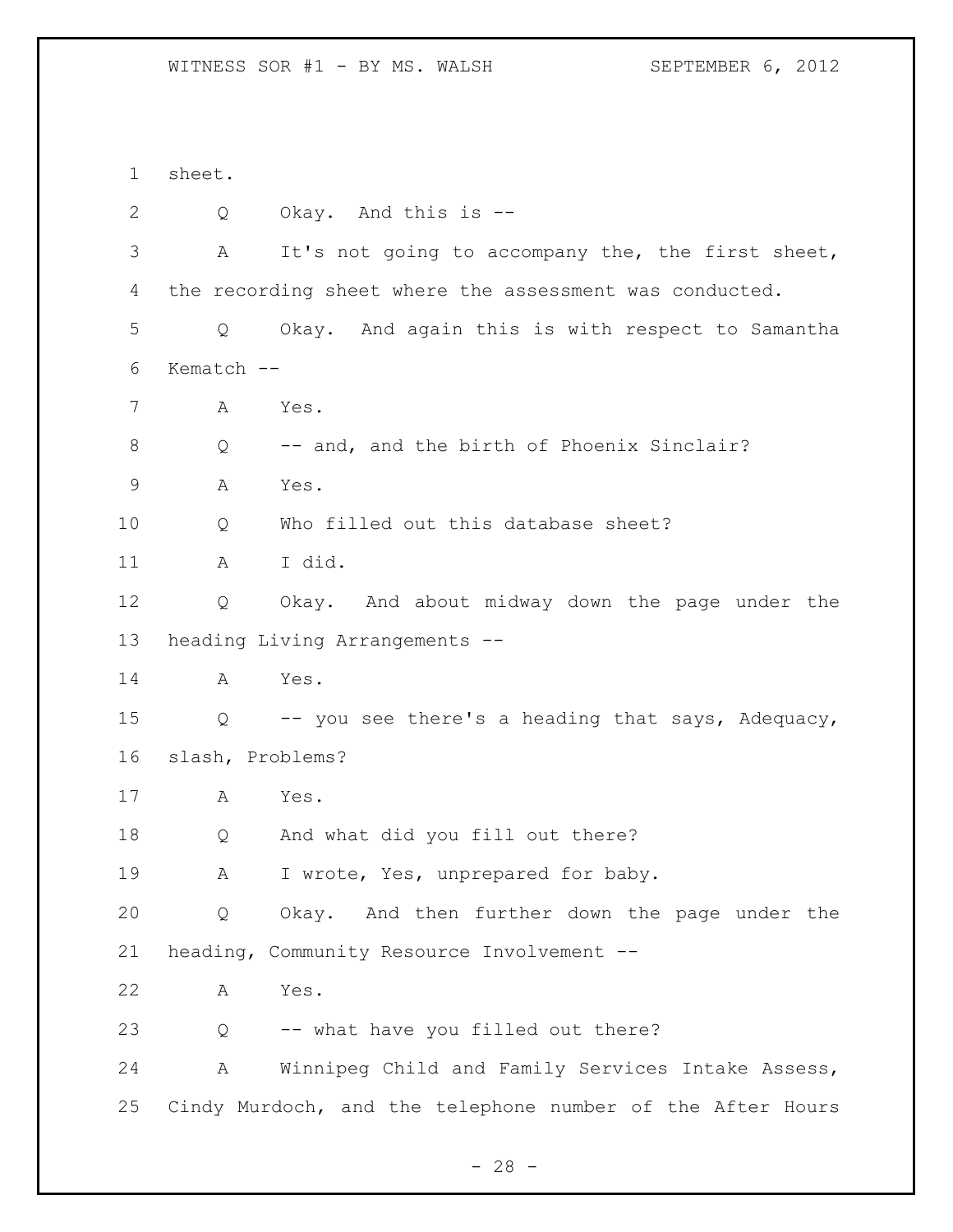WITNESS SOR #1 - BY MS. WALSH SEPTEMBER 6, 2012 WITNESS SOR #1 - BY MR. GINDIN

Unit.

| $\overline{2}$  | Q                  | And what was the purpose of including this                  |
|-----------------|--------------------|-------------------------------------------------------------|
| 3               |                    | information on the hospital data sheet?                     |
| 4               | Α                  | To reflect that I had made a referral.                      |
| 5               | Q                  | To Child and Family Services?                               |
| 6               | Α                  | Yes.                                                        |
| $7\phantom{.0}$ | Q                  | Okay. And after making the referral to Child and            |
| $8\,$           |                    | Family Services did you have any other involvement with Ms. |
| 9               |                    | Kematch or with Phoenix?                                    |
| 10              | $\mathbf{A}$       | No, I did not.                                              |
| 11              |                    | MS. WALSH: Okay. Thank you. Those are my                    |
| 12              |                    | questions for you. There may be other counsel who have      |
| 13              | questions for you. |                                                             |
| 14              |                    | THE COMMISSIONER: Thank you. Mr. Gindin?                    |
| 15              |                    | MR. GINDIN: Good morning.                                   |
| 16              |                    |                                                             |
| 17              |                    | EXAMINATION BY MR. GINDIN:                                  |
| 18              | Q                  | Good morning, ma'am. I represent Kim Edwards and            |
| 19              |                    | Steve Sinclair, and I have a few questions for you.<br>Can  |
| 20              |                    | you hear me all right?                                      |
| 21              | Α                  | Yes, I can.                                                 |
| 22              | Q                  | Your notes indicated that the time of referral              |
| 23              |                    | was 11:00 a.m. on April 23, 2000; correct?                  |
| 24              | Α                  | My notes -- I wrote here 11:15 a.m. April 24th.             |
| 25              | Q                  | All right. What time would you have started work            |
|                 |                    |                                                             |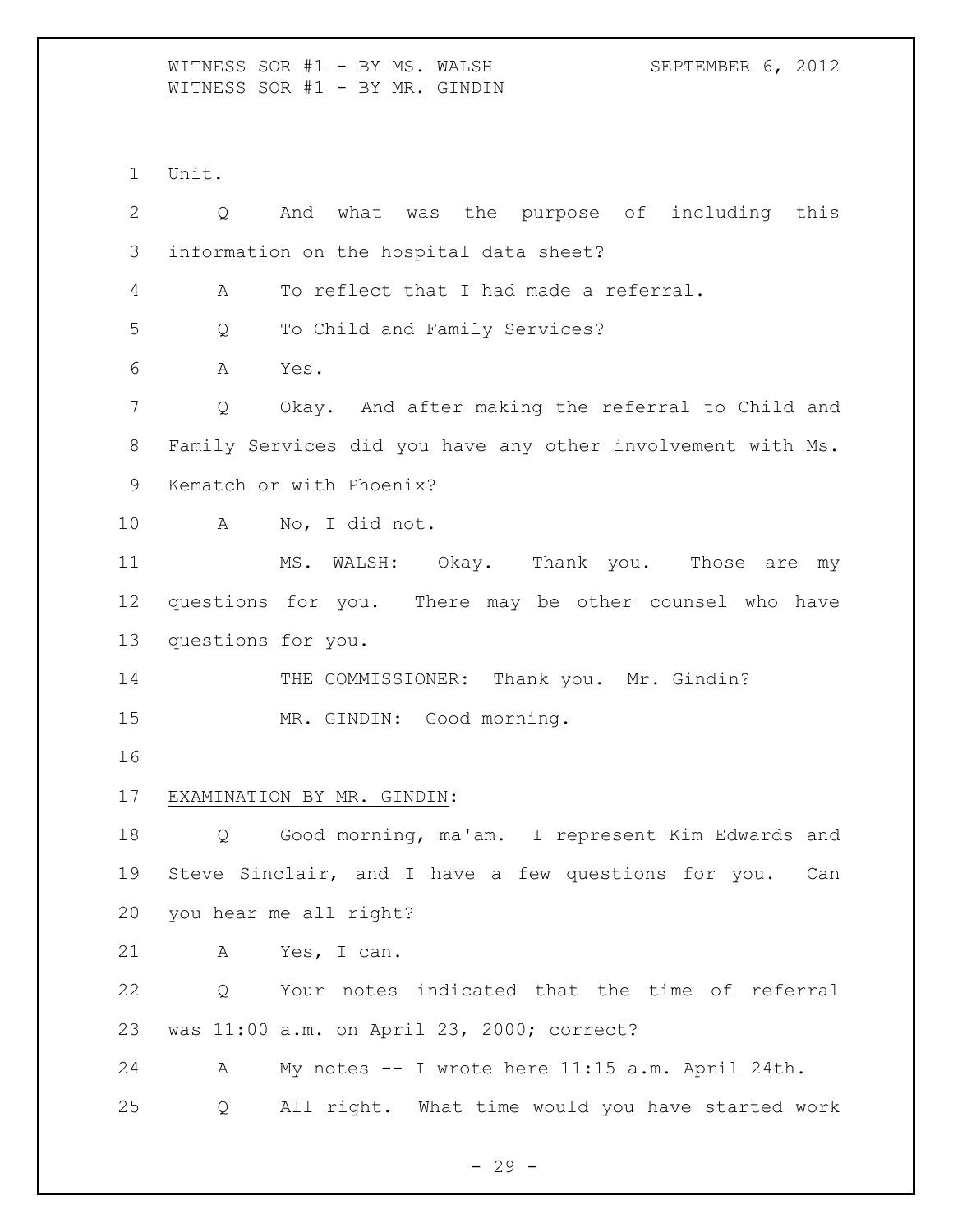that day, do you recall, or what time would you normally have started? A I assume 10:00 a.m. Q And do you recall whether Samantha was the first case you were dealing with that morning? A No, I don't recall. Q Based on the information that you received from Samantha herself, and whatever other information you had, I take it this was a pretty easy call to make a referral? A This was a call based on the information she told me that I would make a referral, yes. Q Yeah. It was fairly obvious that that should be done based on the information you received from her, would you not agree with that? A I would agree that this would be necessary to call. Q Yes. And you did so fairly quickly? A Yes. Q Now, you advised us that at no time did you speak with Steve Sinclair. A I did not have contact with Steve. Q So your decision to refer this matter to CFS was really based entirely On your discussion with Samantha Kematch and whatever information you had about her? A Correct.

 $- 30 -$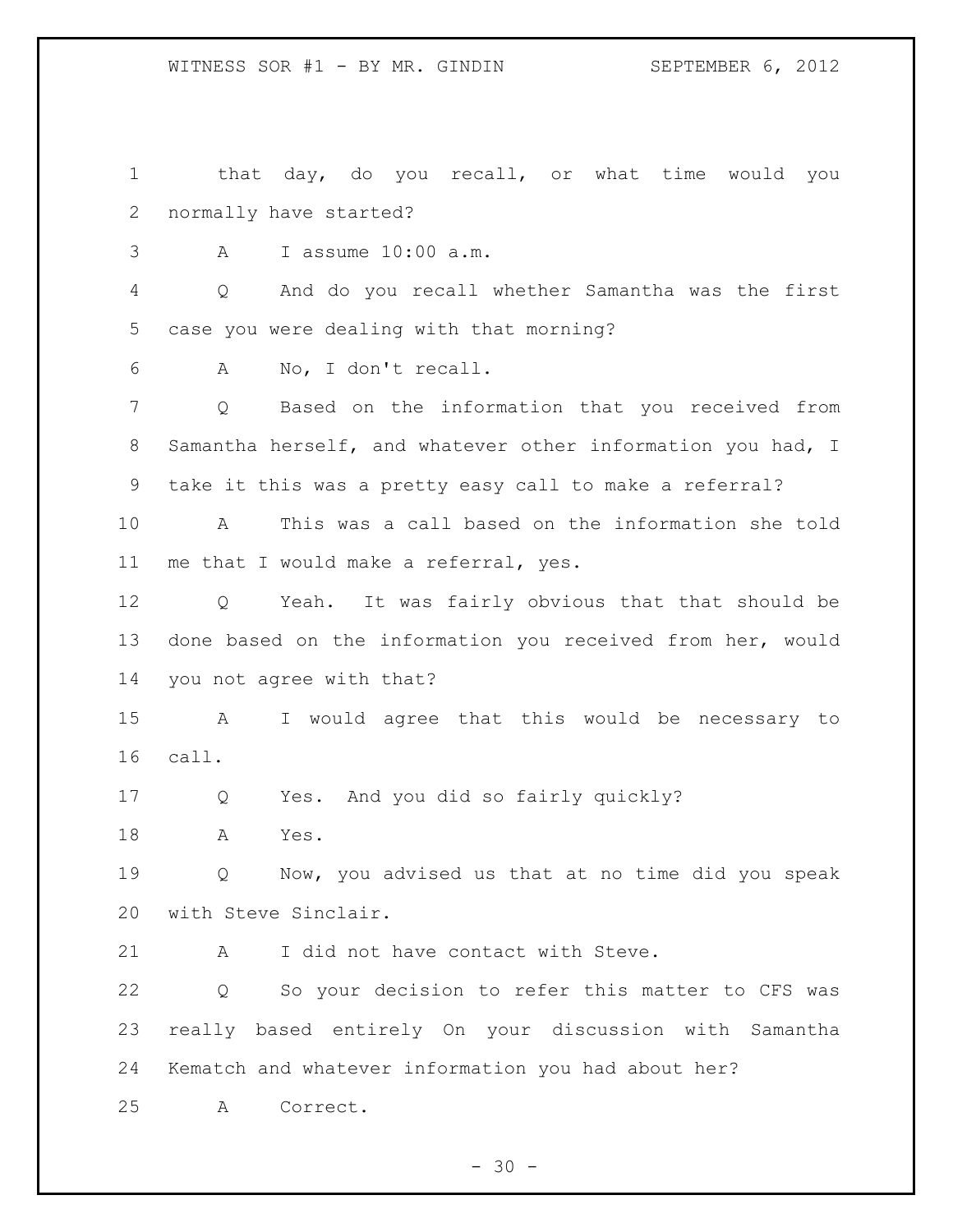Q And in addition to making a pretty obvious and quick referral to CFS you recommended as well that someone should see Samantha very, very soon? A I requested workers to attend, as often is the case, because of the potential for discharge, that when a patient leaves the hospital -- well, I'll just stop at that. The potential is always there for a patient to be discharged so it's effective to visit with the patient before they leave. Q Obviously you thought that was necessary in this case? A Yes. Q And your decision to refer her to CFS was based on quite a number of what I would suggest obvious factors that lead you to that conclusion? A They were based on the factors that I had mentioned. Lack of prenatal care, admission of prior history, one child in the care of an agency already, uncertainly regarding intentions to parent. Q There were plenty of reasons obviously? A There were many reasons. MR. GINDIN: Those are all my questions. Thank you. THE COMMISSIONER: Thank you, Mr. Gindin. Now before counsel for the witness has the opportunity of

 $- 31 -$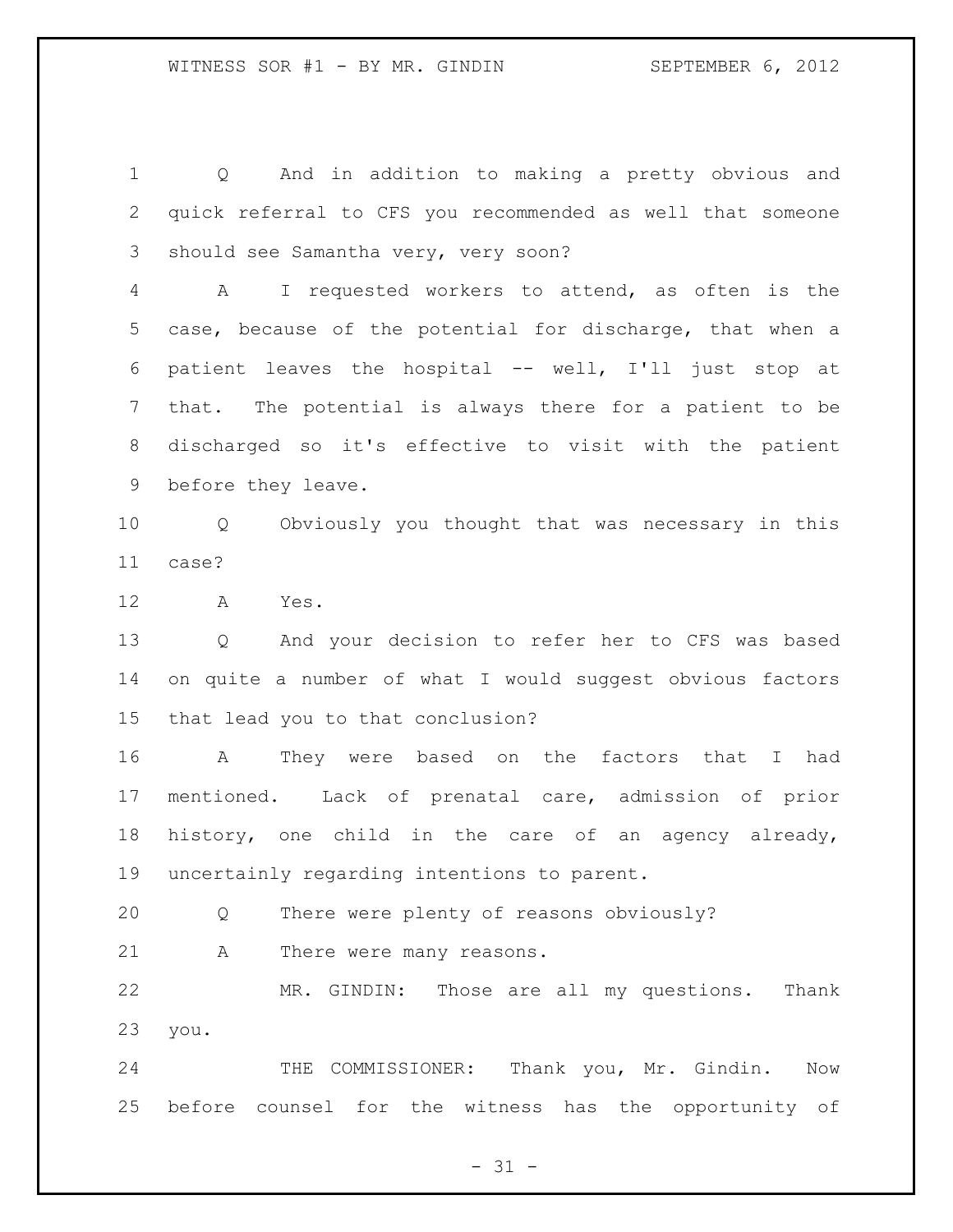asking questions is there anyone else with standing? Mr. McKinnon.

MR. MCKINNON: Thank you, Mr. Commissioner.

## EXAMINATION BY MR. MCKINNON:

 Q Witness, you gave evidence that you were unable to access the computer database of Winnipeg CFS, and I, I should say I'm the lawyer for Winnipeg CFS, and for the department. My name is Gordon McKinnon.

 You spoke about not having access to the database. Do you know if that changed some time after 2000 where workers in positions like yours were entitled to get access to that database in a read only format? Are you --

Q In a, in a which format?

15 A A read only format, that is you could read it but you couldn't enter data on the database of the welfare system, which is the child welfare system which is called CFSIS. Are you familiar with that change?

A No, I'm not.

 MR. MCKINNON: Okay. So I won't ask you anything further about that. Thank you.

 MS. RACHLIS: I have no questions for this witness.

 THE COMMISSIONER: Obviously there's silence, so there's no other cross-examination to come. Commission

 $- 32 -$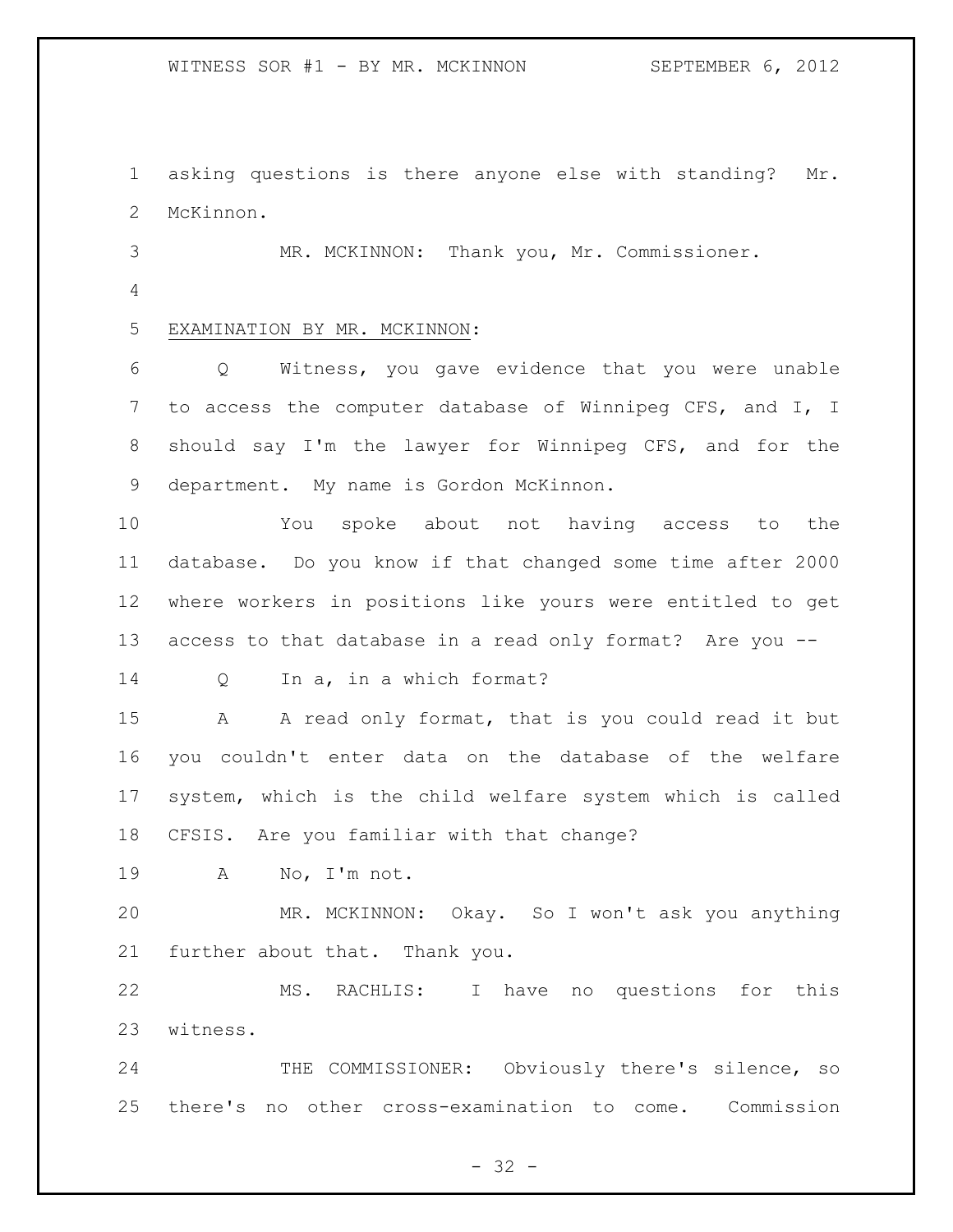counsel?

 MS. WALSH: I have no further questions, Mr. Commissioner. Unless you have any questions ... THE COMMISSIONER: No, I'll just thank the witness for appearing, and being of assistance to the Commission, and -- 7 THE WITNESS: You're welcome. THE COMMISSIONER: -- let her know that we're completed now with her testimony and as I indicated we would take an adjournment even though it's a little early for the opportunity of getting ready for the next witness, so we'll rise for 15 minutes at this point. Thank you. 13 MS. WALSH: Thank you. 14 THE COMMISSIONER: Thank you, witness. 15 THE WITNESS: You're welcome. (WITNESS EXCUSED) (BRIEF RECESS) 21 THE COMMISSIONER: All right. We'll take the next witness, please. THE CLERK: Please stand for a moment. Is it your choice to swear on the Bible or -- 25 THE WITNESS: Sure.

 $- 33 -$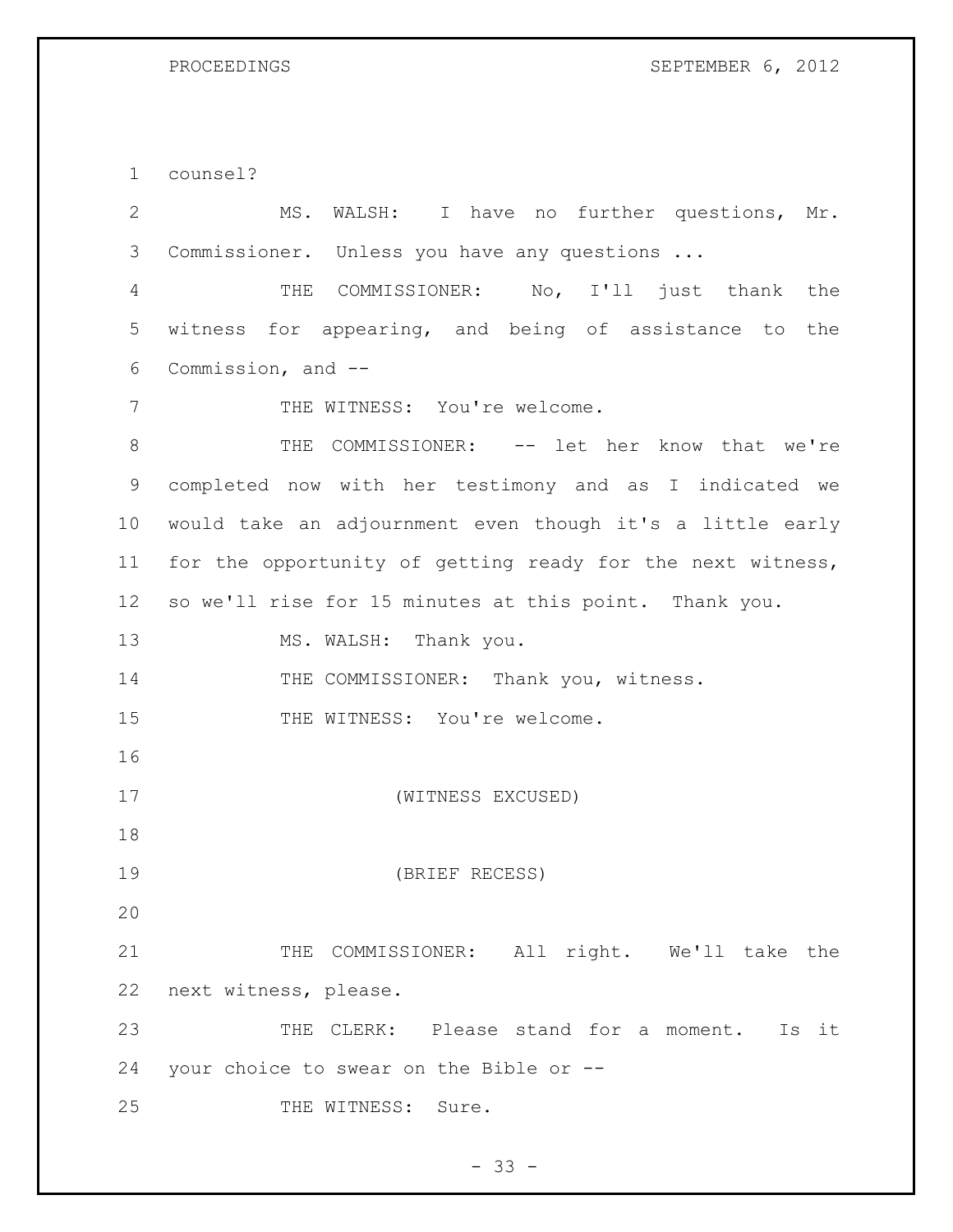1 THE CLERK: -- affirm without the Bible -- swear. All right. State your full name to the court. THE WITNESS: Marnie Saunderson. THE CLERK: Would you take the Bible in your right hand, and spell me your first name. THE WITNESS: M-A-R-N-I-E. 7 THE CLERK: And your last name. 8 THE WITNESS: S-A-U-N-D-E-R-S-O-N. 9 THE CLERK: Thank you. **MARNIE SAUNDERSON,** sworn, 12 testified as follows: 14 THE CLERK: Thank you. You may be seated. MR. OLSON: Good morning, Ms. Saunderson. 16 THE WITNESS: Good morning. EXAMINATION BY MR. OLSON: Q I'm first going to start by taking you through some of your background in child welfare. I understand that you have a Bachelor of Social Work from the University of Manitoba? A That's correct. Q And you obtained that degree in 1992? A Yes, that's right.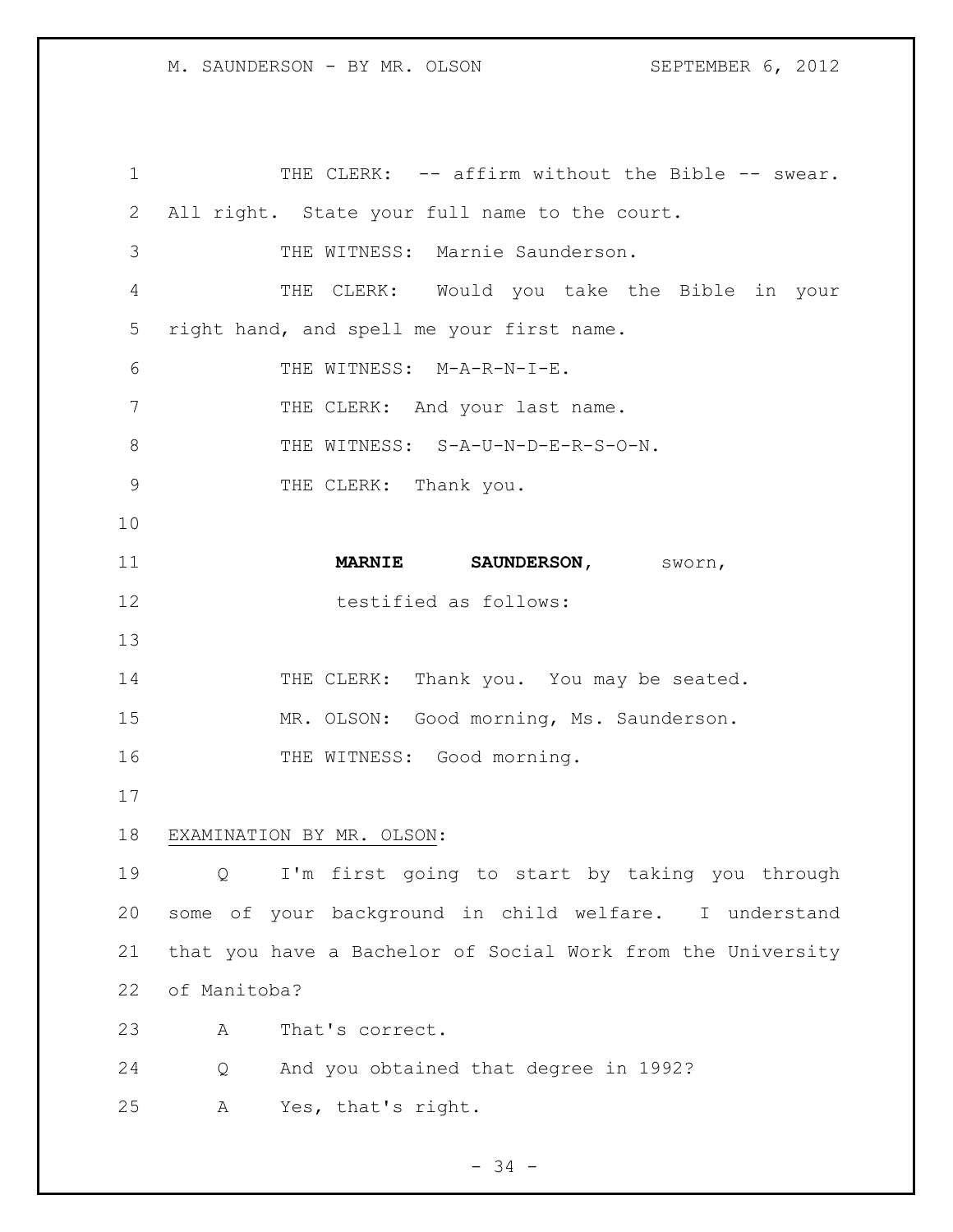Q And then you started working for Winnipeg Child and Family Services in 1992 as an After Hours social worker? A Yes, I began as a full-time After Hours social worker. Q Is your -- I can't hear your voice very well. A Is this better? No? Q There's a little switch on the top. A How's that? Q Much better. So you began as an After Hours Social worker for Winnipeg Child and Family Services in 1992? A Correct. Q So that was fresh out of school at the time? A I graduated in April of 1992 and I began full- time employment in November of 1992. Q Okay. And just very briefly because these terms are going to come up over and over again can you just describe what you did as an After Hours Unit worker? A After Hours Unit is the first point of contact for Child and Family Services in the City of Winnipeg, and at the time surrounding regions. They work from I guess four o'clock in the evening until eight-thirty in the morning, and also on weekends, so they deal with Child and Family Service emergencies.

 $- 35 -$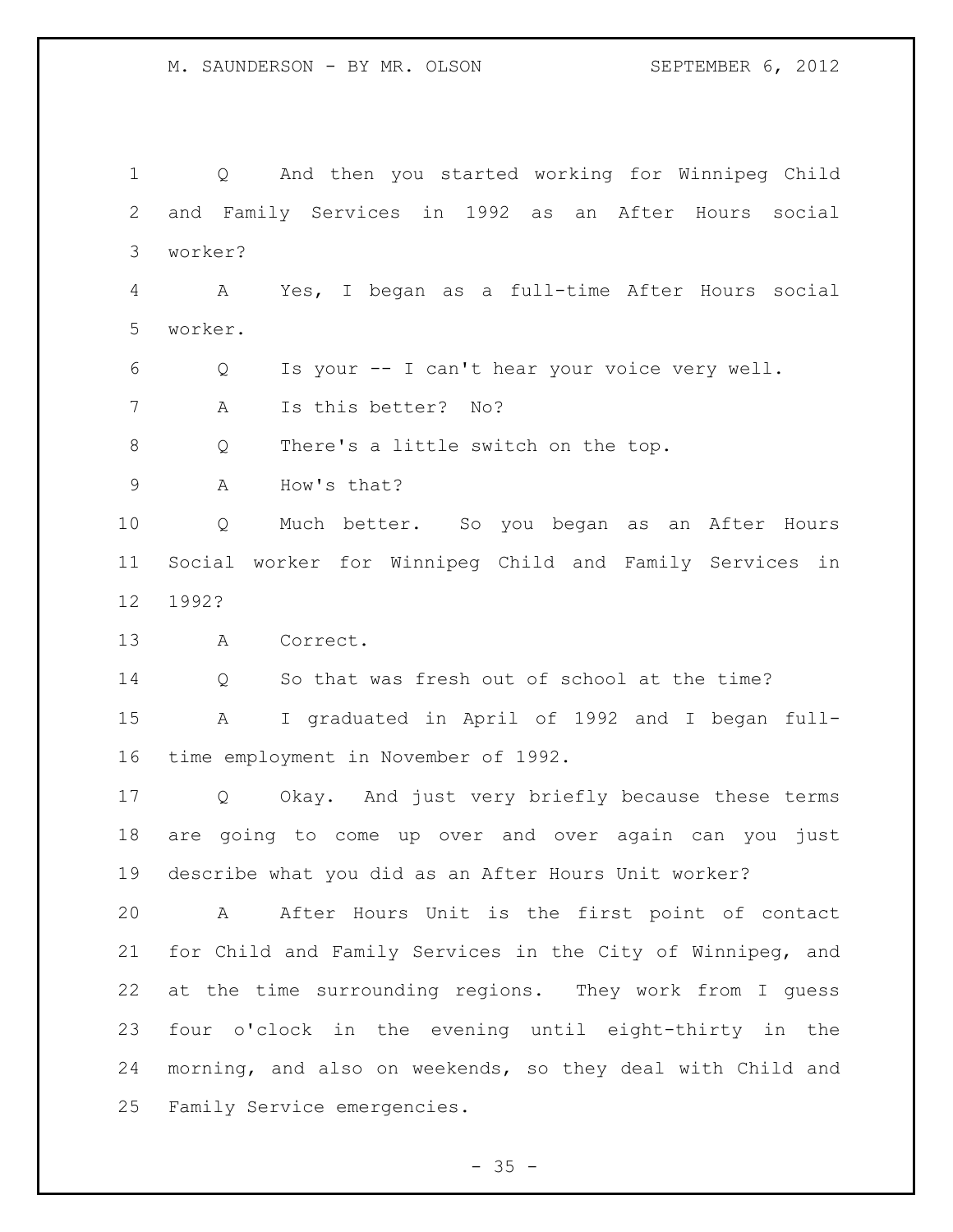Q Okay. So those are during non-normal business hours; is that right?

A That's correct, yeah.

 Q And the sort of referrals that you're dealing with may come in through telephone calls from the community sort of thing?

 A Yeah, it's mostly collateral phone calls to the agency, self-referrals, people calling with concerns about their neighbours, or it could be someone walking in and asking for assistance.

 Q Okay. And then from 1994 to 1997 you were employed as a Family Service worker?

 A That's correct. I was a full-time Family Service social worker for the Redboine Unit, which was the downtown area of Winnipeg Child and Family Services.

 Q Okay. And that -- is that also called sometimes a front line worker?

 A I think all social workers in Child and Family are front line workers, but a long term Family Service worker those workers work with families for an extended period of time where the needs are more critical.

 Q Okay. And so can you just explain briefly what you did as a Family Service worker.

 A As a Family Service worker I had a caseload of families. It was a variety of different families. There

 $- 36 -$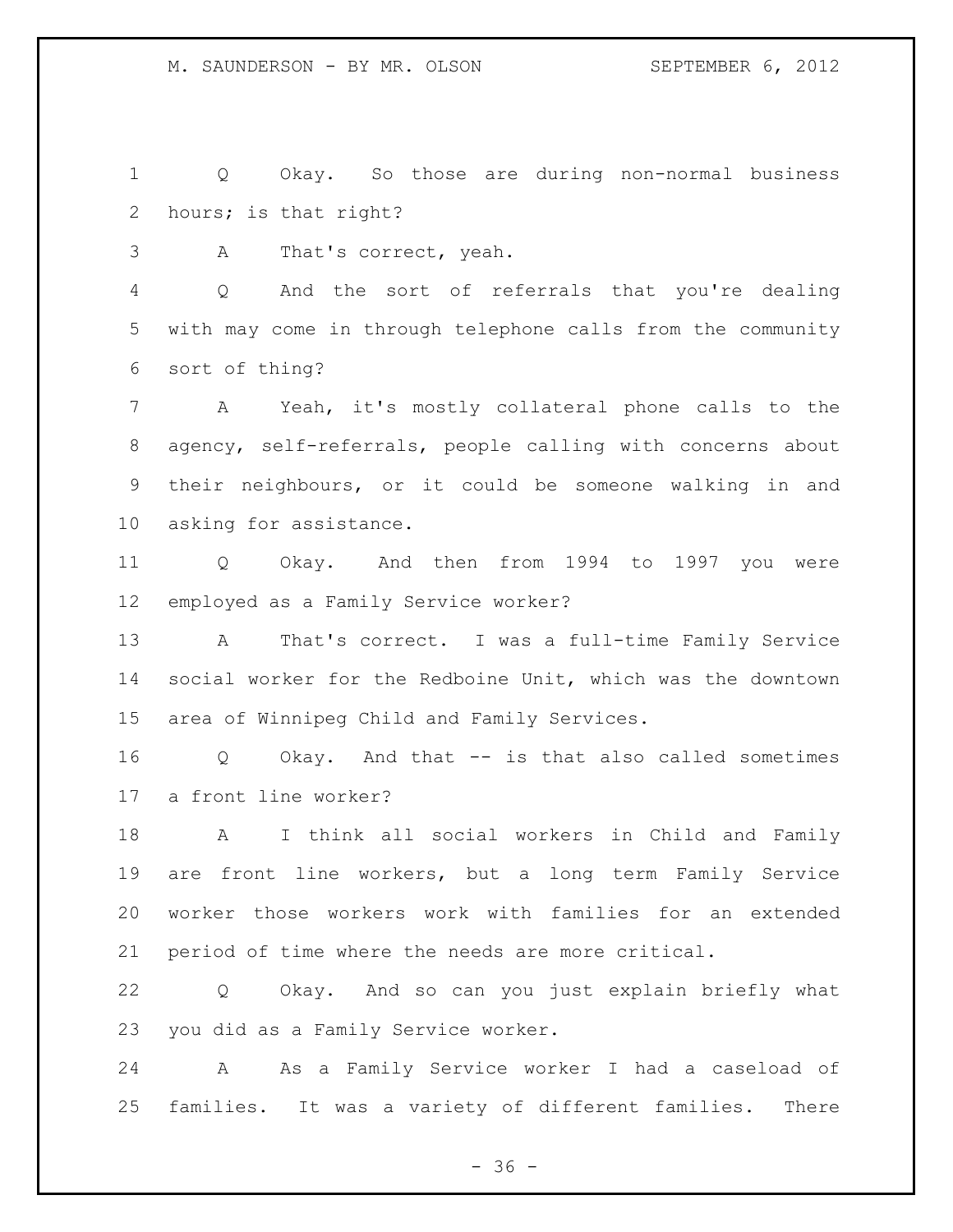were protection files, there were voluntary Family Service files, there were adoption files, so I worked with families and children over the longer period. Often there were children in care, often I was the worker for permanent ward children.

 Q Okay. And then I understand from 1998 until September, 2010 you worked as an intake worker for Child and Family Services?

A That's correct.

 Q Now, I've also heard the term tier 2; is that the same thing?

 A Tier 2 came a little bit later. From 1998 until 13 probably 2005 there was no tier 2, it was all -- the intake worker took the initial call, they screened the call, and to determine if it was a child welfare matter, decided on the intake response, and then finally decided on the intake disposition.

Q Okay.

 A Some time after devolution the process changed and there became a Crisis Response Unit and a tier 2.

 Q Okay. And when you say the intake worker took the initial call my understanding is sometimes you get -- and the initial call would come into the After Hours Unit 24 and then to you as an intake worker; is that right?

A That's correct.

 $- 37 -$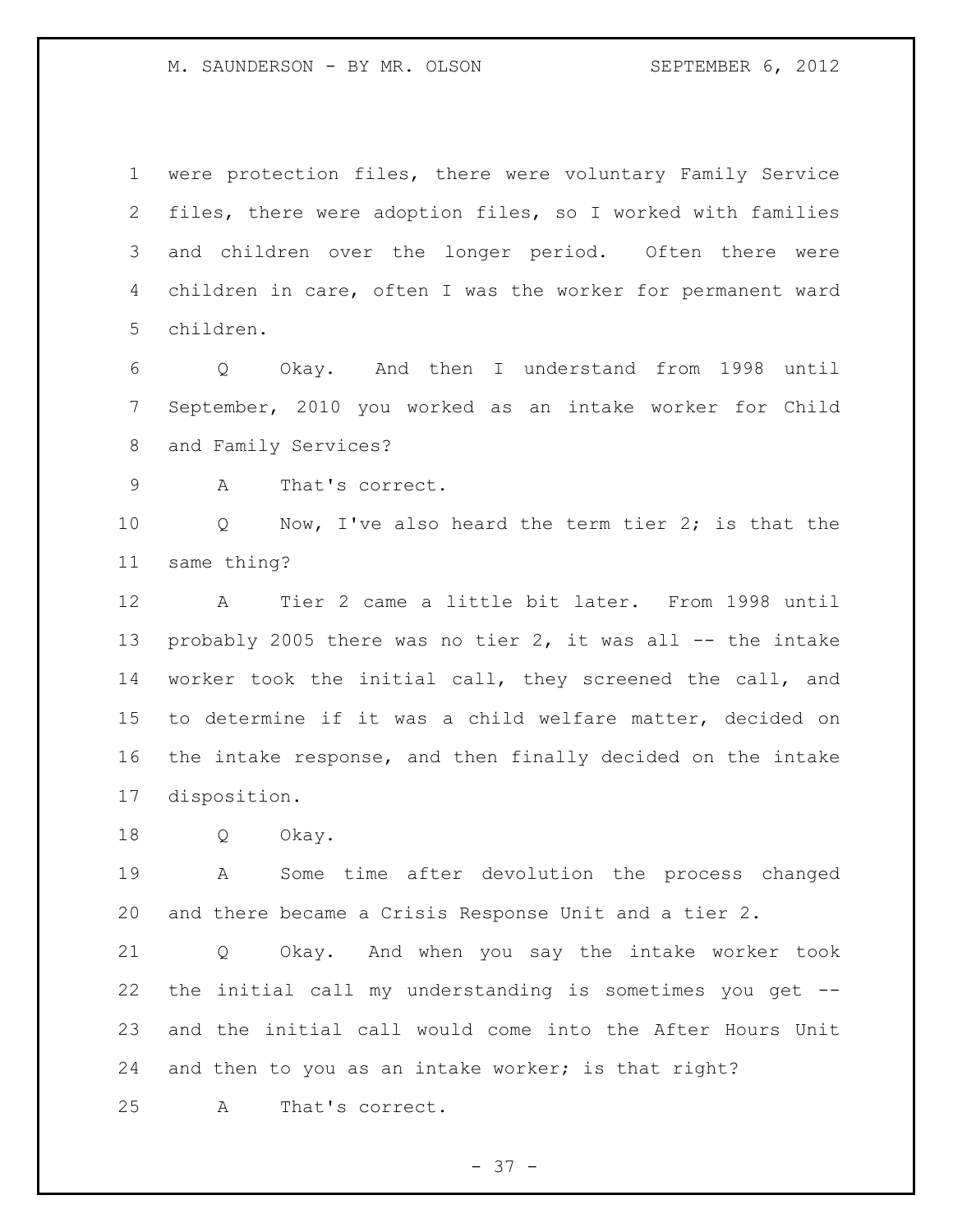Q Okay. And then what, what did you do as an intake worker?

A Back then in its original form?

Q In the period around 2000.

 A So we would be responsible for the screening process, so if a call came in, or if somebody came into the agency asking for help, or wanting to discuss a concern, or an allegation of abuse or neglect we would take the call information, get the demographics of the family. From there you would decide what kind of a response the matter needed, so based on the urgency of the situation, the concerns that were indicated, how quickly do you respond. Usually involved assessing the family, meeting with the family, the children, perhaps speaking to the school, and then finally coming up with the disposition of what would happen with the case, so the options being that you could offer a brief service and close the file. You could close the file after investigating. You could transfer the file to ongoing Family Services or prevention at certain points in our history.

 Q Okay. And if you transferred the file to ongoing Family Services would that be to a Family Service worker?

A That's correct.

 Q Okay. And that's what you had been doing before in that role as a Family Service worker?

- 38 -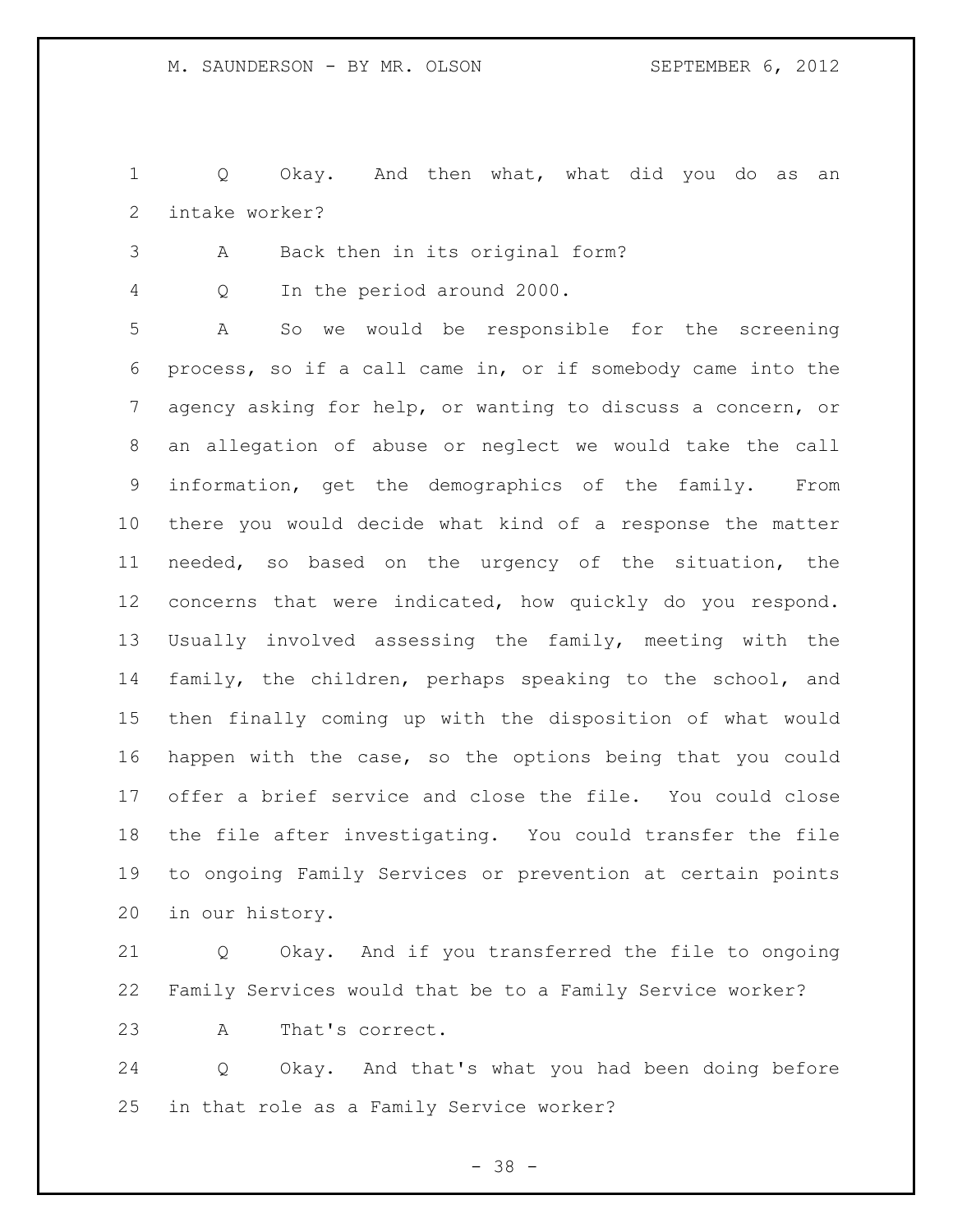A From '94 to '98, yeah. Q And just -- so your involvement in this file was in the year 2000, and you were an intake worker at the time? A That's correct. Q Okay. So I'll be focusing my questions on that time period. I'm just going to finish going through -- 8 A Sure. Q -- your, your background. I understand that in -- between 2008 and 2010 you, you acted as a casual After Hours supervisor? A Yes, and recently as well. I've covered for supervisors who are sick or on vacation in the After Hours Unit. Q Okay. During that period were you -- from 2008 to 2010 were you otherwise employed by Child and Family Services? A Yes. So I did my full-time job as an intake social worker and then worked in addition to that as an After Hours casual supervisor. Q And what did you do as an After Hour casual supervisor? A Well you're on site for the evening or the, the weekends. Provide case consultation to all the social workers who are going out in emergency fields, open door

- 39 -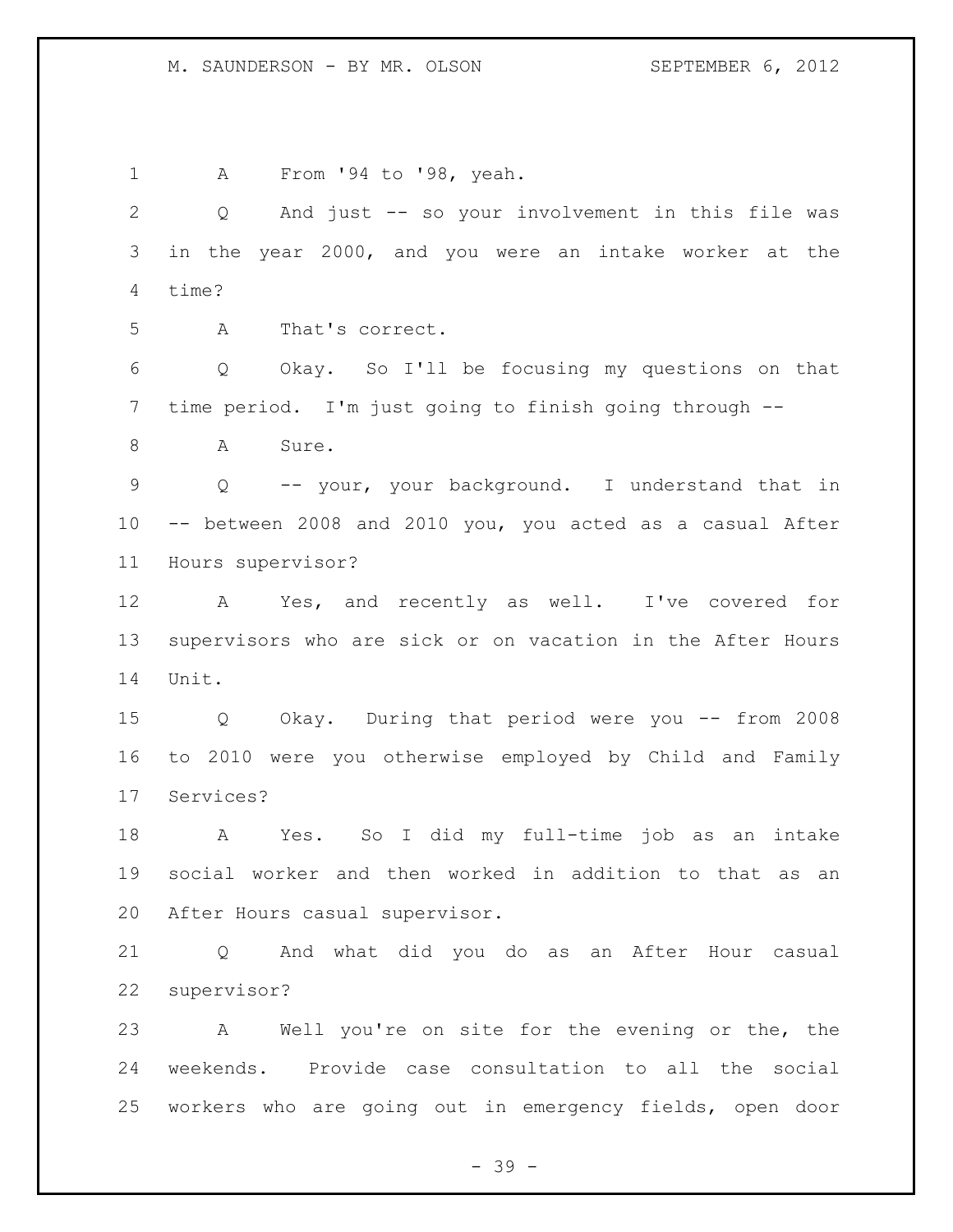policy what to do on this case, how quickly to help them go out, just supervisory duties for consultation, and child welfare emergencies. Q So I take it there would be a normal -- a usual supervisor and are you filling in for that supervisor? A That's correct. Q Okay. And you were employed for a time as the differential response coordinator? A From September 2010 until the present I was the differential response implementation coordinator at ANCR. 11 0 And what did that involve? A I was tasked with implementing a differential response service delivery system at ANCR through the use of the structured decision making tools, so we ran two pilot projects to test the effectiveness of the structured decision making tools at ANCR, and I made a formal evaluation and we just rolled out differential response and structured decision making tools at the intake level within the last couple of months. Q Okay. So does that mean those tools are now being used at intake? A That's correct. Q Okay. And are you still acting in that role?

 A I am for only one more week. I've become the Crisis Response Unit supervisor at ANCR as of September

 $- 40 -$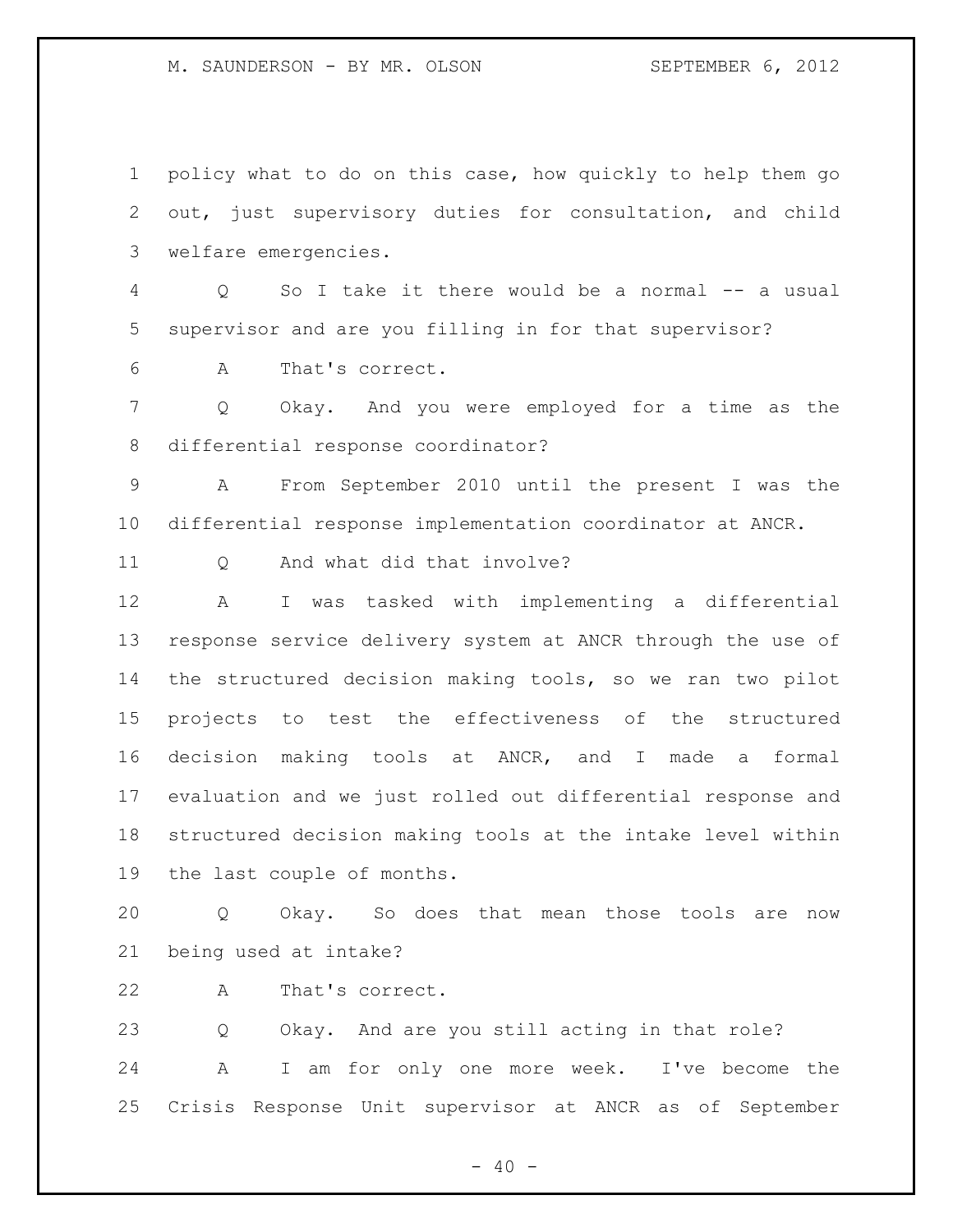24th.

| $\overline{2}$ | Now, with respect to this particular case you<br>Q        |
|----------------|-----------------------------------------------------------|
| 3              | were assigned Samantha Kematch's file in around April 25, |
| 4              | 2000; is that right?                                      |
| 5              | That's correct.<br>A                                      |
| 6              | Okay. And at the time you were an intake worker<br>Q      |
| $\overline{7}$ | -- and that was at the North Intake Unit?                 |
| $8\,$          | North Intake Unit, yeah.<br>A                             |
| 9              | Q<br>Okay. Where was that unit located?                   |
| 10             | At 835 Portage Avenue.<br>A                               |
| 11             | And at the time who was your supervisor?<br>Q             |
| 12             | Andy Orobko.<br>Α                                         |
| 13             | Okay. And would it be Mr. Orobko who assigned<br>Q        |
| 14             | Ms. Kematch's file to you originally?                     |
| 15             | That's usually how it went, yes.<br>A                     |
| 16             | And was there any particular reason why you were<br>Q     |
| 17             | assigned this file that you're aware of?                  |
| 18             | My understanding was that it usually went on a<br>A       |
| 19             | rotational basis. The, the referrals that came in were    |
| 20             | handed to workers so that it was an even distribution in  |
| 21             | fairness.                                                 |
| 22             | Okay. So it just, it just came to you in that<br>Q        |
| 23             | usual rotation, as far as you know?                       |
| 24             | Correct.<br>A                                             |
| 25             | I just want to talk to you a little bit about<br>Q        |

- 41 -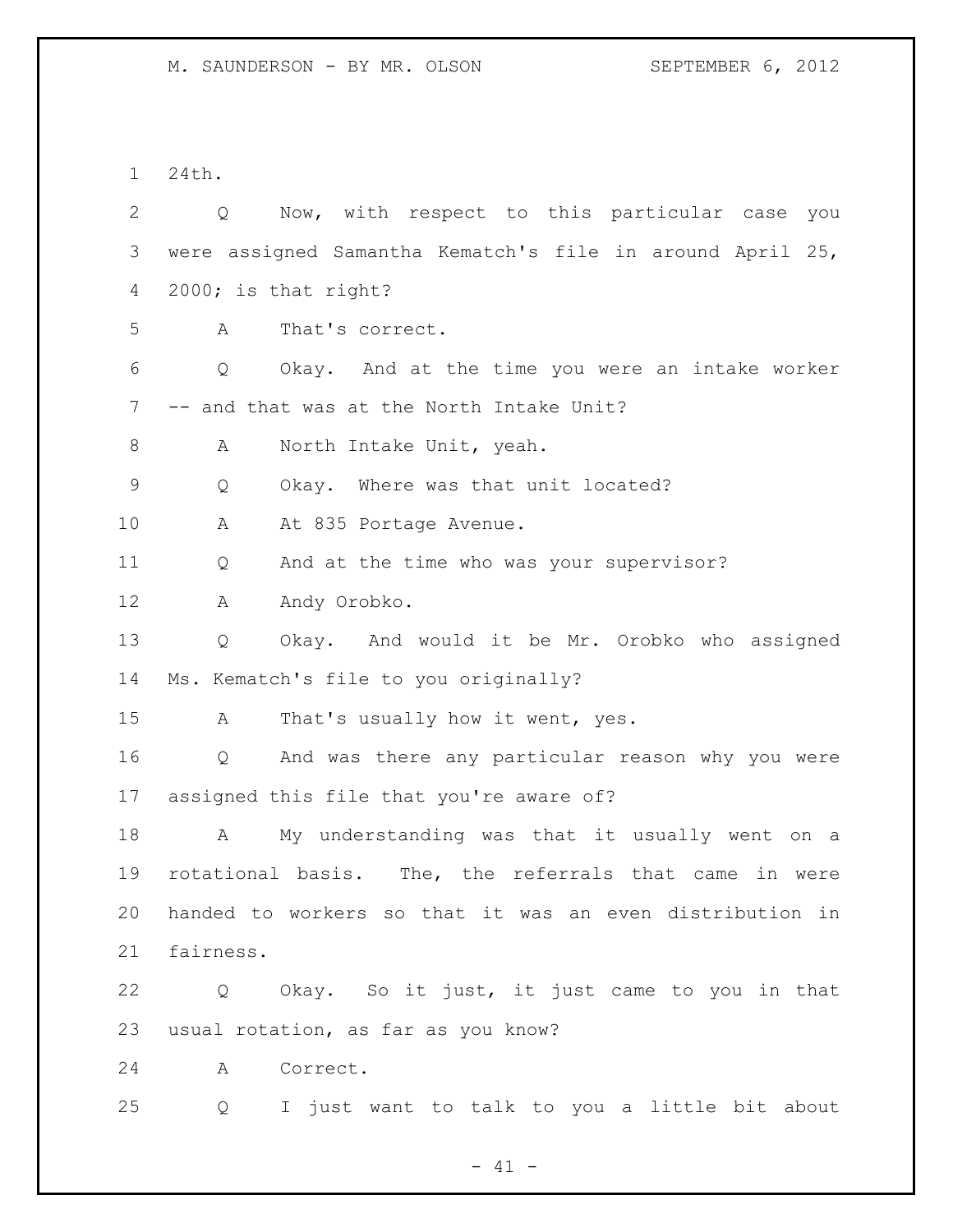your training. What sort of training did you receive when you first started working as an After Hours Unit worker in 1992?

 A I can't exactly remember where each training fell. When I began I mostly got my training from my direct supervisor, as well as some of the senior workers who worked After Hours. I recall in the early days having training on how to write reports in particular for court purposes. I have received training on domestic violence, substance abuse, mental health difficulties, from the police with regard to gangs. I don't know exactly where that fell in, in my career. Nothing specific to how to be an After Hours social worker per se though.

 Q So nothing specific to the job you were doing at the time?

A No.

 Q Do you know if there was -- or do you recall whether or not there was any mandatory training?

 A There was mandatory training in later years. Based on standards and legislation core competency based training was introduced which I think was somewhere in the mid to late 90s, but that didn't exist from '92 when I started.

Q Okay.

A And then later on there was computer training

- 42 -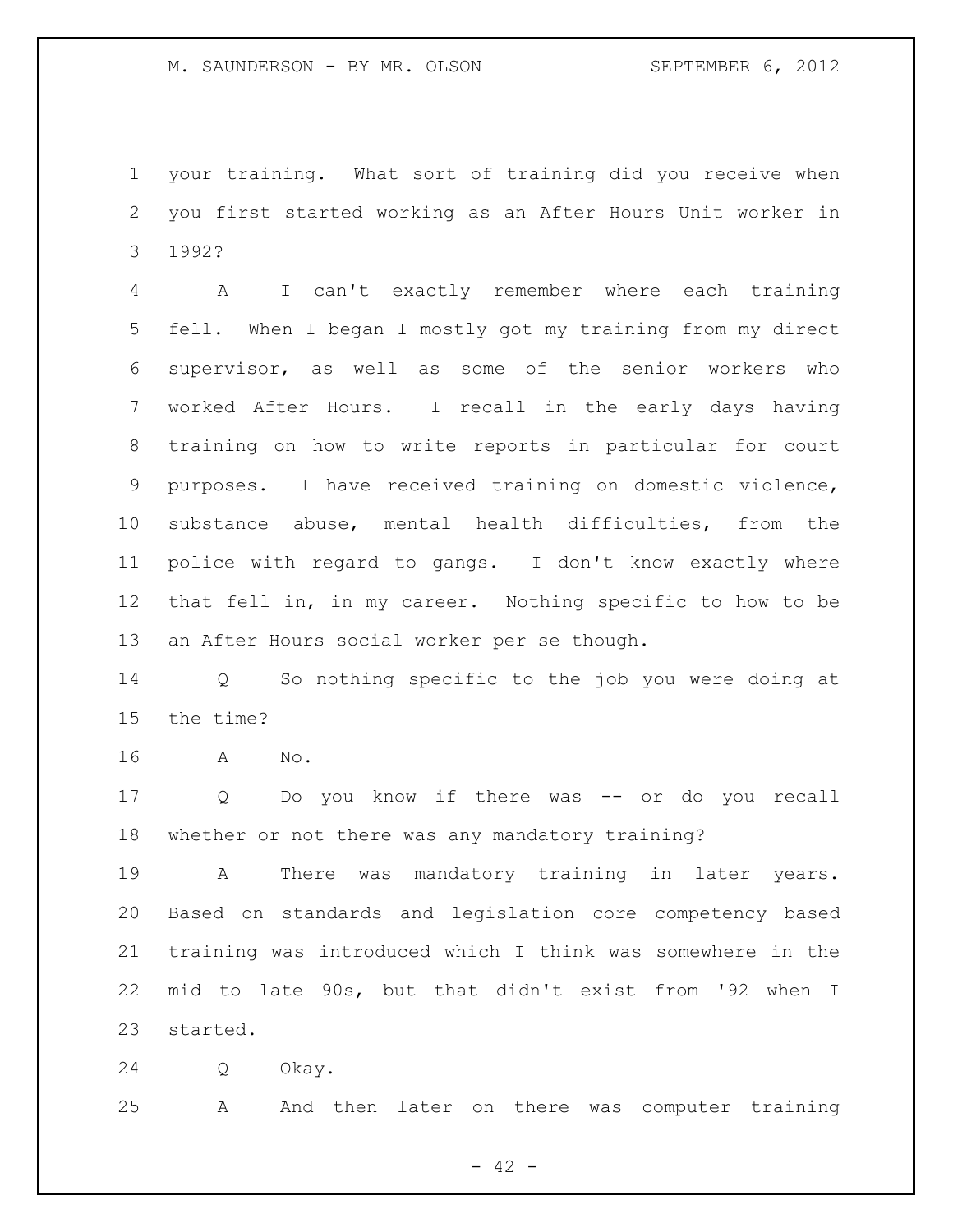that was mandatory when that was implemented.

 Q Okay. And the core competency training is that something that you took when it became available? A Yes, I did. Q Okay. And how long a training session -- training program is that? A It was a number of sessions long. It was broken down into categories. We would do two days at a time, then three days at a time. I think it amounted to maybe a couple of weeks in total. Q Do you recall whether the training involved learning standards or policies? A Yes, definitely. I think the, the core competencies were based upon the, the foundational standards, as well as legislation so yes. Q When you first started as an, as an After Hours worker did you feel you had adequate training to perform the job? A Yes and no. I received no formal training, but I had close supervision, and often at the beginning went out on calls with senior workers, so any concerns that I had, any questions that I had I was taught sort of on the job I guess.

 Q Okay. When you moved from being an After Hours worker to a Family Service worker in 1994 did you receive

 $- 43 -$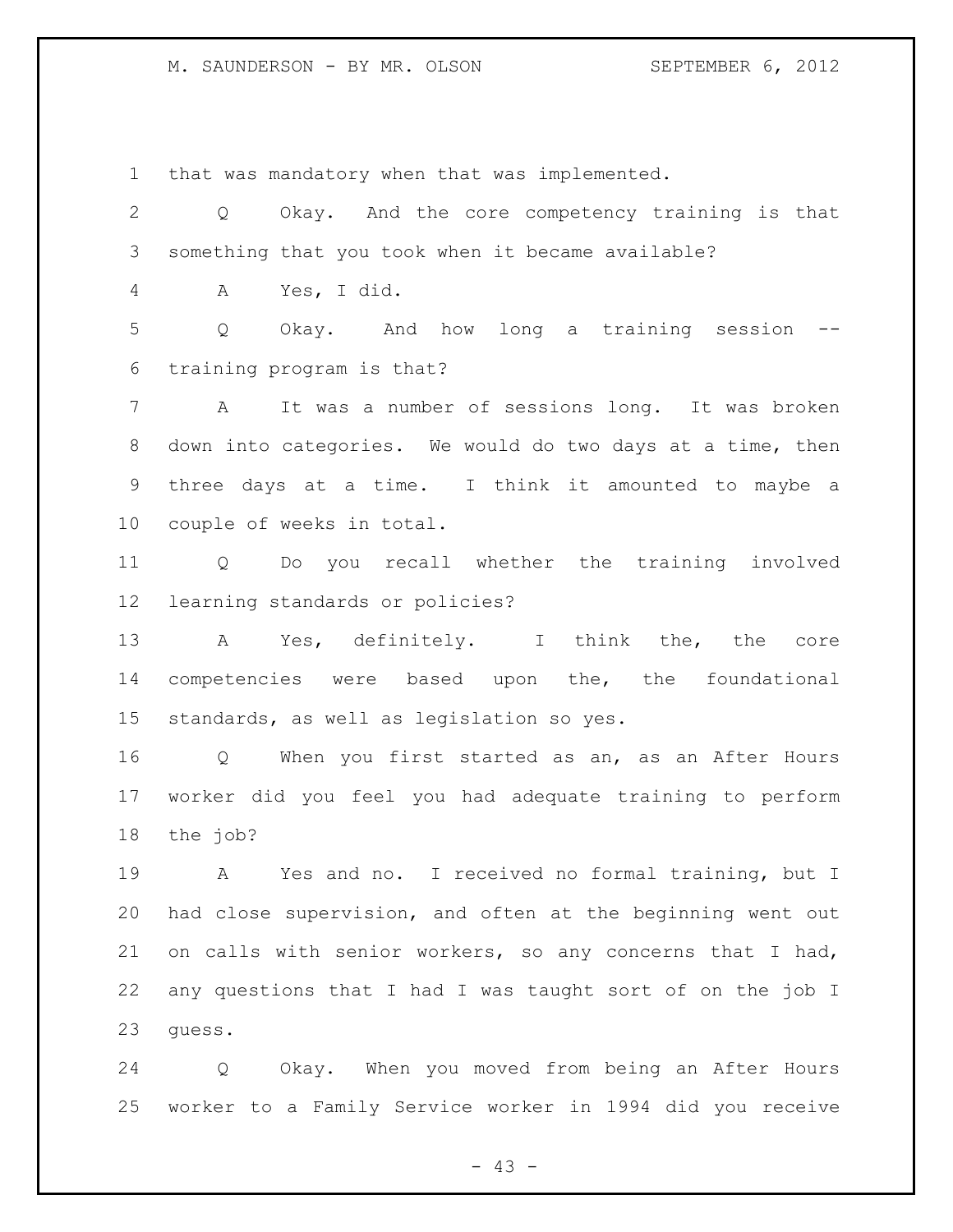any additional training for that position?

A Not that I recall.

 Q Okay. And is it fair to say the jobs are different, an After Hours worker does something different than a Family Services worker?

 A Yes, After Hours would deal with some of the sort of pure emergency kinds of skills, and a Family Service social worker needs to sort of be able to look at the bigger picture and deal with families on the long term so --

Q So there's a different skillset involved?

A Yes.

 Q When you started your position as a Family Service worker did you feel properly equipped to do that job?

 A I felt that I had had the experience to be able to talk to families, to understand some of the legislation, and some of the standards. I think I was equipped to be a social worker and to do the job. I probably wasn't prepared for the volume though.

Q Do you recall what the volume was?

 A It seems to be that my caseload was at times around 40, 40 files.

Q Forty Family Service --

A Forty, 40 Family Service files so that could have

 $-44 -$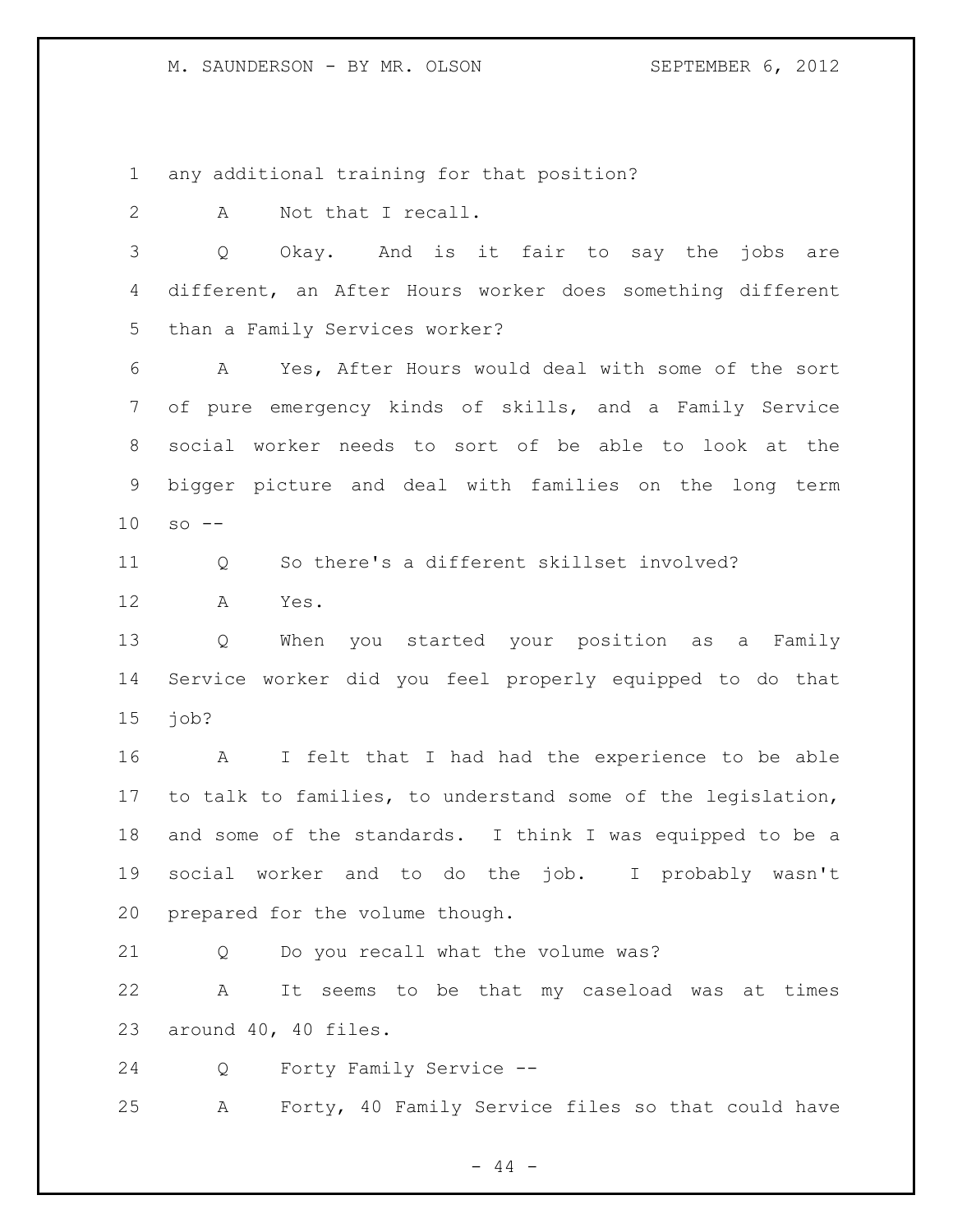been anything from children in care, temporary wards, permanent wards, adoption files, families who are asking for assistance under Part 2 of the Act, protection files. Q So when, when you started as a Family Service worker you had that, that sort of caseload, that volume of cases? A Yes, it was very high most of the time. 8 Q Was that a manageable caseload? A I managed. It's very difficult though. You have to spread yourself quite thin to meet the expectations. Q Do you recall whether there was any job shadowing period when you started? 13 THE COMMISSIONER: Any what? 14 MR. OLSON: Job shadowing period. 15 THE WITNESS: No, not really. BY MR. OLSON: Q So the files that you would be dealing with would you deal with them on your own then? A Pretty much, yes. Q So in other words when you started you were given a caseload and expected to deal with the caseload? A Correct. Q You moved into the position as an intake worker in 1998; was there any particular reason for that move?

 $- 45 -$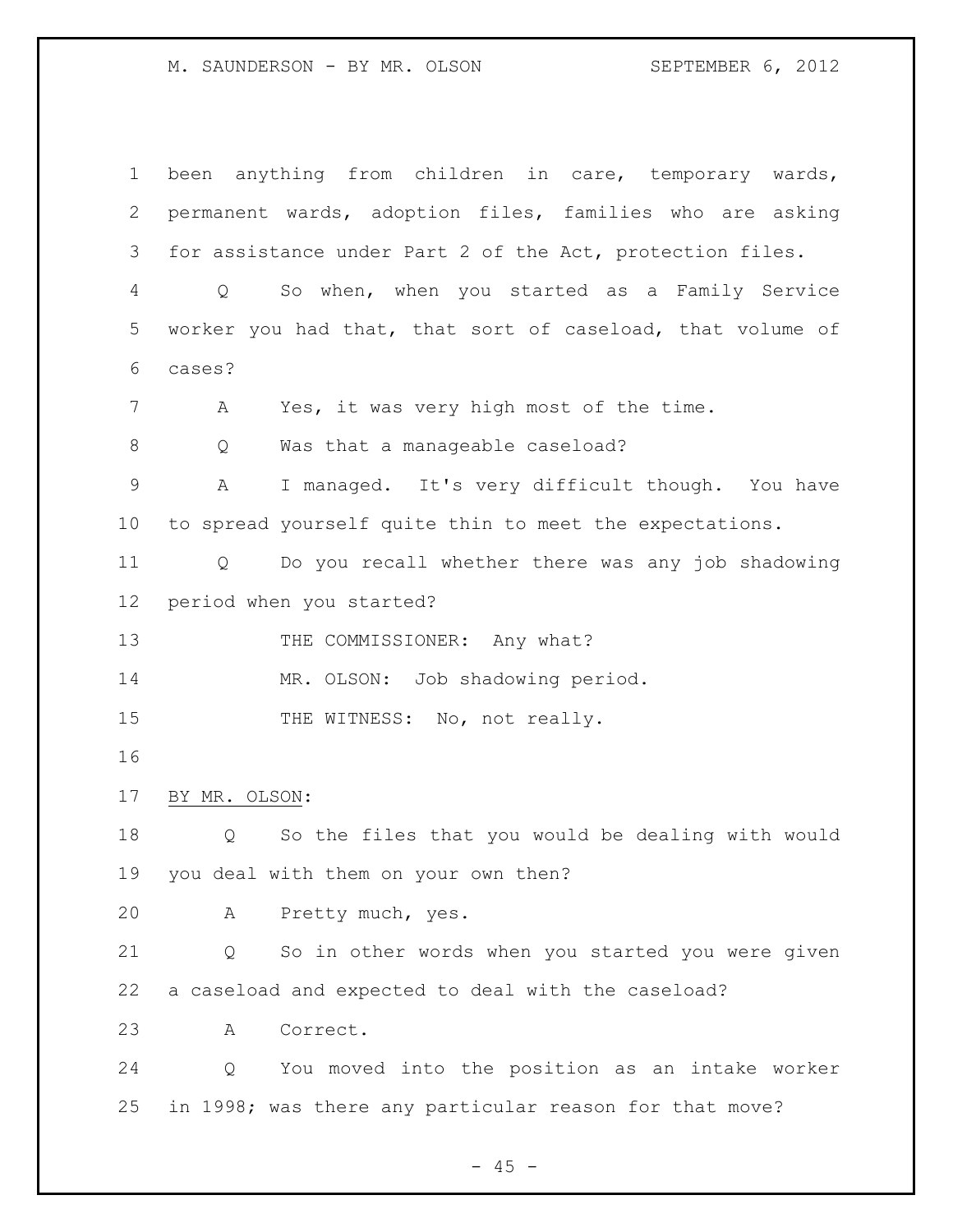A At the time I recall intake was considered a preferable job. It was something that after a period of time of, of sort of the long term work people wanted to move into the intake department so I saw it as, as a good career move for myself.

 Q Okay. Was there any reason that you -- did you consider it a preferable job over Family Service work?

 A Yes, I did at the time. I'm not exactly sure why, it was just believed to be a better, a better job at the time.

 Q And how, how was your caseload as a intake worker?

 A It's a little bit different. You -- cases are constantly coming and constantly leaving your caseload, so you could sit anywhere from maybe having 10 intakes open to you at any given time to 30 or 40 intakes open to you. It just depends on the month, it depends on how quickly you can get your paperwork done, how quickly you can see families. It really depended.

 Q Do you recall whether or not you received any specific training when you became an intake worker?

A I did not.

 Q And again this, this position was, was it significantly different than being a Family Service worker? A Not significantly. I mean the basics of how to

 $- 46 -$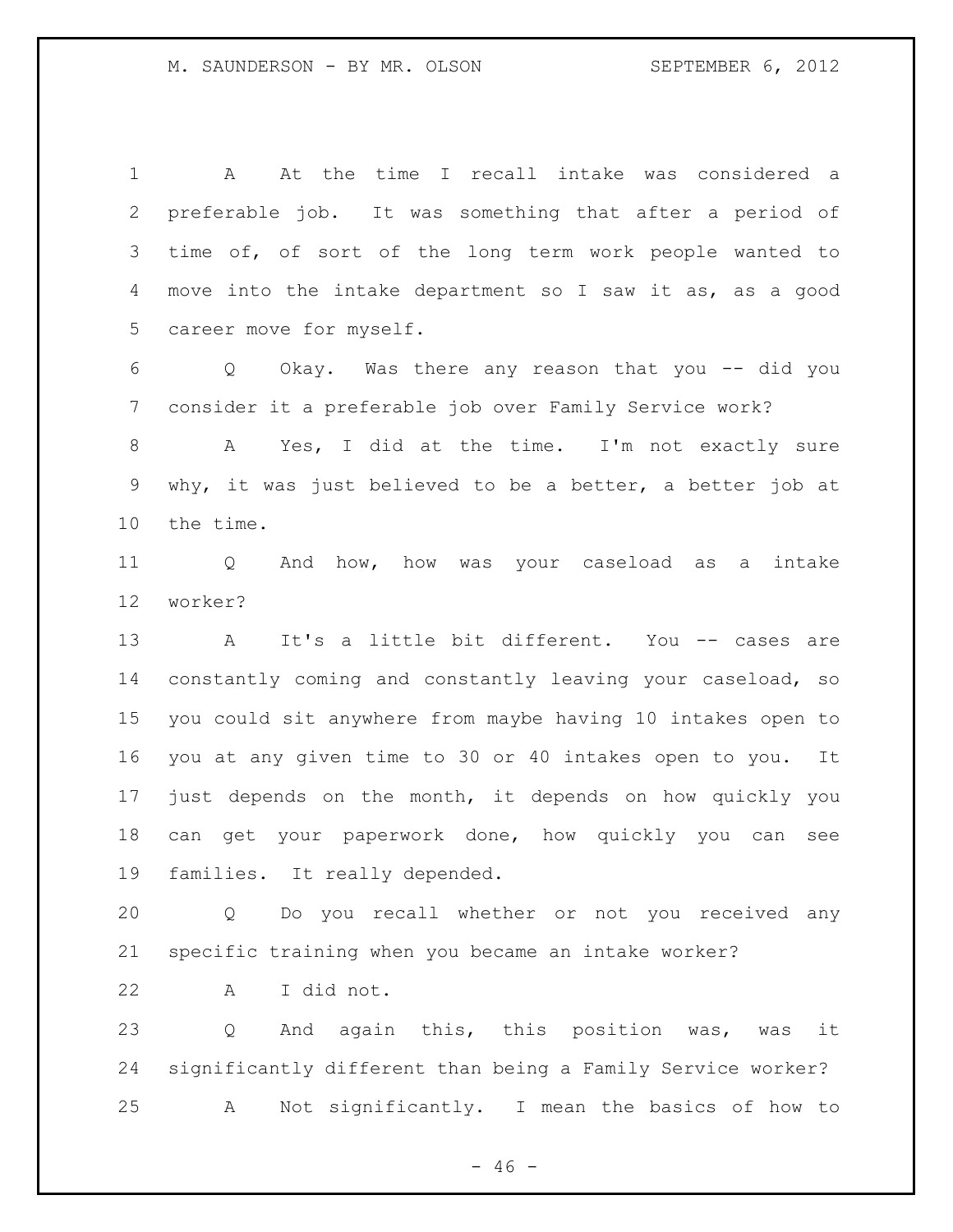be a social worker, how to talk to people, what you're looking for in terms of safety and risk, all of those things remained the same from After Hours to Family Service to Intake. Some of the more subtle differences in the job there was no specific training for that. It was more on the job, it was perhaps spending some time with an intake worker who had been doing that job for a long period of time, or time with your, with your supervisor, your direct supervisor, maybe a little more supervision at first, maybe looking at some, some cases that -- case examples that people had done to sort of learn that job.

 Q Just in terms of supervision your supervisor at the time you said was Andy Orobko?

14 A That's correct.

 Q And what sort of supervision would you receive from him?

 A What was pretty common, because intake is a fairly fast moving system, what was most common is that your supervisor was there when you needed to ask him a question. I remember Andy having a fairly open door policy where if you had a question about a case you come in. I don't know that there was formal supervision at first. I think it might have moved into that a little, a little later in my intake career, but basically any question and any concern, anything that you needed a supervisor for you

- 47 -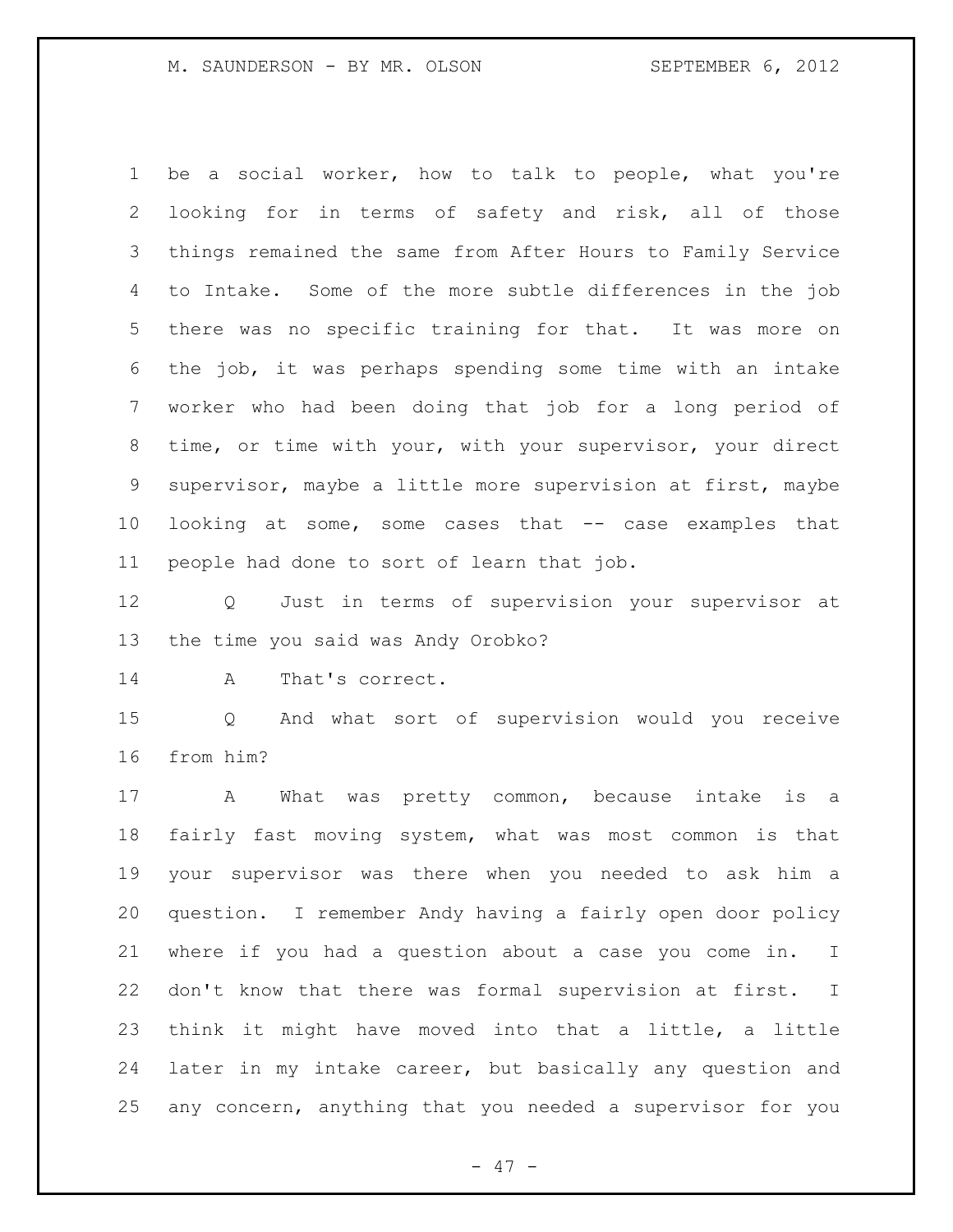just went to your supervisor's office and got supervision that way.

 Q And when you say a "formal supervision" what do you mean by that?

 A Sort of a planned out monthly supervision where you maybe didn't look specifically at cases, you looked at things like your worker's development, you know training deficits, things they needed to work on, kudos that they could get, something a little bit more formal that was planned out.

 Q So, so you did not have that type of supervision? A Not that -- I had some of that with Andy I think, but maybe not a ton of it.

 Q Do you recall whether you had any formal performance reviews?

16 A I've had some in my career, just, just a handful.

 Q Okay. Do you, do you have, do you have any idea of how many when you say "a handful"?

19 A Two to three, maybe, in 20 years.

 Q Twenty years, okay. Are you aware of a requirement to have performance reviews?

A I am at this time, yeah.

 Q Okay. And, and what is that requirement, what's your understanding of that?

A I'm pretty sure that a supervisor needs to do

 $- 48 -$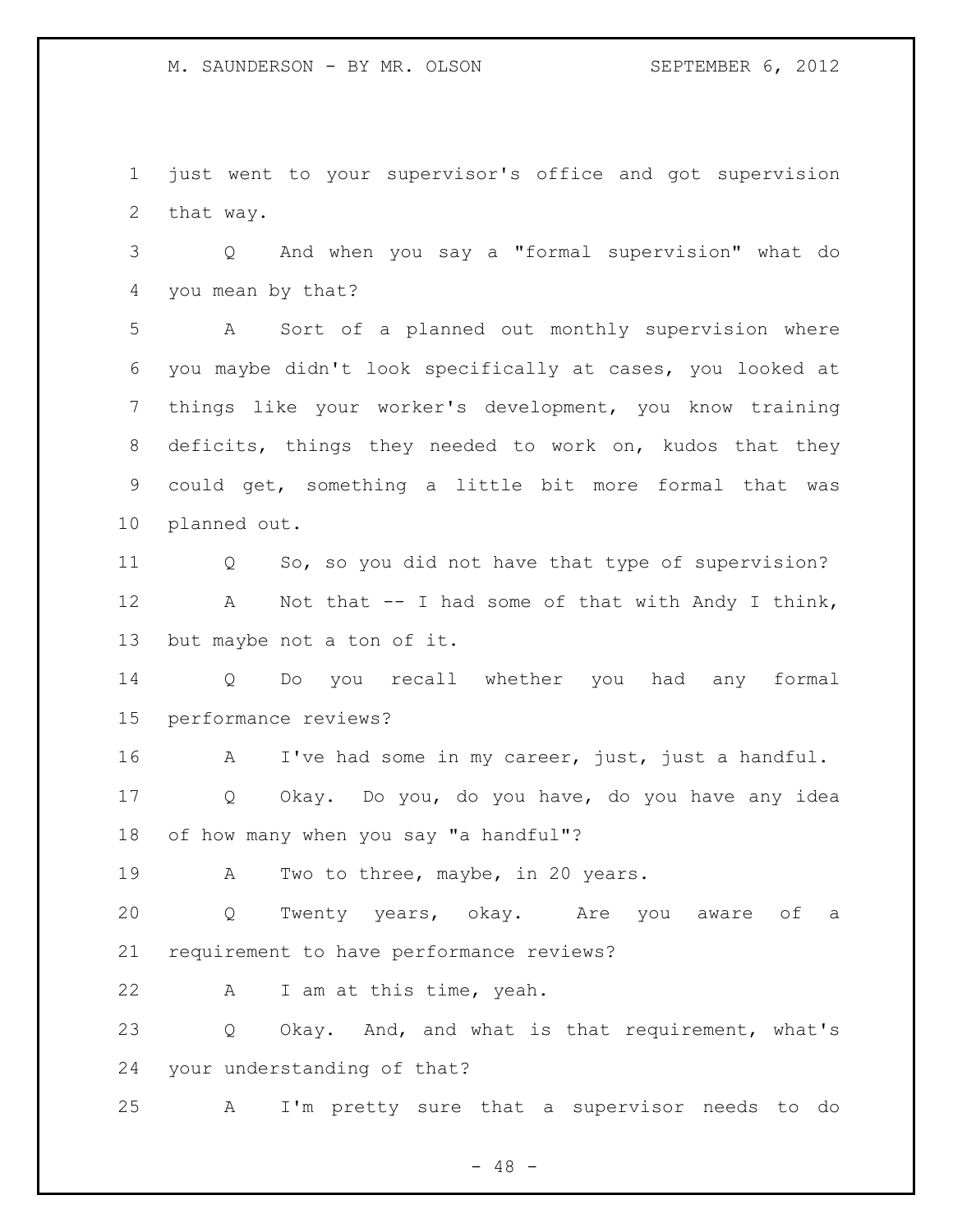monthly supervision with a worker, more if it's necessary, and that there needs to be a yearly performance evaluation. Q Okay. At the time I'm interested in, which would be the year 2000, do you -- how, how is it you received feedback in terms of how you were performing as an intake worker? A From my direct supervisor. Q I have a few questions about the computer system you were using, which as I understand is called CFSIS. A Correct. Q Do you recall when you first started using CFSIS? A I really don't exactly remember when it started, no. Q Were you using it regularly by the year 2000? A I believe so. Q And how is it that you would use CFSIS as an intake worker? A Well, immediately upon receiving a referral, or a case that was now my case to work on one of the first things that you would do is, is look up the case on CFSIS and determine if they've ever had involvement, the family, if any of the children have ever been in care, what you could determine from past involvement on the computer system. Q So this is all information that you would find on

- 49 -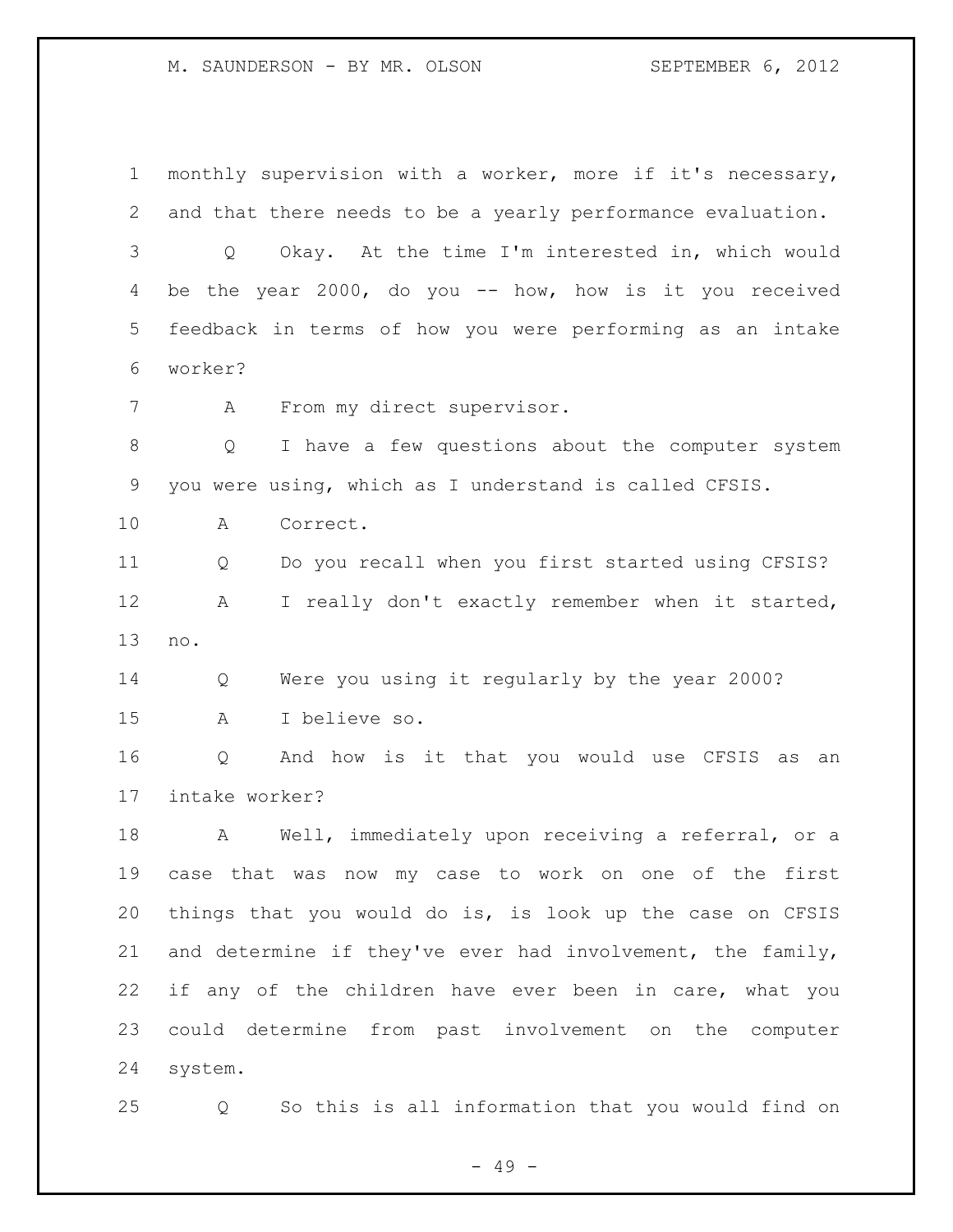CFSIS?

 A Not always. Technically and theoretically you're supposed to, but not always.

 Q Okay. When you say you would look up a case how, how was that done?

 A Usually by the family name, date of birth, sometimes I think you can look families up by an address or a postal code, whatever means you needed. Other members of the family can sometimes link you back to that original person that you were looking for. There's a variety of ways.

 Q Okay. And which name would you typically search when you were looking up the family?

 A In 2000, and even now to some degree, the case reference is usually the mother on the file, so that would normally be where we would start --

Q Okay.

18 A -- is to look up the mother's name.

 Q And would you also look up the father's name or would that vary?

 A I might not always have, probably now I would, but back then I don't think I always did.

 Q In terms of the importance of CFSIS to your ability to do your job as an intake worker how would you characterize it, how important was it?

 $-50 -$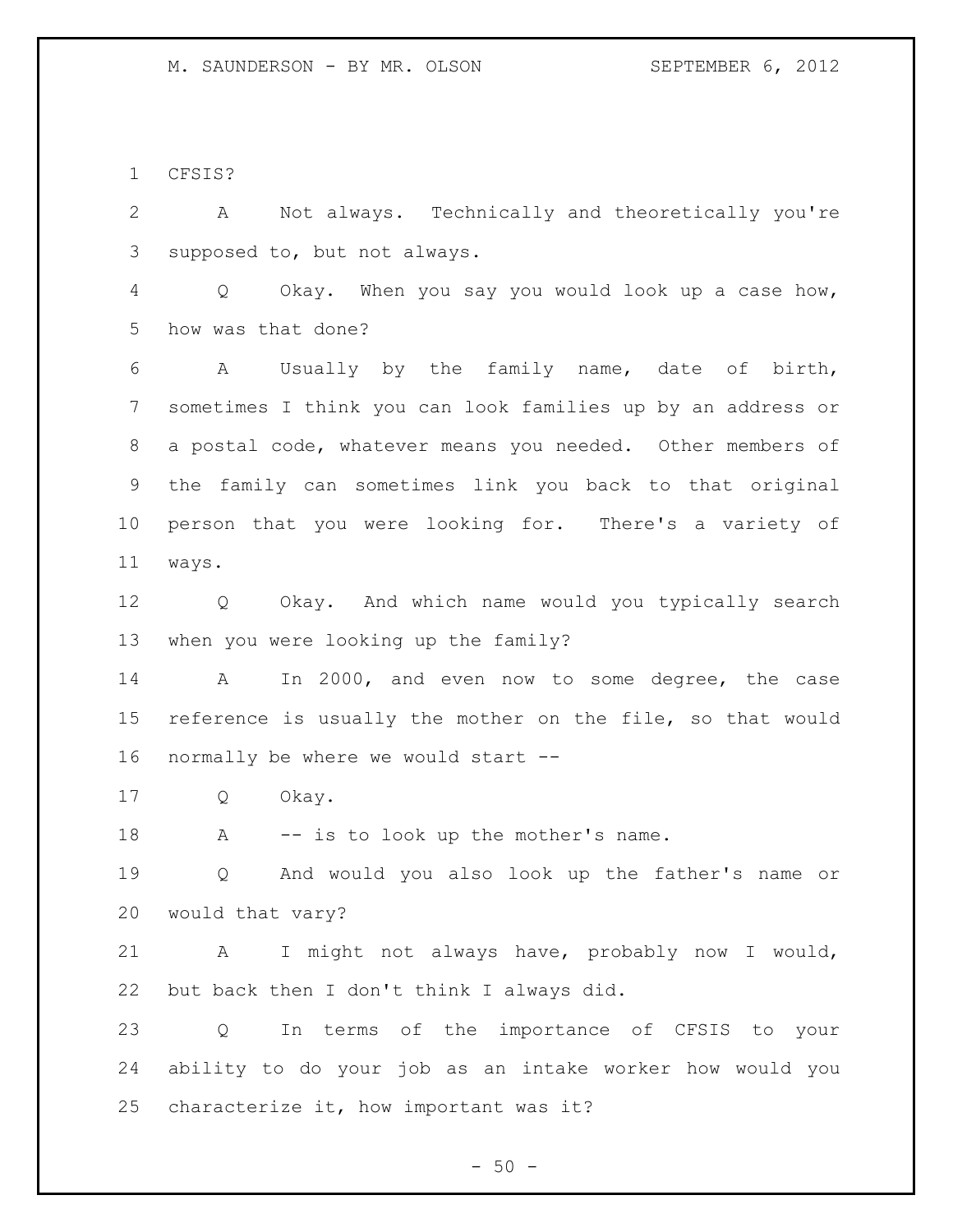A It's very important. History and someone's previous involvement, how many times we've investigated allegations of abuse or neglect, whether or not kids have been in care in that family. If there's any sort of alert, there was a place to have an alert on CFSIS where you could talk about perhaps a threat or violence difficulties, something that a worker needed to be alerted to. Previous 8 case notes were on there if, if they were imputed. You know, just the simple fact of whether or not the family had a previous ongoing service file with an agency, those are very important factors.

 Q Would you also look at a paper file when you were -- received a new, a new case?

14 A I don't know when this ended, but there was a -- for most of my career when I got an intake referral I got the physical file with it --

Q Okay.

 A -- so the After Hours report let's say would be on top of the physical file. At the time Winnipeg CFS held all of the files -- most of the files here in Winnipeg, so any involvement that Winnipeg CFS would have had would be on that physical file.

 Q Okay. But as an intake worker would you, would you typically be looking through the paper file or through CFSIS, or, or both?

 $-51 -$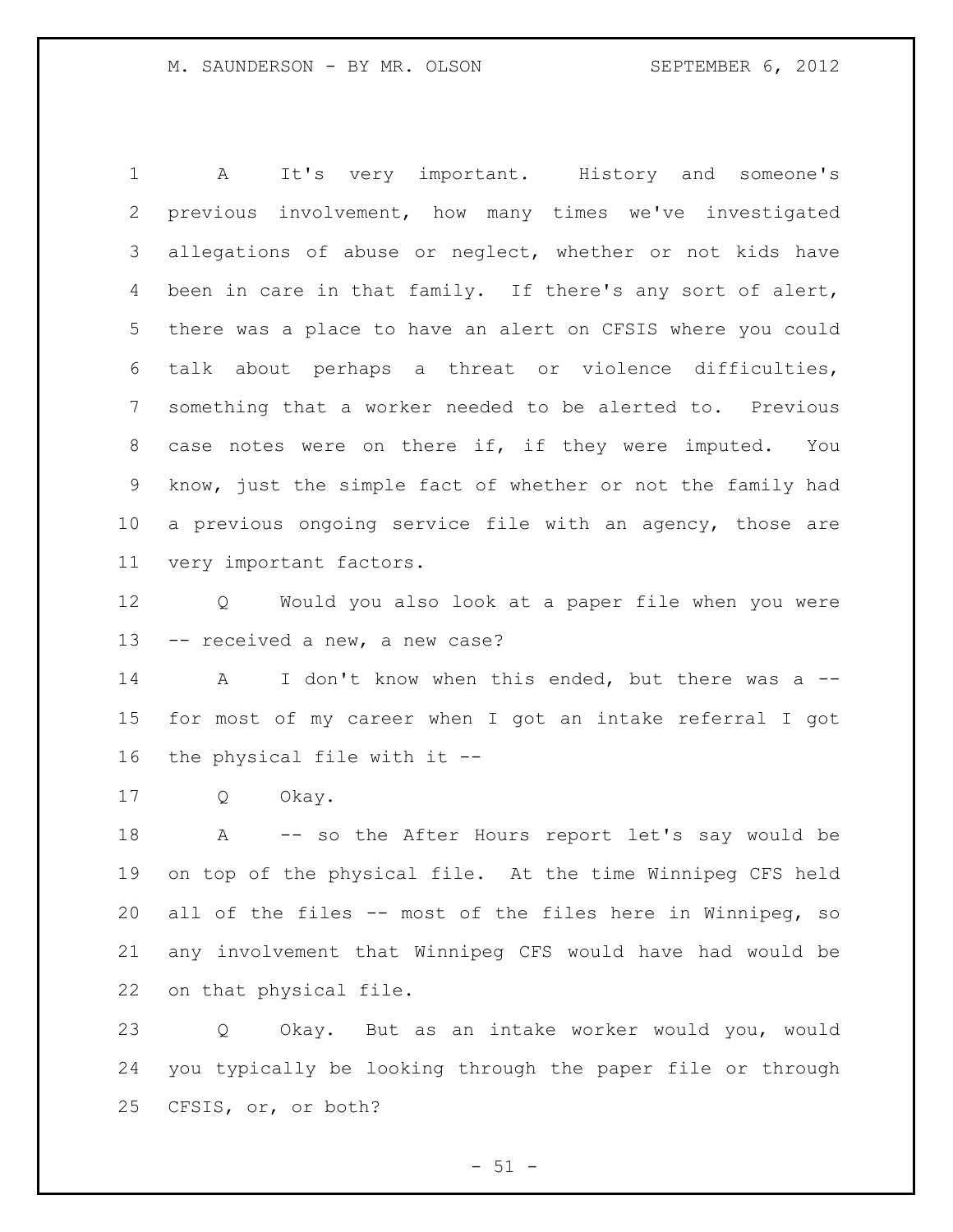A Probably both, yeah. Q Okay. A The paper file had categories, so if I can recall sort of the front section was where some of the more important reports would be, so you'd go straight to those. Q Okay. Did you receive any training on CFSIS? A Yes, I did. 8 Q And do you recall when that was? A No. Q Okay. Would you know if it was prior to 2000? 11 A I'm, I'm assuming so, yes. Q Okay. Was the training you received in your view sufficient? A Yes. Q Okay. Have you received any training -- additional training on CFSIS since the initial training? A Not until the intake module was created. Q Okay. So that would have been some time in 2005? A I believe so, yeah. Q How did it work in terms of transferring notes you would take for file onto CFSIS, and again I'm talking the period of around 2000? A I don't know if this exactly was the way it worked back then, but what, what I would do is create a Word document with regard to the family that I was working

 $-52 -$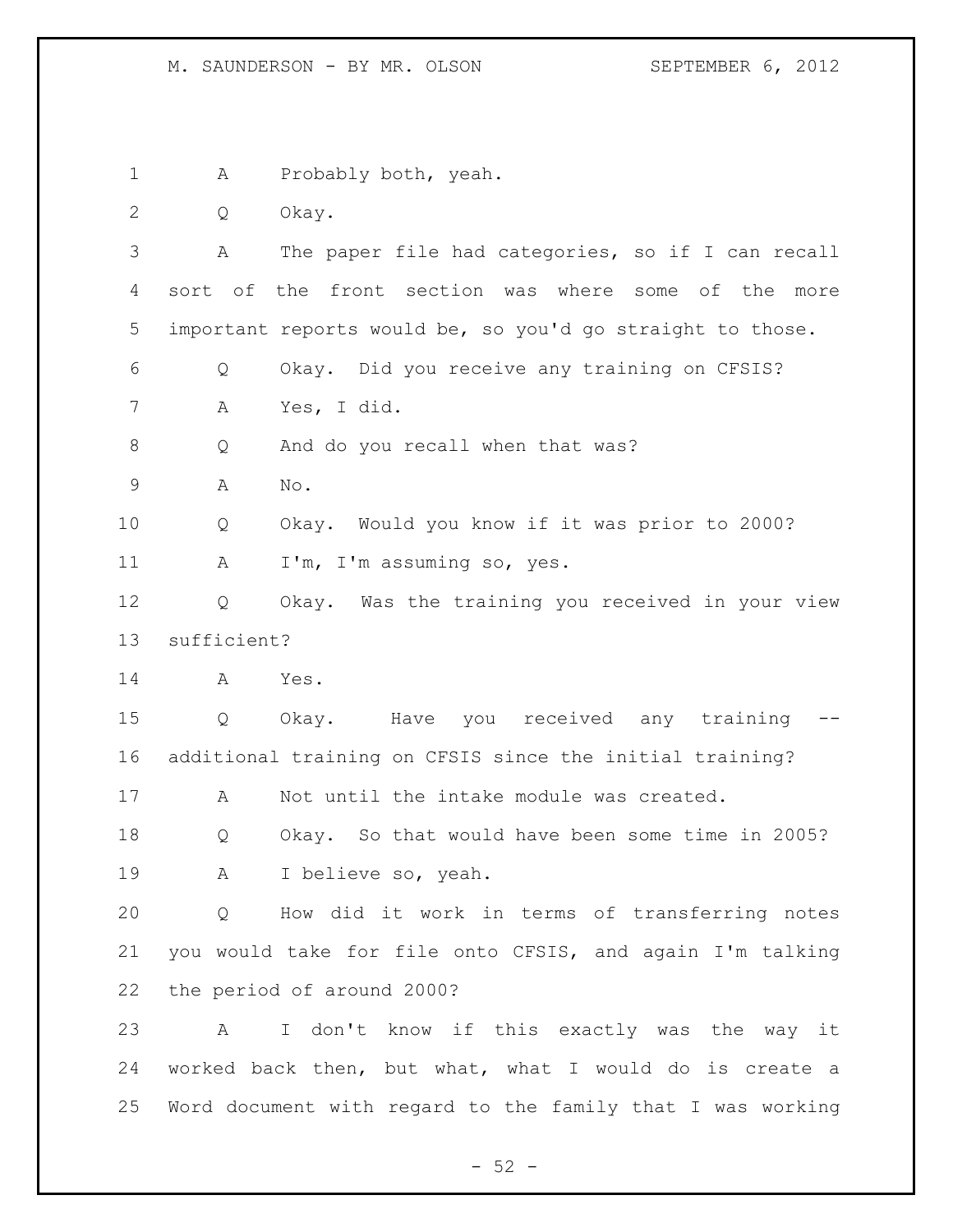| $\mathbf 1$ | with, and then at some point my secretary or my admin.       |
|-------------|--------------------------------------------------------------|
| 2           | support would attach that as a recording, so when somebody   |
| 3           | later went to go and look at my transfer summary it would    |
| 4           | show up as an, as an attached recording.                     |
| 5           | Q We'll, we'll see a number of forms throughout,             |
| 6           | and, and they look like sort of standard forms that are      |
| 7           | handwritten, for, for example, the After Hours intake form.  |
| $8\,$       | Um-hum.<br>A                                                 |
| $\mathsf 9$ | Q Would that be something you'd find on CFSIS or             |
| 10          | would that only be in the paper file?                        |
| 11          | It should be, it should be in both.<br>A                     |
| 12          | Q Okay. So -- and so it gets uploaded then into              |
| 13          | CFSIS at some point?                                         |
| 14          | Ideally, yes.<br>A                                           |
| 15          | Q Okay. You mentioned the intake module which I              |
| 16          | understand came in -- came to be used in, in Winnipeg CFS    |
| 17          | around May, 2005. How did that change things?                |
| 18          | A Working at Intake you no longer worked directly            |
| 19          | on CFSIS or a Word document. Everything that we did as       |
| 20          | intake workers was done directly on the intake module.<br>If |
| 21          | you looked up a family and did a prior record check you      |
| 22          | would find the CFSIS file and any intake module issues that  |
| 23          | have come up in the past. We had to take new training.       |
| 24          | That became what we worked on as intake workers from that    |
| 25          | point on.                                                    |

- 53 -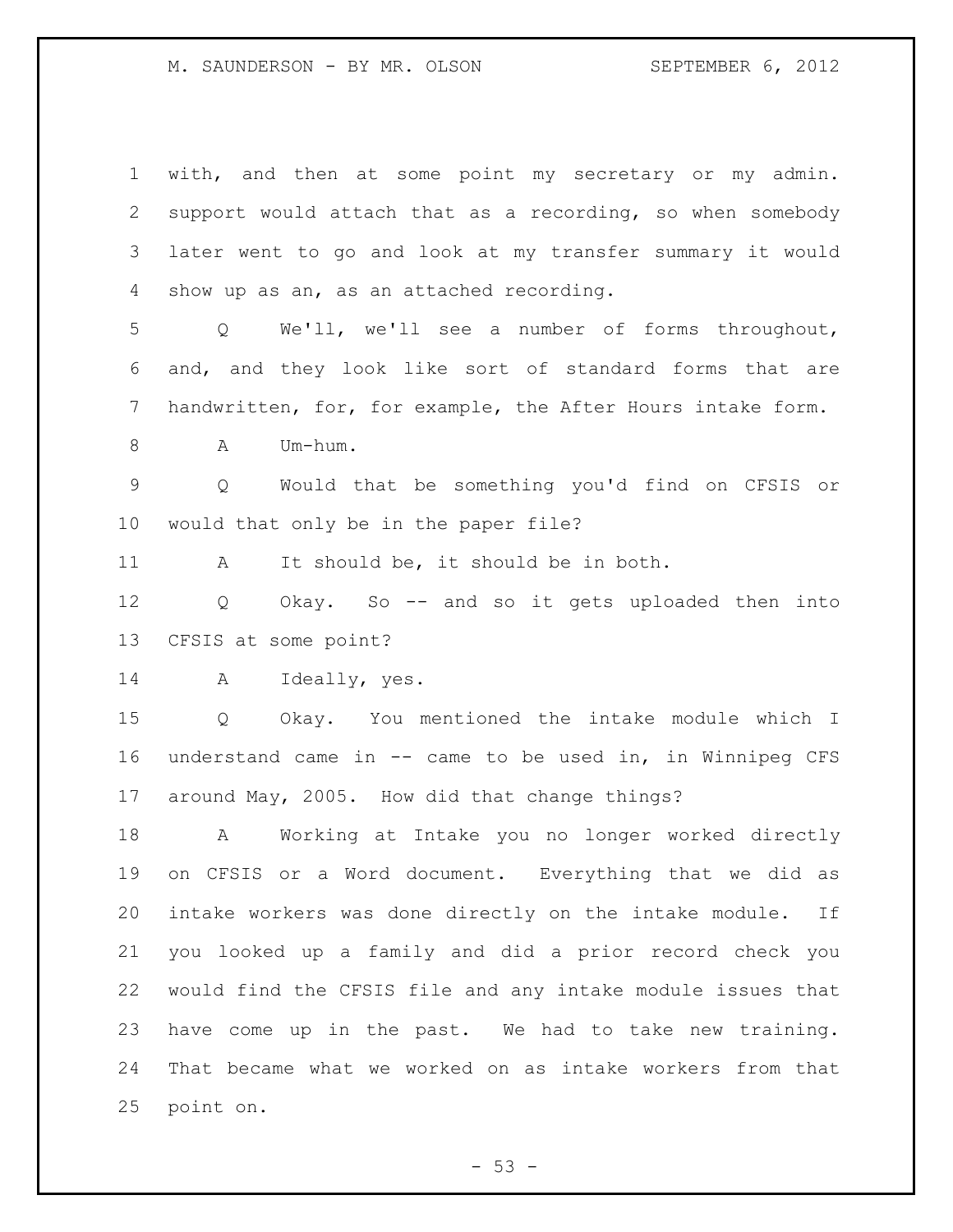Q In 2000 were you aware of any standards as to what was to be put onto CFSIS?

 A Not specific standards, but I certainly knew that 4 if I wrote a case note, a handwritten case note, that I needed to have it on my document within 24 hours. I knew that reports of any kind of important nature needed to be put on CFSIS, and reports from doctors, other social workers, the hospital, schools, and certainly my documentation as the intake worker needed to go on CFSIS.

 Q Okay. And how is it you were aware that these things needed to be done, needed to be put on CFSIS?

A Probably through CFSIS training.

 Q Okay. Do you have a specific recollection of 14 that training, or you said "probably" so I'm ...

 A Well, I'm thinking that that would have been something discussed when we had CFSIS training, I'm, I'm assuming. It makes sense that it would fit there, but also probably through normal supervision with my supervisor as reminders, as just part of the every day job expectations.

 Q Okay. You said as a, as a -- I believe you said as an intake worker CFSIS, and the information on CFSIS, was very important for you to do your job.

A Correct.

 Q In your experience did you find that the information you, you required was always on CFSIS?

 $-54 -$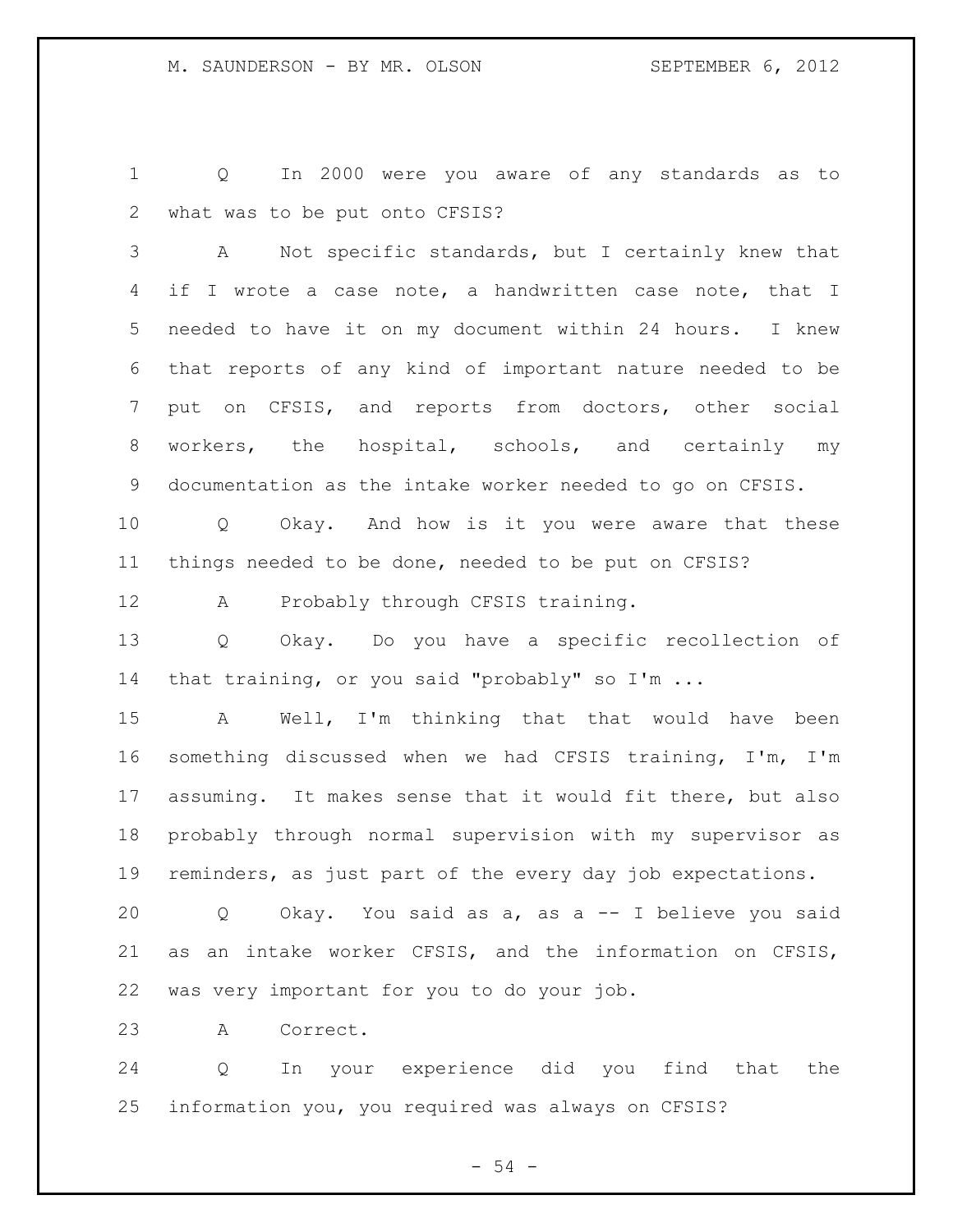A No.

Q And, and why wouldn't it be?

 A I think it depends, it depends on the agency. It depends on their ability to access CFSIS. It depends on -- CFSIS is only as good as, as the inputting, so if you're unable to input data into the computer system then it simply won't be on there. It may show that a file is open to an agency, but there's nothing there, nothing to see. I assume, and I have later heard, that it's due to issues like lack of computers at an agency, lack of connectivity to the internet, those kinds of things.

 Q Okay. Have you experienced missing information on CFSIS for even local or -- local cases in terms of Winnipeg cases?

 A I don't, I don't know, I can't recall specifically.

 Q Does the -- does missing information pose a problem to you -- for you as an intake worker, or did it pose a problem for you?

A Yes, it does.

Q And, and why was that?

 A Well as I said history and past involvement, past allegations of abuse or neglect, interventions, whether they were substantiated or not, is very, very important to the work that we do. We need to know what's happened with

 $- 55 -$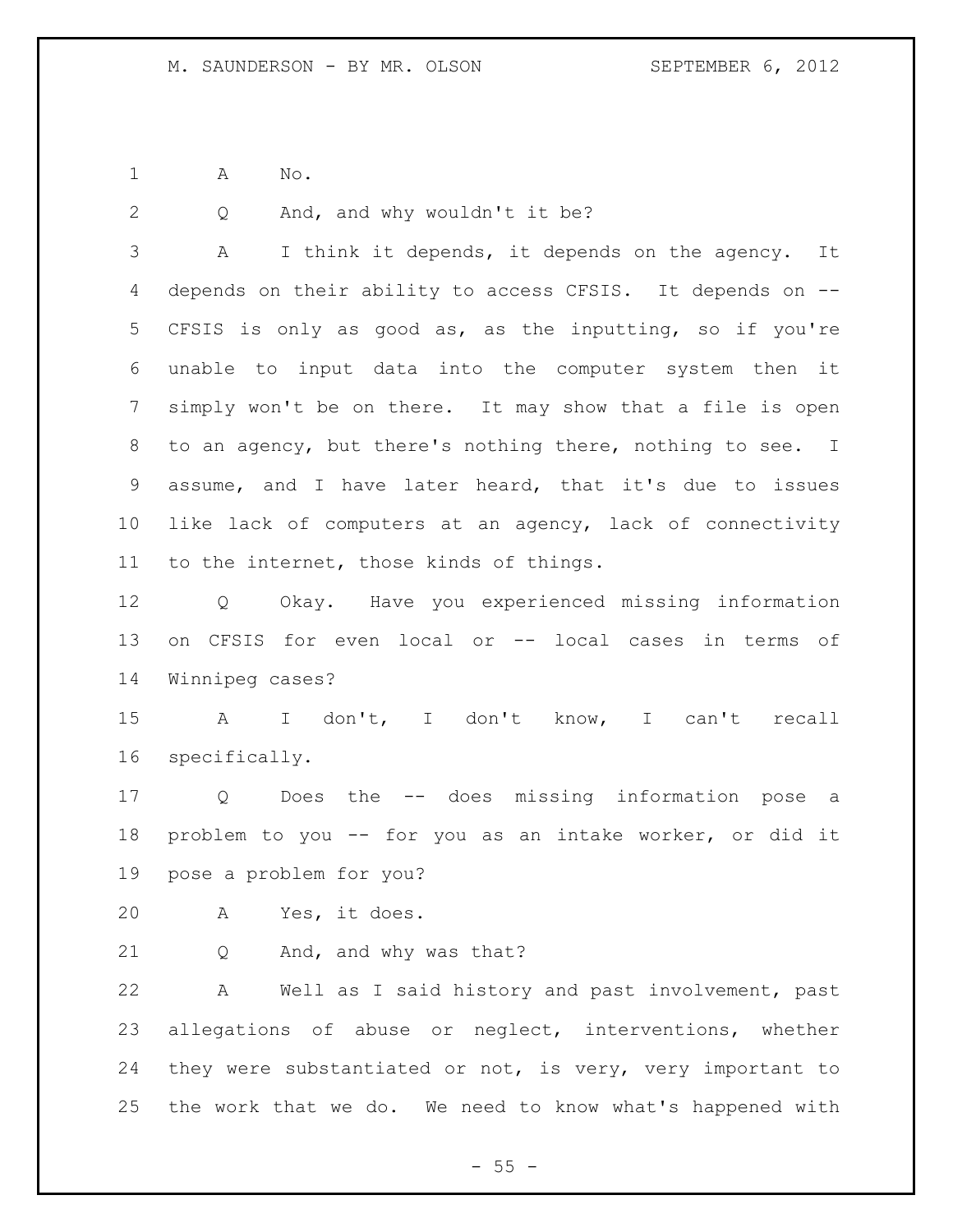this family in the past. Something as simple as perhaps somebody has been put on the child abuse registry if that hasn't been imputed, and now we find out that they're caring for a small child, that can be a problem.

 Another example is when children are in care of the agency there may be certain health problems with that child, there may be concerns about that child, or even if they're at home if After Hours gets a call to go out to that home, and we see that child, it might have been helpful to know that there was perhaps a breathing problem, or the child needed an asthma inhaler, those kinds of things.

 Q So does a lack of information put children at risk?

A I think it could, yes.

 Q Do you recall when you last used CFSIS or the intake module in relation to a file?

 A Probably when I last worked the line, which would have been August of 2010.

 Q Do you recall whether or not there was still an issue of information sometimes missing from CFSIS, or, or the intake module at that point?

A Yes, there still would have been.

 Q Do you have any knowledge of whether that's a problem or an issue currently?

 $-56 -$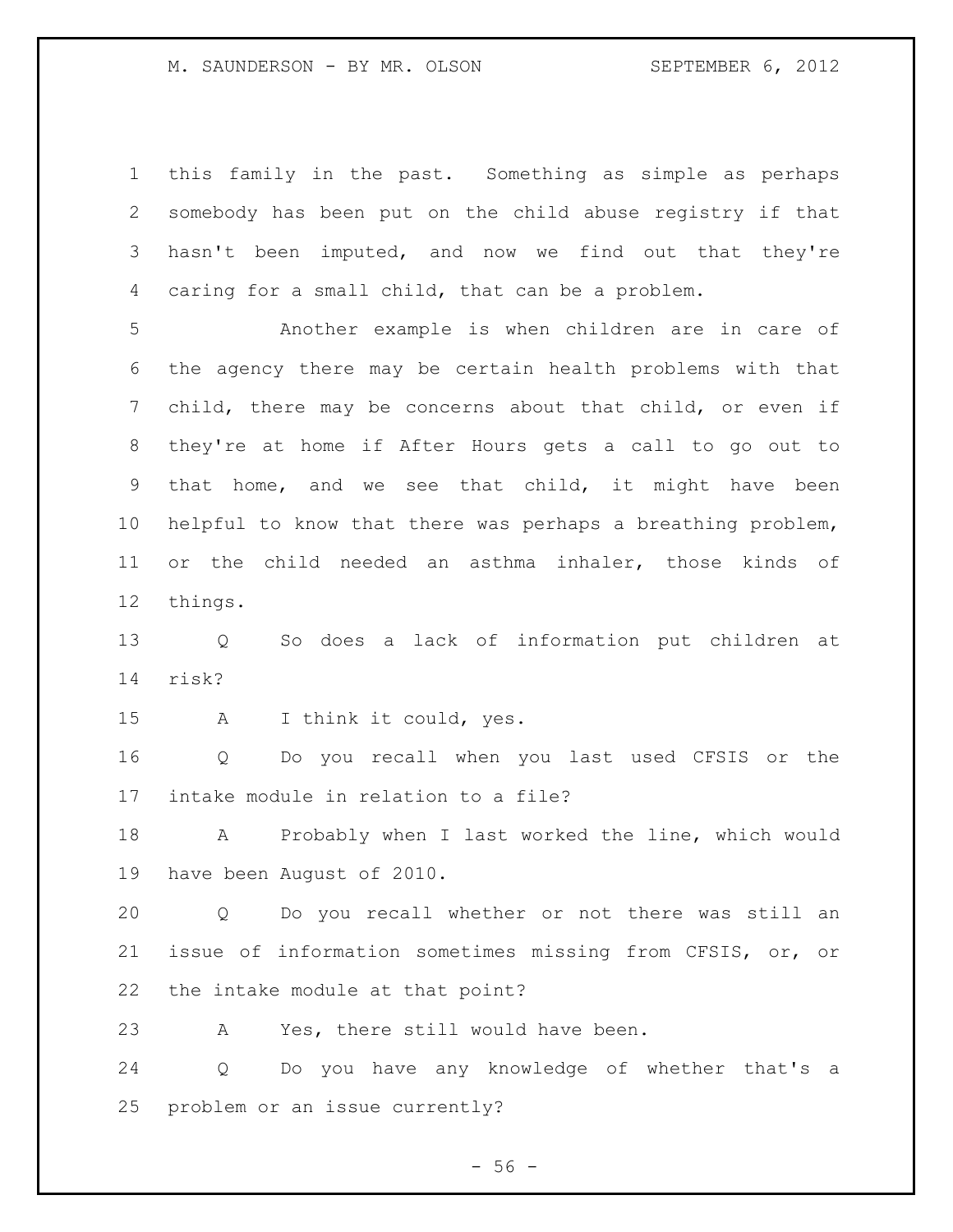A Not personally, but through my job as a differential response coordinator I often had to meet with other agencies, their differential response coordinators, and part of the job is the (inaudible) decision making tools, and the tools are on the computer, they are right in the computer system, so I have heard from other agencies that they continue to have problems being connected to the internet, they continue to have problems imputing the information, even to do some of the new tools that we -- that are now mandatory, so, yes, I believe it continues to be a problem.

 Q I want to now look at the services that you were involved in with respect to this case. I'm going to ask you to turn to page 37107, which is Commission disclosure 1795.

 THE COMMISSIONER: Just let me interrupt. Were those documents referred to by the previous witness this morning marked as exhibits?

 MR. OLSON: For these types of exhibits we're going to just simply be referring to the Commission disclosure number, so we're not actually marking individual documents.

 THE COMMISSIONER: Oh, I see. Is, is there some agreement on that with, with all counsel?

MR. OLSON: Yes, I believe there is.

 $- 57 -$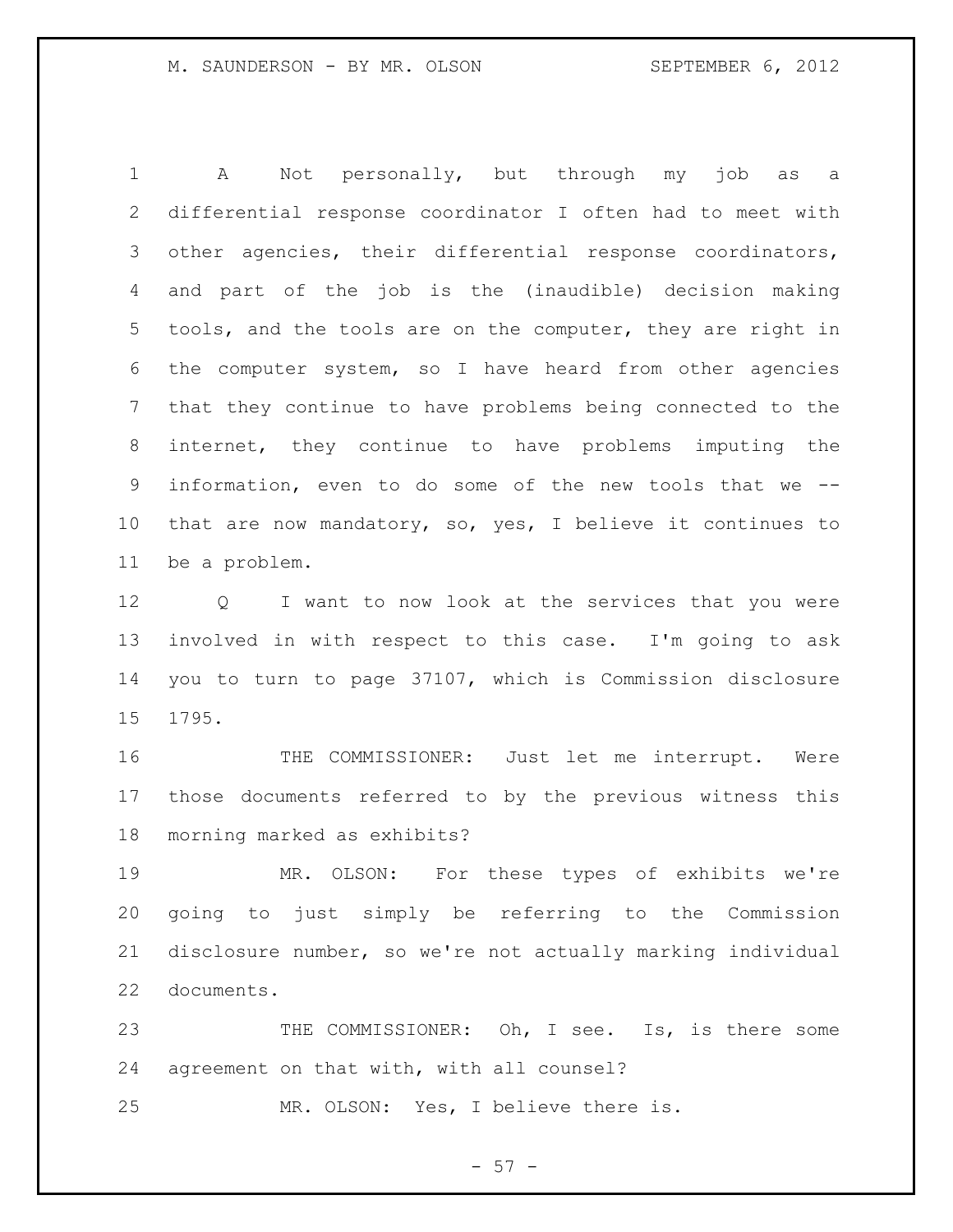1 THE COMMISSIONER: And is, is the, the reference to them then -- put them into an exhibit as standing insofar as officialdom is concerned? MR. OLSON: Yes. THE COMMISSIONER: All right. That's -- I was not aware of that, but -- and I was -- it's been running through my mind we didn't mark those this morning, but 8 that's the reason, but they're considered -- having referred to them by a number and all parties having received a copy of it then the references made to it it's, it's considered as an exhibit before me? MR. OLSON: That's right. In order to avoid the cumbersomeness of having so many exhibits this was thought to be a better process. 15 THE COMMISSIONER: All right. I, I think it probably ... So this document is number what? MR. OLSON: This document it's -- the page number is 37107, and it's Commission disclosure number 1795. THE COMMISSIONER: Is, is that, is that -- are those numbers on the screen somewhere? MR. OLSON: Yes. If -- on the bottom of each, each page you'll see the, the number on the bottom right hand. THE COMMISSIONER: Yes.

 $-58 -$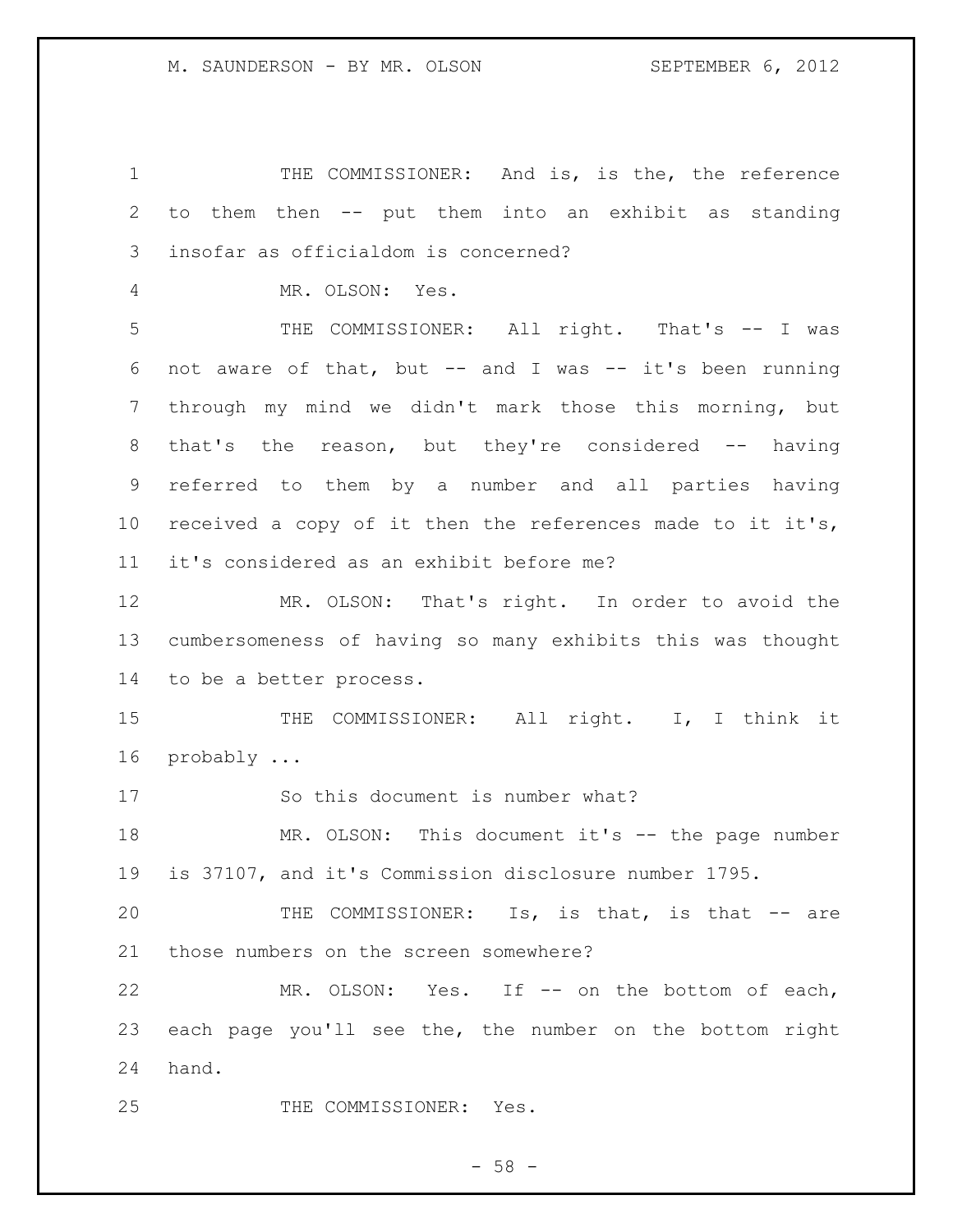1 MR. OLSON: The 37107. THE COMMISSIONER: So that's how this document will be known at these proceedings as document 37107? MR. OLSON: Right, from Commission disclosure 1795. 6 THE COMMISSIONER: Just explain that to me again. MR. OLSON: Sorry, the, the reference at the bottom is a page number. 9 THE COMMISSIONER: Yes. MR. OLSON: And the page number comes out of Commission disclosure -- 12 THE COMMISSIONER: Yes. 13 MR. OLSON: -- number 1795. 14 THE COMMISSIONER: 1795. MR. OLSON: Right. 16 THE COMMISSIONER: Now, is, is that, is that a document number or ... MR. OLSON: It's, it's a document number, the documents are numbered by the Commission disclosure produced to the parties. THE COMMISSIONER: So this was the 1795th document disclosed; is that it? MR. OLSON: That's right. 24 THE COMMISSIONER: Okay. I, I think, I think I understand you. And, and where does, where does 1795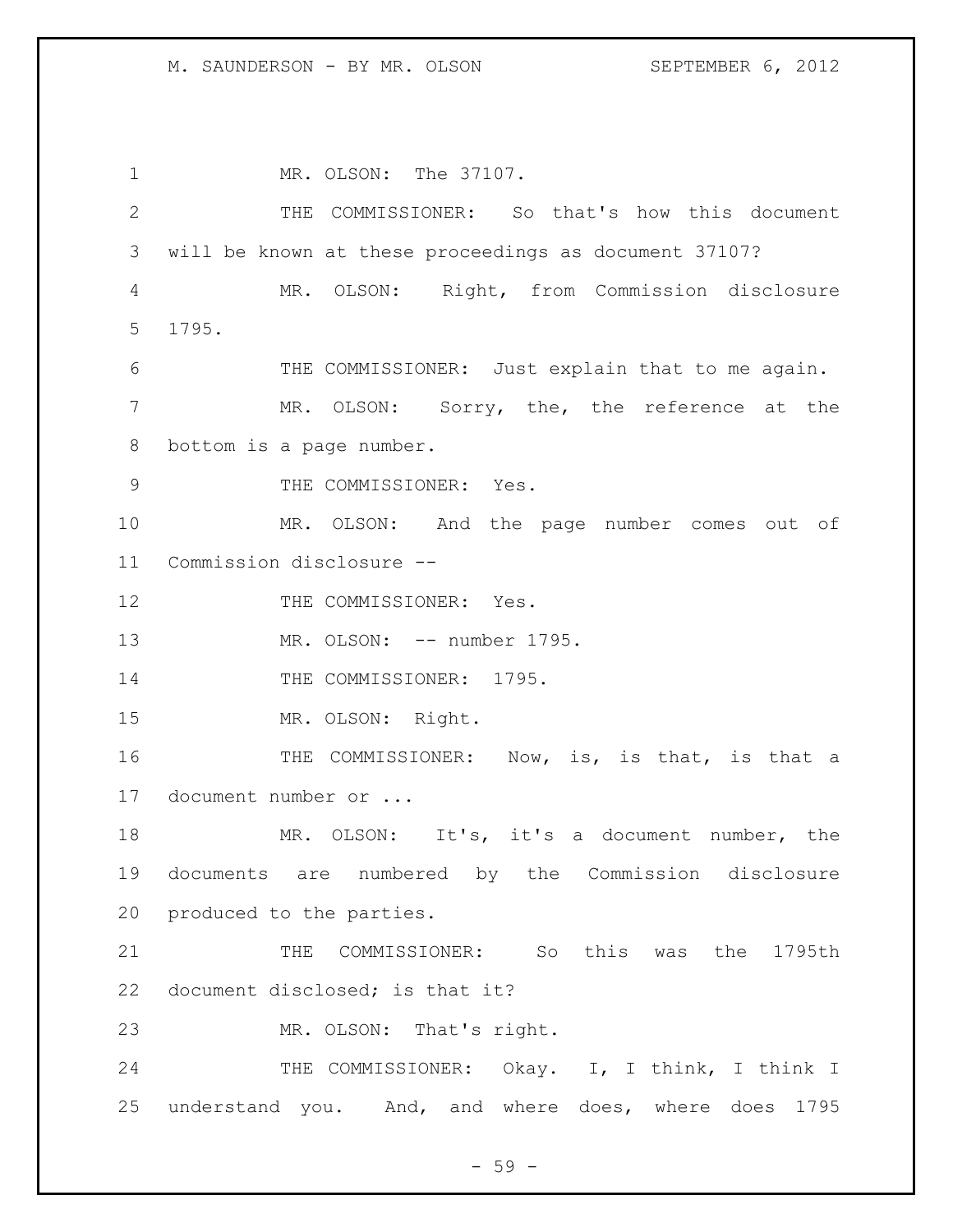appear on that document?

| $\mathbf{2}$ | MR. OLSON: There's a $-$ you'll see there's an,             |
|--------------|-------------------------------------------------------------|
| 3            | there's an index that's being moved through now --          |
| 4            | THE COMMISSIONER: Yes.                                      |
| 5            | MR. OLSON: -- and so each document has, has a               |
| 6            | number in this index, and so this is Commission disclosure  |
| 7            | 1795.                                                       |
| $8\,$        | And then the page reference is the page within              |
| 9            | the disclosure, so some disclosures are -- could be         |
| 10           | hundreds of pages whereas others may just be one or two     |
| 11           | pages, so we've just referred to them by the page number.   |
| 12           | THE COMMISSIONER: As to where you are on that               |
| 13           | document number?                                            |
| 14           | MR. OLSON: That's right, and that the page                  |
| 15           | numbers on the documents are the running page numbers from  |
| 16           | all the disclosures, so I think there are some 40,000 or so |
| 17           | pages in total.                                             |
| 18           | THE COMMISSIONER: All right. I, I -- that's the             |
| 19           | clarification I required. Thank you.                        |
| 20           | MR. OLSON: You're welcome. Just having some                 |
| 21           | technical difficulties here. So the pages 37107             |
| 22           |                                                             |
| 23           | BY MR. OLSON:                                               |
| 24           | Q So this is the After Hours Emergency Services             |
| 25           | Unit form dated April 24, 2000 that we looked at earlier    |
|              |                                                             |

- 60 -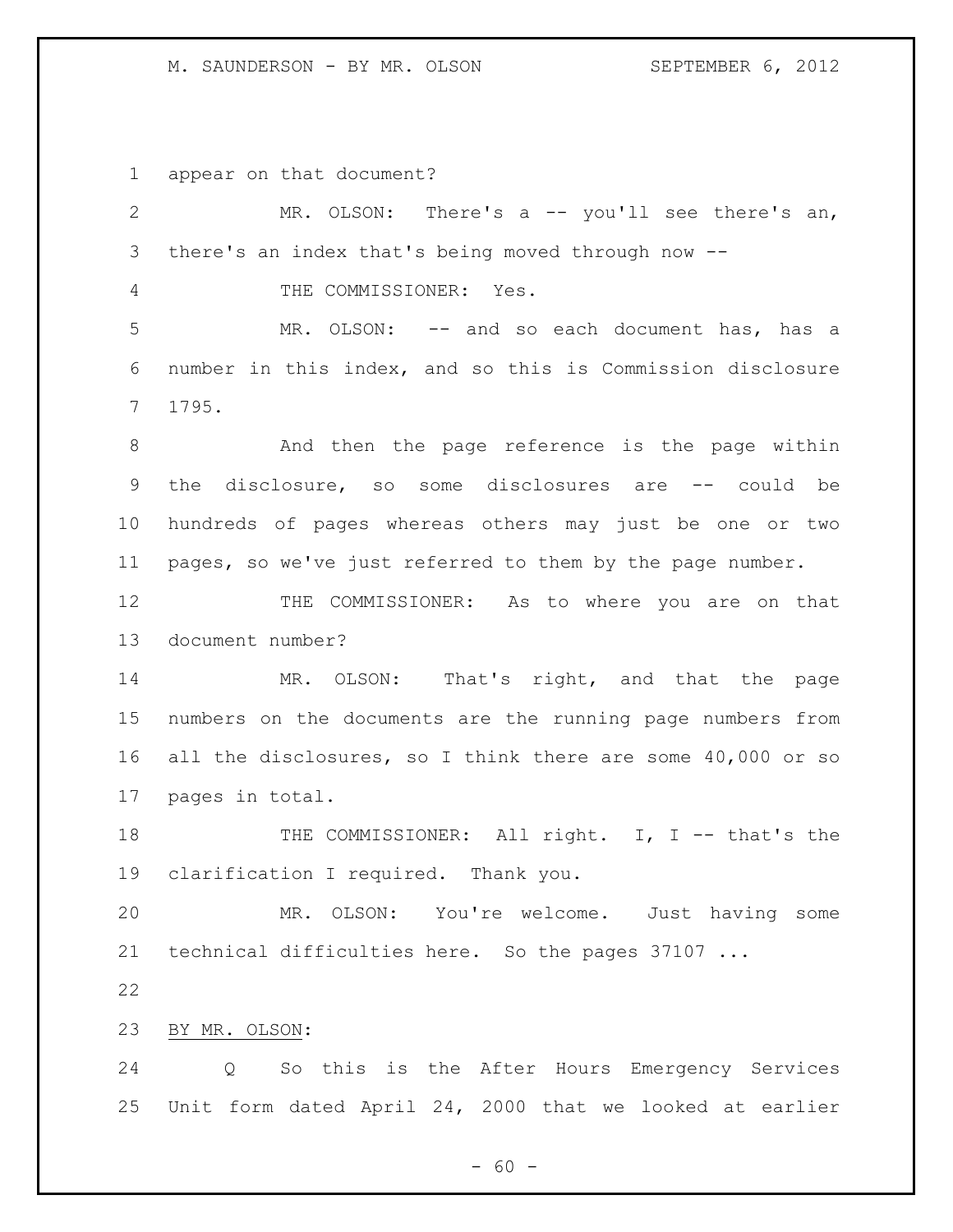today with the previous witness. Are you familiar with this document?

A Yes, I am.

 Q And would this be a document you would have reviewed before -- or when the case was first assigned to you?

 A This is likely what came up to me as the referral, as an intake worker, so I'm not sure of the timeline, but there may have been a physical file, and this report was likely on top, and this served as, as my referral.

 Q So just, just on that depending on the timeline you're not sure when it was --

A I don't know.

 Q -- but at some point you would have just received the referral without the physical file?

 A Yes, at some point, yes. It's more likely at this time though that this After Hours report came on top of the physical file for the family.

 Q And, and this document then would tell you as an intake worker what you needed to do; is that ...

 A This document would have told me what the initial call is, so what the screen then for child welfare was. It would have told me what the After Hours service did, and then it would be in my hands to figure out what to do from

 $- 61 -$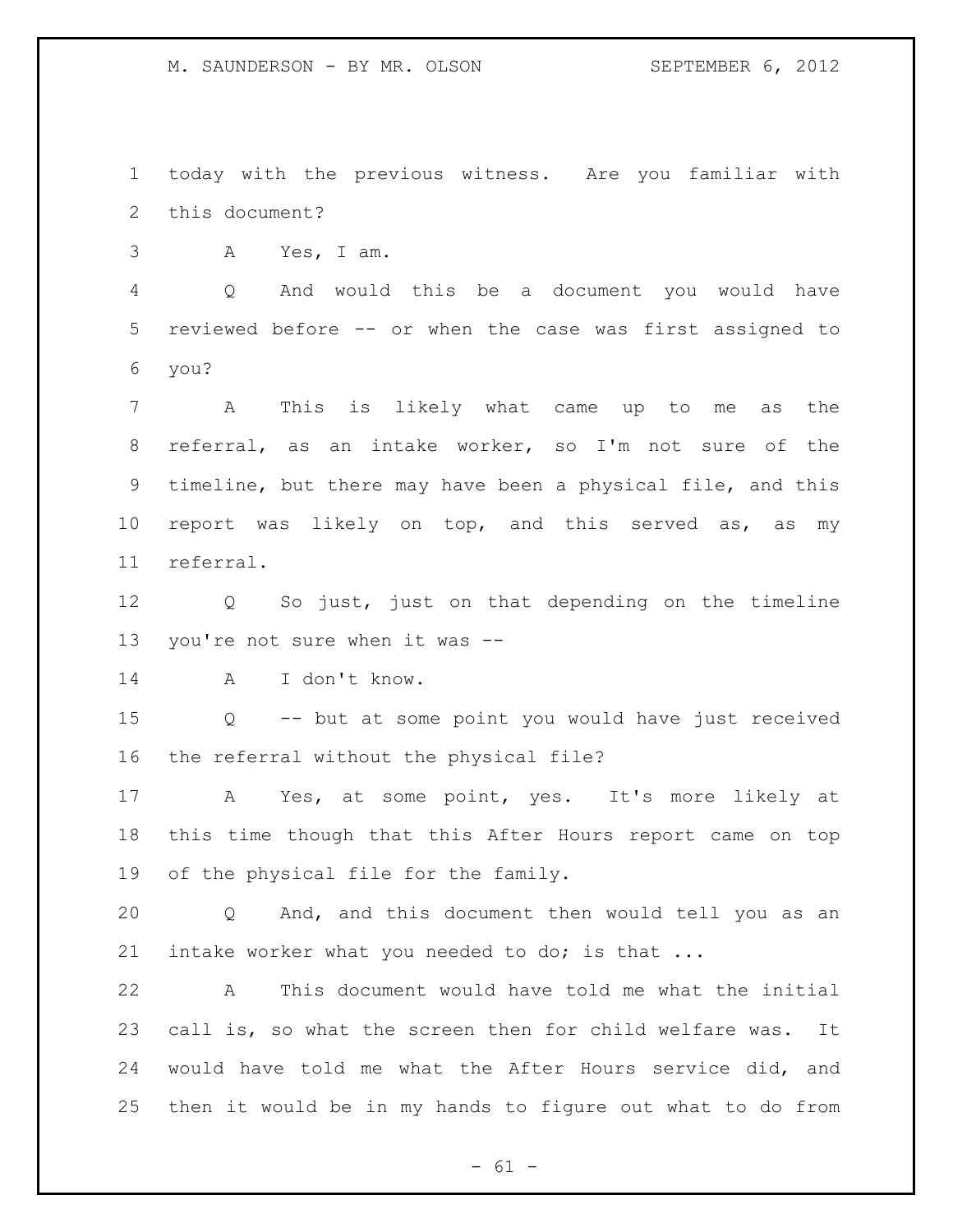here.

 Q Okay. So the information you see on the document that's, that's all information that someone else had filled out; right?

 A That's correct. This was the After Hours' report so in, in theory it would have given some of the demographics of the family. It would have indicated who called, what the concern was about, and what the After Hours workers did about it. Sometimes there might even be a recommendation for what needed to happen in the, in the following days by an intake worker.

 Q If you look at presenting problem, slash, intervention, it says:

 Source of referral was calling with concerns about the above- named couple's motivation and 18 ability to parent.

 I take it the "above-named couple" is Samantha Kematch and Steve Sinclair?

A Correct.

Q And:

Samantha is 18 and gave birth to a

 $- 62 -$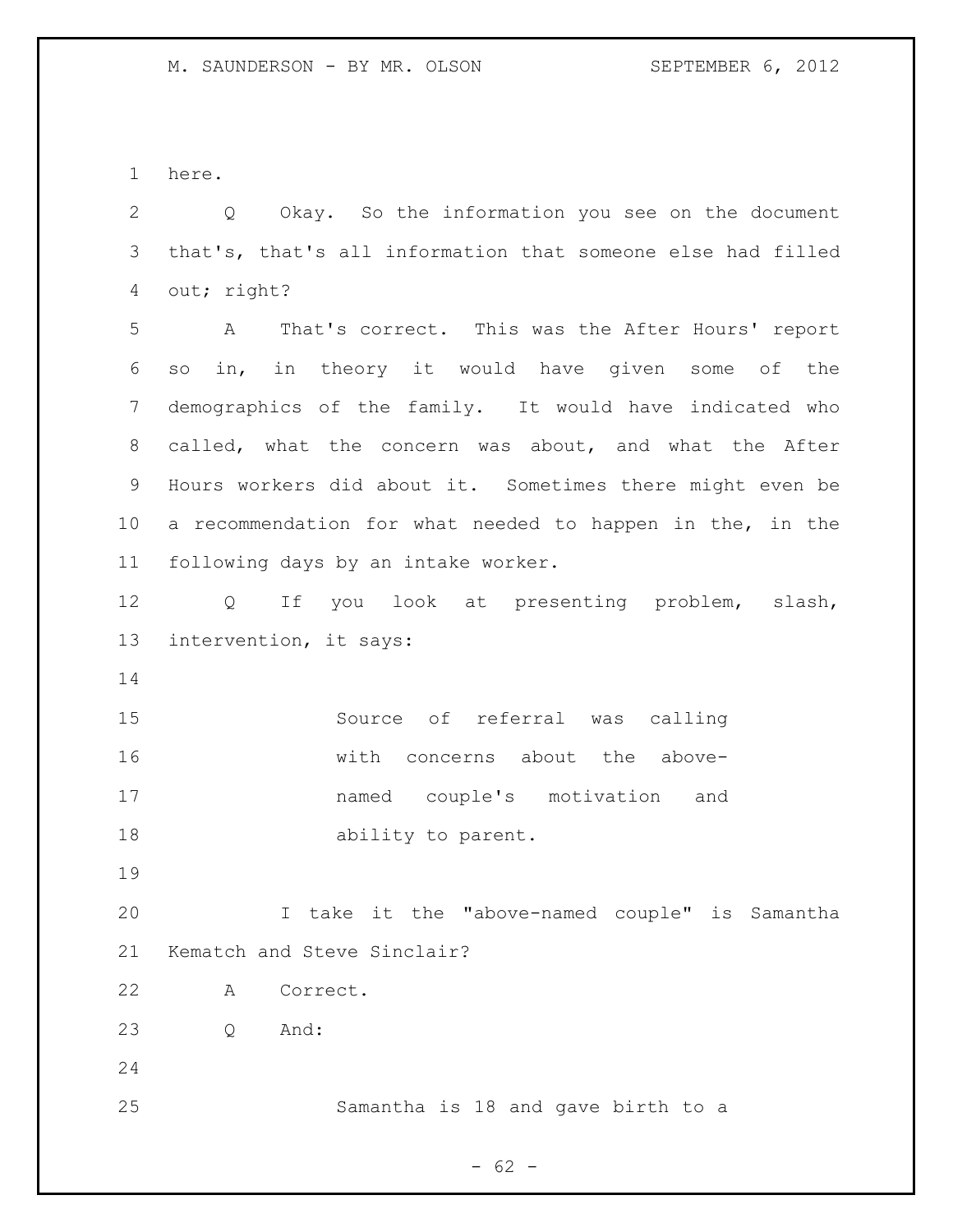baby girl yesterday after having no prenatal care. In talking with her the source of referral was made aware that Samantha has another child that was removed from her care. When asked why she said that people thought she may hurt the baby just as her mother had hurt her. The SOR questioned her preparation for this baby and found out that the couple had not purchased any clothes, diapers, crib, et cetera. The SOR asked her if she was emotionally ready **15** for the baby and Samantha 16 responded by saying, I don't know. Samantha and the worker talked 18 more about this, and it became quite clear that this couple is not sure if they want to parent. Given Samantha's lack of **preparation for the baby, the past**  concerns and ambivalence over parenting the SOR is requesting workers attend some time today to

- 63 -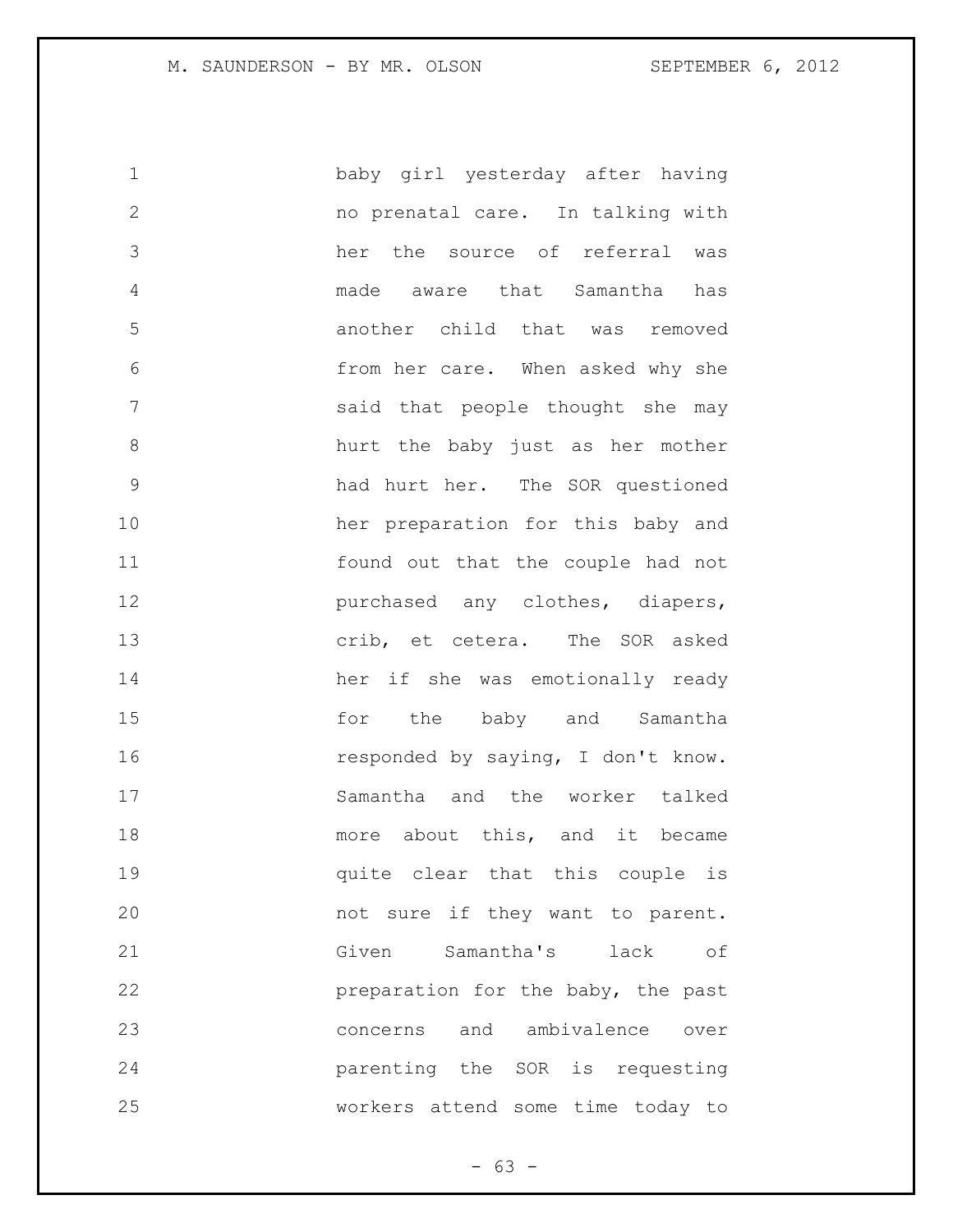talk with mom. SOR discussed the **need** to do so with Samantha, and after some hesitation agreed to meet with workers. Consulting supervisor Arthur Gwynn agreed that the evening shift should 7 attend the hospital today as Samantha may be able to leave tomorrow. So this is the information that you would have had in terms of the presenting problem?

13 A Correct. The, the whole report including what -- including their hospital visit would have been what I would have received the following morning.

 Q Okay. When you refer to the "hospital visit" is that the -- if you continue on where it says: At 1745 hours --

A Correct.

 Q -- workers Diana Verrier and Dan Cianflone attended the hospital and met with Samantha and Steve.

 Those are -- those would be Child and Family Services workers?

A Correct, After Hours workers.

Q Okay. So these After Hours workers went out and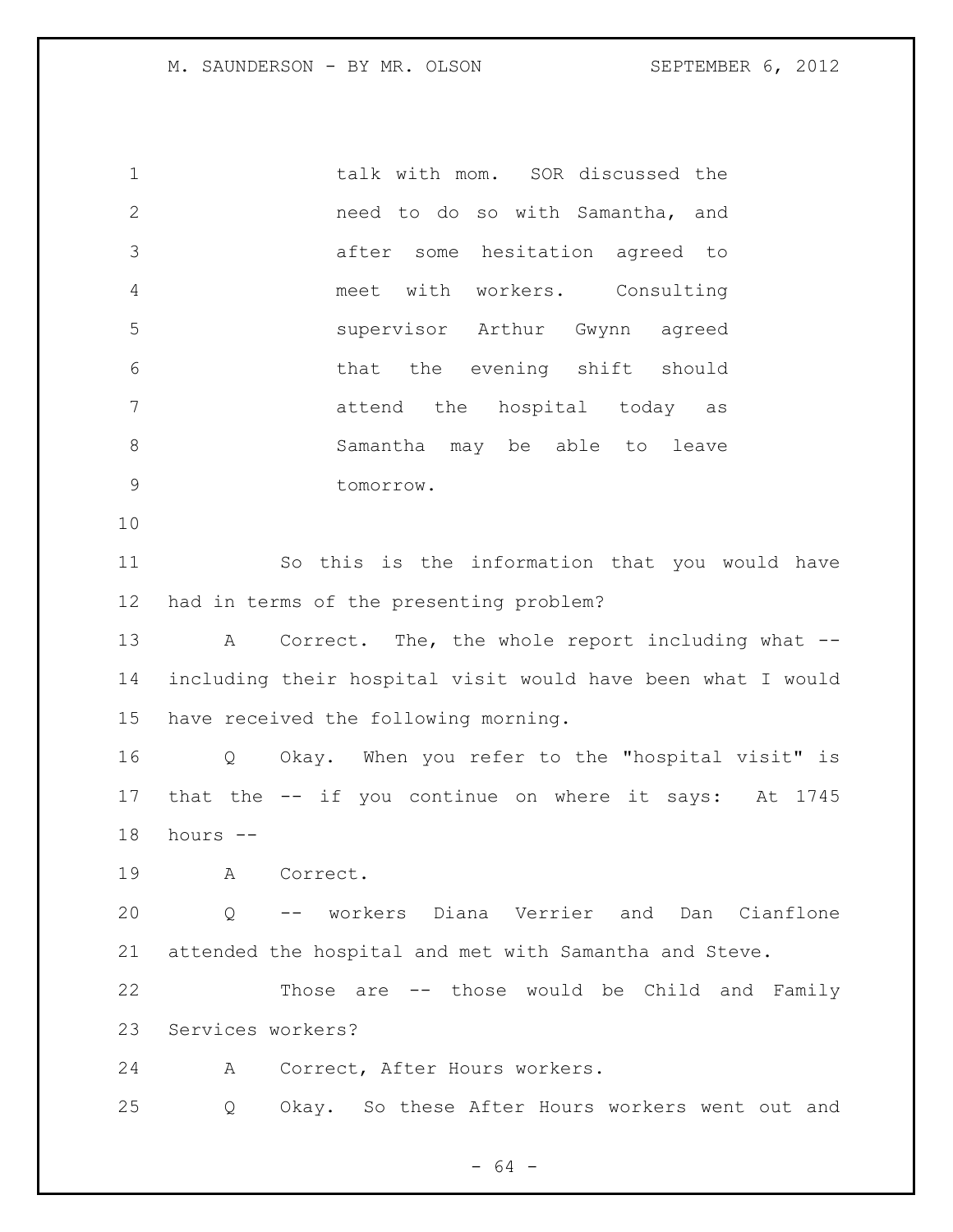attended the hospital?

A Correct.

 Q Just in terms of the presenting problem what significance, if any, was it to you as an intake worker that Ms. Kematch hadn't received any prenatal care?

 A That in isolation, that one issue in isolation? Q Well in the context of the information you had. A Most things are not usually viewed in isolation

 of one another. Generally as, as a social worker you would couple all the information together that you have, so that would be things like the history, the ages of the parents, any past involvement that they had, so just the fact that somebody had no prenatal care in and of itself would not be a huge red flag --

Q Okay.

 A -- but it would be the addition of the other concerns packaged together.

 Q So, so in this case you had Ms. Kematch having no prenatal care, another child that had been removed from her 20 care, concerns that she might hurt her first -- and that that child was removed because there was concerns that she might hurt the child, she had been abused as well, you had information that Ms. Kematch had not made any purchases for the baby and was not sure if she was ready to parent, so, 25 so all of those things together then what, what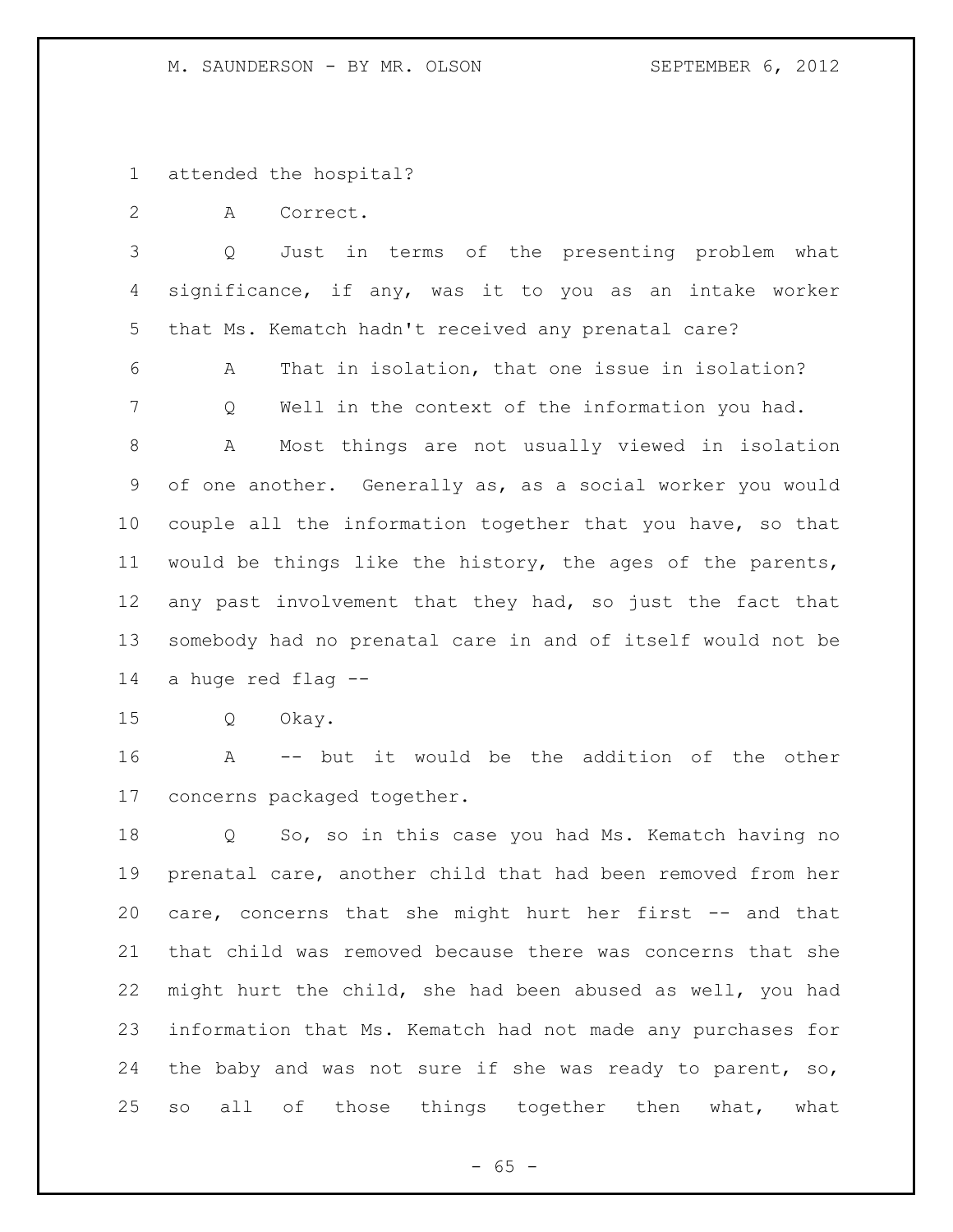significance did they have for you as an intake worker?

 A Likely at the time I would have seen that as being fairly high risk, all of the information coupled together that you just mentioned, and --

Q Okay.

 A -- particular standing out would be the fact that there was a child that had been made -- another child of the mother's that had been made a permanent ward.

 Q And why, why does that stand out as something that would be significant, in particular?

 A There are many options that social workers have when apprehending a child. There are voluntary placement agreements, there are family members who can take a child, 14 there are temporary orders, there are supervisory orders. To have a permanent order on a child is seen as quite serious. That child is permanently removed from the care of those parents, and can potentially be placed for adoption at that point, so that I have always viewed that as very serious.

 Q Would that be about the most serious thing that happened in terms of a child?

 A To permanently lose guardianship of your child, yes.

 Q Right. Looking again at the document, page 37108, we continue on after the -- 1745 hours, there's more

 $- 66 -$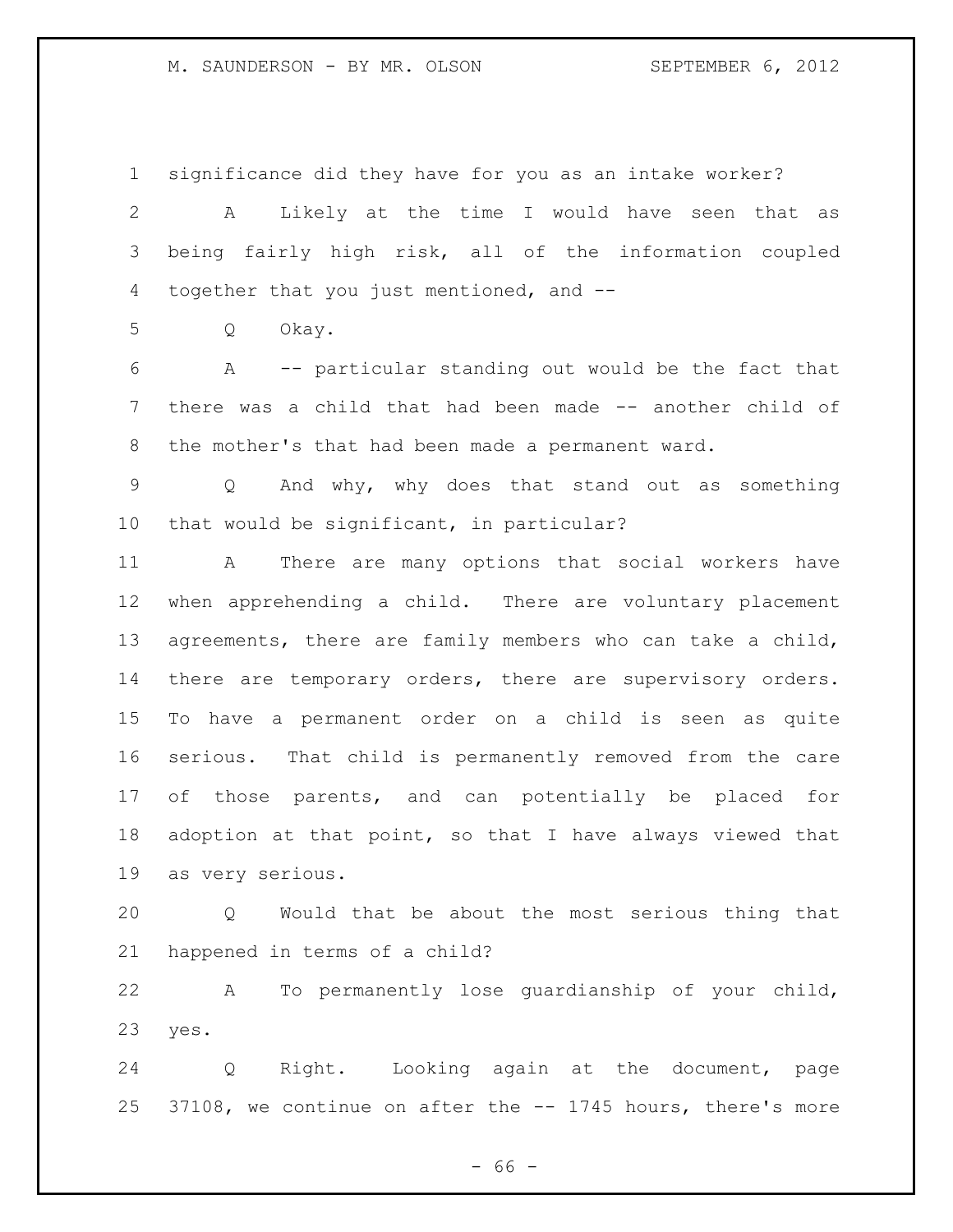information about this not being a planned pregnancy, if you go onto the next page the workers are writing that: Sam stated that she received no prenatal care other than the initial pregnancy test to confirm 7 That she was pregnant. When asked why she received no pre-natal care she advised she doesn't like 10 doctors. There was no family members who could assist them in 12 caring for the child. If you keep going down: Steve and Sam live together and 17 stated that they have known each 18 other for a year. They have both **always** lived in the city. The couple asked that the child be taken into care until they could prepare for the child and make a decision about whether they would like to parent. A brief synopsis of possible options was provided

- 67 -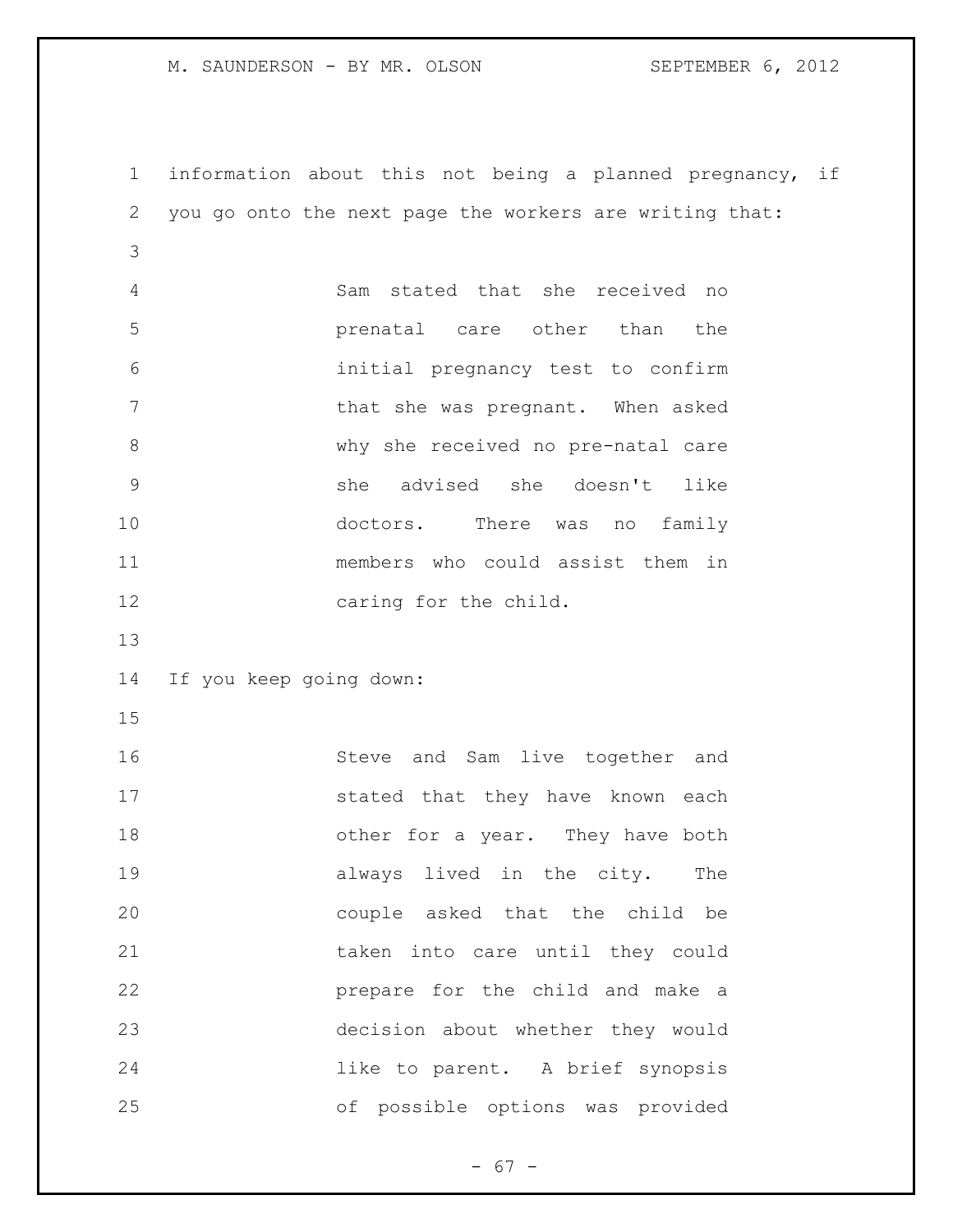1 to the couple which included parenting with CFS intervention and support, adoption or having a family member obtain guardianship. They were advised that a day worker would meet with them to discuss their options more 8 completely. And then it says: 12 12 It should be noted that the couple is very apprehensive about **parenting.** In addition to this Samantha's ability to parent would 16 be questionable, and further assessed, should the couple decide 18 that they want to parent, she presents as quite immature and it is unclear whether she could grasp and follow through on the necessary skills of parenting. Steve presented as more mature. He advised that he did not feel financially capable of parenting

- 68 -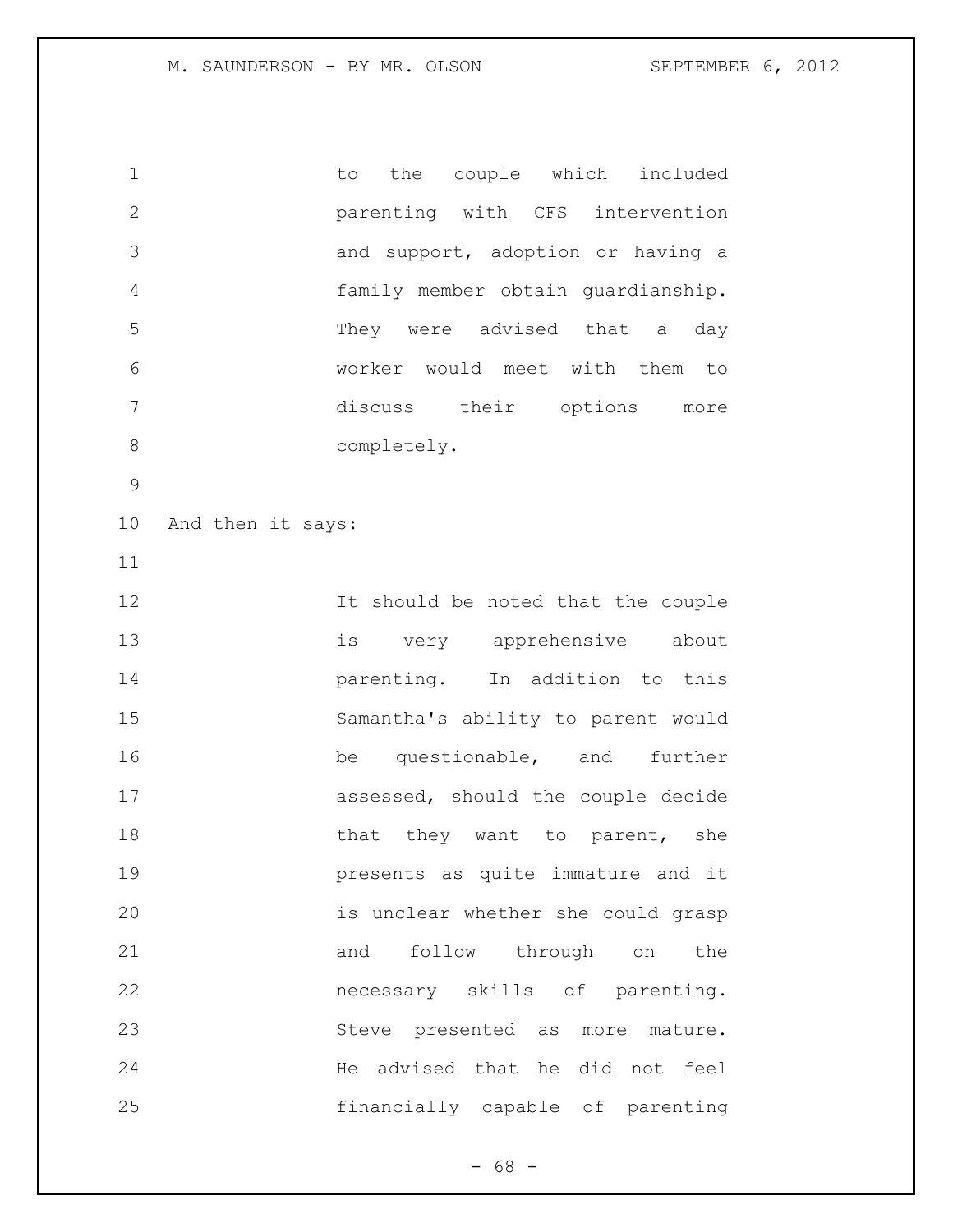at this point. Is that -- that, that paragraph is -- the workers who attended was it their assessment? A Correct. Q And what significance would this have for you as the intake worker? A So the, the After Hours workers were the ones who attended and made the decision based upon this information to apprehend Phoenix at the hospital, so it would be quite significant. Q Okay. So is that something that you would take into account when determining your plan as an intake worker? A That's correct. Q And then if you keep looking down on that page it appears that: The couple advised that they would like the child taken into care until they could determine what 22 they wanted to do, and to get **ready** to parent. Although the couple presented as voluntarily wanting the child in care the plan

- 69 -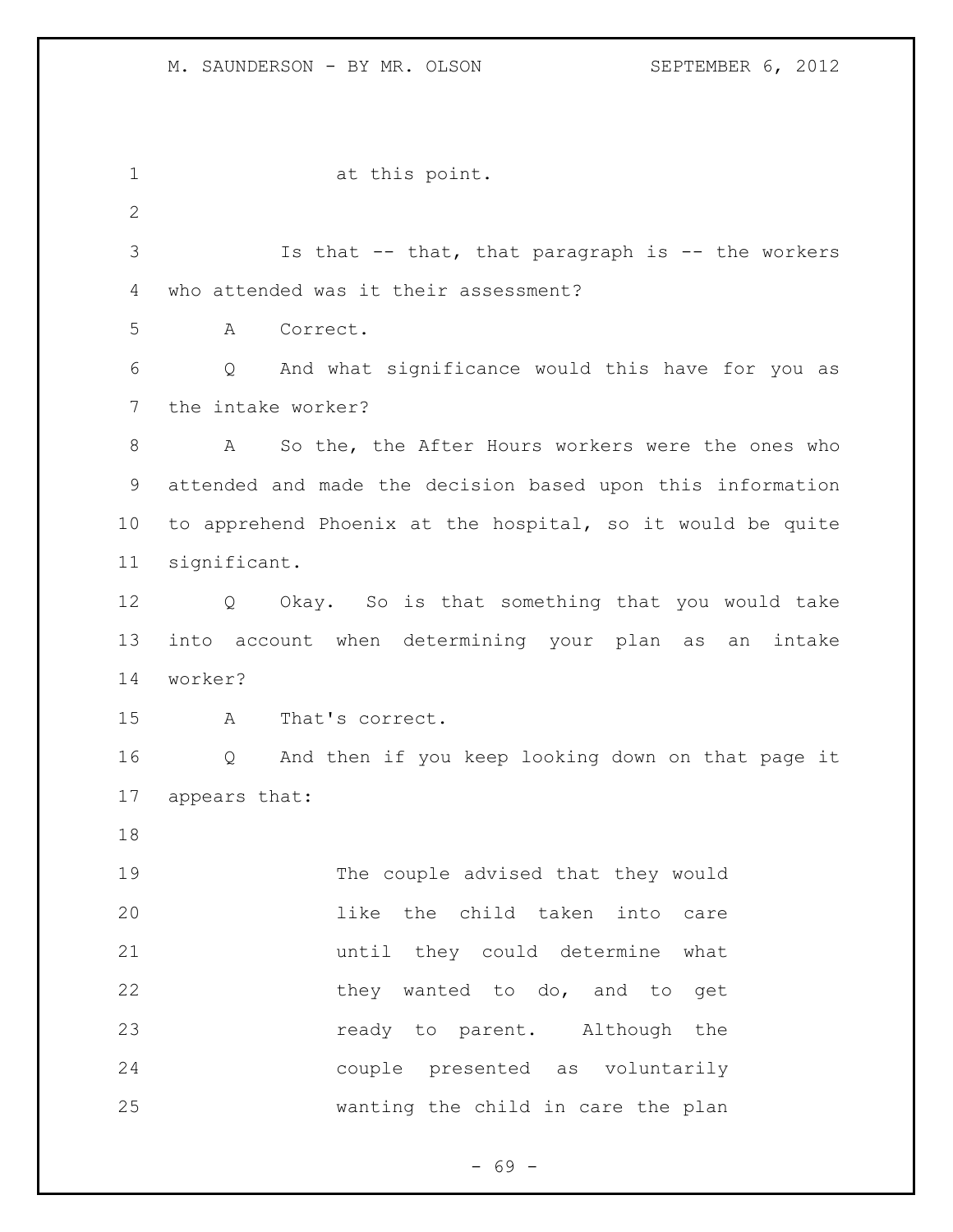had been to apprehend the child based on the information at hand. The couple were provided with the information for intake. Samantha and Phoenix will be ready for discharge tomorrow. Sam is bottle feeding, and the child is doing well in this area. The hospital had no concerns about the baby and felt that Sam was bonding quite well. On the next page, 37110, it continues: The hospital was advised that the plan and Phoenix was placed under apprehension. A letter of apprehension was left on the chart. Follow-up will need to occur Tuesday a.m. in terms of discharge and further planning. And then it's signed by Ms. Verrier. So based on this it appears that Ms. Verrier apprehended Phoenix at the hospital?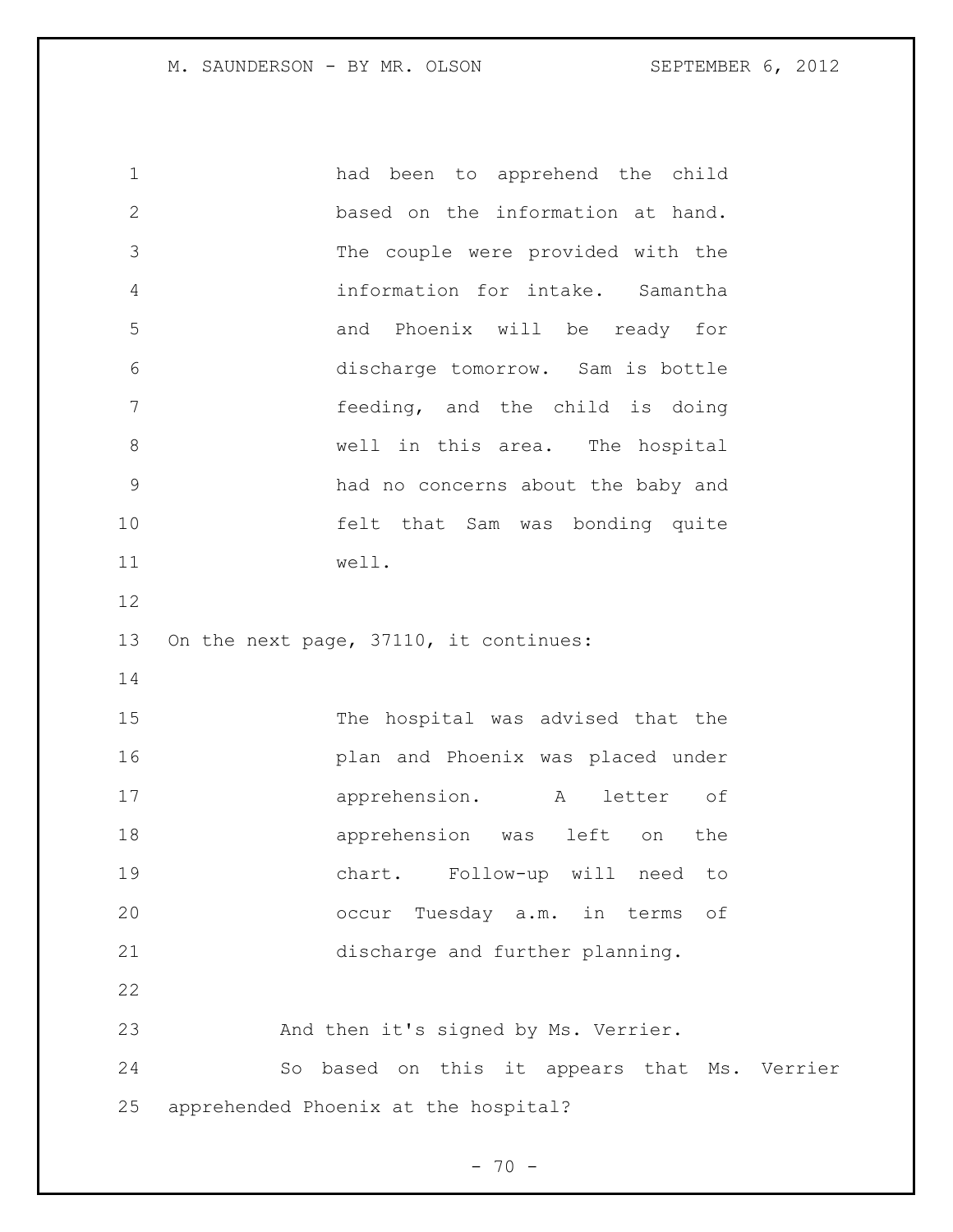A Correct. Q If we continue on to the next page of Commission disclosure, 1795, which is page 37111. This ... THE COMMISSIONER: Is this a new document? MR. OLSON: This is a new document. THE COMMISSIONER: What number is it? MR. OLSON: This is -- it's still the same Commission disclosure number, which is 1795. 9 THE COMMISSIONER: Yes. 10 MR. OLSON: It's page 37111. BY MR. OLSON: Q So this is an After, After Hours Emergency Services form; is that right? A Correct. Q And what's the purpose of this form? A I think I recall this was just a, a template to make, make it a little more formal, so I think the social worker and After Hours would fill this out, and either fax it or give it to the hospital for their charts indicating that such and such a child was under apprehension with the agency as of such and such a date. Can you scroll it up a little bit? So it provides the hospital staff the, the forwarding number where the case was going to, so that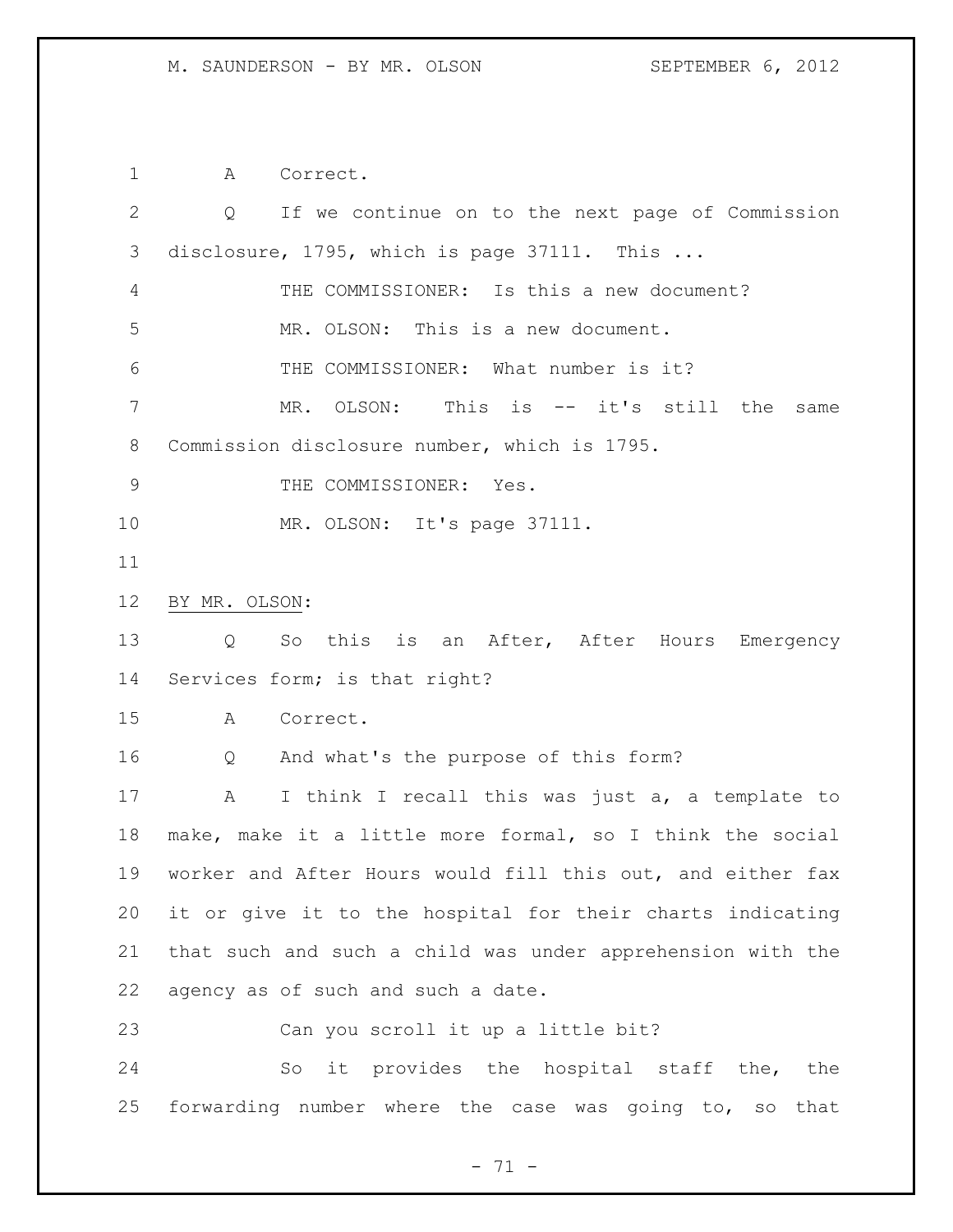know who to contact for when the child was ready for discharge. Q And, again, this, this -- the signature on this form is -- would that be Ms. Verrier's signature? A Correct. Q According to the, the After Hours Unit form we just looked at minutes ago it, it appeared that the worker apprehended Phoenix on April 24, 2000? A Correct. Q As an intake worker what was your role once this file was assigned to you? A So my role was to first and foremost place Phoenix in care. She was under apprehension, but remained 15 at the hospital. She was not ready for discharge yet, so I knew upon getting this, and by some of the writing that Diana Verrier had done, that Phoenix was likely ready for discharge the following morning. It would likely be to again speak with the parents, provide them with some options, discuss what's going to happen from here. I would have to write up a transfer summary knowing that this was a case that was going to have to go for ongoing services, and deal with some of the legal aspects of Phoenix being in care, such as writing court particulars, filing the apprehension with the help of our legal person, as well as

would have been intake the following morning so that they

 $- 72 -$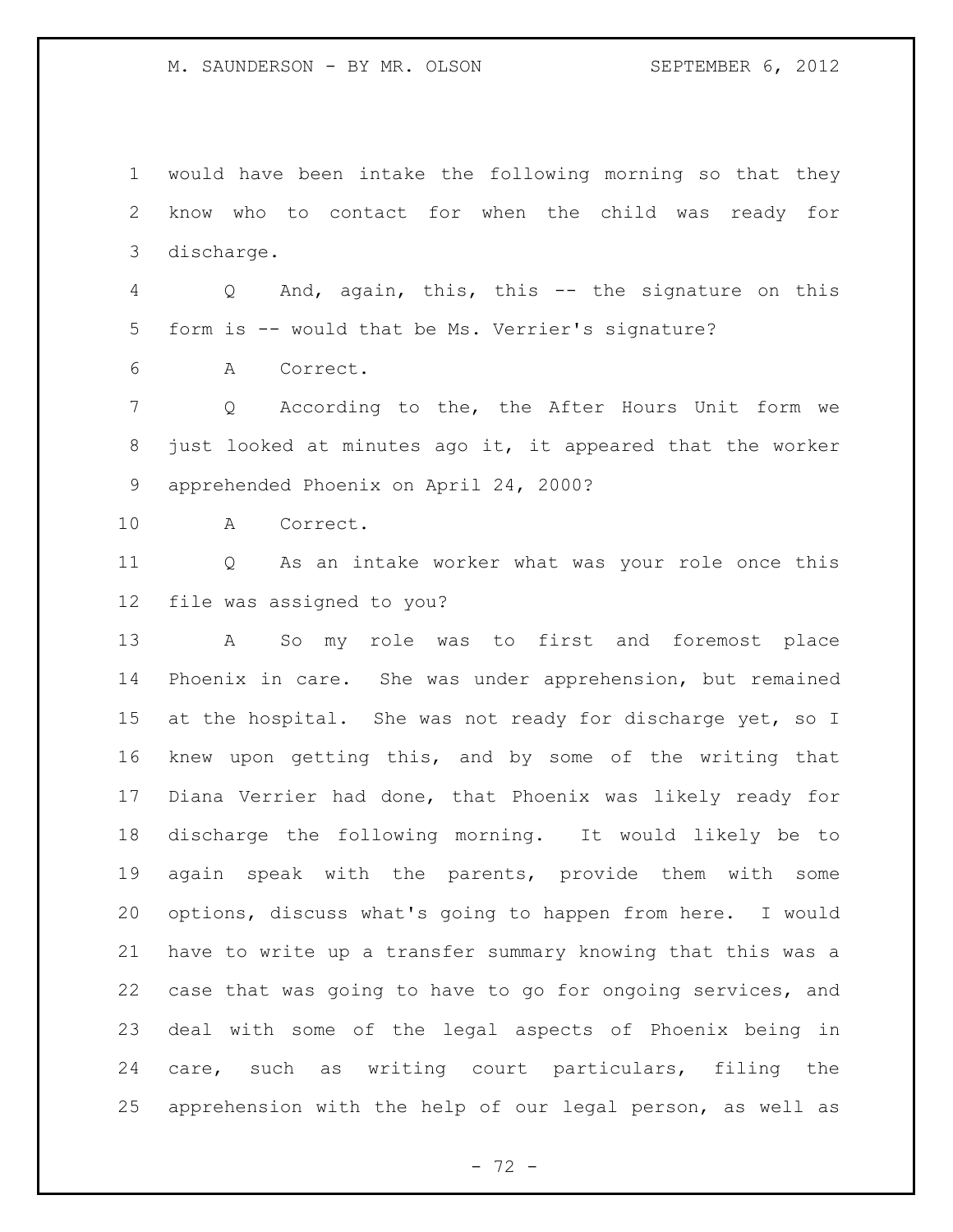making sure all the appropriate parties were served with the petition and notice of hearing paperwork. Q If you can turn to Commission disclosure 1795 starting at page 37038. This is an intake transfer summary. If you look at page -- THE COMMISSIONER: And this is, this is what page? 8 MR. OLSON: Sorry, it's page 37038. 9 THE COMMISSIONER: All right. BY MR. OLSON: Q And the summary goes from page 37038 to page 37042. If you go to page 37042 at the bottom of the page there's a signature above your name; is that your signature? A Yes. Q Okay. And does that indicate that you prepared this document? A Correct. Q And the date that you appeared to have completed the document or at least signed the document is April 28, 2000? A Correct. Q What's the purpose of the transfer summary? A The transfer summary is -- again as I said this

- 73 -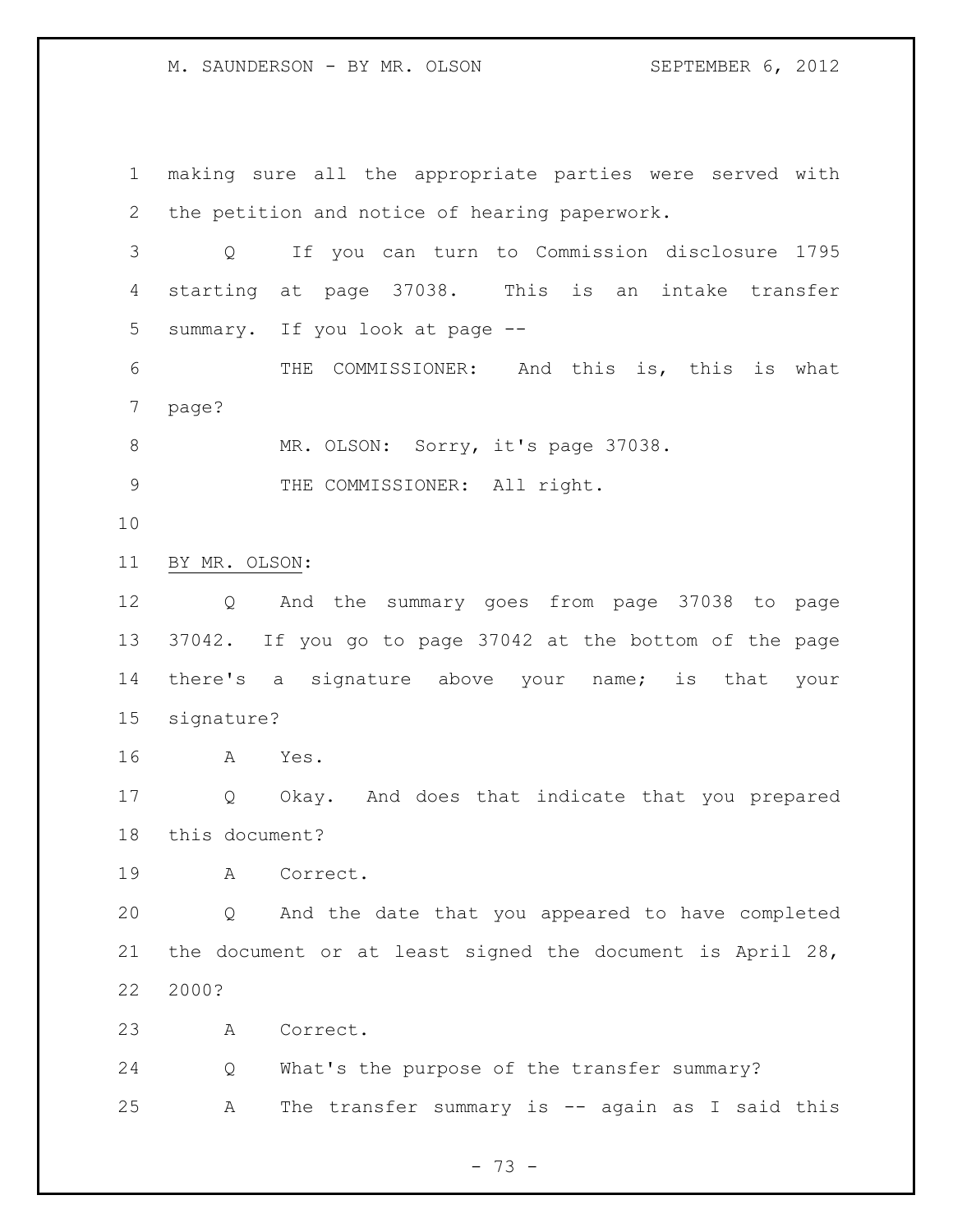case was going to go for a long term Family Service involvement because now there was a child in care. The next worker was going to have to come up with a plan as to how long Phoenix would remain in care, what kind of work would be done with the parents. At the time beginning this case I assumed that I would be the worker who would transfer it to the ongoing service worker. As it turns out I closed it, and my supervisor carried on.

Q Okay.

 A The purpose of this document is to indicate what has happened since we got the initial call, what the initial call was, who it was about, what have we done with this case, what is our social work assessment of this case, and often times recommendations for the next worker.

 Q Can you turn it back to page 3703 (sic). Three, seven -- sorry, 37038.

 So this is the, the beginning of the intake transfer summary. I'm going to go through this in some detail.

A Sure.

 Q Just before I do that do you recall whether or not you received any additional information when you were assigned this file, other than the AHU form?

 A As I said I'm, I'm not sure if it came attached to the family file that we had. I can't be sure, I don't

- 74 -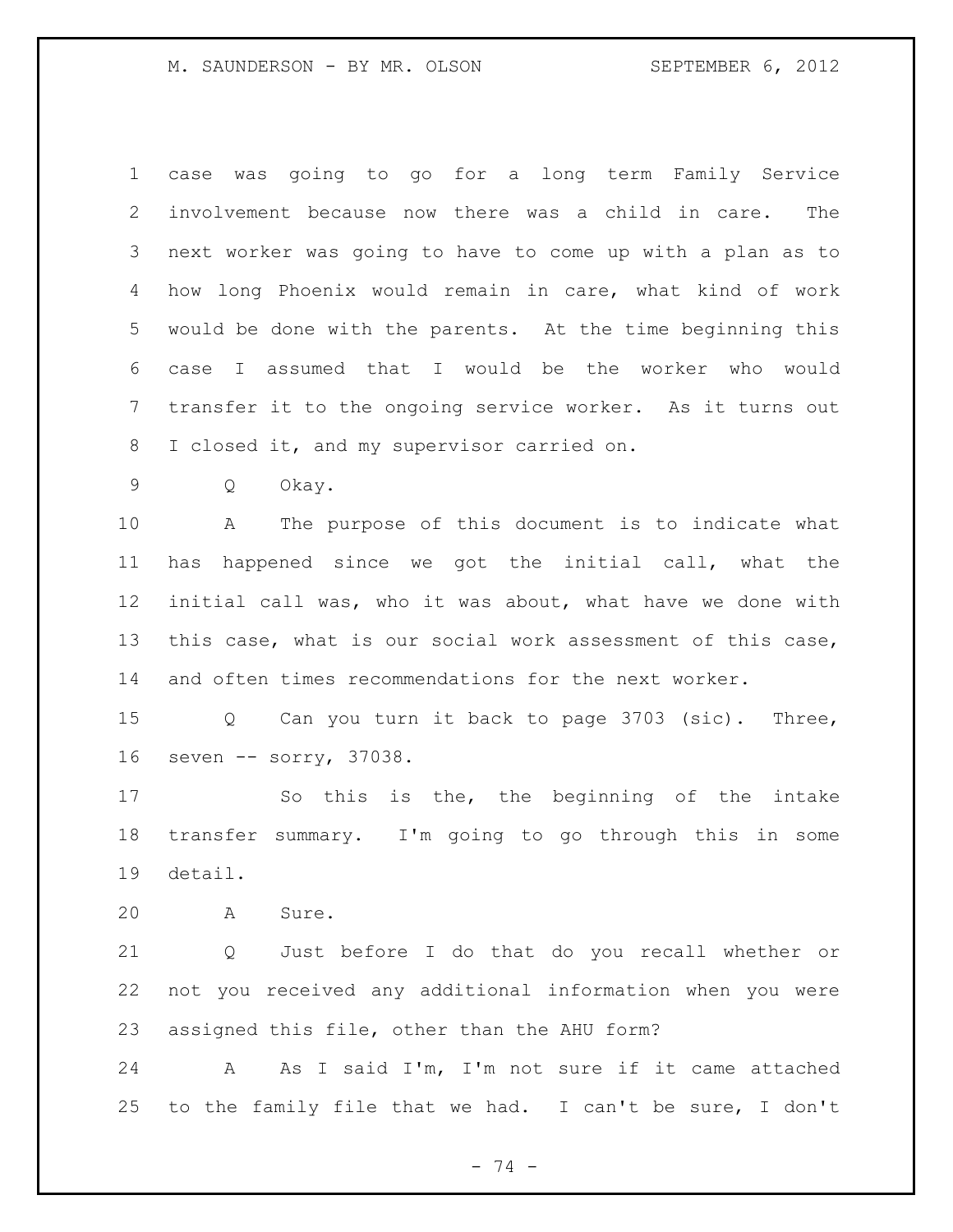know.

 Q Okay. So based on this you can't discern whether or not you had the paper file? A It looks like I, I knew the history because I wrote a paragraph about the history. I do not know whether I got it off of CFSIS or off of an attached physical file that came with the report. Q Okay. Do you know what Samantha Kematch's age was when Phoenix was born? A I believe she was 18. Q Okay. And you were aware that she was a permanent ward herself? A Yes, because that's the information that came with the After Hours report, and from the source of referral. Q Okay. And would that mean that she would have her own Child and Family Services file? A Correct. She'd have a child in care file. Q Okay. And just -- could you just briefly explain what a "child in care file" is. A So if you're working with a family with concerns related to neglect or abuse they would have an open protection file. If you apprehended the children from those parents each child should have their own child in care file, so the family protection file would hold all of

 $- 75 -$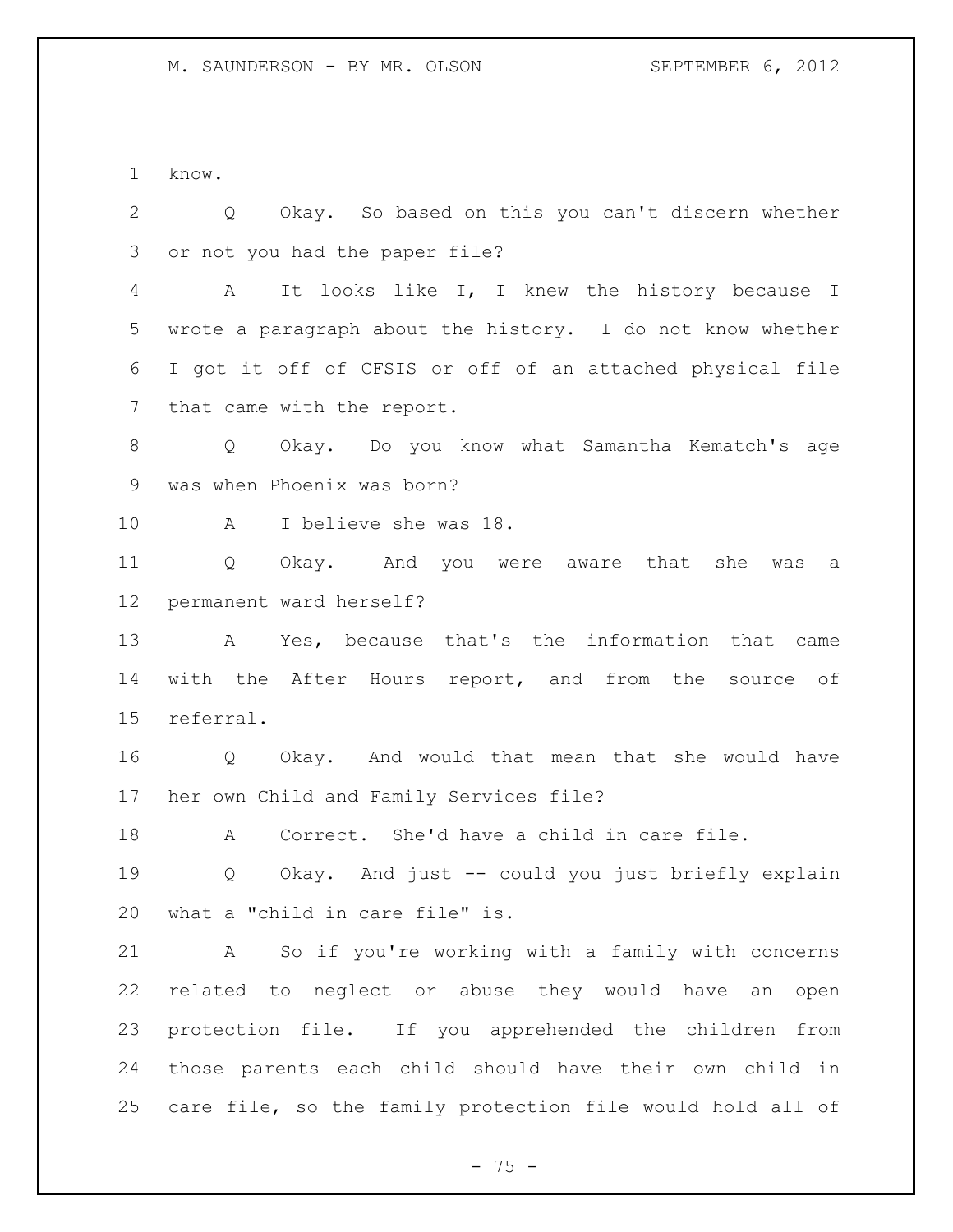the information with regard to the family, the reasons the children came into care, attempts that were made with the parents, anything related to the child solely should be on the child and care file, so if you had a family file where three children were removed permanently there should be theoretically three child in care files for each child that was made a permanent ward, and then the family protection file could be closed.

 Q Okay. So what happens when a child in care has a child in care file turns 18?

 A The file should be closed when a child in care turns 18.

13 Q Okay. The file is closed and then where, where would it be kept?

 A Those files are sealed. I guess they seem to have more confidentiality attached to them. Because it was a child in care some of the issues of that child. It takes sort of a special effort to be able to unseal those files, and I believe you need the, the permission of the person who's now an adult to be able to access those files.

 Q And so in this case you would have known that Samantha Kematch had her own child in care file?

 A Yes, it came up with the referral information. Q And is that something you tried to obtain or access?

- 76 -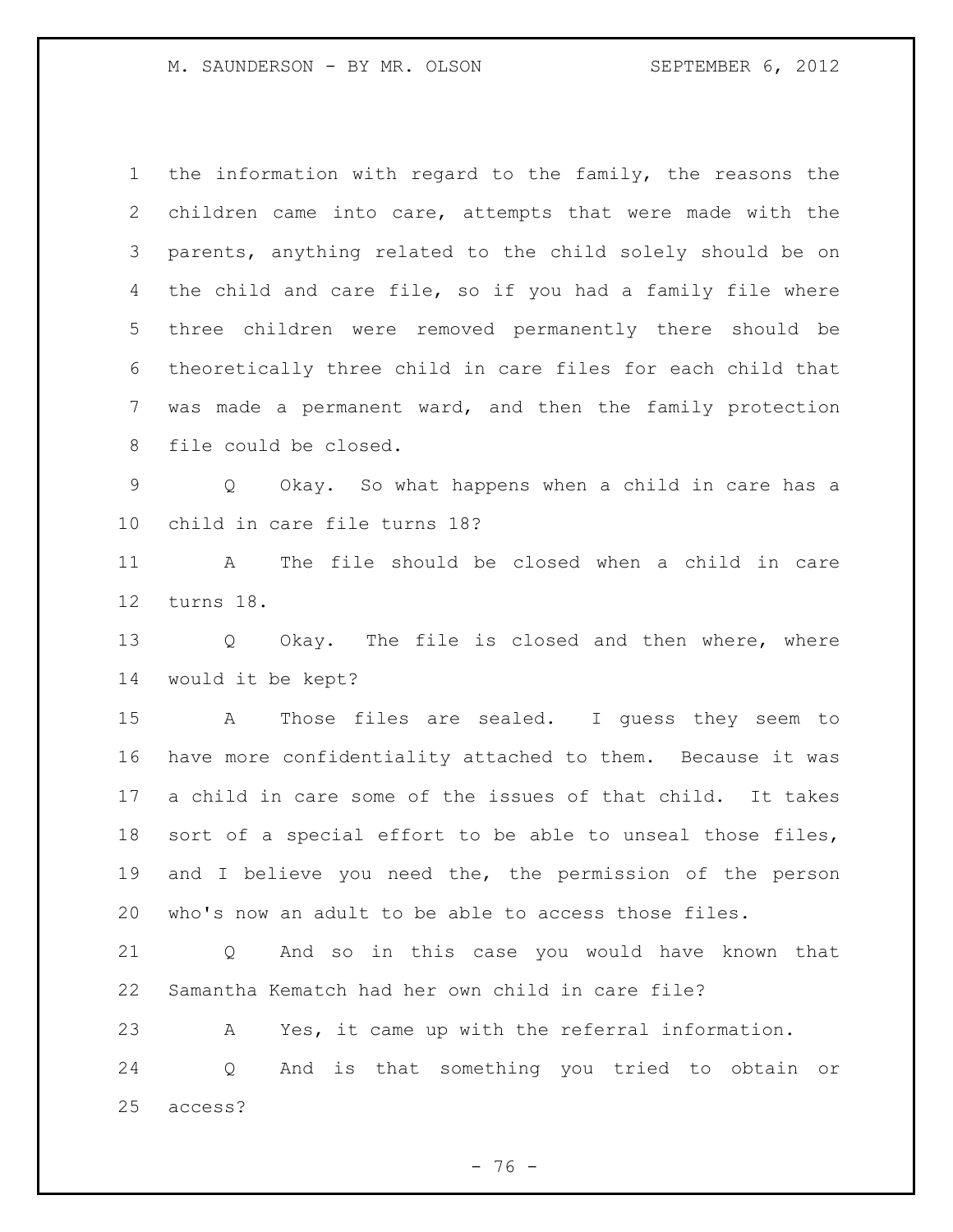A Well -- 2 THE COMMISSIONER: Was, was it still open at that time? THE WITNESS: Not to my knowledge, no, no. THE COMMISSIONER: Having turned 18 it would have been closed? THE WITNESS: Technically and theoretically the worker should have closed the file the day after that, that child's 18th birthday, but there would have likely been a protection file opened to Ms. Kematch as well because she had a child who was made a permanent ward, so those would have been two different files. BY MR. OLSON: Q So there would have been a child in care file and a protection file? 17 A There should have been, yes. Q Okay. And do you recall whether or not you obtained either of those? A Just from reading my documentation it didn't look like I, I was able to obtain those. It looks like -- if you could -- if I could see the history, please. It looks like we had one history of our own involvement with Ms. Kematch when her son was born. At the time I guess Cree Nation Child and Family Services was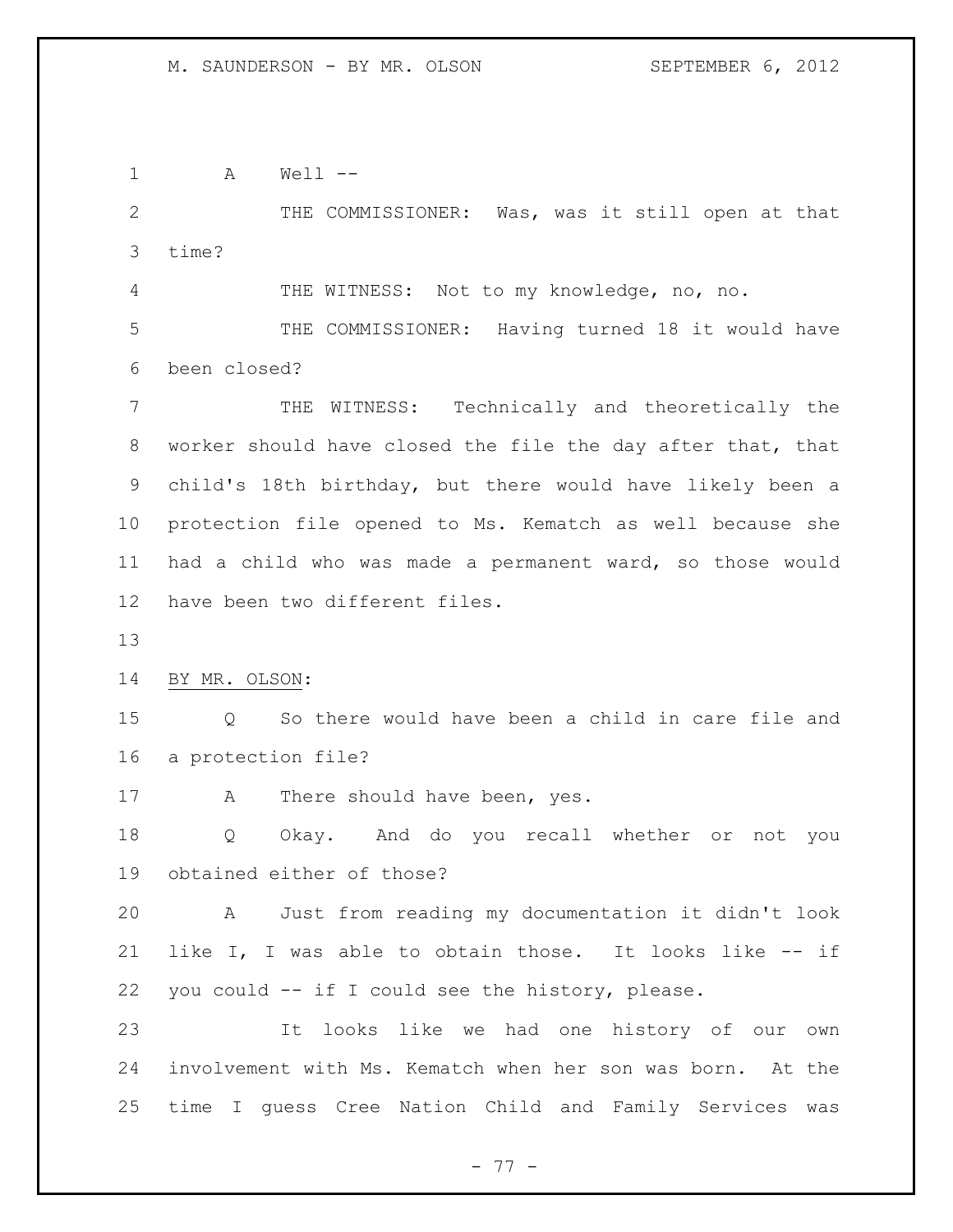working with Ms. Kematch and her child, and they asked us to apprehend that child on their behalf. That often happened because Winnipeg Child and Family Services had jurisdiction to be able to apprehend in Winnipeg, where none of the other agencies did, so if a, a First Nation or aboriginal agency was working with a family they would have 7 to request that we apprehend the child on their behalf, and then we could transfer that apprehension via something that's called a section 28 transfer of the apprehension, so it looks like that was our one involvement. It looks like that's all I knew about the file so if I wanted more information on, on why that child was made a permanent ward of Cree Nation I would have to contact them for that information, which, which I did. Q Sorry, which you ... A Which I did. Q Which you did. A Yeah. Q Okay. So just if we look under history of involvement it says:

 The agency appears to have one history of involvement with Samantha Kematch dating back to July, 1998, when her son was born.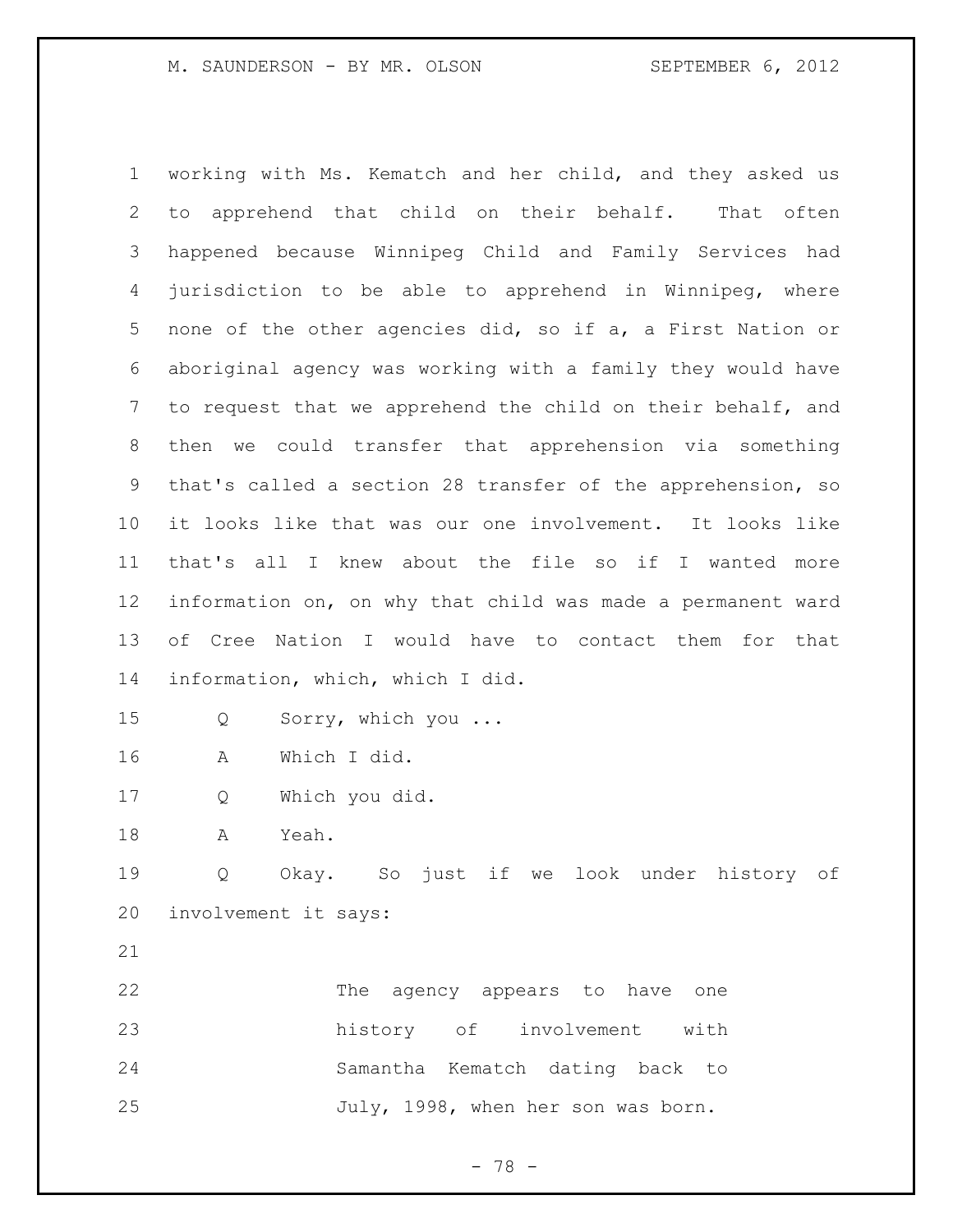So that would have been Ms. Kematch's first child? A Correct. Q And, and he was born then two years prior to Phoenix being born, approximately? A By the looks of it, yes. Q Okay. And when Phoenix was born Ms. Kematch would have been 18 years old? A Correct. Q So at the time her first child was born she would have been probably 16 years old; right? A Yeah. Q Okay. At the, at the time the family -- I'm going back to the history of involvement on page 37038. 17 at that time the family was **18** referred to our agency from Cree Nation CFS with whom Samantha was a permanent ward. They had serious concerns about Samantha's ability to parent as she kept her pregnancy a secret, had received no prenatal care, and had been resistant to any kind of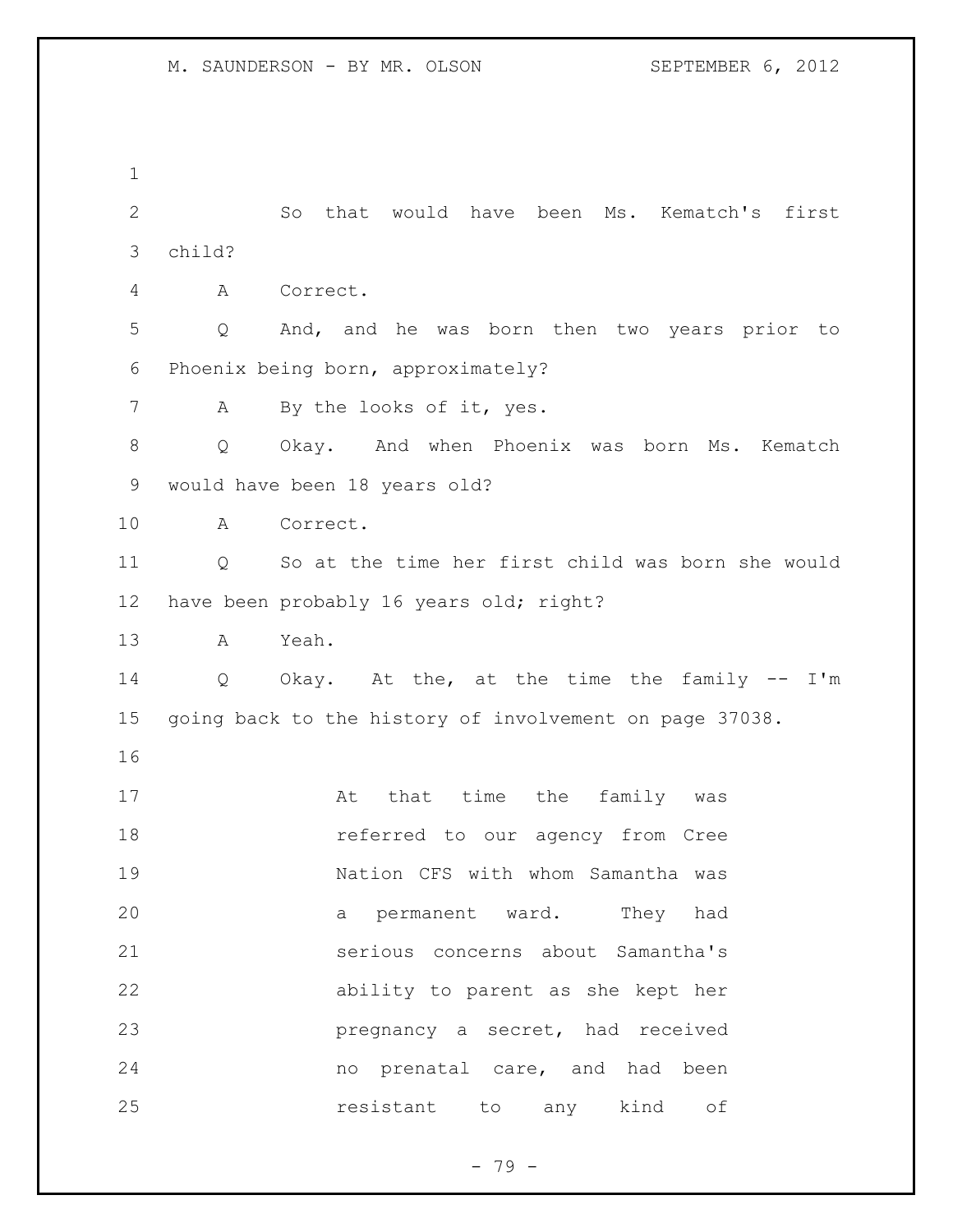| $\mathbf 1$     | assistance. Winnipeg CFS                                    |
|-----------------|-------------------------------------------------------------|
| $\mathbf{2}$    | apprehended on their behalf. It                             |
| 3               | was eventually transferred to Cree                          |
| 4               | Nation CFS. Please refer to                                 |
| 5               | social history and attached                                 |
| 6               | paperwork from Cree Nation CFS on                           |
| 7               | file.                                                       |
| 8               |                                                             |
| 9               | And just -- so getting back to whether or not you           |
| 10              | accessed Ms. Kematch's child in care file does that tell    |
| 11              | you whether or not you did?                                 |
| 12              | Well it looks like -- please refer to social<br>A           |
| 13              | history and attached paperwork.                             |
| 14              | If we go to my interventions I made a phone call            |
| 15 <sub>1</sub> | to, to the Cree Nation agency specifically asking for       |
| 16              | information with regard to the protection file for Ms.      |
| 17              | Kematch, looking for reasons for why the first child was    |
| 18              | made a permanent ward of their agency.                      |
| 19              | Okay. So your, your request then to Cree Nation<br>Q        |
| 20              | was for Ms. Kematch's protection file?                      |
| 21              | A<br>Correct.                                               |
| 22              | And that would have been the protection file with<br>Q      |
| 23              | respect to her first child?                                 |
| 24              | It would, it would have been important for my<br>A          |
| 25              | assessment to know why that child was made a permanent ward |
|                 |                                                             |

- 80 -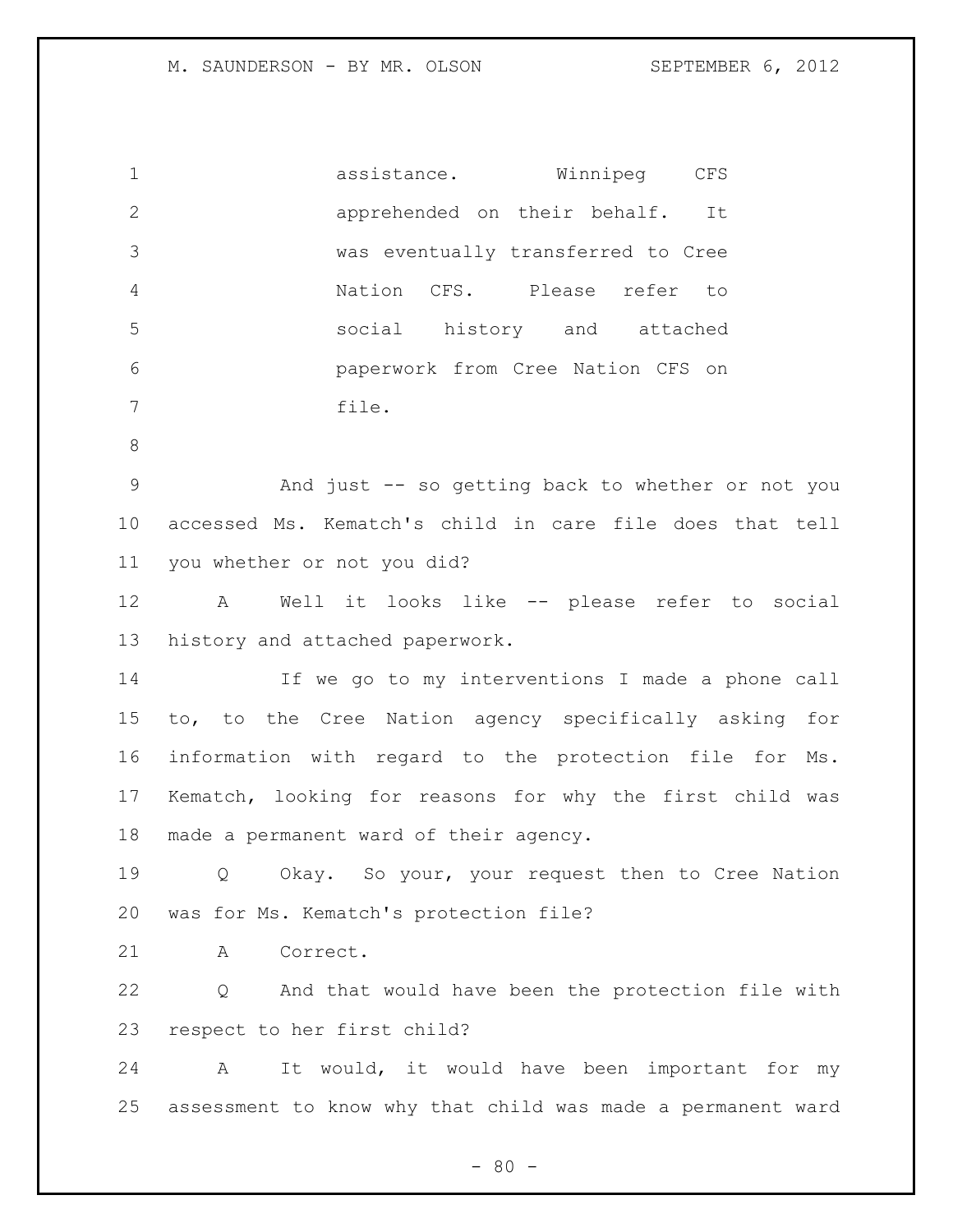of their agency in terms of their -- in terms of Ms. Kematch's ability to parent this child it was important information.

 Q Okay. And why would that be important information in terms of her ability to parent the child?

 A Our agency views history fairly seriously believing that past behaviors can often happen in, in the future as well, and if there's nothing to intervene, if the person has received no help. We look at patterns of behavior. If someone was known to act a certain way, or neglect a child, or abuse a child with no help in between would the same things happen with this child.

Q Okay.

A It's most definitely considered a risk factor.

 Q Okay. And would you expect then that the protection file might give you some insight into that past history?

A Correct.

 Q Okay. And would her child -- would Ms. Kematch's child in care file similarly give you some insight into her history?

 A The child in care file is supposed to speak specifically to that child in care and their difficulties or issues, their school or medical information, so it would not be as important. Obviously there is a bit of a overlap

- 81 -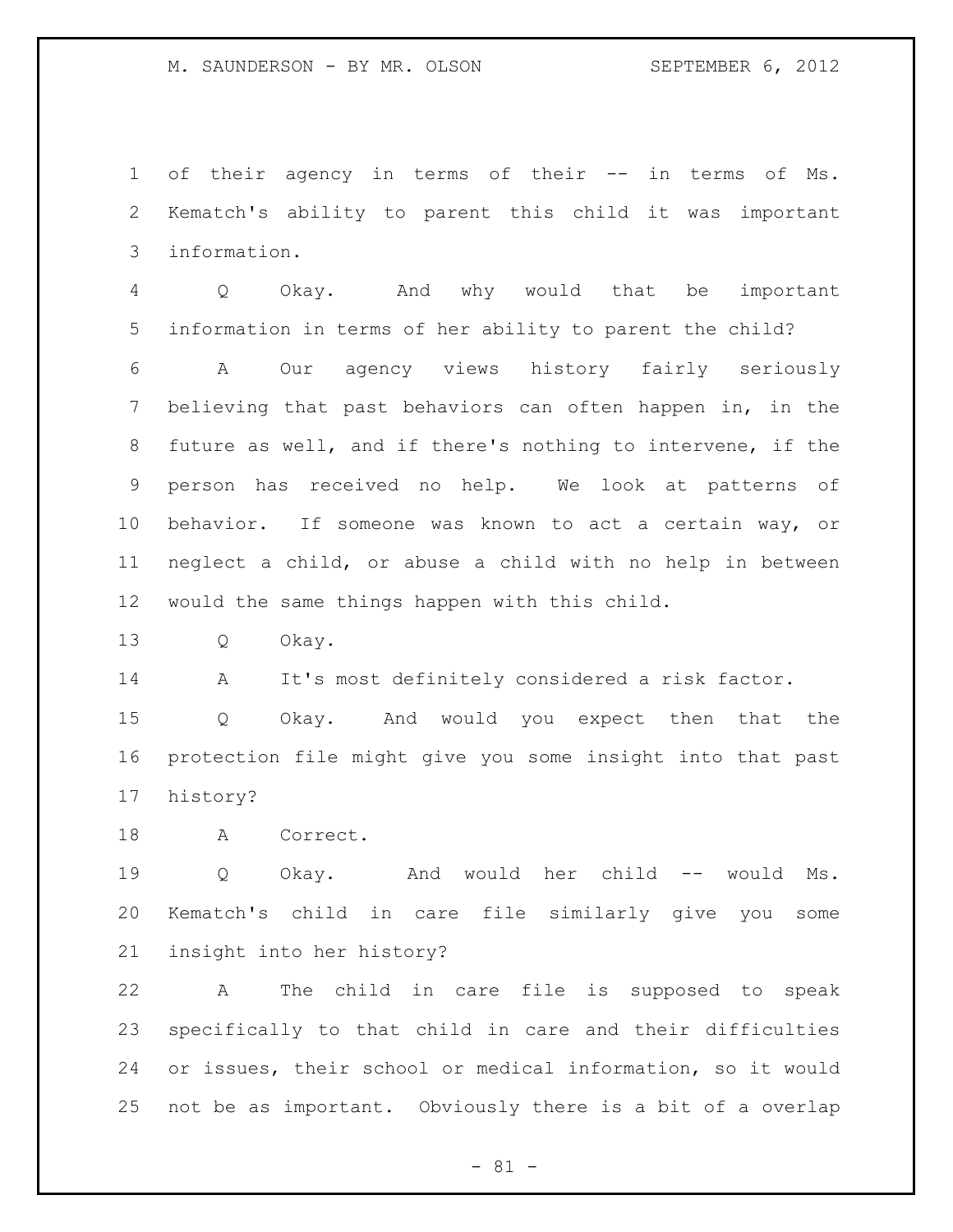| $\mathbf 1$ | because Ms. Kematch was 16 and a child in care when she     |
|-------------|-------------------------------------------------------------|
| 2           | gave birth to her first child, so technically the           |
| 3           | information about the first child, protection issues, why   |
| 4           | he was apprehended and made a permanent ward should have    |
| 5           | been on the protection file, but assuming that some of the  |
| 6           | behaviors of Ms. Kematch, that may have lead to the child   |
| 7           | being apprehended and made a permanent ward, could have     |
| 8           | conceivably been on the child in care file as well.         |
| $\mathsf 9$ | Q<br>Okay.                                                  |
| 10          | But again those are more difficult to access<br>A           |
| 11          | because they are sealed.                                    |
| 12          | As an intake worker do you have the ability to<br>Q         |
| 13          | access those child in care files?                           |
| 14          | No, not on the computer.<br>A                               |
| 15          | Q<br>Is there any other way you can access them?            |
| 16          | I think I mentioned earlier you could speak to<br>A         |
| 17          | the person that was the child in care once they're an       |
| 18          | adult, and get their permission to access the sealed files. |
| 19          | At this point I had contacted Cree Nation to find out why   |
| 20          | the first child had been made a permanent ward and I think  |
| 21          | you'll see that they sent me Ms. Kematch's child in care    |
| 22          | information instead.                                        |
| 23          | Okay. And, and that's not the information you<br>Q          |

were actually asking for?

A Correct.

- 82 -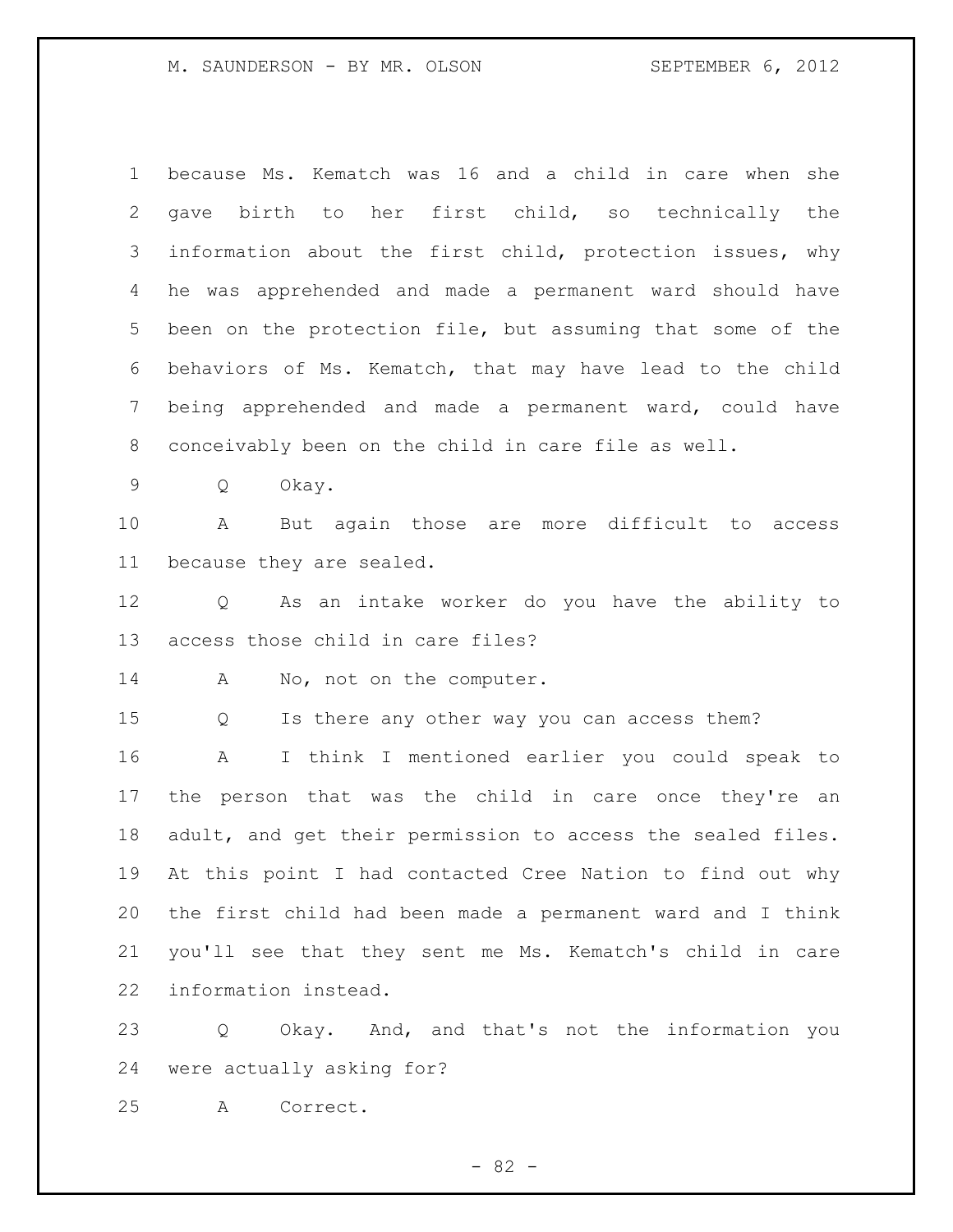Q Okay.

 THE COMMISSIONER: Did you ever get what you were asking for?

 THE WITNESS: I had to divorce myself from the case due to a conflict of interest and my supervisor had to take the case over, and he did eventually get what I had asked for, but I didn't have a chance to review it, and it became a part of our file.

BY MR. OLSON:

 Q If you could return back to page 37038 of your intake transfer summary under history of, history of involvement? Just at the bottom of that paragraph it refers to the social history and attached paperwork from Cree Nation CFS on file. Do, do you recall -- you mentioned that they had sent that to you. Do you recall why or how that came about?

 A Generally a social history is referencing a child in care, and if I recall the information that they sent me inadvertently about Ms. Kematch was titled Social History, so I'm assuming that -- because they sent it to me I included it in the assessment and, and asked that they refer to her social history that was attached.

 Q Okay. And when you say "asked that they refer to it" who, who is the "they" or --

- 83 -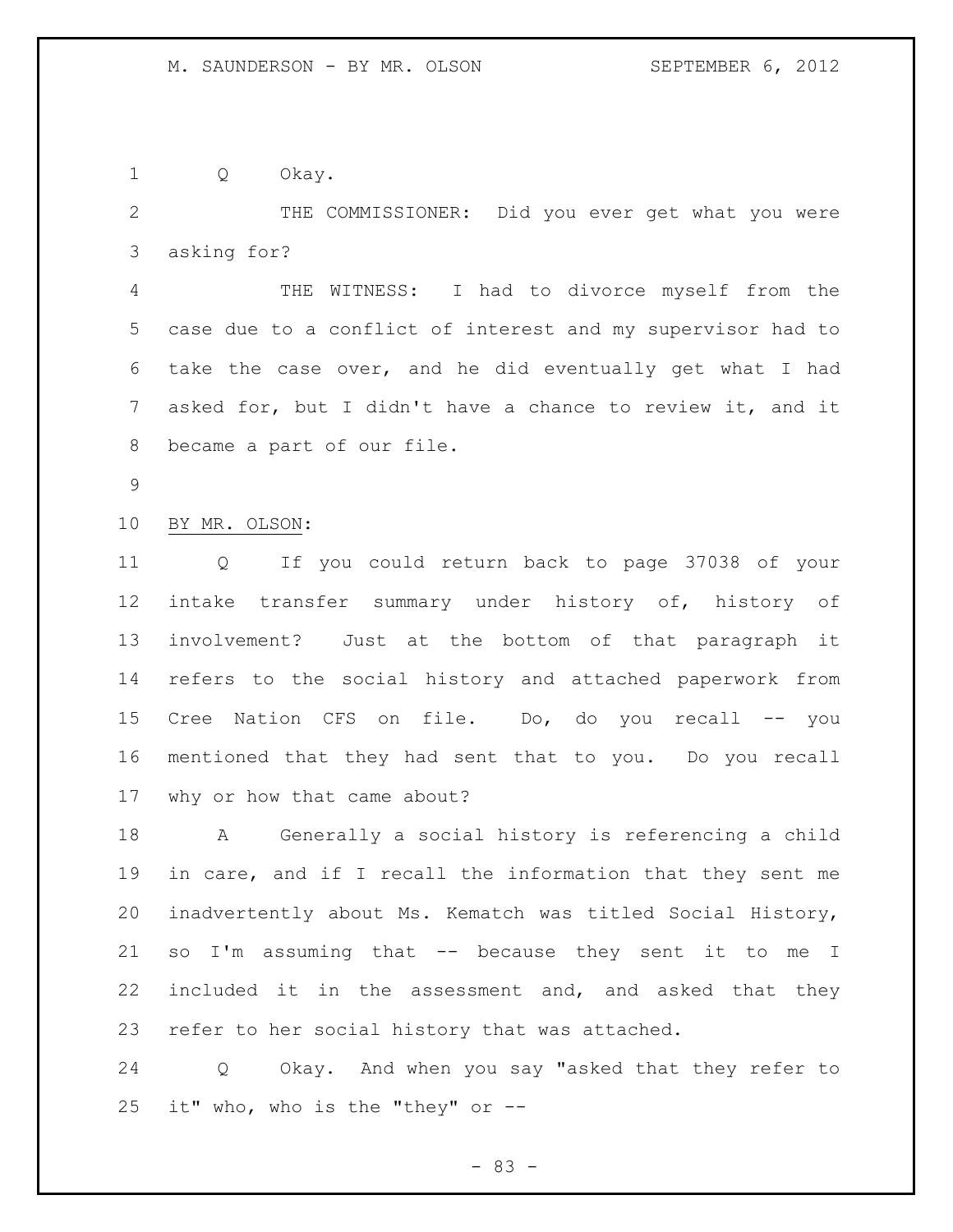A The next worker that's going to get the case -- Q Okay. A -- so wherever the case is going to be transferred for ongoing services. Q I see. If you could look at page 37095 from Commission disclosure 1795. This is a fax cover sheet from Samantha's -- sorry, Samantha Kematch's Cree Nation CFS file. Do you recall this document? A Yes, it looks like this is ... THE COMMISSIONER: What's the number of this document? MR. OLSON: Sorry, it's Commission disclosure 1795. 14 THE COMMISSIONER: Yes. MR. OLSON: Pages 37095 to 37104. 16 THE COMMISSIONER: 37104? 17 MR. OLSON: That's right. 18 THE COMMISSIONER: All right. BY MR. OLSON: Q So if you look at the very top of the document -- A Um-hum. Q -- on the top left-hand corner it says, April 27, 2000, so that would be the date the fax was sent to you? A I believe I made a phone call to the Cree Nation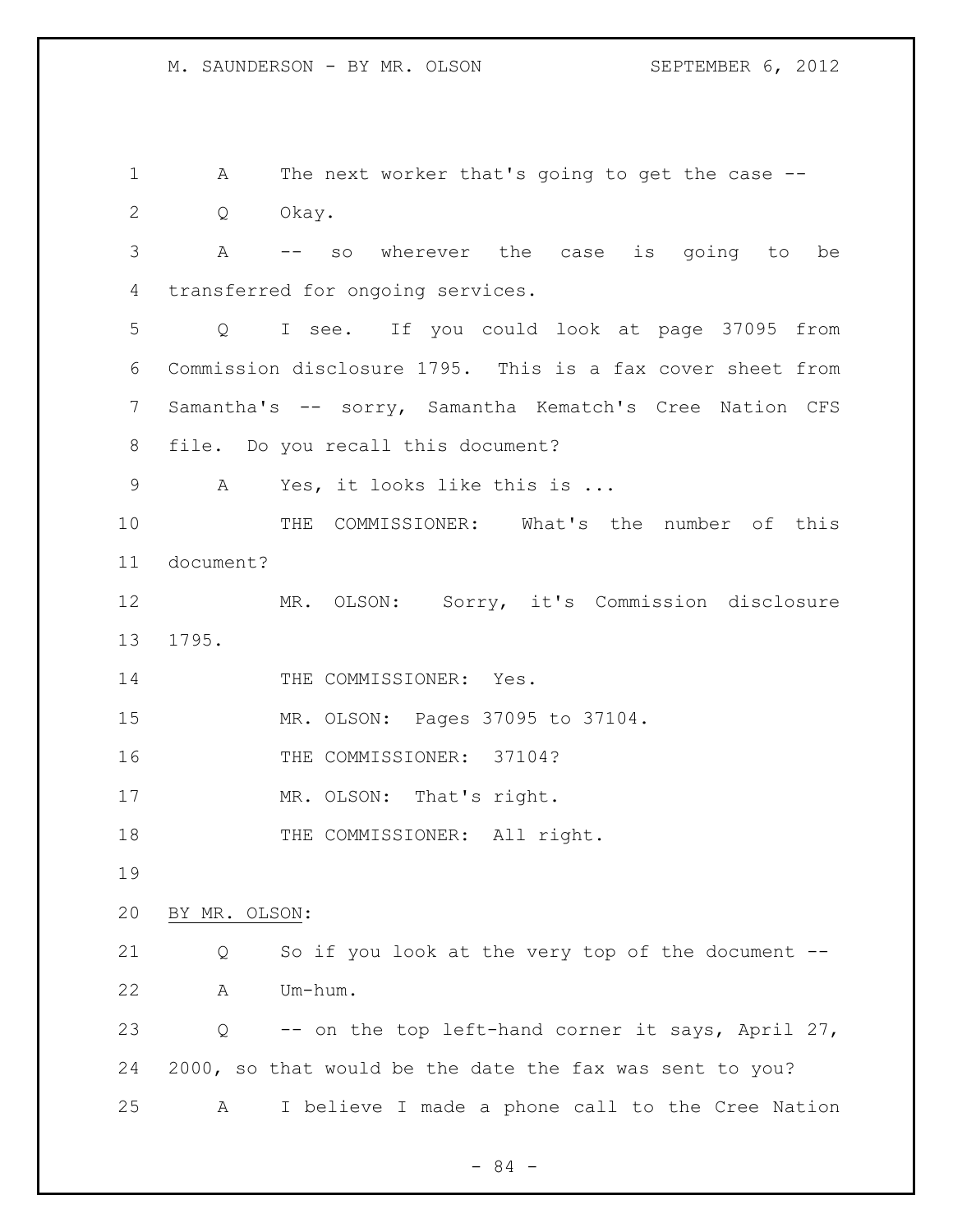Agency asking for information with regard to the child who has been a permanent ward, and I would have looks like received it the morning of the 27th.

 Q Okay. If we look down under Comments, Please find attached social history and closing summary, and, and that's what you're talking about before in terms of they had provided Samantha Kematch's child in care file information?

 A Can, can I see the document? Can you scroll up a bit? The other way.

 Yes, so this is the information that was inadvertently sent with regard to Ms. Kematch's time in care. It was not specifically what I asked for.

 Q Okay. So this, this is a document that would 15 have been prepared by that agency and then sent to you; is that right?

 A Correct, and it was -- like it was the social history with regard to Ms. Kematch, and also the closing of her child in care file when she turned 18.

 Q Okay. Can you just move to the page down, please. Keep going to page 37097. So under -- on page 37097 under History of Initial Involvement with Agency, do you see that?

A Um-hum.

Q That -- this is -- I take it this is information

 $- 85 -$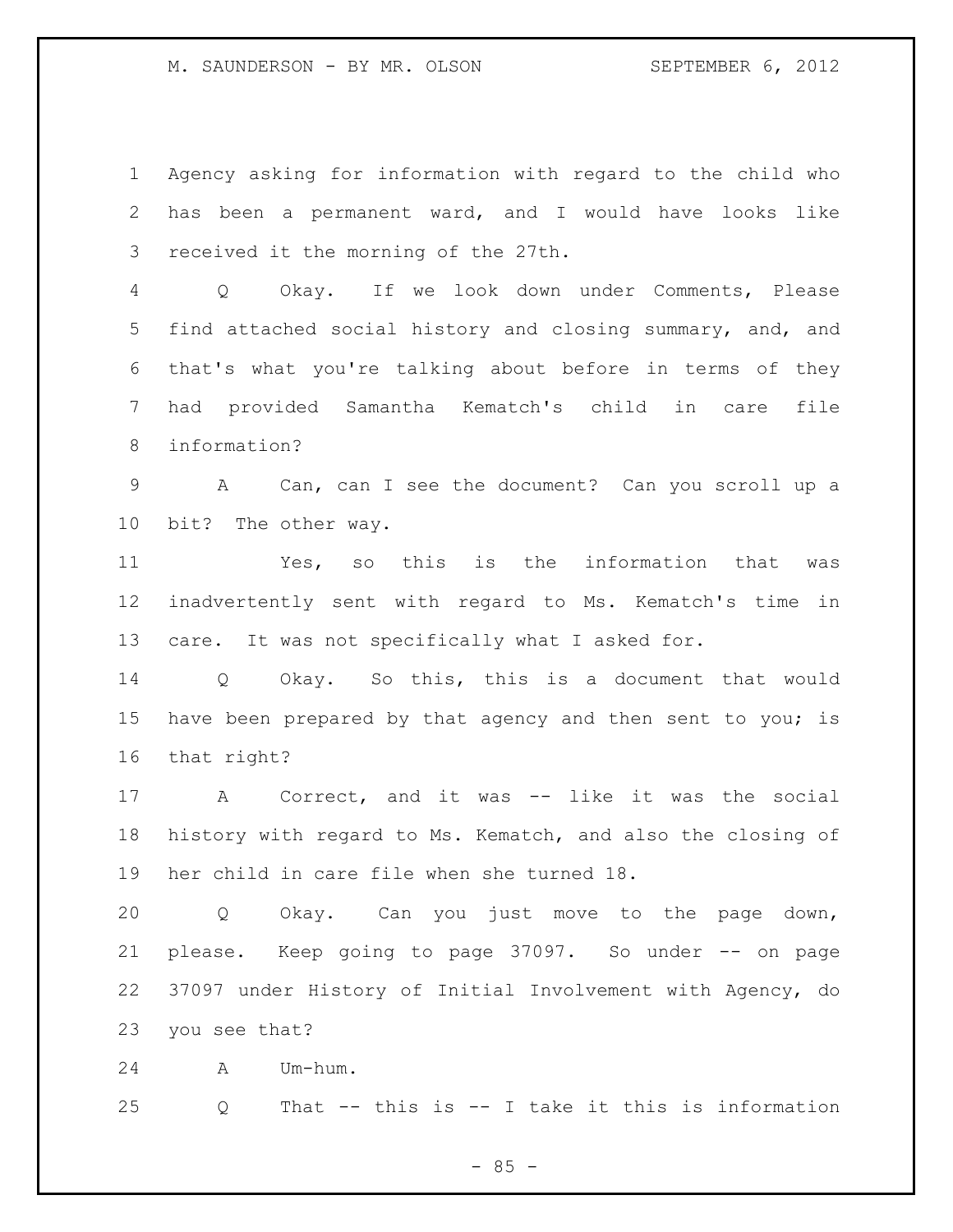you would have had then as the intake worker, you would have reviewed this? A I did review whatever came over from Cree Nation that day. Q Okay. So this says, and I'll read it for the record. 7 THE COMMISSIONER: What page is this? 8 MR. OLSON: Sorry, this is page 37097. 9 THE COMMISSIONER: Okay. BY MR. OLSON: Q So this is what the other agency had provided to you at your request; right? A Well this was, this was not what I requested, but this is what they provided me. Q Right, right. It says: Samantha is experiencing difficulties due to her family 20 history, negative attitude, 21 running behavior, promiscuity, non-compliant and non- communicative relationship with adults. Samantha has resided with her --

 $-86 -$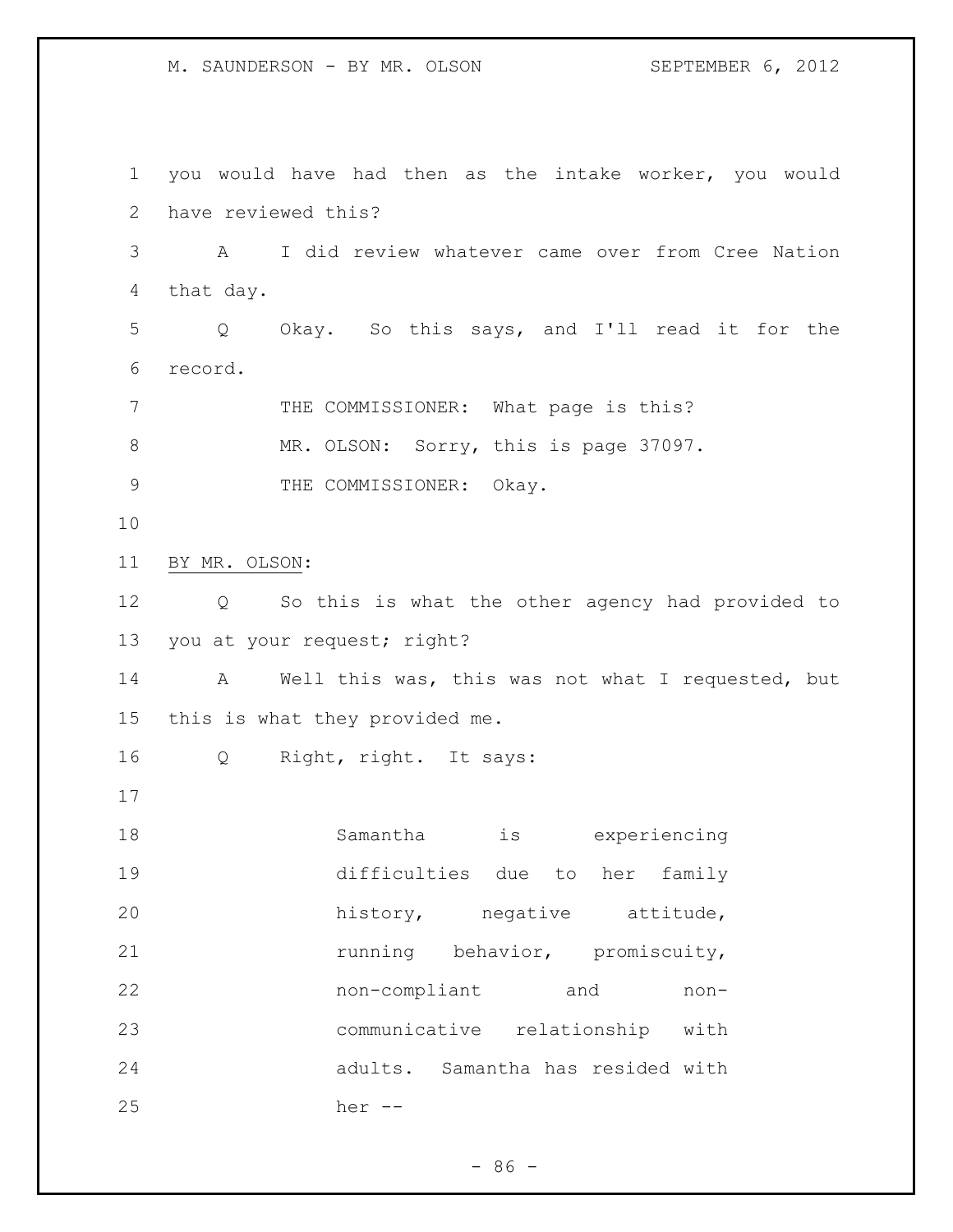```
1
2 And then it's redacted.
3
4 -- from June, 1993 until May,
5 1997. Due to the AWOLs from the 
6 homes --
7
8 And "AWOLs' what does that refer to?
9 A Absent without leave, that's generally when a 
10 child runs away from a foster home or a group home.
11 Q Okay. 
12
13 She was placed in the foster home 
14 of --
15
16 The name's redacted.
17
18 The relationship broke down due to 
19 issues related to Samantha's 
20 involvement with a negative peer 
21 group which she became involved 
22 with in September, 1996. She met 
23 this peer group at school, John 
24 Henderson Collegiate, the foster
25 home placement broke down due to
```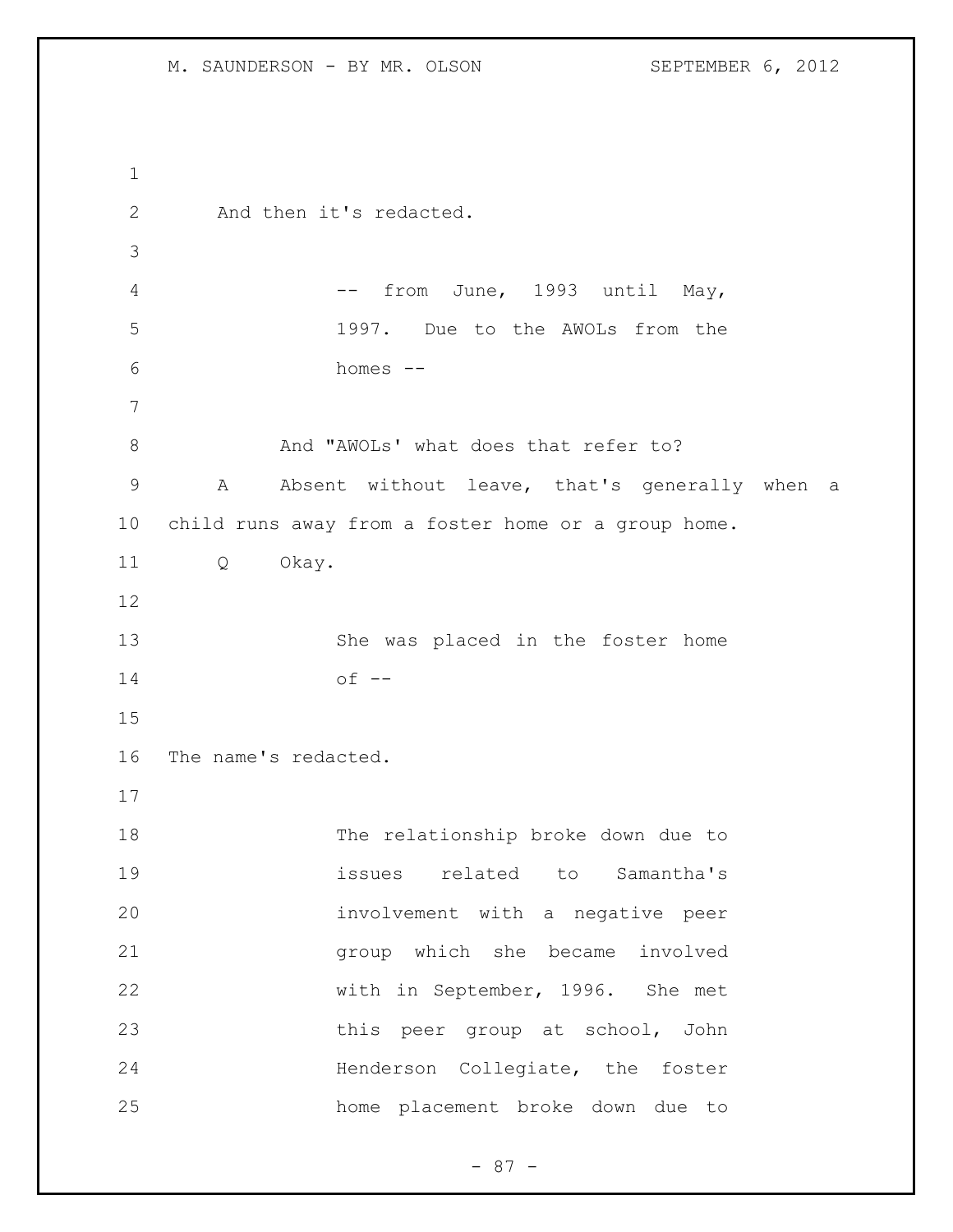1 her negative attitude, rude comments, and AWOLs. She was placed with -- Again the name's redacted. 7 -- on July 24, 1997. The foster parent had requested Samantha's removal due to truancy, non- compliant behavior and AWOLs. Samantha was placed at the Crisis Stabilization Unit at Marymound for seven days, September 24 until October 2, 1997. She persuaded -- And the name's redacted. 18 -- to take her back. She returned 19 to -- Again the name's redacted. 23 -- on a one month trial basis, but went AWOL the next day. October 13 she went to --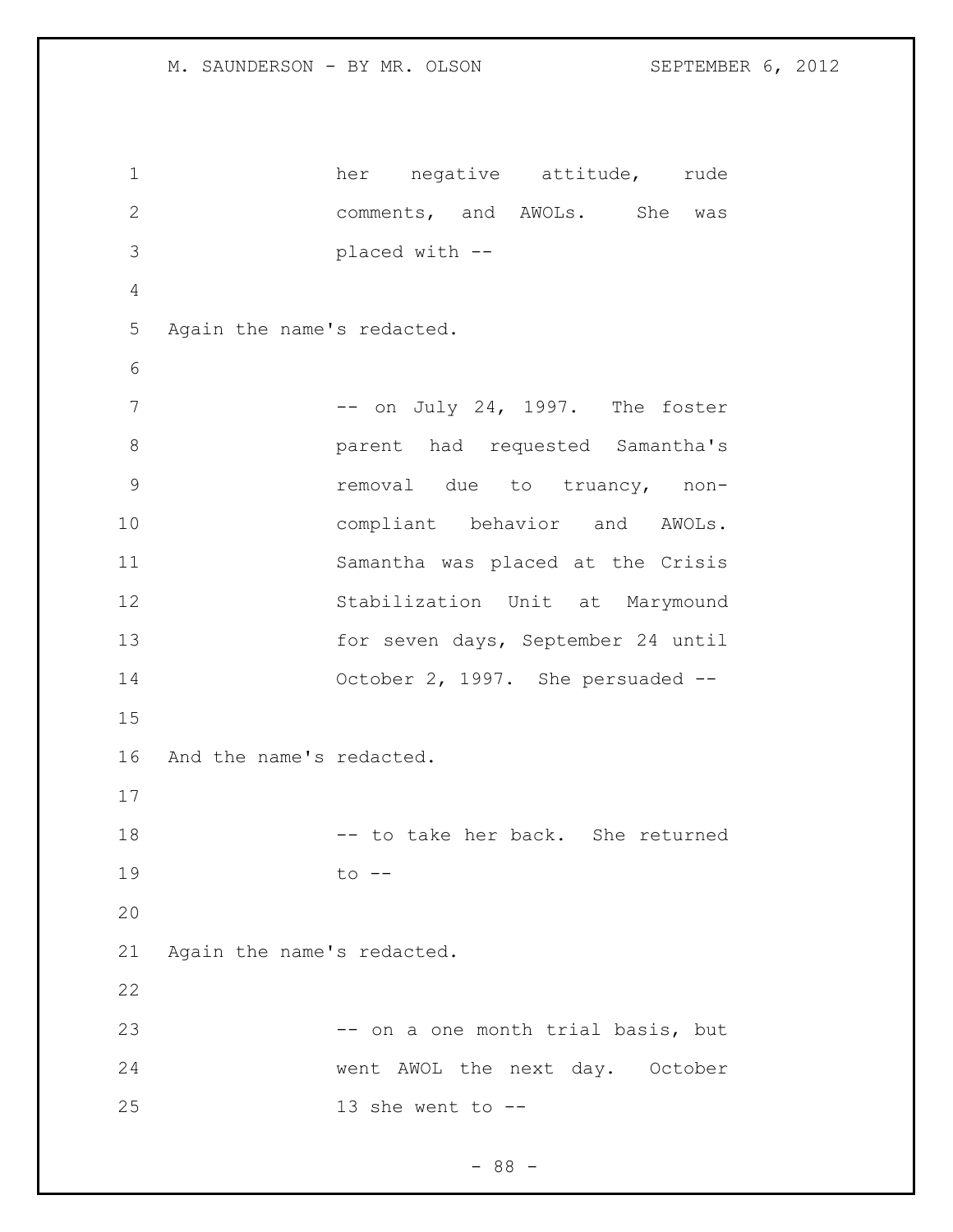And then again the name's redacted. 4 -- and is still there. It says: Samantha is trying to become independent and make her own choices. This is a difficult area for Samantha due to controlling 12 type of parenting. She also had unrealistically high expectations which Samantha had difficulty meeting and maintaining. She was over protective and this didn't allow Samantha the opportunity to learn how to cope with different 19 situations, especially when dealing with her peers. She is angry and has included all adults as well. There has been some improvement with her relationships with adults.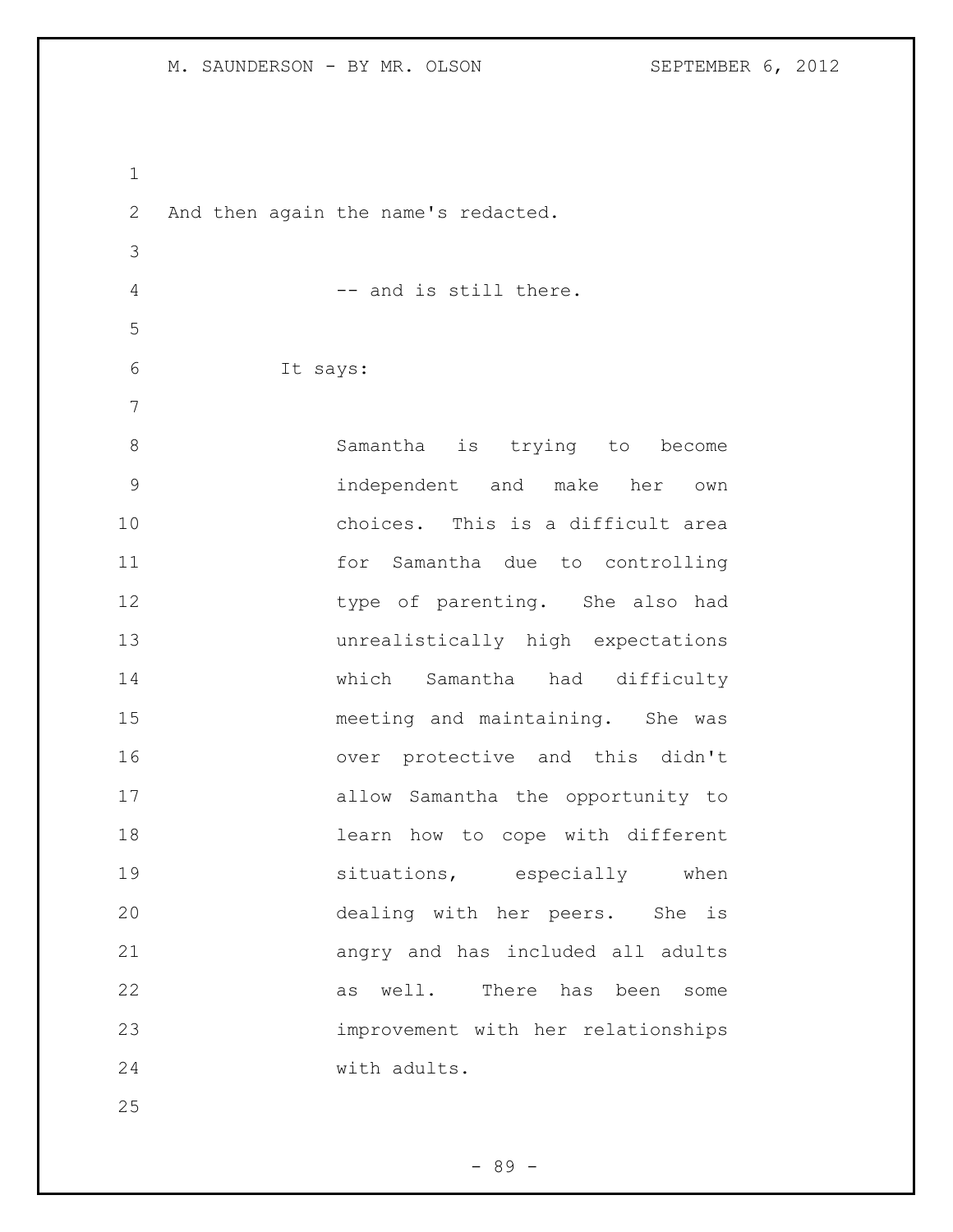And then it says:

 Samantha is presently having difficulties in school, and she is not concentrating on her courses, and is missing classes. She was in grade 10 at Churchill High 8 School, she still requires four credits from last year. Education is not one of her present priorities due to the number of 12 absences. She is presently suspended and is not attending school. Continuing on to the next page. It says that: Samantha has had behavior difficulties for the past three years, and have recently escalated. She is involved in criminal activities and has one 23 charge for shoplifting. She recently used a stolen telephone card to make long distance calls.

 $-90 -$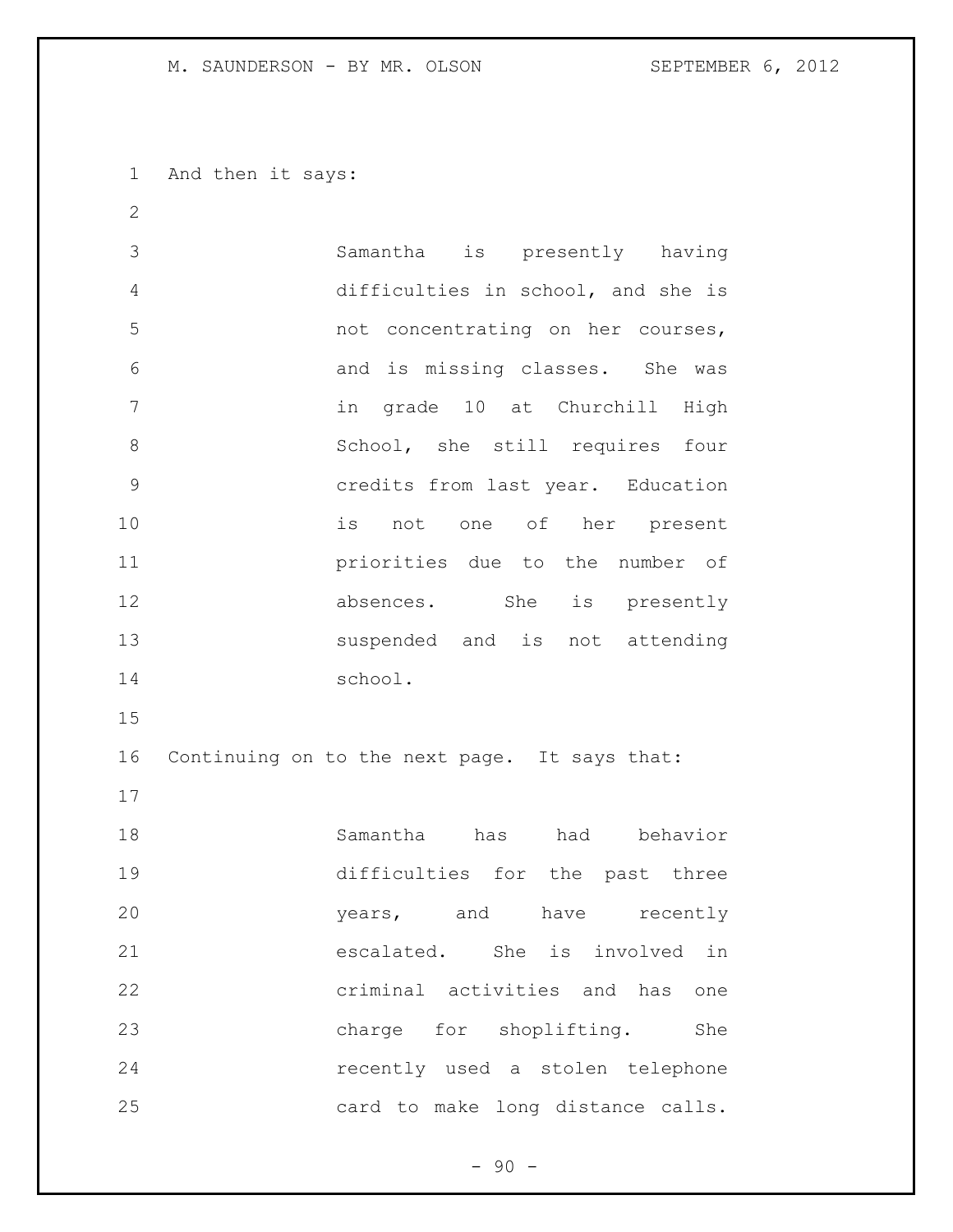| $\mathbf 1$   | She is becoming more involved with |
|---------------|------------------------------------|
| $\mathbf{2}$  | a negative peer group. Some are    |
| 3             | known members of street gangs.     |
| 4             | She refuses to stay in the         |
| 5             | placement resource as she goes     |
| 6             | AWOL and the police have to return |
| 7             | her to the foster home. She was    |
| $\,8\,$       | placed at Place Louis Riel on June |
| $\mathcal{G}$ | 12th and has slept there for four  |
| 10            | nights in a period of one month.   |
| 11            | She left in the evening without    |
| 12            | permission with another ward and   |
| 13            | returned at lunch time.<br>She     |
| 14            | refused to follow a curfew.<br>The |
| 15            | AWOL increased in July when she    |
| 16            | was at the Polo Park Inn. On July  |
| 17            | 24 she was moved to<br>an          |
| 18            | intervener's home. She didn't go   |
| 19            | AWOL for several weeks, but began  |
| 20            | to stay out all night but          |
| 21            | returning in the morning. Then     |
| 22            | she had to go out on Fridays and   |
| 23            | not return until Monday.           |
| 24            | Presently she goes AWOL for longer |
| 25            | periods of time.                   |

- 91 -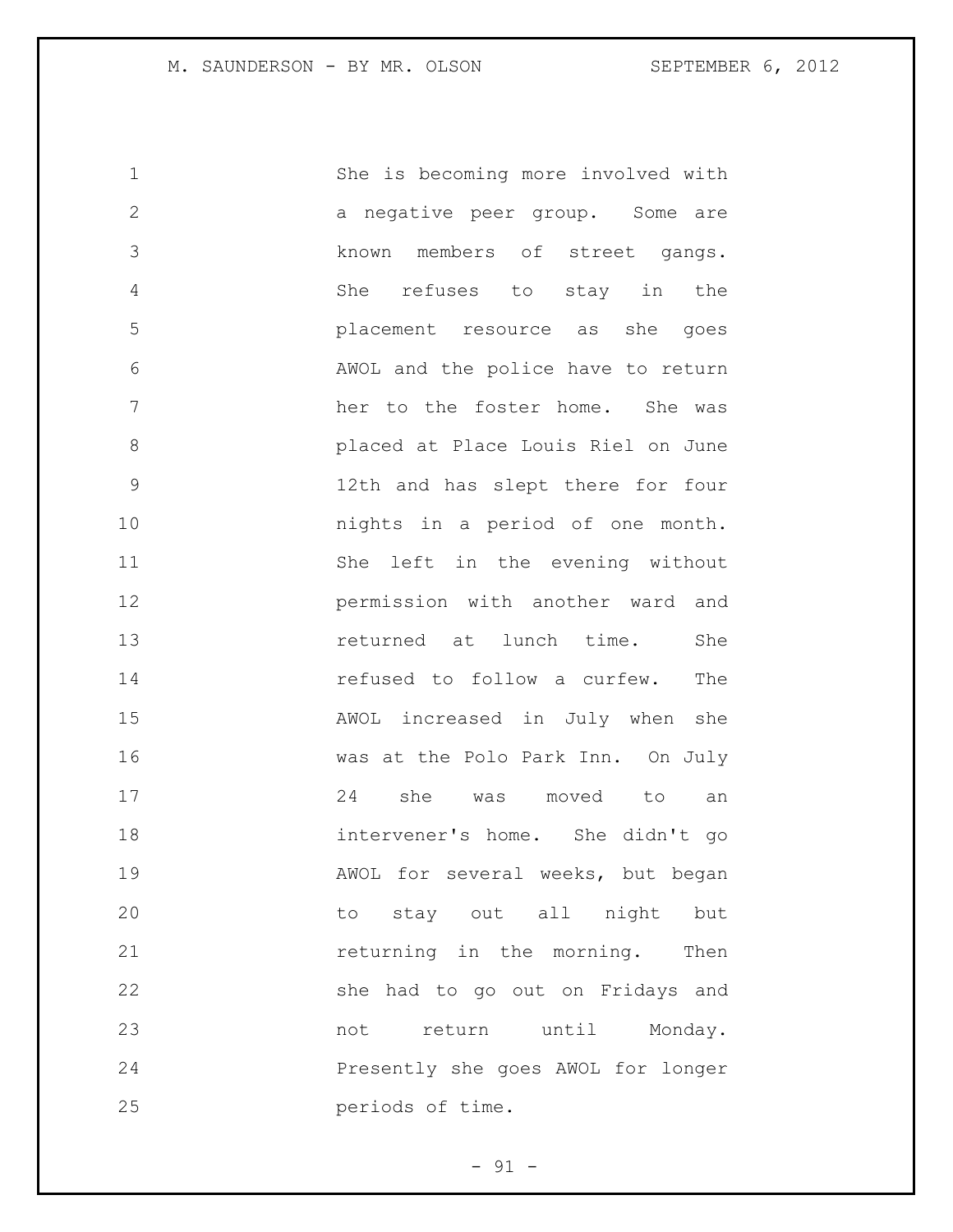So it sounds like there was a difficulty with her leaving without permission based on that; is that right? A Yeah, it sounds like it, yeah. Q Okay. And then it says: Samantha's attitude is a major concern. She is rude, demanding, 8 loud, hostile, verbally abusive and non-compliant. This has been 10 an issue for a number of years, but it has regressed in the past year. Her former foster parent -- The name's been redacted. 16 -- couldn't tolerate her behavior. This continued despite informed **repeatedly** that it was not acceptable. She was also placed with -- And again the name's redacted. 24 -- and she was even more hostile and rude towards him and his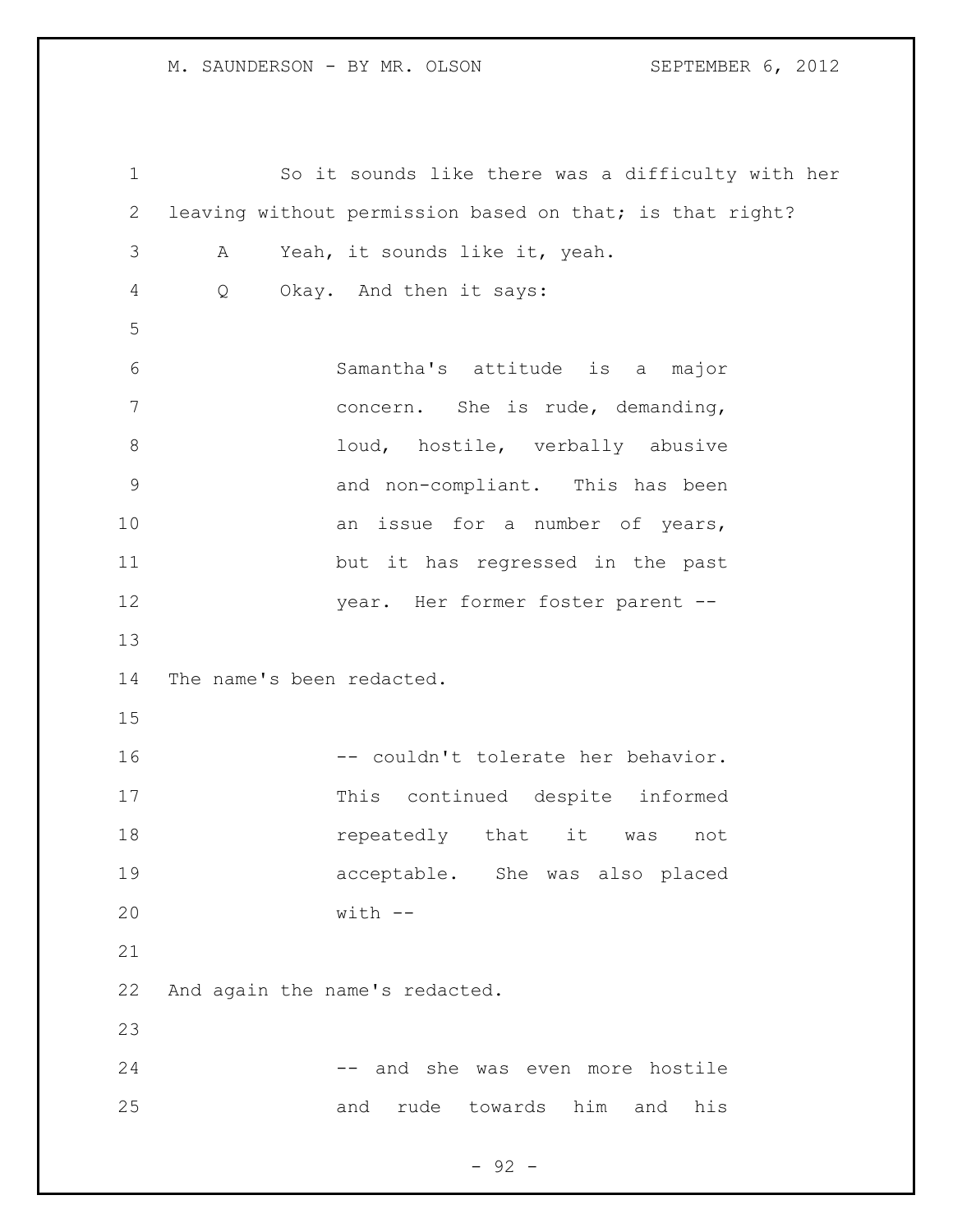family. She also went AWOL from this home and he refused to allow her to return. This has not been a major issue with -- The name's redacted. 8 -- but there are times it was. The family has expressed their concern that Samantha is behaving abnormally aggressive towards them and that some of her behavior would indicate that she is emotionally disturbed. They feel 15 that she is a threat to adults and other children in the home. Her brother is also afraid of her due 18 to her aggressiveness towards him. The interveners who worked with her at the hotel were afraid of her as well. Her tendency for violent behavior has increased. She had a physical confrontation with her friends recently.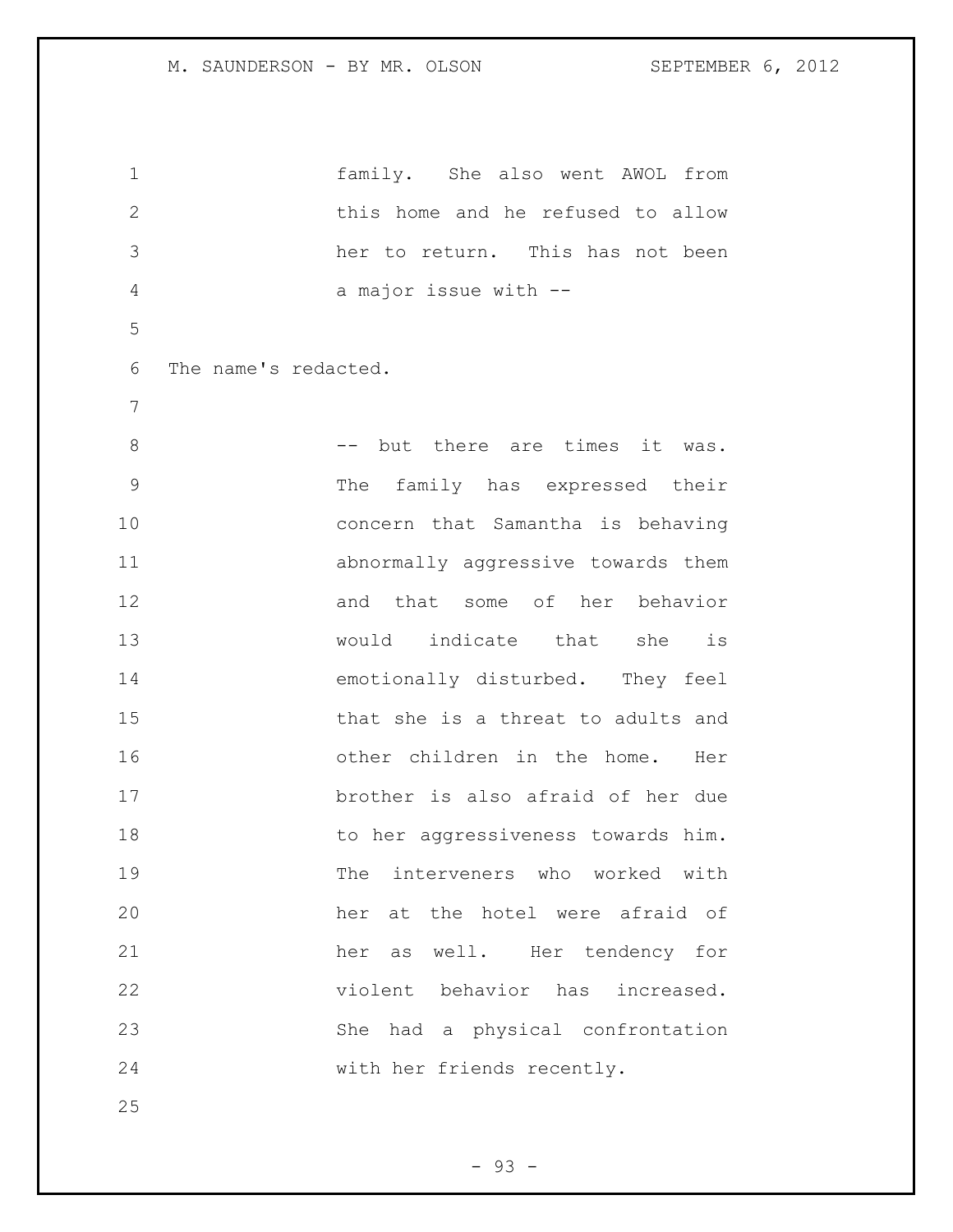It goes on.

| $\mathbf{2}$  |              | Samantha will not agree to<br>any    |
|---------------|--------------|--------------------------------------|
| 3             |              | plan we have tried to make<br>for    |
| 4             |              | her. She is insistent that<br>a11    |
| 5             |              | she wants is to be with<br>her       |
| 6             |              | friends and do what she pleases.     |
| 7             |              | She has secretly been involved in    |
| 8             |              | group sexual activities, car         |
| $\mathcal{G}$ |              | theft, drugs and alcohol. Her        |
| 10            |              | peer group is The Deuce street       |
| 11            |              | gang, and this is a major concern    |
| 12            |              | as Samantha denies involvement,      |
| 13            |              | and laughs when she is told what     |
| 14            |              | the gang expectations of females     |
| 15            |              | are.                                 |
| 16            |              |                                      |
| 17            | And it says: |                                      |
| 18            |              |                                      |
| 19            |              | Samantha requires a placement in a   |
| 20            |              | setting with limited<br>secure       |
| 21            |              | opportunities to be re-involved      |
| 22            |              | with her negative peer group.<br>She |
| 23            |              | needs to learn appropriate social    |
| 24            |              | skills so she is more socially       |
| 25            |              | accepted. She needs to learn how     |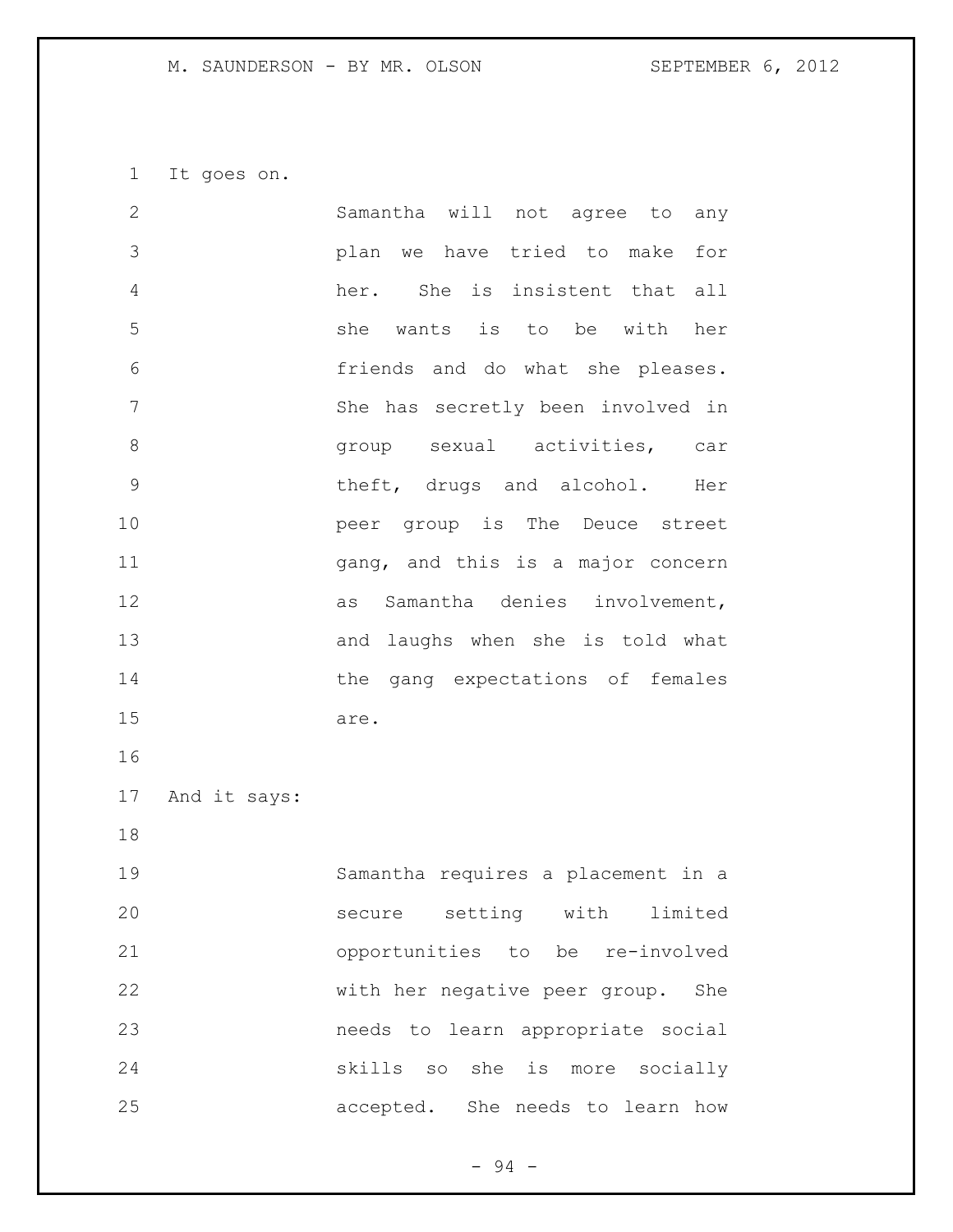1 to relate to others without becoming verbally abusive and aggressive. She needs to learn how to make decisions that do not place her safety at risk. She needs to start discussing with others her experiences as a child, and her feelings concerning the tragedies in her family. She needs to be more responsible in 11 all areas of her life, which also include education. So there's a number of issues that are mentioned in that summary; is that fair? THE COMMISSIONER: And what period of her life are we talking about here? Do you know what year and how old she was? 19 THE WITNESS: I don't know. I didn't write this. Cree Nation wrote this. Would it show at the bottom when it was written? BY MR. OLSON: Q So the document doesn't appear to be dated? A No.

 $-95 -$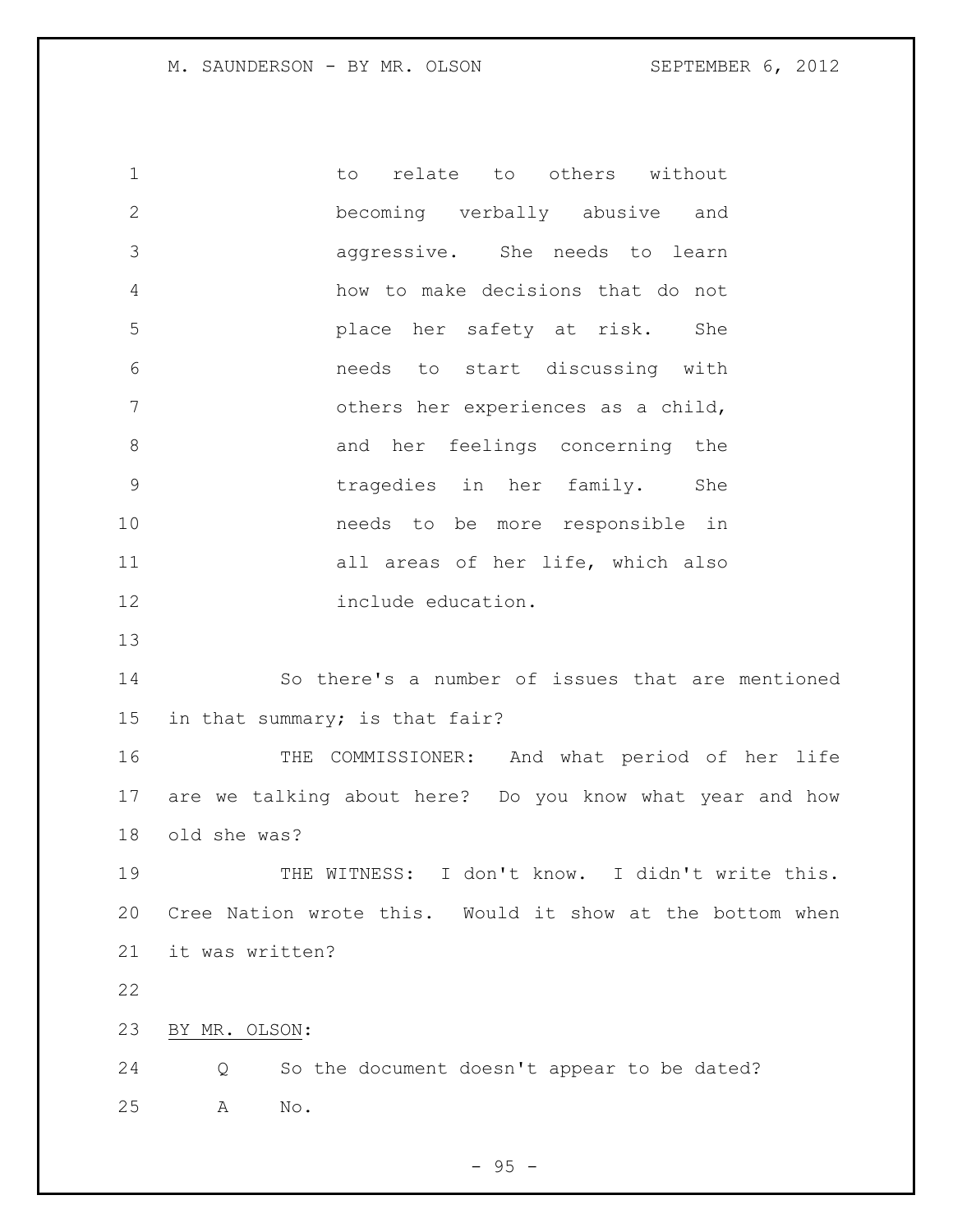| 1               | Q                                                          | If you --                                                   |  |
|-----------------|------------------------------------------------------------|-------------------------------------------------------------|--|
| 2               | Α                                                          | It looks like they were looking to place her at a           |  |
| 3               |                                                            | level 4 placement, and it's usually a requirement of        |  |
| 4               |                                                            | looking for that type of placement that you have to write a |  |
| 5               |                                                            | social history like --                                      |  |
| 6               | Q                                                          | Okay.                                                       |  |
| 7               | А                                                          | -- of this nature, but I would have --                      |  |
| 8               | Q                                                          | Yes.                                                        |  |
| $\mathsf 9$     | Α                                                          | -- no clue when this was written.                           |  |
| 10              | Q                                                          | What would -- what is a level 4 placement?                  |  |
| 11              | А                                                          | Something that's usually got more staff, more of            |  |
| 12 <sup>°</sup> | the staff ratio with, with the children, more therapeutic  |                                                             |  |
| 13              | involvement, perhaps more respite, it comes usually with a |                                                             |  |
| 14              | higher, higher dollar, more of a structured facility for   |                                                             |  |
| 15              | higher needs kids.                                         |                                                             |  |
| 16              | Q                                                          | So is it $-$ is there anything more for $-$ is              |  |
| 17              |                                                            | there anything above a level 4 placement in terms of needs, |  |
| 18              | higher needs children?                                     |                                                             |  |
| 19              | A                                                          | I'm sorry, I don't understand the question.                 |  |
| 20              |                                                            | Q Well I'm assuming there's different levels of             |  |
| 21              |                                                            | placement. This, this is a level 4, are there other         |  |
| 22              | levels?                                                    |                                                             |  |
| 23              | A                                                          | I think there are level 5 placements, yeah.                 |  |
| 24              | $Q \qquad \qquad$                                          | If you look on page 37097, please. If -- in the             |  |
|                 |                                                            | 25 first paragraph -- I'm sorry, second paragraph near the  |  |

- 96 -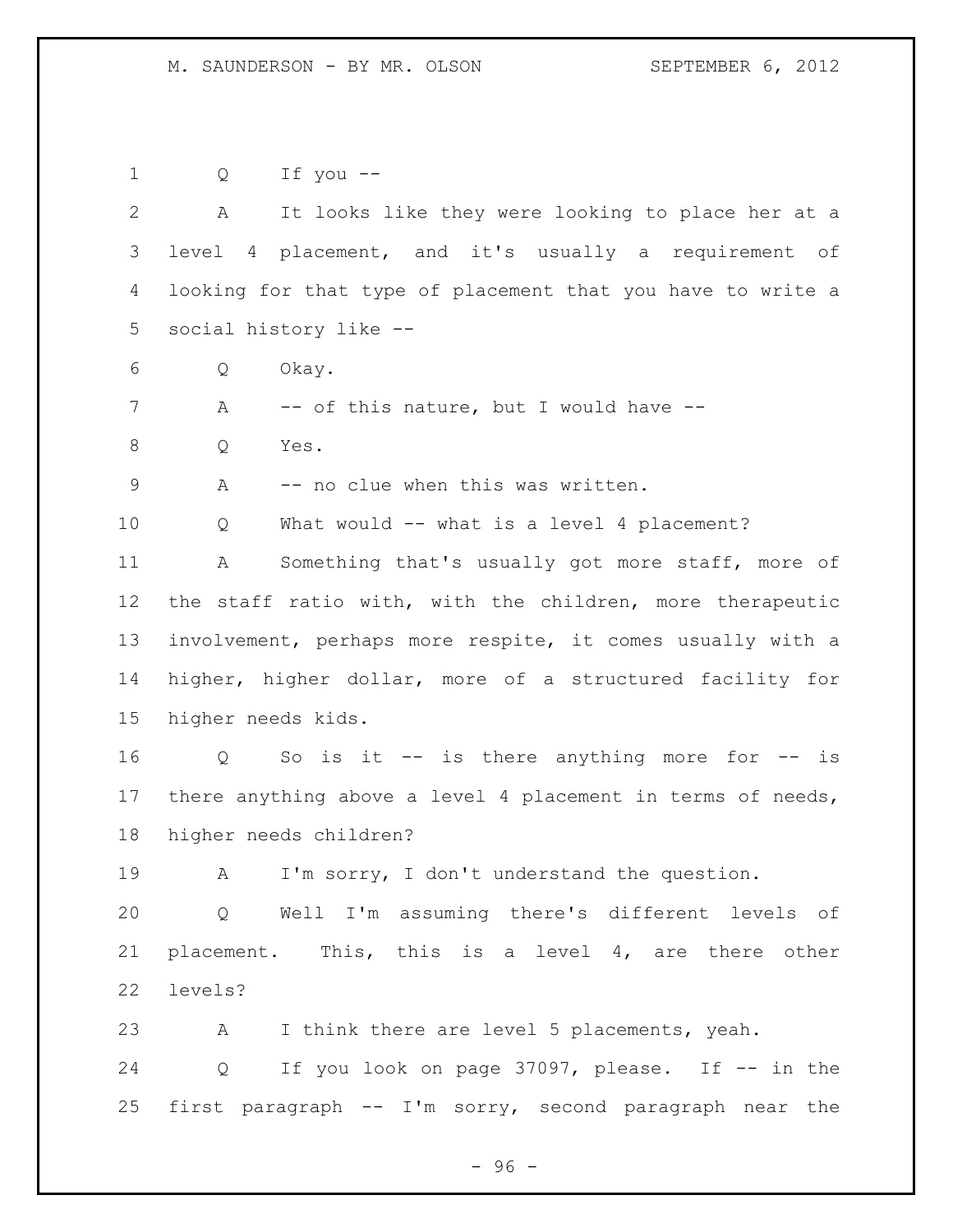bottom it says: Manitoba has placed at Crisis Stabilization Unit at Marymound. Do you see that? A Yeah. Q And then it says September 24th until October 2nd, 1997, and then it says, the last line, October 13th she, she went to some other place and is still there, so -- A So this was written in the fall of 1997? Q Right. It would appear to be that. A So approximately two and a half years before I 14 got the call about Phoenix. Q Right. Which would have made her ... A Fifteen and a half or something. Q Around that age, yeah. THE COMMISSIONER: Well, this was the document you didn't ask for? THE WITNESS: Correct. 21 THE COMMISSIONER: What use did you make of it? THE WITNESS: I had the document and I needed to take the relevant information and put it into my assessment. The reason that these files are sealed is because this is about a child who was in care, and possibly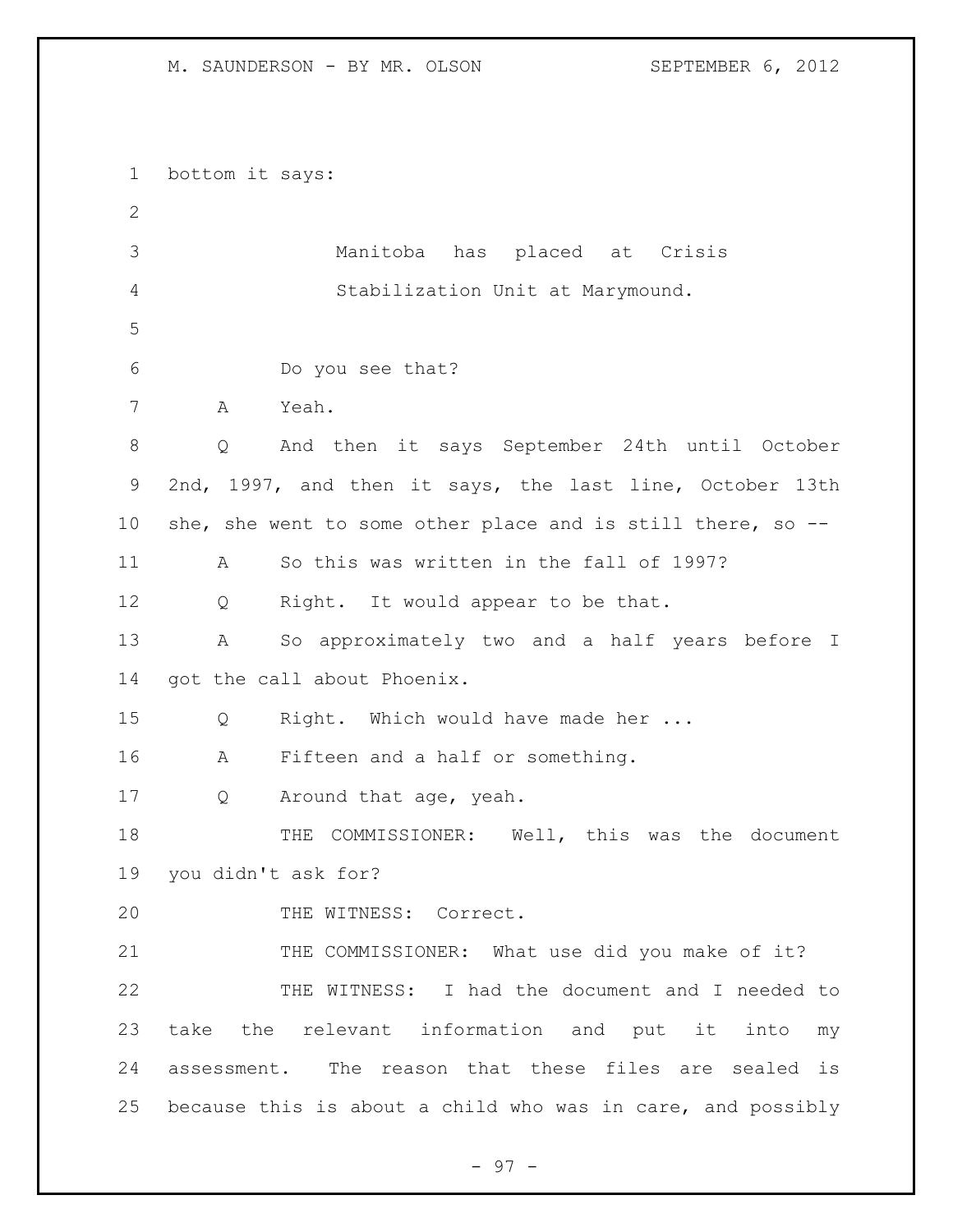unlikely a victim herself, so I was very careful about what information to include, especially since I had received no permission to have this document, and it was not what I, what I was asking for.

BY MR. OLSON:

 Q Okay. But this, this -- I understand the problems with it being a child in care file, but was this history important to you in terms of you making your assessment as a social worker?

 A Some of it was important, especially as it may have related to her first child coming into care.

Q Okay.

 A So having not seen the protection file I could only assume that some of the reasons the first child came 16 into care, or, or became a permanent ward, were for some of the outlined reasons of Ms., Ms. Kematch's behaviors.

 Q Does anything in this document tell you whether or not Ms. Kematch received any intervention or help with any of the various issues that are outlined?

 A By the looks of it, just from what you read us, lots of what was done was, was placement issues, so placements would break down and she would be moved, she would perhaps be moved to a higher level facility, something with more structure. It looks like again from

- 98 -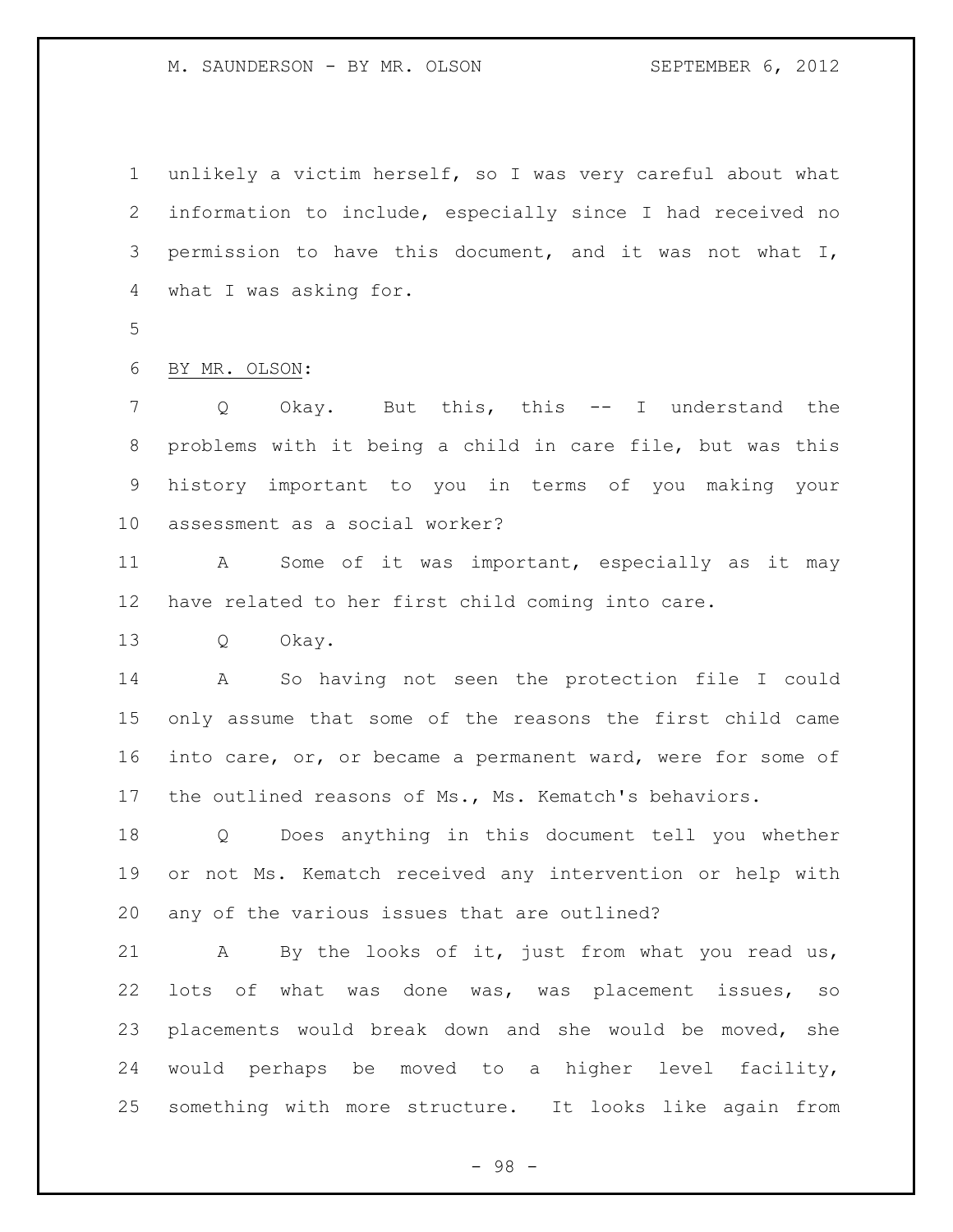what you read they were basically trying to keep her safe most of the time.

 THE COMMISSIONER: Do I understand from what you said that this document came from a sealed file?

 THE WITNESS: I guess technically, according to the computer, to CFSIS and the standards that would have been out there this file should have been sealed. It probably shouldn't have been faxed to me as it was.

 THE COMMISSIONER: Who, who makes the order to seal, to seal a file?

 THE WITNESS: I believe it's one of the foundational standards that once a child in care reaches the age of majority that the, the file is sealed. The idea being that something that someone has done when they were in care does, does not get used against them when considering their ability to parent necessarily in the future.

 THE COMMISSIONER: And where is it recorded with respect to who can unseal it, so as to speak, and have access to what's in there?

21 THE WITNESS: I don't know exactly. I just know that what I have done in the past is to have the permission, signed permission, of the person who the file belongs to to be able to see it, to have a fairly good reason to be able to see it.

- 99 -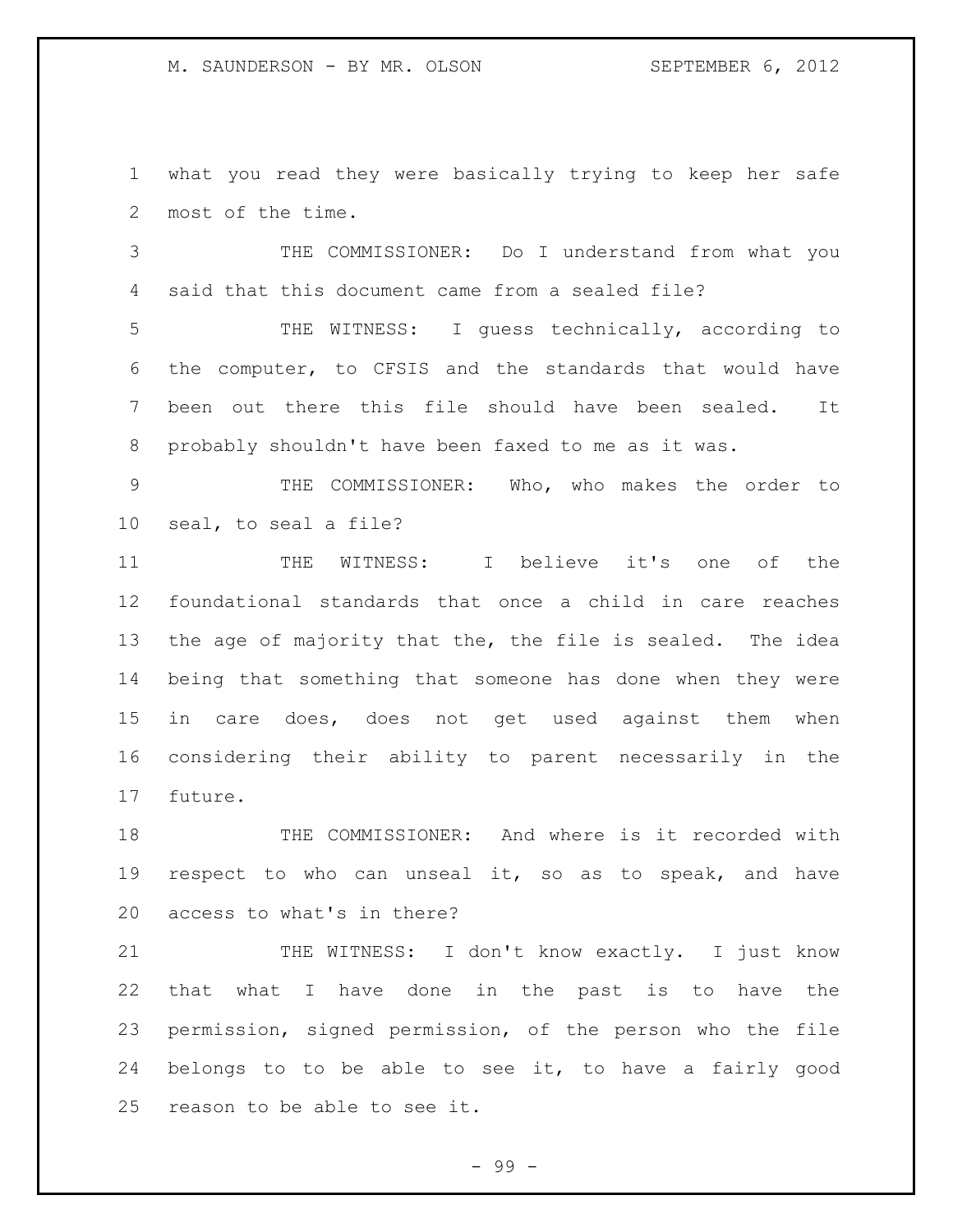1 THE COMMISSIONER: Sorry. Go ahead Mr. Olson. 

BY MR. OLSON:

 Q So in a case like this where a, a child ages out of care at 18, and has had -- just had another child, a child two years previously, would that, would that be a reason to see a child in care file?

 A I didn't ask for the child in care file. I wanted the protection file assuming that any of the overlapping information related to Ms. Kematch's behaviors would have been outlined --

Q Right.

 A -- in her -- like in her protection file, which would have spoke to the reasons that he came into care, and was made a permanent ward.

 Q Okay. If you could go to page 37099 under Family History. It says:

 Samantha's parents were chronic alcoholics. Her father died four years ago. He was intoxicated at the time and fell down a flight of stairs in the home. The father had custody of the children at the time of his death as the mother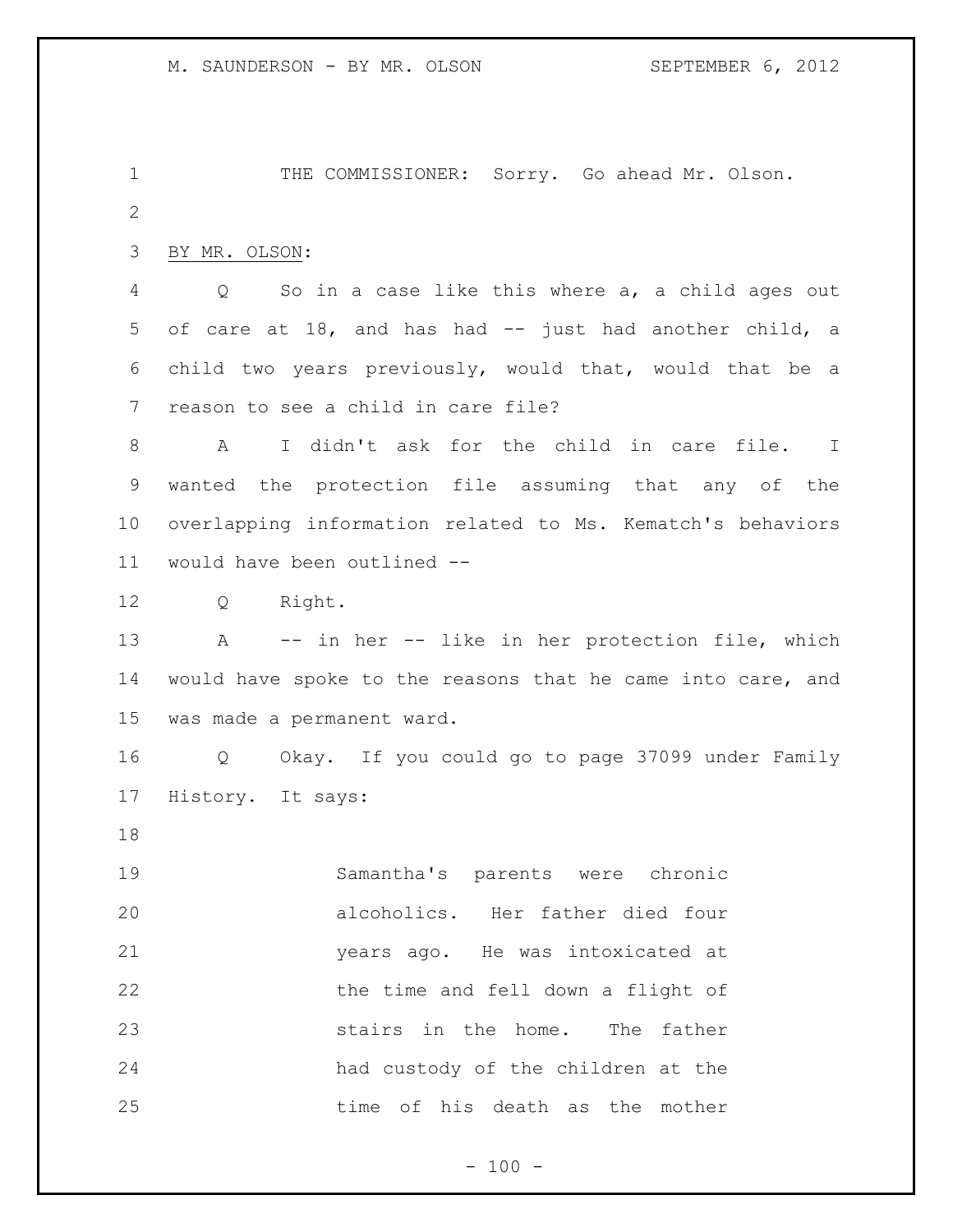| $\mathbf 1$      |                      | had left the family. There was a  |
|------------------|----------------------|-----------------------------------|
| $\mathbf{2}$     |                      | long history of family violence   |
| 3                |                      | related to the alcohol abuse      |
| 4                |                      | during their marriage.            |
| 5                |                      |                                   |
| 6                | It says:             |                                   |
| $\boldsymbol{7}$ |                      |                                   |
| 8                |                      | Samantha and her siblings lived   |
| $\mathcal{G}$    |                      | with their mother following the   |
| 10               |                      | death of the father. Mother       |
| 11               |                      | continued her alcohol abuse and   |
| 12               |                      | was transient. She resided with   |
| 13               |                      | the children in Edmonton.         |
| 14               |                      | Samantha was physically and       |
| 15               |                      | emotionally abused by her mother. |
| 16               |                      | She could not provide the basic   |
| 17               |                      | necessities for her children.     |
| 18               |                      | Samantha will not discuss some of |
| 19               |                      | these events that occurred to her |
| 20               |                      | with caregivers. Samantha<br>and  |
| 21               |                      | were apprehended by Winnipeg      |
| 22               |                      | Child and Family Services,<br>and |
| 23               |                      | were placed with --               |
| 24               |                      |                                   |
| 25               | The name's redacted. |                                   |

- 101 -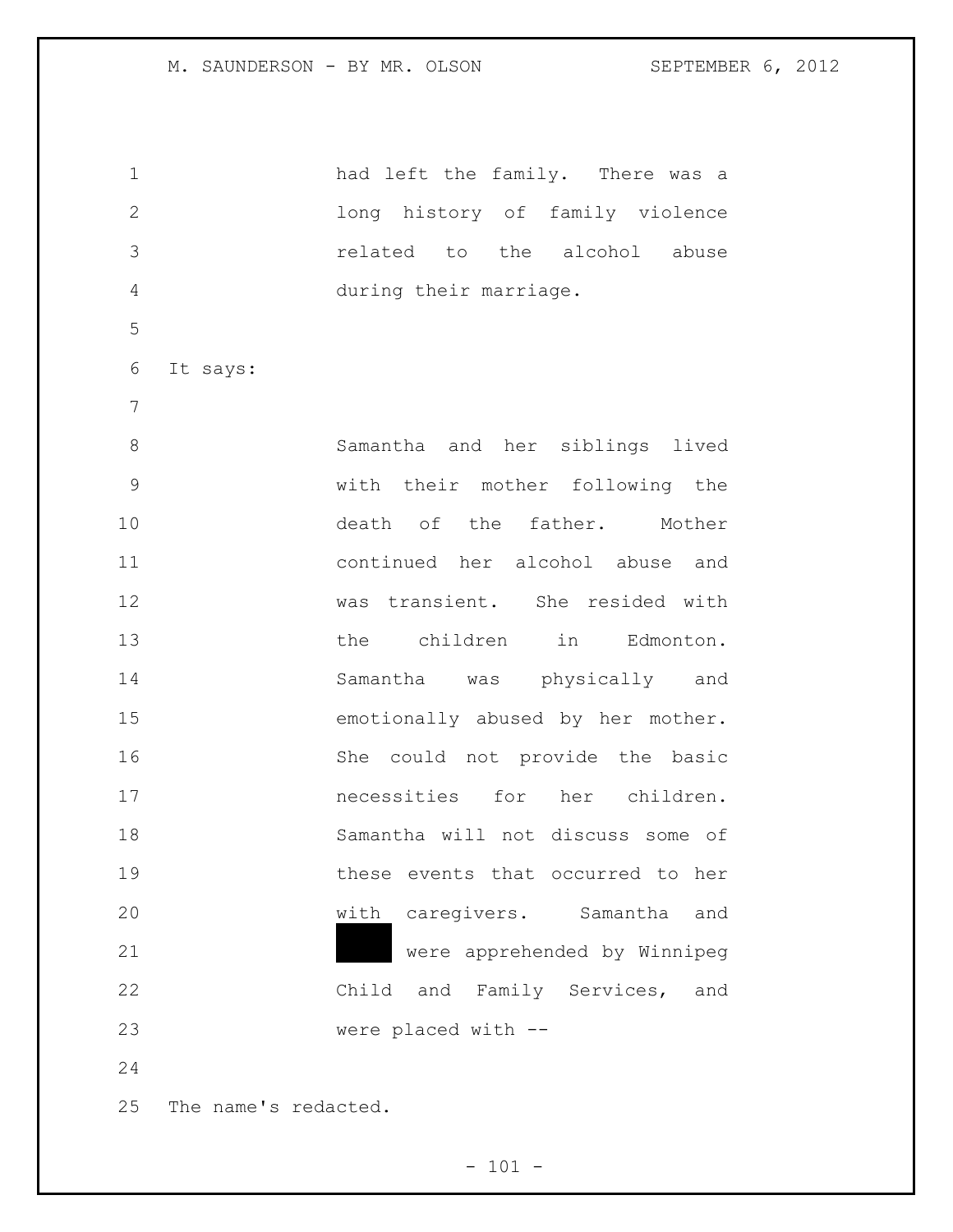They became permanent wards in 1995. The mother had no contact with the children since their apprehension in 1993. The children resent their mother for not appearing in court. The mother had moved to Winnipeg and abandoned the children resulting in their apprehension. Mother moved to Pine Creek Reserve two years ago and she has changed her Band membership from Shoal River to Pine Creek. Samantha's brothers -- The names are redacted. 18 -- remained with their mother. One of them had informed -- The other name is redacted. 23 -- before his death that he could not tolerate his home life with his mother. He went to their home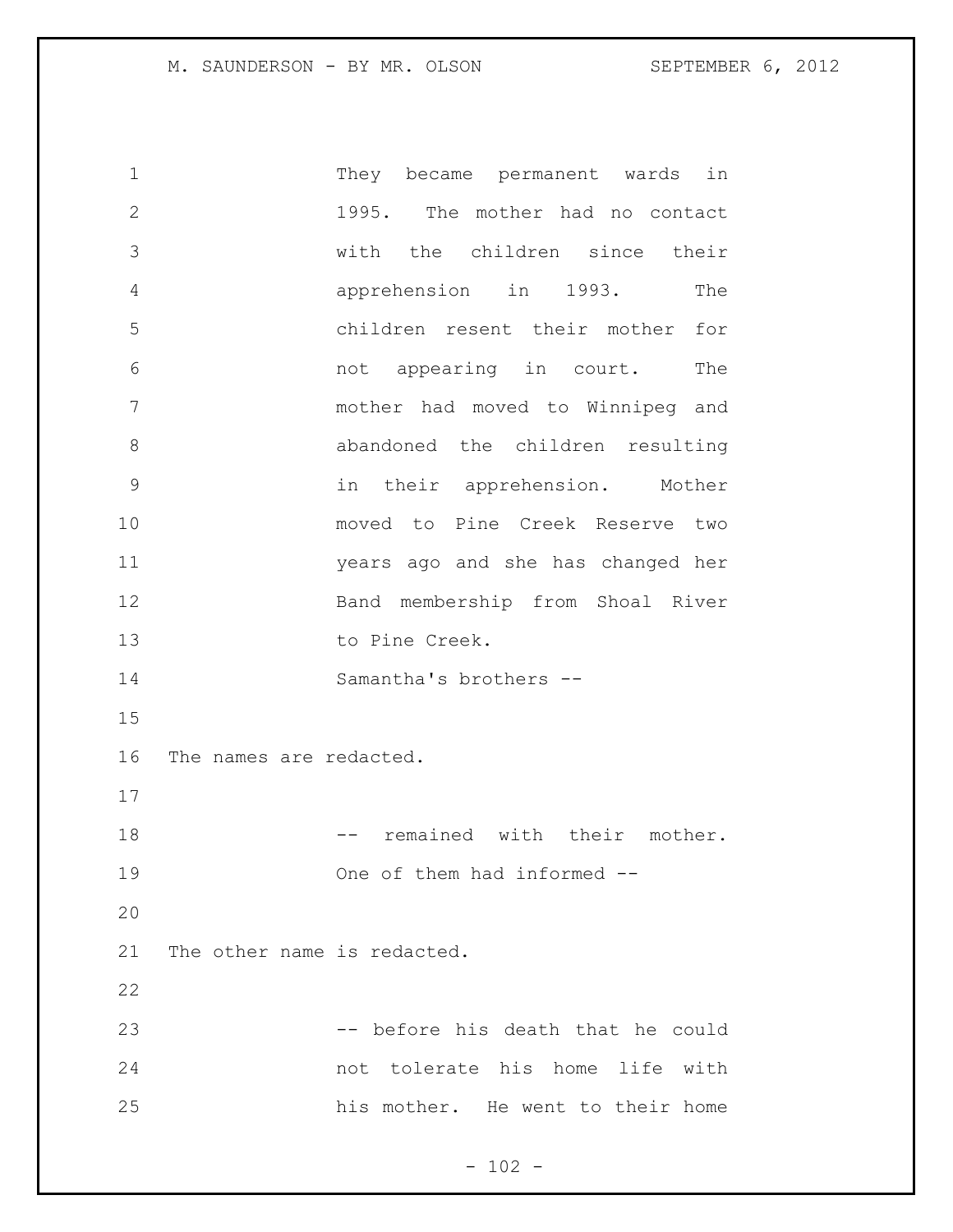community of Shoal River. He did not have a close relationship with any extended family in the community. He was depressed and as a result he committed suicide by jumping off an elevator in Swan River. It goes on: Samantha's brother is transient. 12 At the time he was with his mother 13 in Edmonton ... Et cetera. If you go down where it says: Samantha's mother continues to be a chronic alcoholic and has a transient lifestyle. Number of 20 relationships ... Et cetera. Samantha -- the last paragraph. Samantha has not dealt with the family issues of death, suicide,

 $- 103 -$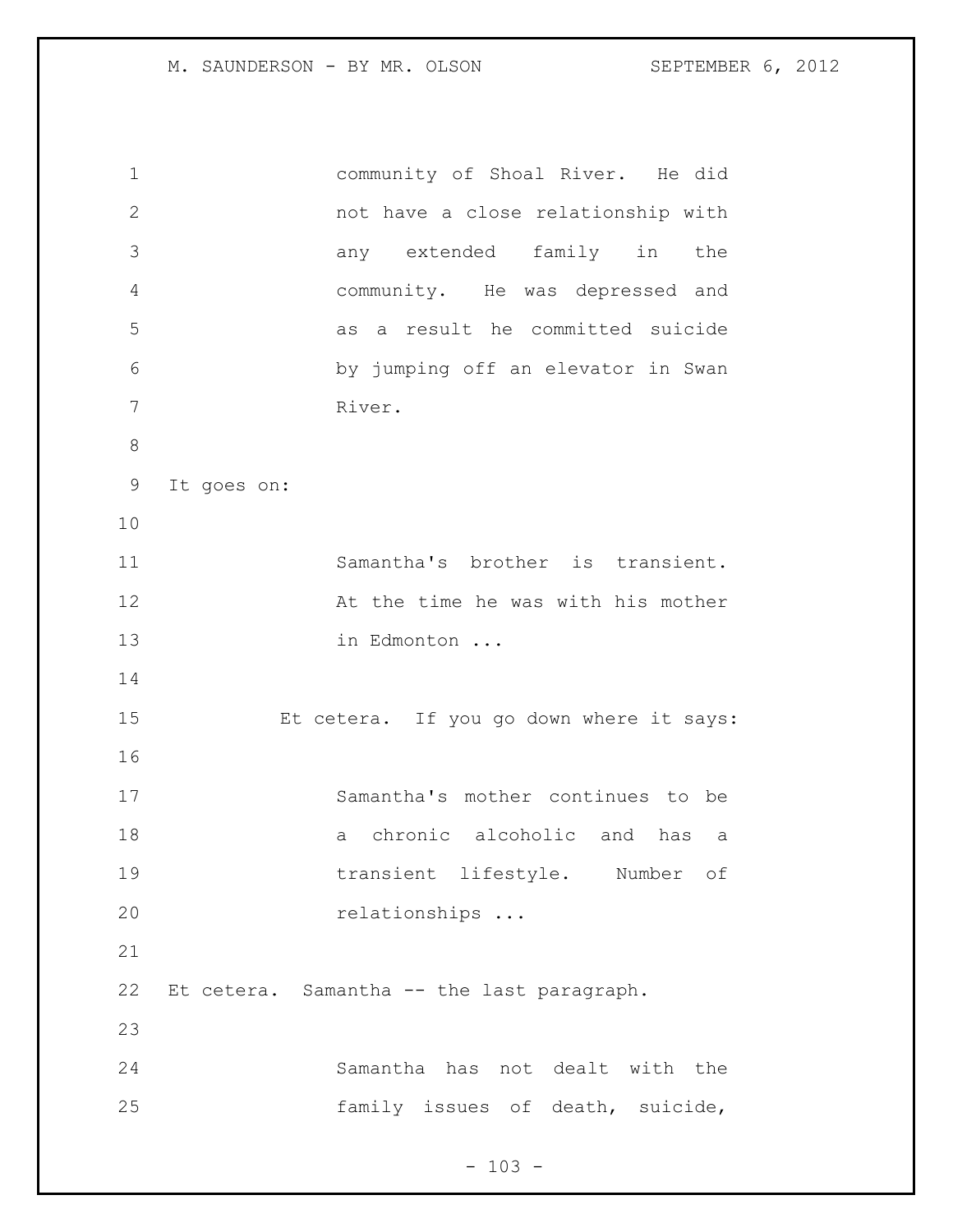alcohol abuse and rejection by her mother. She has difficulties expressing her feelings concerning the family situation and refuses to discuss them. She despises her mother because of the physical and emotional abuse, but is refusing counseling. So that's all information you had -- would have had as well? 12 Just, just in case there, there is any live 13 tweeting going on the name " " should not be released. It should not be tweeted. It should have been redacted. The page numbers are 37099 and 37100. THE COMMISSIONER: That's in accordance with the remarks of Commission counsel yesterday if that occurred counsel would be required to say that by mistake it was revealed and should not go further than this room. MR. OLSON: That's correct. BY MR. OLSON: 23 0 So the information contained in this document -- that, that particular information that the problems hadn't been dealt with, and there were various problems, that's

 $- 104 -$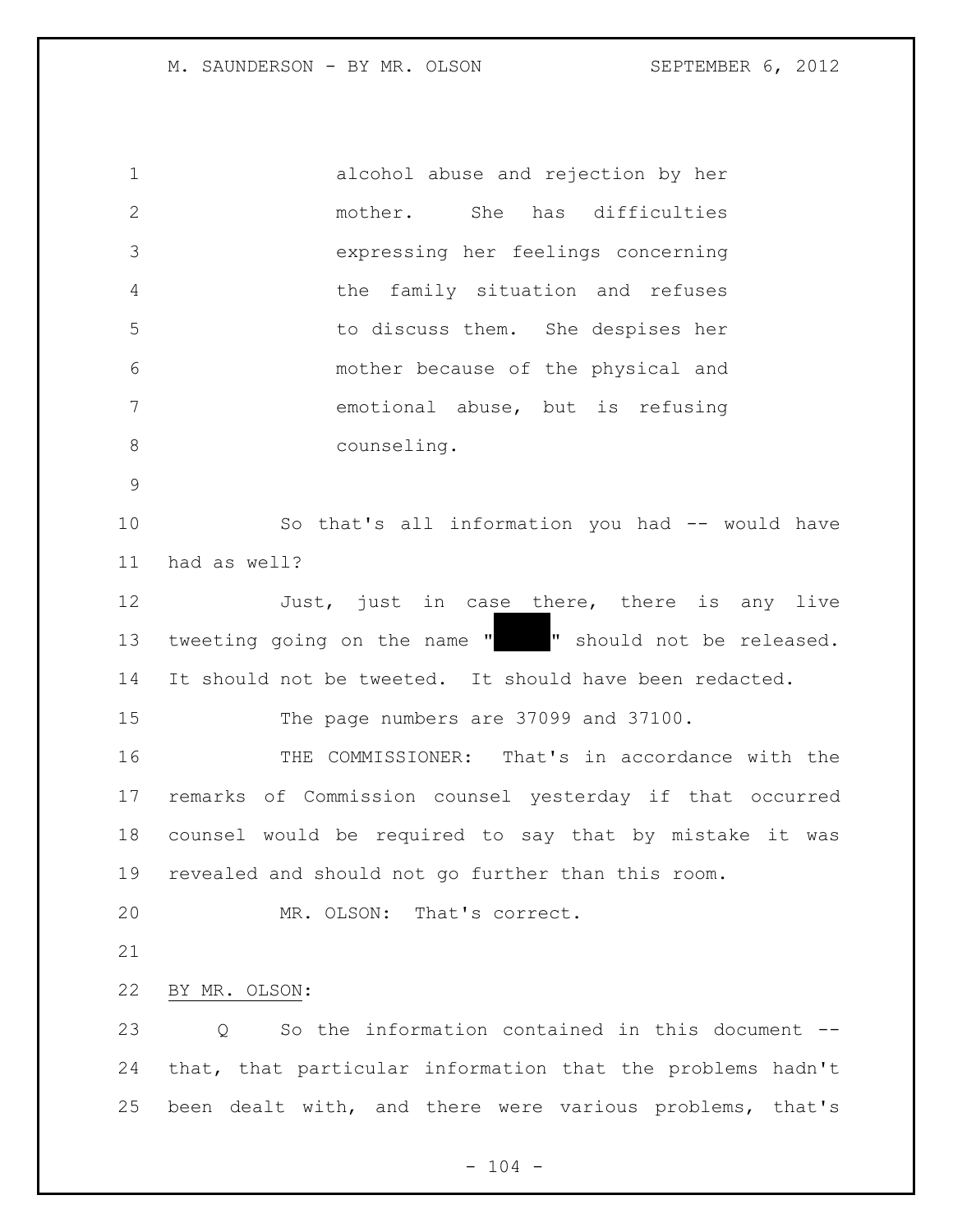something that you also had when you were doing your intake assessment?

 A I'm not sure if I specifically included those pieces of information. I know I did speak to some of Ms. Kematch's behaviors while she was in care, but looking at the many issues that she had to face it certainly could be considered to be problematic should she had not received any help in the future in terms of parenting specific to, you know, family patterns. Often times if children are abused or neglected there's a risk they may do the same to their children, and also it sounds like there was difficulties with attachment there.

 Q So despite whether or not this is a sealed child in care file or not would this, would this be something that you would, you would want to know as a social worker making an assessment?

 A It is, but I think it's -- the person who held the protection file theoretically should have summed this information up for the reasons why the first child was apprehended, so a good social work assessment would speak to how these behaviors, how these difficulties of Ms. Kematch resulted in the apprehension of her child, so the behaviors alone of a, of a teenager who was in care, and likely victimized herself, those behaviors in and of themselves would not be the risk factors. It's how those

 $- 105 -$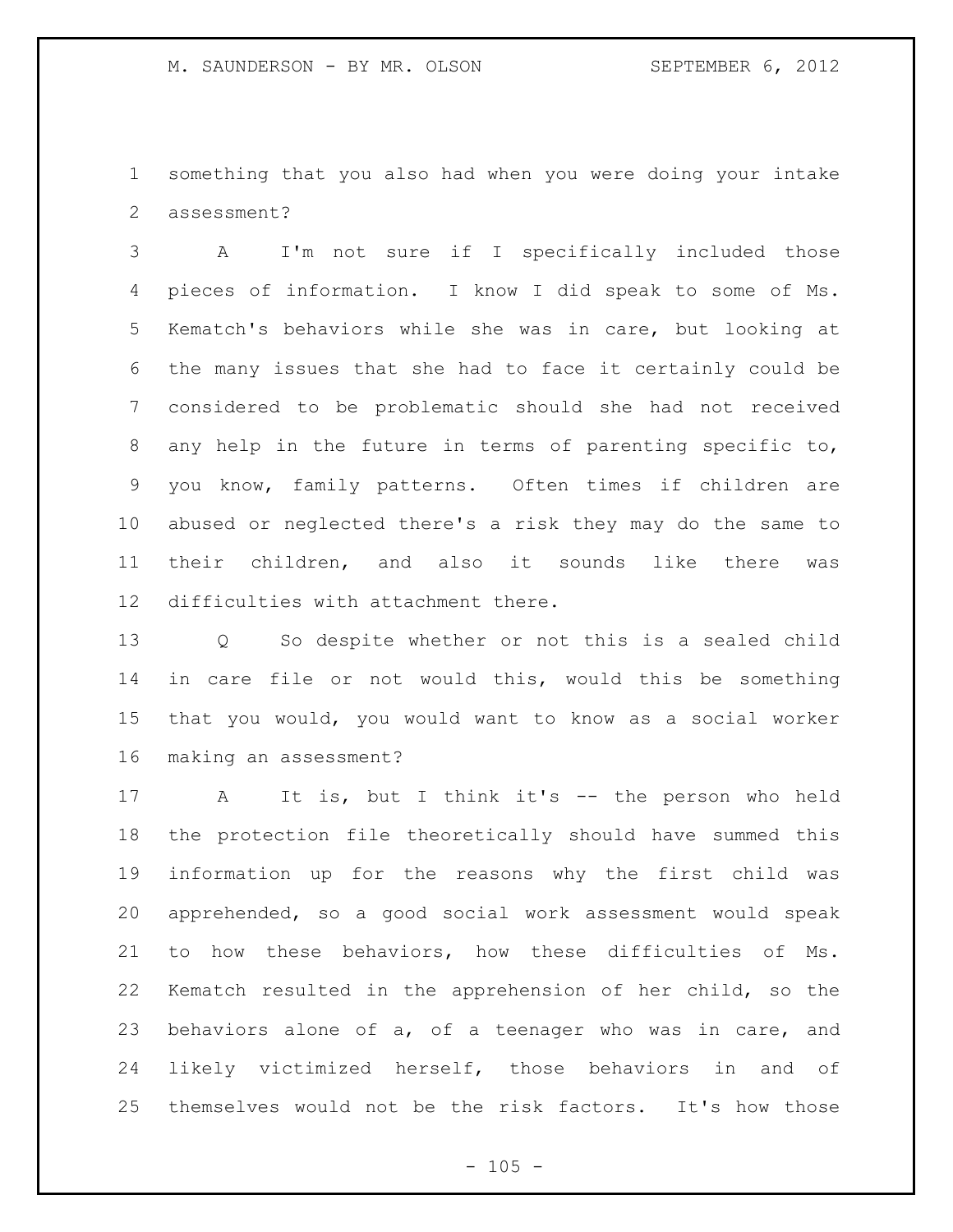behaviors played themselves out with a child that I would be more interested in.

 Q Okay. If you could turn, please, to page 37103. Again this is part of Commission disclosure 1795, so this, this document is two pages, pages 37103 to page 37104.

 THE COMMISSIONER: And, and what document number is it?

8 MR. OLSON: 1795.

 THE COMMISSIONER: So it's part of this one we've been talking about?

11 MR. OLSON: Yes.

BY MR. OLSON:

 Q It appears if you look at the top of the page, of 37103, the faxed information it was part of the same package that was sent to you; is that --

A Correct, correct, yeah.

 Q Okay. And so this would be the closing summary from Ms. Kematch's file?

 A It looks like they closed the file at, at her age of majority.

Q Okay.

 A So when she turned 18 this was their closing summary.

Q Okay. So this, this would have been not too far

 $- 106 -$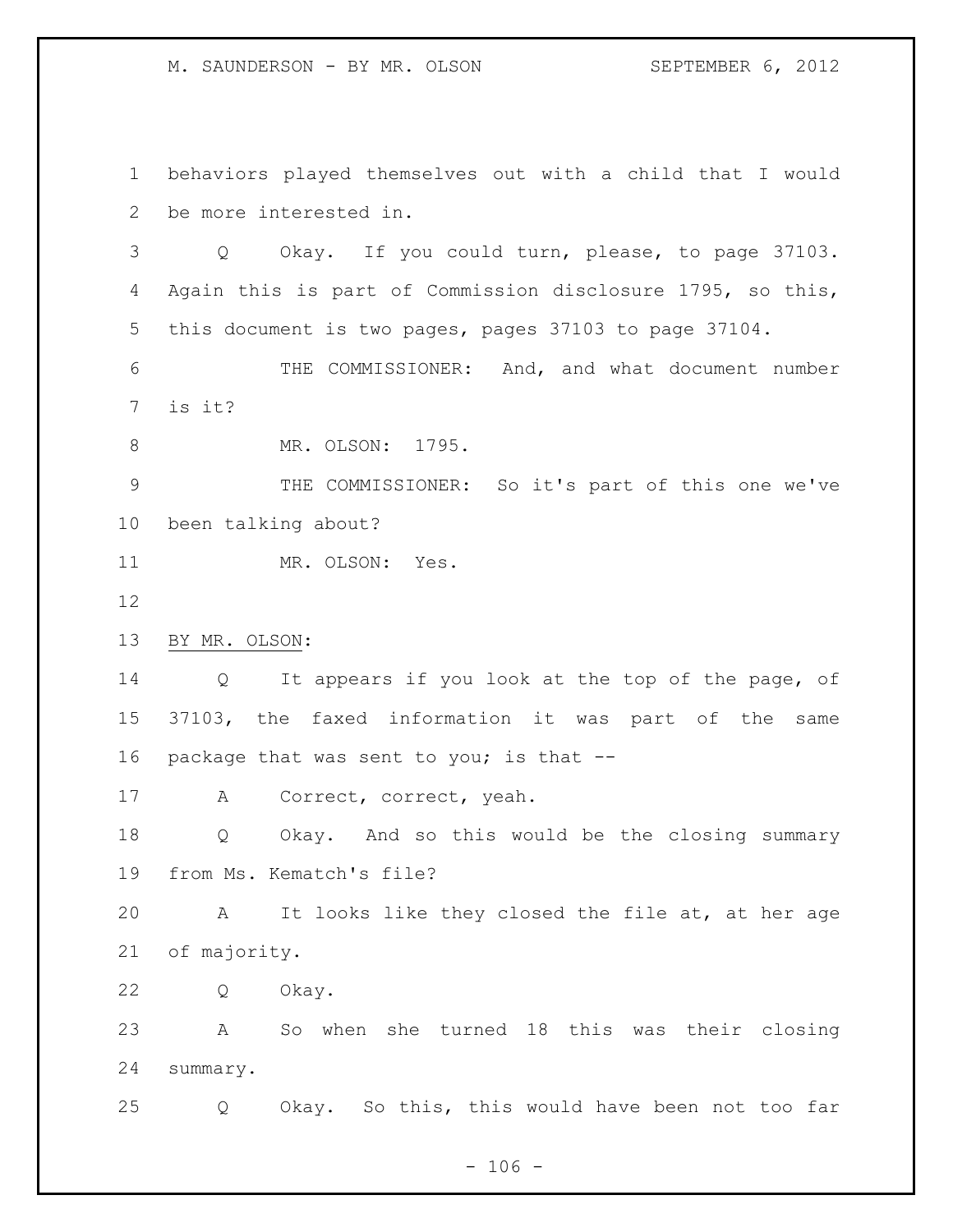from the date that she had given birth to Phoenix; is that right? A Well it said she was discharged September 9, 1999, and she -- Q And Phoenix was April -- A -- gave birth April, 2000. Q -- 2000. Okay. And is this -- did you review this at the time the file was assigned to you? A Yes, because it was sent to me. Q If you look at the top of page 37104 under Presenting Problems. It says: Samantha upon turning 18 has not given any indication she has any long term plans for herself and her baby. The agency has apprehended her child because of 18 safety concerns. What significance, if any, would that statement have in terms of safety concerns with respect to Ms. Kematch's ability to parent Phoenix? A Well that was the information that I had been looking for. Q Okay.

 $- 107 -$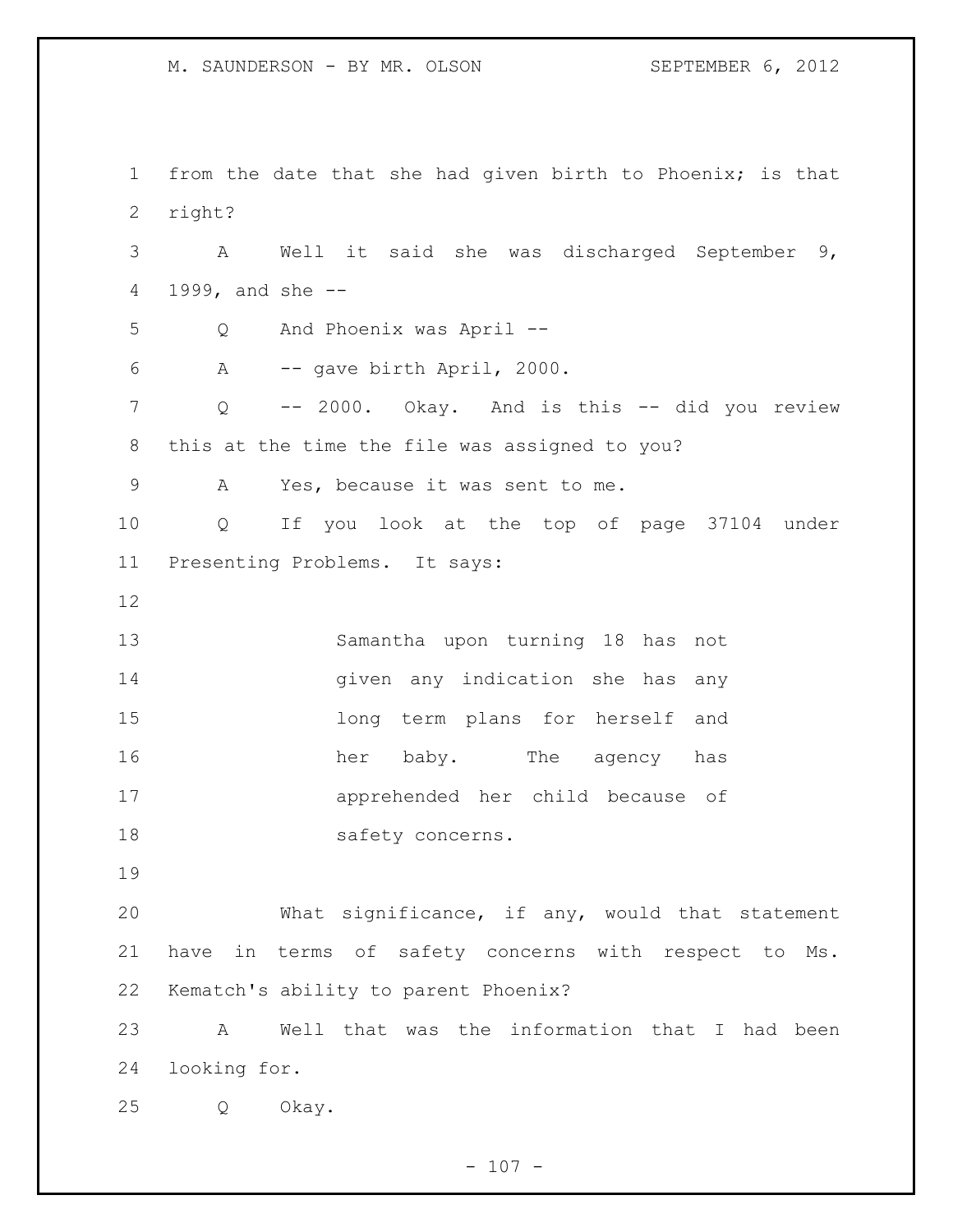A Obviously her first child was apprehended and they made that child a permanent ward for safety concerns that are not outlined here, so I would have been seeking something more specific. Q Okay. Did this information form part of your assessment? A I believe that I spoke about some of Ms. Kematch's issues or difficulties while she was in care in the assessment, yes. Q Turn back to your intake transfer summary, which is -- starts at page 37038. 12 THE COMMISSIONER: 37038? 13 MR. OLSON: That's correct. BY MR. OLSON: Q Under History of Involvement -- so, again, just to be clear this is a transfer summary you prepared when you transferred the file on? A Correct. The plan was that it would be transferred to a long term service worker at Winnipeg Child and Family Services, however, I did end up having to give it to my supervisor to work on. Q Right. You, you mentioned in her history of involvement that Ms. Kematch is a permanent ward. At this point were you also aware that Mr. Sinclair was a permanent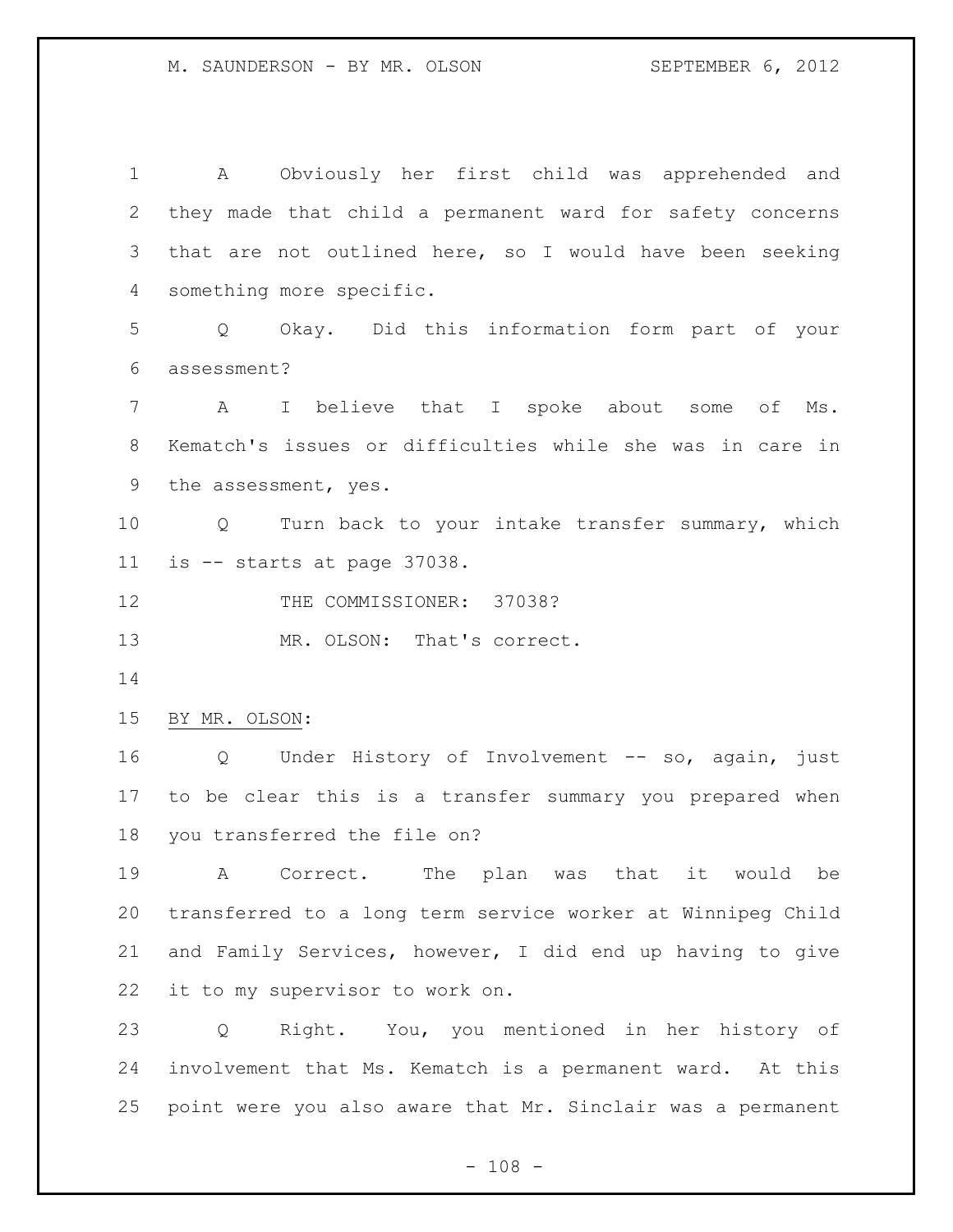ward?

 A It doesn't look like I knew that, no. Q Okay. Would that information have been relevant to your assessment of the situation for Phoenix? A Again that file would have been sealed, so information on his child in care file would have likely needed his permission to obtain that. Q Okay. A Again the information on someone's child in care file is, is not the be all and end all in considering their ability to parent. Past attempts at parenting are key, not necessarily all of the information on the child in care file, again considering the factors of, of that child and the fact that they may have been a victim, and at the time they likely were. Q Would you, would you have known whether or not 17 Mr. Sinclair had fathered -- or, or had any parenting experience at that point? A I didn't speak to it, so I can't tell if I looked him up on the system, and was met with a sealed file so ended it there. No one had indicated that he had any previous children, so maybe it didn't alert me. Also maybe I wasn't quite as good at looking up fathers back then and their history. Our, our services were often focused on

moms.

 $- 109 -$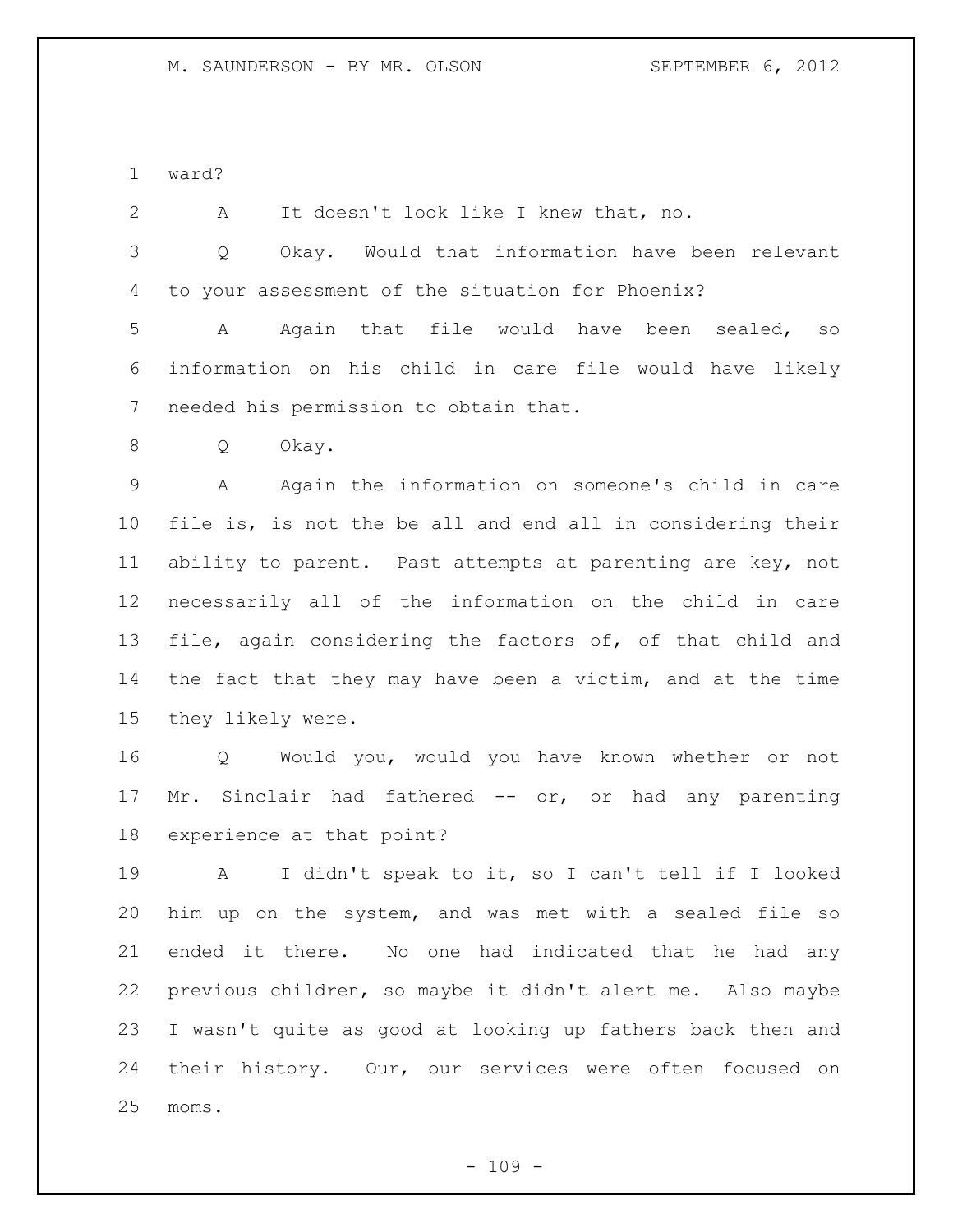Q Okay.

A That's gotten quite a bit better.

 Q So since 2000 when this, this was occurring there's been more focus to look, look up fathers as well as mothers?

 A Yeah, or anybody that's living in the household, anybody around. Those checks are very important.

Q Okay.

A I can't tell if I looked him up or not.

 Q Okay. If, if you would have looked him up in CFSIS and he had been, been a ward would, would there have been an indication of that in the computer system?

13 A I, I think it just shows up as sealed file.

Q Okay.

 A So when you do a prior contact check, I could be wrong, but what I recall is when you do a prior contact check what pops up is no identifying information but something with an asterisk that says sealed file.

Q Okay.

 A That's my recollection. I'm not sure if I'm a hundred percent right.

 Q Would, would that in and of itself tell you that the child was a permanent ward?

 A It would tell me that somebody, either that person or another person in the family, was likely a child

 $- 110 -$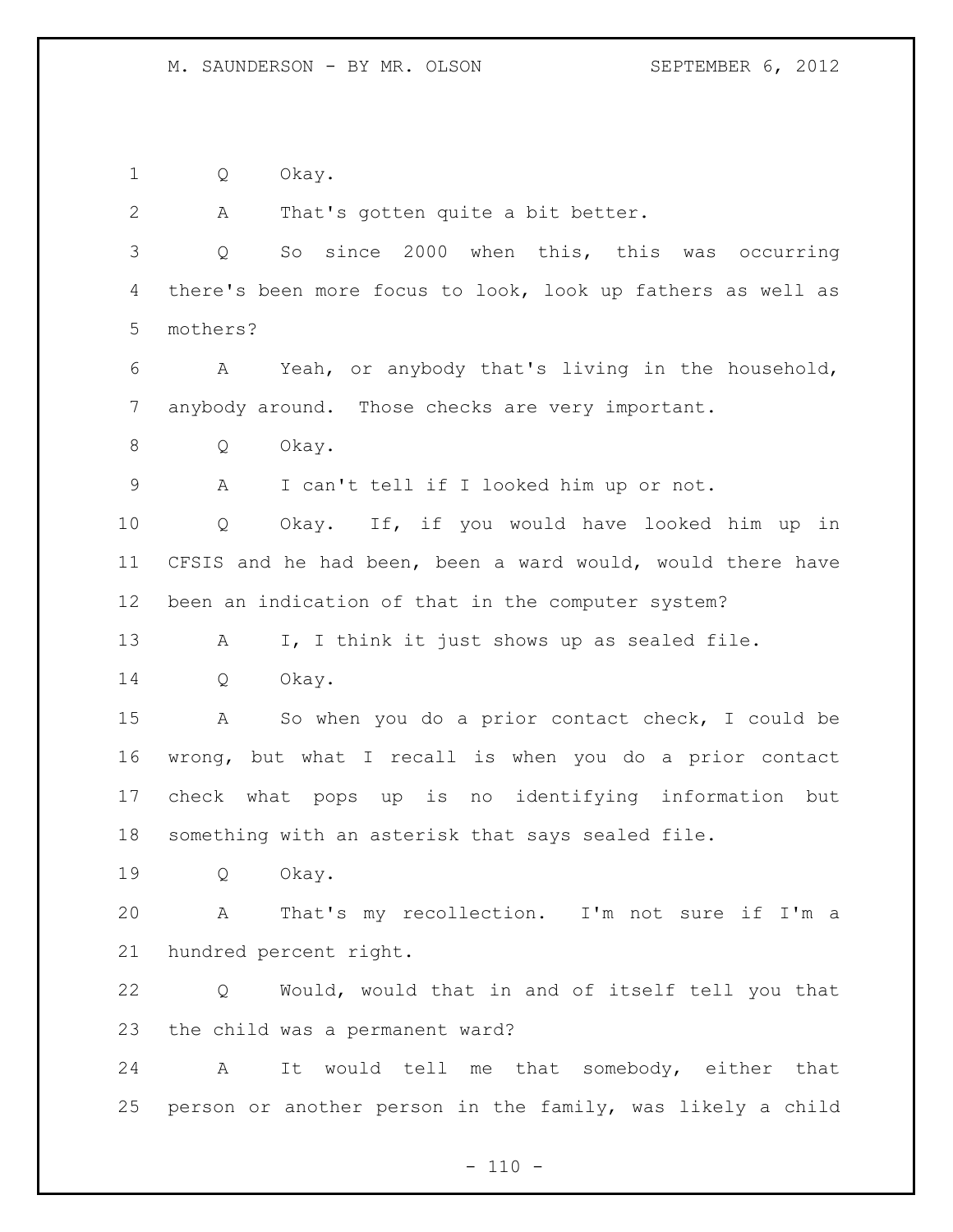in care.

 Q Okay. And then if you wanted more information about that how would you get it?

 A I can't recall whether or not it would say which agency had the sealed file. Probably. I may call that agency to see how recently the child in care file had been closed. I may want to speak to the worker who was the worker for that child to see if there was anything of concern now that person is considering parenting. Perhaps if they alerted me to a concern I would then move further and get the permission of Mr. Sinclair and order the child in care file.

 Q Okay. And would, would a worker -- in your experience would another worker share that type of information with you if you made a call?

A Yes, likely.

Q Okay.

 THE COMMISSIONER: Now, Mr. Olson, I'll, I'll leave it to you when a convenient time is to adjourn for lunch. I don't know how much longer you're going to be.

 MR. OLSON: I'll be a little while longer so it might make some sense to, to break now.

23 THE COMMISSIONER: Well, this witness has been on 24 the stand quite awhile and, and we're -- it's adjournment time, so  $-$ -

 $- 111 -$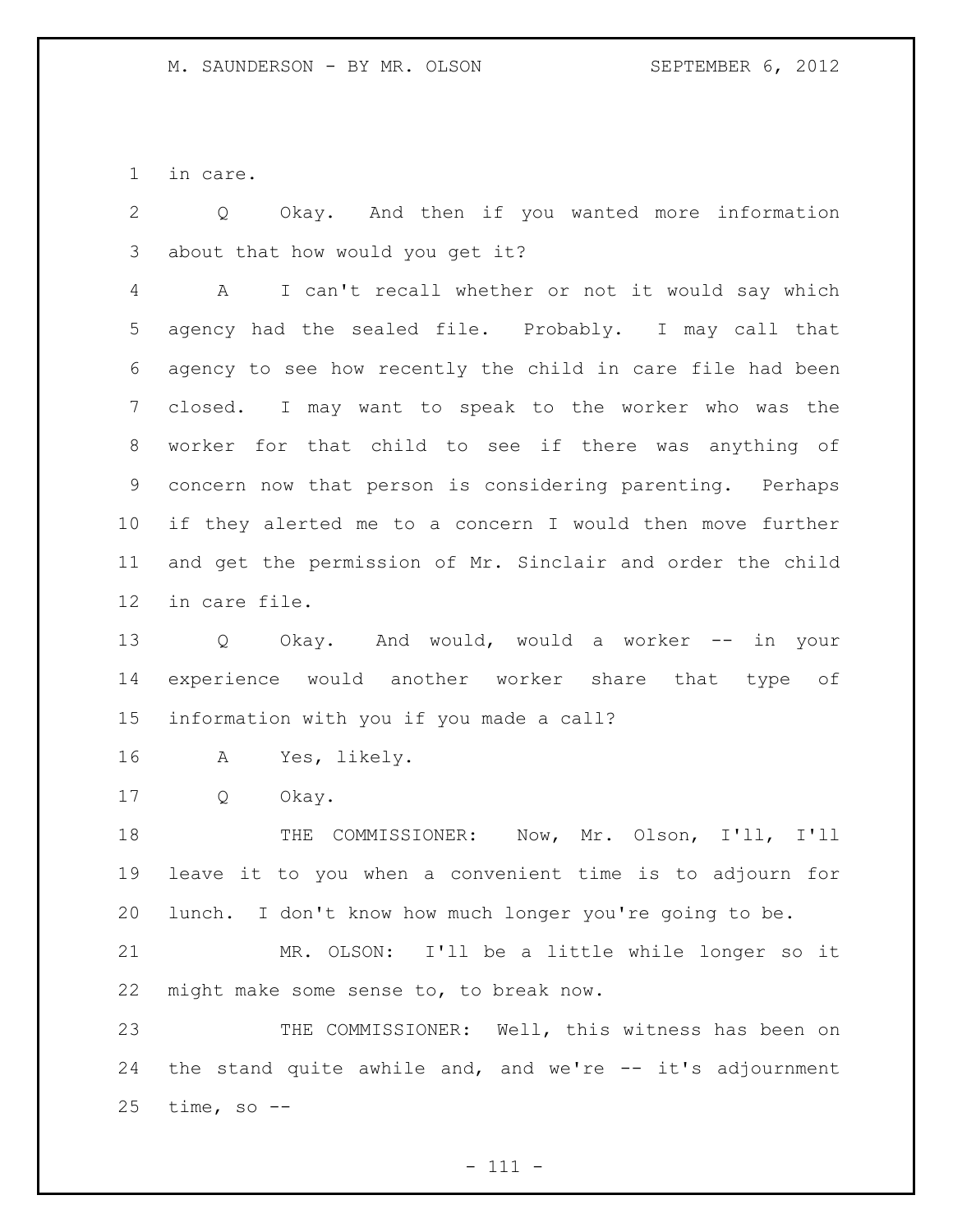MR. OLSON: Yes. THE COMMISSIONER: -- if this is a convenient time to break we'll break until one-thirty and -- MR. OLSON: This, this is -- this would be a good time to break. THE COMMISSIONER: And, witness, you'll be required to return at one-thirty. 8 THE WITNESS: Thank you. THE COMMISSIONER: All right. We'll stand adjourned until one-thirty. (LUNCHEON RECESS) 14 THE CLERK: All right. We're back on the record. Court is re-opened. MR. OLSON: So we'll continue on. I just wanted to remind you that there are binders in front of you, Ms. Saunderson. 19 The WITNESS: Okay. MR. OLSON: And if you're more comfortable with those feel free to refer to those rather than what's on your screen. And, Mr. Commissioner, you have binders in front of you as well. THE COMMISSIONER: Yes.

# $- 112 -$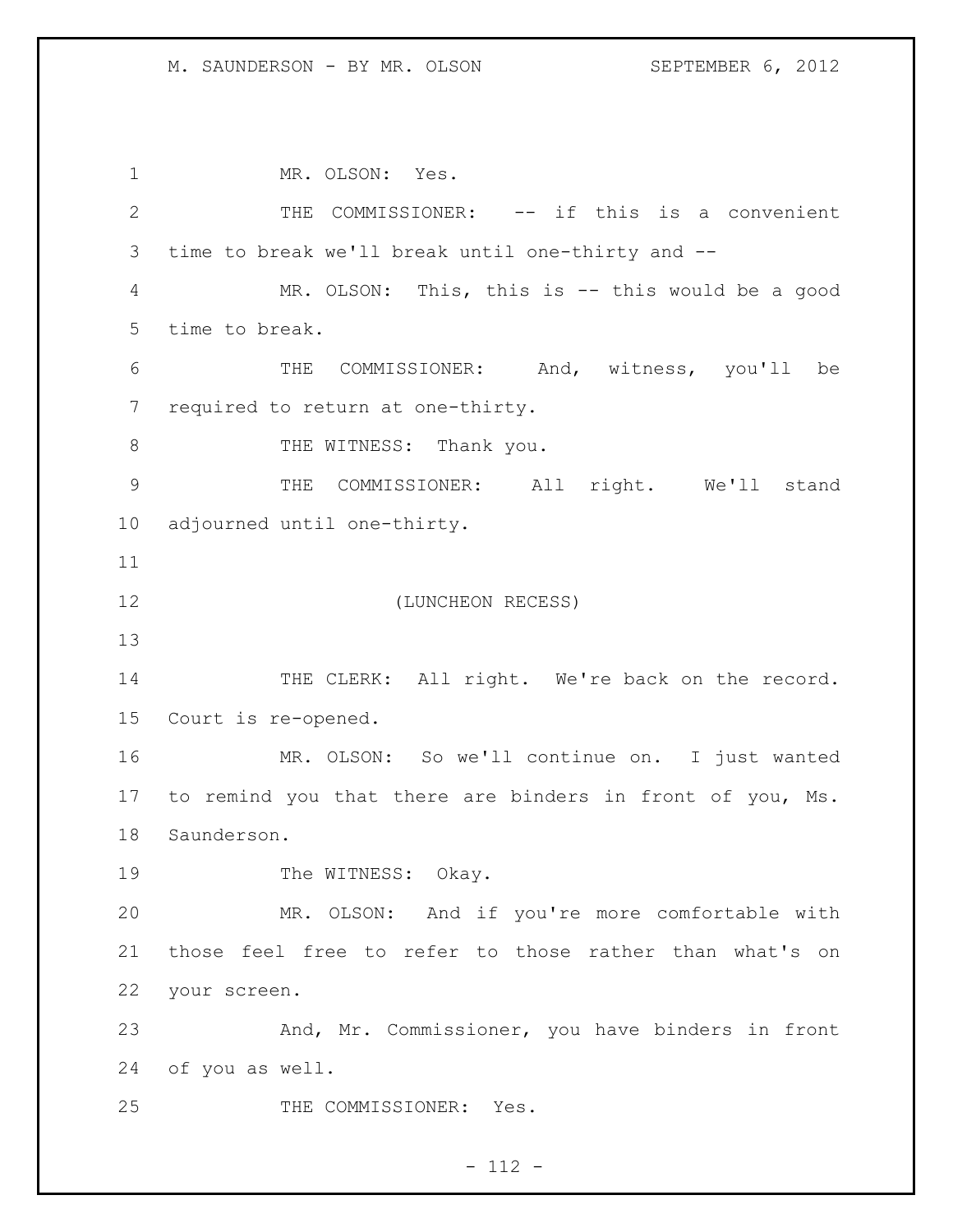BY MR. OLSON:

 Q So I wanted to go back to your intake transfer summary, page 37038.

A Okay.

Q Do you have it?

A I'll just look at the screen.

 Q At the bottom of the page it starts with Interventions.

A Yeah.

11 Q And what does that section refer to?

 A Interventions takes the place of my day-to-day recordings of what I did on the file, so they would typically be dated or sometimes with the time of when I did a certain intervention.

 Q In terms of what you record here is it -- would this be everything you, you did on the file?

A Yes.

 Q And is that just your practice or is that your understanding of, of what should be recorded here?

 A Well it was a template. It was an intake transfer template so the expectation was that a person's interventions would be outlined. I suppose people had different styles of how they would do it, but my style was that as soon as I came back from a field or a meeting with

- 113 -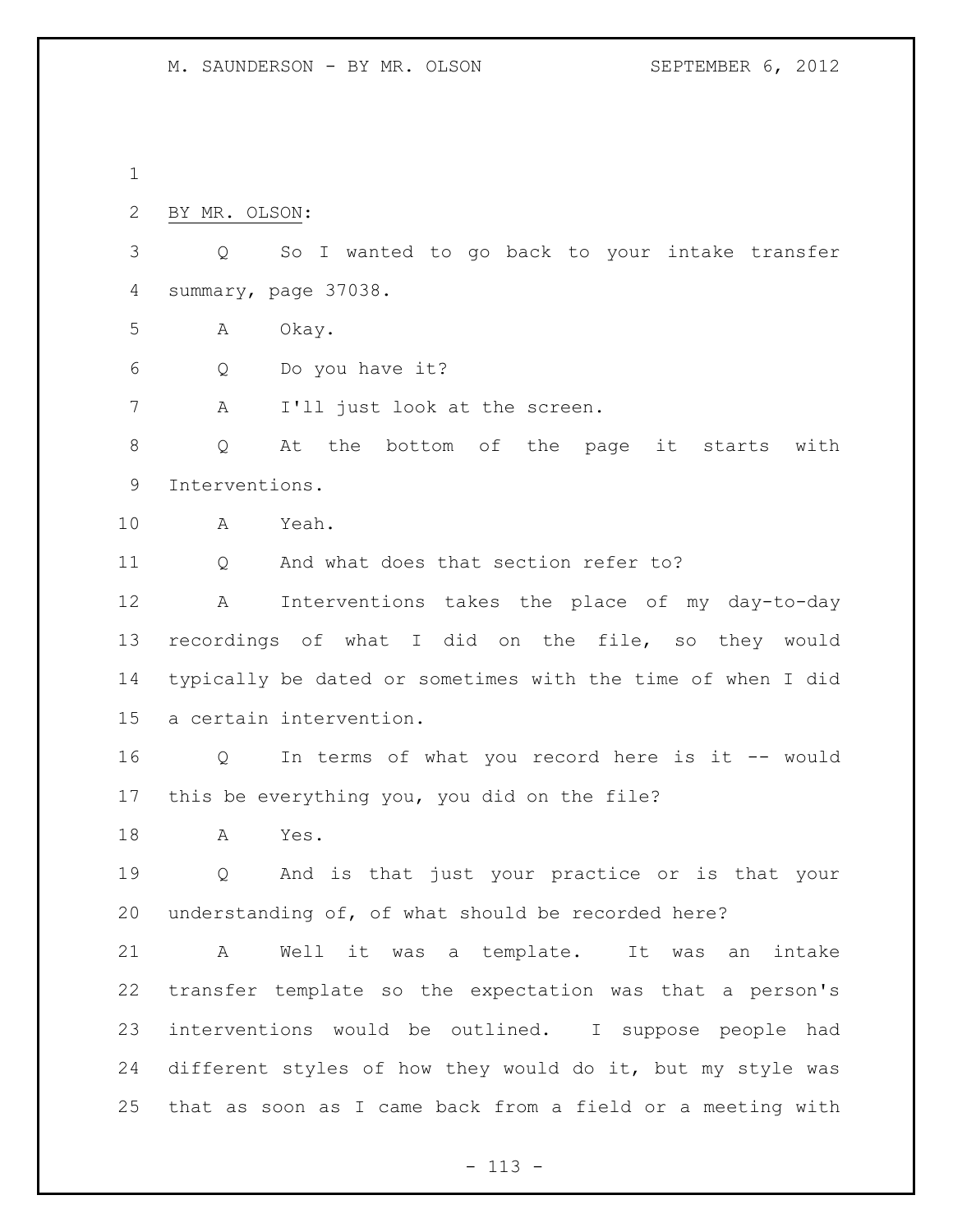the family I would immediately write it down in my intervention section, so that I wouldn't have to keep my handwritten notes. Q So we're on page now 37039. THE COMMISSIONER: Mr. Olson, I'm going to just interrupt you for a minute. 7 MR. OLSON: Certainly. THE COMMISSIONER: I was looking at this over the noon hour. In the -- at tab CD1795 I've got one, two, three pages, and then the same three pages repeat with other pages of the statement following it, and I couldn't understand why these three pages are in there separately as a separate -- is it just some error in putting this book together? MR. OLSON: My understanding is that's simply the 16 way the document came to us, and it was  $-$ 17 THE COMMISSIONER: Oh. MR. OLSON: So it was just reproduced as is. 19 THE COMMISSIONER: Oh I see. MR. OLSON: That, that would, that would be why. 21 THE COMMISSIONER: I see. I guess I'm trying to make sense of everything, and it's -- are all the documents 23 going to be referred to, or, or just, just some of them? MR. OLSON: Throughout the course of the proceedings I think many of them will be from the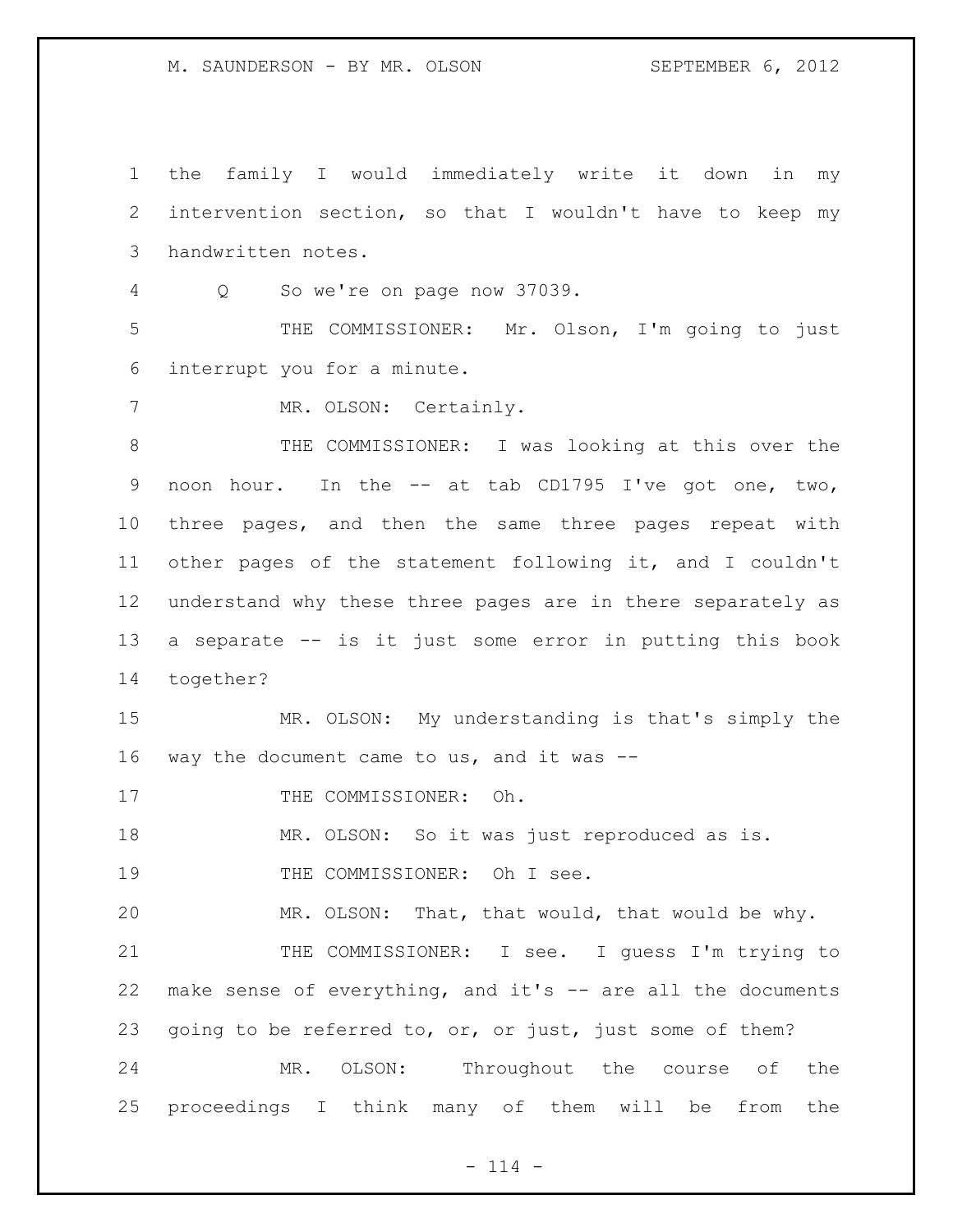Commission disclosure.

| 2           | THE COMMISSIONER: I see, I see. I just couldn't                       |
|-------------|-----------------------------------------------------------------------|
| 3           | understand why I got those pages repeated, but you've                 |
| 4           | explained that that's the way you got them, and you just              |
| 5           | sent them on.                                                         |
| 6           | MR. OLSON: Exactly.                                                   |
| 7           | THE COMMISSIONER: All right.                                          |
| 8           |                                                                       |
| $\mathsf 9$ | BY MR. OLSON:                                                         |
| 10          | So this -- in this section you're recording your<br>$Q \qquad \qquad$ |
| 11          | interventions, and you said that was the practice that you            |
| 12          | developed?                                                            |
| 13          | It wasn't specific to me. I'm sure many other<br>$\mathbf{A}$         |
| 14          | people did the same thing. Right within the template was              |
| 15          | something called Interventions, and it was expected that              |
| 16          | would put what you did. Some workers may<br>you<br>have               |
| 17          | summarized their involvement under that section, what, what           |
| 18          | they did in one large paragraph. It was my style to put               |
| 19          | the dates and sometimes the times that I would actually do            |
| 20          | things.                                                               |
| 21          | Okay. And so you've, you've explained that you<br>Q                   |
| 22          | kept a running -- basically a running log of what you were            |
| 23          | doing on the file at the various times indicated?                     |
| 24          | Α<br>Correct.                                                         |
| 25          | Okay. So if we look at the interventions under<br>Q                   |

- 115 -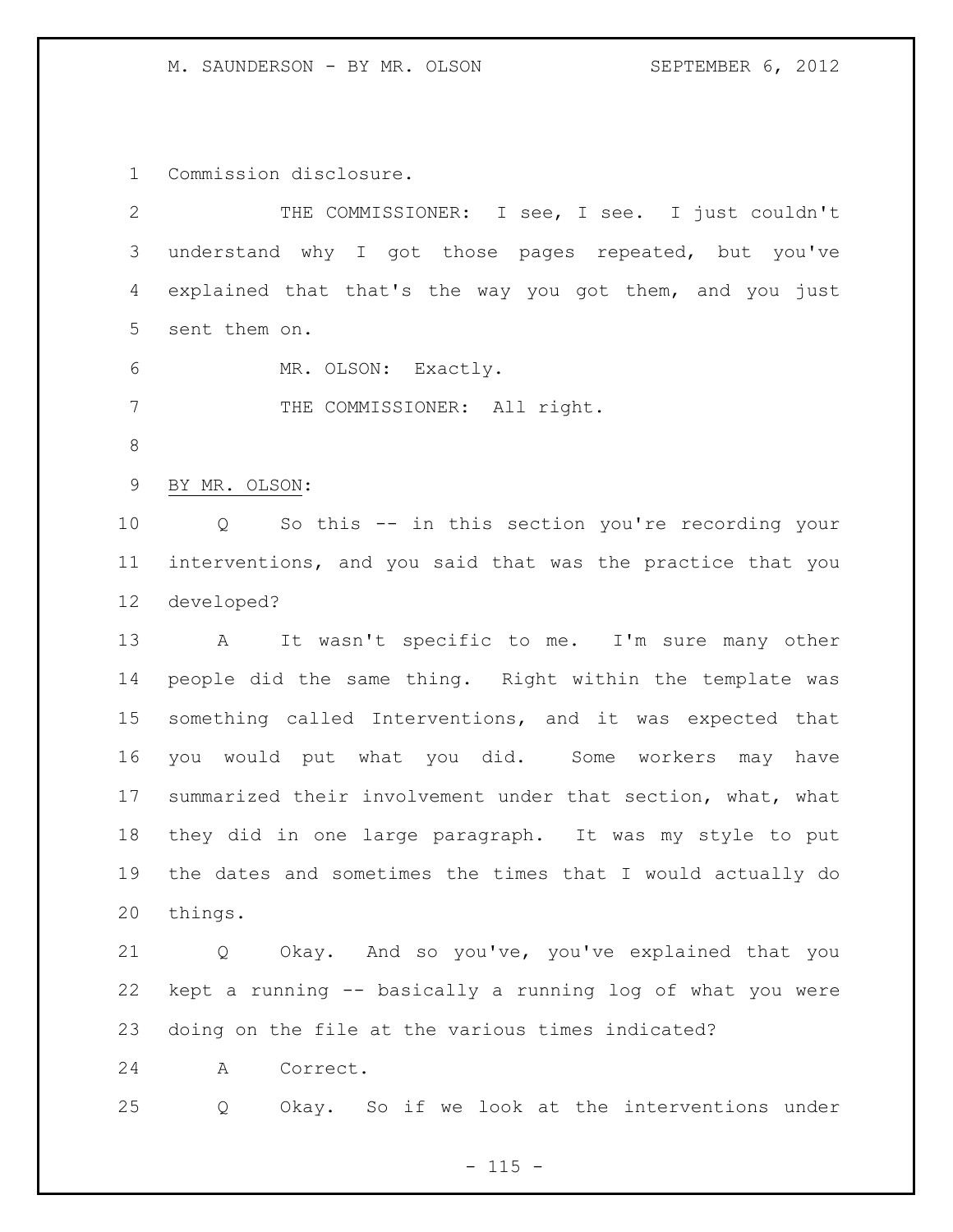April 25, 2000, which is on page 37039, starting at the top of the page. So this shows on April 25th you received the referral for follow-up? A Correct. Q And that would have been the referral you received from After Hours? A The After Hours report. Q Okay. And then you have a phone call from Cathy Allen, HSC social worker, the name's been redacted, to advise that Phoenix was ready for discharge? A Correct. 12 Q And that refers to -- why are, why are you recording that, what's, what's that telling? A Just so you know the name's not actually been redacted, it's there. Q Okay. A So that would have been the second source of referral from the hospital who was indicating that Phoenix was ready to leave the hospital, and since our agency had Phoenix under apprehension the next logical step is that I needed to find a placement for her. Q Okay. And so that's when you record, P, slash, C, that's phone call to placement department, the next -- A Correct. Q Who will begin looking for a placement resource

 $- 116 -$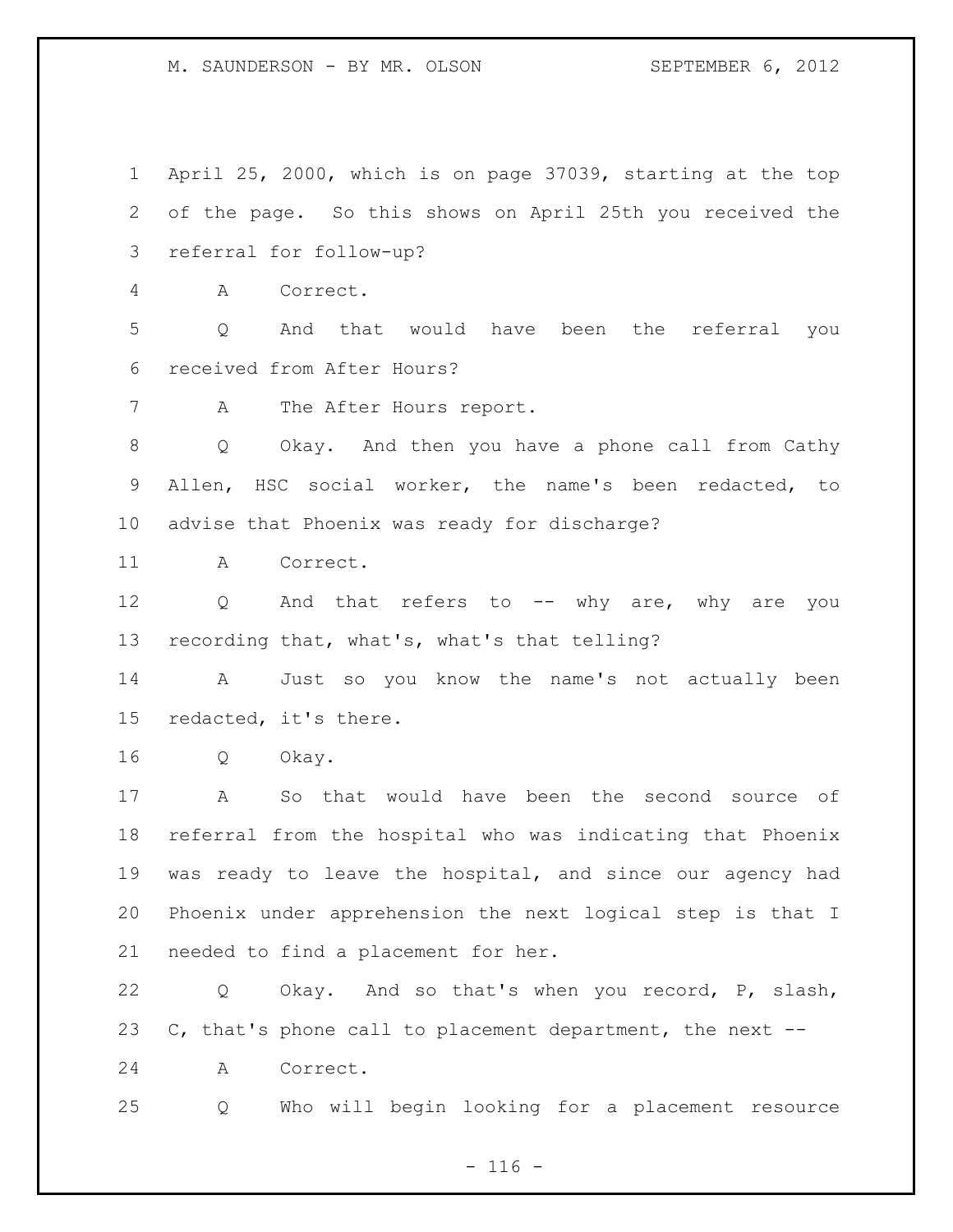for baby. So, so you started the process of looking for a placement for Phoenix, is that -- A So I would have called our placement department, who was probably in a different building at that time. Given the demographics of baby Phoenix, the age, any difficulties or issues, and they would begin looking for a placement for her. Q Okay. And the next you've recorded: Field to Women's Hospital. I met with Samantha and Steve. Both were in room with Phoenix and appeared attentive and excited by her. Samantha indicated to this writer that she had changed her mind and no longer wanted to leave 17 with her baby. So this is you attending at the hospital? A Yeah. So right as soon as I began looking for a placement I went straight to the Women's Hospital and went to the room to meet with Ms. Kematch and Mr. Sinclair. Q Okay. And Phoenix was already under apprehension at that point? A Correct, by the After Hours Unit.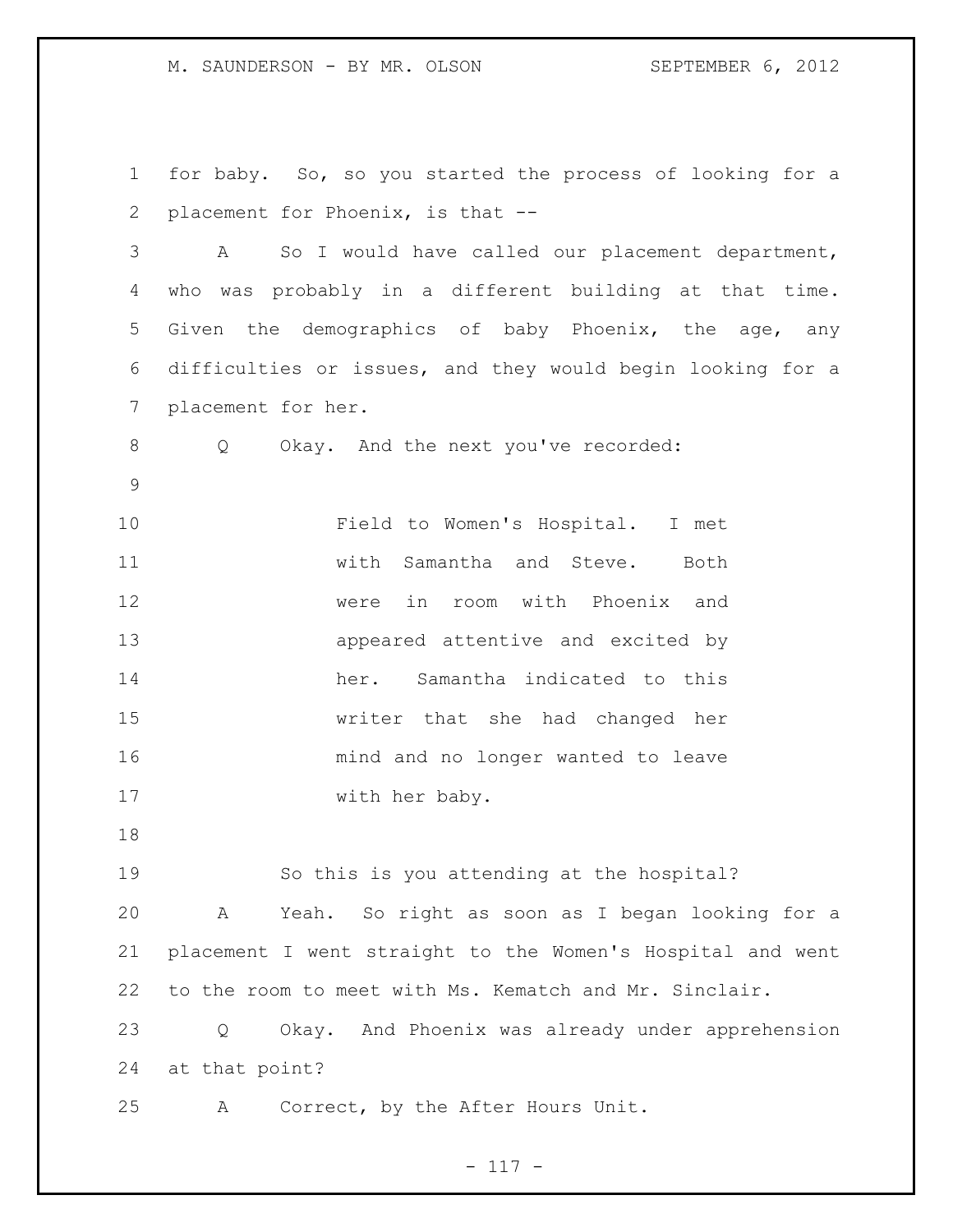Q Okay. So if we carry on with that paragraph it says: She indicated that her mother and her aunt were on their way to Winnipeg from their home reserve. She did not know which reserve her 8 mother lives on, and would be here at 6:00 p.m. to pick Phoenix up. This writer indicated that Phoenix is currently under apprehension with the agency therefore no one can simply come and pick the baby up. Samantha was advised to give her mother my phone number to discuss her interest in her caring 17 for Phoenix. It was at this point that Samantha reiterated that her mother used to abuse her when she was younger, and this is why she was in agency care. This writer 22 then indicated that her mother would likely not make an appropriate care alternative for Phoenix under the circumstances.

- 118 -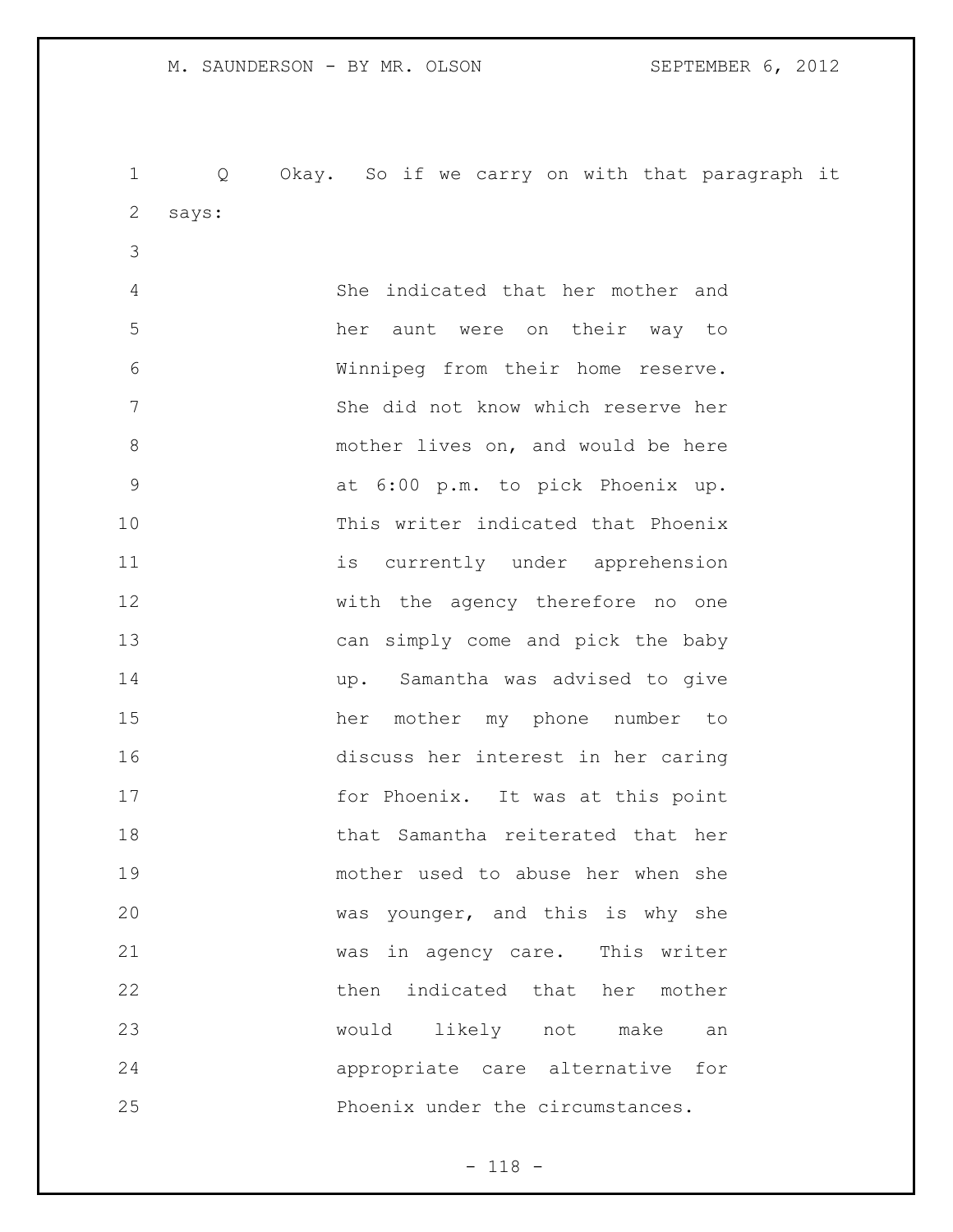| $\overline{2}$ | When you, when you -- do you recall when you                    |
|----------------|-----------------------------------------------------------------|
| 3              | heard Samantha Kematch say that her mother was going to         |
| 4              | care for Phoenix did that -- was that of significance to        |
| 5              | you in terms of Samantha's ability for care for Phoenix?        |
| 6              | Well part of my practice, and part of the mandate<br>A          |
| 7              | of the agency, is that alternative care can be considered       |
| 8              | so the first place that you look for a placement resource       |
| 9              | is family, but I had known at this point that Samantha was      |
| 10             | a permanent ward of an agency, and that she had been in         |
| 11             | care due to abuse, and then she reminded me that her mother     |
| 12             | had abused her, at which point we wouldn't be considering       |
| 13             | the grandmother as a placement option at that point.            |
| 14             | Okay.<br>Q                                                      |
| 15             | A Having had a past history of involvement abusing              |
| 16             | or neglecting children pretty much automatically cancels        |
| 17             | out the possibility it could be a foster placement.             |
| 18             | And did the fact that Samantha seemed prepared to<br>Q          |
| 19             | allow Phoenix to stay with her mother, despite her              |
| 20             | experiences, did that tell you anything in terms of your        |
| 21             | assessment?                                                     |
| 22             | Of Ms. Kematch?<br>A                                            |
| 23             | Of Ms. Kematch.<br>Q                                            |
| 24             | Not necessarily. At the time when somebody gives<br>$\mathbb A$ |
| 25             | birth to a baby and you attend the hospital, and you are        |
|                |                                                                 |

- 119 -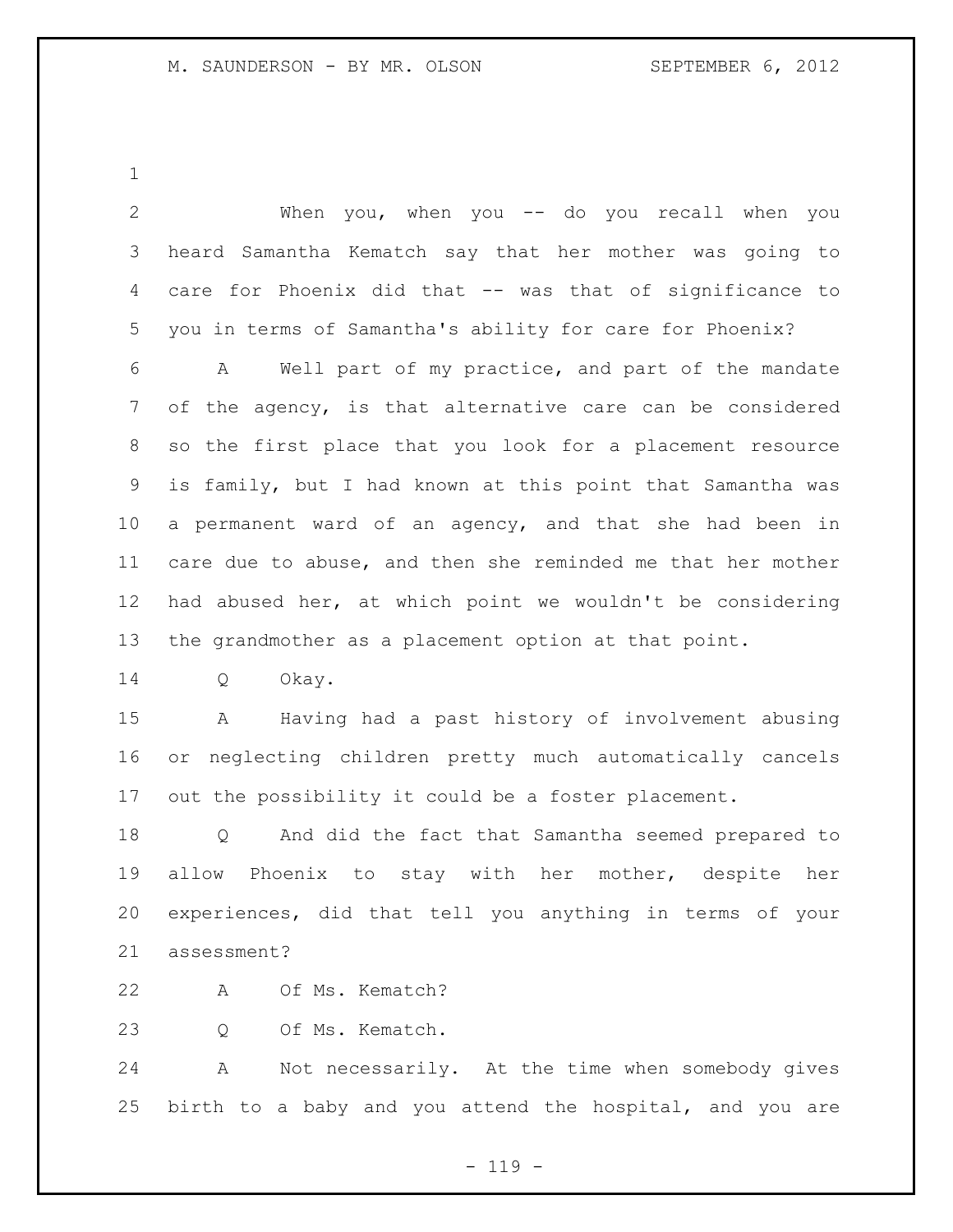| $\mathbf 1$ | now going to leave with the child it's fairly natural for            |
|-------------|----------------------------------------------------------------------|
| 2           | the parents to maybe begin to, to bargain with the agency.           |
| 3           | Although initially they wanted their child placed in care            |
| 4           | when it actually came down to the moment that the baby was           |
| 5           | leaving them perhaps other emotions come into play.                  |
| 6           | And is that something you experience with other<br>$Q \qquad \qquad$ |
| 7           | individuals when you're involved in apprehensions?                   |
| 8           | Yes, very much so.<br>A                                              |
| 9           | And then it appears that you indicated that you<br>Q                 |
| 10          | I guess you asked her whether there were any other<br>$--$           |
| 11          | individuals who might be able to care for Phoenix and                |
| 12          | encouraged her to let you know?                                      |
| 13          | Yeah, I think I had said to go ahead -- I usually<br>A               |
| 14          | brought my business card, and I, I think I told Ms. Kematch          |
| 15          | give my name and number to anybody who might be<br>to                |
| 16          | interested in caring for Phoenix.                                    |
| 17          | Okay. You write:<br>Q                                                |
| 18          |                                                                      |
| 19          | This writer invited the parents to                                   |
| 20          | help this writer to dress Phoenix                                    |
| 21          | and only Steve did so. Samantha                                      |
| 22          | seemed only vaguely interested in                                    |
| 23          | the process, and when we were                                        |
| 24          | walking downstairs she seemed more                                   |
| 25          | interested in chatting and                                           |

- 120 -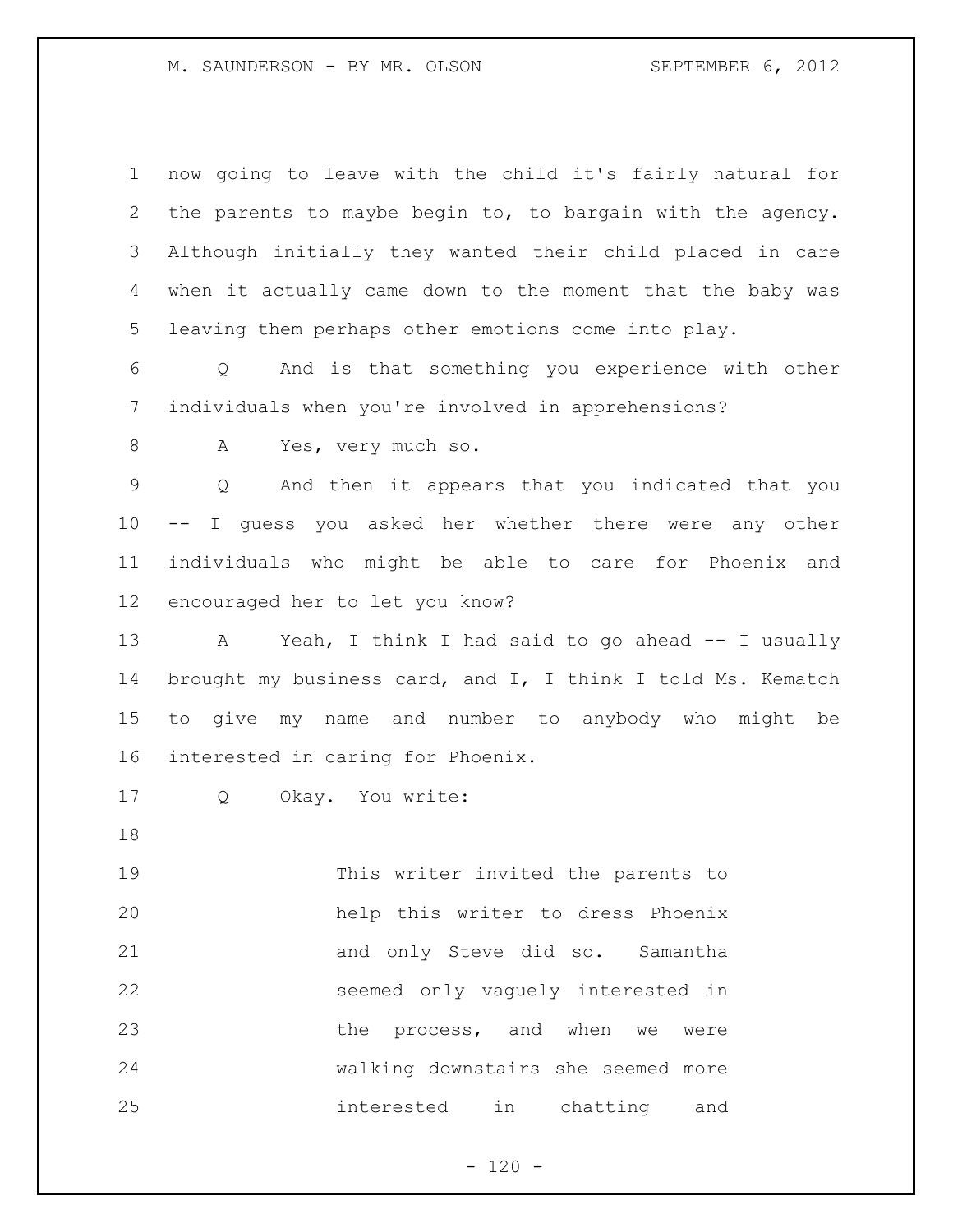|                | giggling with a friend. The girl   |
|----------------|------------------------------------|
| 2              | that the couple met up with        |
| -3             | appeared extremely shocked that    |
| $\overline{4}$ | they had just had a baby, and she  |
| - 5            | made it sound as though the couple |
| -6             | had kept this a secret on purpose. |

 What's the significance of any of your notation that Samantha didn't appear to be interested in dressing Phoenix?

 A Well I noted it because upon the initial referral it seemed that the parents were ambivalent about parenting, they weren't ready for baby, they weren't necessarily sure that they were able or even interested in parenting at this time. Usually in my experience at the time of a birth generally people are fairly emotional when you're about to leave the hospital with their baby, it's a pretty natural reaction, so to be disinterested in the process I've often made it a part of my practice that when I'm leaving with the baby there's not an assumption that the parents will never be that baby's parent again, so to include them in the process, help get baby dressed. I have had people, and I think even maybe Ms. Kematch and Mr. Sinclair, walk the baby right to my car carrying the baby.

If there was no interest on mom's part I thought

- 121 -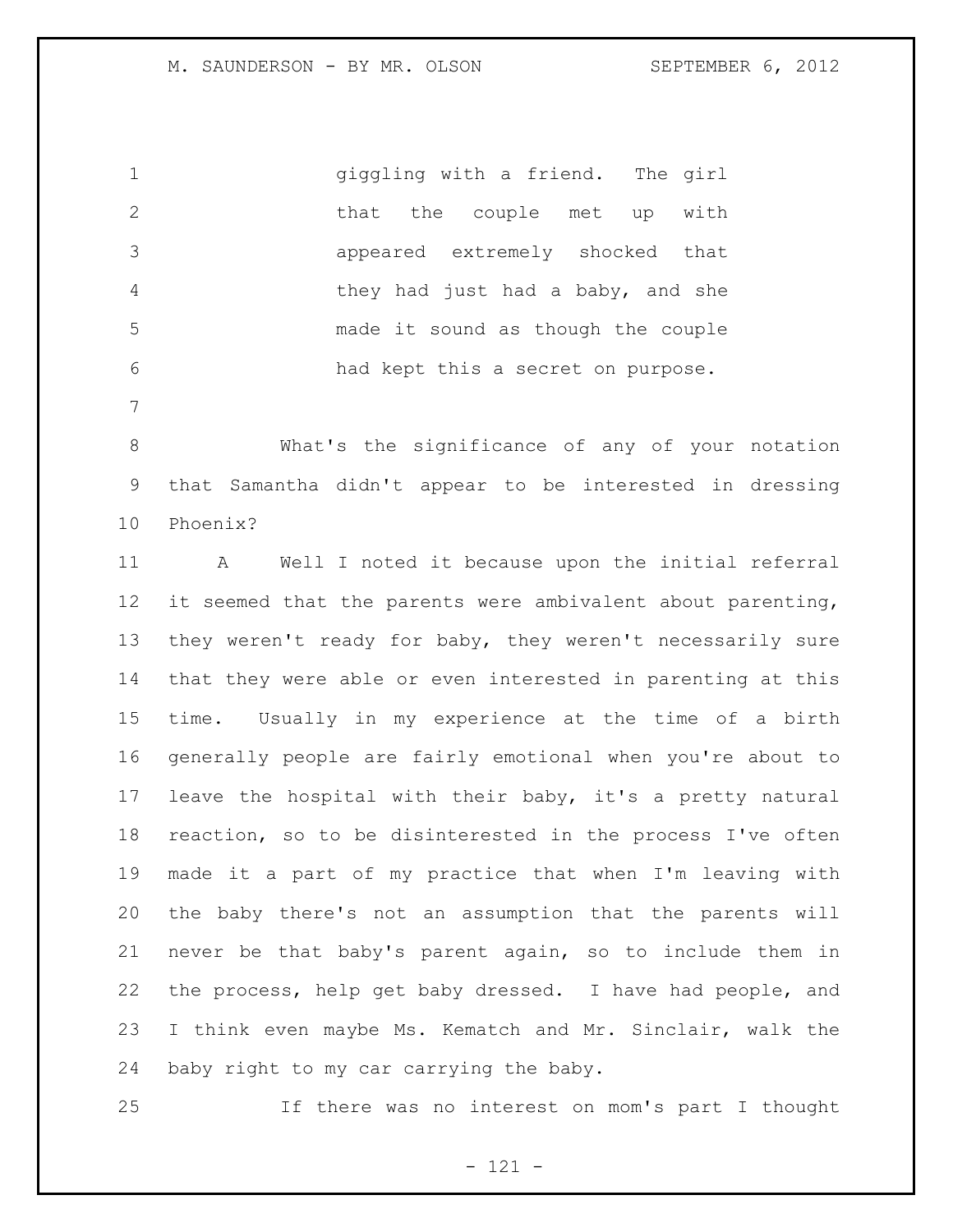that it was important to note.

 Q Okay. And that would be -- would that be something you would expect the next worker on the file to take note of as well? A Correct. Q Okay. A If there continued to be no interest in baby Phoenix that might be viewed more significantly. Q Okay. Do you have any independent recollection of this meeting with Ms. Kematch and Mr. Sinclair? 11 A To a degree I do, yes. Q Okay. And what is it you remember about the visit? A I do remember the meeting in the room. I do remember that Mr. Sinclair did most of helping me with, with the baby, getting her dressed, getting her out to my car, and as I noted I did note that Ms. Kematch did seem somewhat disinterested. Q Is there any reason why that stands out for you? A I think the file in general stands out because you'll come to see that I had to declare a conflict of interest with this case, and I haven't had to do that very often in my career. Q Okay. Now, looking just back at your note you

write:

 $- 122 -$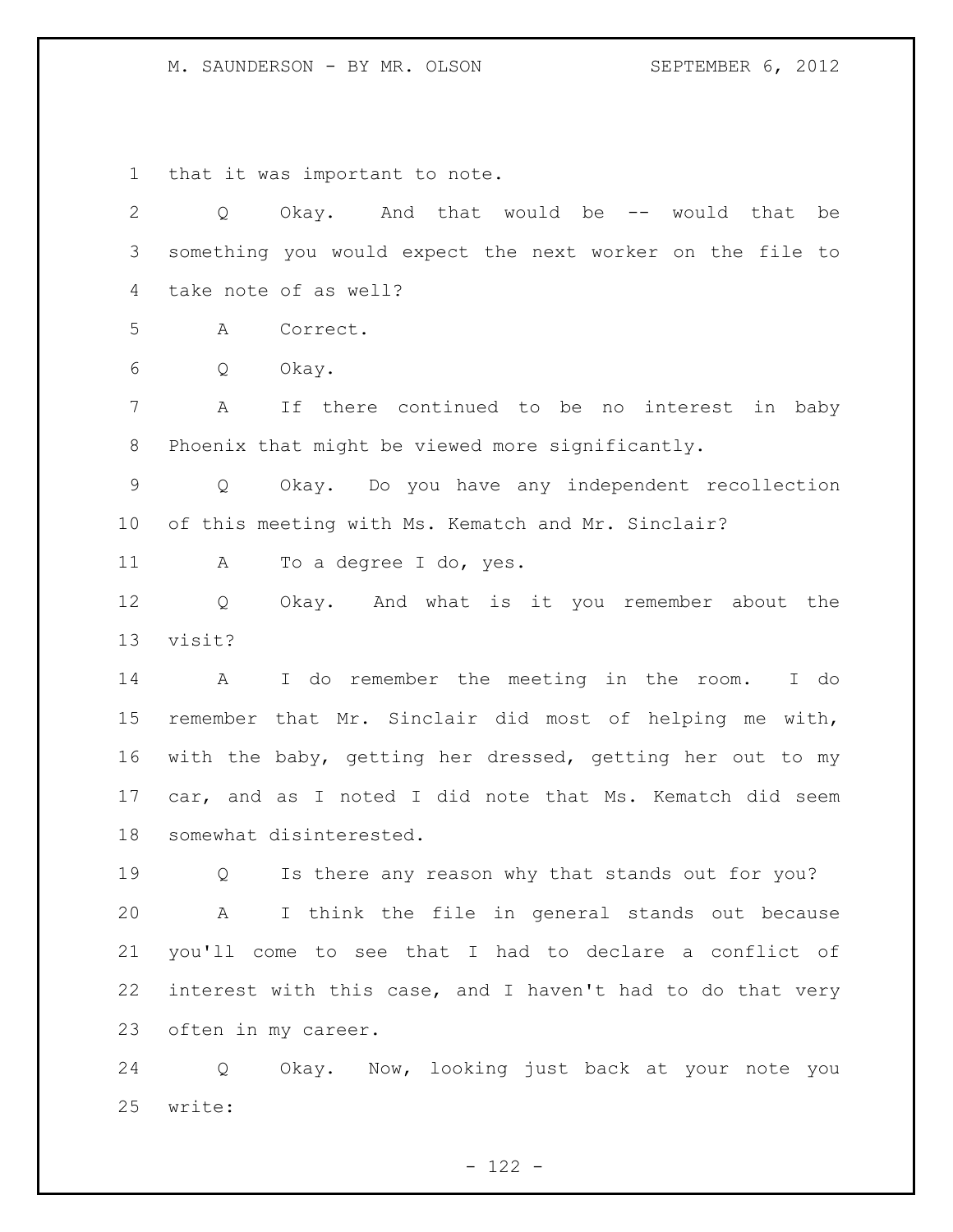This writer talked with hospital staff and the baby's nurse Bev who indicated that Phoenix was perfectly healthy and there are no specific care instructions. All 7 bhe appropriate forms were filled out for Phoenix's discharge and information was left on the mother and child's charts. Phoenix was moved from the hospital to agency shelter -- And the name's been redacted. 16 -- by this writer without incident. So was it you who took Phoenix to the shelter? A Yes. Q Okay. So still in Commission disclosure 1795, page 37112. This appears to be a document that you wrote? A Correct. Q And if you go down to the bottom of the page opposite your signature there appears to be the signature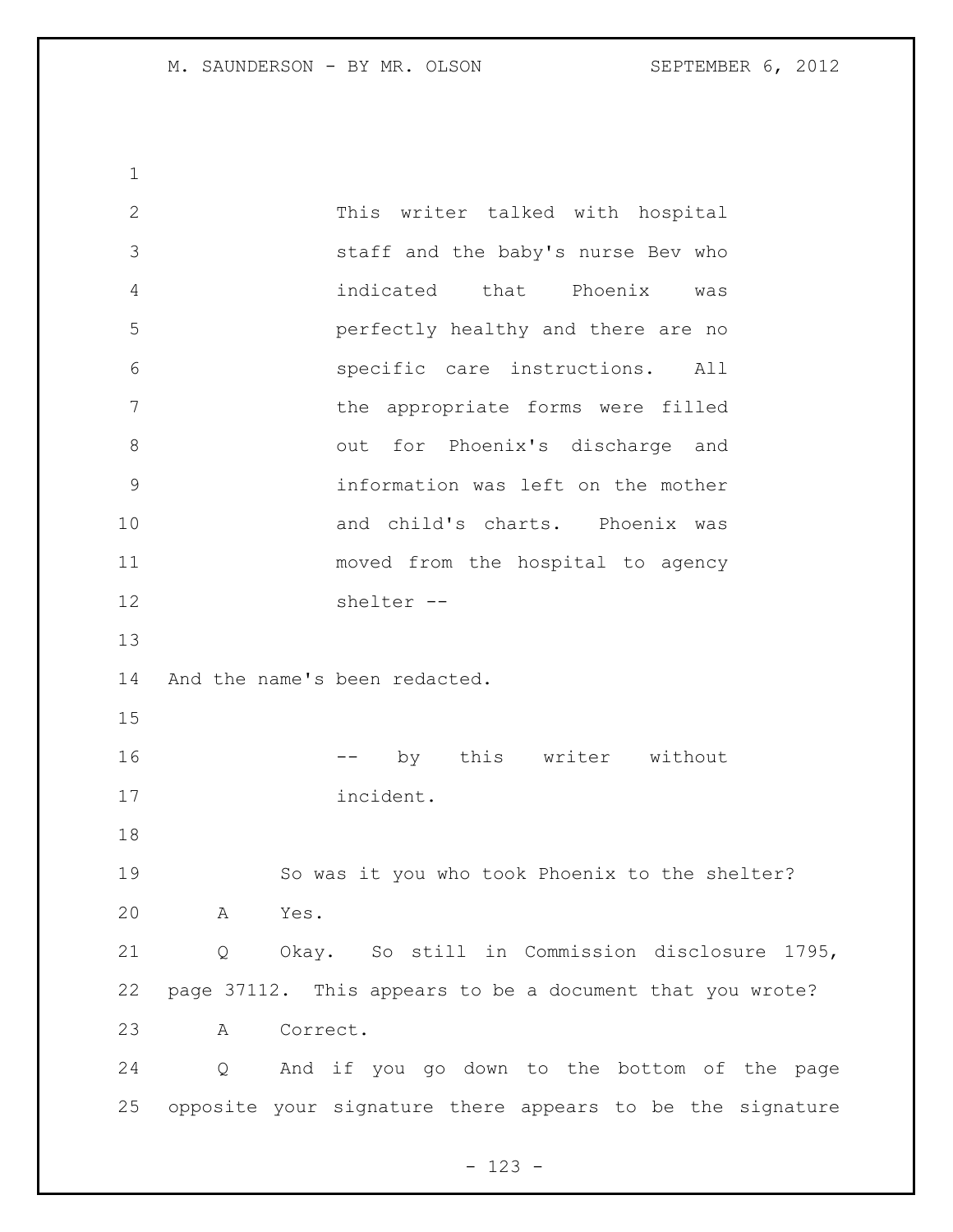of Mr. Orobko?

A Correct.

 Q Your supervisor at the time. What's the purpose of this particular document?

 A I'm not positive because I also know that I wrote in the hospital chart.

Q Okay.

 A But I'm thinking, and since it has Andy Orobko's signature on it, I'm thinking that probably upon receiving the referral from After Hours first thing in the morning I typed this letter up, and faxed it to the hospital, just to be sure that someone had placed on the file that Phoenix was under apprehension, and that, that I would be coming to, to move baby to placement.

 Q Okay. And so if, if we look at, at the disclosure from the Winnipeg Regional Health Authority, which is Commission disclosure 1789, page 36736, so this would be from Ms. Kematch's chart, and it's --

19 THE COMMISSIONER: This is page what?

MR. OLSON: 36736.

21 THE COMMISSIONER: 36736.

MR. OLSON: That's correct.

THE COMMISSIONER: Still part of 1795?

MR. OLSON: No, this is now 1789.

BY MR. OLSON: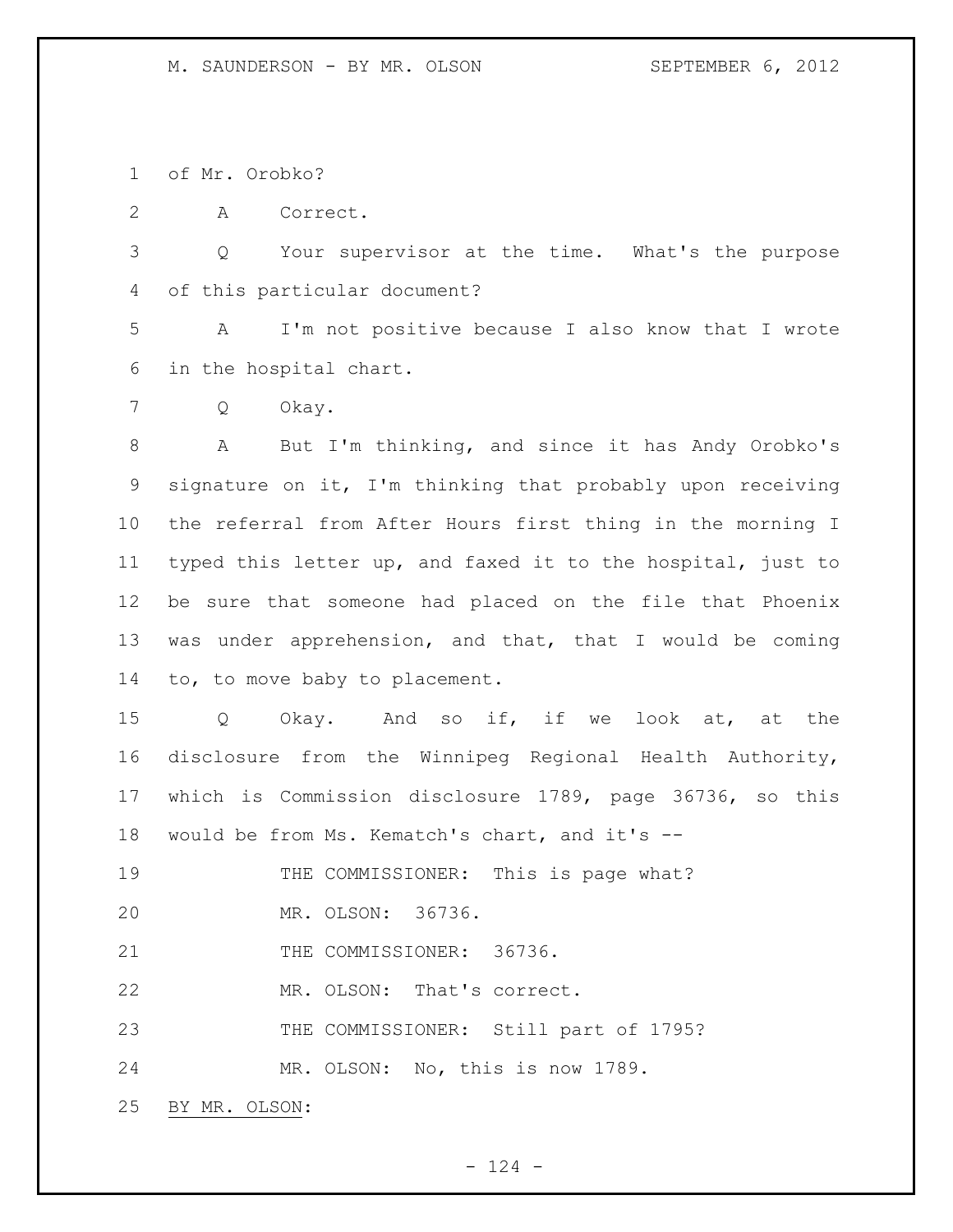Q So this, this is the hospital chart for Ms. Kematch and so your, your letter appears on the chart, which would make sense? A Right. It's basically just to inform them that I would be coming down to move baby. Q Okay. And then in that same disclosure, which is Ms. Kematch's chart, at page 36730, this would be Ms. Kematch's hospital chart? A It looks like it. Q The patient progress notes. If you look at the third entry dated April -- it looks like it's dated April 23, 2000, the time 2230; do you see that? A Yeah. Q And there's a, a notation with -- CFS worker, and it looks like your signature by the stamp? A Yes, that's correct. Q And is that your entry? 18 A I think the hospital stamps that on the file, and that's the moment that they show me the corresponding arm band of the baby to the mother, and that I'm taking the correct baby from the hospital, so they show me the ID bracelets, and I sign off. Q Okay. And just in terms of the notation it looks like it was made on the 23rd, although it's, it's difficult to make out.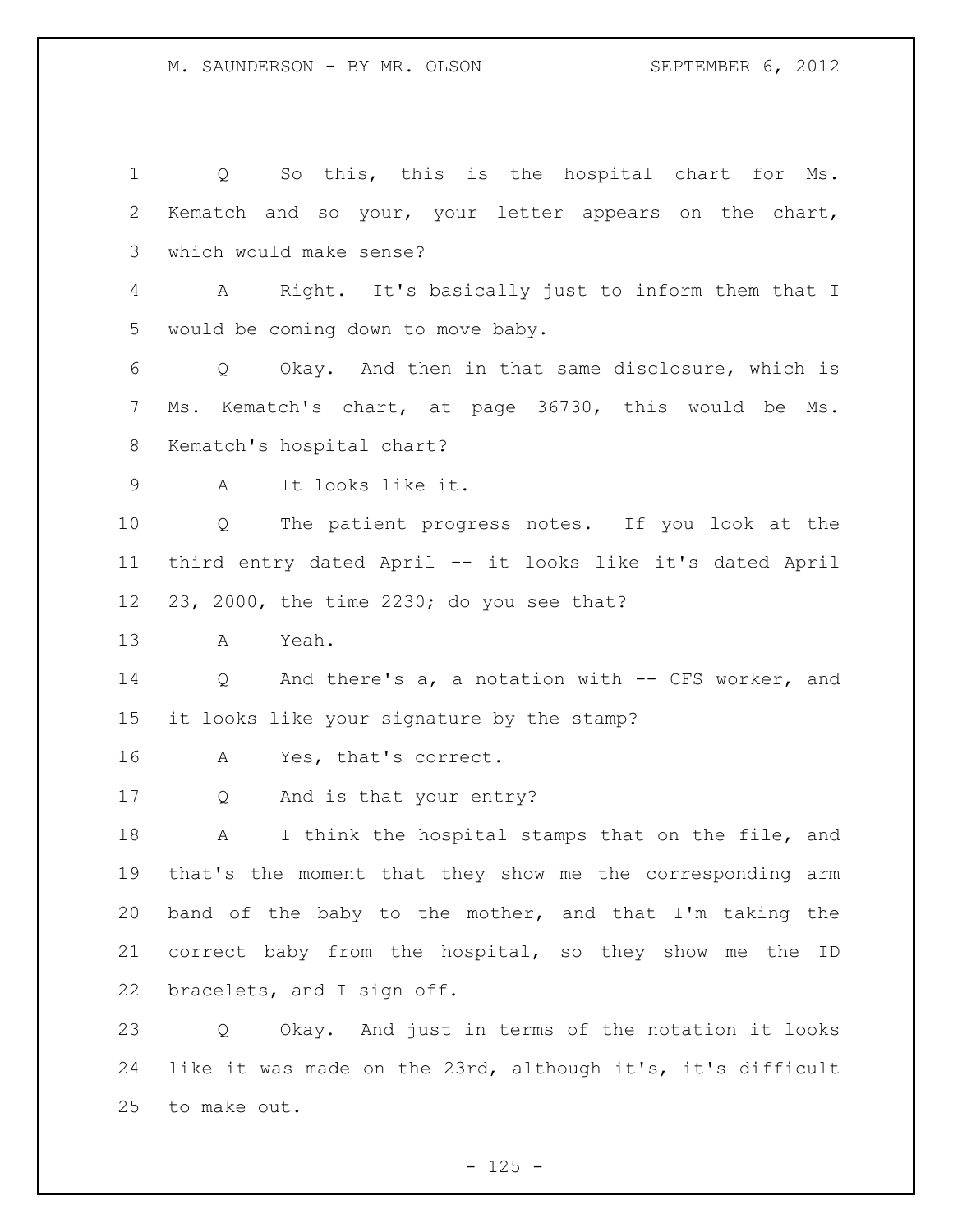A It seems to be stamped right above the note that says baby was being discharged. It couldn't have been on the 23rd. Q Okay. So the note immediately following the stamp would have applied to the discharge? A It looks like it. Q Okay. And if you could go now to the same Commission disclosure, page 36731. The last entry on the page this appears to be a note you wrote also on the 25th? A Correct. Q And what's the purpose of this entry? A Typically when we were leaving with a baby the hospital asked us, asked us to write a note on the chart just indicating who we were, that the child was under apprehension, any follow-up numbers in case there should be any medical issues that we need to be aware of, just to kind of finally note who was removing the baby from the hospital and the time. Q So just a record of that for the hospital's purposes?

A Correct.

 Q Commission disclosure 1795, pages 37106. 23 THE COMMISSIONER: What, what tab now? MR. OLSON: It's 1795, I believe that's the tab you ...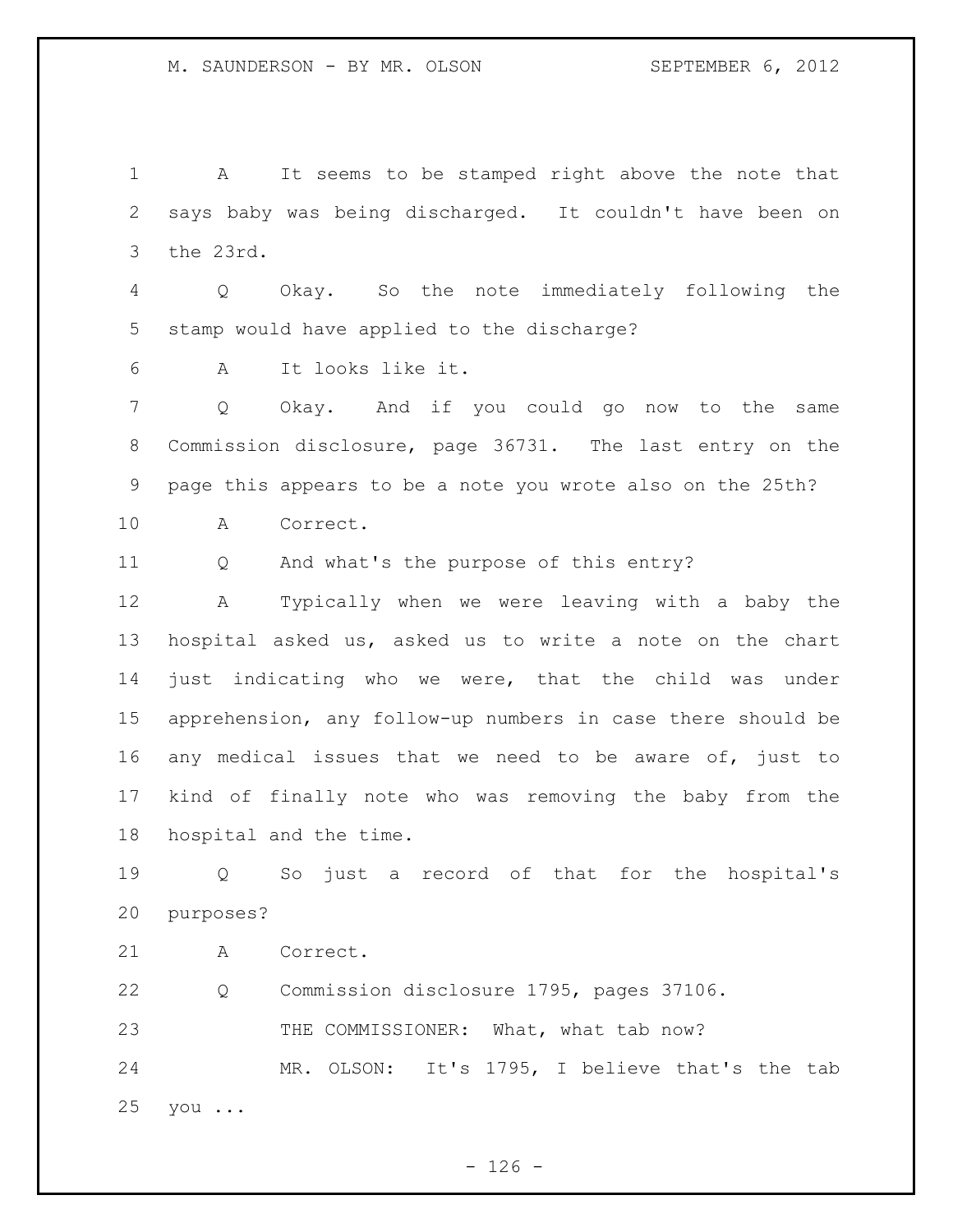1 THE COMMISSIONER: Yes. Page what? MR. OLSON: 37106. BY MR. OLSON: Q This appears to be a fax from you to Val Brook dated April -- sorry, Brooks dated April 26, 2000? A Correct. 8 O And on page 37105 this would be the actual fax, and it appears to be a request for driver? A Correct. Q And this is, this is a request that you were making? A That's correct. Q And what would the purpose of this form be? A At the time our agency had volunteer drivers or case aids, I'm not sure exactly who this would be, but they helped bring children in for visits to the office, so as part of a child being placed under apprehension there's an 19 expectation that access begin very quickly with the family, and often social workers didn't have time to drive children back and forth for visits, so we requested a driver to do that on our behalf. Q Okay. And so at the time Phoenix -- based on this, this form under where it says Foster Parents it says Shelter --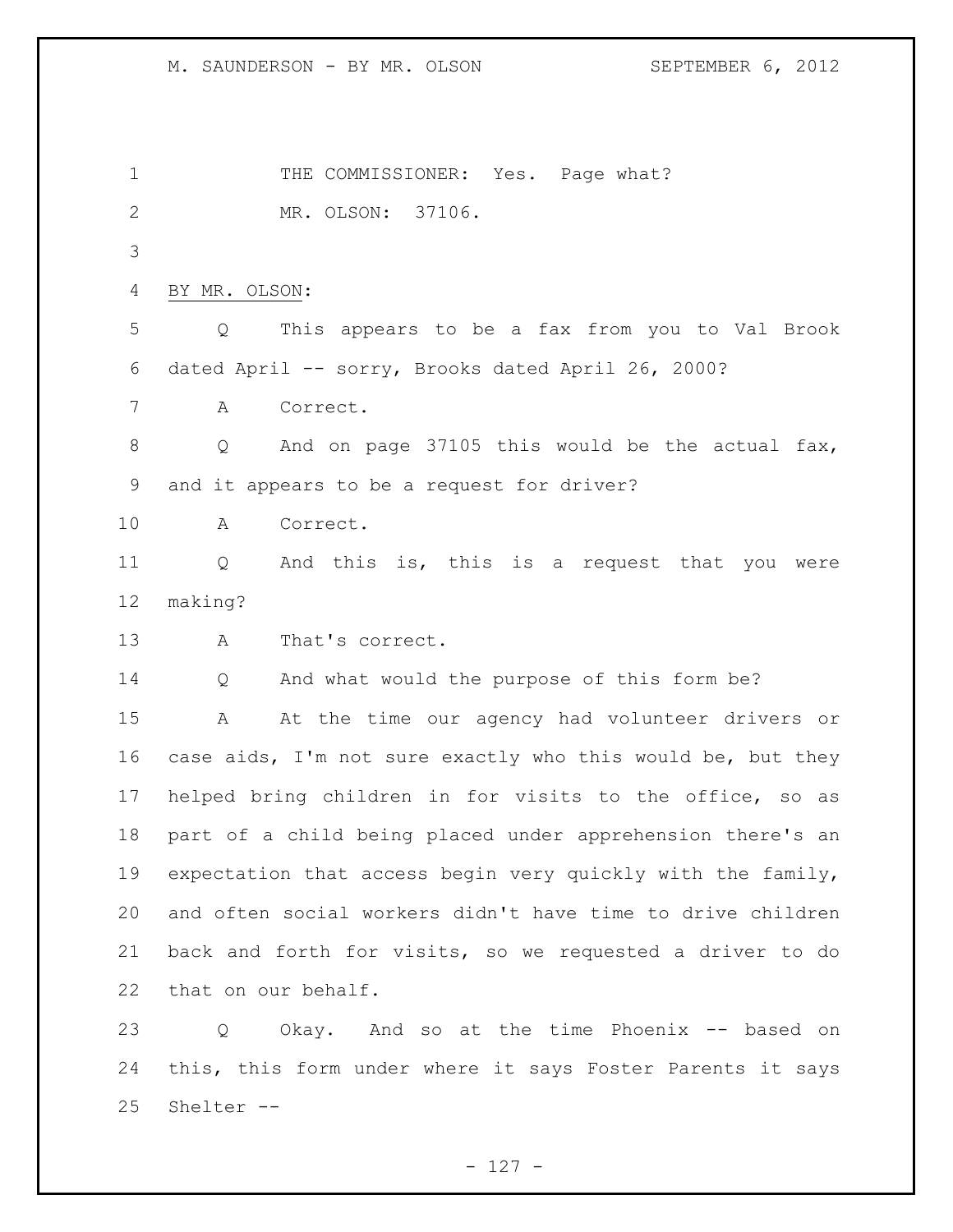1 THE COMMISSIONER: What, what page is this again? MR. OLSON: This is page 37105. 3 THE COMMISSIONER: All right. I, I thought you had said 06 before, but ... MR. OLSON: Originally 06 was the, the fax and then this is the contents of the fax. BY MR. OLSON: Q So under Foster Parents it, it says, Shelter Staff? A Correct. 12 0 What does that indicate? A It indicates to me that this was an agency shelter that was staffed by rotating staff, so this is not per se a foster home with your typical mother and father. This would have been a shelter with rotating staff and people in it, so I didn't exactly ever know who I was addressing so I just generally addressed it to shelter staff. Q Okay. So, so at this time at least Phoenix was at an agency shelter? A Correct. Q And under Frequency of Visits it says one time per week, and that's Fridays, 11:00 to 1:15 p.m.? A Correct.

- 128 -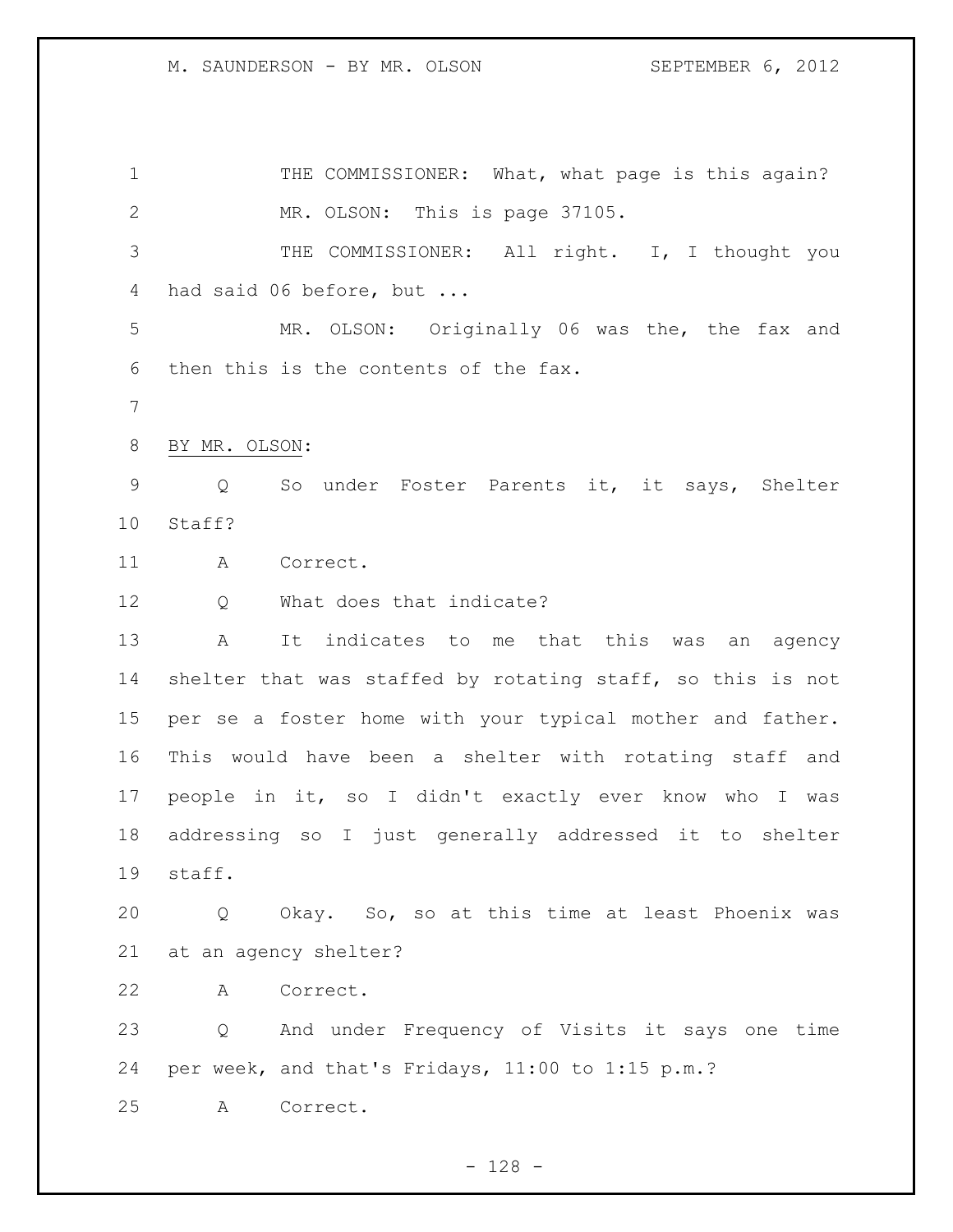1 Q And what does that indicate?

 A I think in my notes I had spoken to Mr. Sinclair, and we had arranged for visits to start the same week Phoenix was brought into care, that Friday, and they would continue on every Friday from that point onward for a period of two hours and 15 minutes in the office loosely supervised by myself. Q Okay. Do you recall actually supervising any visits? A I had to declare a conflict of interest before the visit even occurred, so if I recall when they came in for a visit with Phoenix I introduced them to my supervisor, who took over the case at that moment. Q Okay. Just before we get to that the loose supervision of Phoenix with the parents would that involve

Phoenix having time alone with the parents?

A Yes.

 Q And would there have been anyone else at these visits?

 A Nobody that the agency would have asked to be in the visits, but often times parents ask for, ask for other people to come to visits, like grandparents or somebody that they might deem an advocate for them.

 Q And you said a moment ago that you, you recall maybe being at the first supervised visit with ...

 $-129 -$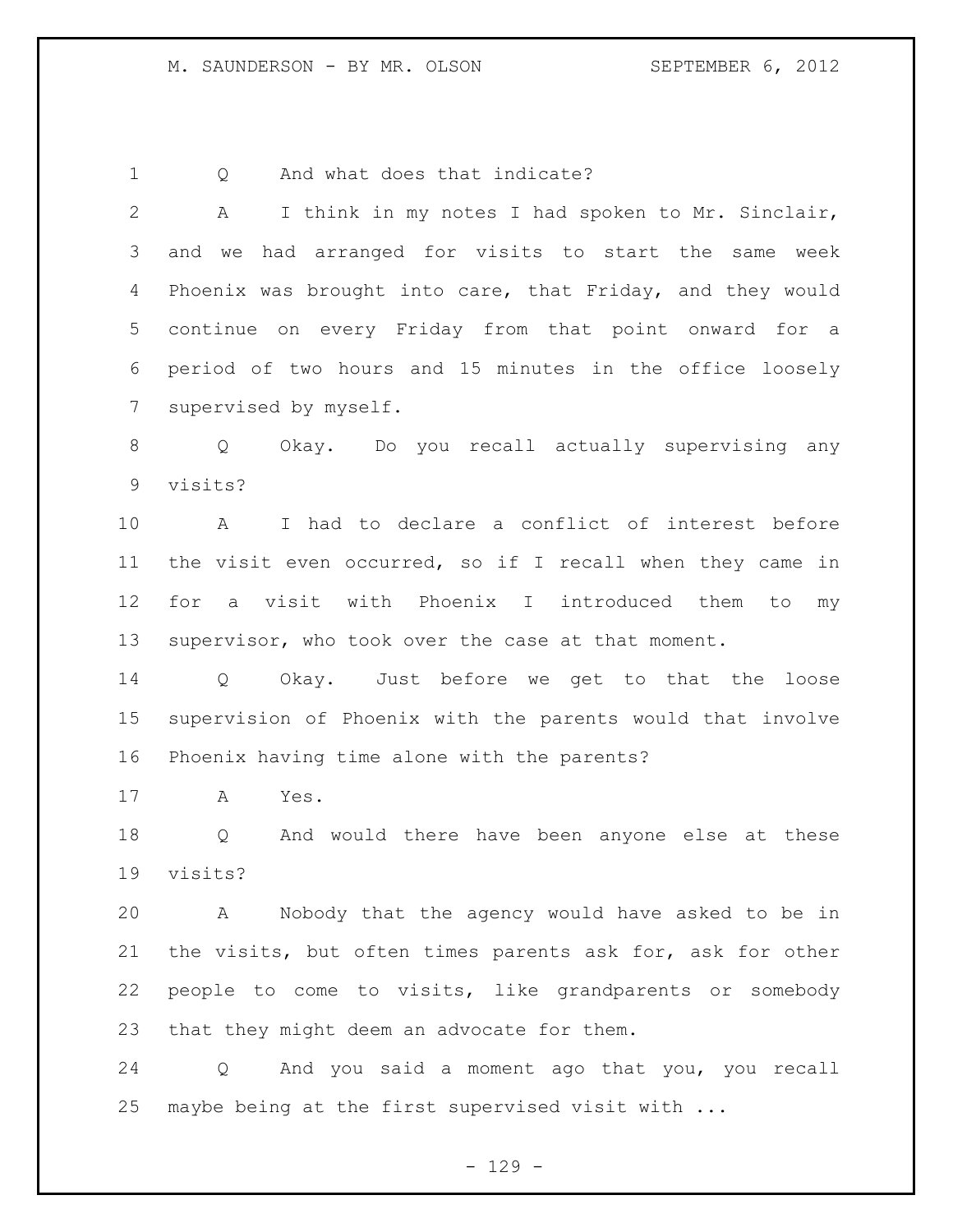A I recall being there for as long as it took to introduce the family to my supervisor. Q Aside from that visit and your initial contact with Ms. Kematch and Mr. Sinclair at the hospital did you have any other opportunities to observe them with Phoenix? A No. Q Based on your limited observations of them with Phoenix what was your impression in terms of their willingness and ability to parent? A I don't think that I could have spoken to that in the three days that I had. Q So if we go back to your transfer summary, now we're on page 37039, the next entry is dated April 26, 2000. It says: Phone call from placement resource indicating that there was a note 18 for Phoenix to be seen by a doctor when she is two weeks old. They were advised to call agency nurse 21 to set this up. They indicated that her first night was fine and 23 that she appears to be a very healthy baby.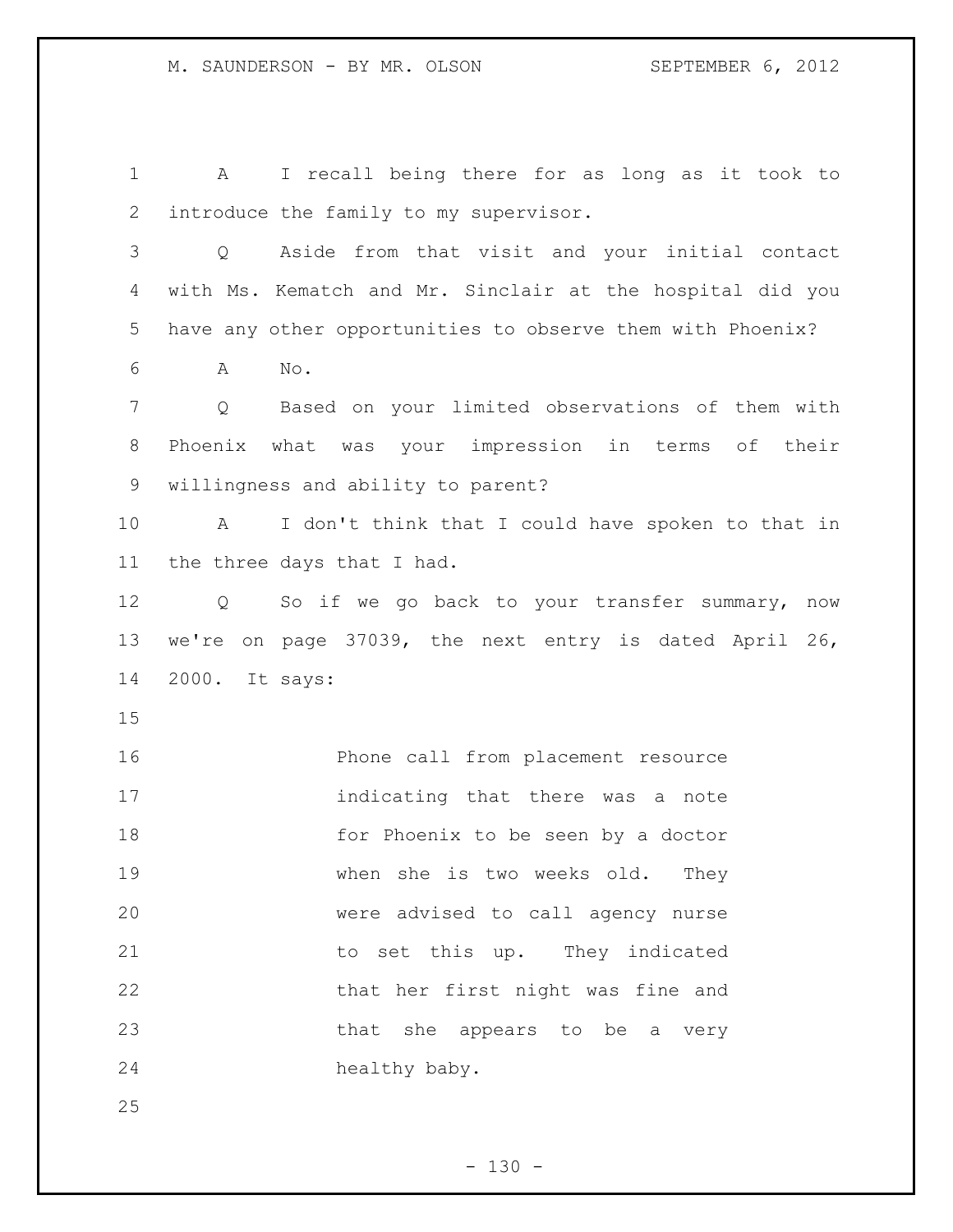So that -- this is a recording, this is a recording of a conversation you had then with the placement resource? A Correct. Q Okay. And then: A phone call from Steve Sinclair asking why there hasn't been a visit set up for today. This writer indicated that we were in the process of setting up visits, but that it would not be today. He became very angry with this writer and started swearing over the phone. After he was calmed down he indicated that he and Samantha would prefer afternoon visits with Phoenix. This writer would call him back at Ma Mawi Centre on Selkirk Avenue. And then: Phone call to Val Brooks and asked about requesting a driver for Phoenix to come in for visits. She advises that visits can be set up for Fridays, 1:15 p.m. at the office. This writer faxed the information over to Val's office. And that's the fax we were just looking at?

- 131 -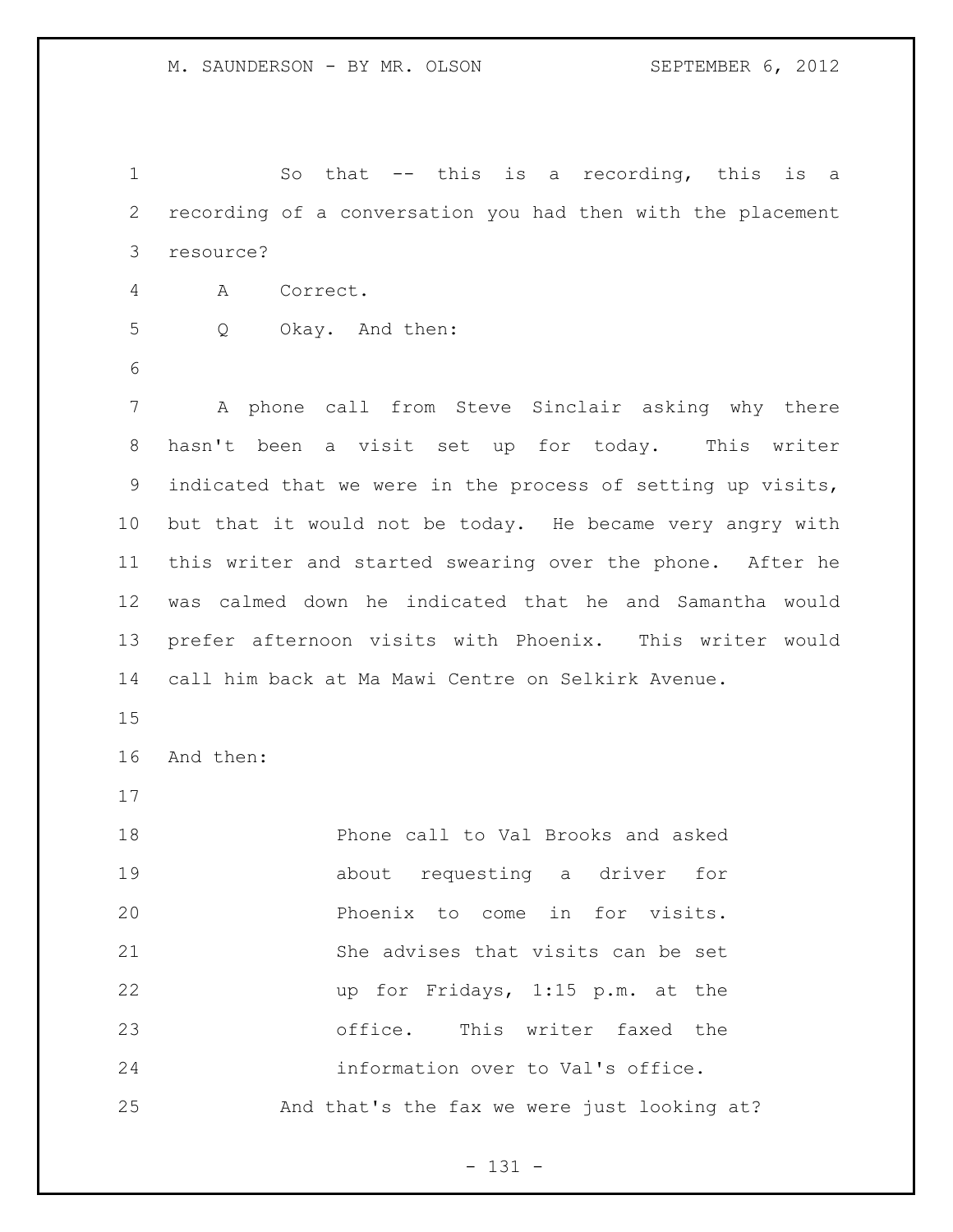A Correct.

 Q Then it looks like you made a phone call to placement resource to advise the times and dates for Phoenix's visits with parents, and then a phone call to Ma Mawi on Selkirk and left a message for them to call this writer.

What's Ma Mawi?

 A It's a resource for families from a First Nation and aboriginal perspective. They often provided supports to families, they do many things, parenting classes. I think specifically Mr. Sinclair was using Ma Mawi as a place to gain support, and also there was a telephone that was accessible for people to use, so that was our place for messages between us.

 Q Okay. So at that point did you have a home number for Mr. Sinclair and Ms. Kematch?

 A I think on the front of the After Hours sheet there was a phone number, but when I tried it it was maybe out of service, so I put something like no phone, N-P.

Q Okay. And the next, the next note:

 Phone call to Cree Nation CFS. 23 The receptionist advised that --

The name is redacted.

- 132 -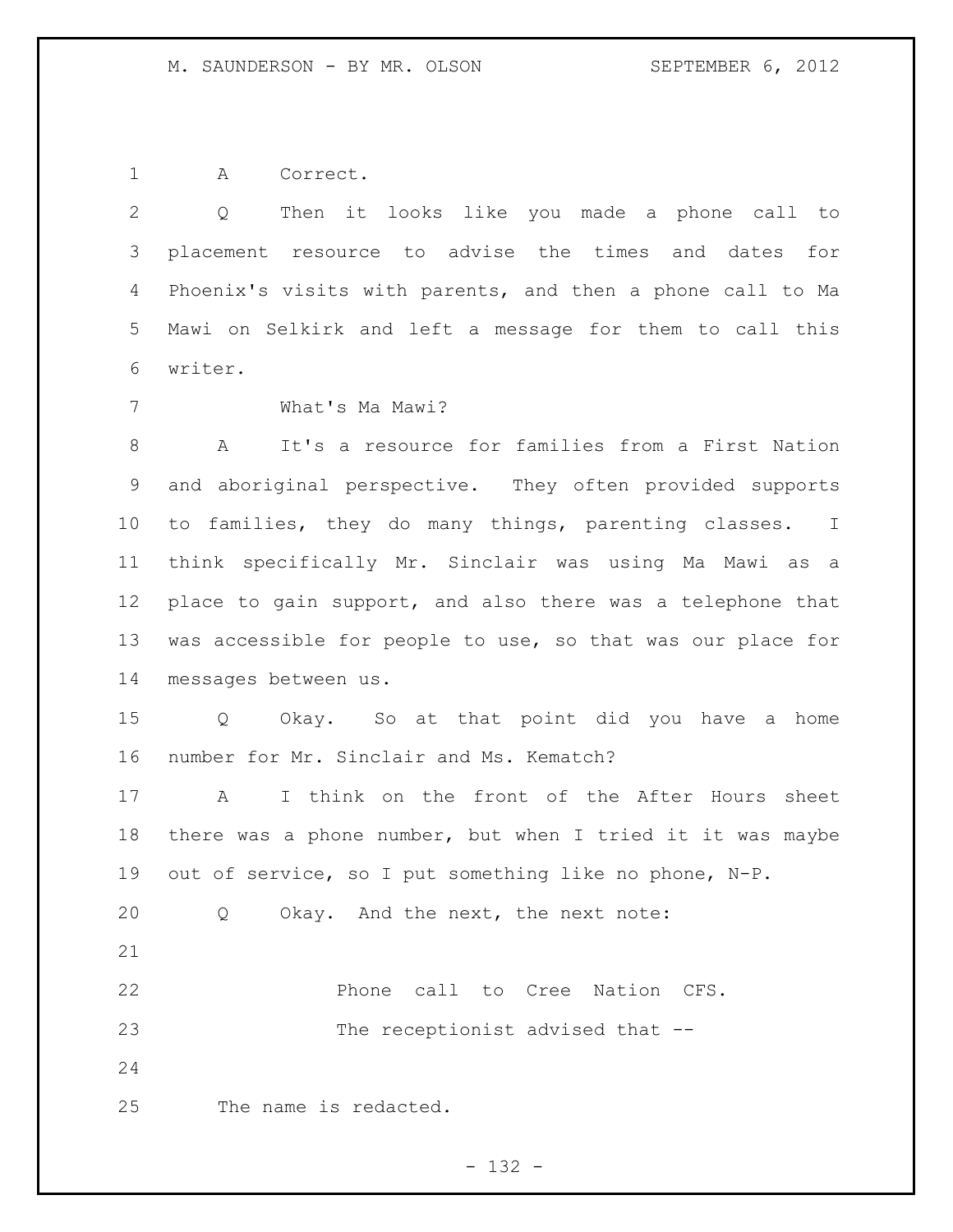2 -- is a ward of their agency, and that the worker is Germaine Brass. She is available this week so therefore she will leave a message for the supervisor Rose McKay to call this writer back. Do you recall what that, that note is about? A This is likely where I was looking for the information about the protection file, and I was looking to gather information about why Ms. Kematch's first child was made a permanent ward. Q And at that point had you received any additional information? A No, this looks like it was my most attempt -- Q Okay. 18 A -- at gathering the information. Q And the next -- there's a notation: Phone call from Steve asking about his visitation with Phoenix. He was advised of the time and days of his visits, and he indicated 25 that they will be there. He asked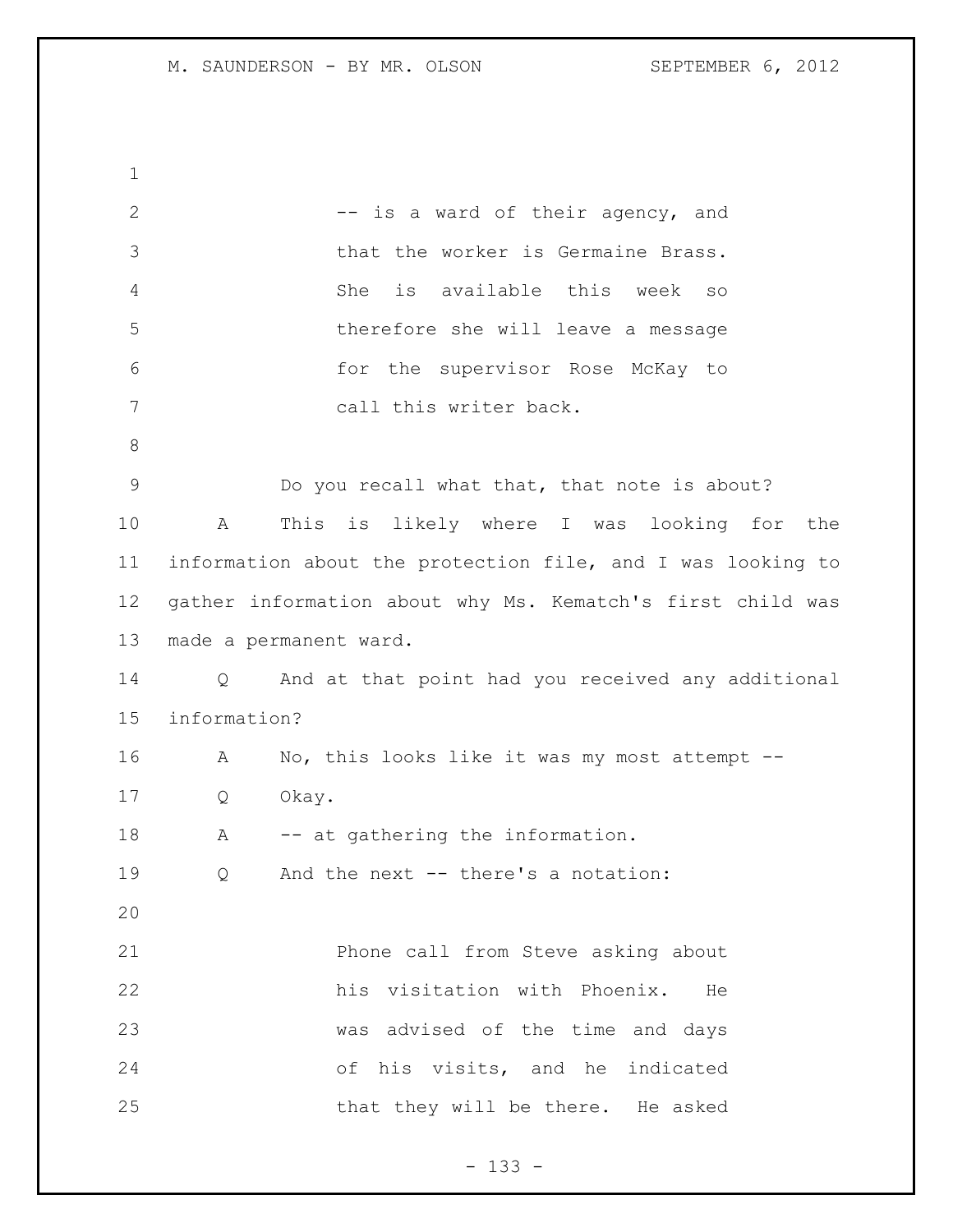1 this writer if it was all right if 2 they brought a friend and advocate with them. He indicated that he and Samantha have a connection with the Winnipeg Boys and Girls Club and they would like one of the workers, Nikki Taylor, to attend with them and assist them. At this point this writer realized 10 that the person whom they considered their advocate is this writer's first cousin. The issue of conflict of interest will have 14 to be discussed with supervisor Orobko tomorrow. Is this the conflict that you were referring to

earlier?

A Correct.

 Q And is this something then that you discussed with your supervisor?

 A It looks like the next morning I went in to see my supervisor and told him of the conflict, and we decided that I would get my paperwork completed, and hand the case to him to complete.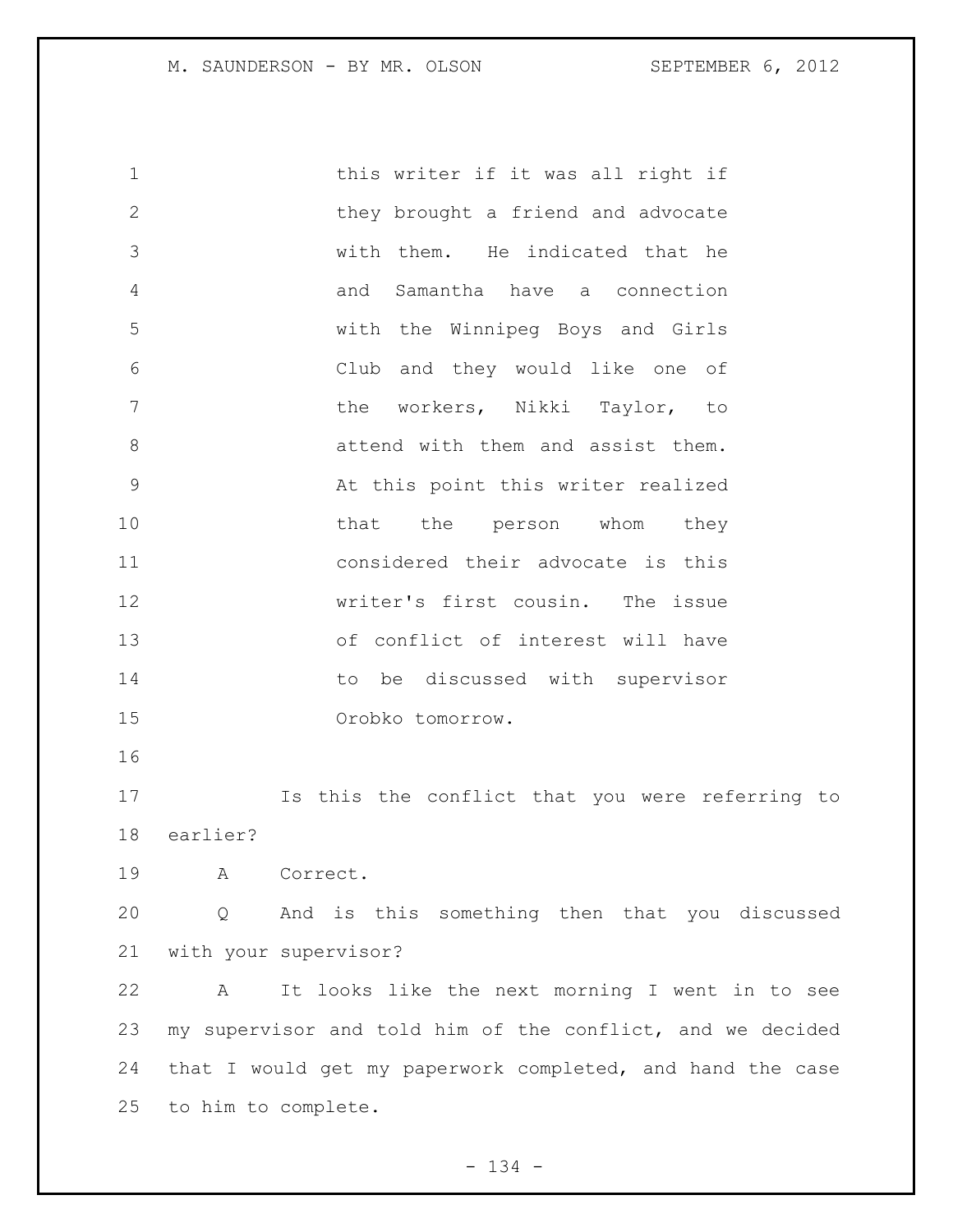1 Q Okay. Once -- is that just -- is that -- is a conflict in these cases -- is there always a conflict in these cases when there's another family member involved in a file?

 A I think it's -- I think it was -- I think it's wise to have a discussion with your, with your supervisor about whether or not it's a conflict. I think I felt at the time it was a conflict since our agency had placed their child under apprehension, and that one of my family members was going to be coming to the agency as an advocate to them. I just felt it would be best to pull myself away from the case.

 Q Okay. Once it was determined that you were in a conflict of interest did you have any further involvement n the file?

 A It looks like I did, according to my notes I was able to speak to Cree Nation to find out a little bit more about the file information. I did speak with the advocate, who is my first cousin, who I believe called me and I said that I would no longer be able to keep the file. I can't see the rest of my notes. Sorry.

Q So we're now looking at page 37041.

 A It looks like I sent the particulars to our court co-ordinator, who will take care of serving the petitioner notice of hearing to the appropriate agencies. On the last

 $- 135 -$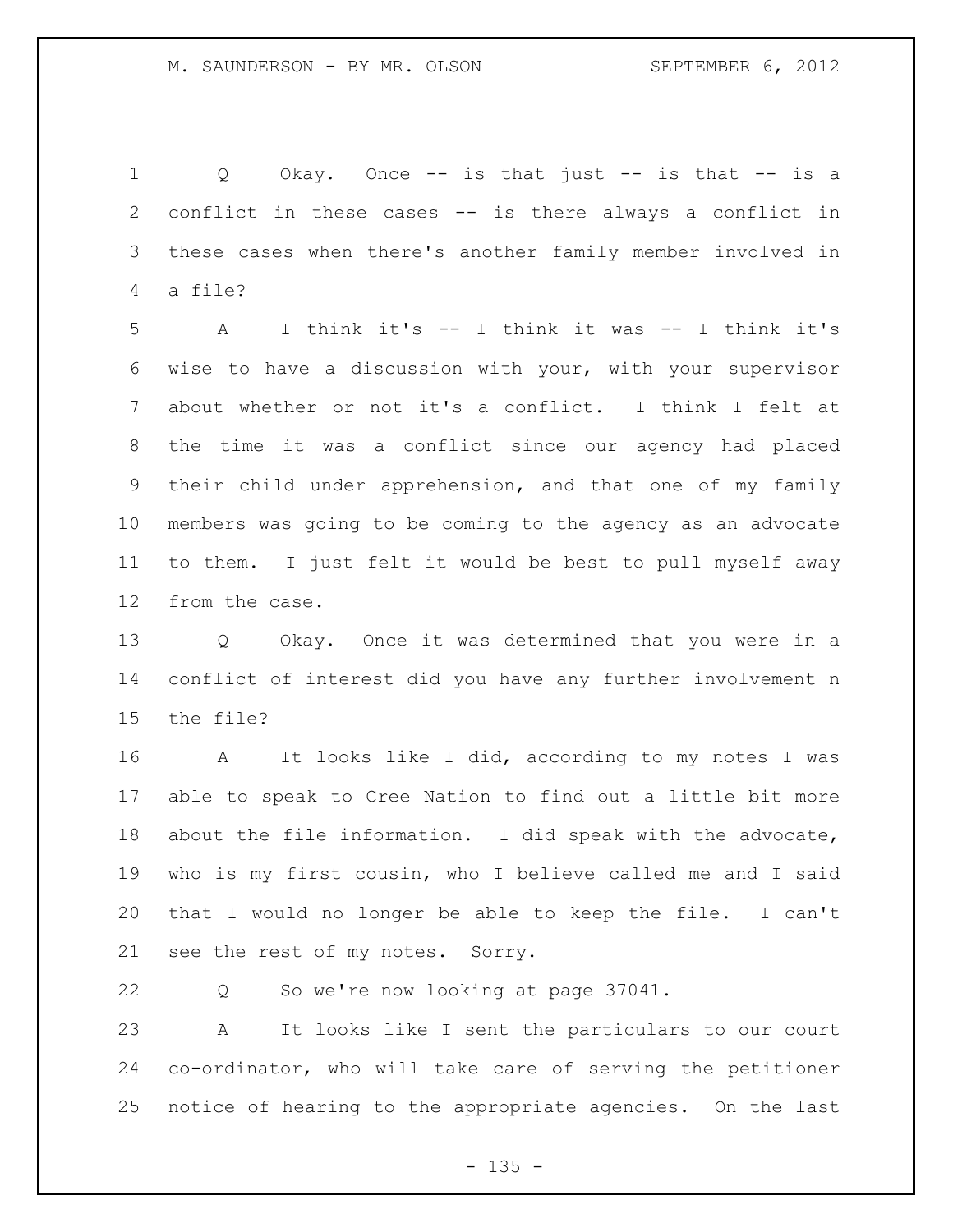| $\mathbf 1$     | day it looks like I reviewed the social history and the             |
|-----------------|---------------------------------------------------------------------|
| 2               | closing summary on Ms. Kematch's child in care file, and I          |
| 3               | indicated that it speaks to Samantha's time in the care of          |
| 4               | the agency, and so I called Ms. McKay back at Cree Nation           |
| 5               | and asked for the protection material, and then it looks            |
| 6               | like my last entry under interventions was the beginning of         |
| 7               | the visit where I introduced the parties to my supervisor           |
| 8               | and told everyone transparently that I would no longer be a         |
| 9               | part of the file.                                                   |
| 10              | So at that point then the plan was to transfer<br>$Q \qquad \qquad$ |
| 11              | the file to your supervisor and he would have conduct of            |
| 12 <sup>°</sup> | it?                                                                 |
| 13              | Correct.<br>A                                                       |
| 14              | Okay. Did you have any involvement with the<br>$Q \qquad \qquad$    |
| 15              | child protection proceedings?                                       |
| 16              | No.<br>A                                                            |
| 17              | If we -- if you look at -- on, on page 37041 at<br>Q                |
| 18              | the note dated April 28, 2000, this is your contact with            |
| 19              | Cree Nation CFS?                                                    |
| 20              | Um-hum.<br>A                                                        |
| 21              | THE COMMISSIONER: Where, where is that?                             |
| 22              | MR. OLSON: It's page 37041.                                         |
| 23              | THE COMMISSIONER: Yes.                                              |
| 24              | MR. OLSON: The entry April 28, 2000. It's the                       |
| 25              | second paragraph.                                                   |

- 136 -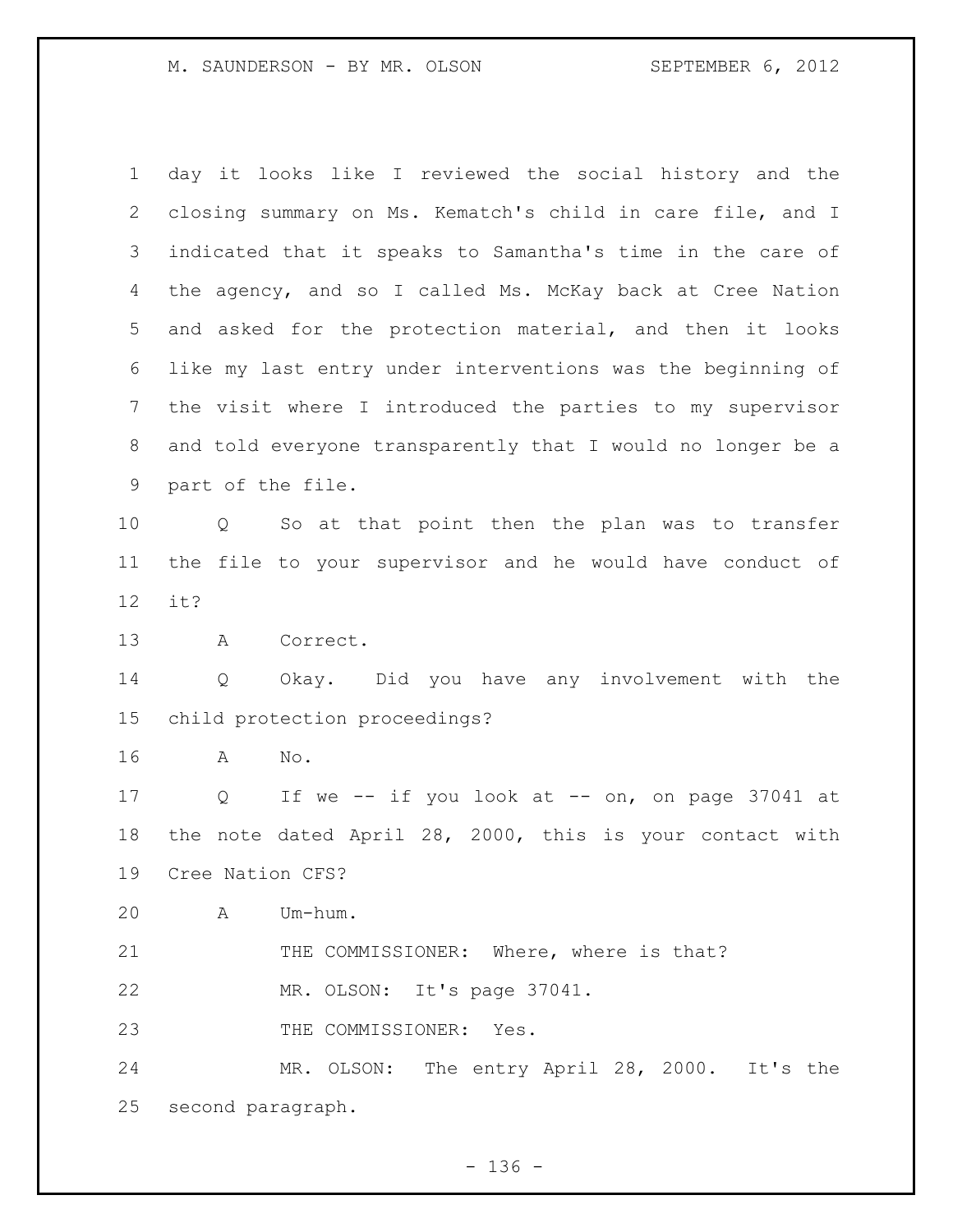1 THE COMMISSIONER: You, you said the "note" and I was looking for a note, but I see what you mean. MR. OLSON: Oh, sorry, the, the entry -- THE COMMISSIONER: I see what you mean. BY MR. OLSON: Q It says: Reviewed social history and closing summary that was faxed to 11 this writer from Cree Nation CFS. Is that the information we reviewed this morning? A Correct. Q Okay. And -- A And it says it speaks, it speaks to Samantha's time in the care of that agency. Q Okay. And you note: None of the attached history from Cree Nation discusses anything to do with the first -- Samantha's first child and his time in their care.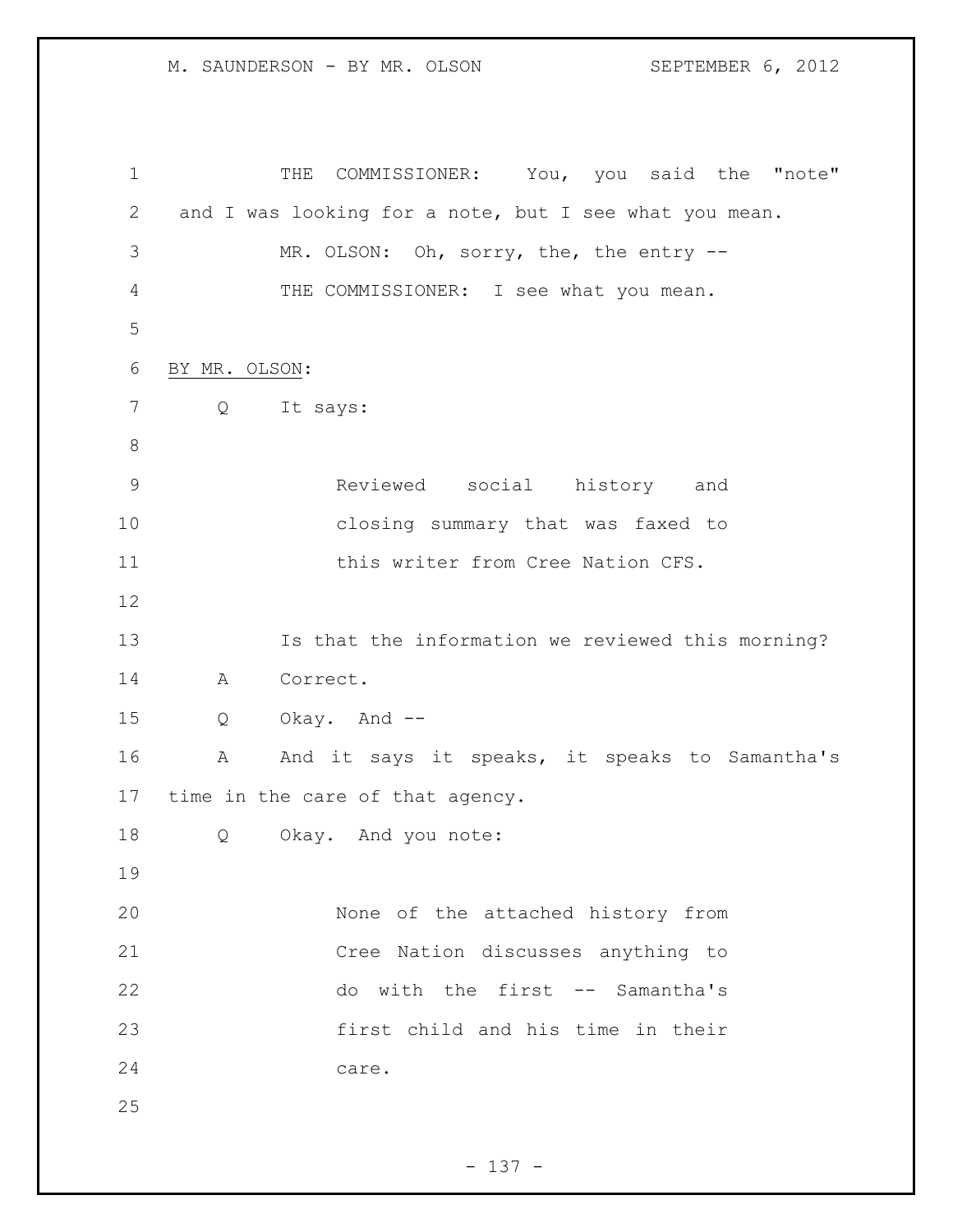1 Did you ever -- sorry, it goes on to say that you had a phone call with a Rose McKay from Cree Nation CFS and left her a message to call you, and then you spoke with Rose McKay and she advises that the information that this writer requires is on the child's file, and she will locate it and fax it over to this writer. Did you ever receive that information? A I believe it was received by our agency on the day that I ended my involvement with the case, but I do not -- I don't recall reviewing it. I had written my assessment and handed the file to Mr. Orobko already. The information on that was not included in my assessment, that's how I'm gathering that I didn't see it. Q Okay. And then at, at -- THE COMMISSIONER: Just a minute. What information was it you, you were wanting and hadn't seen? 17 THE WITNESS: The protection information for why Ms. Kematch's first child became a permanent ward. THE COMMISSIONER: And that's what we discussed this morning? 21 THE WITNESS: Right. The stuff that I had originally asked for. BY MR. OLSON:

- 138 -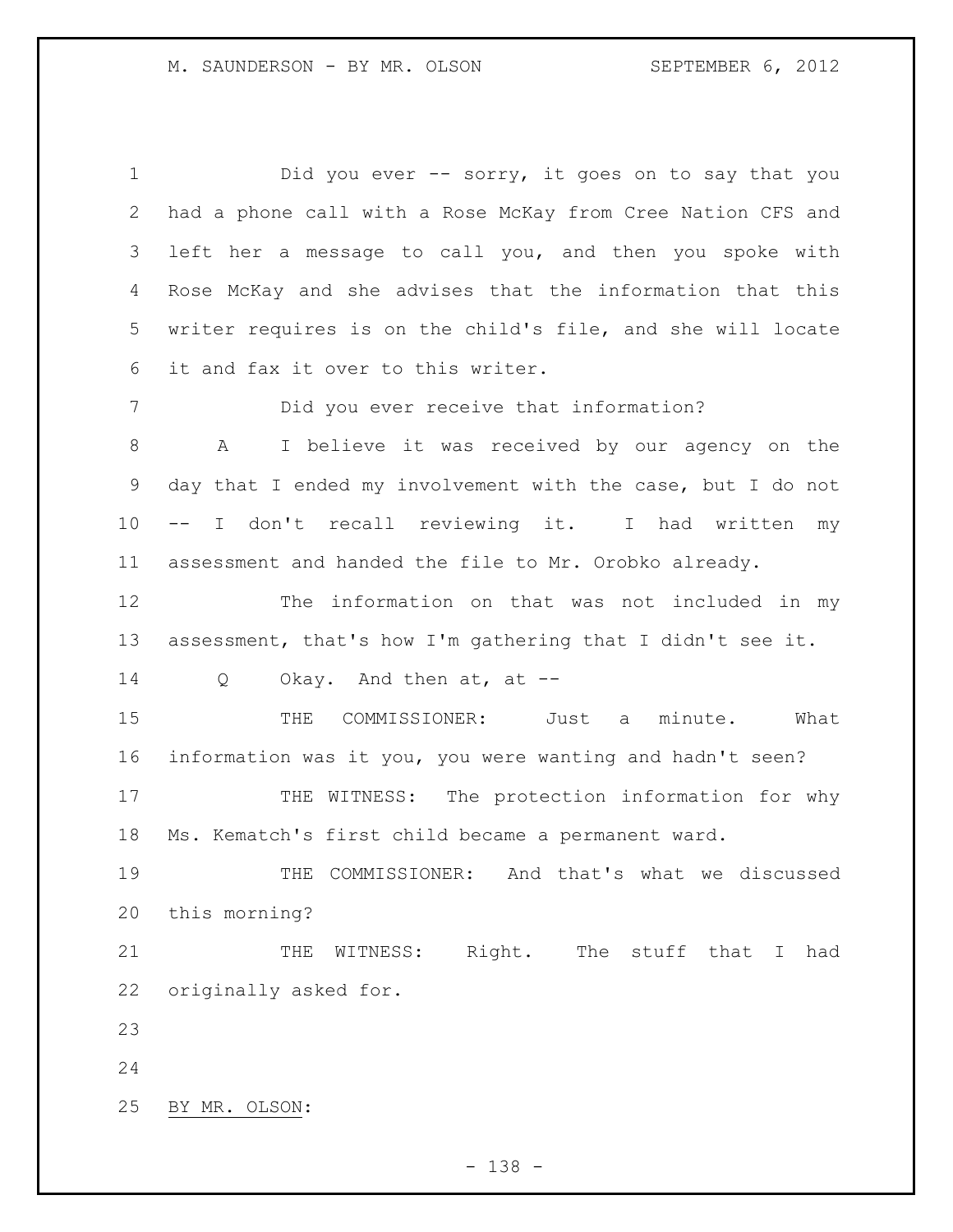Q And then so according to your notation on April 28, 2000 it appears that was your last involvement with the file?

A Correct.

 Q Okay. Still on that page if you'd go under the heading assessment what, what sort of information do you record here?

 A The purpose for the assessment is to take all that we know about the family, all that we did, the interventions that we were involved in, the history, and package it up sort of with an overall assessment of the family, the situation, what, what we might recommend happen with this file, so I took everything that I knew about the file and about Phoenix, and Ms. Kematch and Mr. Sinclair. I packaged it up in an assessment and handed it off to Mr. Orobko.

 Q Does that differ in any way from what -- the sort of assessment an After Hours Unit worker would make?

 A Well it's intended to be a little more thorough. Ideally Intake would have a case for up to 30 days, so you may gather much more information than After Hours could gather in an evening, or in an hour. That was the reason that I made the phone calls to Cree Nation. I wanted to in a very short, quick turnaround time be able to give the next worker as much information as I could about this

- 139 -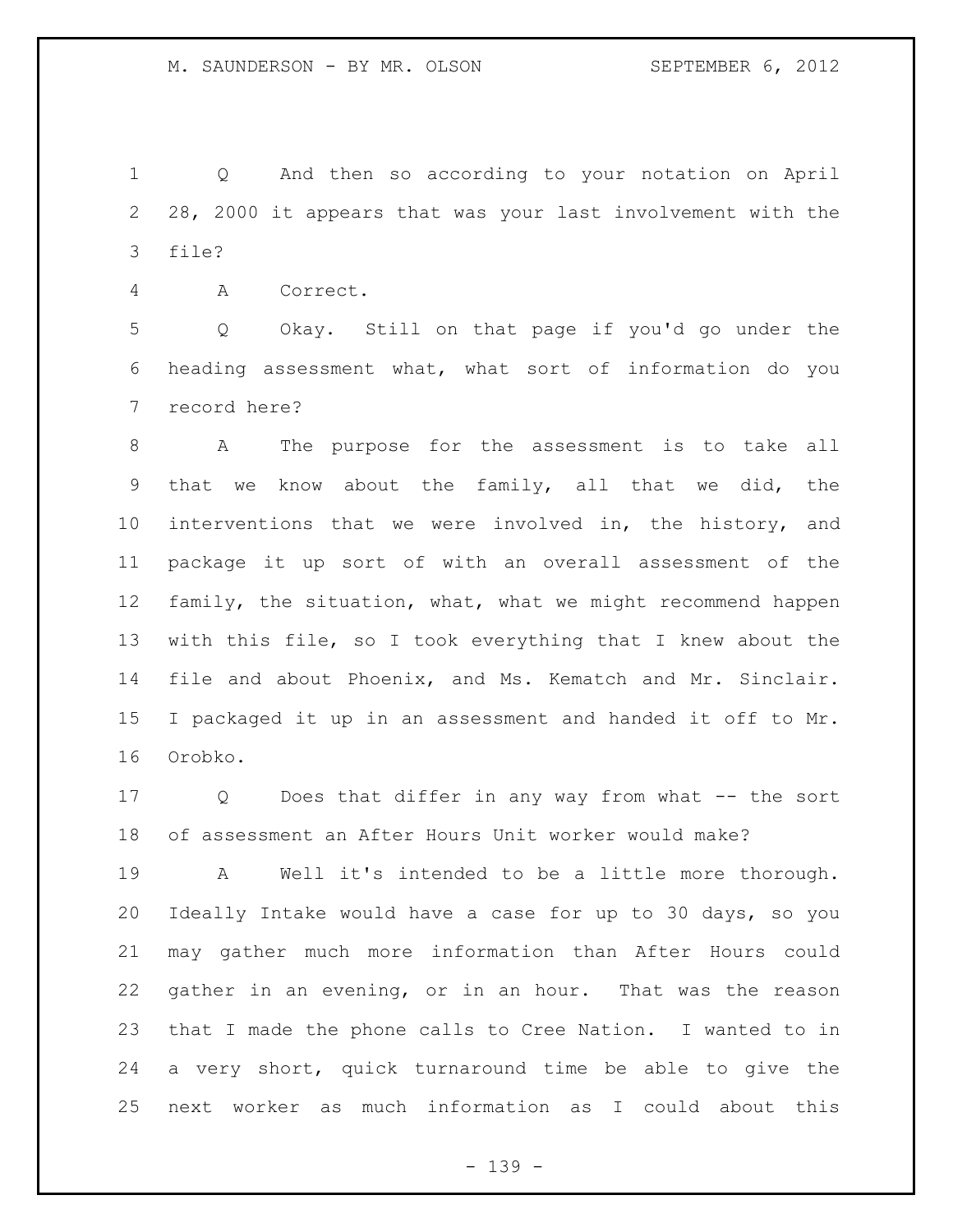family to make decisions about whether or not they could parent Phoenix in the future. Q And so your assessment piece then is that something you would have expected the next worker to rely on in doing their work, his or her work? A Correct. Q So under, under Assessment on page 37041 it says: Samantha Kematch, 18, and Steve 10 Sinclair, 19, are the parents of **Phoenix Sinclair, five days.**  Samantha Kematch has another child, date of birth July 23, '98, who is a permanent ward of Cree 15 Nation CFS. The social worker there for the other child is Germaine Brass and her supervisor 18 is Rose McKay. Currently the child is in foster placement in Winnipeg, however, he's moving to Island Lake to reside with his father's family. Samantha has been a permanent ward of Cree Nation since 1993 when she was apprehended from her mother due to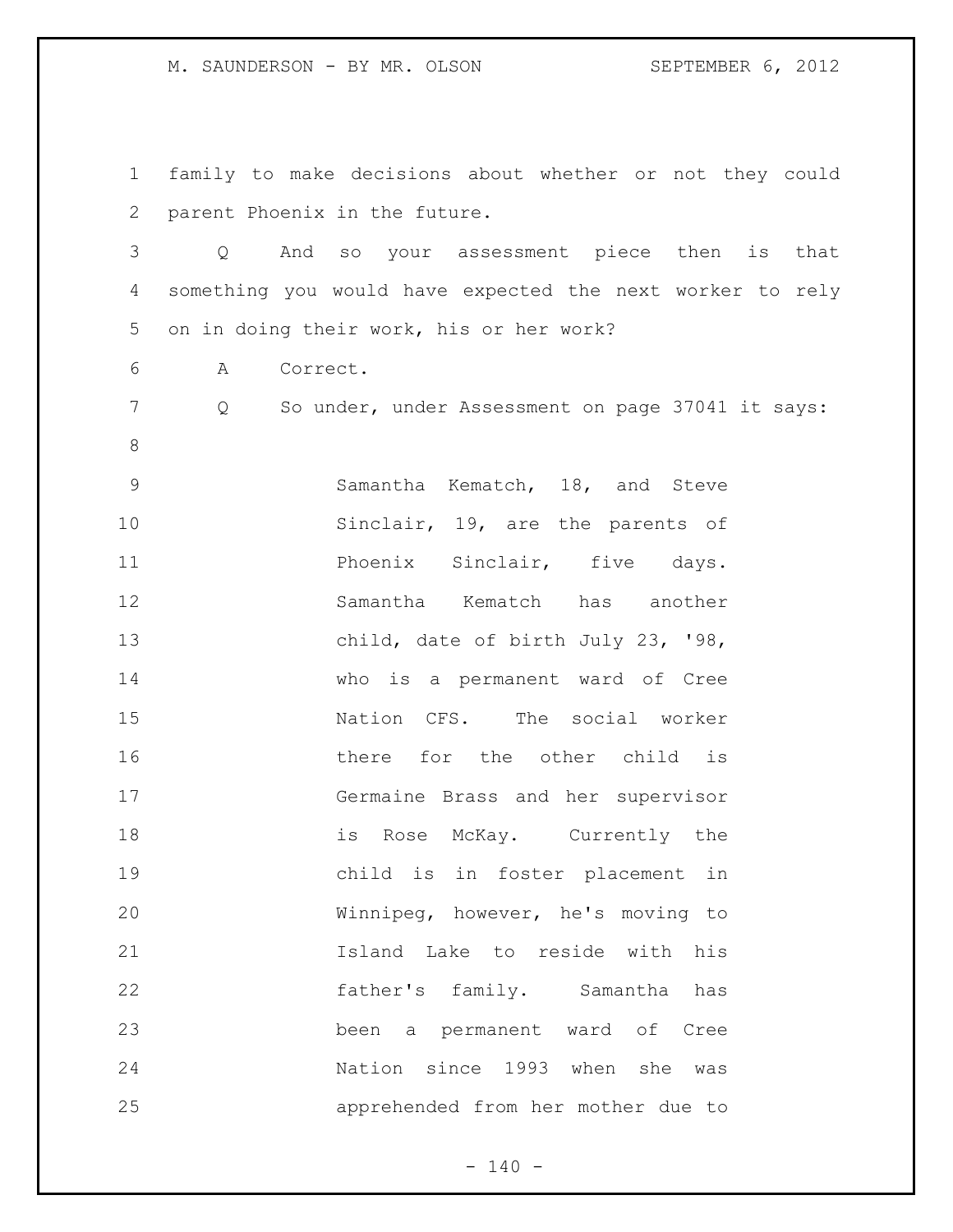1 issues of alcoholism, neglect, abandonment and abuse. Samantha's years in the care of that agency were fraught with difficulties for her in that she was often AWOL from placements, involved in criminal activities, sexually promiscuous, didn't attend school, was hostile and aggressive, and generally had difficulties 11 following any rules. Cree Nation CFS made attempts to

 place Samantha in a level 4 setting due to these behaviors and she was eventually placed in an independent living program supervised by Macdonald Youth 18 Services. Cree Nation CFS provided this writer with information with regard to Samantha, however, they have yet to provide information with regard to reasons behind the first child becoming a permanent ward. In a phone conversation with

- 141 -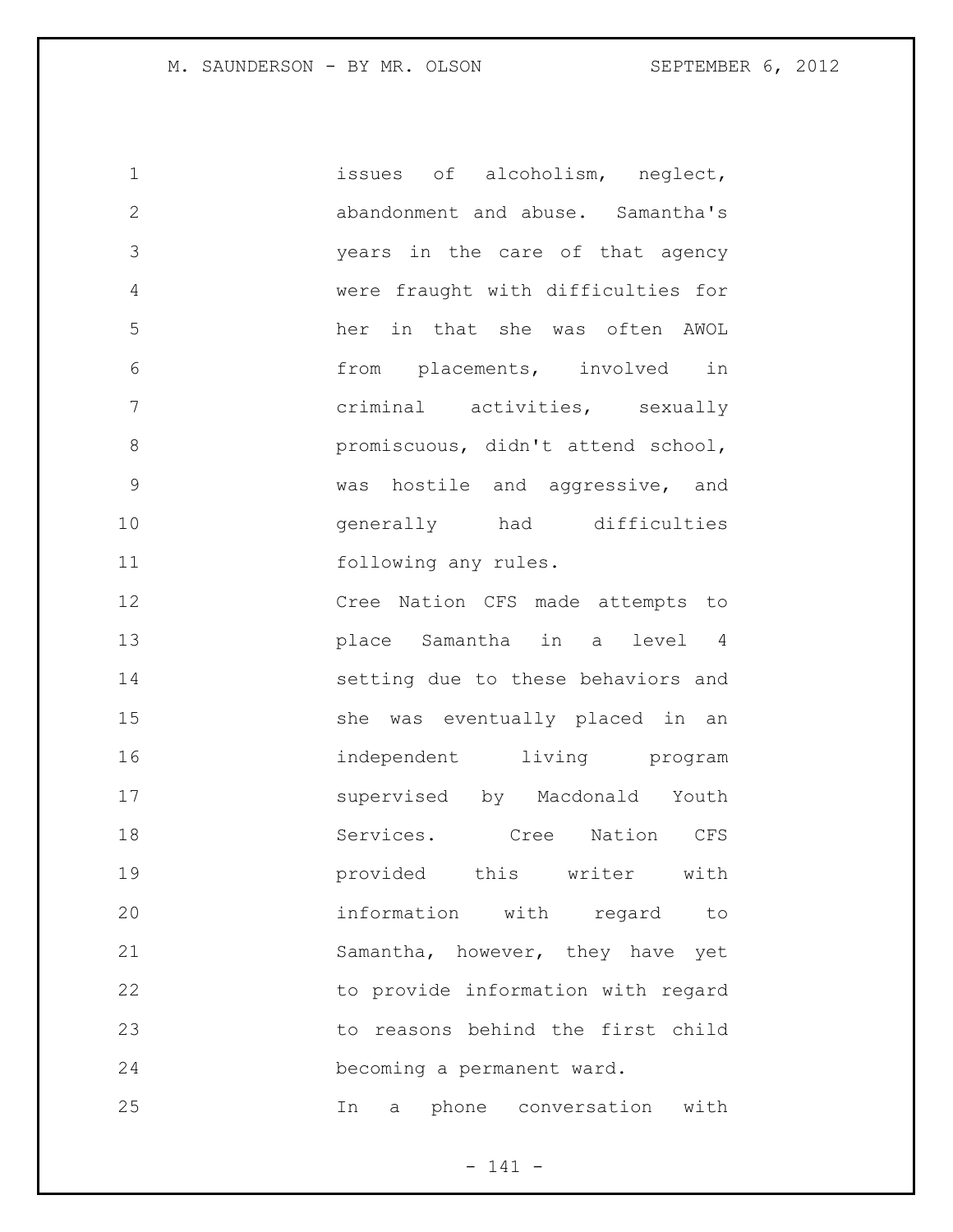supervisor Rose McKay she indicated that Samantha hid her pregnancy from everyone and made no parental plans around having a baby. She was also provided some opportunity to parent the child, however, she lacked the ability to do so and ended up not being able to feed him or meet his basic needs. The behaviors that she had been exhibiting, plus her lack of 13 motivation to parent, resulted in 14 the agency asking Winnipeg CFS to apprehend on their behalf. Cree Nation advises that Samantha has taken no interest in her first child and has no contact or communication with him, or his guardian agency. So this appears to be a fair amount of the information from Ms. Kematch's child in care file; is that right?

A Because that's all I had at that point.

- 142 -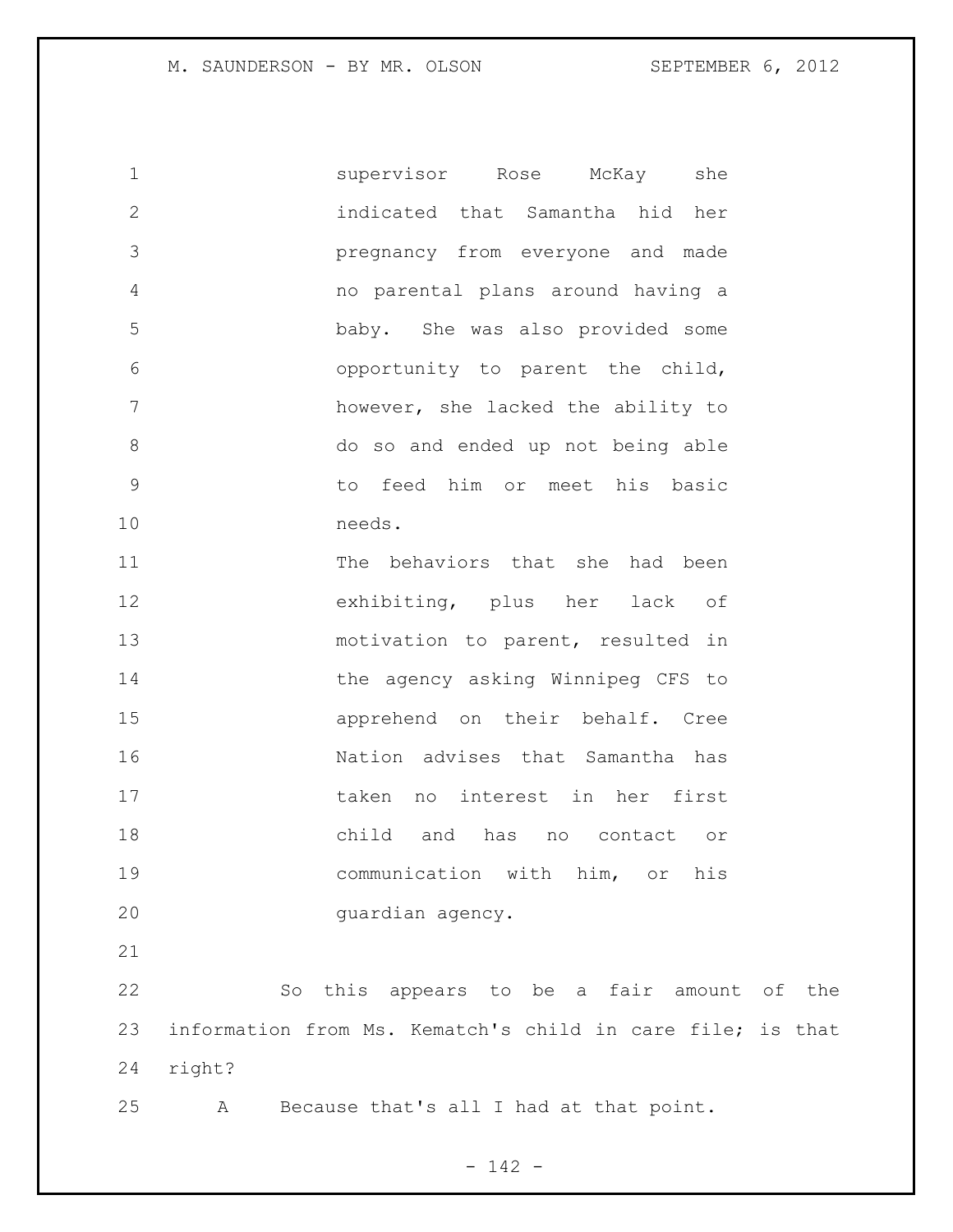Q Okay. And was this, was this important information to pass on to the worker who would have the next file -- the file? A It was the information that I had, and it did speak to some of the behaviors that Ms., Ms. Kematch had shown while she was in care, but also it was important to have what Ms. McKay had indicated were some of the reasons that the first child was apprehended, and why that child hadn't been returned home, so the combination of the information was important I think. 11 Q Your note goes on to say that: On April 24, 2000 the Women's Hospital made contact with the agency's night duty service to advise that Samantha had given 17 birth to a baby girl, Phoenix Sinclair. She indicated to hospital staff that she had no prenatal care and had nothing to prepare for the imminent birth. You continue to go through the facts we discussed before with respect to the concerns over Samantha possibly hurting Phoenix, et cetera.

 $- 143 -$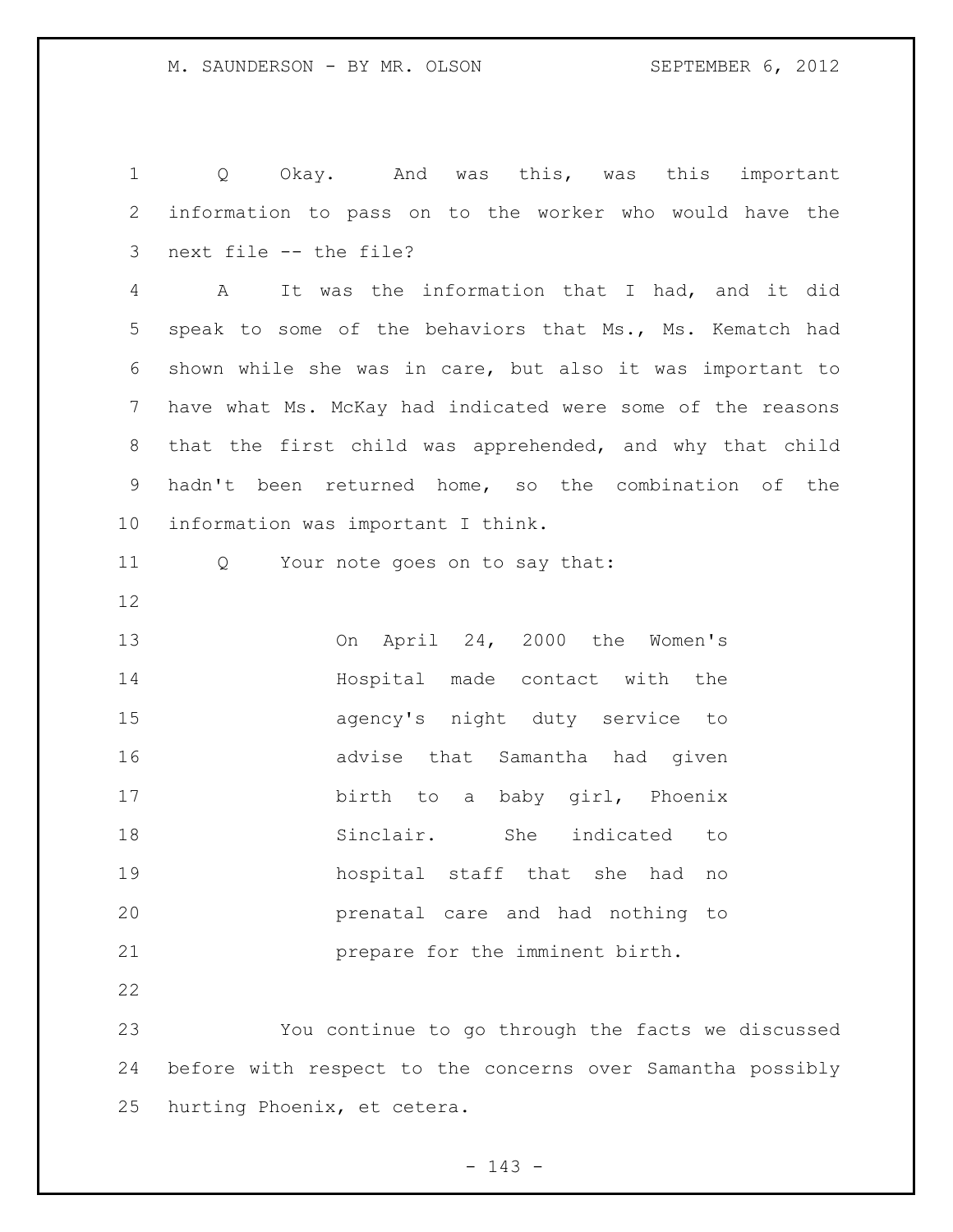1 The last paragraph you say: At this point the parents remain somewhat ambivalent around their motivation to parent Phoenix. There is some indication that despite their initial reaction 8 below they're eventually wanting to parent Phoenix. And so at that point that's what you anticipated at some point they would want to parent? 13 A Well I took, you know -- the fact that Mr. Sinclair called so quickly after the baby was apprehended I took that to mean that he had some interest in bonding with his child and seeing her. He was angry when there wasn't a visit the very next day after the apprehension, which I saw as a positive, as some level of interest in parenting. Q Did, did you make anything of the fact that it was Mr. Sinclair that phoned rather than Ms. Kematch? A What do you mean? Q Was it unusual at all in your experience for the, for the father to phone rather than the mother? A Not necessarily, no. Q Then you go on to say:

 $- 144 -$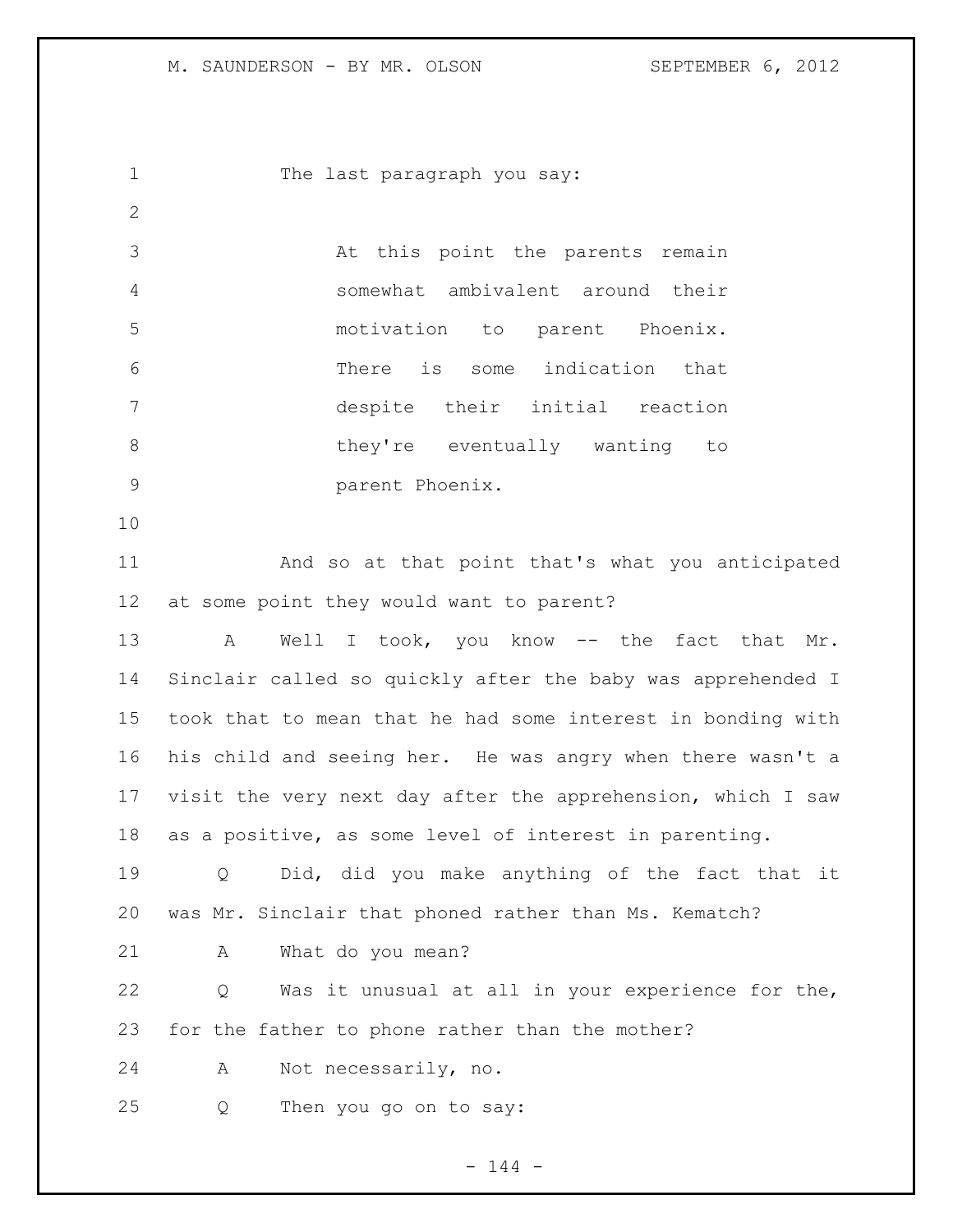The writer has yet to receive written documentation around the reasons that Samantha's son became a permanent ward of Cree Nation. Once this information was received it will need to be incorporated into the final assessment of the family and the recommended plan. 

 What, what did you mean by "final assessment" here?

 A Well, my assessment came after three days of having the file so I don't imagine it was completely thorough. I think that there needed to be more conversations with the parent around their intentions. Ideally if I wouldn't have had to declare conflict of interest I would have met further with the parents to determine their level of motivation, would have perhaps seen where they were living, would have had a chance to review the first child's file, and the reasons, to determine what sort of some of the needs of the family are in order to make recommendations to the next agency. If the parents indeed said that they were interested in perhaps parenting in the future I'd give some

 $- 145 -$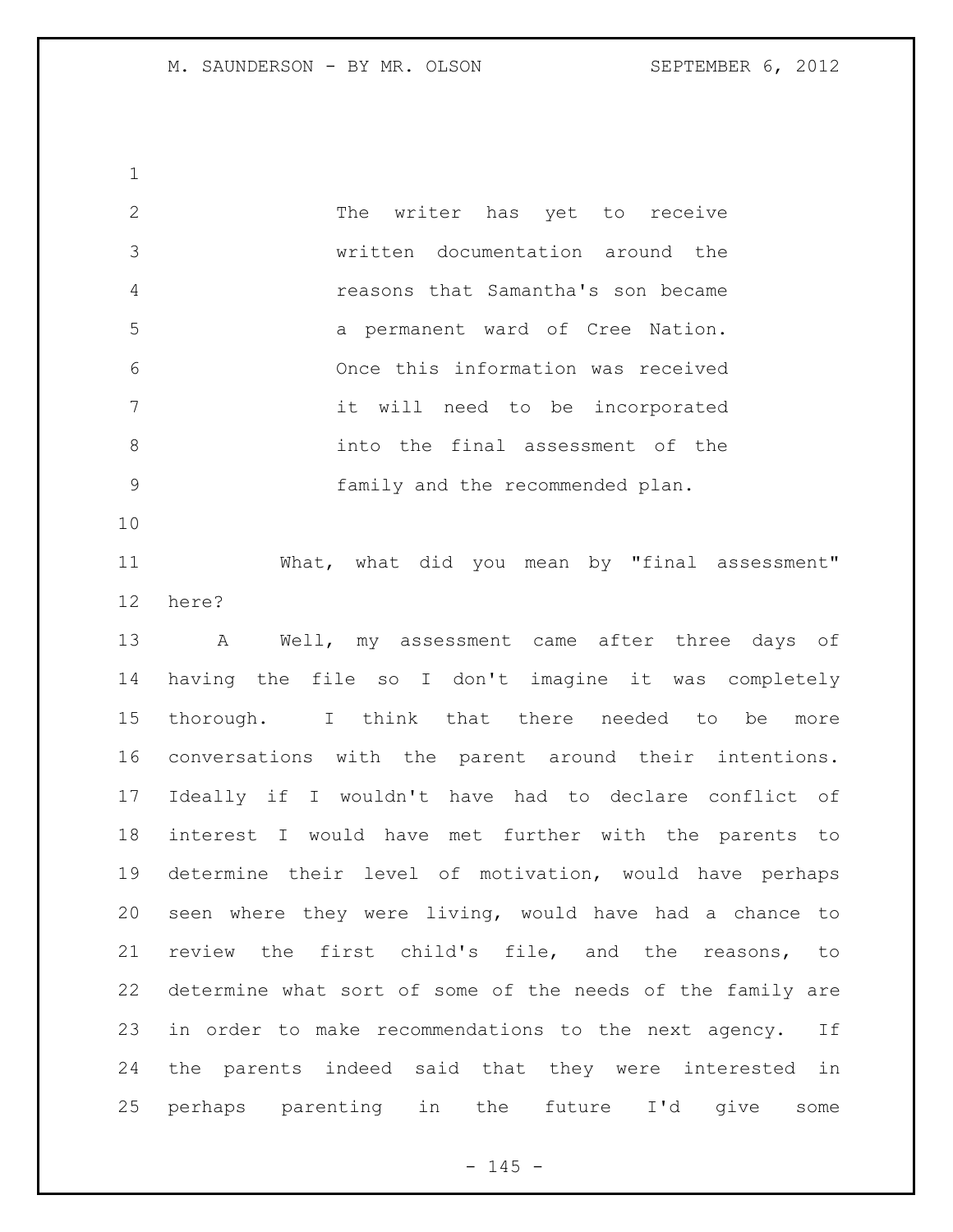recommendations based on my more thorough assessment of what I thought they needed to work on.

 Q Okay. When you say "final assessment" were you expecting the next intake worker, in this case it would have been Mr. Orobko to do a further assessment or are you referring to the next level of ...

 A Well assessment is ongoing, so it's not just Intake that makes an assessment or After Hours that makes an assessment. I was quite sure Mr. Orobko was going to have a further assessment to add to this because he was going to be meeting with the parents, and also once it got to their Family Service worker, who would be working with them in the long term, assessment is ongoing.

 Q Okay. The, the document if you look to the last page -- sorry, 37042, I believe. Further -- at the bottom of the page your signature appears and it's signed, and then opposite is Mr. -- a line for Mr. Orobko to sign. Would it normally -- would he normally sign this type of a document?

A Yes.

 Q Do you know why this, this doesn't appear to be signed, do you know why that is?

A I'm not sure.

 Q Okay. Do you know if you would have discussed it with Mr. Orobko before transferring it over to him?

 $- 146 -$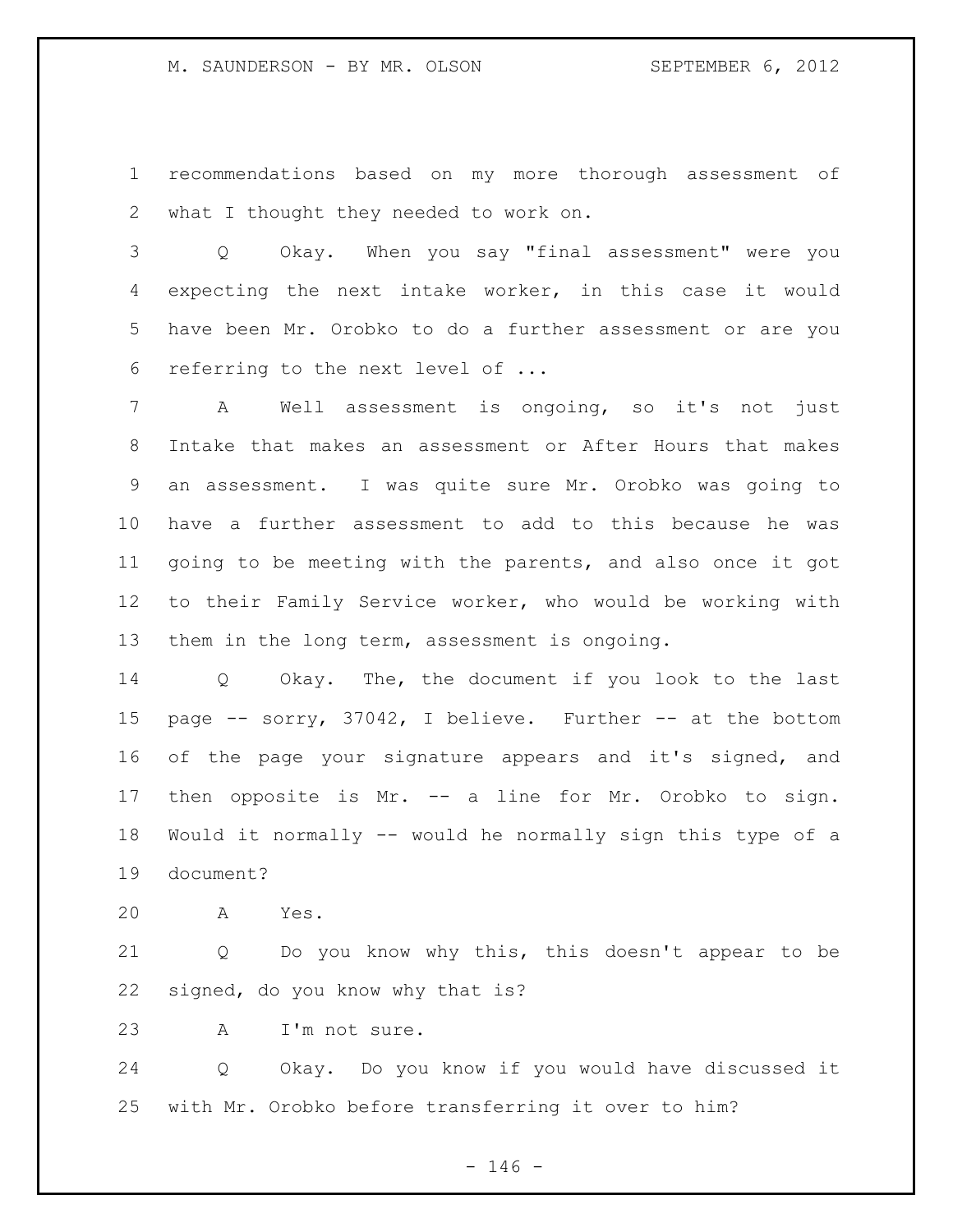A He would have received this as part of the file because I would have -- similar to how I receive the file, or how I received the referral, he would have been given this document, as well as the After Hours report, and possibly the physical file if that's what was happening at that point in time, so he would have had all of this information. Probably just an administrative miss, but I'm quite sure he would have read all of this information when he got it. Q Okay. The, the file itself, the document, when you prepared it was this was a Word document you were working off of? A Yes, I believe so. Q So at the point when you signed it -- did you print it out and then sign it, and then you would give it to Mr. Orobko? A Correct. Q So at the point you signed it it would not have been entered into CFSIS? A I'm not sure. I don't, I don't know that. He could have continued on with my document, I'm not sure how that, how that worked. Q Okay. But just before you, you actually signed this, this particular document would you have uploaded it to CFSIS?

 $- 147 -$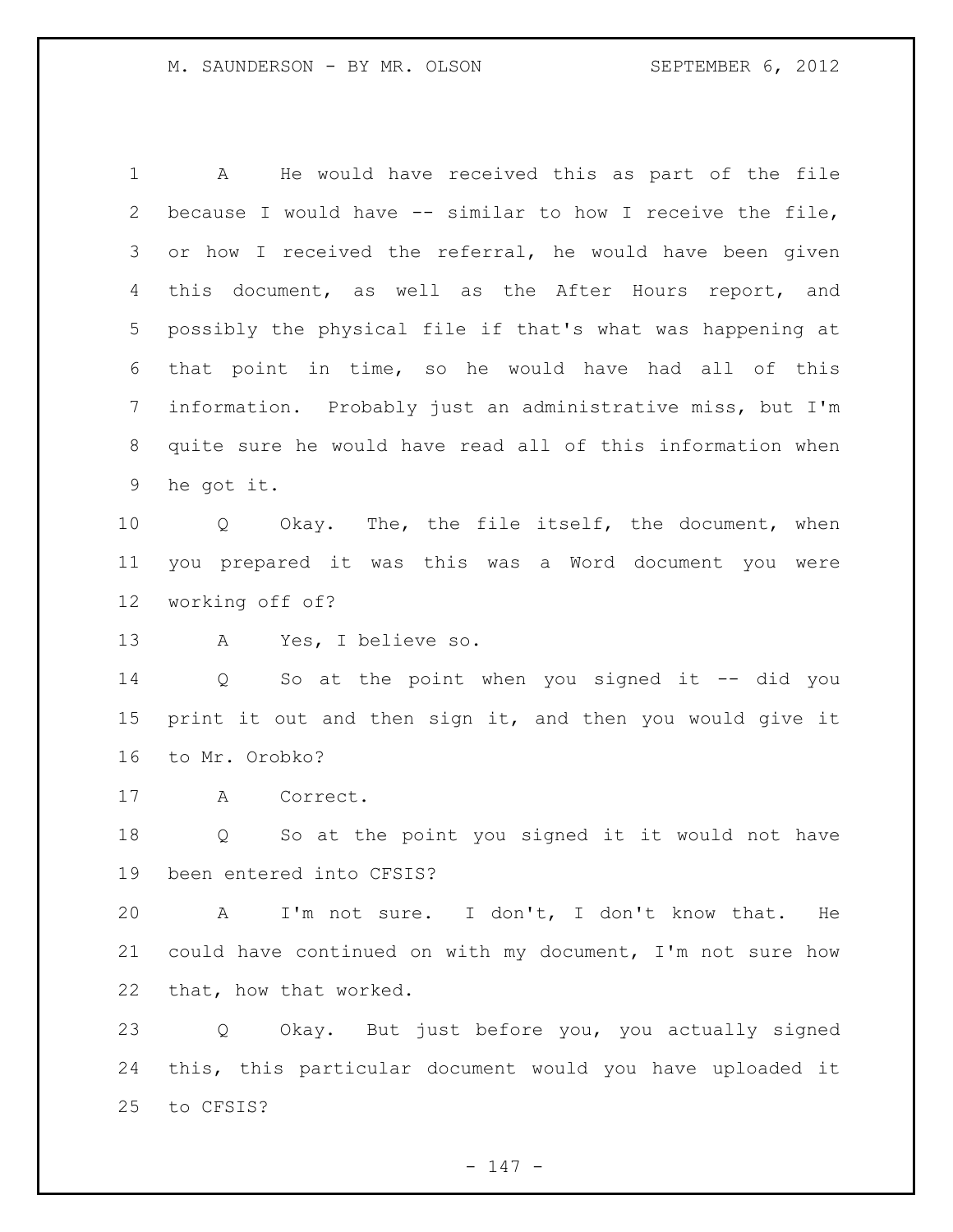A Usually it was our administrative staff who did the attaching of Word documents to CFSIS. I don't remember attaching it to CFSIS.

 Q Okay. What, what was your understanding of what was -- what would happen with this particular file after it was transferred to Mr. Orobko?

A What would he do on the file?

Q Right.

 A I think there was probably a couple of things that he had to do. I think he was tasked with serving the petition and notice of hearing paperwork to both biological parents. I believe he was going to meet with the family again, with their advocate present, to determine what their intentions were, and then write up a more thorough assessment and transfer it to Winnipeg Child and Family Services.

 Q And when you say "transferred to Winnipeg Child and Family Services" would that be for ongoing services?

A Yes.

 Q And would that be to the family support -- a service worker?

A Correct.

 Q In 2000 was there any option for services aside from referring the file to Family Services.

A I don't think I understand the question, I'm

- 148 -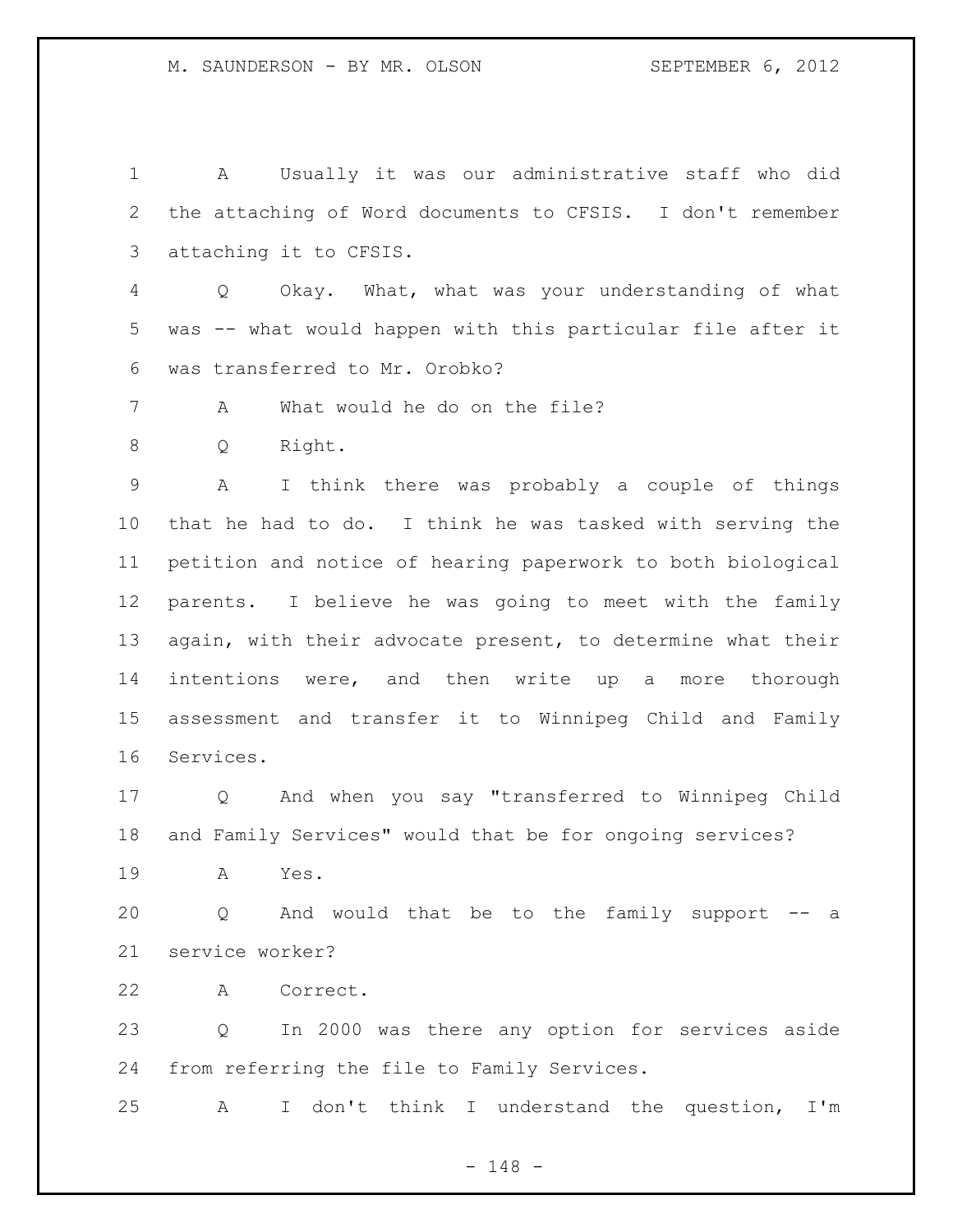sorry.

| $\mathbf{2}$   | Well now, now there is an option of transferring<br>$Q \qquad \qquad$ |
|----------------|-----------------------------------------------------------------------|
| $\mathcal{S}$  | a file I understand to Family Enhancement.                            |
| $\overline{4}$ | THE COMMISSIONER: To Family what?                                     |
| 5              | MR. OLSON: Family Enhancement. Is that                                |
| 6              | WITNESS: That's correct. An alternate<br>THE                          |
| 7              | stream, a prevention stream, is, is what we offer now.                |
| $\,8\,$        | There was no Family Enhancement back in 2000. There were,             |
| 9              | if memory serves, other teams like a Family Reunification             |
| 10             | Team, Family Preservation Teams, but I think that was one             |
| 11             | unit in, in the whole of Winnipeg Child and Family                    |
| 12             | Services, and there was some fairly tight criteria.                   |
| 13             |                                                                       |
| 14             | BY MR. OLSON:                                                         |
| 15             | Q<br>Okay.                                                            |
| 16             | Most cases where a child's been apprehended with<br>A                 |
| 17             | a view to either gaining permanency on this child or                  |
| 18             | working with the parents to reunify them those files                  |
| 19             | typically went to a Family Service worker.                            |
| 20             | Q Okay. And just, just to clarify that would be                       |
| 21             | into the protection stream?                                           |
| 22             | Correct.<br>A                                                         |
| 23             | And so there, there are two steams, a protection<br>Q                 |
| 24             | stream and a prevention stream?                                       |
| 25             | Now, and also a voluntary Family Service stream,<br>Α                 |

- 149 -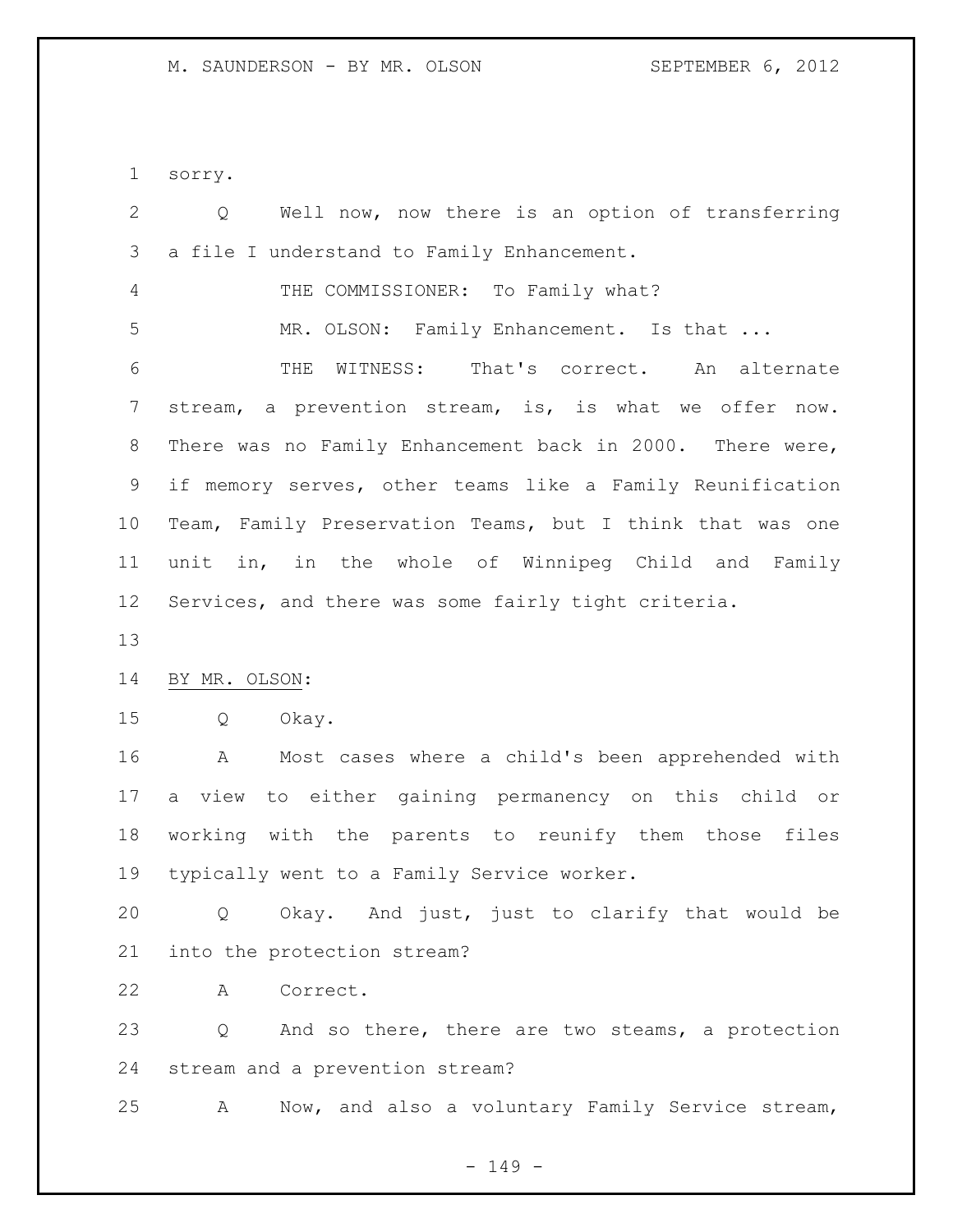which would be -- I think it's Part 2 of the Act where services to families where families are asking for assistance. This file -- voluntary Family Services existed back then, but this file would not have fit under that case category because it was clearly a protection file, a child had been apprehended.

 Q I want to look now at the section 4 report, which is at Commission disclosure 1. The report itself starts at page 2, and it's entitled The Special Case Review in Regard to the Death of Phoenix Sinclair, which was written by Andrew Koster and Billie Schibler, former Manitoba Children's Advocate, and this is a report that was submitted to the Minister of Family Services and Housing for the Province of Manitoba in September, 2006, and it was one of the reports commissioned after Phoenix Sinclair's death was discovered in March, 2006.

 Have you seen -- you've seen portions of this report before?

A Only for the purpose of this inquiry.

 Q Okay. We -- turn to page 18 under the heading The Second Protection File Opening from April 24, 2000 to March, 2002, so this portion of the report refers to the birth and apprehension of Ms. Kematch's first child in 1998, and it goes on to end with a finding, number 5, so that's on page 19.

 $- 150 -$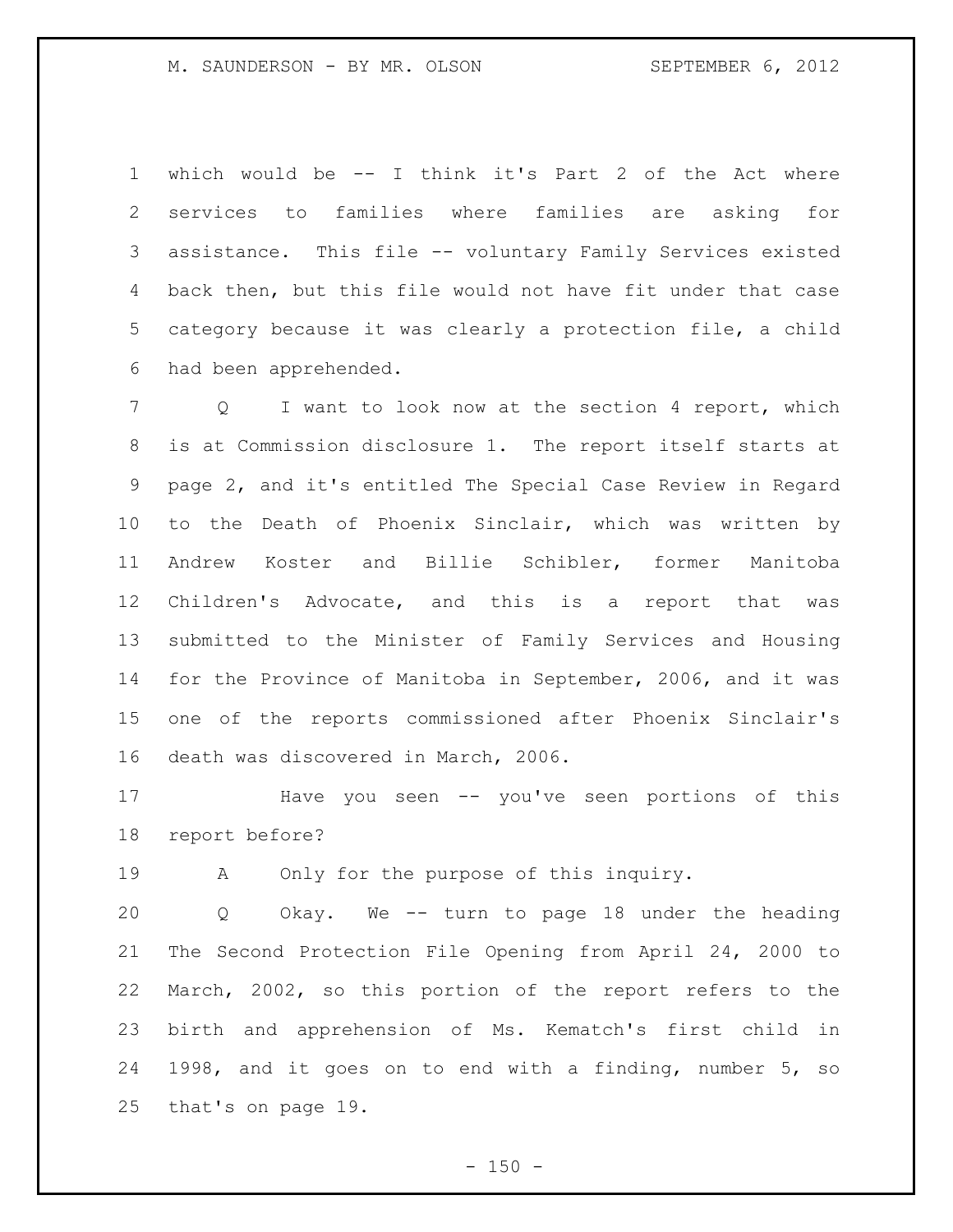1 Look at finding number 4. It says: The Intake worker completed her tasks appropriately, thoroughly and in the best interests of Phoenix and her parents. 8 So this, this would be referring to your work, I understand; is that your understanding? A It looks like it, yeah. Q How did you work with this case compared to other cases you were dealing with at this time? MR. RAY: I'm not sure Ms. Saunderson can recall all the different files she's working on some dozen years ago. I will let her answer the question, but I think it's going to be pretty speculative at this point. 17 MR. OLSON: Maybe I can put it another way. 18 THE COMMISSIONER: Can you narrow, narrow your search? MR. OLSON: Sure. BY MR. OLSON: Q Was there anything in particular about this case 24 that allowed you to do a thorough assessment and ... THE COMMISSIONER: Well is, is the "thorough

 $- 151 -$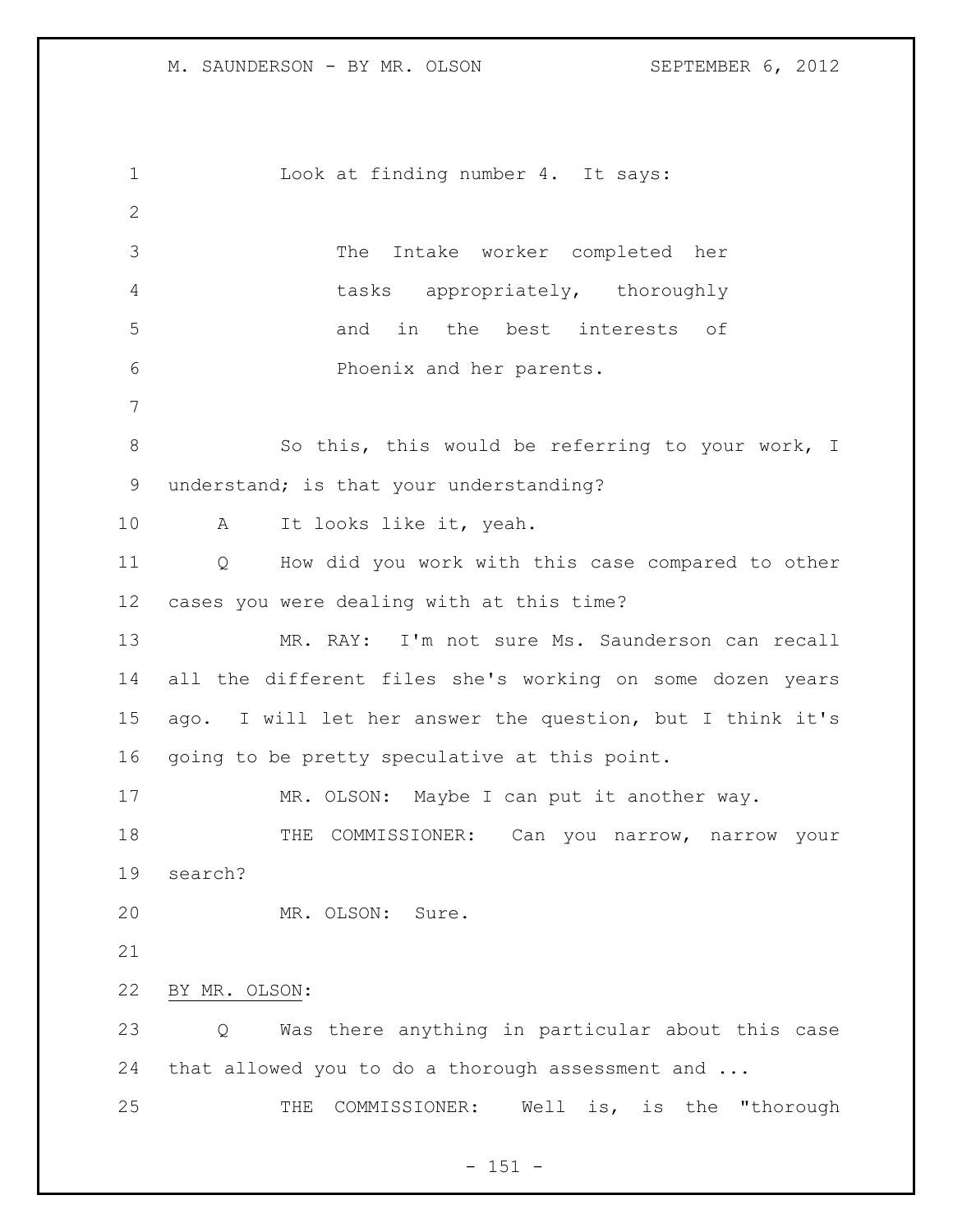assessment" the objective of every case?

 THE WITNESS: Yes, ideally. I like to think that I would have given my best work on all cases. I have no idea what my case list was like at this time. If you're speaking to, or asking about how quickly I reacted to this case -- Phoenix was safe, she was under apprehension when the, when the case came to me. I didn't need to react quickly because she was in danger. She was a baby in a nursery at a hospital, and was ready for discharge, so along with having to ensure that we act quickly in files where children may not be safe there's other things at play.

 When a hospital says a baby is ready to leave, and we are acting as the guardians of that baby, we need to go. That's probably why I went out so quickly. There's a couple of reasons behind that. A baby who needs to be in a home and in a crib, and with caregivers, not in a nursery bed being cared for by nurses. The other part is is that there's other children who need that crib space in the hospital, so when the hospital calls us to say, this baby needs to leave the hospital we usually react pretty quickly. That falls in the high priority.

 I think it was always my intention and as the Commissioner says everybody's intention is to get the most information to do the best assessment that you can. I

 $- 152 -$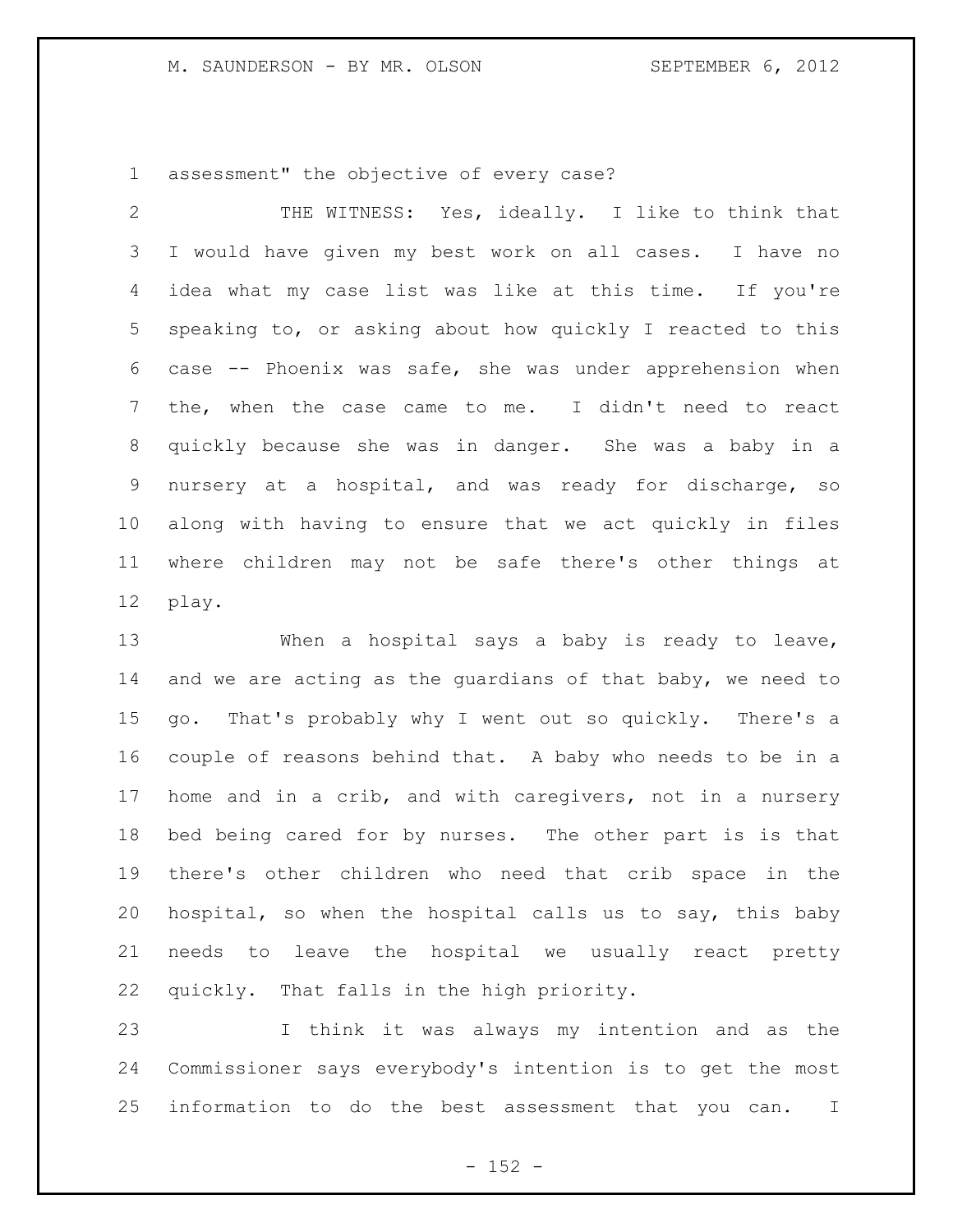can't say that all of my cases had a bang-on assessment, maybe my case list was lighter at that time, I'm not sure. Q I just want to move on to some questions around workload. Back in 2000 did you find that you were able to, to usually comply with standards in your handling of cases? A Are you looking for a percentage or I'm not ... 7 Q Just, just generally. A I think that's always the intention. I think I've always tried to meet the standards, especially at Intake the more crucial standards are basically your reaction time, how quickly you respond to families based on their level of risk. Did I always get out to high risk families within

24 hours? No, probably not.

 Q Okay. Just with that example getting out to high risk families within 24 hours was that a standard at the time?

A Yes, I believe so.

 Q Okay. And are you able to say in general terms how often you were able to actually comply with that standard?

 A I can't give you a number. I tried my best, I hope that I met them lots of the time, but I could probably safely say I did not meet the standards all of the time.

Q Okay. Was, was there anything in particular that

 $- 153 -$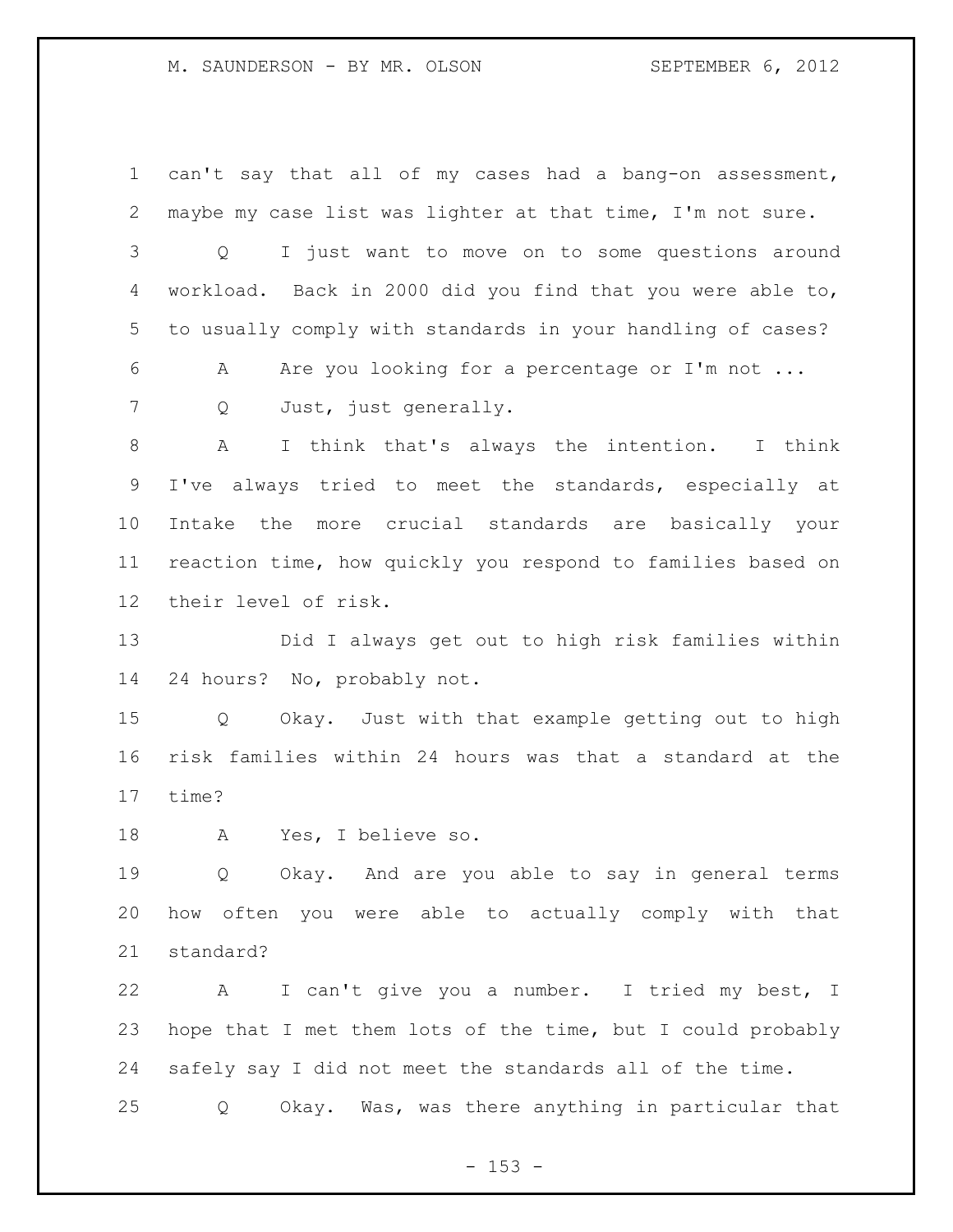made it difficult to meet the standards all of the time, or most of the time?

 A I would say workload is probably the number one answer to that. It's, it's a very complicated job, it's very fast paced, it's very intense, you don't know from one day to the next how many files are going to come to you. In addition to that you are dealing with a mixed bag of cases, so you could be dealing with a family that's called the agency for help and support. That's probably not a family that I would need to prioritize in terms of risk or safety threats, but certainly it's a family that under the Act we need to, we need to help.

 Children in care. If we had children under apprehension on our caseload we were acting as their guardian, so you are responsible and tasked with their school, their education, their spiritual needs, their religious needs, their food, clothing, shelter, visits, access with parents. The expectations of the job are huge.

 Q So there were -- it's safe to say there were a lot of demands on your time?

A Correct.

 Q And in terms of prioritizing cases how would you deal with that?

 A Well I think you, you didn't do it in isolation. I certainly did a lot of talking with my coworkers, and

 $- 154 -$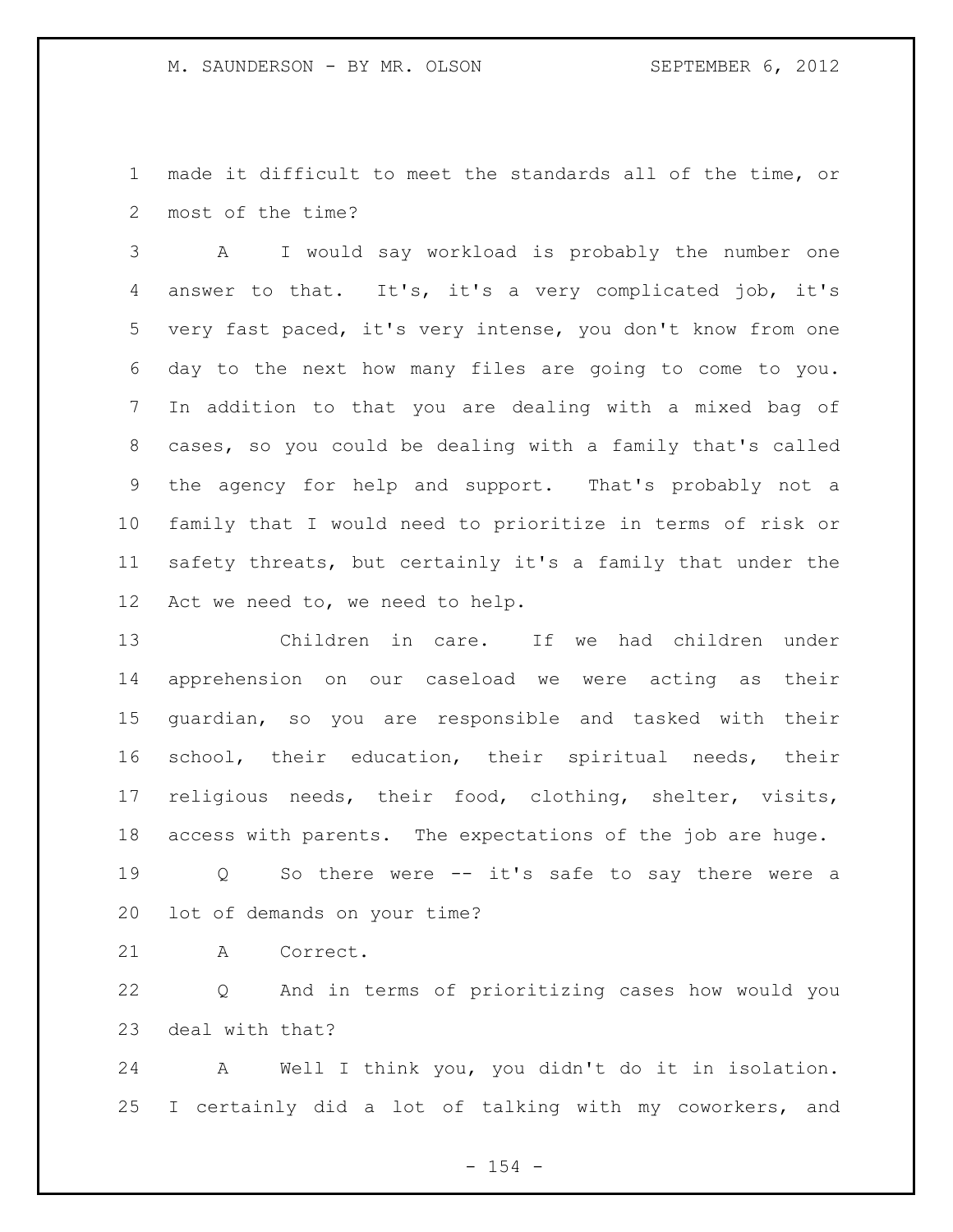with my supervisors about if things were really busy and you couldn't get to all your cases, which was reality, you would choose the ones that you deemed higher risk when you would look at a number of factors. Q Would, would certain cases get sort of shuffled to the bottom? A It's possible, yes. Q And occasionally were some cases overlooked in order to deal with higher priorities? A What do you mean by "overlooked"? Q You don't get around to actually providing service on certain cases. A I would get around to providing services, that was my job. Did I meet the standards around how quickly I did? Probably not. 16 So I would get to them, just not probably when I should have. Q Aside from workload as an issue you identified in terms of making it more difficult to comply with standards was there anything else, any other factors? A Sometimes there are internal factors. There's all kinds of expectations of social workers that just come with the territory. There are committees to sit on, you know Workplace Health and Safety, certain meetings that you need to attend on a weekly basis. We, we talked about

 $- 155 -$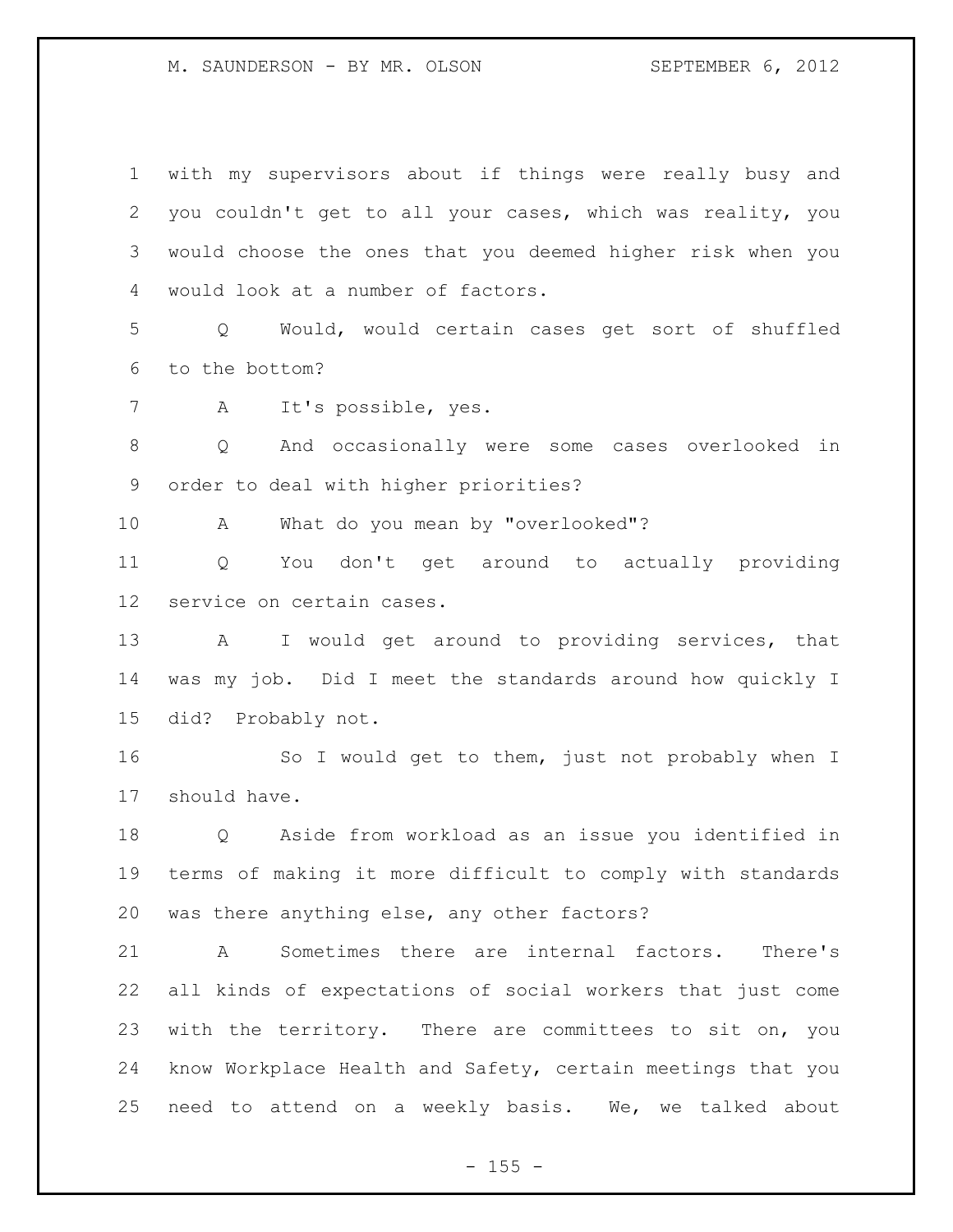supervision earlier today. Part of the reason that formal supervision didn't happen a lot is because it was put on the so called bottom of the pile of priorities.

 When you have 20 cases that you have to get out on probably having weekly supervision or bi-weekly supervision goes to the bottom of the pile.

 We've had chronic problems with outside resources. Sometimes matters are not necessarily child welfare matters. They could probably be better dealt with by an outside resource that maybe has a more specific mandate to deal with that particular issue. Resources are -- lack of resources are constantly a problem, and the bottom line is if it has to do with a child, and possible safety or risk threats, it will fall to Child and Family, so if I can't get a client into a resource that I know they need Child and Family Services will have to deal with that issue with that family.

 Q In terms of non-child welfare issues that you were, that you were speaking about can you just elaborate on that a bit, give me an example maybe?

 A So part of the process of, of Intake is screening, the screening process, and that's to determine whether this is actually a child welfare matter. Sometimes at that initial screening level or phone call, or conversation we may say, This is not a child welfare

 $- 156 -$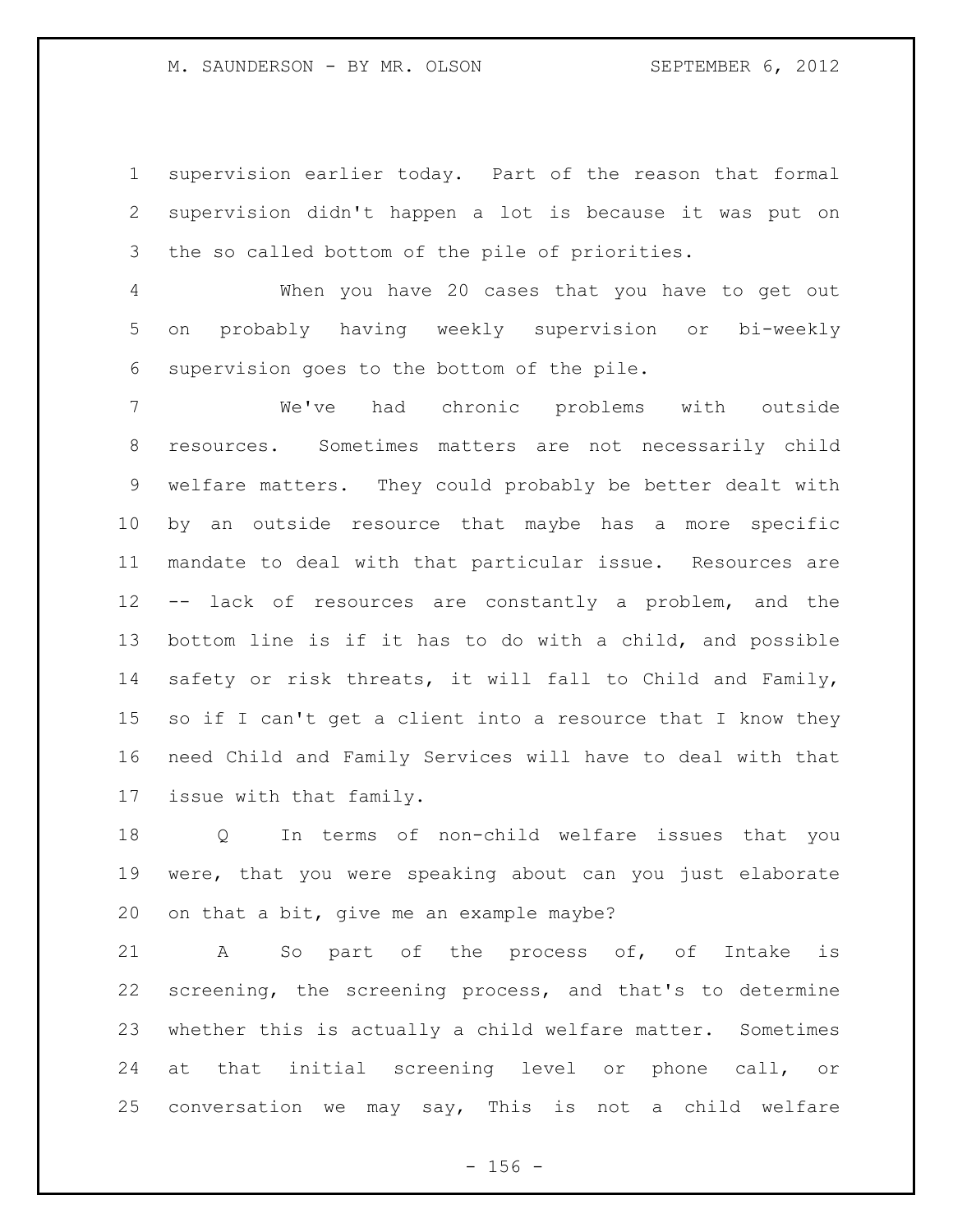concern, this is something maybe that might be better met by a certain resource.

 I'll give you an example. A parent/teen conflict. We get a call there's a mom and her teen, you know, arguing all the time, the mom's fed-up, the teenager has addiction problems, looking for assistance. That family might be -- have their needs better met by a resource who specializes in parent/adolescent conflict, or youth addiction issues, or maybe the school can get involved, or a private therapist. Often times families don't have money for that. Often times the resources are -- the criteria is too tight and it falls on our lap anyway, and part of the problem is if there's not an intervention it could turn into a child welfare concern, where it didn't initially start that way.

- Q Okay.
- A That kind of answer.

 Q Right. So that's in terms of if, if there was more prevention something like that may not eventually turn into a child welfare concern; is that --

A Absolutely.

 Q Okay. If we could go to Commission disclosure 1676, beginning at page 34758.

24 THE COMMISSIONER: And what exhibit -- or what number here?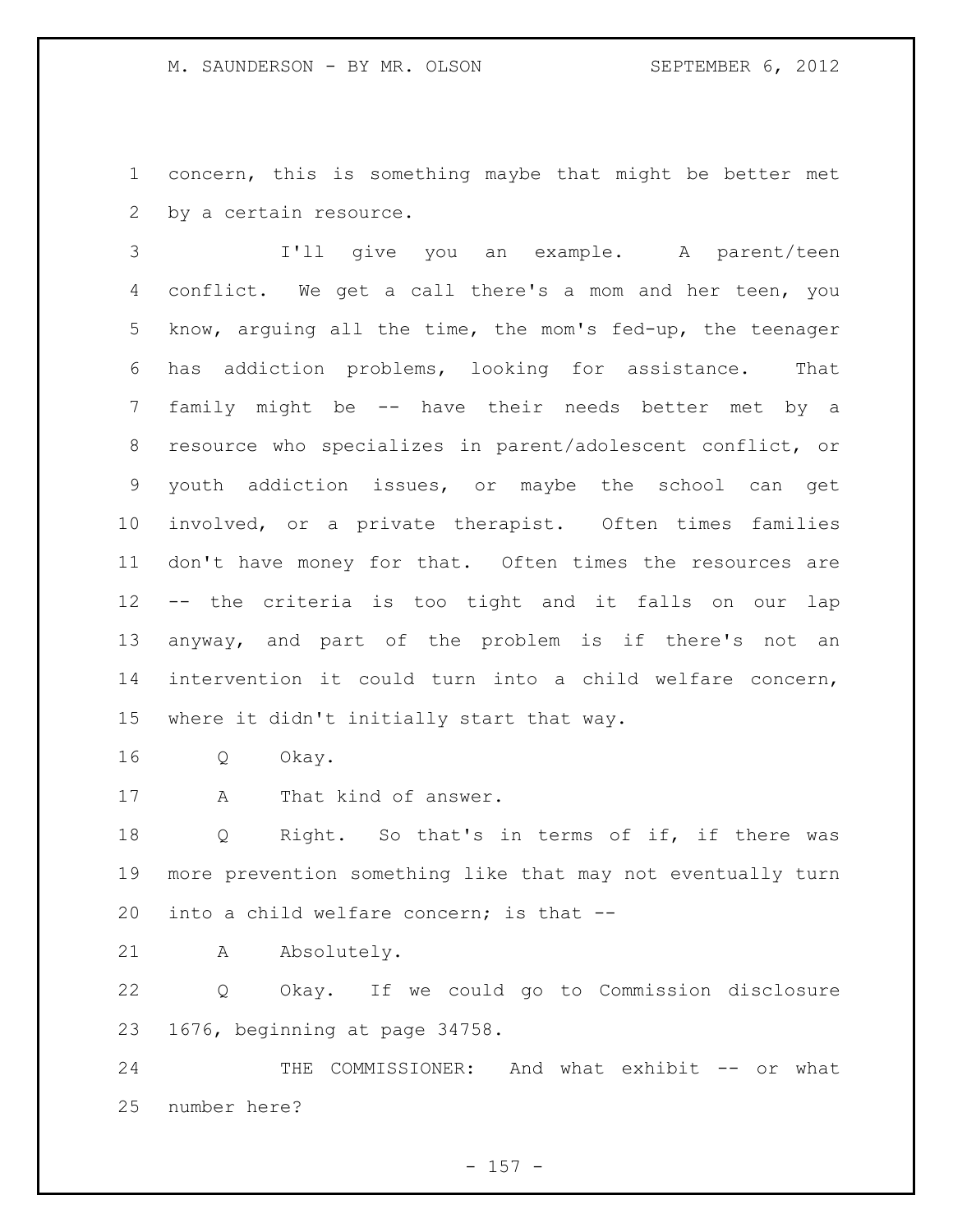MR. OLSON: It's 1676. 2 THE COMMISSIONER: 1676. MR. OLSON: And the page reference is 34758. BY MR. OLSON: Q These are a series of e-mails between you and Sandy Stoker. It appears that you wrote an e-mail on January 6, 2009 which is at the top of page 34758. Can you tell me why you're writing this e-mail, what this was about? A Can you scroll down to the bottom, please. Sorry, in this subject line there's a client's 13 name. That should probably be ... Q Something that should be redacted? A Yes. Can I see where the e-mail began, please. Q So that, that name will be redacted before it's posted on the website. 18 A Okay. Q And it shouldn't be circulated or made public or communicated to anyone. A I need to see where the e-mail began, which I believe was an e-mail from Morgan Cameron to myself. This looks like it started because I had placed a child under apprehension and had a family member or a friend who I made a place of safety. We were responsible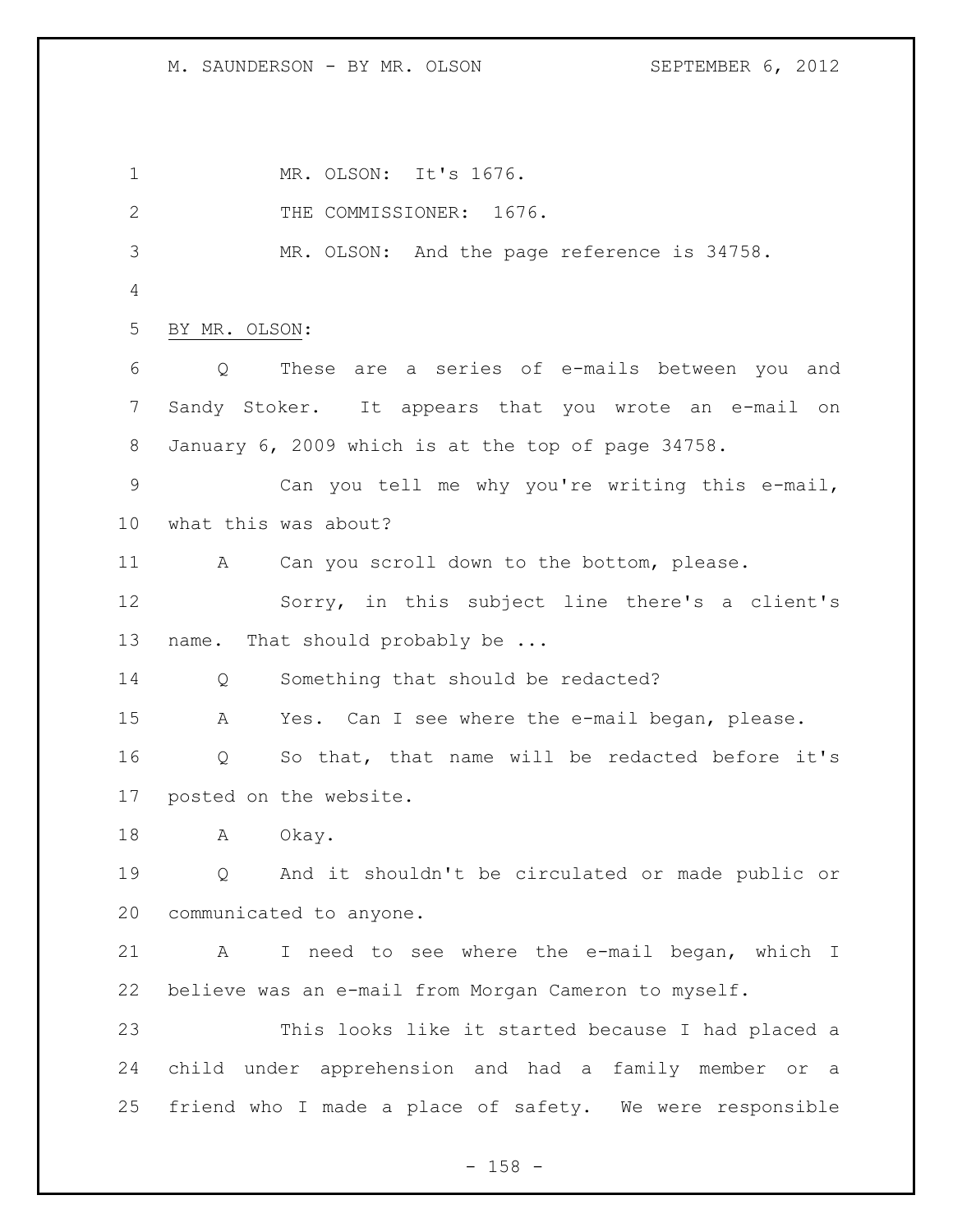for paying the per diem for that child, and the place of safety wasn't getting processed in a timely fashion --

Q Okay.

 A -- and our accounting department was calling me wanting to know where the paperwork was.

 Q Just before you go on, because I think a place of safety is probably a new term for most people, what is a place of safety?

 A A place of safety is an alternative care option for children that we have in care. It's something that the worker is responsible for. When I mentioned earlier one of the first things that we ask families is, Do you have a family member or a friend who might be appropriate to care for your child, instead of a foster home or a shelter. If there is someone appropriate the worker essentially does like a, like a pseudo licensing of the, of the home, so there's a, a check of the actual home environment, checks to make sure that the caregivers don't have previous child welfare concerns, or investigations, make sure that they don't -- that they're not on the child abuse registry, check them or any other adults in the home. Essentially has to ensure that it's an appropriate placement in a number of different ways.

 They need to have references that we need to contact, physical check of the home and a signed agreement

- 159 -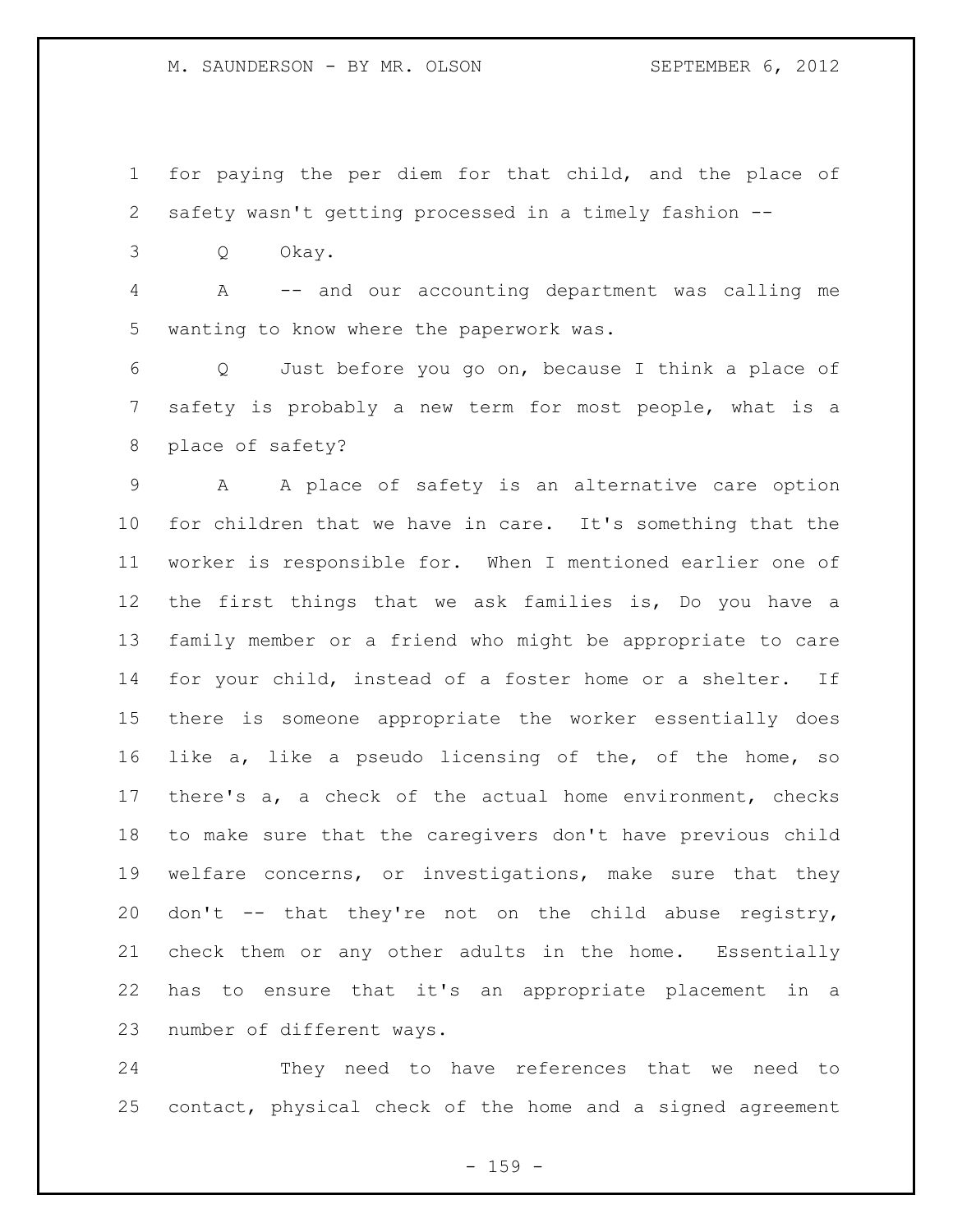that they're willing to provide care to this child or these children.

 Q Okay. So you were, you were explaining the context of this e-mail, I'll let you go on.

 A It just looks like I had a child who was in care, and I was able to place the child with relatives, or a friend and make that person a place of safety. The work that I needed to do is handed in administratively, and had not been processed in any way, shape or form. The signatures for a place of safety need to go all the way up to an executive director of an agency, to sign off on that place of safety, and it looks like it hadn't even really gotten past the inputting stage, so what was happening is the family was not getting paid, so they were caring for this child or these children with no pay, and it was an administrative issue, and so I think I was writing to Sandy Stoker to tell her about my concern and how the lack of administrative people in positions was starting to affect social workers because I was now having to do things like help this place of safety have food to put on their table, or clothing for the kids. If they're not getting paid to take care of these children, or if they're not getting paid to take care of the children they're getting paid money to meet the basic needs of the children, if that money isn't forthcoming there's a problem, and that placement might

 $- 160 -$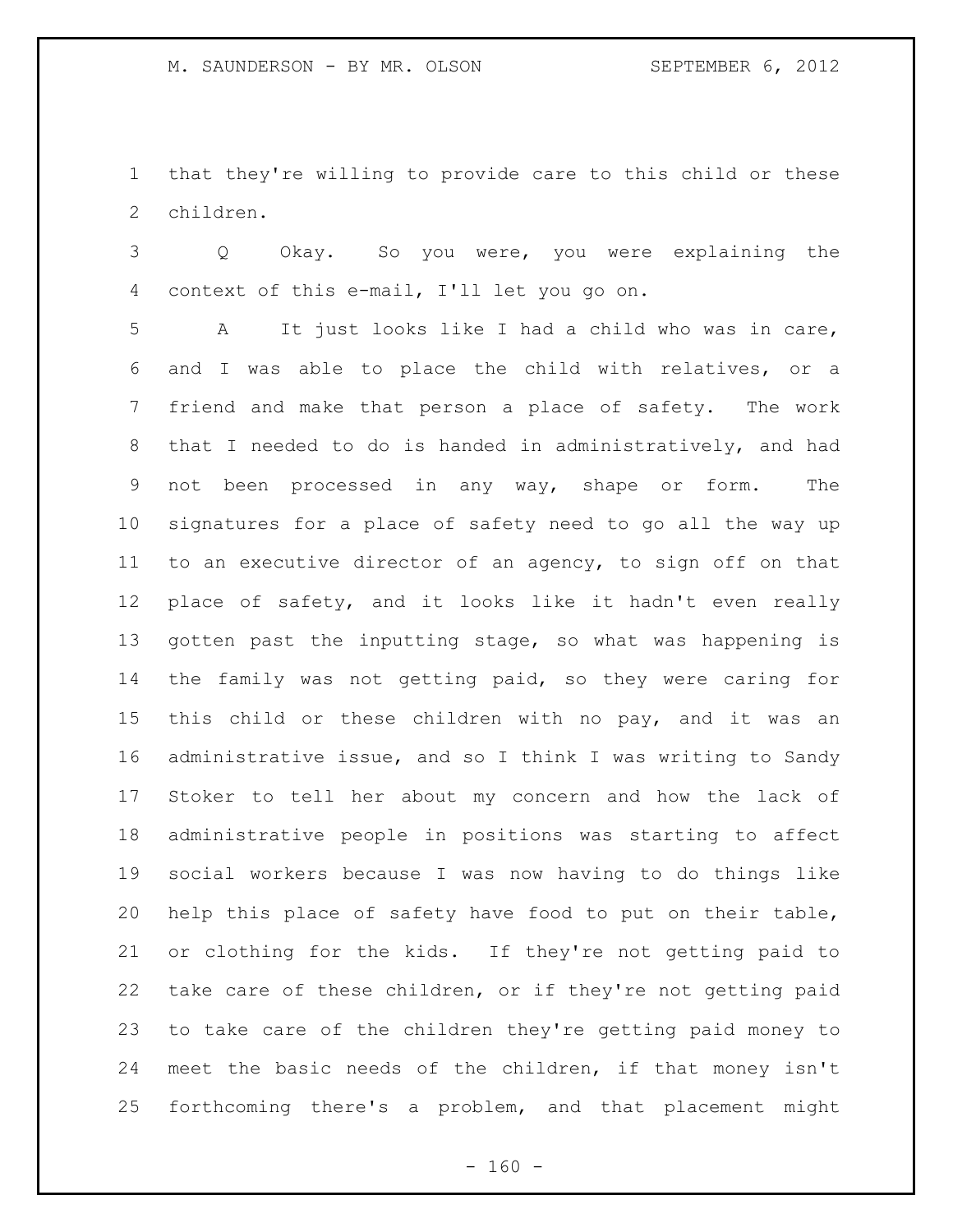breakdown, so I wanted to know where things were at with the fact that these positions had not been filled. Q Was this a new issue at this point, or had this been something that had been going on for some time? A I think it had been going on for some time. I think they had difficulties filling certain of those positions. 8 Q And just in terms of giving us an idea of -- when you, when you say "some time" can you recall was it a matter of years, months? 11 A I would say months. Q And, and what was Ms. Stoker's position at the time? A I believe she was -- either the Acting Program Manager of Intake, or the Program Manager of Intake. Q Generally as, as an intake worker, and you were an intake worker for a number of years -- A Um-hum. Q -- was workload always an issue? A Yes. Q Was it an issue in 2000 when, when you were involved in the Phoenix Sinclair case? A I don't know to what extent, but I would say, yes. The workload's been an issue for 20 years that I've been around.

 $- 161 -$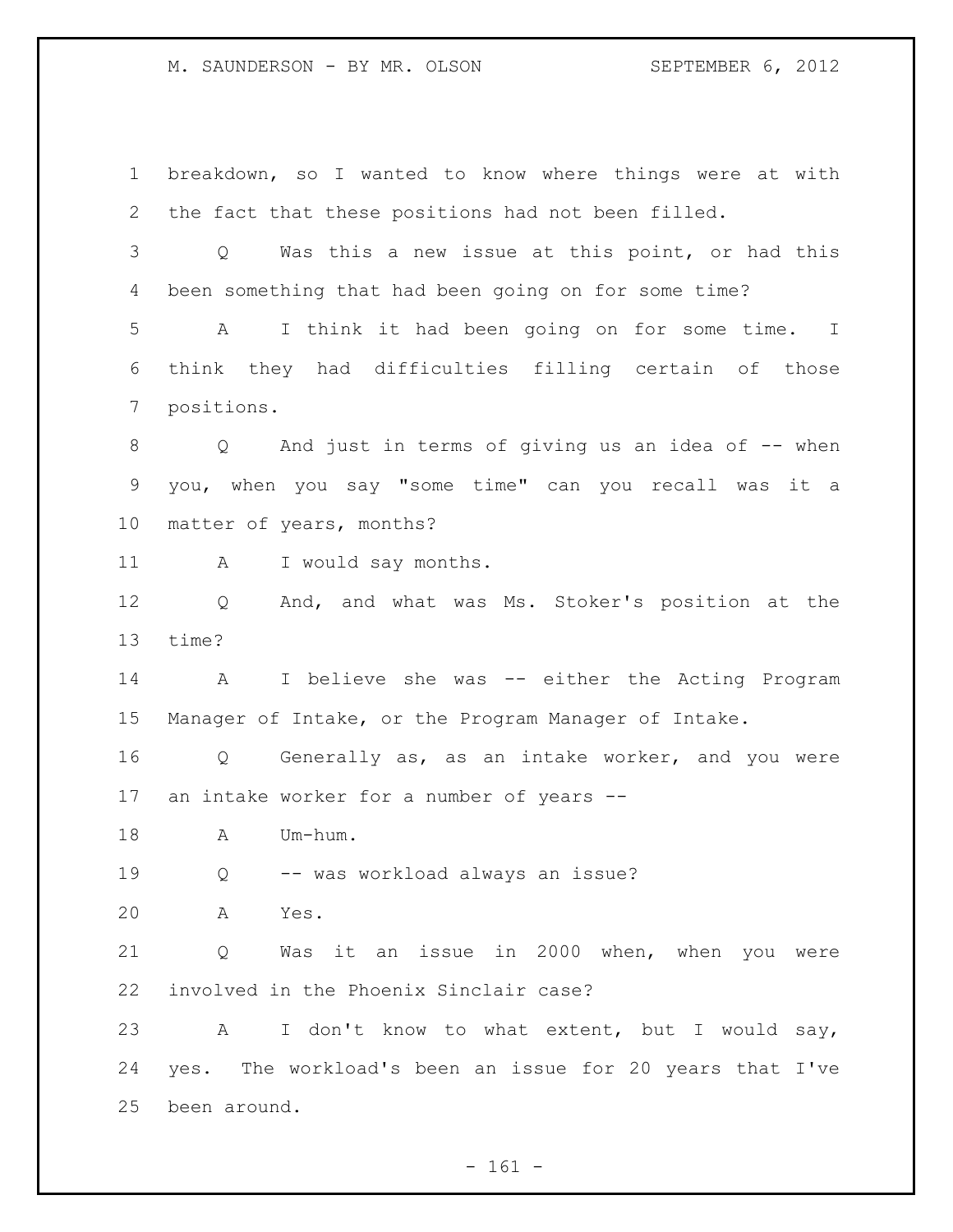Q Have you noticed any improvements in terms of workload issues since 2000 to date, and, and I realize you haven't been necessarily with Intake that whole period?

 A Well I haven't been on the front line for just over two years now, so I could not speak from personal experience, only what I see and, and hear. I think that there's been more positions created. I think there's more jobs, I think the world continues to become more complex, and I think we continue to get a lot of referrals, a lot of families with complicated situations, so although there may be new positions, and there may be new monies that have gone into our system I'm not sure it has taken the bite out of the workload problems.

14 THE COMMISSIONER: Out of what?

15 THE WITNESS: Out of the workload problems.

 MR. OLSON: I, I think I'm almost done. I'll just take a minute.

# BY MR. OLSON:

 Q I have just a couple more questions. If, if you could look at -- this is Commission disclosure 1677, at page 34761 to page 34762. It's a series of e-mails dated January 8, 2009. In the e-mail starting two-thirds of the way down the page, on page 34761, appears to be written by you?

 $- 162 -$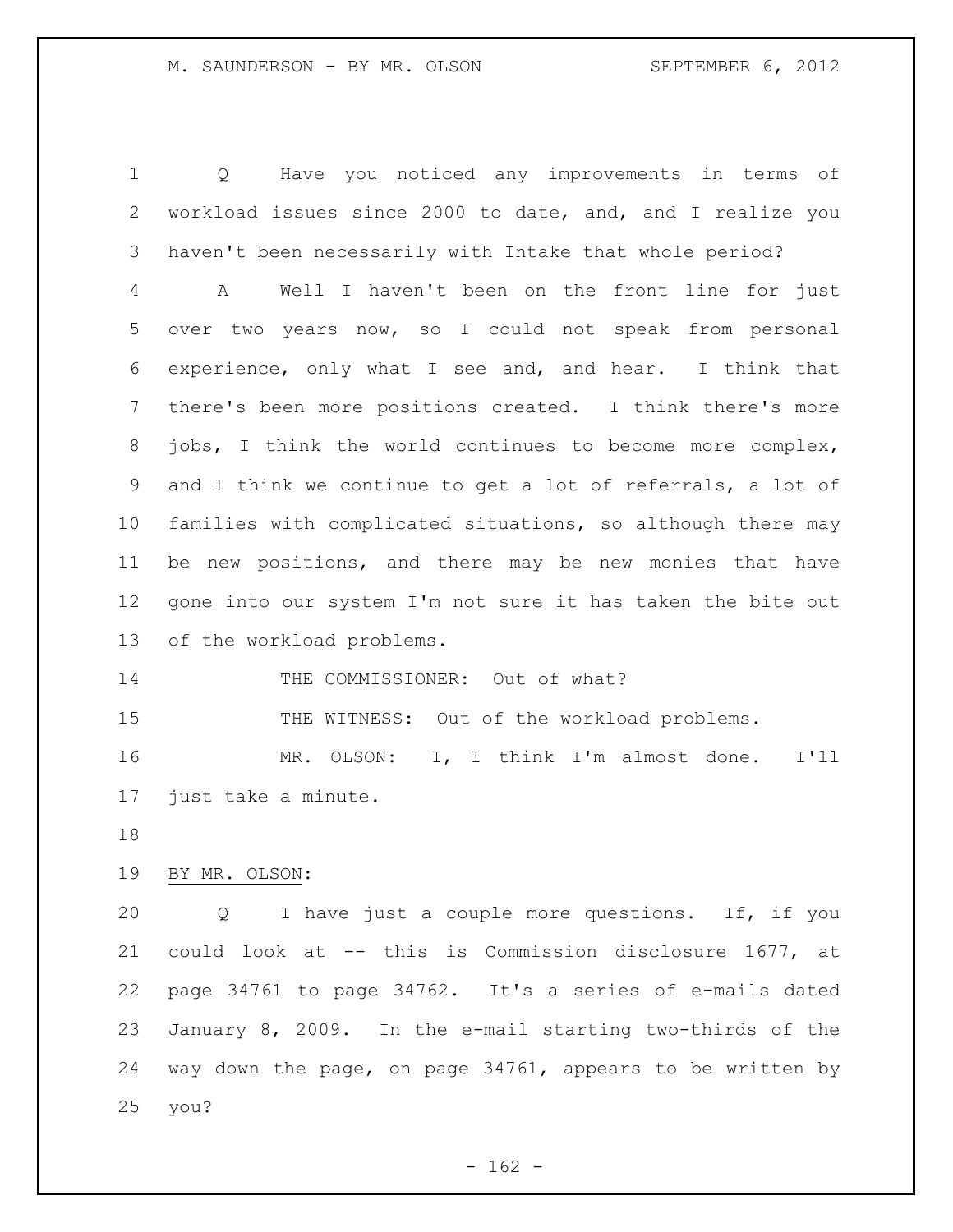1 A Correct.

| $\overline{2}$ | Q | And, and who was it sent to?                          |
|----------------|---|-------------------------------------------------------|
| 3              | А | My supervisor, our covering team supervisor, to       |
| 4              |   | program managers, I think. I'm not sure what position |
| 5              |   | Shawenne was in at the time.                          |
| 6              | Q | And your supervisor at the time?                      |
| 7              | A | Was Ron Monias.                                       |
| $\,8\,$        | Q | Okay. The e-mail says:                                |
| $\mathsf 9$    |   |                                                       |
| 10             |   | I'm writing this e-mail because I                     |
| 11             |   | now no longer know what to do                         |
| 12             |   | about Intake's current situation.                     |
| 13             |   | I feel that things had hit a very                     |
| 14             |   | critical stage wherein many of the                    |
| 15             |   | workers are overwhelmed and cannot                    |
| 16             |   | meet expectations any longer.<br>We                   |
| 17             |   | have heard that at times there                        |
| 18             |   | have only been between 11 to 13                       |
| 19             |   | Intake workers covering the whole                     |
| 20             |   | city with no view of any plan or                      |
| 21             |   | future solutions.                                     |
| 22             |   | Coupled with this is the fact that                    |
| 23             |   | there is a huge administrative                        |
| 24             |   | problem with workers often having                     |
| 25             |   | to do these tasks themselves, or                      |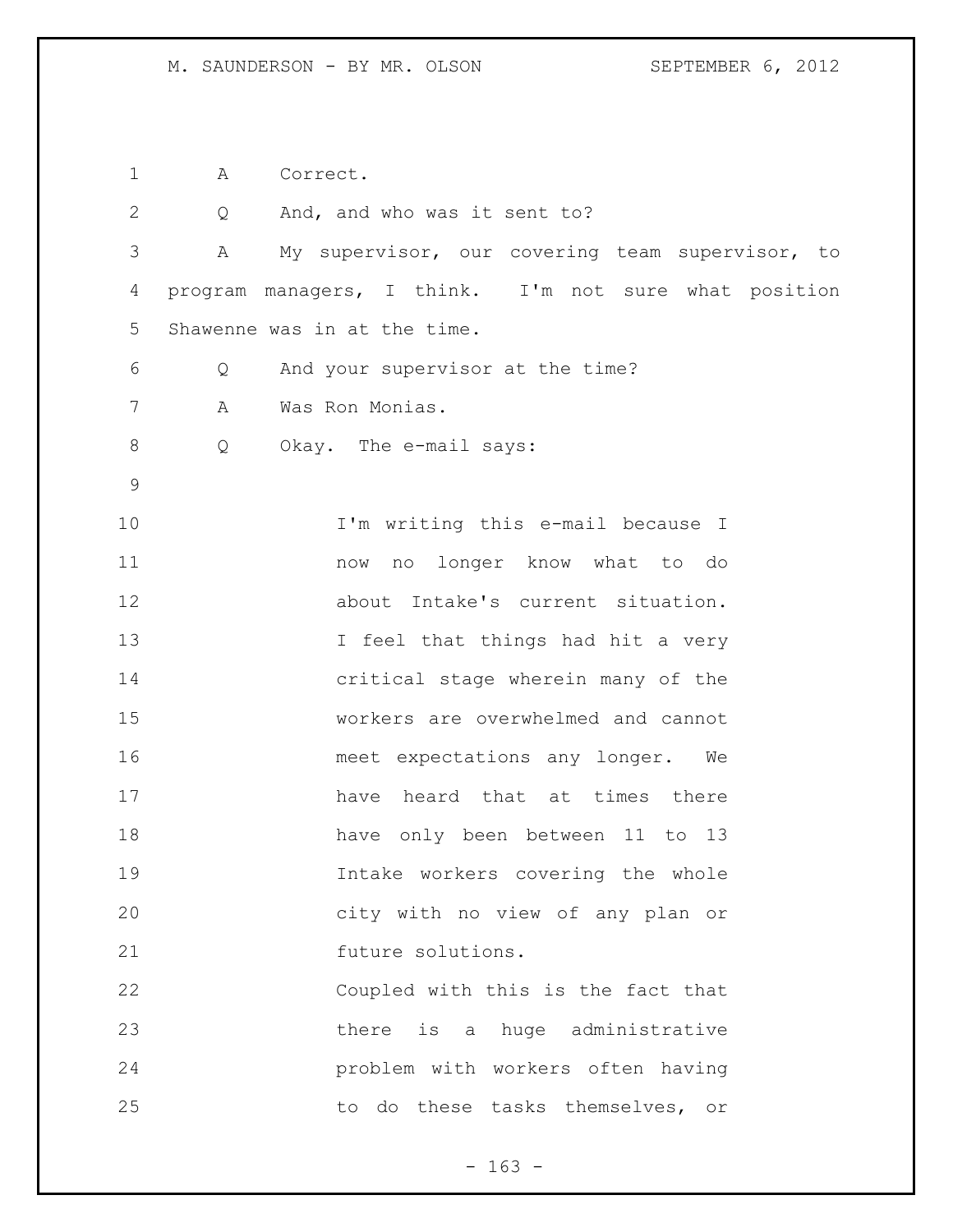deal with missing paperwork, POS, financial issues, et cetera. I have brought this issue to both Faye Jashyn and Sandy Stoker's attention, as well as under separate e-mail. Many of these issues have come up time and time 8 again at the general Intake meetings and we have discussed that communication is a huge part 11 of the problem, slash, solution. We are looking for some leadership 13 and quidance at this very 14 difficult time, and management's **plan of what to do about it.**  And then on the next page: My caseload is at a reasonable level at this time, but only because I take my personal time to complete things to ease my own conscious. In saying that, however, there are many cases that I have closed, but for whatever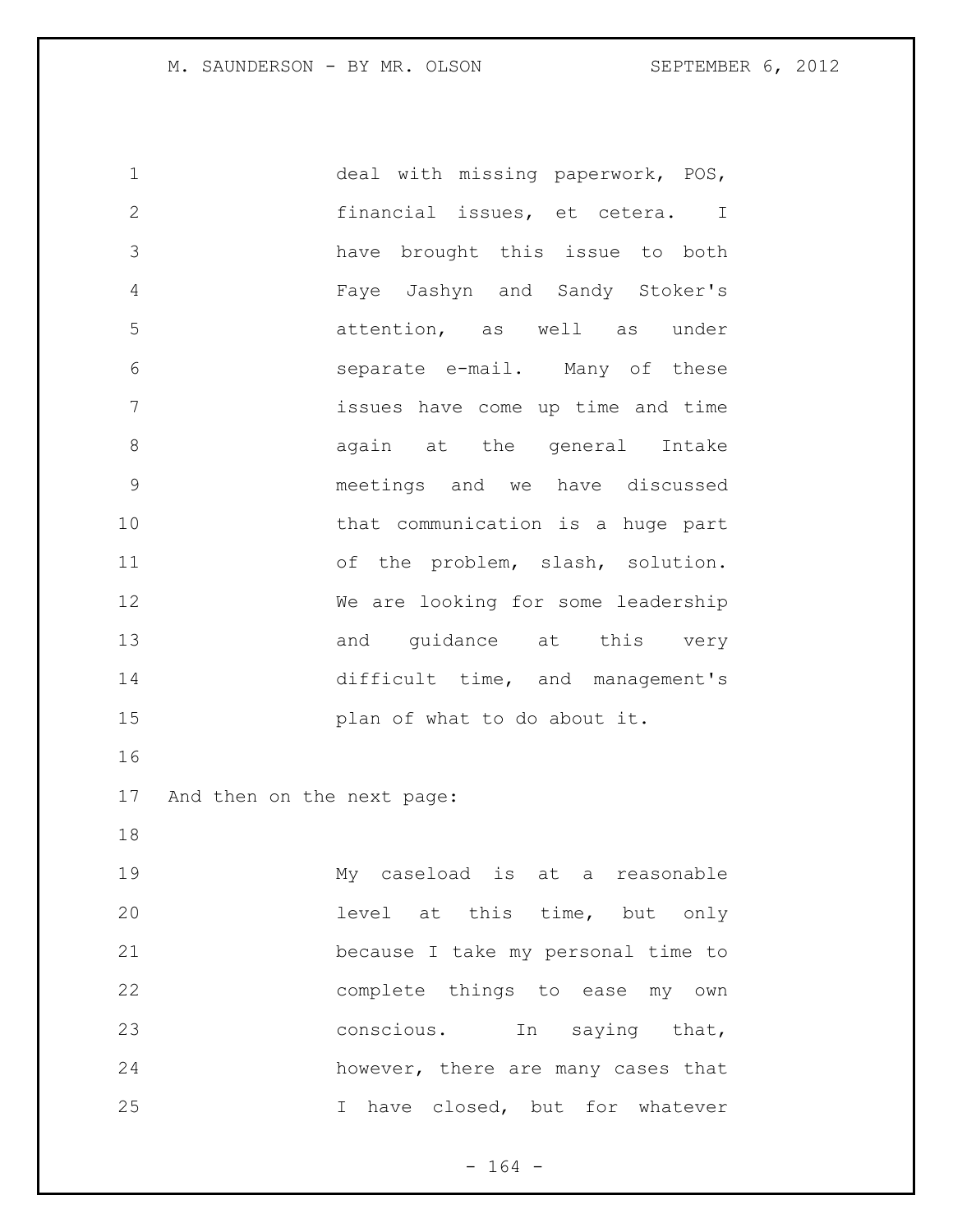1 reason they have not left my caseload since October, 2008, that is three months ago. I realize that my supervisor and my admin. **19 are also overwhelmed, but those**  cases then re-open with new issues, and I am stuck with the 8 case that was never closed, in addition to the now daily assignments. 11 Again I am not sure what can be 12 done about this, but I do as a long term employee feel some level of responsibility to request a meeting or some discussions to ensue with yourselves so that people have an idea of where things are headed and possible 19 501utions that become of it. I appreciate your attention to this matter. What's, what's the context of that e-mail?

 THE COMMISSIONER: Before you answer that question when you wrote that your position was what?

 $- 165 -$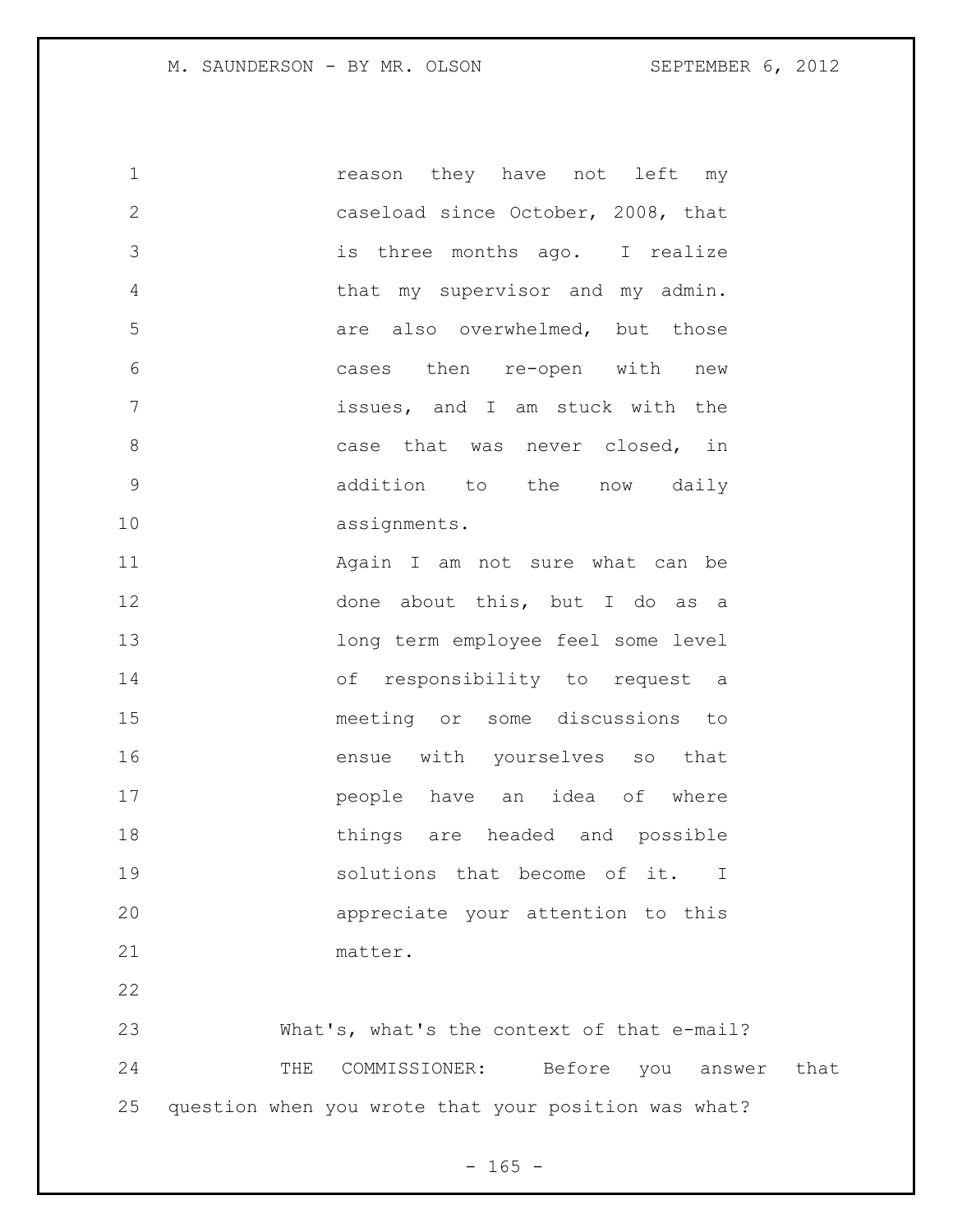1 THE WITNESS: I was an Intake social worker. 2 THE COMMISSIONER: And what was Ingram's 3 position? 4 THE WITNESS: I believe Ron Monias was my 5 supervisor and Doug Ingram was the supervisor to our sister 6 unit, so he often provided coverage to Ron Monias. I'm not 7 sure if I wrote -- if I attached Doug to that because Ron 8 may have been away at the time. 9 THE COMMISSIONER: Well, well this -- your e-mail 10 says it's to Ingram first; doesn't it? 11 THE WITNESS: Yeah. 12 THE COMMISSIONER: Is he a, a supervisor of 13 yours? 14 THE WITNESS: He was never my direct supervisor, 15 but he would have covered in my supervisor's absence. 16 THE COMMISSIONER: And your supervisor was whom? 17 THE WITNESS: Ron Monias. 18 THE COMMISSIONER: And that's the next name? 19 THE WITNESS: Yeah. 20 MR. COMMISSIONER: So it was really -- was he the 21 prime recipient of your, of your communication? 22 THE WITNESS: I'm not sure if it came that way 23 because of -- alphabetical or how I have Doug first, but --24 THE COMMISSIONER: Okay. You've explained that. 25 What about Stoker, what, what was her position relative to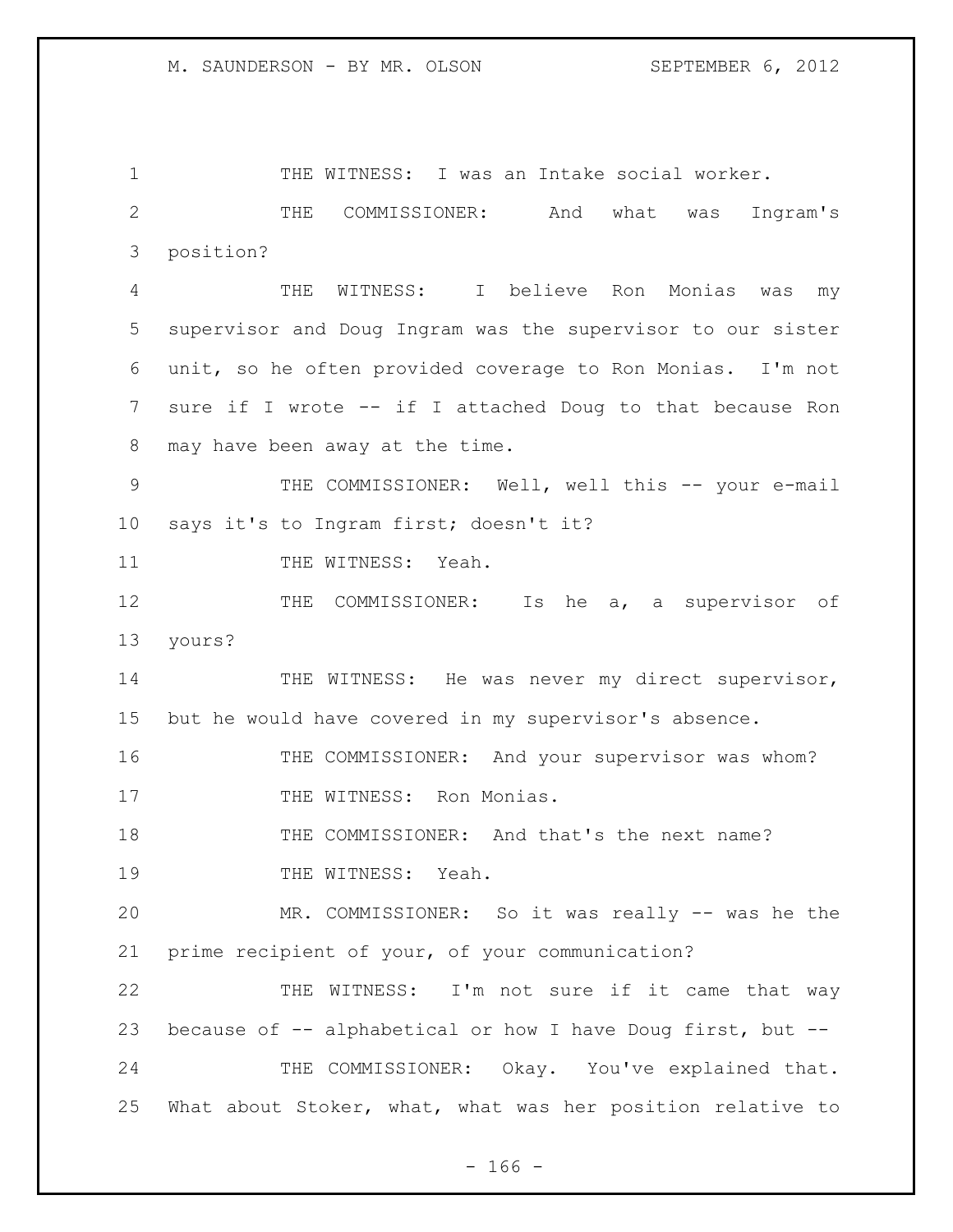you?

| $\mathbf{2}$ | THE WITNESS: I believe she was the Acting                   |
|--------------|-------------------------------------------------------------|
| 3            | Program Manager of Intake at the time, so the supervisor to |
| 4            | the supervisors.                                            |
| 5            | THE COMMISSIONER: And McKay?                                |
| 6            | THE WITNESS: I don't know. I'm sorry, I can't               |
| 7            | recall.                                                     |
| $8\,$        | THE COMMISSIONER: But these were all people who             |
| 9            | had some senior responsibility to the position you held; is |
| 10           | that correct?                                               |
| 11           | THE WITNESS: Correct, correct.                              |
| 12           | THE COMMISSIONER:<br>Okay.                                  |
| 13           |                                                             |
| 14           | BY MR. OLSON:                                               |
| 15           | Just, just before you answer my previous question<br>Q      |
| 16           | was, was ANCR live at this time?                            |
| 17           | Yes, I believe so.<br>A                                     |
| 18           | And this would have been January, 2009?<br>Q                |
| 19           | Yes.<br>A                                                   |
| 20           | Q And so Intake was being done by ANCR, in other            |
| 21           | words?                                                      |
| 22           | A Correct.                                                  |
| 23           | Q Okay. So just getting back to the question I              |
| 24           | asked what was the context of this particular e-mail, if    |
| 25           | you can recall?                                             |

- 167 -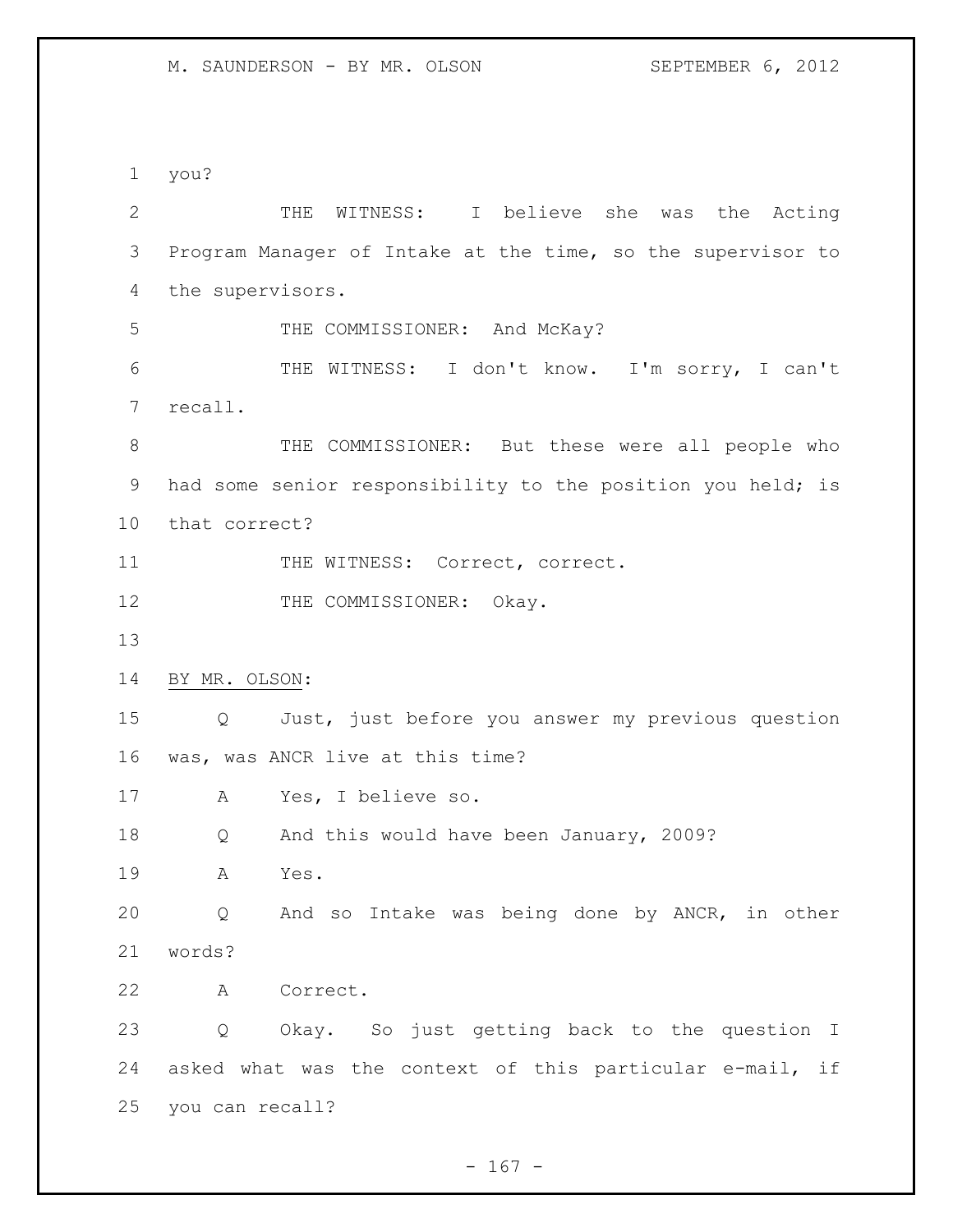| 1               | I think I was pretty clear that I was concerned<br>A        |
|-----------------|-------------------------------------------------------------|
| 2               | that work wasn't getting done, that we were at a bit of a   |
| 3               | critical stage with lack of staff, lack of social workers   |
| 4               | to take cases that were coming. The cases didn't stop       |
| 5               | coming when we were down by 10 workers, and I think I was   |
| 6               | looking, I think as I said, for some leadership and         |
| $7\phantom{.0}$ | discussion. I had hoped for a meeting or a plan, or         |
| 8               | something, a strategy.                                      |
| 9               | Do you recall what came of this?<br>Q                       |
| 10              | I think the response is attached.<br>Α                      |
| 11              | Okay.<br>Q                                                  |
| 12              | Okay. So Sandy was the program manager of $-$ oh,<br>Α      |
| 13              | Crisis Response and After Hours, so Shawenne must have been |
| 14              | the program manager for Intake then at the time. It looks   |
| 15              | like Sandy replied, and acknowledged the concerns and       |
| 16              | explained what was being done to rectify the situation,     |
| 17              | invited me to meet with her, to come and talk to her, and   |
| 18              | described to me what they were doing to begin to, to deal   |
| 19              | with some of the issues.                                    |
| 20              | So in terms of what was being done with the<br>$\circ$      |
| 21              | issues -- so I'll just read the, the response then into the |

record.

A Um-hum.

Q It says: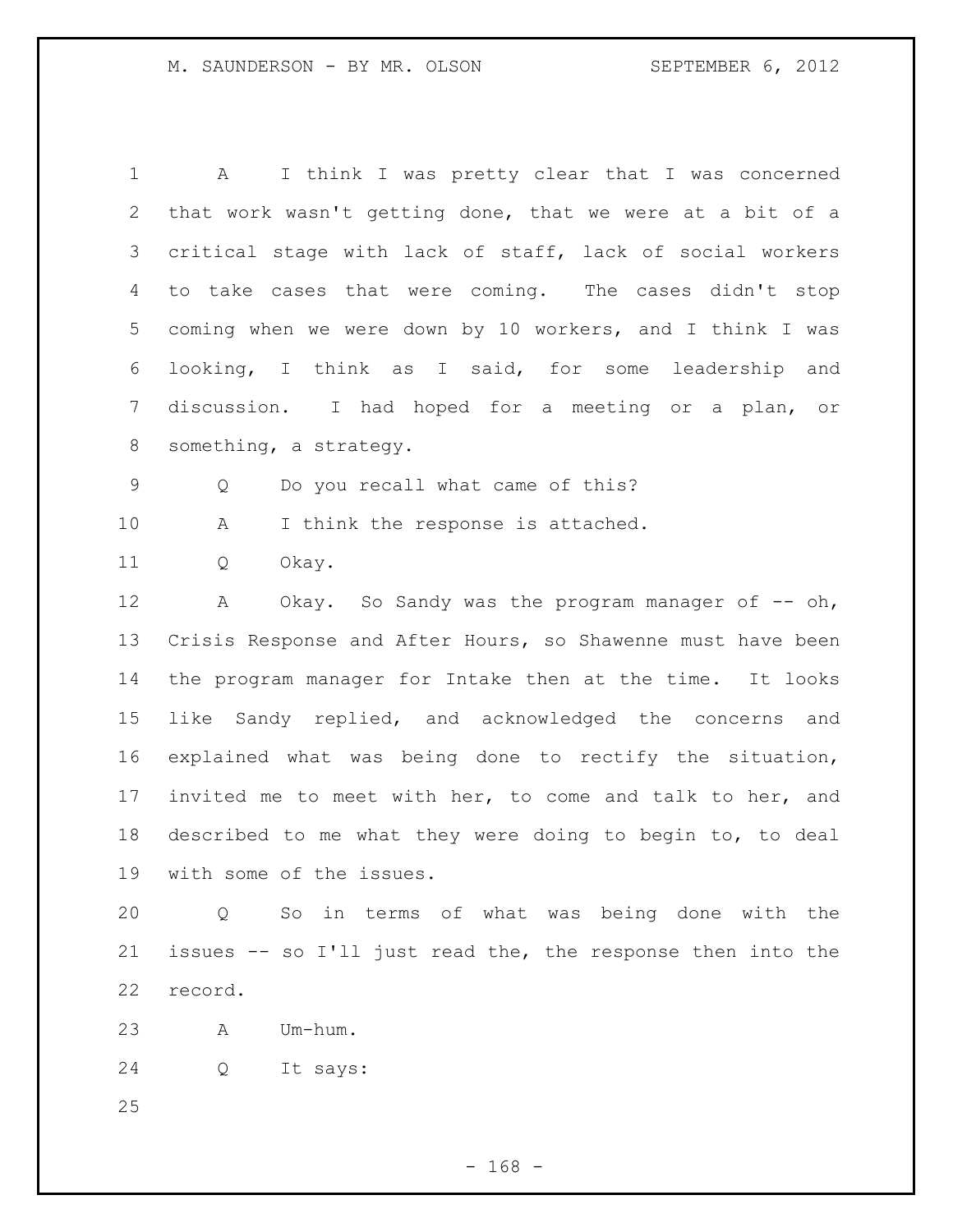Thanks Marnie for your concerns. Management is well aware of the situation at Intake, and we have responded to all of the staff's recommendations including the most recent dissolving of the geographic boundaries.

9 What was that -- what did that refer to, do you know?

 A Earlier I had described how I was on the north Intake Unit for many years, which would have -- we were based in geographical boundaries, so my unit would have only dealt with the cases from the north end of Winnipeg. There were -- there was some belief at that time that certain areas of the city were busier than others, so as someone who was working with families only from the north end of Winnipeg I may be getting intakes on my desk at a rate of three to four per week, whereas somebody who, and this is just an example, somebody who may be working the south end of Winnipeg may only get one or two per week, so I think we had talked to Sandy in an earlier meeting about the possibility of breaking down the boundaries, and simply doing -- assigning intakes on a rotational basis, so that everybody on every unit got the same amount of cases.

 $- 169 -$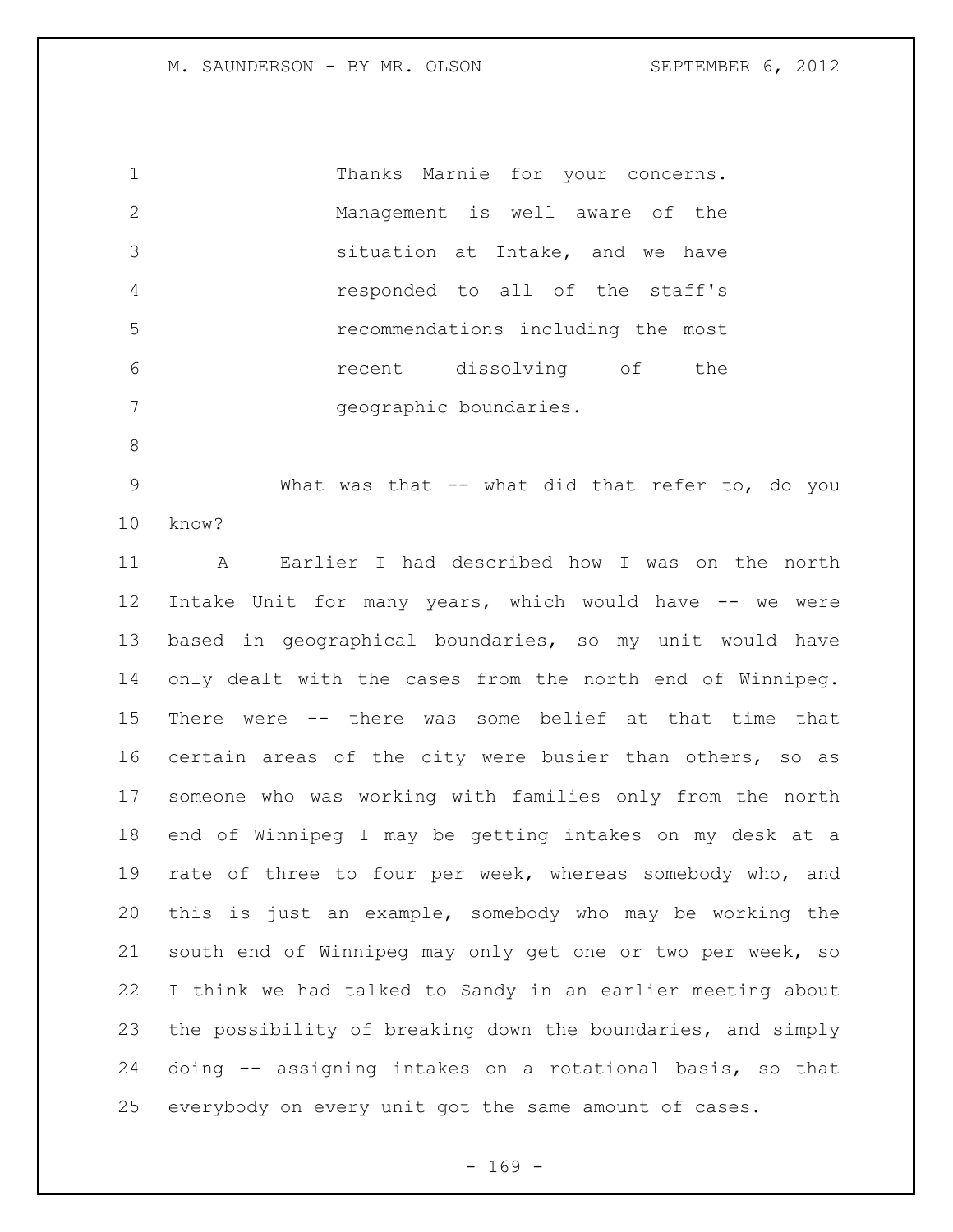Q Okay. Next it goes on to say: This seems to be working as workers are now receiving between one to three cases a week each, with the exception of one staff. In terms of the rumor at 11 staff on rotation I can inform you that there are currently 14 staff on a **rotation.** As you are aware this changes weekly as people are booked for vacation, et cetera. In terms of our vacancies staff submissions have all been completed. What, what -- do you know what that's referring to, what you understand that to mean? 19 A I think the way I took that to mean that they were beginning the process, the hiring process. Q Okay. A I think that's what that means. I'm not sure. Q It says: Four of the vacant positions have

 $- 170 -$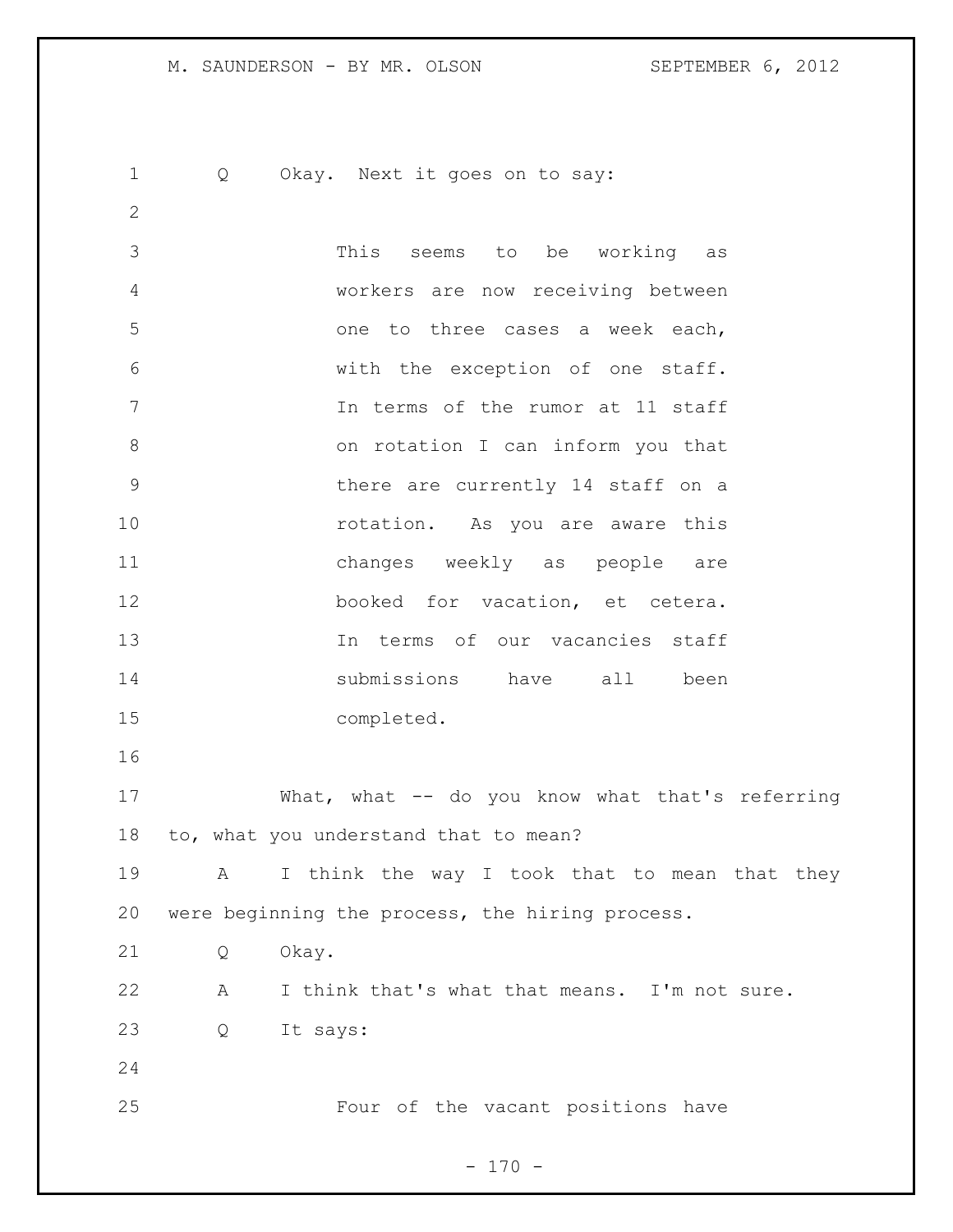been advertised for and screened. We will be interviewing within the next two weeks. We also held an admin. competition and selected more than one candidate, but none of the offers we made were accepted. We have since reposted. In the interim our float position is returning on Monday, and we are keeping Barb Miller on in the mornings until everything is caught up. This should also provide Jackie with well needed and deserved workload relief. Did that response address your concerns? A Yes, definitely. We may have met again to discuss further strategies, I'm not sure, but I felt satisfied with the response. Q Okay. And did -- 21 THE COMMISSIONER: Did you see an improvement after that? THE WITNESS: Yes. I can't say how quickly after that, but there was definitely improvement through the years. We got to a point I think where we were at full

- 171 -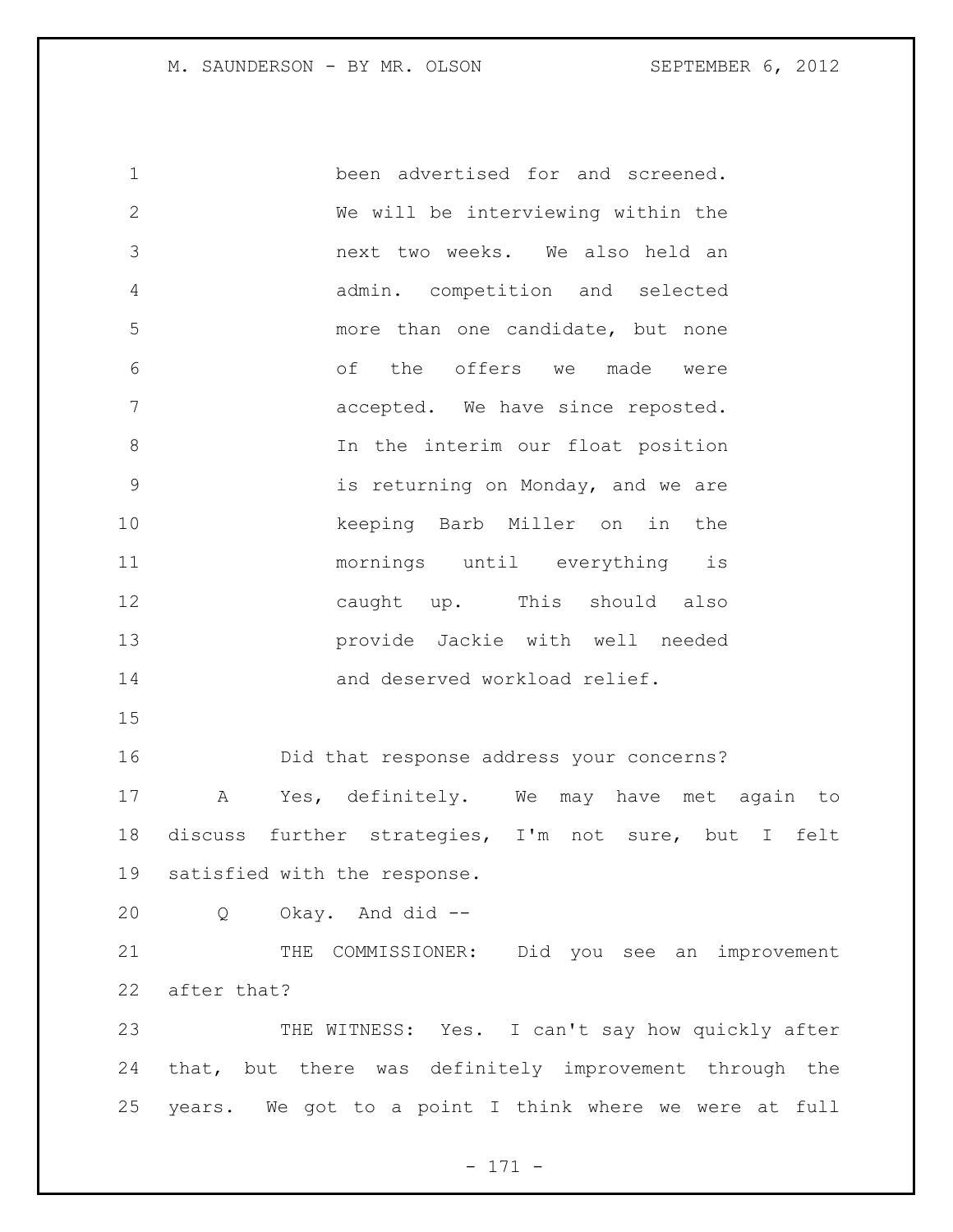complement. Q But you don't -- you, you can't recall when that was? A Not exactly, no. MR. OLSON: I don't have any further questions for you, okay, so thank you. 7 THE WITNESS: Thank you. THE COMMISSIONER: All right. Before we take our afternoon break have counsel arranged their order of cross- examinations, has that been resolved, Mr. Gindin? 11 MR. GINDIN: I think it has. 12 THE COMMISSIONER: All right. Well, I think we'll, we'll -- it's an appropriate time to take our mid- afternoon break. We'll do that and then start with the cross-examination in 15 minutes. (BRIEF RECESS) 19 THE COMMISSIONER: All right. We'll have the witness return, please. Mr. Gindin, I'll just be a minute. I'm -- stay where you are. I'm just going to ask one question, and it -- I think in fairness to counsel I should ask it now rather than at the end, as I intended to.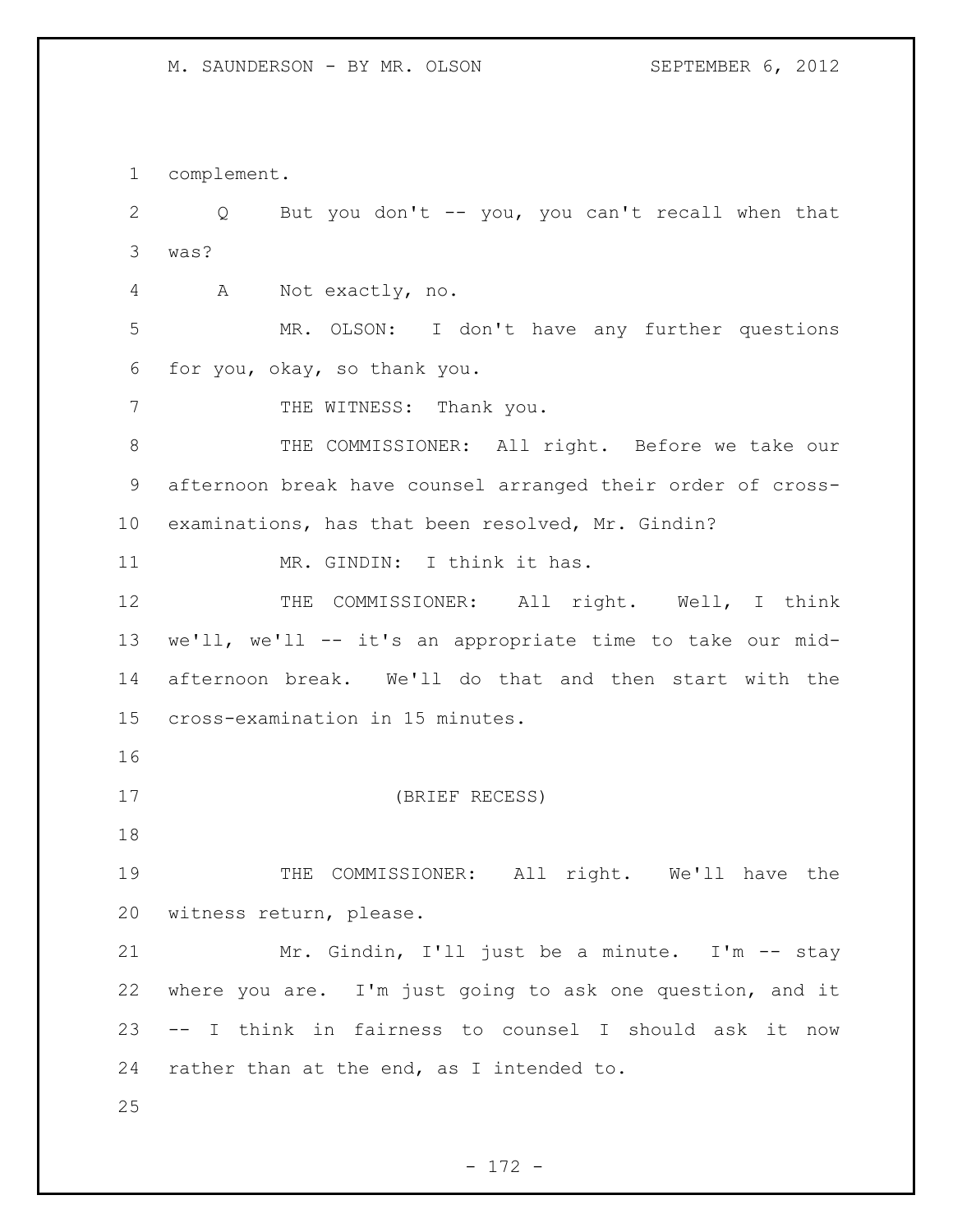# M. SAUNDERSON - BY THE COMMISSIONER SEPTEMBER 6, 2012

# EXAMINATION BY THE COMMISSIONER:

 Q Witness, you have made reference to this, these e-mails back in 2009 and you've indicated the improvement you saw arising as a result of you having raised the matter and what followed, as I understand you. Earlier on, you were asked about improvements in the workplace at the present time and you talked about there having been more positions, more jobs, but you're dealing with a complex world with family problems and so on of new kinds and, and the complexity of it all, and you said you were not sure that new money has taken the bite out of the workload problems. Has there been some deterioration from what you thought you saw improvement of in, in 2009 to today, or how do you rationalize those two positions as between 2009 and 2012?

 A I think specifically with regard to the concerns that I raised on those couple of days, I think there was specifically improvements after that. I can't say how quickly, but I, I do know that I felt that all of a sudden, you know, we had all of the workers in place for a period of time. And in general, I believe there's been more positions added, more money has come to the system, another route of prevention has, has come to the system. I don't know if that necessarily equals no further workload problems, I think is what I was trying to say. I think

- 173 -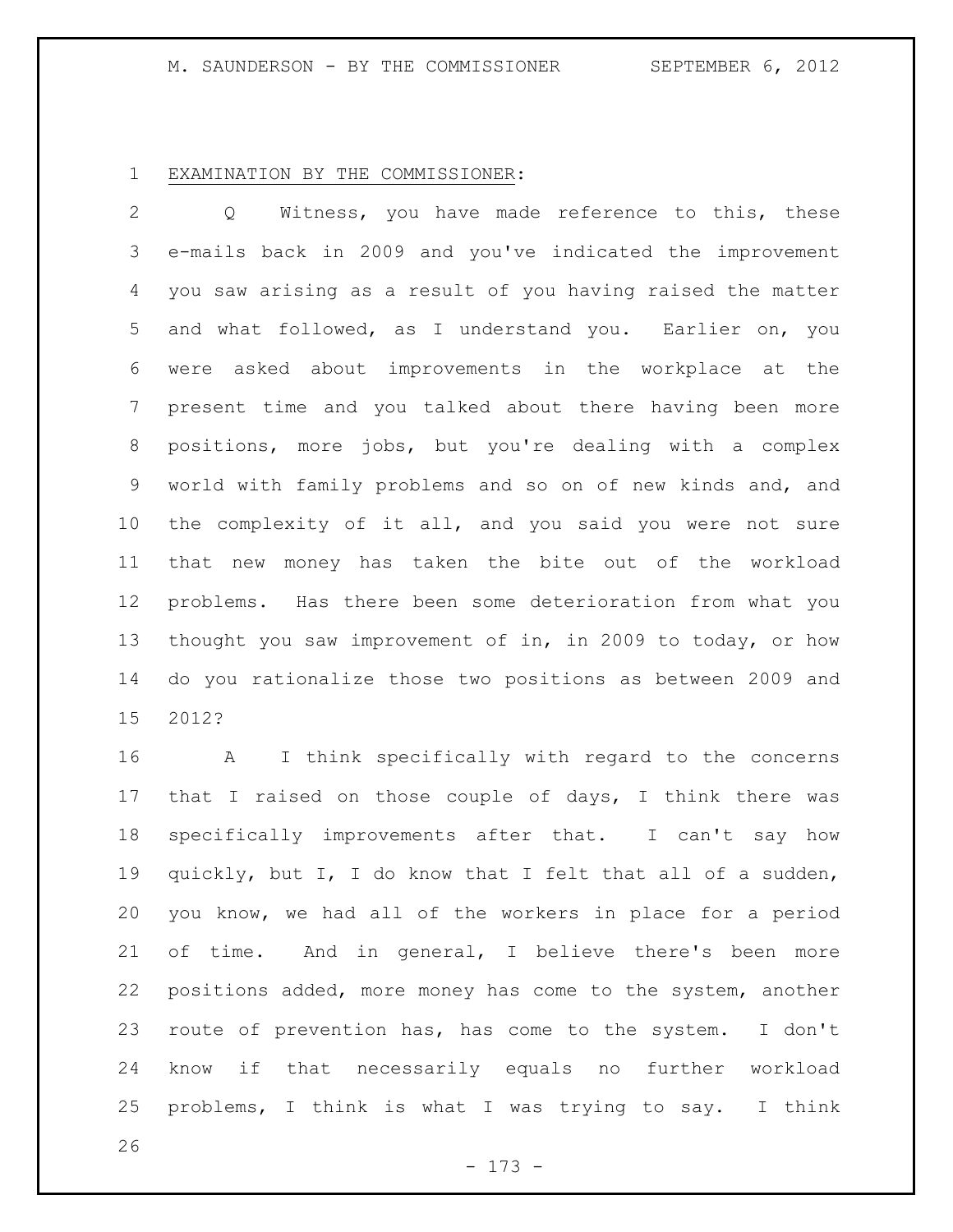M. SAUNDERSON - BY THE COMMISSIONER SEPTEMBER 6, 2012 M. SAUNDERSON - BY MR. GINDIN

| $\mathbf 1$    | that while we've gotten more money and positions, I think   |
|----------------|-------------------------------------------------------------|
| 2              | problems have gotten worse out there in the world. I think  |
| 3              | family situations are more complicated, there are, there's, |
| 4              | there's new gangs, new violence concerns, new substances    |
| 5              | every month that make our, our job harder. So although I    |
| 6              | can say that I feel there's been improvements, I'm not sure |
| $7\phantom{.}$ | it's translated into a hundred percent cure for workload.   |
| 8              | Does that come to answer your question a bit?               |
| 9              | THE COMMISSIONER: It does.                                  |
| 10             | THE WITNESS: Thank you.                                     |
| 11             | THE COMMISSIONER: Thank you.                                |
| 12             | All right. Mr. Gindin, please.                              |
| 13             | MR. GINDIN: Thank you.                                      |
| 14             |                                                             |
| 15             | EXAMINATION BY MR. GINDIN:                                  |
| 16             | Q Ms. Sanderson, I represent Kim Edwards and Steve          |
| 17             | Sinclair. My name is Jeff Gindin. I just want to follow     |
| 18             | up on these e-mails before I take you back to --            |
| 19             | A<br>Sure.                                                  |
| 20             | -- some of your other evidence. The -- at page<br>Q         |
| 21             | three thousand, 34761, which you were just looking at a     |
| 22             | moment ago, at the bottom of that page is your e-mail dated |
| 23             | January the 8th at 3:08 p.m. in the afternoon, correct?     |
| 24             | Correct.<br>A                                               |
| 25             | Now, just taking you through that just for some<br>Q        |

- 174 -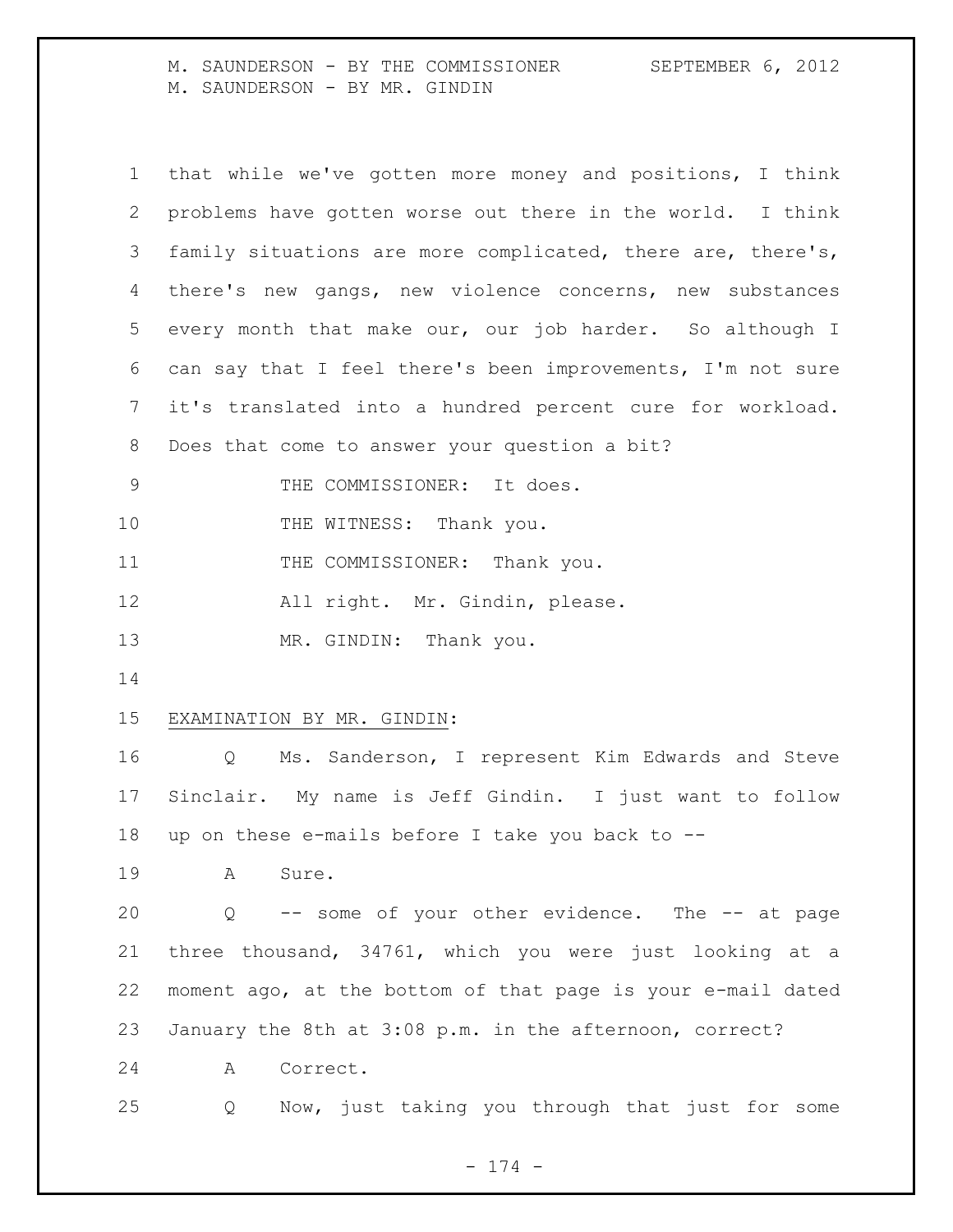## M. SAUNDERSON - BY MR. GINDIN SEPTEMBER 6, 2012

 clarification, you begin by saying that you're calling or you're writing about the, about intake's current situation. I take it by that you meant what you had discussed earlier: administrative issues. Is that what you were talking about mostly? A Partly yes and partly that there were, I believe, 24 social work positions on intake, and at times 11 people doing that job. Q And normally it would be 24? A Correct. Q Almost double? A Correct. Q And a little bit further on in your e-mail, you talk about how overwhelmed you are. And I presume you're talking about other people as well? A Correct. Q And that you cannot meet expectations any longer. And what did you mean by "expectations"? A I think what I was getting at was that I wasn't seeing families in a timely manner. I was not meeting the standards at that time. Q So you wouldn't be able to do what you thought you were expected to do? A What, what I am expected to do. Q Yes.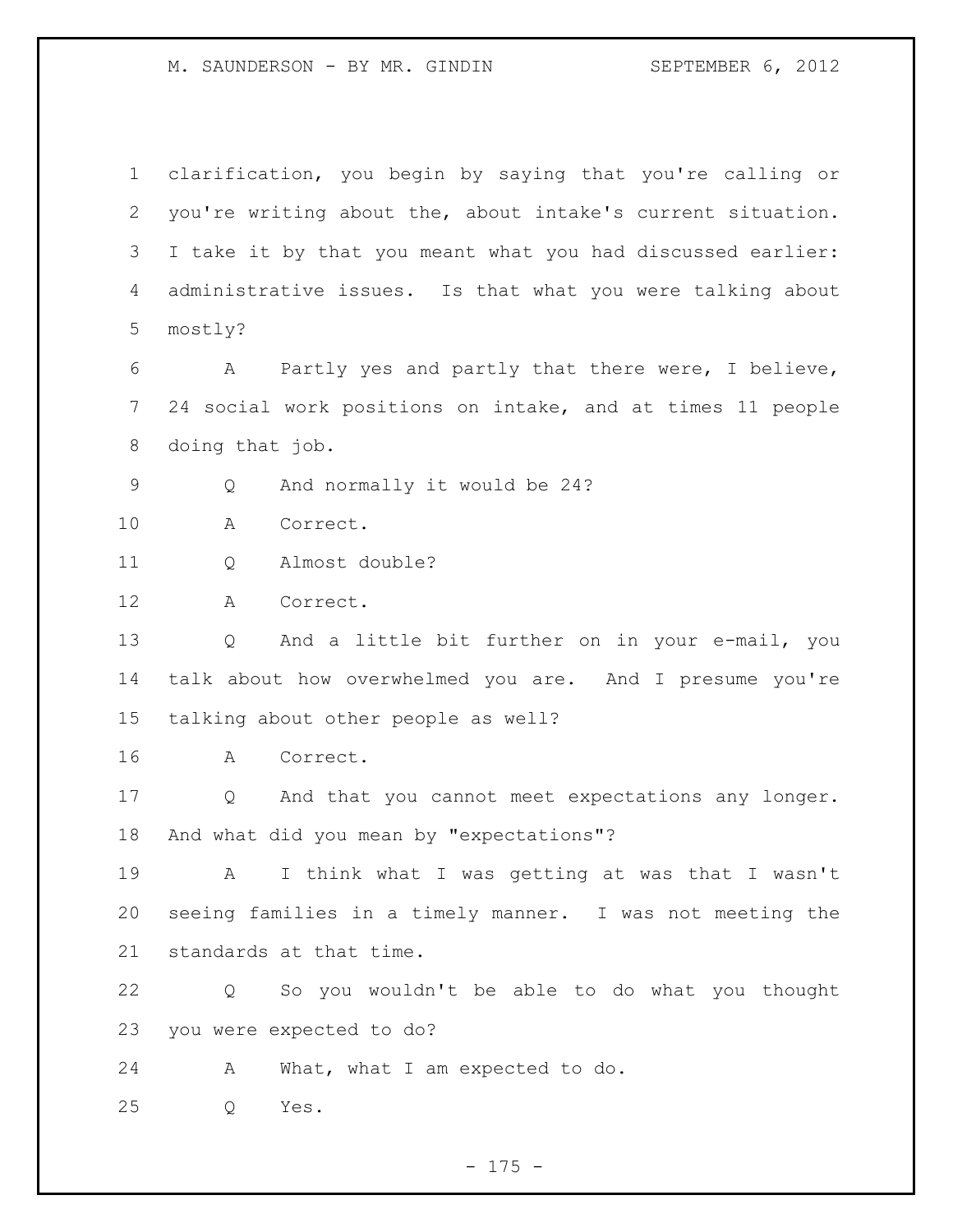A Yes.

| $\overline{2}$  | A little further in your e-mail you talk about a<br>Q      |
|-----------------|------------------------------------------------------------|
| 3               | huge administrative problem with workers and then you say, |
| 4               | "missing paperwork". You see that portion of your e-mail?  |
| 5               | Yes, I do.<br>Α                                            |
| 6               | What did you mean by "missing paperwork"?<br>Q             |
| 7               | When I completed a social work task, often that<br>Α       |
| 8               | piece of paper went to our administrator on our unit who   |
| 9               | then either attached it to CFSIS or attached it, did       |
| 10 <sub>o</sub> | something, sent it out somewhere, whatever administrative  |
| 11              | pieces of the job had to be done. There was a huge backlog |
| 12              | at the time. I recall files needing to be transferred out. |
| 13              | They were ready to go, they were ready to close, but we    |
| 14              | couldn't locate the paperwork in the large backup of       |
| 15              | paperwork.                                                 |
| 16              | Q So you're not talking about paperwork that went          |
| 17              | missing forever but just paperwork that was late in being  |
| 18              | attached to the file; is that what you meant?              |
| 19              | Yeah, I think that's what I meant, yeah.<br>A              |
| 20              | I see. Now, earlier you had said that these<br>Q           |
| 21              | problems that you addressed in your e-mail had only been   |
| 22              | going on for a few months?                                 |
| 23              | Um-hum.<br>Α                                               |
| 24              | The next paragraph of that e-mail says:<br>Q               |
| 25              |                                                            |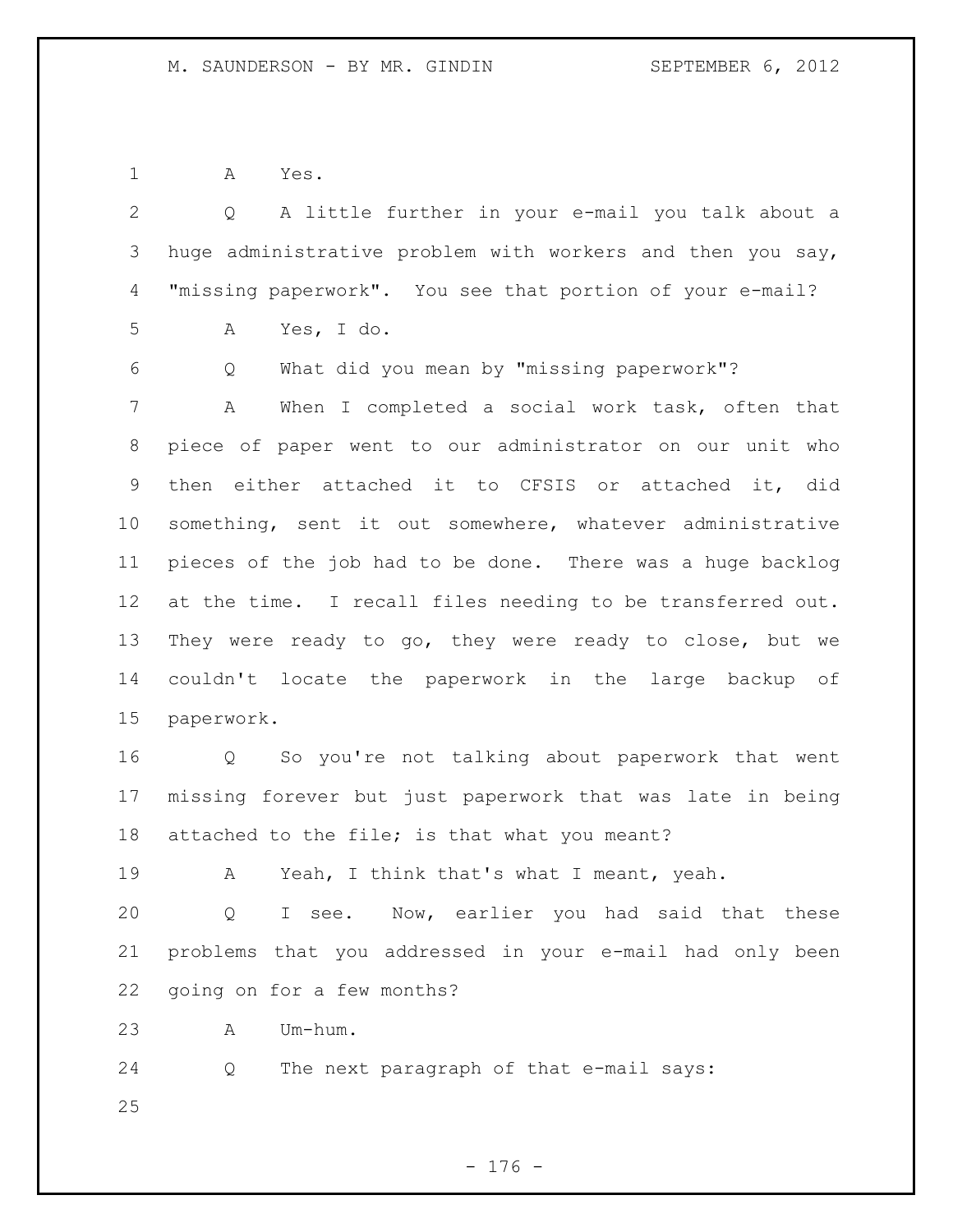| $\mathbf 1$    | Many of these issues have come up                           |
|----------------|-------------------------------------------------------------|
| $\overline{2}$ | time and time again at the general                          |
| 3              | intake meetings.                                            |
| 4              |                                                             |
| 5              | Which gives me the impression that it's been going on for   |
| 6              | some time by that language.                                 |
| 7              | It could be months, too. We had general intake<br>Α         |
| 8              | meetings, we had unit meetings once a week, and we had a    |
| 9              | larger intake meeting once a month. So if I look at         |
| 10             | general intake meetings being plural --                     |
| 11             | Um-hum.<br>Q                                                |
| 12             | -- that could have been a couple of months.<br>Α            |
| 13             | "Time and time again" refers to not just once or<br>Q       |
| 14             | twice; you'd agree?                                         |
| 15             | Possibly, yeah.<br>$\mathbb A$                              |
| 16             | Going over to the next page, 34762, in that<br>Q            |
| 17             | paragraph you're talking about the problem of files not     |
| 18             | being closed on time and you're talking about the fact that |
| 19             | certain files that should be closed aren't being closed     |
| 20             | when they should, and then later they're re-opened as new   |
| 21             | issues. What would be the difference between a file that    |
| 22             | is closed when it should be closed and then re-opened       |
| 23             | because of a new issue and a file that hangs around for a   |
| 24             | while without actually being closed? Is there any           |
| 25             | difference between those things?                            |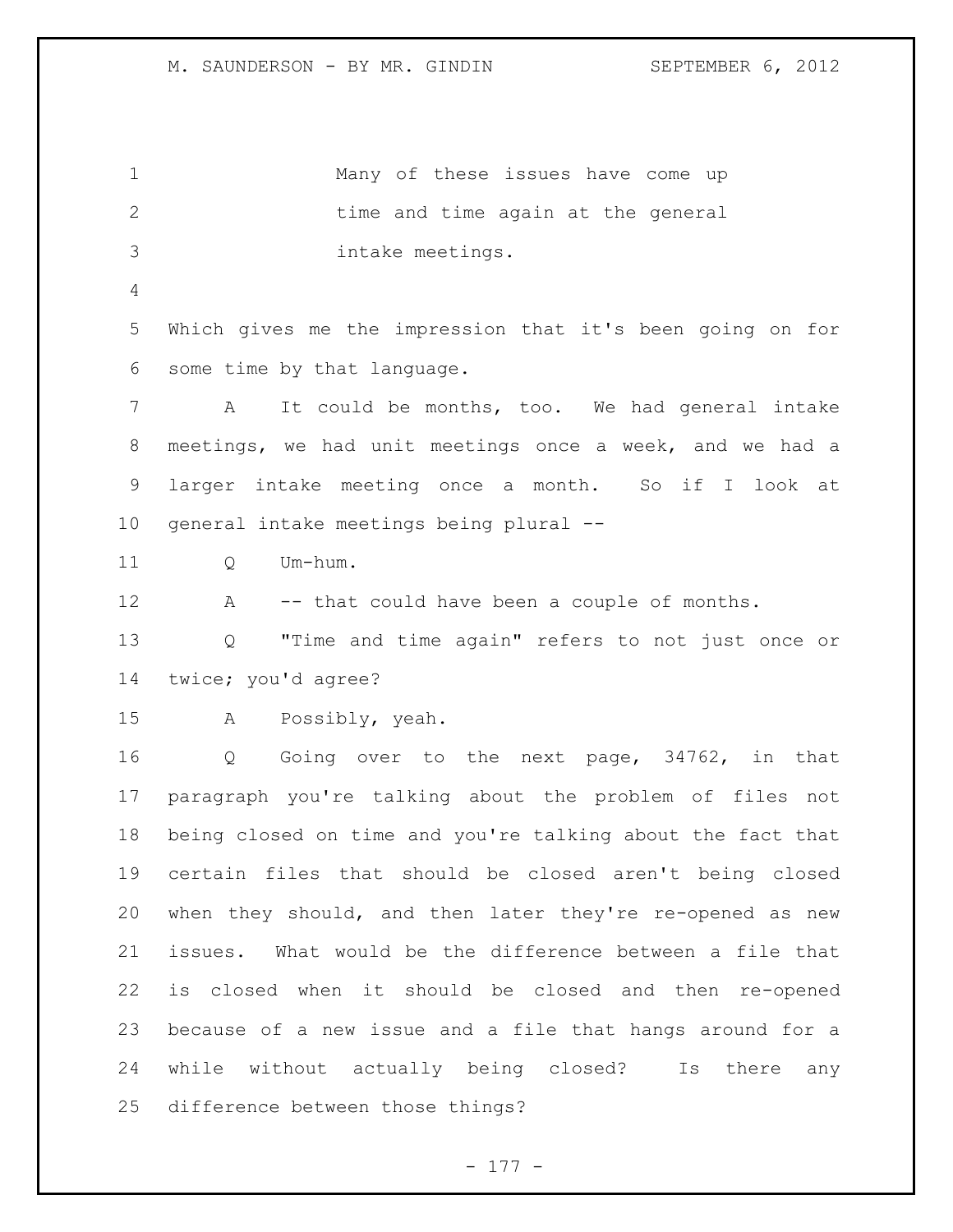A To me personally, as a social worker? Q Yes. I ask that because it sounds like it's a problem that you're concerned with here and you mention it quite clearly. A Um-hum. Q And the question is, why is that a concern? A If I did work on a file, if I met standards, saw the family, saw the children and deemed the disposition was now that the children were safe and the file could be closed, the next step is my supervisor signs off on that. 11 O Um-hum. A I believe at that time the intake module was in place so they would have to electronically do an administrative task to close that file off so it drops off my caseload. Q So the -- I, I think you're saying that the benefit is that it lessens your caseload? A It lessens my caseload for one. I've, I've closed the file so I am not intervening with that family. Should something come up with that file that I have now closed, essentially that would have been my responsibility. So my  $--$ 23 O I'm not sure I ... A My supervisor and I have agreed that it's time to close this file. All of the work has been done. If the

- 178 -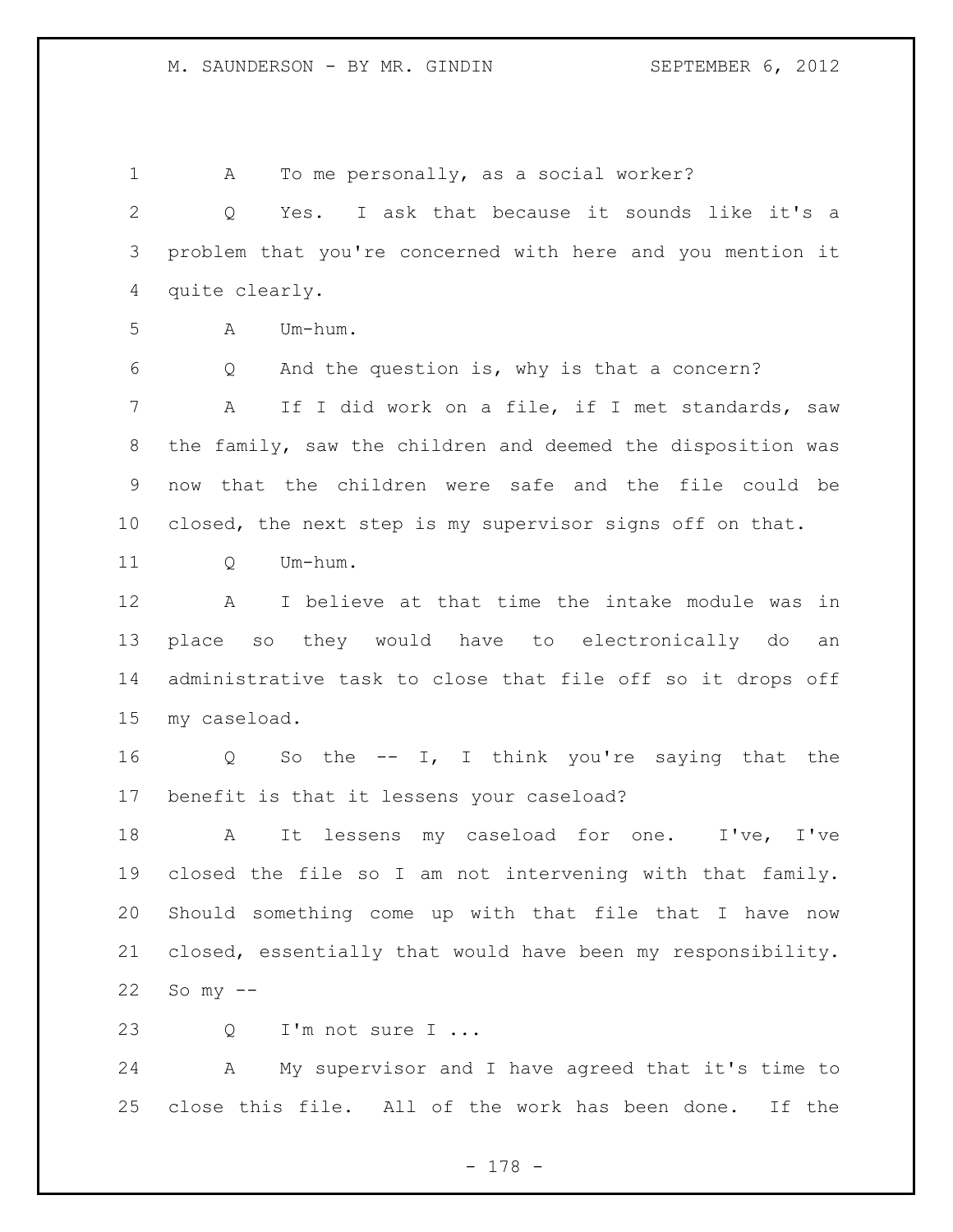file closed off and a new issue arose, it would get assigned to another worker, possibly myself again, to deal with that issue and again see the children, meet the standards, ensure everyone's okay. If a file is open to me for two months and now I'm doing nothing with it and something happens during that long period of time where it never actually got closed off, there should be some level of responsibility for what I did or didn't do during that time period.

 Q And so if it wasn't closed when it should have been, how does that affect your level of responsibility?

 A Well, technically, if there's a file open to me for six months, I should be doing something on that file. I should be seeing children, I should be monitoring the situation. If it was deemed for closing but it never actually closes, I wouldn't, I wouldn't do those things. I wouldn't see the family, I wouldn't -- but if it looks like it was open to me for a longer period of time and I did nothing, that would look quite negligent.

 Q So it's a matter of perception; is that the issue?

 A That might be part of it. If a file is open to an agency for a long period of time, one would think there's an onus on us to be doing something with that family, so maybe more than perception a bit.

- 179 -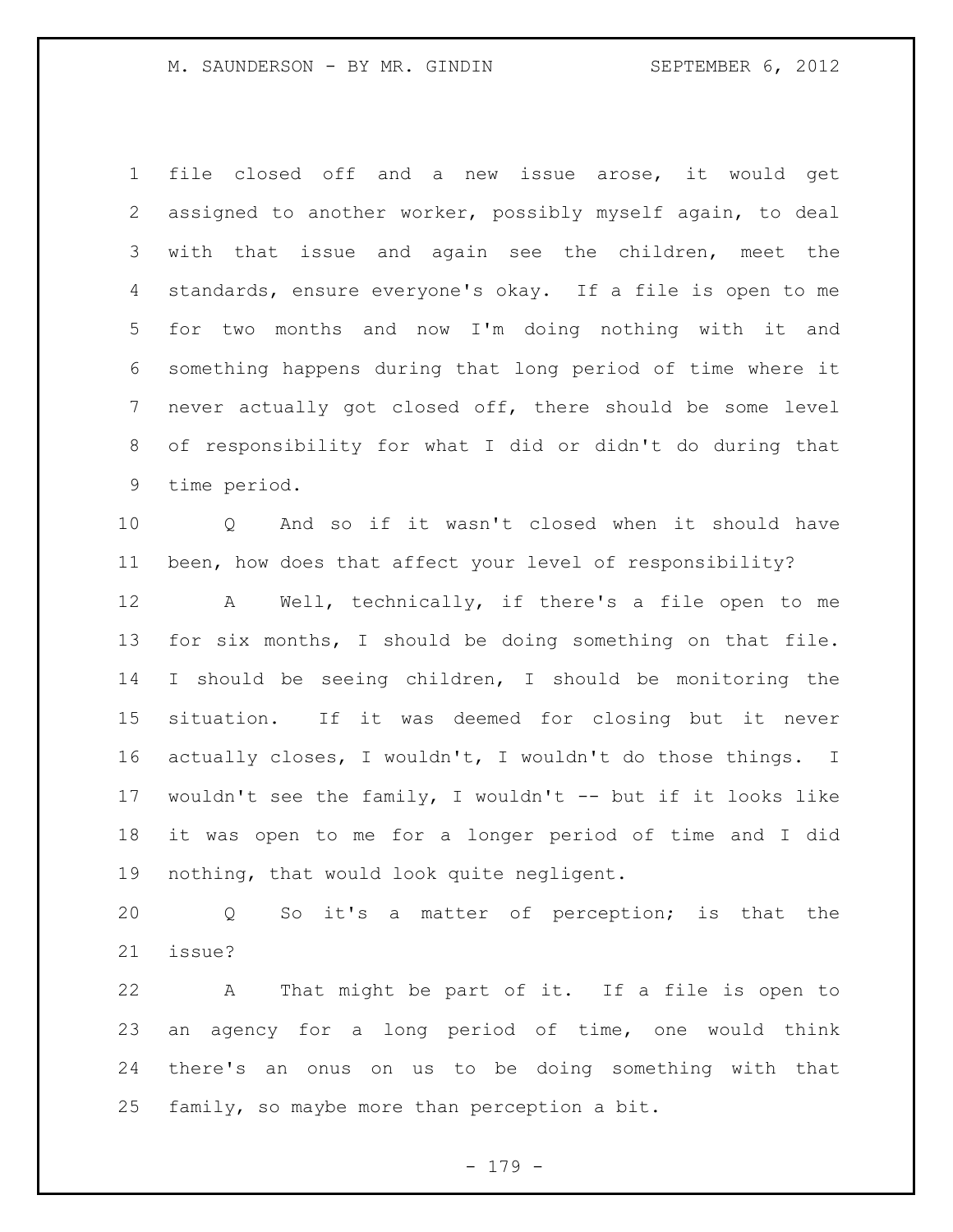Q If you had decided that, you know, it's time to close a file -- A Um-hum. Q -- I take it you would make note of that somehow -- A Yes. Q  $-$  on the file  $-$ 8 A Yes. Q -- saying this file should be closed? A Um-hum. Q So the fact that it actually wasn't for a while, not sure how that would affect anyone's perception of your responsibilities, having regard to the fact that there's a 14 note there. Not sure why it's, it's an issue. A I've explained it the best way I know how. Sorry. Q You obviously felt strongly enough to put this in your e-mail. A I also think, in terms of families, I think it's unfair for a family whose file is deemed to be ready to be closed and it stays open for eight months -- Q With the -- A -- because of an administrative problem. Q Would the family know about that? A No, not necessarily, although they could, because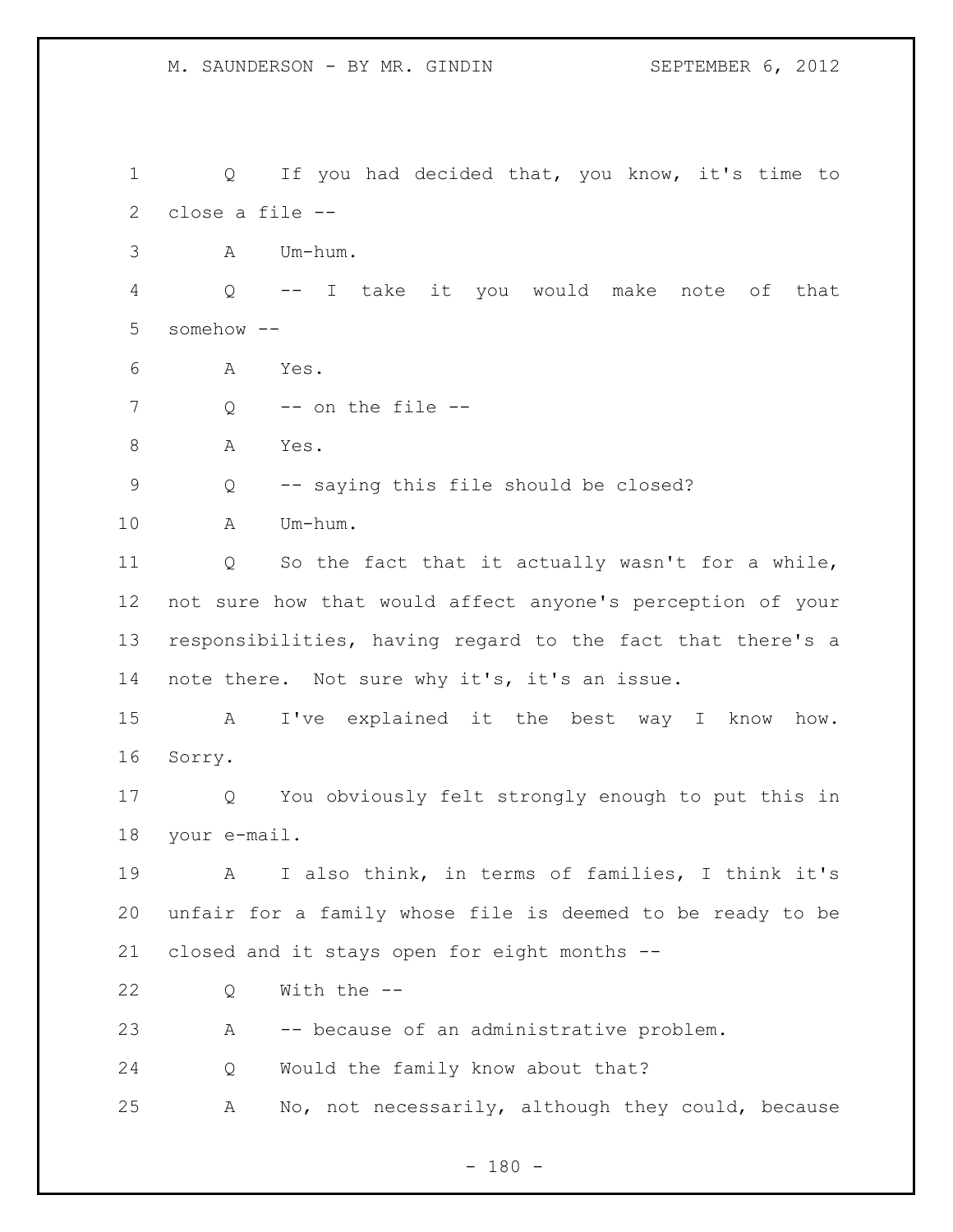if a new issue arose they could say, oh, don't you know that you have a worker, Marnie Saunderson, assigned to your case? And they would say, no, I had no idea. The other problem is, is that when you're looking later at history, it matters how long a file is open. Q All right. A So if someone had a file that was supposed to only be open a month and closed and later it was eight months open, that next worker could make some presumptions about that. Q Okay. A So it wasn't fair to families either. Q Now, the response that you got to that e-mail that we've just been discussing, I notice from -- that's on page 34761, I think it's the same page -- or the previous page, pardon me. You get a response, and part of it indicates that, I'll just read the last sentence: I will be holding a program meeting next Friday morning which we can discuss your concerns at. See that? A Yeah. Q Do you recall whether there was, in fact, a

- 181 -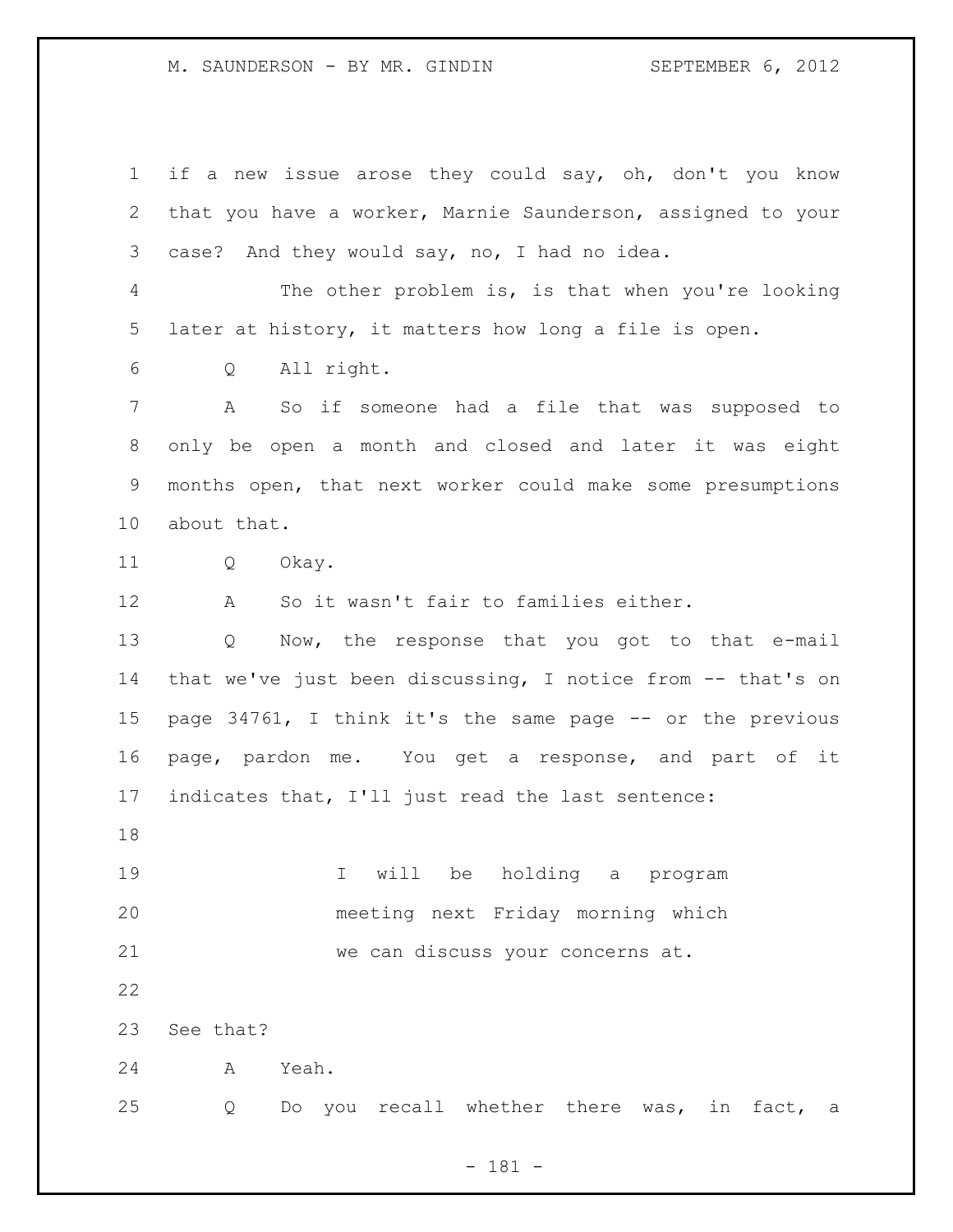program meeting the next Friday?

| $\mathbf{2}$ | I can only assume that there was. We had regular<br>A            |
|--------------|------------------------------------------------------------------|
| 3            | program meetings. But I don't recall exactly.                    |
| 4            | I just want to go back through some of your<br>$Q \qquad \qquad$ |
| 5            | earlier evidence. You were talking about the type of             |
| 6            | training that you get --                                         |
| 7            | Um-hum.<br>A                                                     |
| 8            | -- early on, and I think you indicated that it<br>Q              |
| 9            | was mostly from supervisors. Remember that?                      |
| 10           | Yeah.<br>A                                                       |
| 11           | Would that include training about standards?<br>Q                |
| 12           | I received no specific training on standards<br>A                |
| 13           | other than when I talked about core competency-based             |
| 14           | training, which I believe was in the late '90s, which would      |
| 15           | have been at least five years after I began being a social       |
| 16           | worker. And I'm quite sure that the core competency-based        |
| 17           | training is based upon foundational standards.                   |
| 18           | I presume you were required to read them?<br>Q                   |
| 19           | A<br>Yes.                                                        |
| 20           | At least. But received no training. About --<br>Q                |
| 21           | Not until some years later there was a couple of<br>A            |
| 22           | changes to some standards within the last four years, I          |
| 23           | think. And I remember having a specific training session         |
| 24           | with my supervisor at the time to discuss what those             |
| 25           | changes were to the standards.                                   |

- 182 -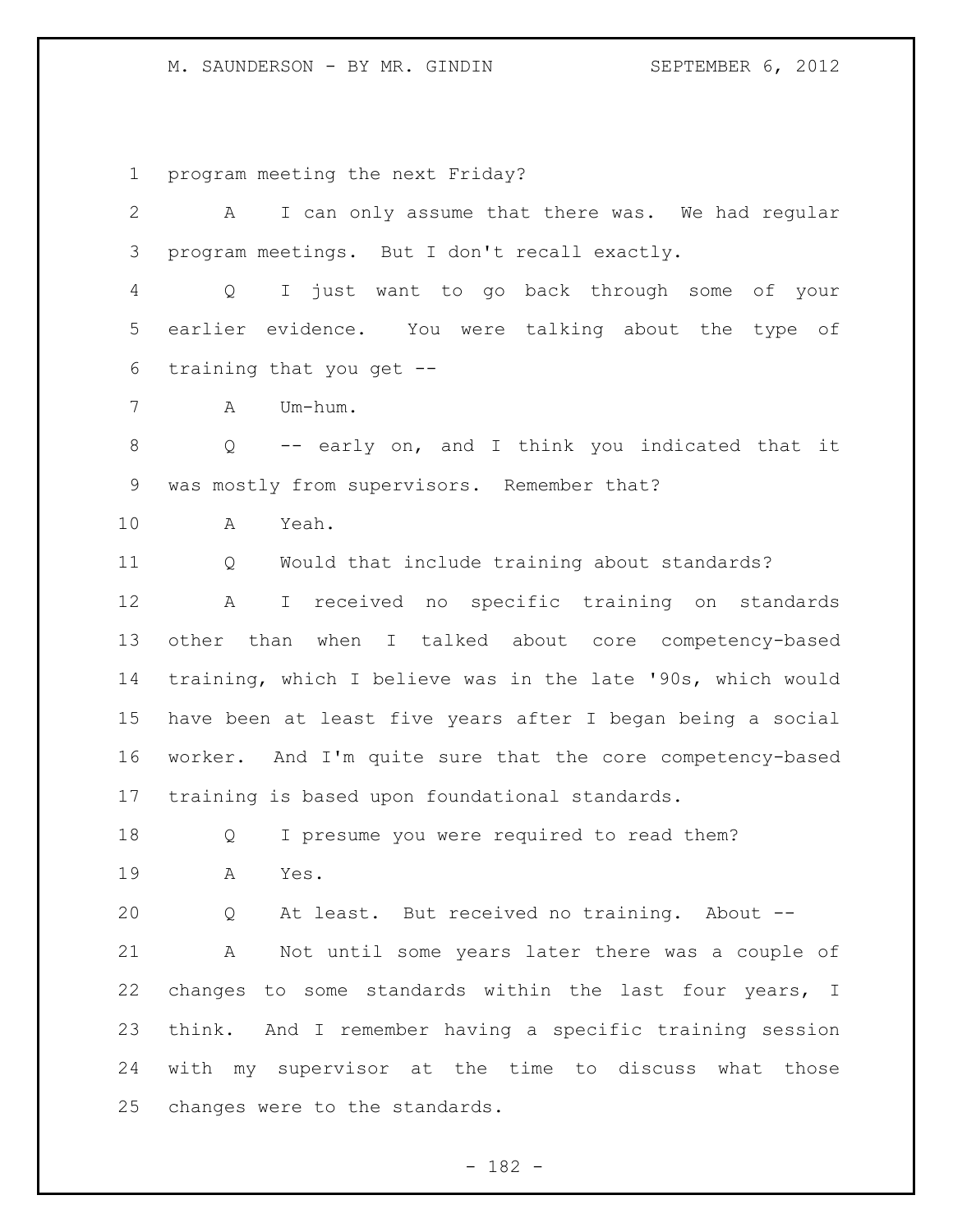1 0 This would be after 2005?

A Correct.

 Q And do you recall what the main changes were that you're referring to?

A I can't recall at this time.

 Q Okay. You also said that you received no training specific to the job you were doing. Do you recall saying that earlier?

A Yes.

 Q What would have been training specific to the job that you were doing that you would have preferred to have?

 A I don't think I made a judgment of preference when I said that. I don't know what possible training that they can implement that would be specific to the job. I mean, there's some very basics that one learns to be a social worker. I think the best training sometimes is that which you learn on the job. So I was watching what other social workers did. I was watching, I was hearing from my supervisor, I was perhaps going on fields with them, I was reading their work. I can't think of --

21 0 So --

 A -- what would be better or worse than that. Q So it was really left to you to train yourself based on the experience you were receiving? A Yes, for the most part.

- 183 -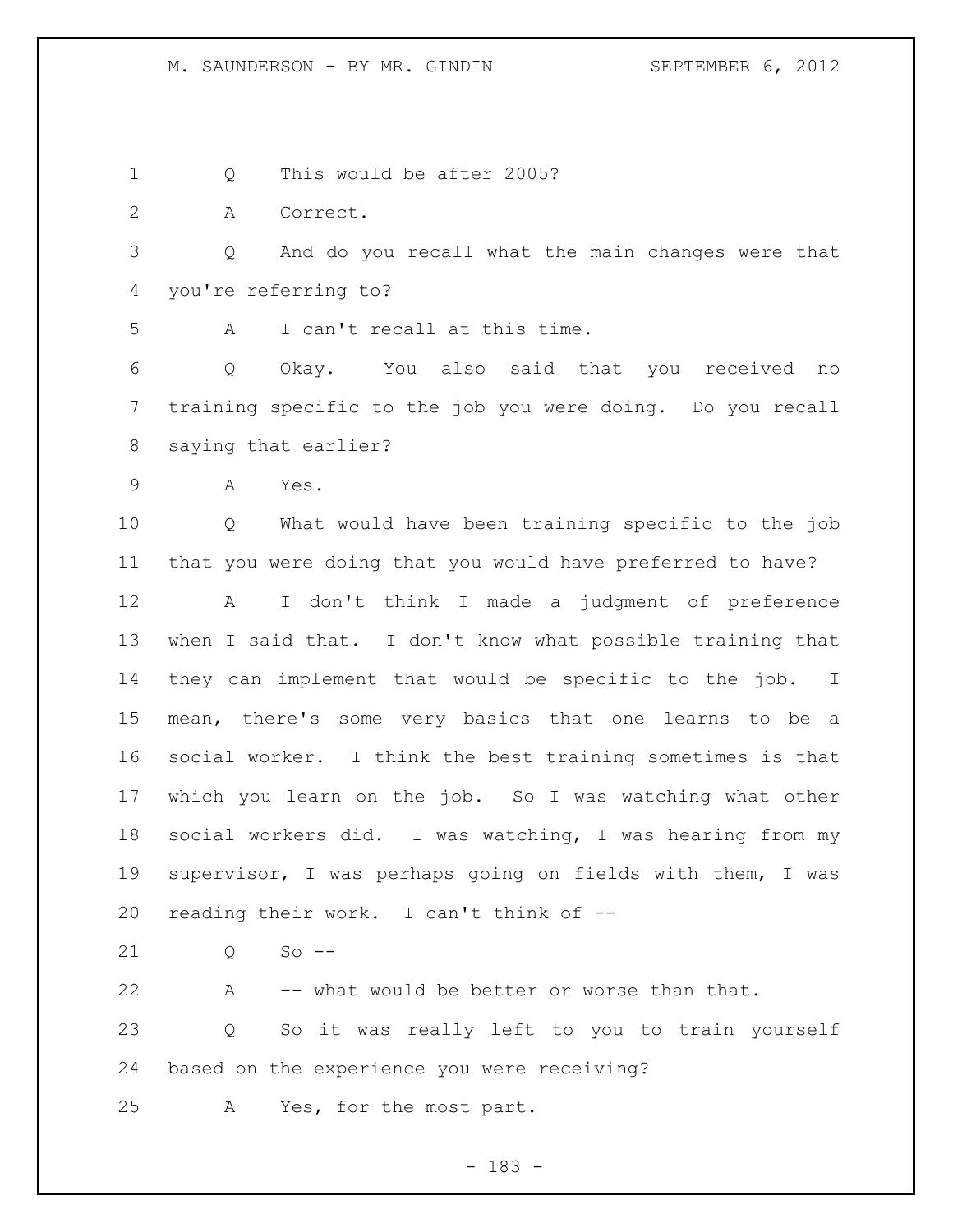Q And I suppose every social worker might have a different experience? A Correct. Q At another point in your evidence you indicated that you were not prepared for the volume -- A Um-hum. Q -- of cases that you were suddenly handling. I can't recall what year you were referring to. Do you recall? A I think it's when I became a family service social worker, which would have been around 1994 to 1998. Q And when you say you weren't prepared for the volume of -- or your caseload, I suppose, how would that manifest itself, the fact that you weren't, in your view, totally ready for this volume that you're receiving? Does it mean that you would take shortcuts on occasion because you had no choice? A I think you prioritized a lot. I think you decided which cases came first, which children you needed to see, some of the expectations that are beyond child safety, like attending court, going to trials, going to

 child leveled in a different place, placement. There was competing, competing workload from, from various places. So I wouldn't say as a social worker charged with the

pretrials, doing your paperwork, writing reports to get a

- 184 -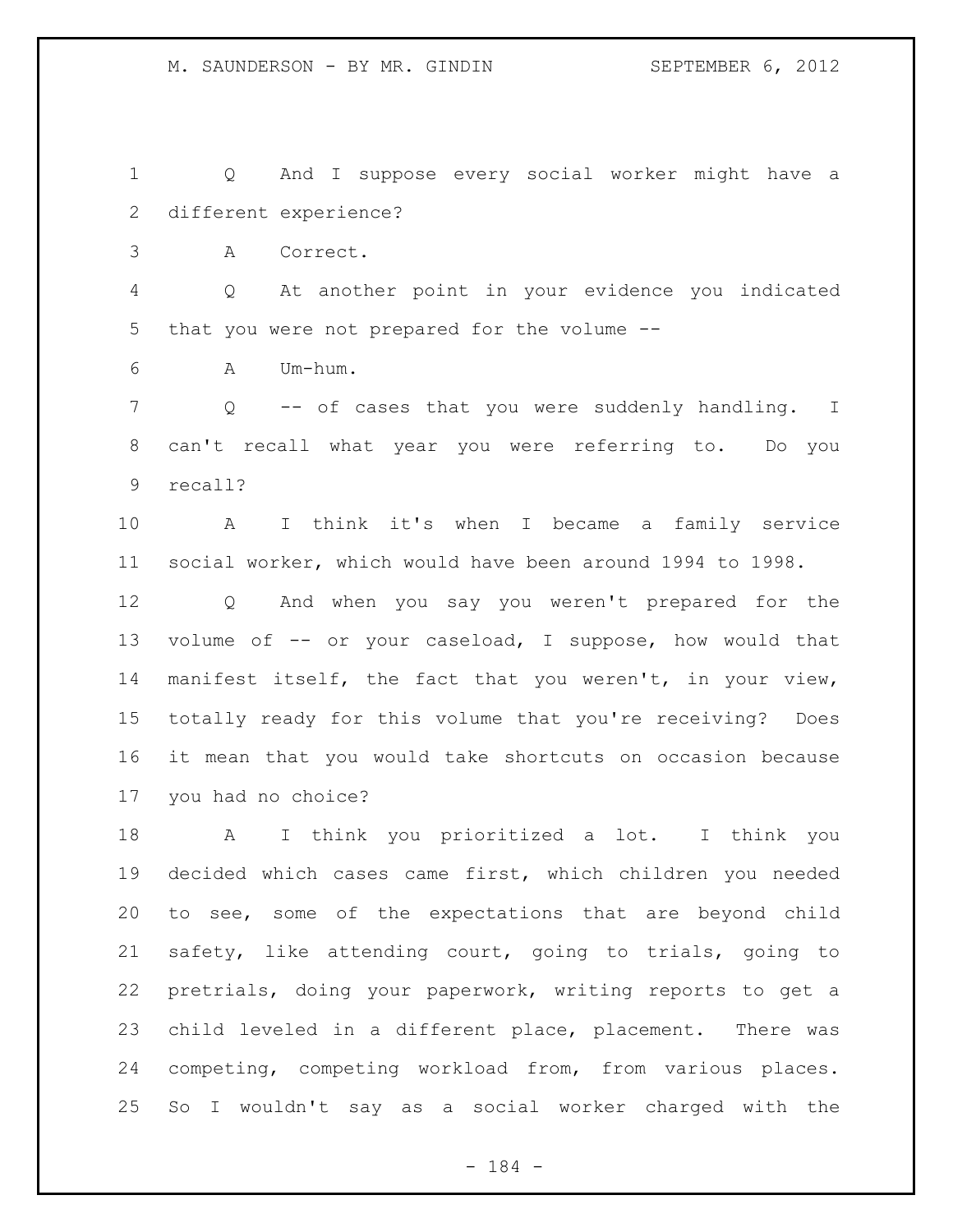safety of children, I wouldn't ever use the word "cutting corners", because that implies that I left kids unsafe. That's the number one priority of the job, is making kids are safe and seen and well in their home or in care. Q But there are times -- A Does it mean I attended less, did less things like sit on different committees or things like that? Yeah. Does it mean I worked a ton of overtime that I never got paid for? Yep. Q That's your experience, of course. 11 A That's my experience, yes. Q I suppose you would have to be somewhat selective in what you chose to do because of the extreme workload? A Correct. Q You also talked about how you were -- there was no job shadowing period, which sounds like you were pretty much left to sink or swim on occasion? A By that I mean there was no period of time where I was given no cases and could just go along with another worker to watch what they did. I got cases the minute I got there. Q Okay. A So I may have asked workers to come out with me on difficult cases or cases where I didn't quite know what to do, or maybe asked a supervisor, closer consultation

 $- 185 -$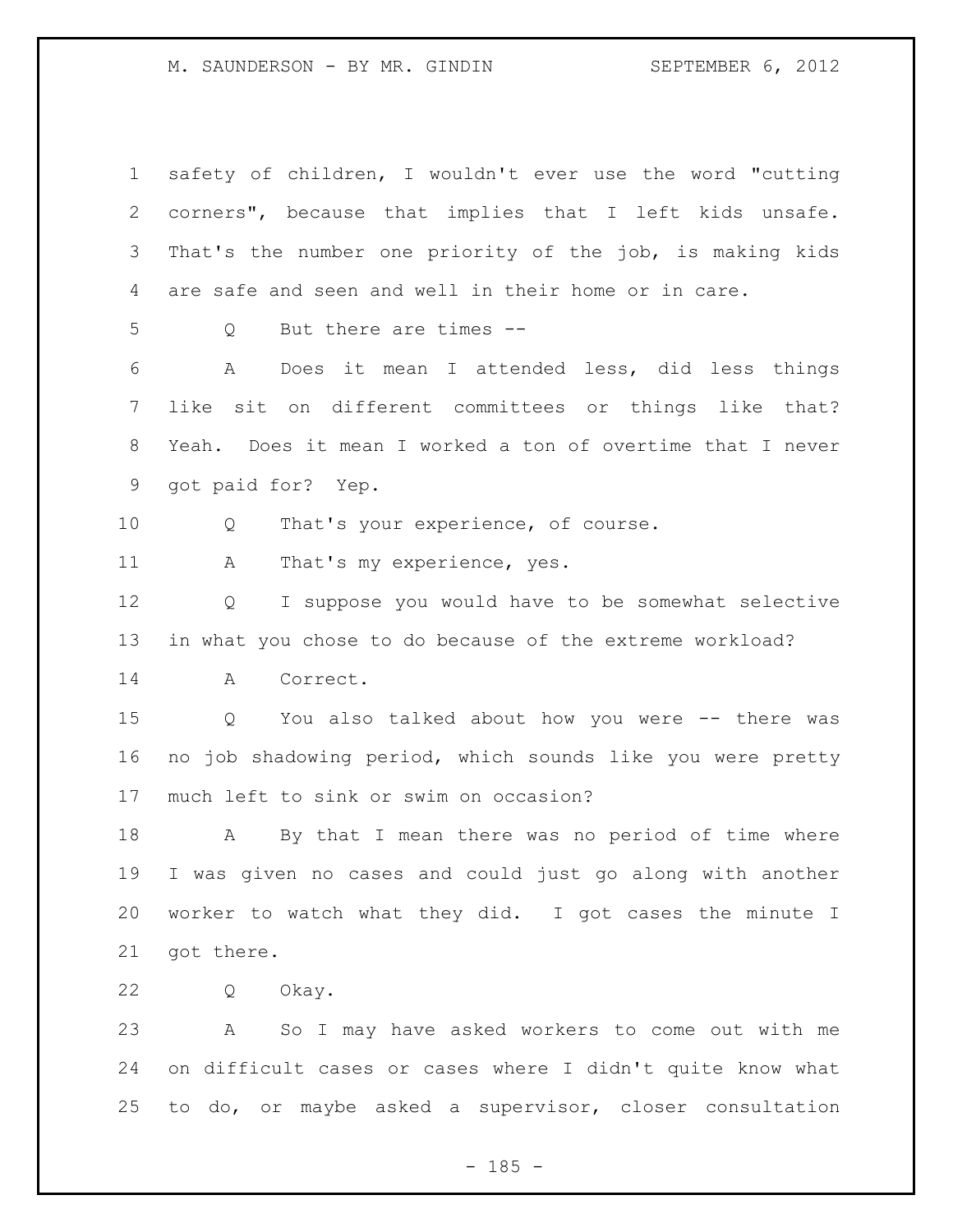with them. Did I have a period of time of having no work in which to just shadow somebody? No.

 Q You think it was common for most social workers to, to work those extra hours and try to keep up on their own personal time or is that --

A Yes.

Q You think that was a common thing?

A Yes.

Q I presume there were some that didn't do that?

A Could be.

 Q You were talking about the supervision when Mr. Olson was asking you questions. You indicated that you would sometimes go to a supervisor to discuss things, that there was nothing formal about it but you would do that on occasion. What kind of things, for example, would you find it necessary to go talk to a supervisor about?

 A Well, in my different jobs at the agency it would have been different things. So at the after-hours level or at the intake level, it might be something like whether or not to apprehend a child. In fact, we needed to have supervisory authorization in order to make the decision to remove a child from their home. It could be anything. Authorization for a certain kind of -- if a family needed groceries and had no food, could we provide monies to them; who would provide a hamper to them to hold things together.

- 186 -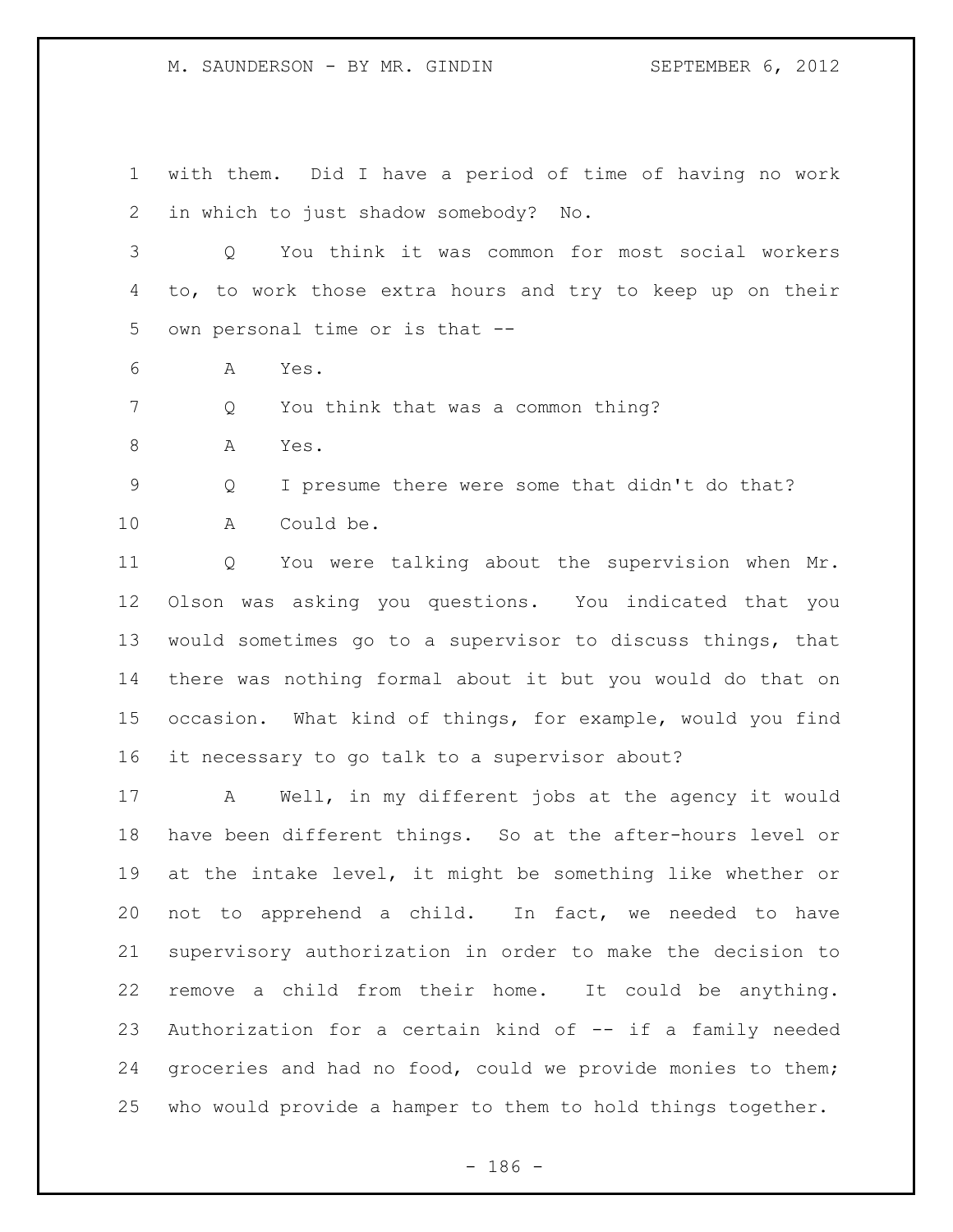Q So it's something that would be at your discretion really?

A Yes.

 Q As to whether you felt it needed to be discussed with a supervisor?

 A Correct, or it could go both ways. If I handed in a product, an assessment on a family and my supervisor needed clarification or didn't understand or didn't agree, that could also -- I could be called in to discuss that.

 Q Were there some policies in place as to when you must see a supervisor or get their approval for some, for certain things?

 A Well, for sure if you're going to apprehend a child, for sure if you're going to return a child home. If you have a child in care and you're looking at changing their placement, that would need supervisory. Any kind of --

Q Is, is that written --

19 A -- money expenditures.

 Q Pardon me. Is that written somewhere? Is that a policy? Is it a standard? Or, where do we get that?

 A I'm thinking it's a policy based on standards. I don't know exactly. I just have always known that.

 Q That's the procedure you would follow at least? A Yes. Most people would follow.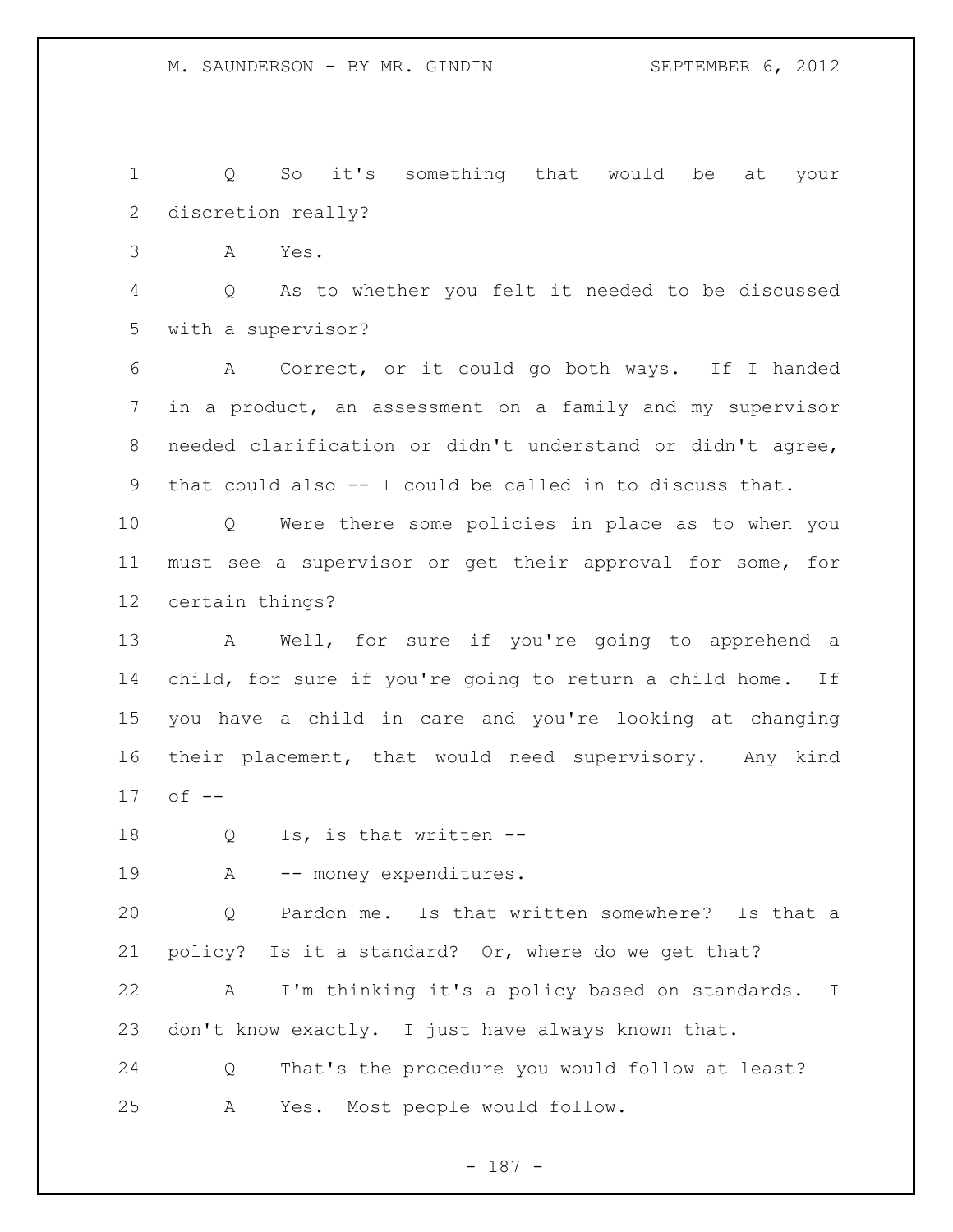Q Yeah. When you say there was no formal meetings or schedule to meet with supervisors, is that something that you would have liked to see?

 A At, at many times in my career there has been formal supervision scheduled. In the last number of years, formal supervision is an expectation of, for sure, ANCR. Formal scheduled supervision, unless there's issues or concerns and then it increases in intensity and frequency. Some supervisors in the past that I've had worked more on an ad hoc basis, as-needed basis: when you need me come see me, I will be here; here's my cell phone number, here's this, here's that; can always be reached. I've never had particularly an issue with lack of supervision. I have felt that my supervisors, I've been quite lucky that they've always been there when I needed them.

 Q Of course, they all operate differently, I suppose.

18 A Um-hum.

 Q Okay. You also mentioned that -- correct me if I'm misstating something, but I think you mentioned that these days you would look up more information about a father whereas back then, I presume back in 2000 or so, that wouldn't always happen. Remember that?

A Yes.

Q When did that change take place where you began

- 188 -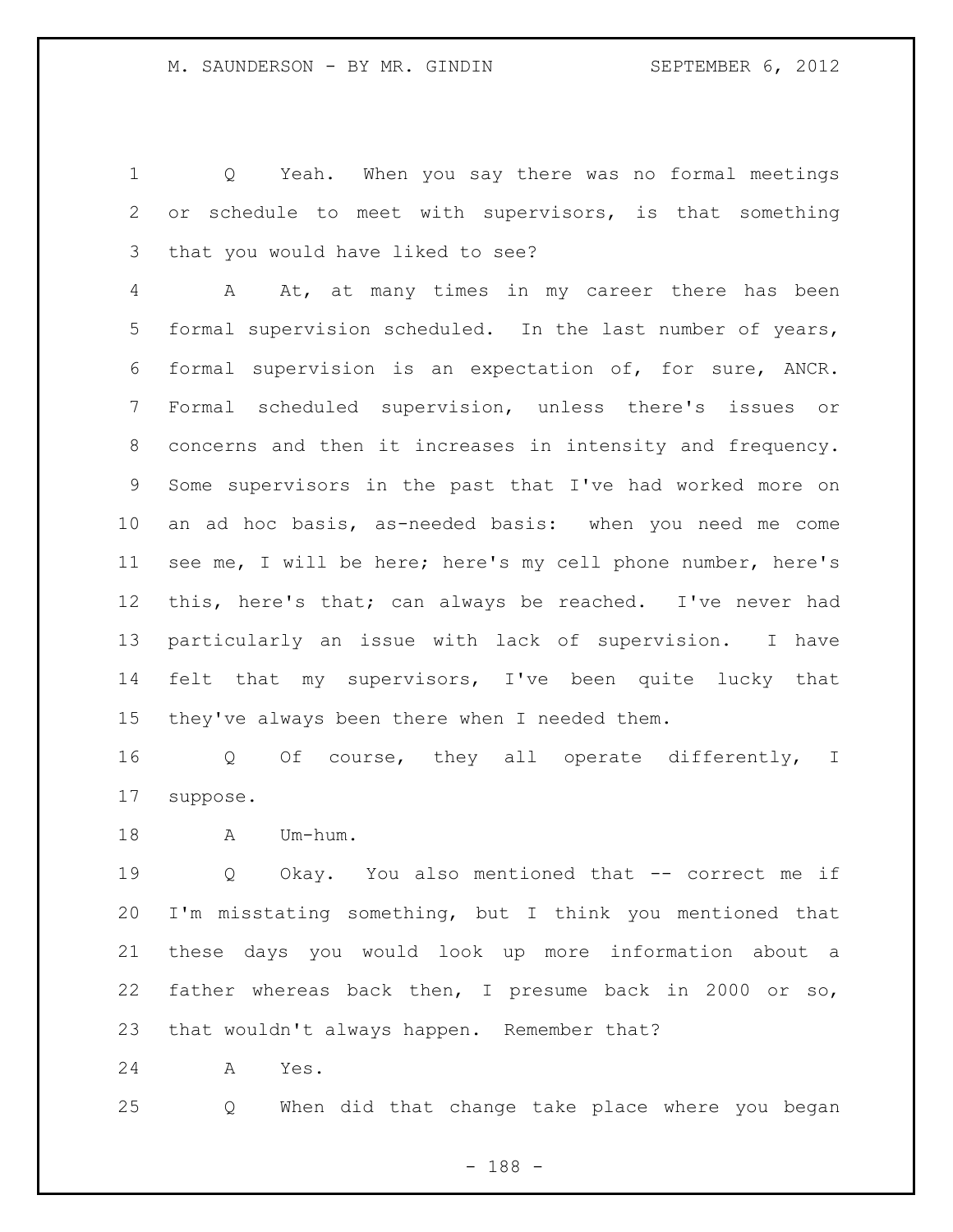to consider the father and the background a little bit more than in the past, do you recall?

 A I can't say that -- I can't give you a specific time. I can only give you my experience with that. At the beginning of my career 20 years ago, our system's always been based on the mother.

Q Um-hum.

 A Often, files were opened under the mother. That was just the way the system was set up. With that opening would often come the history or what's, what's happened. In recent years, fathers have become a bigger part of the picture. They're no longer just the biological father to be served in a court proceeding. Often, father are very involved now. Often, fathers have custody over the mothers. I think it was just, just a normal course of evolving where my personal practice was that fathers, their histories needed to be looked up as well; we needed them to consider them as options as well. Also, the intake module came out within the last, I want to say, seven, eight years, something like that. When the intake module came out, any person that you add to a family unit now, whether 22 they're in the home or not, the system forces you to do a prior contact check.

 Q And prior to that there was no motivation to do that?

- 189 -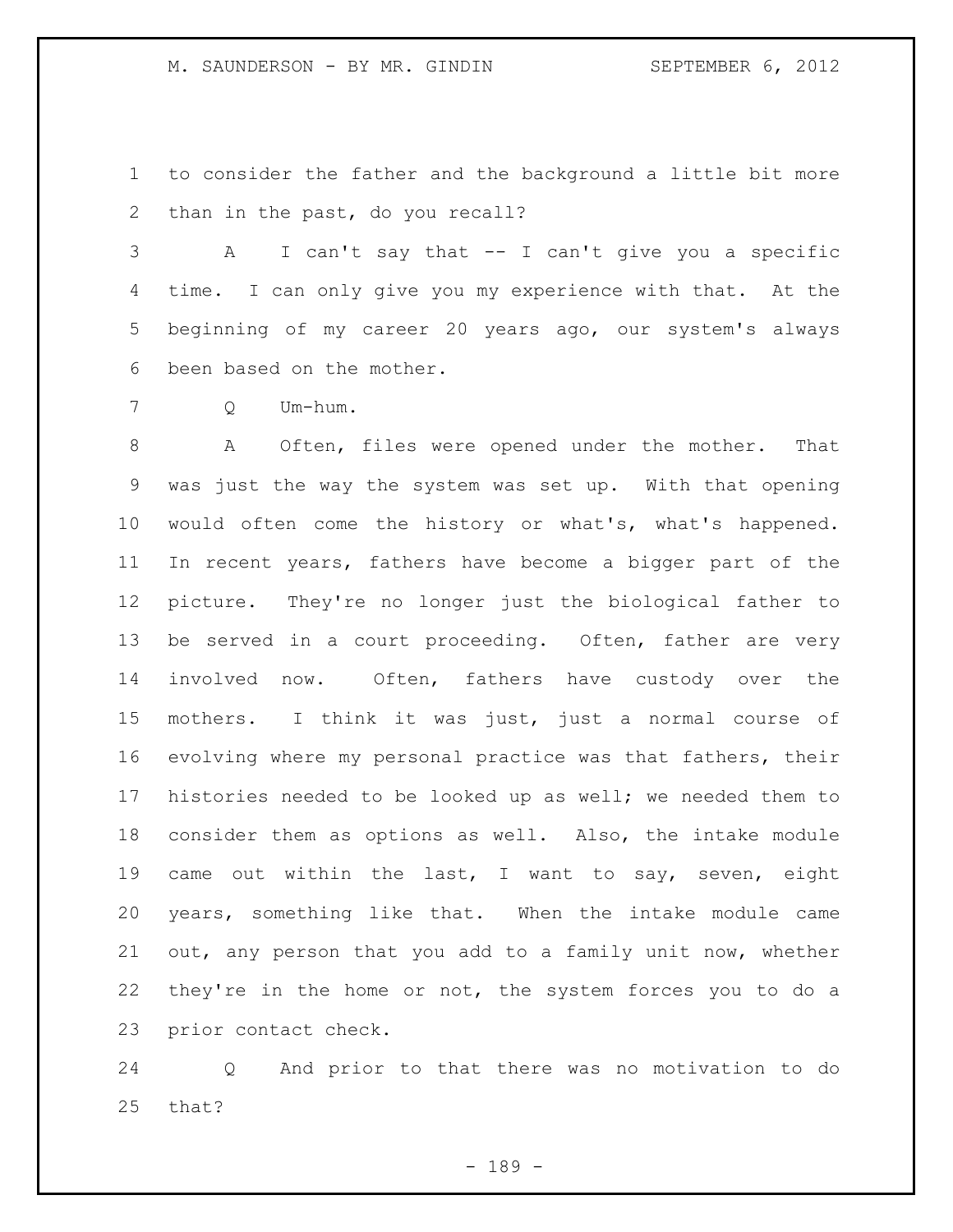A No, I'm not, it's not sure it's about motivation. I think it's, it just wasn't done maybe as thoroughly as it seems to be now. Q So you're saying since about 2004, or 2003, that is being done more? A Yes. And also with the evolution of people's thinking. Q All right. A And how fathers have stepped up to the plate in recent years to become a part of these proceedings and to parent their children. Q And not only fathers but perhaps a significant other of the mother's that she may be with. A Um-hum. Q Would be something that -- someone who should be looked into. You agree with that? A Yes. Q That wasn't always the case? A It also depends on what information you have. I mean, we can only look up people with, with what we have. If you have a common name, sometimes 15 people will show up with that name, and so better to not include that person, better to be sure that you have the right person. So yes, it would be important to look it up. If you know people that are in and around children and have contact or some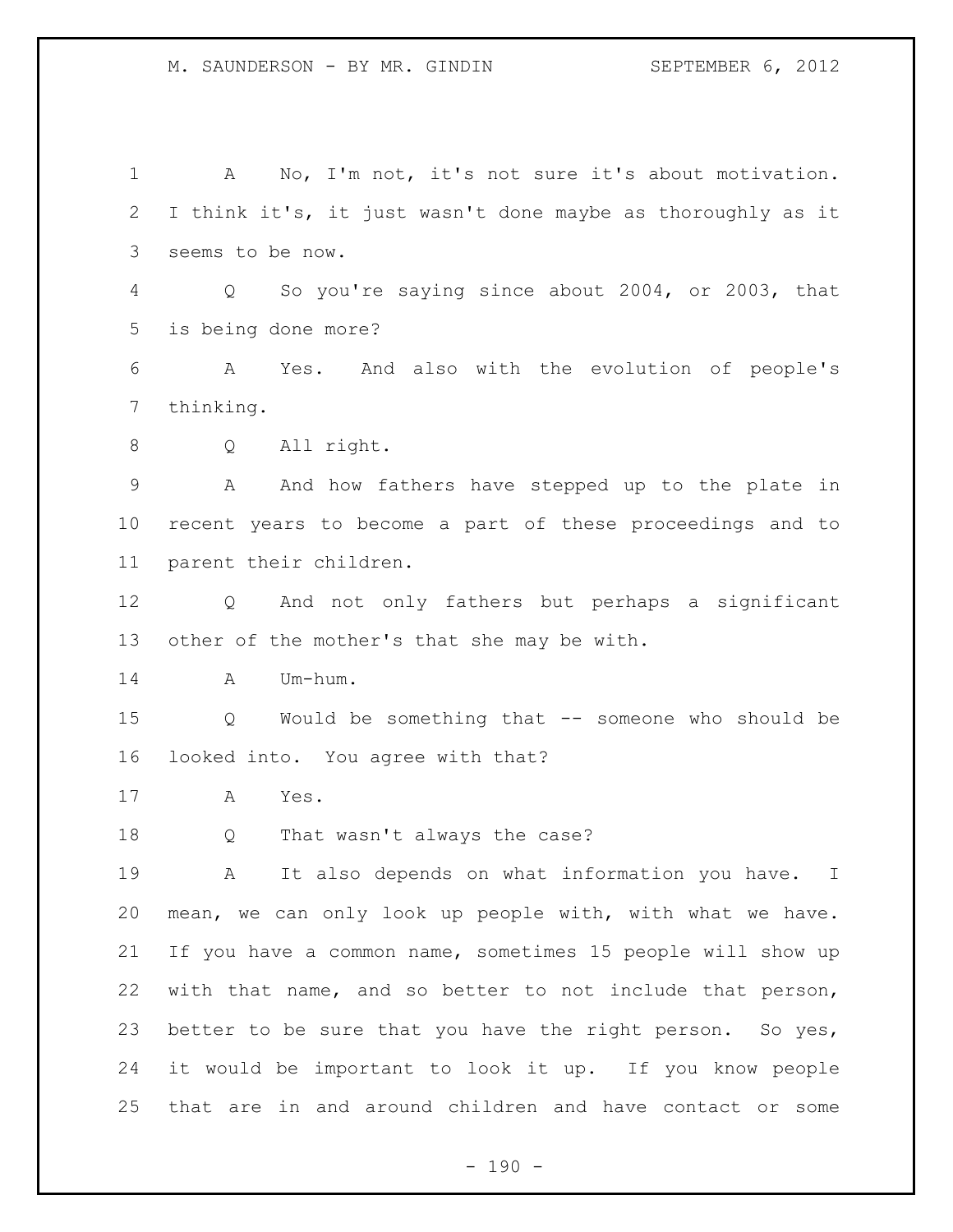care-giving responsibility to children, yes, it would be wise to look them up and see if they've had any involvement. It's not always as simple as that, though.

 Q So the idea of looking more closely at the father or other people is not a decision that was made one day, it's just evolved over time?

 A That's my belief, yes. And with the intake module and the prior contact check that I talked about.

 Q You also said that -- we were talking about CFSIS and you said that you heard that problems continue with that system. What sort of things have you heard about what the problem is still?

13 A Agencies would like to have their information inputted into CFSIS. They recognize that this is something they must do and is a priority and is important. But I've heard and I understand that many agencies are incapable of doing so. Some of it is that they don't have enough computer systems, that they are antiquated and I've also heard that many agencies don't even have internet connectivity in their communities to be able to get on the system to input the information and they must drive things to other communities for inputting. So I do believe that it's difficult for many agencies to have proper inputting on CFSIS.

Q These are things that people have told you about?

- 191 -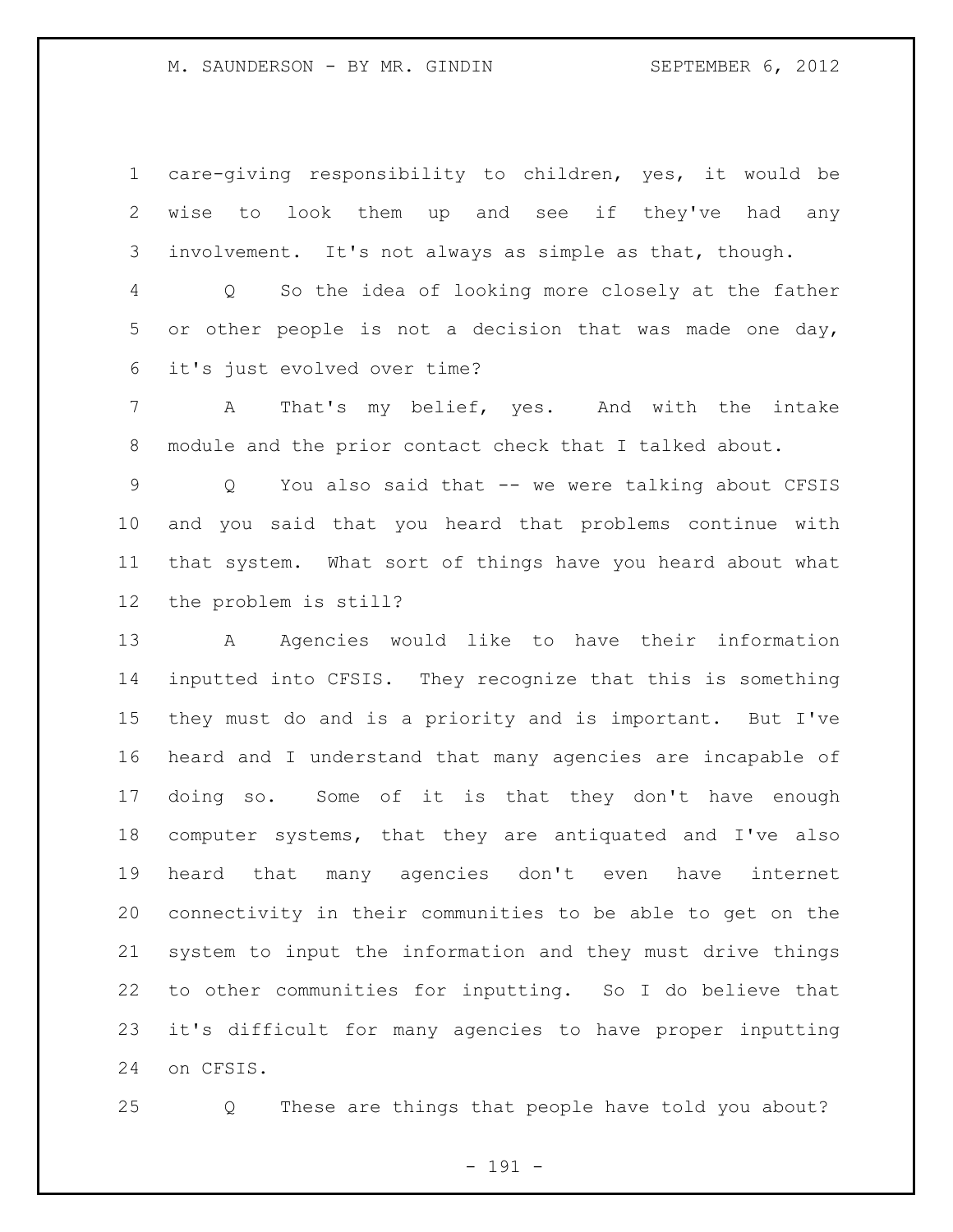A Correct.

| 3<br>were requesting.<br>4<br>5<br>Um-hum.<br>Α<br>6<br>And instead you got some information<br>Q<br>on<br>child-in-care file?<br>7<br>8<br>Correct.<br>A<br>$\mathsf 9$<br>Q<br>10<br>of file, child-in-care file?<br>11<br>A<br>Correct.<br>12<br>Q<br>13<br>14<br>Is this my opinion?<br>A<br>15<br>Just your opinion on your experience and<br>Q<br>16<br>A<br>17<br>18<br>19<br>20<br>21<br>used against them solely in the future.<br>22<br>Q | $\overline{2}$ | Also, you were talking about the difficulty in<br>Q             |
|-----------------------------------------------------------------------------------------------------------------------------------------------------------------------------------------------------------------------------------------------------------------------------------------------------------------------------------------------------------------------------------------------------------------------------------------------------|----------------|-----------------------------------------------------------------|
|                                                                                                                                                                                                                                                                                                                                                                                                                                                     |                | getting information on Samantha's protection file that you      |
|                                                                                                                                                                                                                                                                                                                                                                                                                                                     |                |                                                                 |
|                                                                                                                                                                                                                                                                                                                                                                                                                                                     |                |                                                                 |
|                                                                                                                                                                                                                                                                                                                                                                                                                                                     |                | her                                                             |
|                                                                                                                                                                                                                                                                                                                                                                                                                                                     |                |                                                                 |
|                                                                                                                                                                                                                                                                                                                                                                                                                                                     |                |                                                                 |
|                                                                                                                                                                                                                                                                                                                                                                                                                                                     |                | Right. And normally you wouldn't get that type                  |
|                                                                                                                                                                                                                                                                                                                                                                                                                                                     |                |                                                                 |
|                                                                                                                                                                                                                                                                                                                                                                                                                                                     |                |                                                                 |
|                                                                                                                                                                                                                                                                                                                                                                                                                                                     |                | Is that something you believe that you should be                |
|                                                                                                                                                                                                                                                                                                                                                                                                                                                     |                | able to get more easily to be able to do your job better?       |
|                                                                                                                                                                                                                                                                                                                                                                                                                                                     |                |                                                                 |
|                                                                                                                                                                                                                                                                                                                                                                                                                                                     |                |                                                                 |
|                                                                                                                                                                                                                                                                                                                                                                                                                                                     |                | I think it's a slippery slope. I think if those                 |
|                                                                                                                                                                                                                                                                                                                                                                                                                                                     |                | files were accessible to everybody, information could get       |
|                                                                                                                                                                                                                                                                                                                                                                                                                                                     |                | misused. These are children in the care of an agency who        |
|                                                                                                                                                                                                                                                                                                                                                                                                                                                     |                | have presumably been abused or neglected themselves.<br>$\perp$ |
|                                                                                                                                                                                                                                                                                                                                                                                                                                                     |                | don't think how they managed their victimization should be      |
|                                                                                                                                                                                                                                                                                                                                                                                                                                                     |                |                                                                 |
|                                                                                                                                                                                                                                                                                                                                                                                                                                                     |                | I was just referring to social workers having --                |
| 23<br>Oh.<br>Α                                                                                                                                                                                                                                                                                                                                                                                                                                      |                |                                                                 |
| 24<br>-- an access, not the public.<br>Q                                                                                                                                                                                                                                                                                                                                                                                                            |                |                                                                 |
| 25<br>Α                                                                                                                                                                                                                                                                                                                                                                                                                                             |                | Well, $I$ -- none of those files are accessible to              |

- 192 -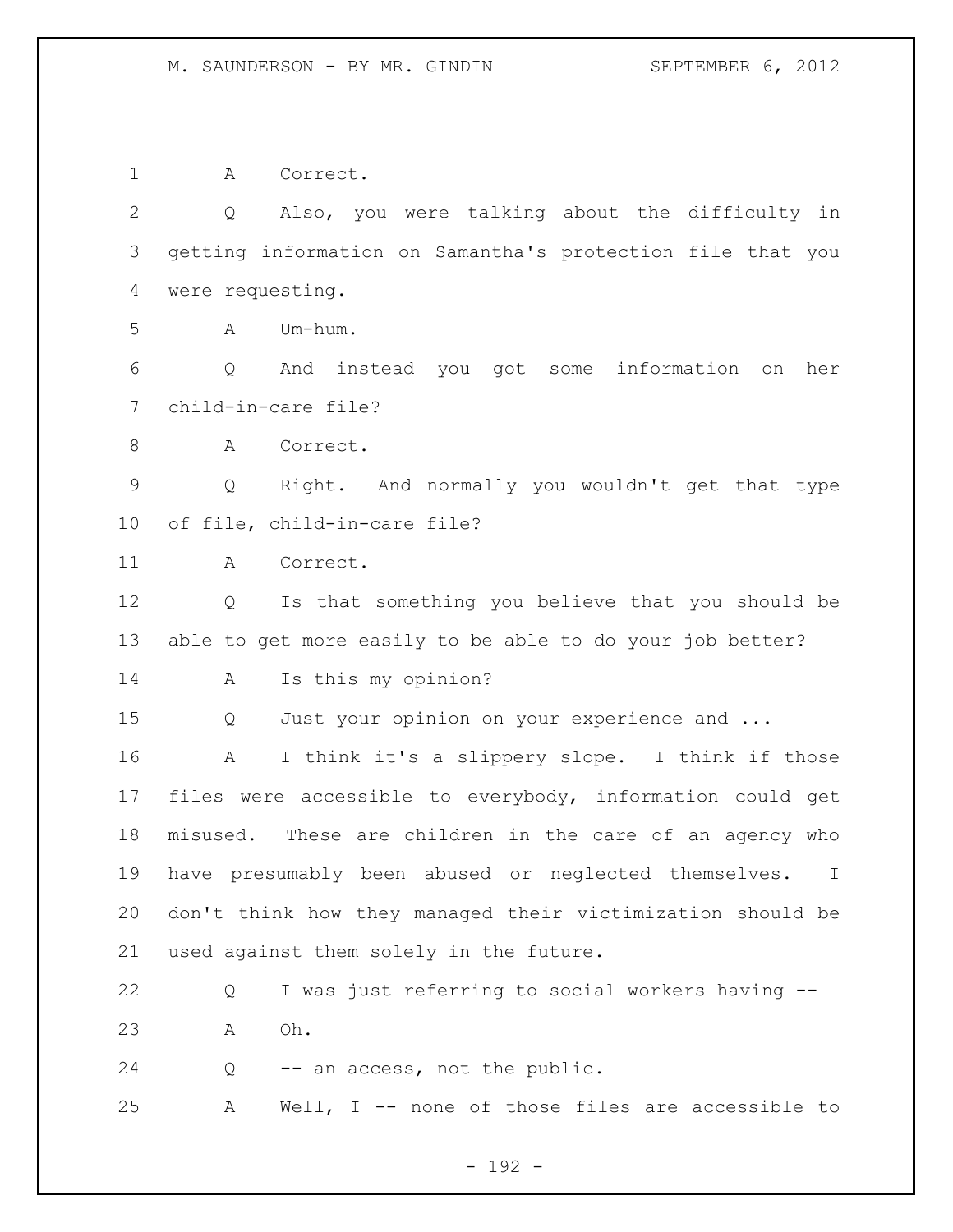the public.

| $\overline{2}$ | No, of course. But you have trouble getting<br>Q                         |
|----------------|--------------------------------------------------------------------------|
| 3              | certain things, and I'm just wondering if you think that                 |
| 4              | that should be changed, that's something you should be able              |
| 5              | to get to do your job more, more -- better?                              |
| 6              | I think it depends. If a teenager acted a<br>A                           |
| 7              | certain way at the age of 17 and then was going to parent                |
| 8              | at 18, and that behavior could have caused or posed a risk               |
| 9              | or threat to the child that they were now wanting to care                |
| 10             | for, I think that's important information to get, and                    |
| 11             | hopefully a good social worker would go about getting that               |
| 12             | information. I think carte blanche, I think they should                  |
| 13             | remain sealed. That's my opinion.                                        |
| 14             | Just getting the information doesn't mean you'll<br>$Q \qquad \qquad$    |
| 15             | use it in an improper way. You still have to use judgment,               |
| 16             | obviously.                                                               |
| 17             | A<br>Correct.                                                            |
| 18             | In interpreting it.<br>Q                                                 |
| 19             | Α<br>Yes.                                                                |
| 20             | In fairness to the, the child in care, right?<br>Q                       |
| 21             | Correct.<br>Α                                                            |
| 22             | But at least on occasion it would have helped in<br>Q                    |
| 23             | some circumstances?                                                      |
| 24             | Sure.<br>Α                                                               |
| 25             | told<br>this<br>conflict<br>about<br>how<br>Now,<br>you<br>оf<br>Q<br>us |

- 193 -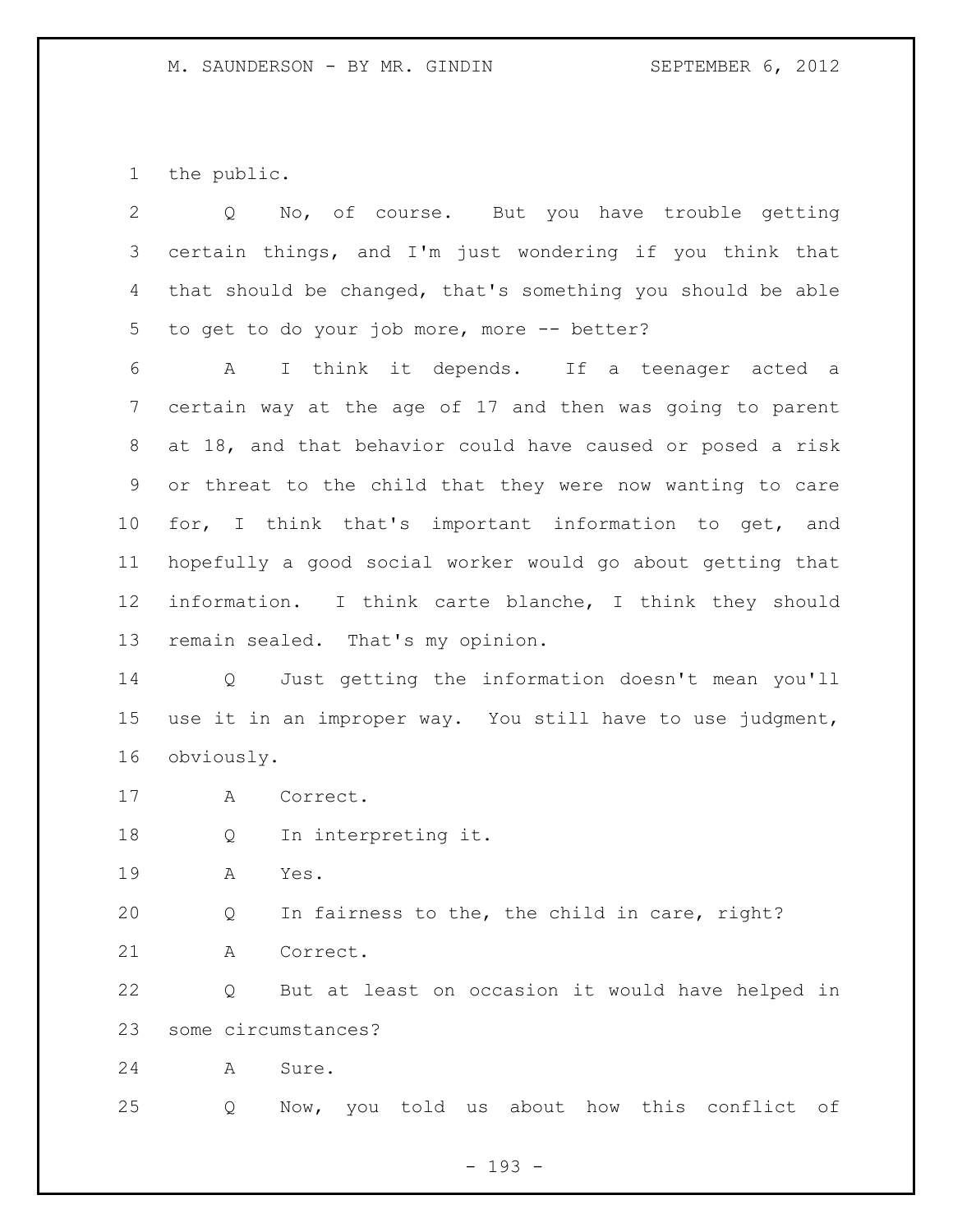interest arose that led you to back off of the file, and that was because the, the advocate they came to a visit with was your first cousin; was that it? A Correct. Q Okay. And I take it this issue of a potential conflict is really a matter of appearances and it wouldn't look appropriate if you continued on in a case in certain circumstances, right? A Partly, yes. Q It doesn't mean that you would act improperly if you did, it just means that it doesn't look right and it's wise to step back? 13 A Well, and for the comfort level of myself and -- Q Yes. A -- my first cousin and for the family. Q Right. Was there some sort of a policy or some sort of procedure in place as to when that should be done or what amounts to a conflict of interest? For example, what if it was your fourth cousin, would that have been something that would cause you to withdraw from a case? A There could have been a policy; I don't recall seeing one. I think it was at the discretion of the worker, their comfort level and the supervisor. Q So that would be left to the particular social

- 194 -

worker involved, if there could be a potential conflict, to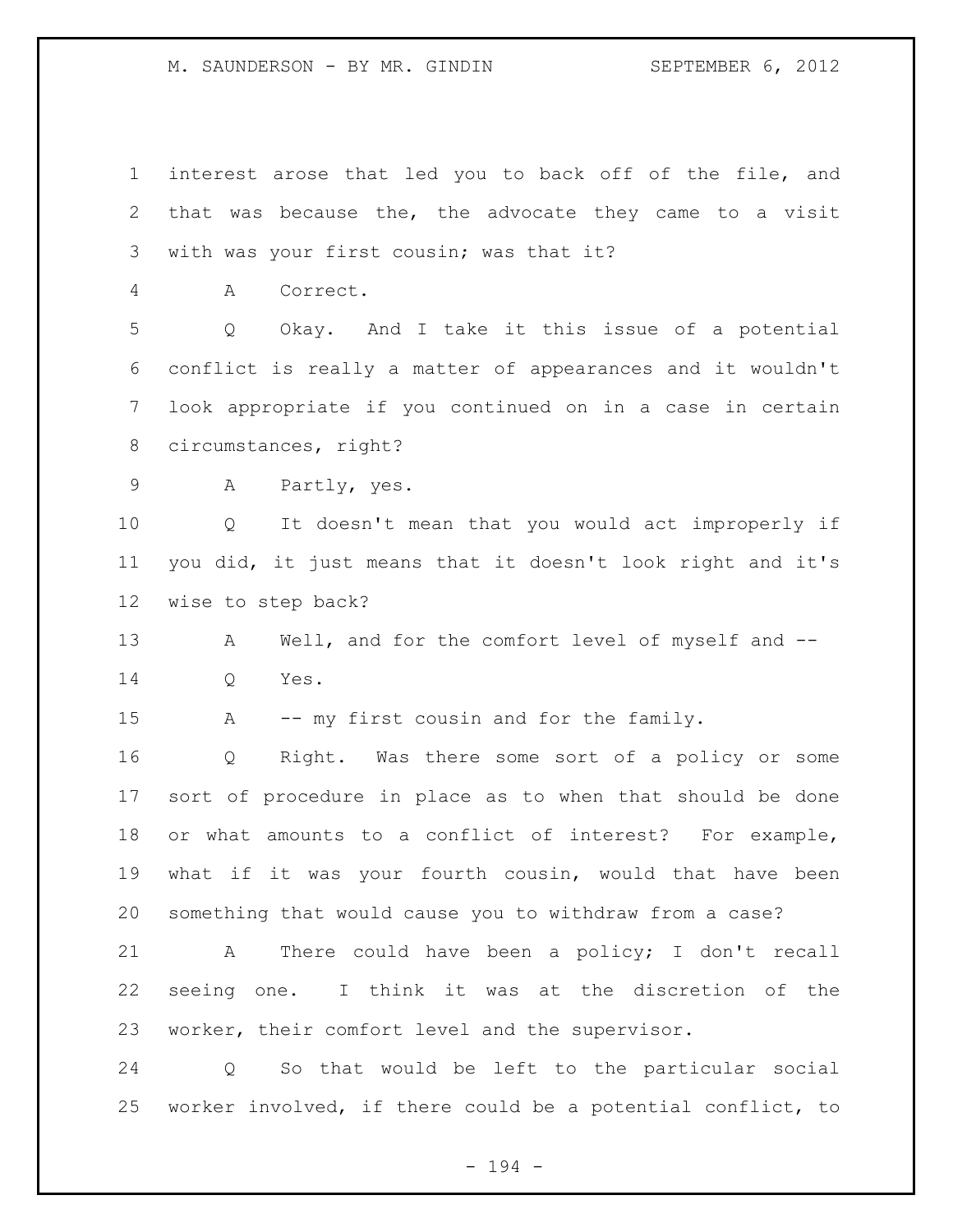bring that to somebody's attention? A Correct. Q Probably to a supervisor's attention, and discuss it? A Correct. Q Right? You had mentioned earlier some of your dealings with Samantha and Steven Sinclair. 8 A Um-hum. Q I think you indicated that it was pretty clear that he was more involved, helping her dress and that kind of thing, right? A Correct. Q And in fact, he was the, the one who phoned about visits and upset about not being able to get a visit as quickly as he'd like? A Correct. Q And that was something that impressed you? A Enough to note it. Q Yes. A Yes. MR. GINDIN: Thank you. Those are my questions. 22 THE WITNESS: Thank you. 23 THE COMMISSIONER: Thank you, Mr. Gindin. Mr. Saxberg, are you next? MR. SAXBERG: Thank you, Mr. Commissioner. I'll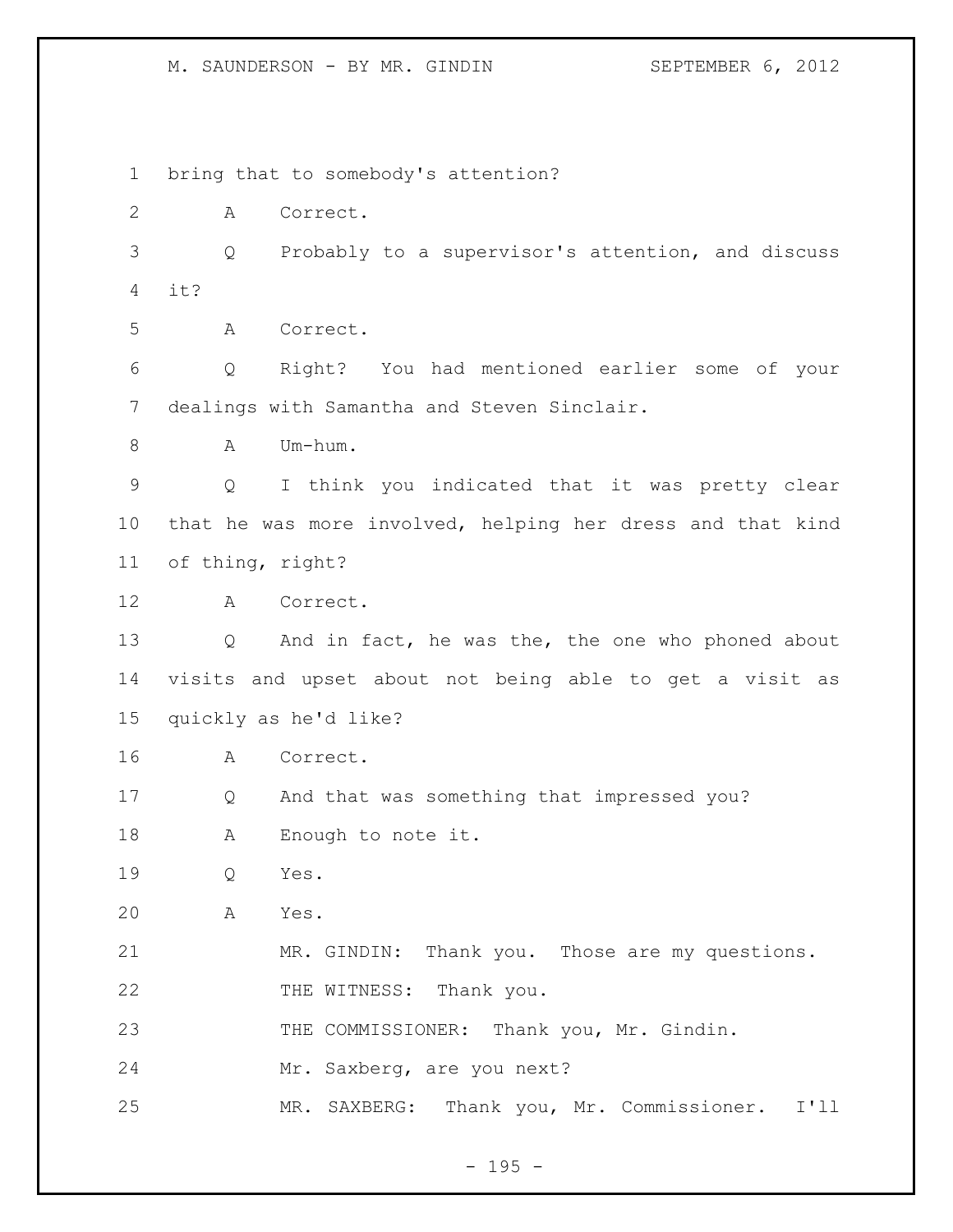M. SAUNDERSON - BY MR. SAXBERG SEPTEMBER 6, 2012

 proceed. If I could ask Ms. Ewatski to turn up Commission disclosure document 992. MS. EWATSKI: Page number, Mr. Saxberg? MR. SAXBERG: First page. MS. WALSH: What's the page number in the disclosure? It's just easier. MR. SAXBERG: 19625. 8 THE COMMISSIONER: Where -- what, what CD number is this? MR. SAXBERG: This is Commission disclosure 992. 11 THE COMMISSIONER: 992. I don't have that. MR. OLSON: Mr. Commissioner, these disclosures may not be in the hard copy in front of you. 14 THE COMMISSIONER: Well, they can go on the screen. MR. OLSON: They'll be on the screen, though. 17 THE COMMISSIONER: We, we -- I've got to have a talk with you about exhibits. I, I'm concerned that we're not marking these things as exhibits, but we can have that discussion at some point. But if you get them on screen for now, that will be satisfactory for today. MR. OLSON: Yeah. Should be on the screen. EXAMINATION BY MR. SAXBERG: Q Good afternoon, Ms. Saunderson. As you --

 $- 196 -$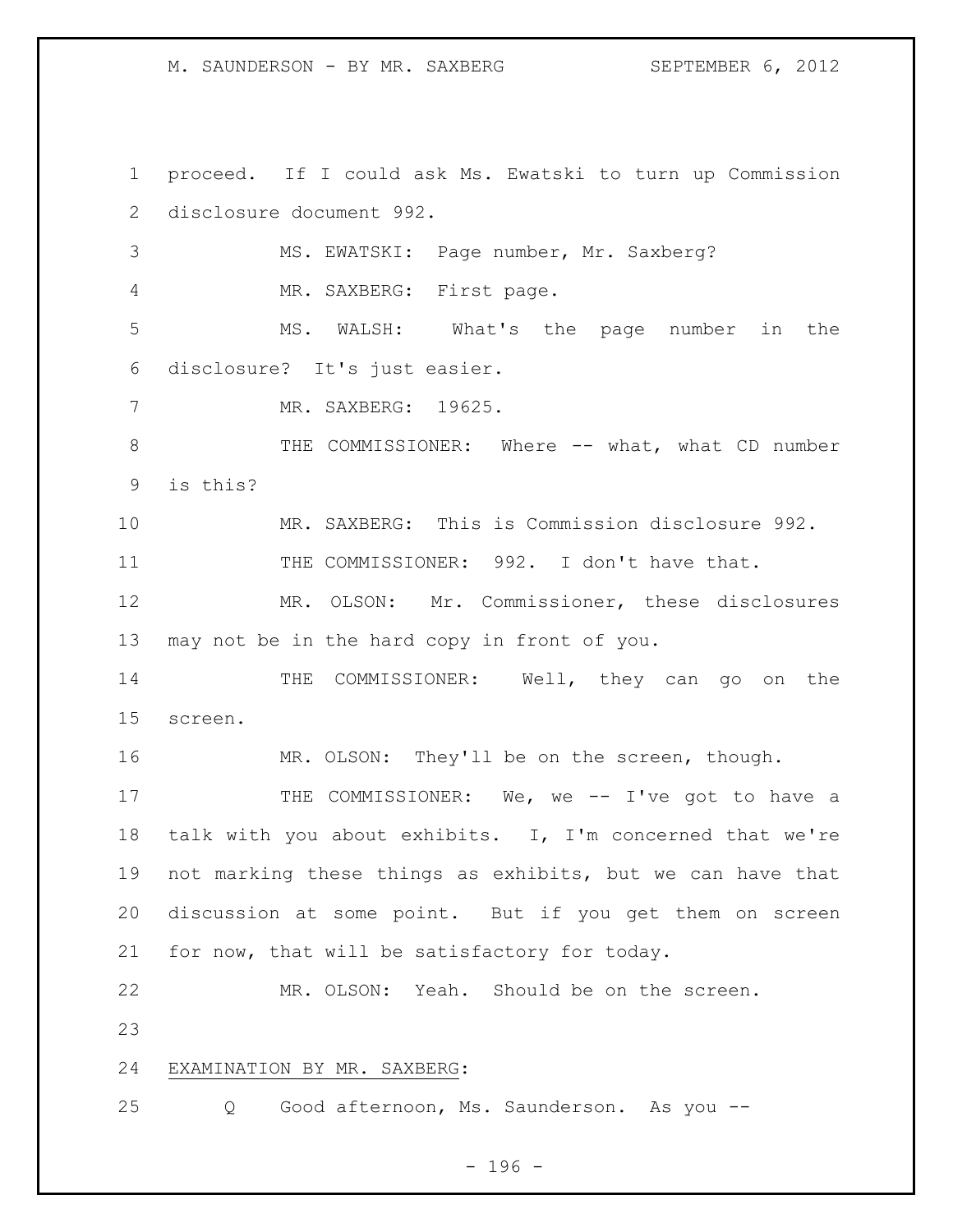A Hello.

| 2               | As you know, I'm one of the lawyers for your<br>$Q \qquad \qquad$     |
|-----------------|-----------------------------------------------------------------------|
| 3               | employer, ANCR, and I have a few questions, really along              |
| 4               | the lines of clarifying information from a factual                    |
| 5               | perspective. And I want to start with one of the first                |
| 6               | things that you'd indicated in your testimony was that                |
| 7               | there was no division of intake between CRU and tier two              |
| 8               | until, I believe you said, around 2005.                               |
| 9               | That's probably what I said.<br>A                                     |
| 10              | And I've put in front of you a document which is<br>$Q \qquad \qquad$ |
| 11              | entitled Winnipeg CFS Intake Program Description and                  |
| 12 <sup>°</sup> | Procedures. Do you see that?                                          |
| 13              | Yeah.<br>A                                                            |
| 14              | And it's dated July 2001. Do you see that?<br>Q                       |
| 15              | Yeah.<br>A                                                            |
| 16              | Q<br>And if we could turn to the second page, the                     |
| 17              | index page, you have table contents, and scroll to the top.           |
| 18              | The first section is the crisis response unit and after-              |
| 19              | hours unit, and then when you scroll down, the next section           |
| 20              | is the intake unit and then the abuse unit. Do you see                |
| 21              | that?                                                                 |
| 22              | I do.<br>A                                                            |
| 23              | Q<br>Does that assist you with respect when the                       |
| 24              | division of intake came into place?                                   |
| 25              | It looks like I was about four years off.<br>A                        |

- 197 -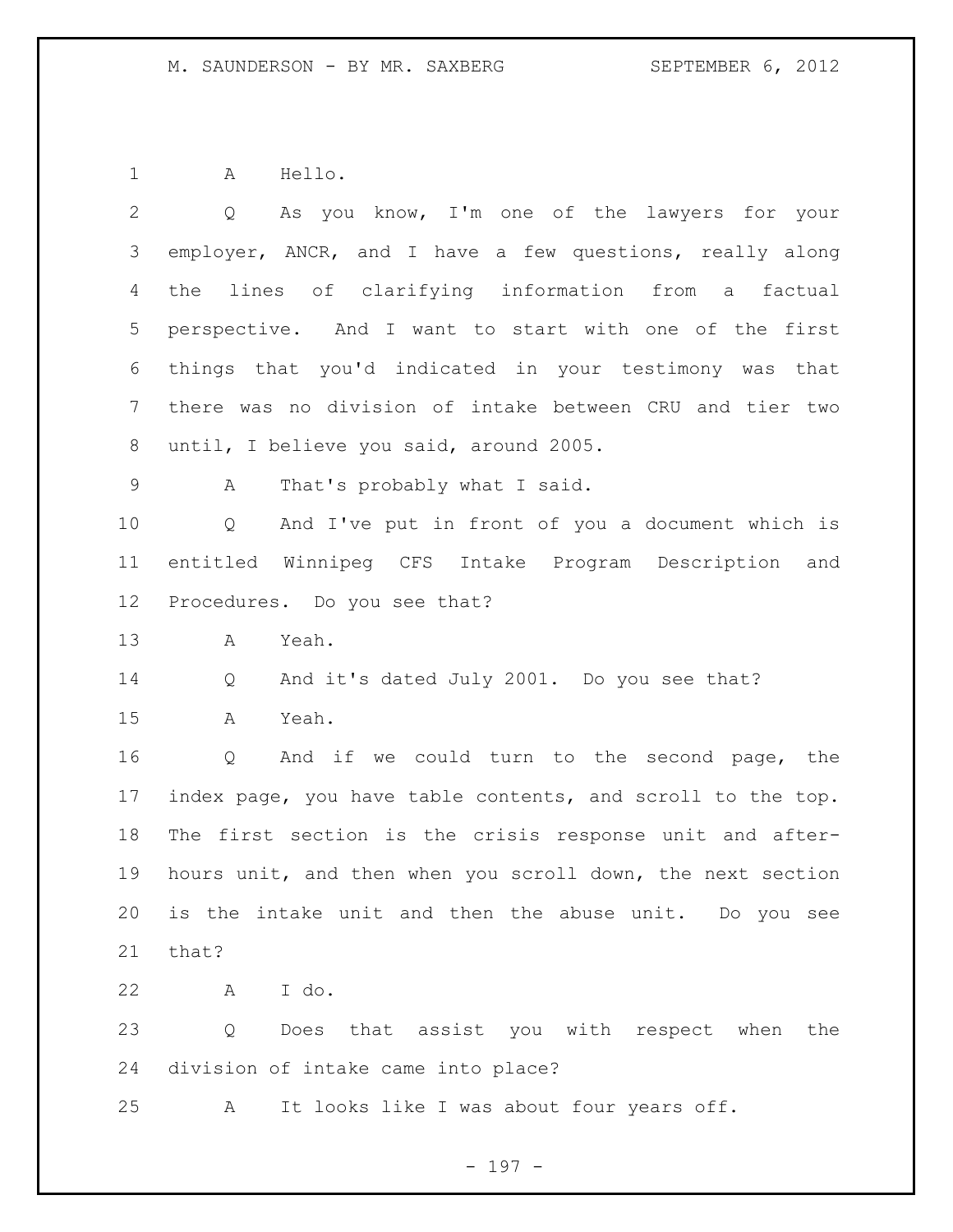Q Okay. Thank you for that. And just by way of clarification, if we continue to scroll down and to the crisis response unit. Yes, right there. The crisis response unit deals with cases over what period of time? A Sorry, is that question to me? Q Yes. A Twenty-four to forty-eight hours, generally. After-hours would for sure be that evening or that day or possibly that weekend, that after-hours would handle a case. Typically, it's very, very short term involvement. Q And I believe you'd indicated that as a result of workload pressures, it may be the case that as a result of having to prioritize, you might not meet the timelines that are required for attendance to a matter, and you had cited 24 hours as being one of those timelines. You remember that? A I do. I think I was just making a general example, but go ahead. Q And if I could get to page 19636. This is under the crisis response unit policy manual and it indicates the

with that?

A Yes.

Q And they include suspicious death or severe or

type of responses that require 24 hours. Are you familiar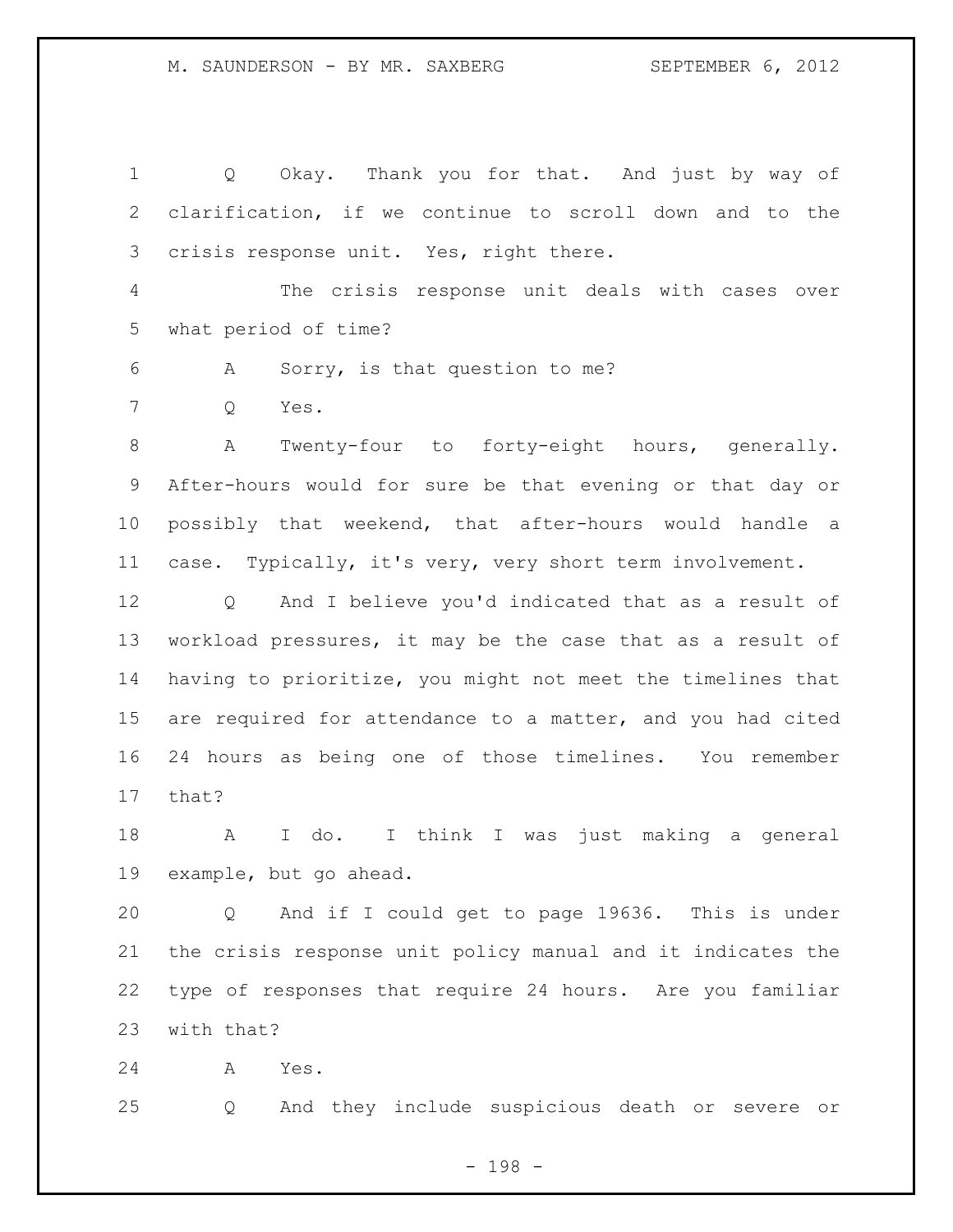serious physical abuse or severe or serious sexual abuse or life-threatening serious medical neglect, severe or serious lack of supervision, parent behaving in a bizarre manner. And then it goes on, under vulnerability, to include a young child or developmental-age child attempts or threatens suicide, child less than 12 kills or injures someone, homeless child, sudden death, child unable to protect self, access by perpetrator. Those are the type of referrals that would require a 24-hour response, correct?

A Correct.

 Q And in the instance that you were involved with that you testified to, would that fit under any of those categories?

 A The case specific to the inquiry that we're talking about?

 Q That's right, with respect to your involvement with Phoenix Sinclair.

18 A There was no imminent safety threat to Phoenix. She was already under apprehension so, no.

 Q And so would you agree that many of the cases that you dealt with as an intake worker didn't require 24- hour response?

A Sometimes yes, sometimes no.

 Q And, but you would be guided by the factors that are listed in this program manual; you'd agree?

- 199 -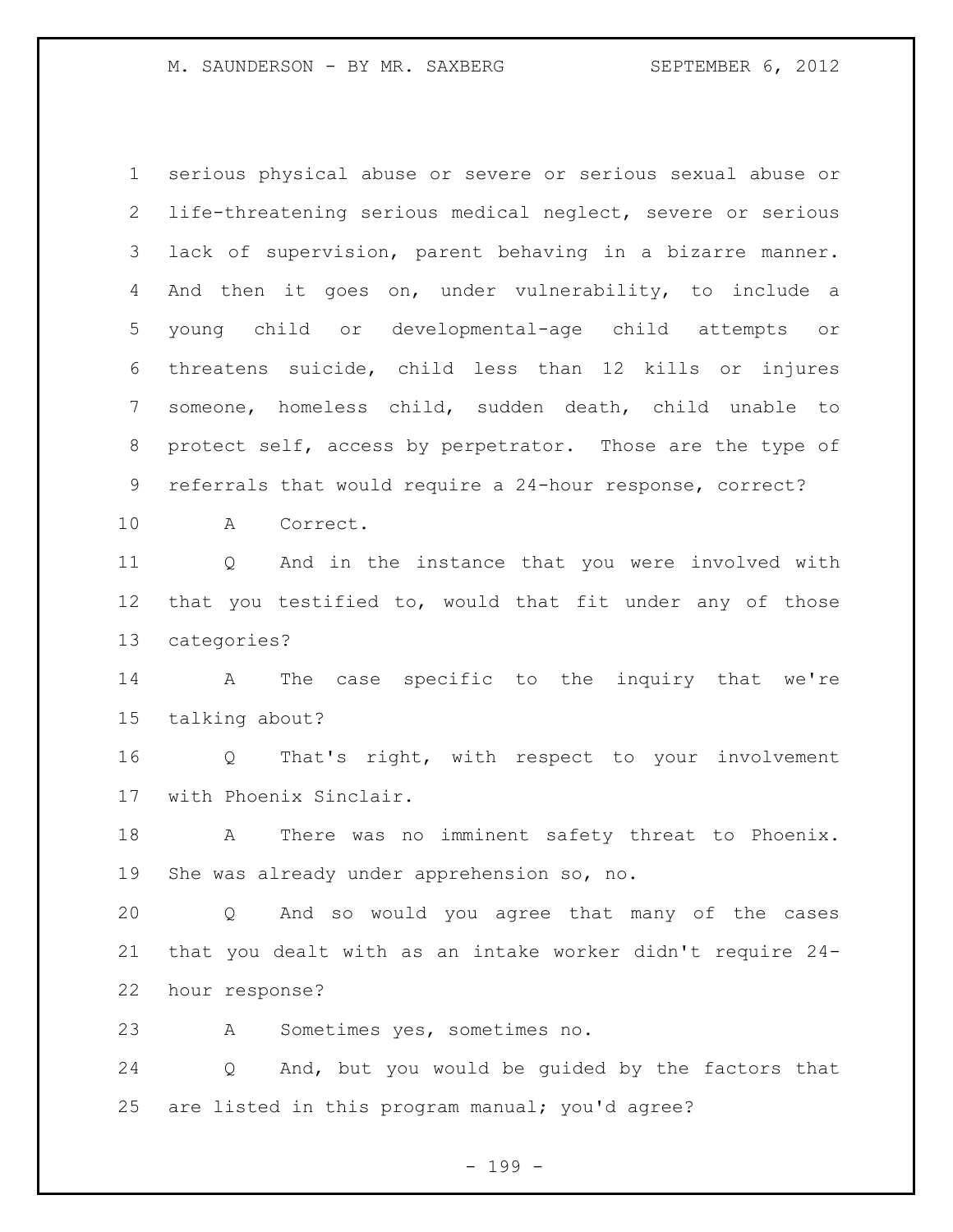A Correct.

 MR. SAXBERG: Mr. Commissioner, I'd like to mark that document as an exhibit. I believe it's going to come up throughout the proceedings by way of indicating the differences in function between -- 6 THE COMMISSIONER: Well, look, I'm going to have a chat with Commission counsel after we adjourn today about this whole exhibit issue, and the outcome of that conversation will be reported to you in the morning. And you keep track of this document, and if we're going into a marking, full marking scale, we'll, we'll do it anyway, but I'd just like to have you just keep your reference to that and I'll deal with it in the morning because I have concerns about the documents not being marked. And I'll get Commission counsel's take on that when I meet with them. And we could do it publicly here but I don't want to take up the time. So you'll get that marked at some point. MR. SAXBERG: Okay.

BY MR. SAXBERG:

 Q And maybe just so that everyone understands these, the different units within the organization that this document is explaining, can I just, I just want to run through them quickly with you.

The after-hours unit, how long would a worker in

 $-200 -$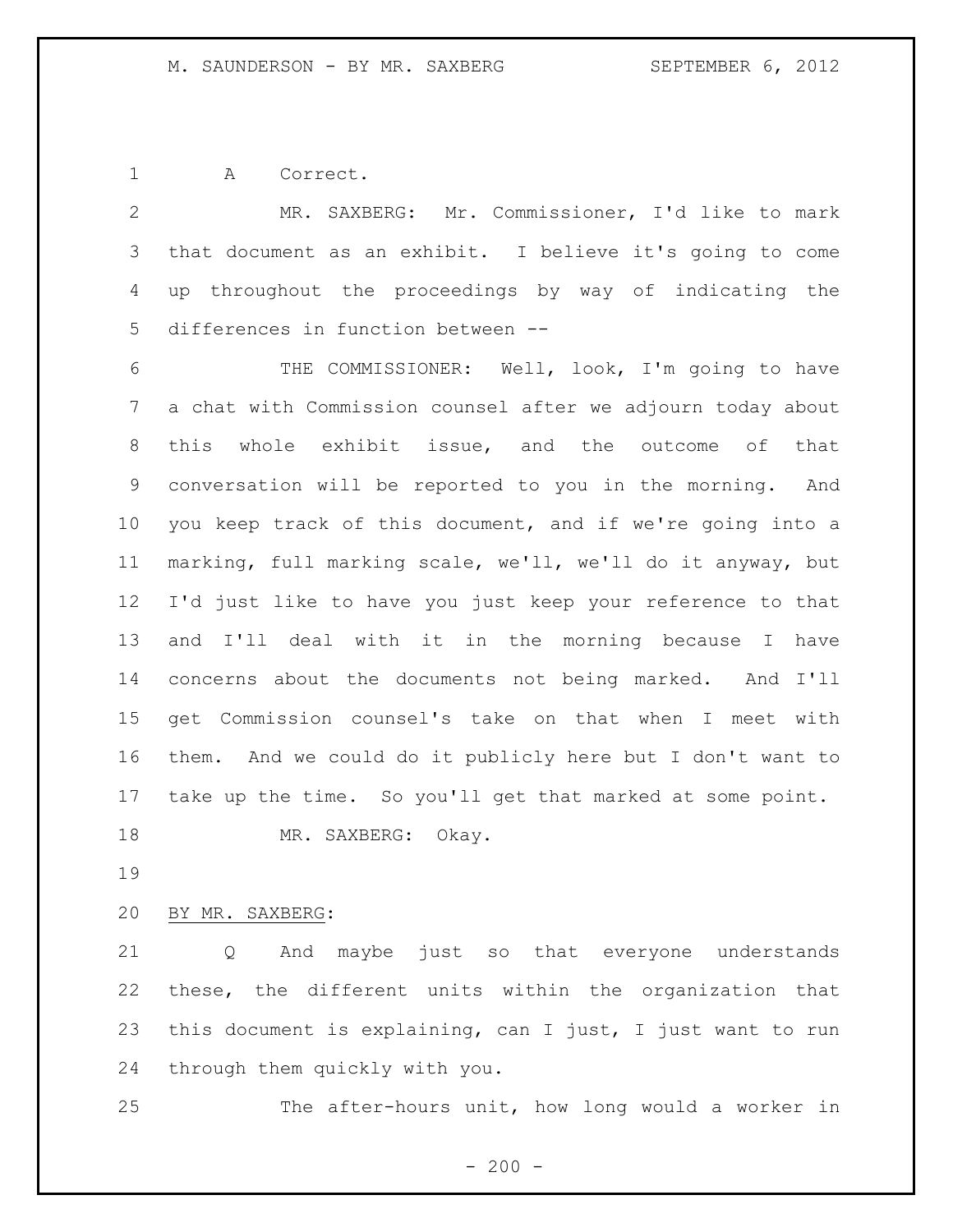## M. SAUNDERSON - BY MR. SAXBERG SEPTEMBER 6, 2012

the after-hours unit deal with a file?

 A If it was on an evening, a weekday evening, that evening would be the length of their involvement. Their -- Q And at the -- sorry? A Their purpose is to assess the immediate safety of children that evening. Q And if the matter needed continuing involvement by CFS, where would it go? A It would either go up to the CRU, the crisis response unit, to finish off their involvement and perhaps move to closing it. If it required further assessment, it would go up to what's now called the tier two intake department. Q And the crisis response unit would generally deal with files for, I believe you said one to three days? A So the crisis response is the after-hours of the daytime, again dealing with all of the calls that come into the agency. They are the screeners for ANCR. They decide whether or not this is a child welfare matter, whether this gets brought into our agency. If it requires an emergency field or intervention, they generally go out on it 24 to 48 hours. If the file requires a more thorough assessment, a closer look, or if it's not life-threatening, it would go

up to tier two intake.

Q Okay. And just by way of context, you'd

 $- 201 -$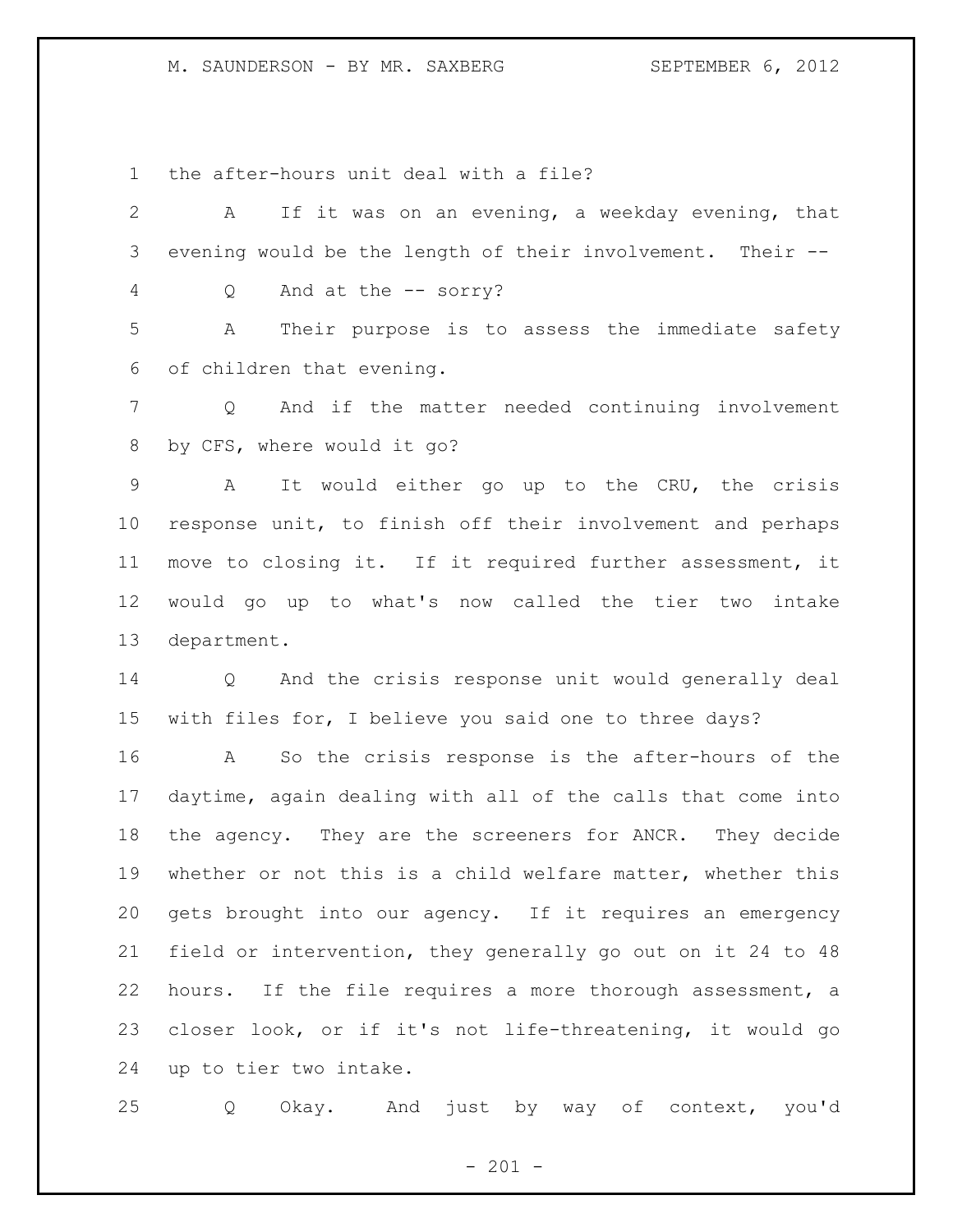indicated in a week you're going to be the supervisor of the CRU at ANCR?

 A There are two supervisors and I will be one of them, yes.

 Q And so then at -- if a matter moves from CRU and progresses further, it goes to what's called tier two intake, how long can it stay there for investigation?

 A Ideally, 30 days is what a case should be at tier two intake for. There's an assessment period, there may be some brief services provided to the family and a decision, an intake disposition decision is to be made ideally within a month. The decision to close the file, to transfer it for ongoing services, to transfer it for a preventative 14 service, that's about the only options.

 Q Right. And one of those options, if the file's continuing after the 30 days, is it goes to what is called family services for the most part?

18 A Correct.

 Q Ongoing services. And that's the job that you talked about having done in 1994 to '98 or so --

A Correct.

Q -- correct?

A Yes.

 Q And that's where you deal with families on a more long-term basis?

 $- 202 -$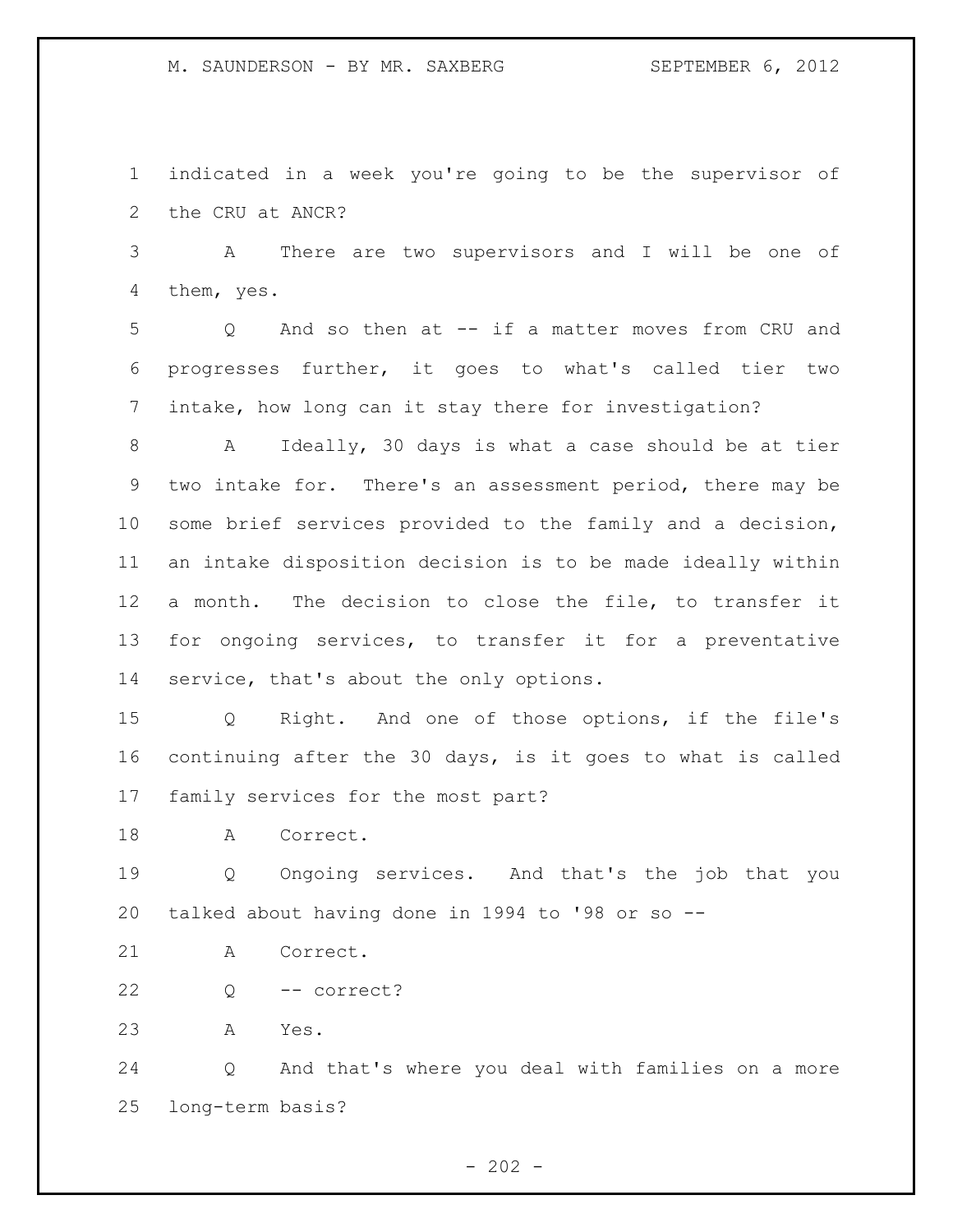## M. SAUNDERSON - BY MR. SAXBERG SEPTEMBER 6, 2012

A Long-term basis. Yeah.

 Q And as of 2001, those divisions within CFS were present as of July 2001; you confirmed that, correct? A Looks that way. Q And at ANCR the continue to be present except that ANCR doesn't perform the family services function, the ongoing provision of long-term services; is that correct? 8 A Correct. Q Now, I just want to ask you about the standards training. You'd indicated that you received core competency training at some point after you began working for CFS? A Um-hum. Q But you'll confirm that didn't specifically include any training with respect to the standards at the time that you took the training? A I believe that that training is based on standards. So things like what kinds of cases require a 24 or 48-hour, five-day response, I don't remember specifically ever learning standard one A, B. Q Right. 22 A Anything to that. Q And the document that we're looking at that was Commission disclosure 992 that document was available to you when you were working at that time?

 $- 203 -$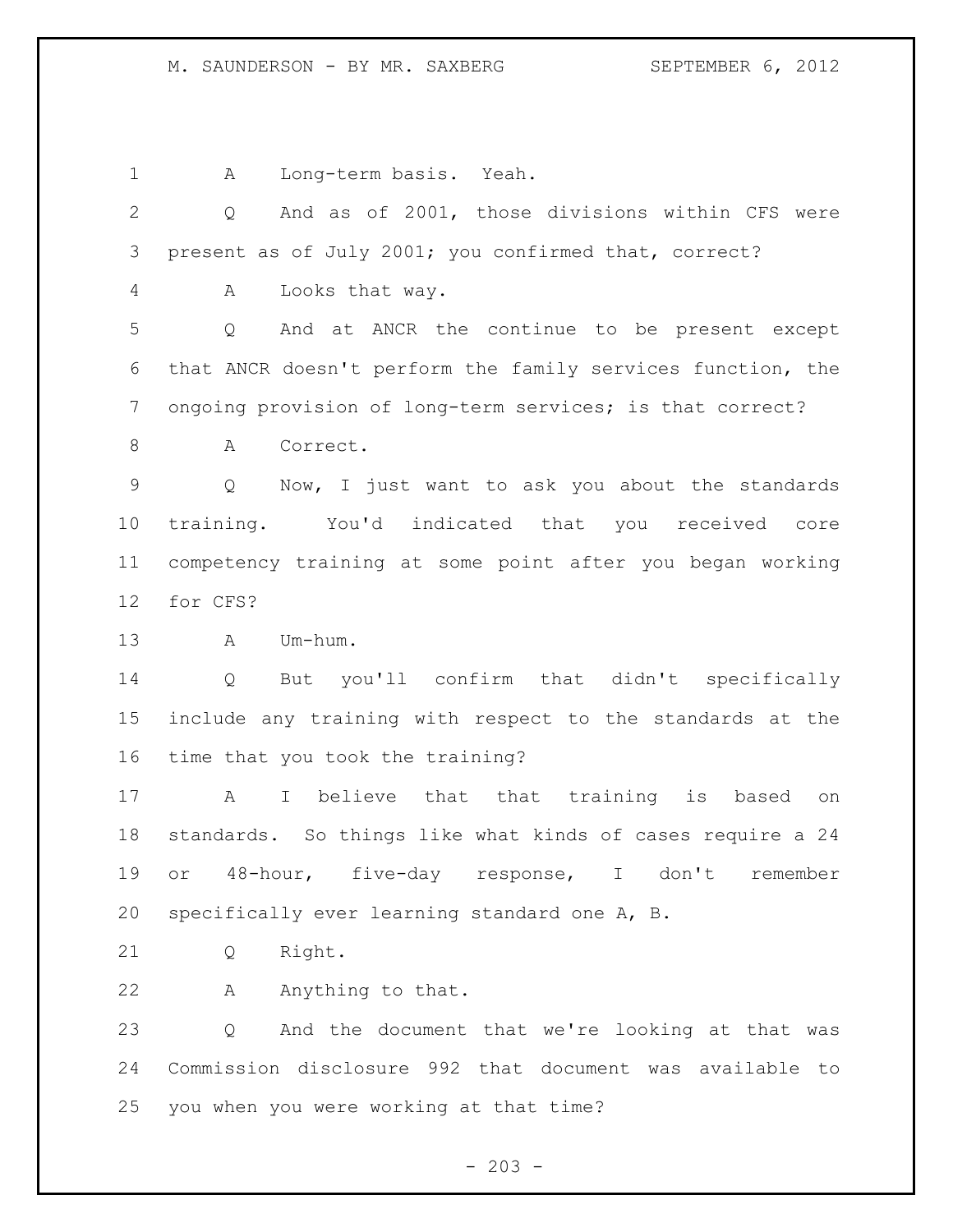A Yes. 2 Q And it would also incorporate the standards; is that correct? A Yes. Q So would tell you what's a 24-hour response and whether you'd see a child, that sort of thing? A Correct. Q And that was available to all the people working in intake? A A standards binder has always been available to me in 20 years. 12 O A standards binder but also this -- A Oh. 14 Q -- particular document. A Yeah, the program manual, which incorporates standards, yes. Q And the -- fast-forwarding to, to the period post-delivery of services to Phoenix Sinclair in around 2009, I understand that you received standards training from your supervisors at ANCR? A Yes, I spoke about that a minute ago. Yes. Q And, and the supervisors, I understand, had received standards training from the southern authority? A Yes, that's my understanding. Q So standards training now is something that's a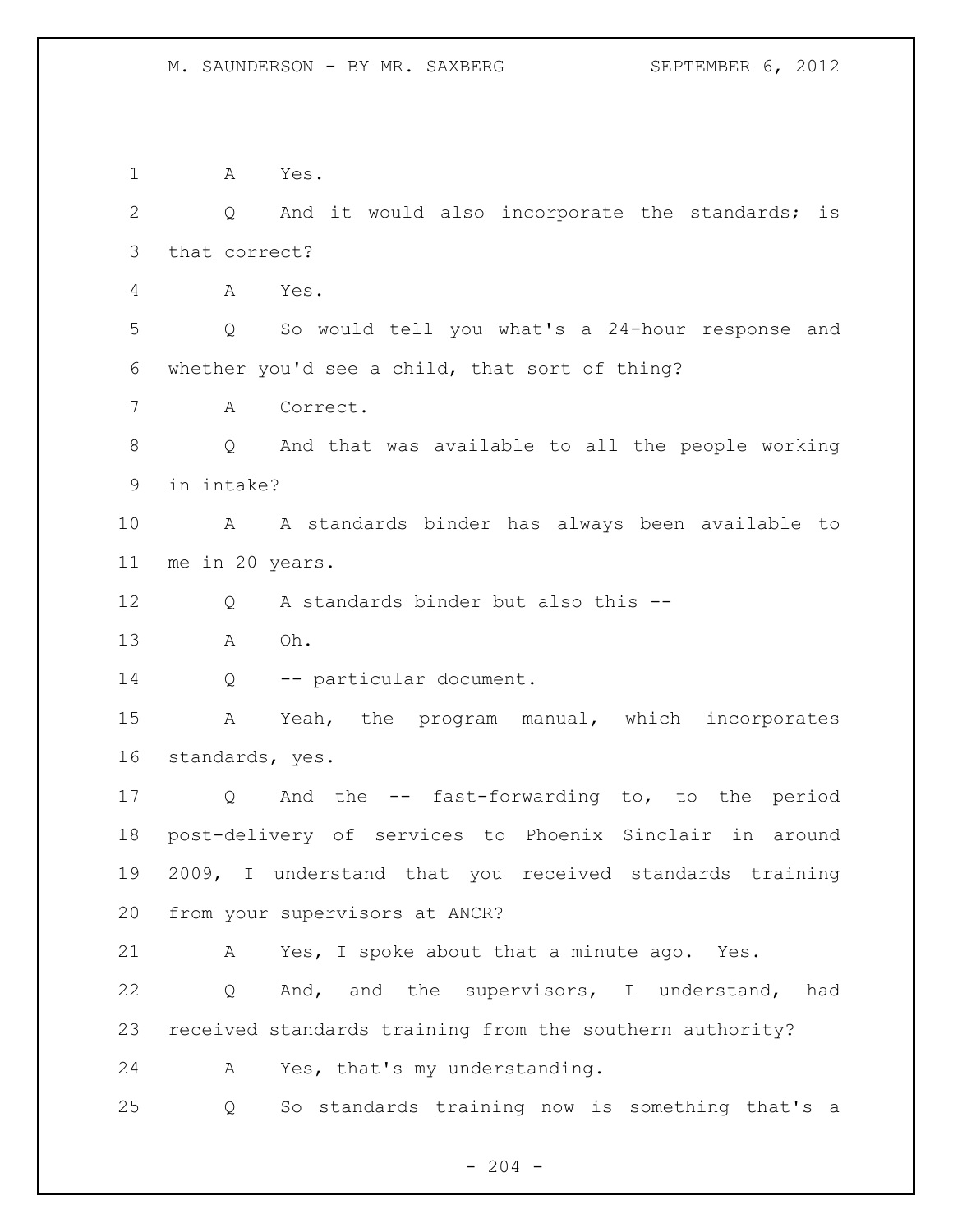M. SAUNDERSON - BY MR. SAXBERG SEPTEMBER 6, 2012

 part of the, the workplace profile at ANCR? A Yes. That was related to changes in the standards and we did get training on that. Q And if I could ask Ms. Ewatski to turn up Commission disclosure 1634. Oh, sorry. 29040 is the page. This is a Winnipeg CFS supervision policy which was implemented on March 1st, 2004. Do you see that? A Yeah. Q You had spoken about supervision over different periods of time. Are you, were you aware of the implementation of this supervision policy in 2004? Were you part of that process? 14 A I'm not sure exactly. I don't know. Q In addition to, to supervision, you made reference, at least during the 2009 period, to regular administrative meetings of, of program areas? 18 A Um-hum. Q Yes? A Yes. Q So one of those regular monthly meetings related to the intake program, the tier two intake program -- A Um-hum. Q -- is that correct? A Correct.

 $- 205 -$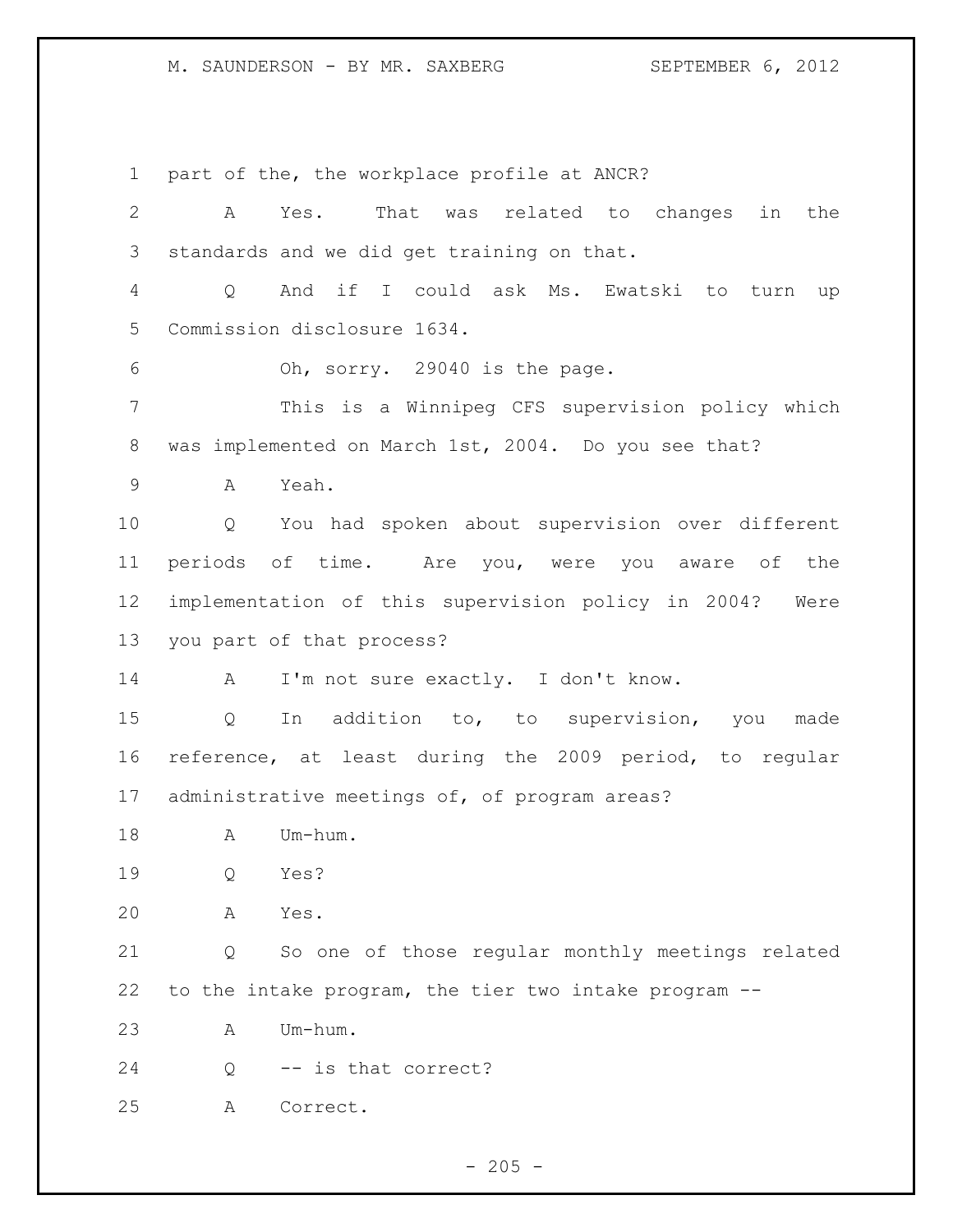Q And you've testified about some concerns that you had with respect to certain issues in January of 2009 with respect to intake, correct?

A Correct.

 Q Now, one of the issues related to the lack or, or a problem with respect to administrative services of files; is that right?

A Yes.

 Q That was the e-mail at Commission disclosure 1676. And perhaps we should turn that up. At page 34758. And is it fair that, for the most part, what you're complaining about here is that there are many files that are scheduled to be closed; there's been a decision that they ought to be closed but they're awaiting paperwork to resolve that; is that fair?

 A I think you might be thinking about the other e-mail. I think this one was specific to a place of safety that wasn't getting paid.

Q That's right.

A Sorry.

 Q Yeah, I think so. That was one of the examples related to that, but on the other e-mail --

A Yeah.

 Q -- as well, you're complaining about the administrative process and file; is that fair?

 $-206 -$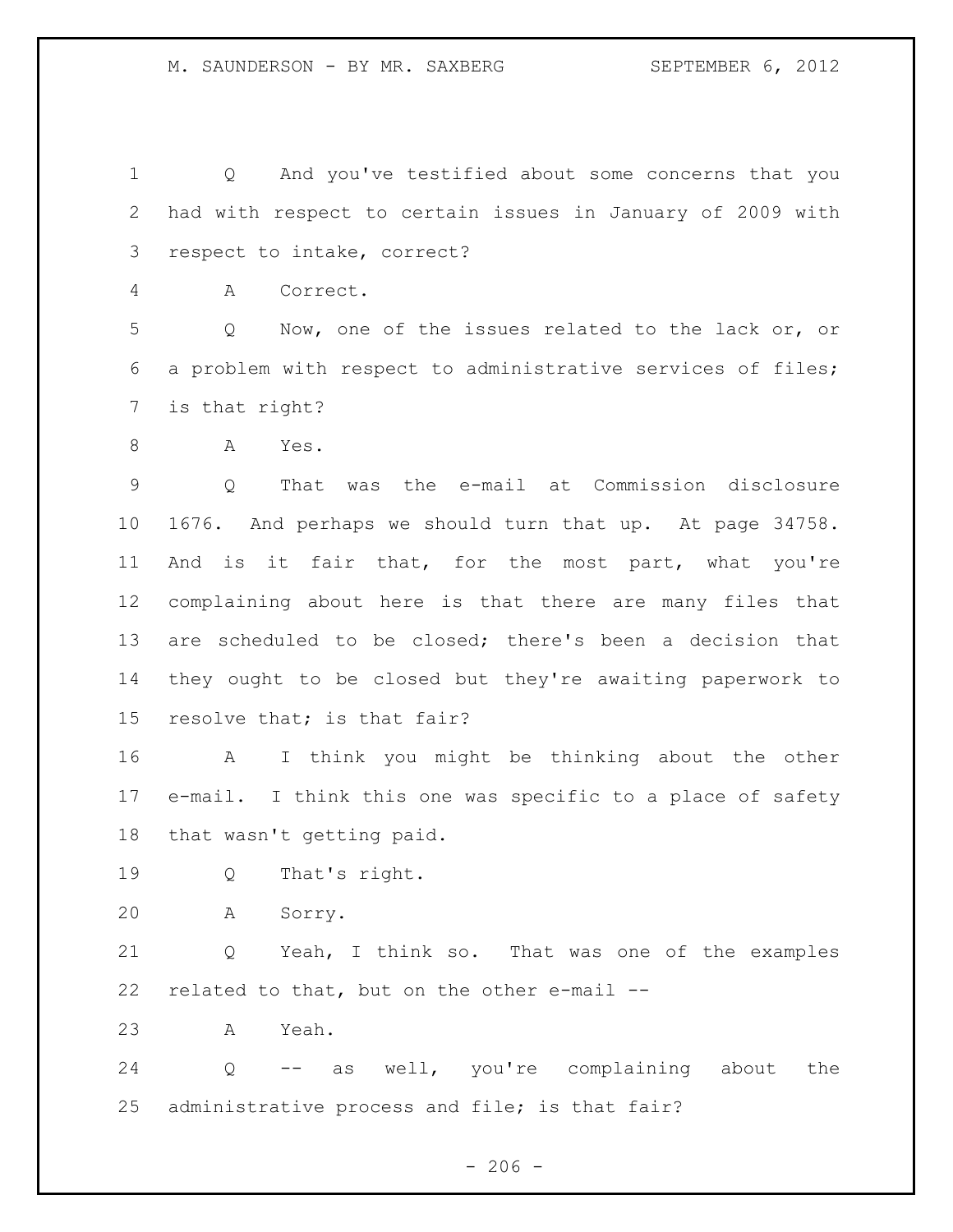A Yes. Q Files that should be, they're scheduled to be closed, not being closed because they're awaiting paperwork and that hasn't been done. That's right? A Correct, yeah. Q And is it fair that -- you're talking about the intake program alone, correct? 8 A Correct. Q That's the tier two intake -- A Yes. Q -- program, not CRU or after-hours, correct? A Correct. Q And that there are two administrative people that are tasked with performing the functions that -- for instance, closing the file, correct? Doing the paperwork to close the file, correct? A Correct. Q And at the time that you were raising these issues there was a vacancy and so there was only one administrative person available to do the job? A Believe so, yes. Q And so that's 50 percent of the resources -- A Um-hum. Q -- to be able to do this work, and that was the cause of the problem, correct?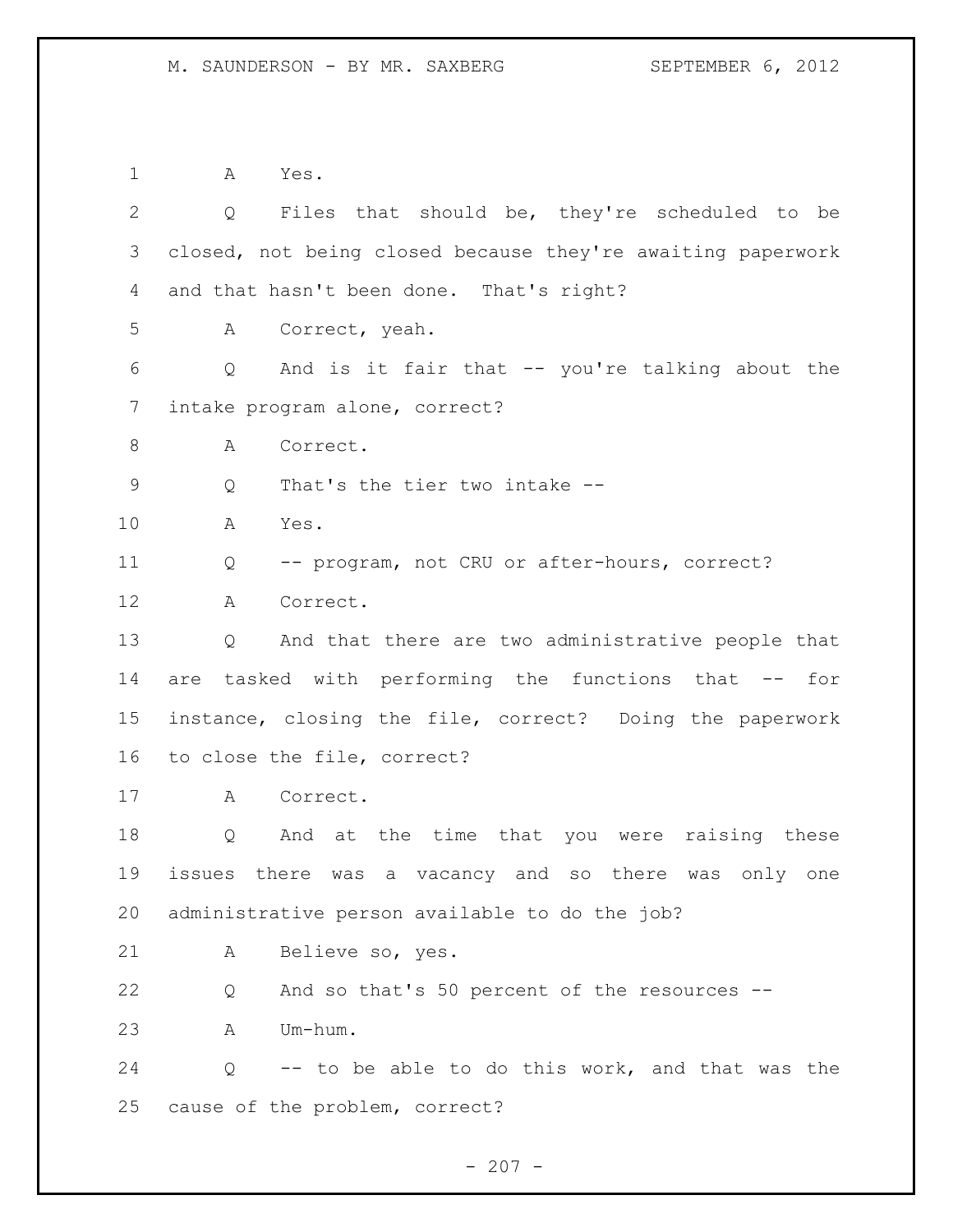A Yes.

 Q And that administrative person, that position was later filled and, and the problem diminished by reason of that other person being available, correct? A Correct. Q And also, I understand that there was another step that was taken to help reduce the problem, and that is that there was a tracking system put in place to ensure that no file that was scheduled to be closed stayed open for more than 60 days; is that fair? A Yes. Q And that that tracking system also went a long way to making sure that files were closed, that were supposed to be closed, on a timely basis; is that fair? A That's correct. Q And you'd agree with me -- I mean, this, this complaint arose in 2009 and that was more than three years or four years after the last provision of service to Phoenix Sinclair, so it has nothing to do with the Phoenix Sinclair case; is that correct? A Correct. Q And it isn't a current problem either, is it? That's  $-$  A No. Q Right. So it has nothing to do with the Phoenix

 $- 208 -$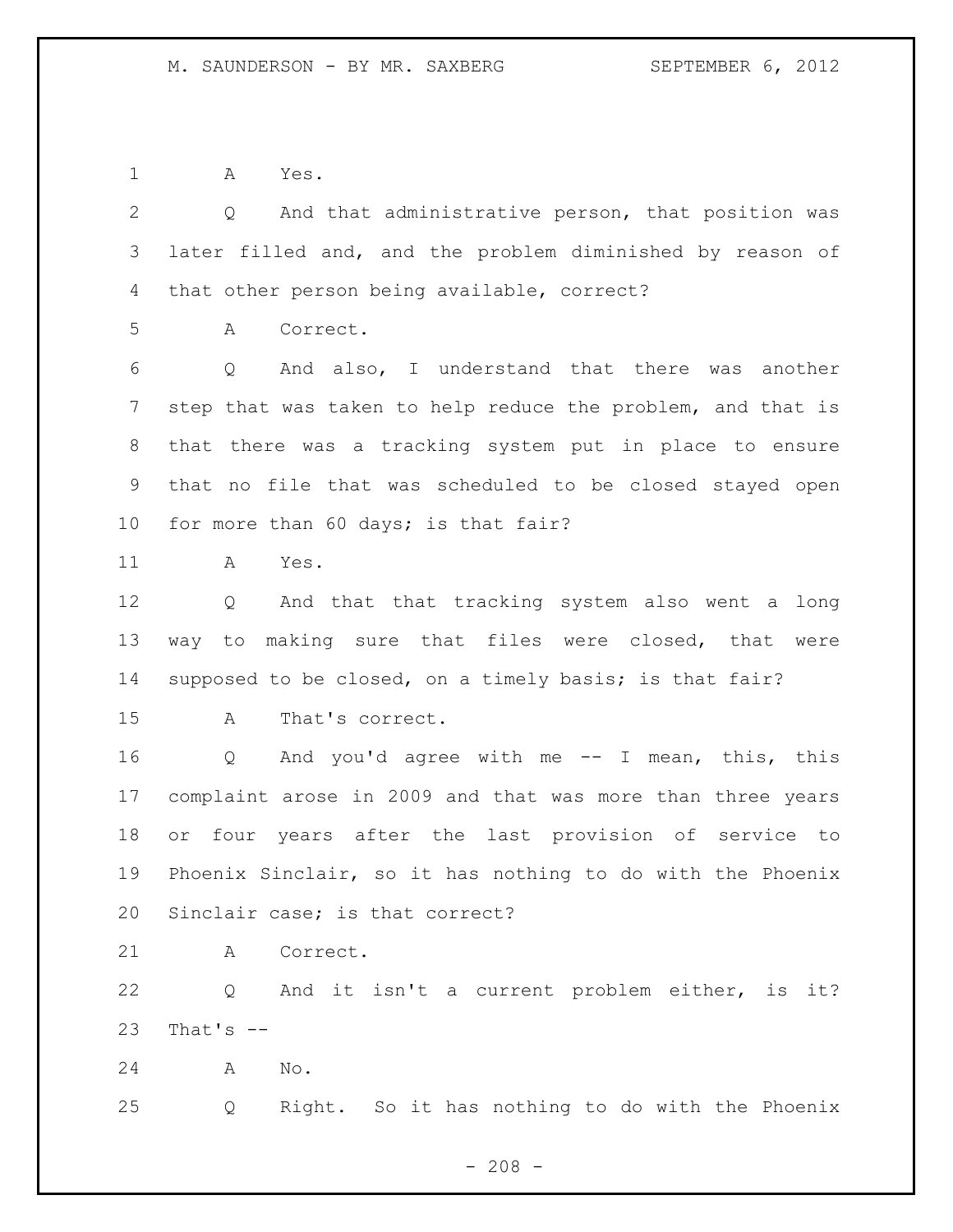M. SAUNDERSON - BY MR. SAXBERG SEPTEMBER 6, 2012

Sinclair case and it's not a current problem?

A Correct.

 THE COMMISSIONER: What is not a current problem? MR. SAXBERG: The issue that she's raised about administrative staff not closing files in a timely basis.

BY MR. SAXBERG:

8 Q Is that right?

A Correct.

 Q And the other issue, then, on that second e-mail, which is CD1677, page 34761.

12 This is the, the other concern that you raised, which was with respect to the number of intake workers that were available on rotation in, in that early 2009 period, correct?

A Correct.

 Q And in that tier two intake function there, at that time, there were four units of six workers; is that correct?

A Correct.

 Q So there should be 24 workers available to take on new files and provide that intake service over the 30- day period that you indicate; is --

A Yes.

Q -- that fair?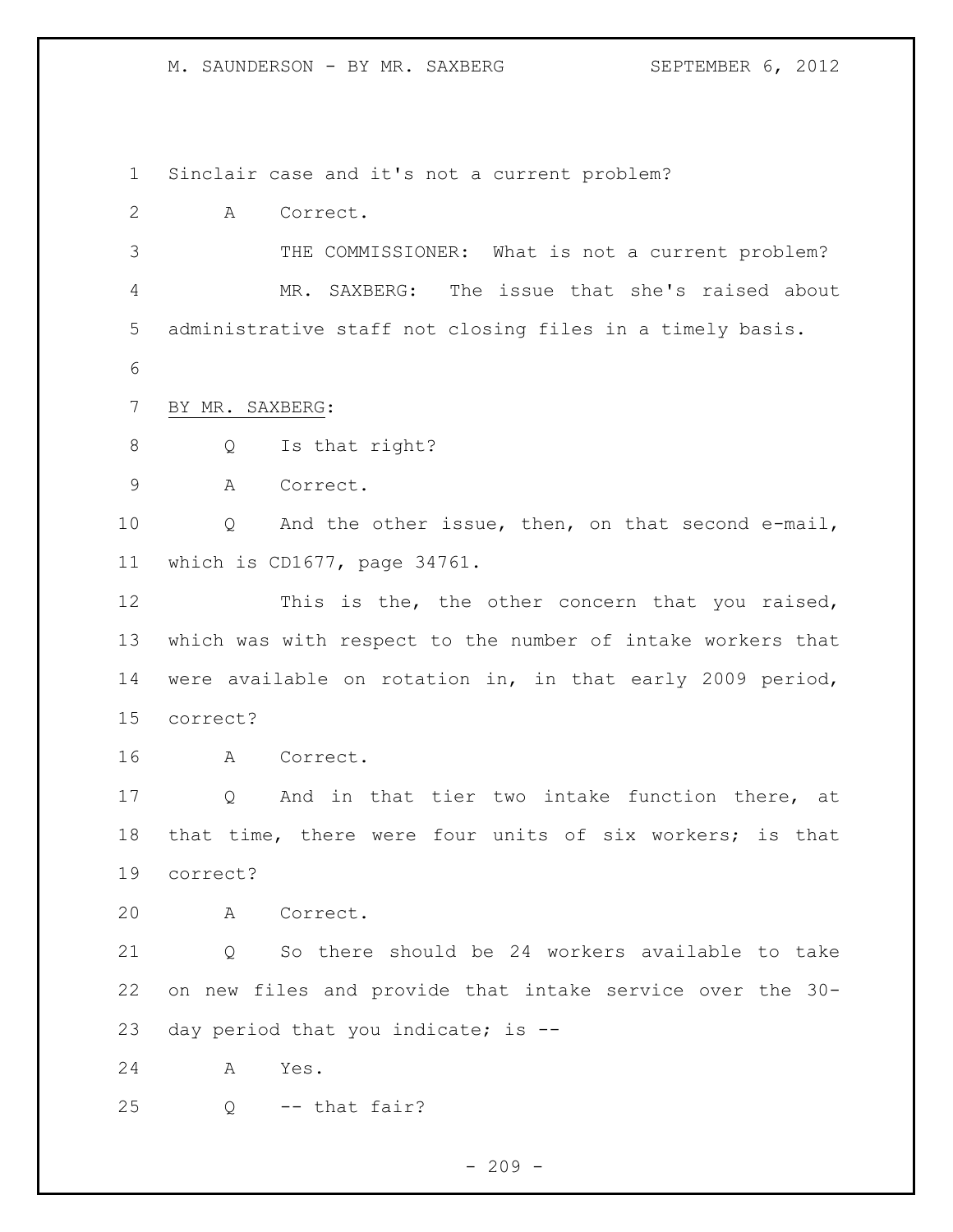A Yes.

 Q That's right? And they were divided geographically into four different regions, and one was, I believe, north A, then there was north B, and then there was central and south; is that right?

A Correct.

Q And you were north A?

A North B.

 Q North B. And what was happening was at some -- because there was more activity going on, as you said, you know, society is -- or sometimes problems worsen in, in the city with families and so there was, at times, more work being generated in certain regions of the city than in others, and that was meaning that certain workers in the intake program were getting more work than others. Is that a simplified --

A Yes.

Q That's correct?

A Yeah.

 Q And one of the changes that was implemented at the behest of the workers to solve that disproportionate assignment of files to intake workers was to move to a rotational system where individuals would get files based on not their -- not a geographical area but the amount of work they had on their desk; is that fair?

 $- 210 -$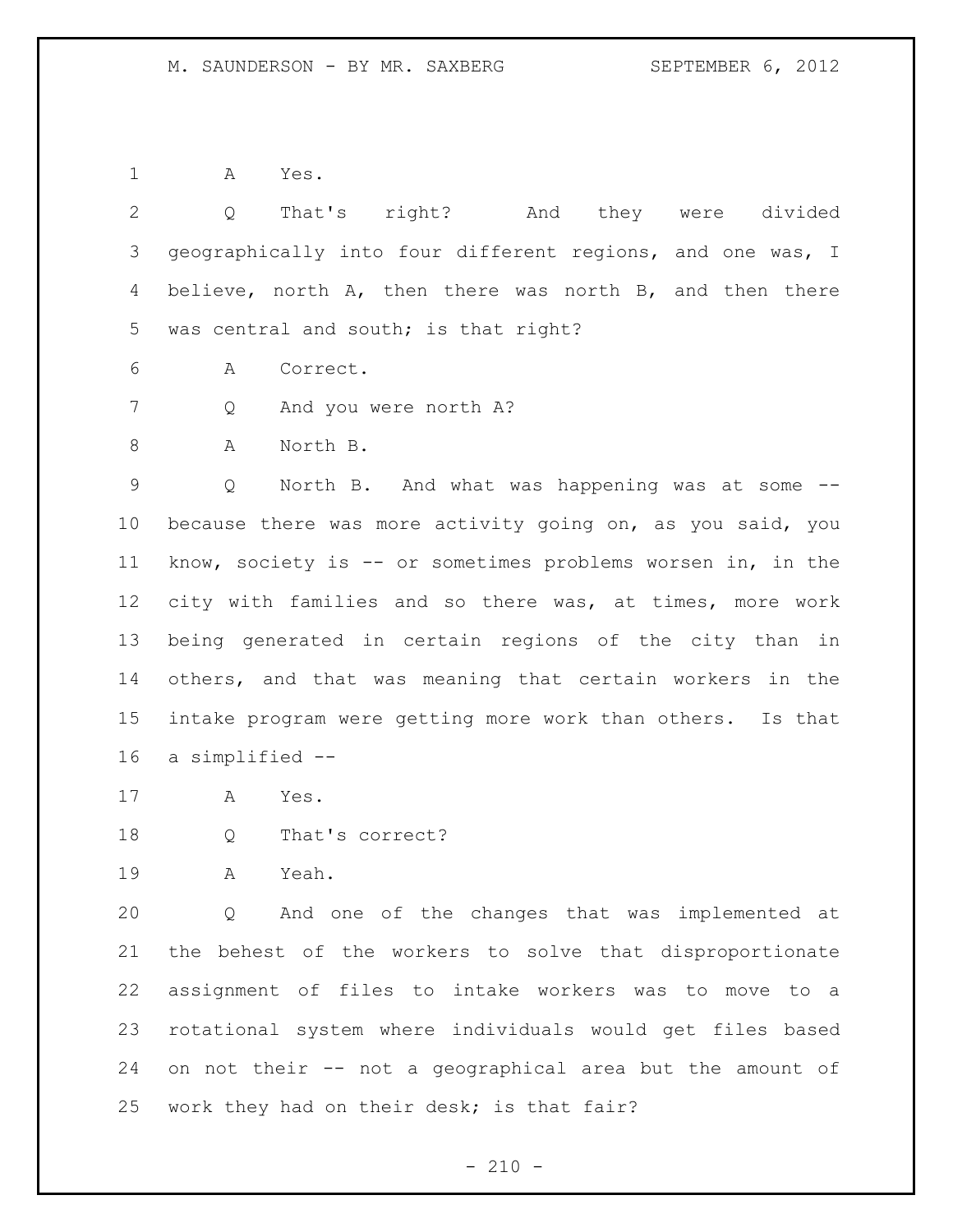A That's correct.

 Q And so do you agree that that changed from geographical to rotational, that was just being implemented literally weeks before you sent that e-mail issuing that you're raising your concerns about intake? A Yeah. Q That's fair. And so that later -- well, would you agree that the rotational function instead of the geographical assignment has, has gone a long way to alleviating the problem at intake in terms of workload? A I think it made case distribution fairer and more equal, and that helped a lot. Q Okay. And I think that's a very fair answer. 14 The other, the real issue, though, that was driving your concern was that you were indicating there was only between 11 and 13, I believe, intake workers available and, as we had indicated, there should be 24 there, correct? A Right. Q And the reason was that there were seven vacancies at that point in time. A Um-hum. Q There were seven job openings that ANCR was

trying to fill; is that correct?

A I'm not sure exactly but you could be right.

 $- 211 -$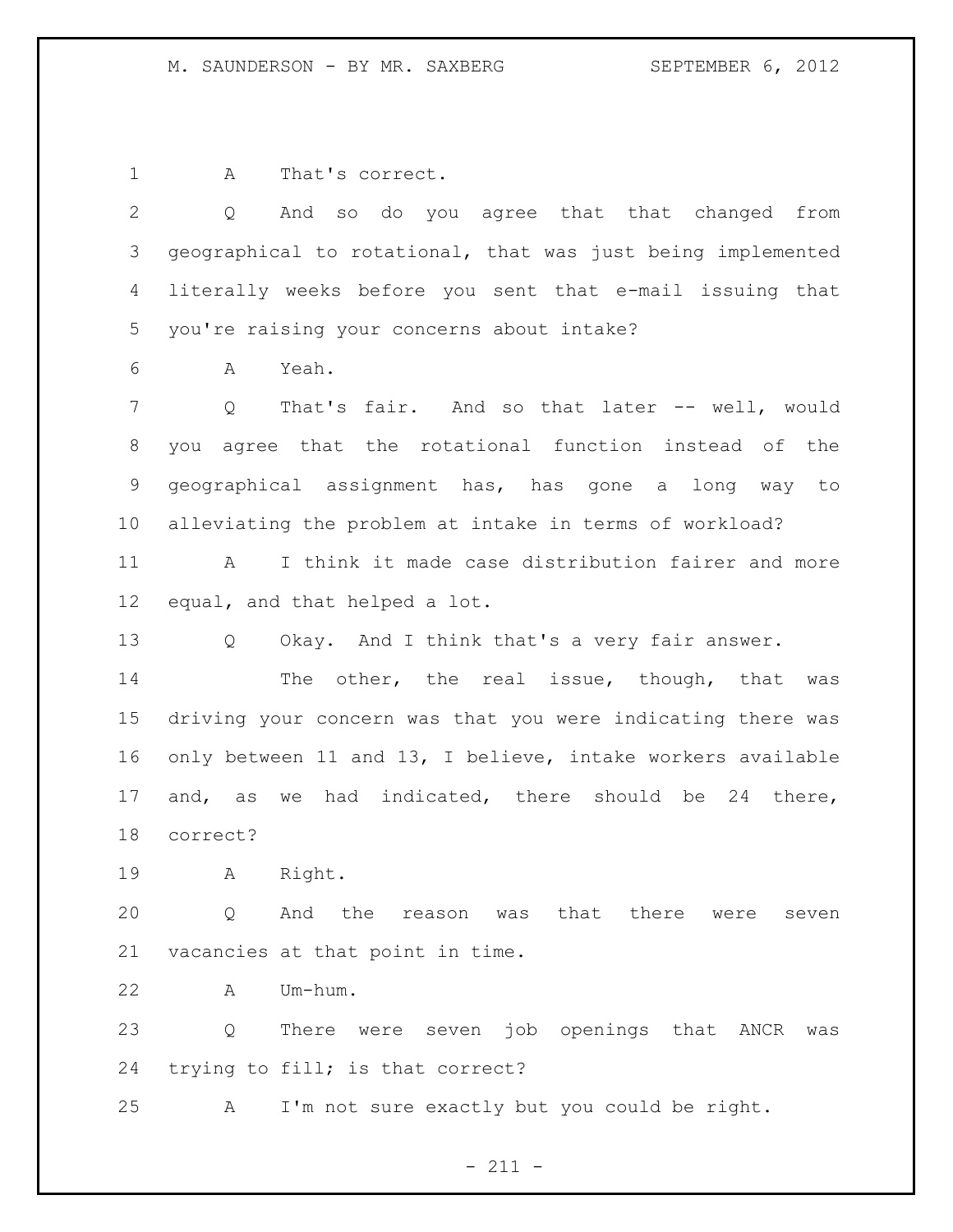1 Q Yeah, I understand that once that, that there -- there's a monthly administrative meeting of the, of that tier two intake department occurs every month and that these issues were canvassed, including the issue of the seven vacancies. But do -- and explanation as to why the vacancies were there was offered, but you don't recall that?

 A I'm not denying that that conversation didn't occur; it probably did, it likely did. We were often updated on where things were at by our program manager, where the postings were at, those kinds of things. But I couldn't -- about this specific in seven, I didn't -- I don't know.

 Q And you'll agree that the seven vacancies was a temporary issue and that was later resolved, those vacancies were filled with, with workers, correct?

A Yes.

 Q And in relation to the intake, tier two intake program, you'd indicated that there were four units, 24 people, and now there is a fifth unit; is that correct?

A Yes.

 Q So now there are 30 workers that work in the tier two intake at this point in time; is that correct?

A Correct.

Q And you'll agree that that, that seven-person

- 212 -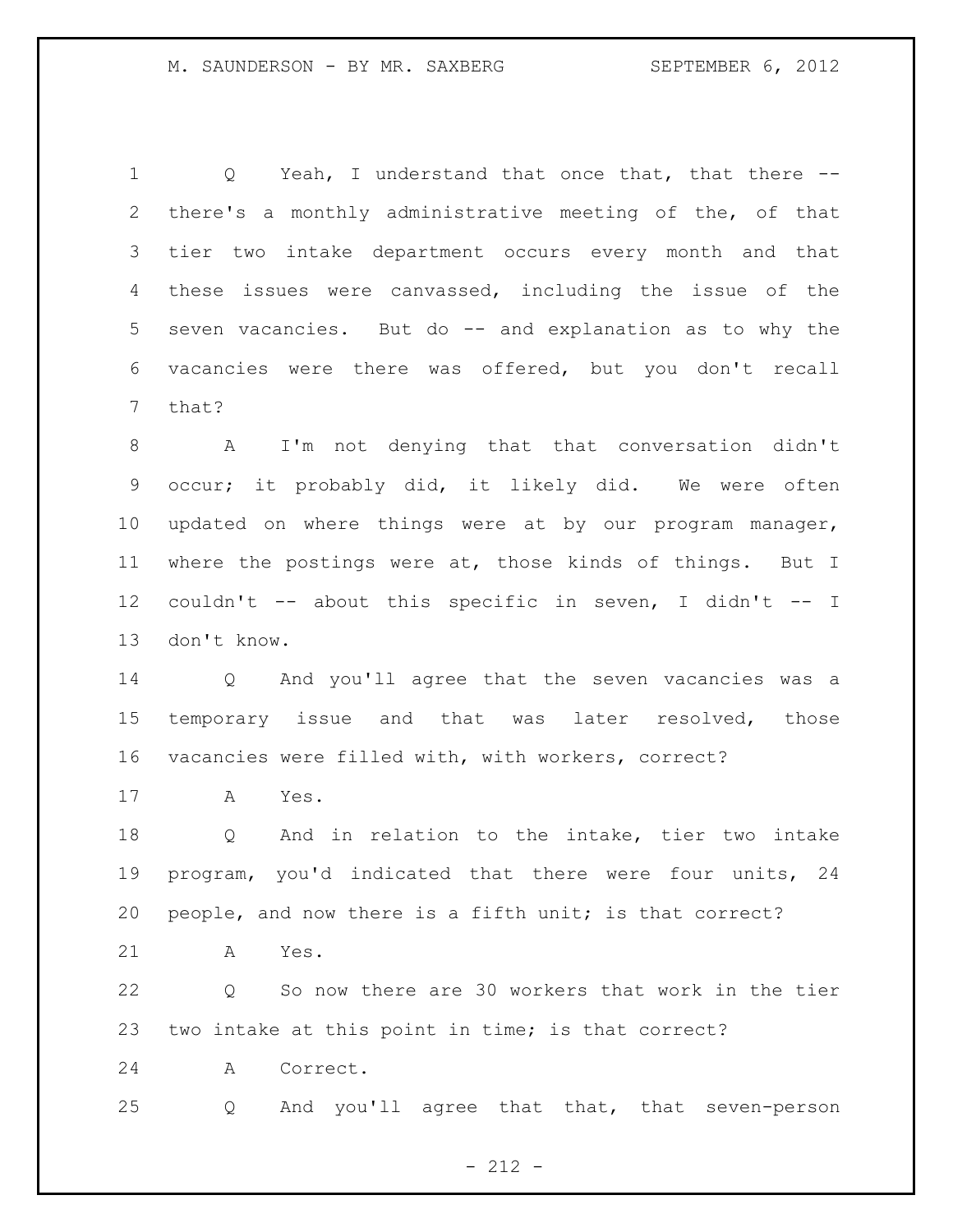M. SAUNDERSON - BY MR. SAXBERG SEPTEMBER 6, 2012

 vacancy problem occurred years after services were provided to Phoenix Sinclair and had nothing to do with the delivery of services to Phoenix Sinclair? A Correct. Q And it's a problem that doesn't exit today, and in terms of the vacancy problem at that level, in that program; is that fair? A Yes. Q Now, I just wanted to ask you briefly about the child-in-care file issue. As a front line social worker, it is important that you're aware of the Child and Family Services Act and its provisions and requirements; is that fair? A Yes. Q And are you aware that Section 76(14) of the Act requires that: 18 TWhere a ward ... has reached the 19 age of majority and the record of ... wardship or placement has been closed, the record shall be sealed in a separate file and stored in a safe depository, and information from the record shall not be disclosed to any person

- 213 -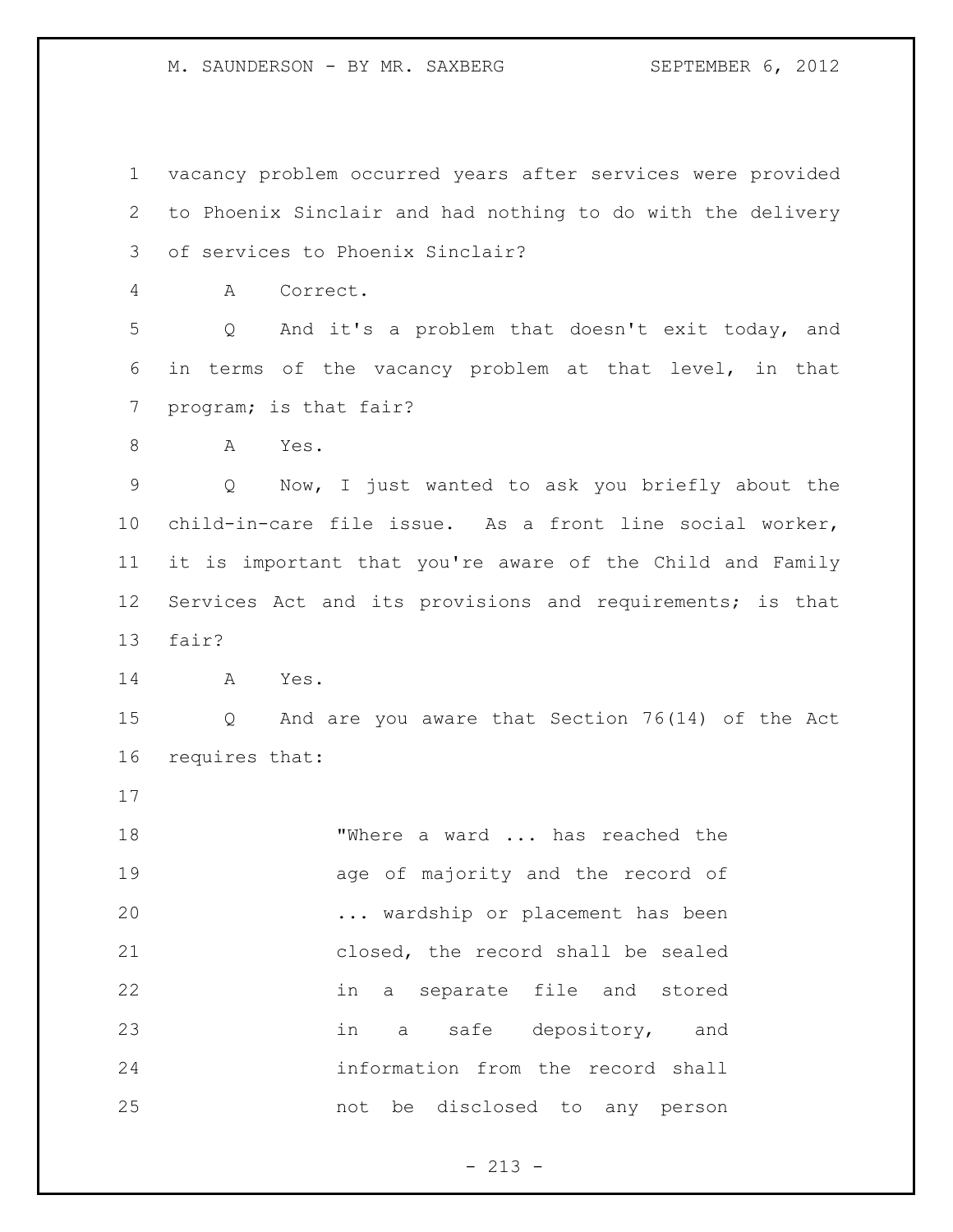```
1 except ..."
2
3 in accordance with the CFS Act?
4 A Yes.
5 Q And that's what you were talking about with 
6 respect to child-in-care files being sealed, they're, 
7 they're sealed --
8 A Yes.
9 Q -- by virtue of the Act; is that fair?
10 A Yes.
11 Q And one of the situations in which you can access 
12 that sealed file is if you have the consent of the adult, 
13 the now-adult that was the subject of the file; is that 
14 fair?
15 A Yes.
16 Q And you're aware that another way that you can 
17 access the file is listed in Section 76(16) that says: 
18
19 "Upon application by the director 
20 or an agency, the court may order 
21 that all or part of a record 
22 referred to [above] be opened or 
23 disclosed where there are 
24 reasonable grounds to believe that 
25 a child or sibling of the adult
```
 $- 214 -$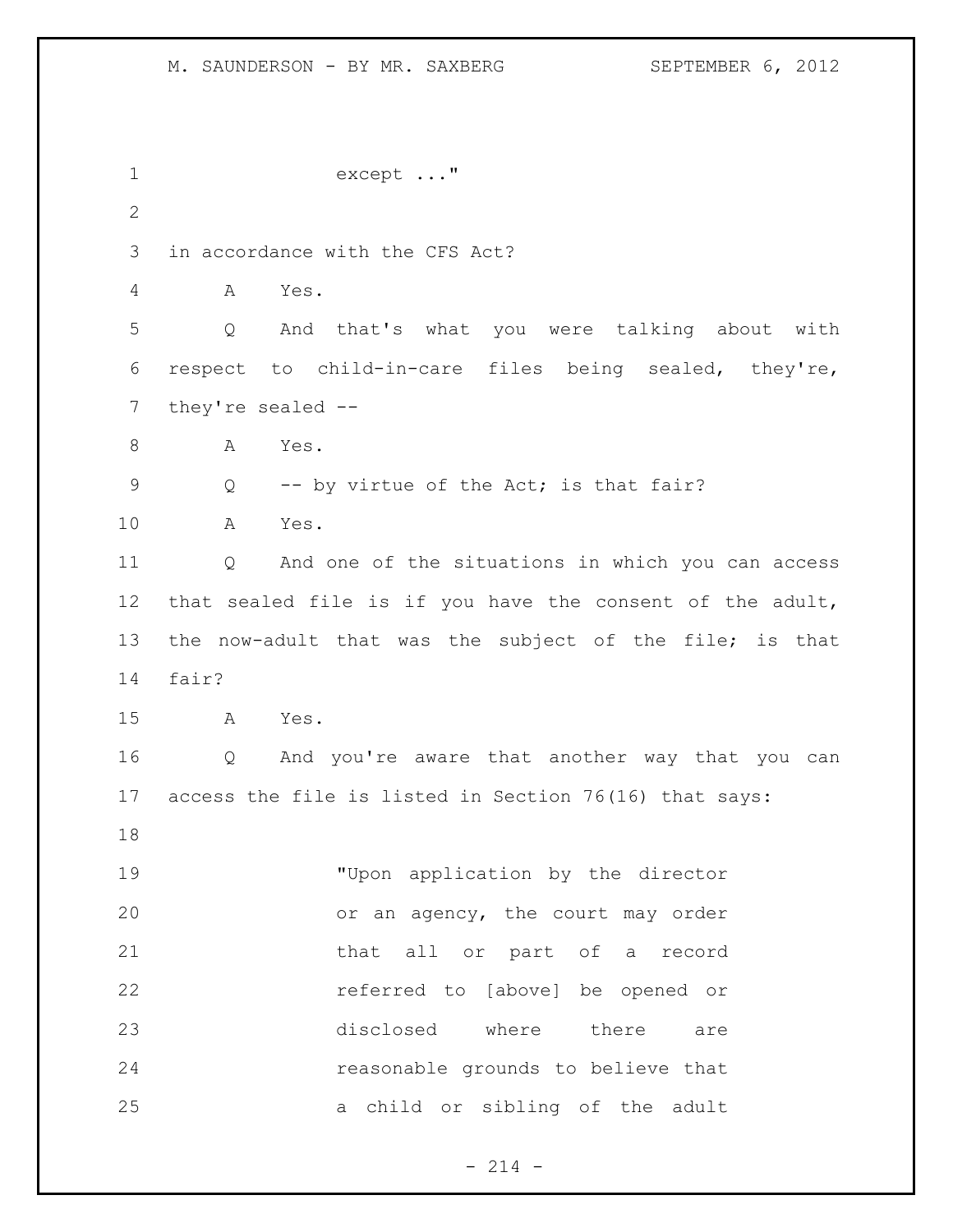who is the subject of the record, ... is likely to suffer physical or serious psychological harm if the record is not opened or disclosed." Are you familiar with that test to be able to access CFS files? A It sounds familiar now, yes. Q And I just want to ask you if that -- do you believe that, with respect to Phoenix Sinclair and your provision of services to her and her family in 2000, that there was a situation where she, as the child of an adult who is the subject of a closed file, was likely to suffer physical or serious psychological harm if the file was not and the record was not opened and disclosed? 17 THE COMMISSIONER: What's that again? MR. SAXBERG: I'm asking if she believes that it was important to access the child-in-care file of Samantha Kematch because Phoenix Sinclair was likely to suffer physical or serious psychological harm if the record was not opened or disclosed as pursuant to the test. THE WITNESS: I'm going to have a hard time answering that question because I got the information whether I wanted it or not. Further to that, Phoenix was

 $- 215 -$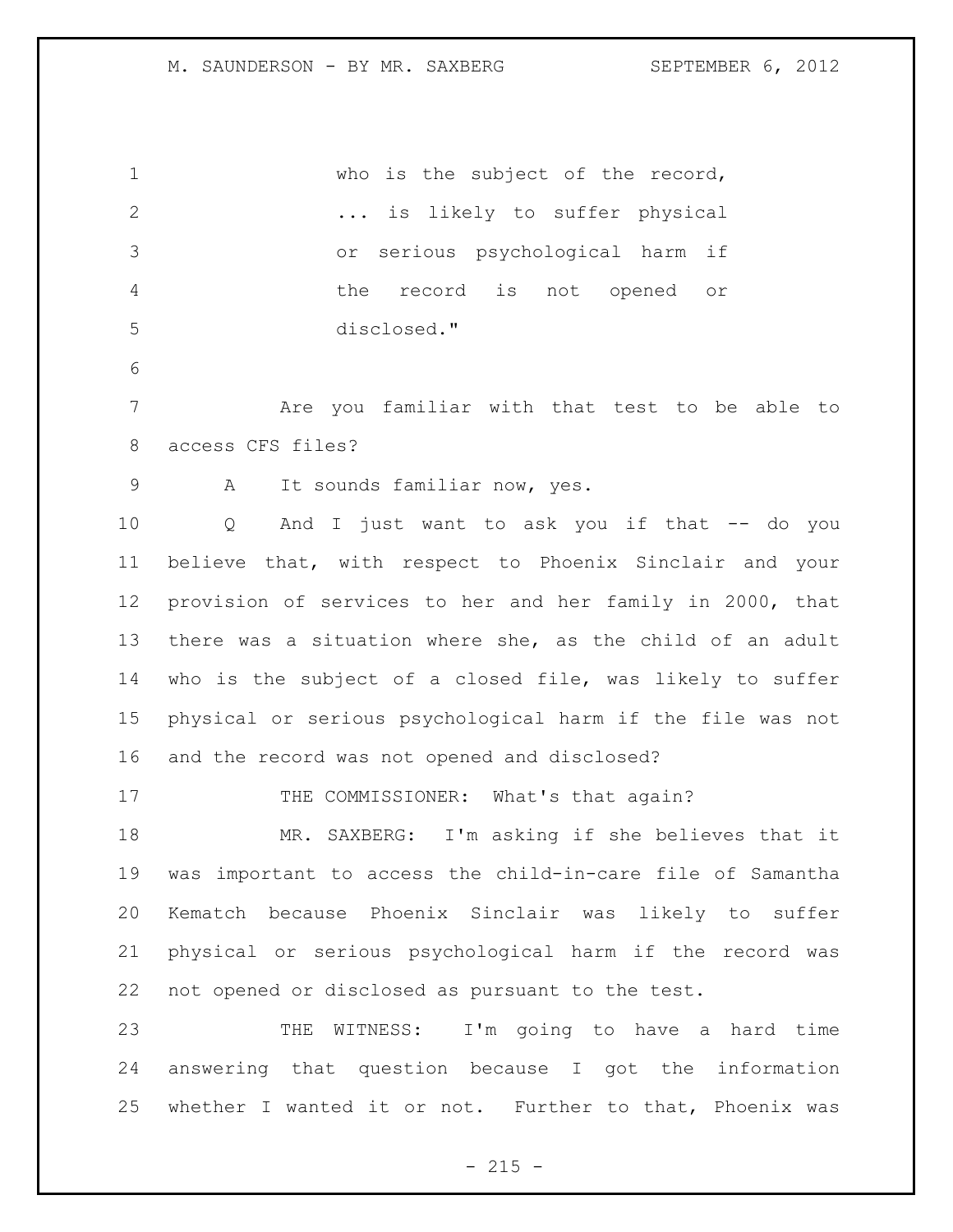M. SAUNDERSON - BY MR. SAXBERG SEPTEMBER 6, 2012

 already under apprehension and in our care, so the results of that child-in-care file at that point are not particularly salient at that moment. Are you asking me hypothetically if we would have never gotten that child-in- care file would it have put Phoenix at risk? BY MR. SAXBERG: Q No, no, and I'll never ask you a hypothetical question and I -- A Okay. Q -- I don't think you should answer hypothetical questions. I was just asking if, in your opinion, the test set out in the Act to get a hold of those sealed files had been met or was met, and I think you've answered it. A Okay. Q What was your regular practice in terms of seeking out child-in-care files? A It was not regular practice for me to seek out child-in-care sealed files. Q And that's, that was also the case with respect to your fellow workers in intake, correct? A To my understanding, yes. Q And was there any policy that you were aware of that was directing workers in intake, tier two intake, to seek out child-in-care files?

 $-216 -$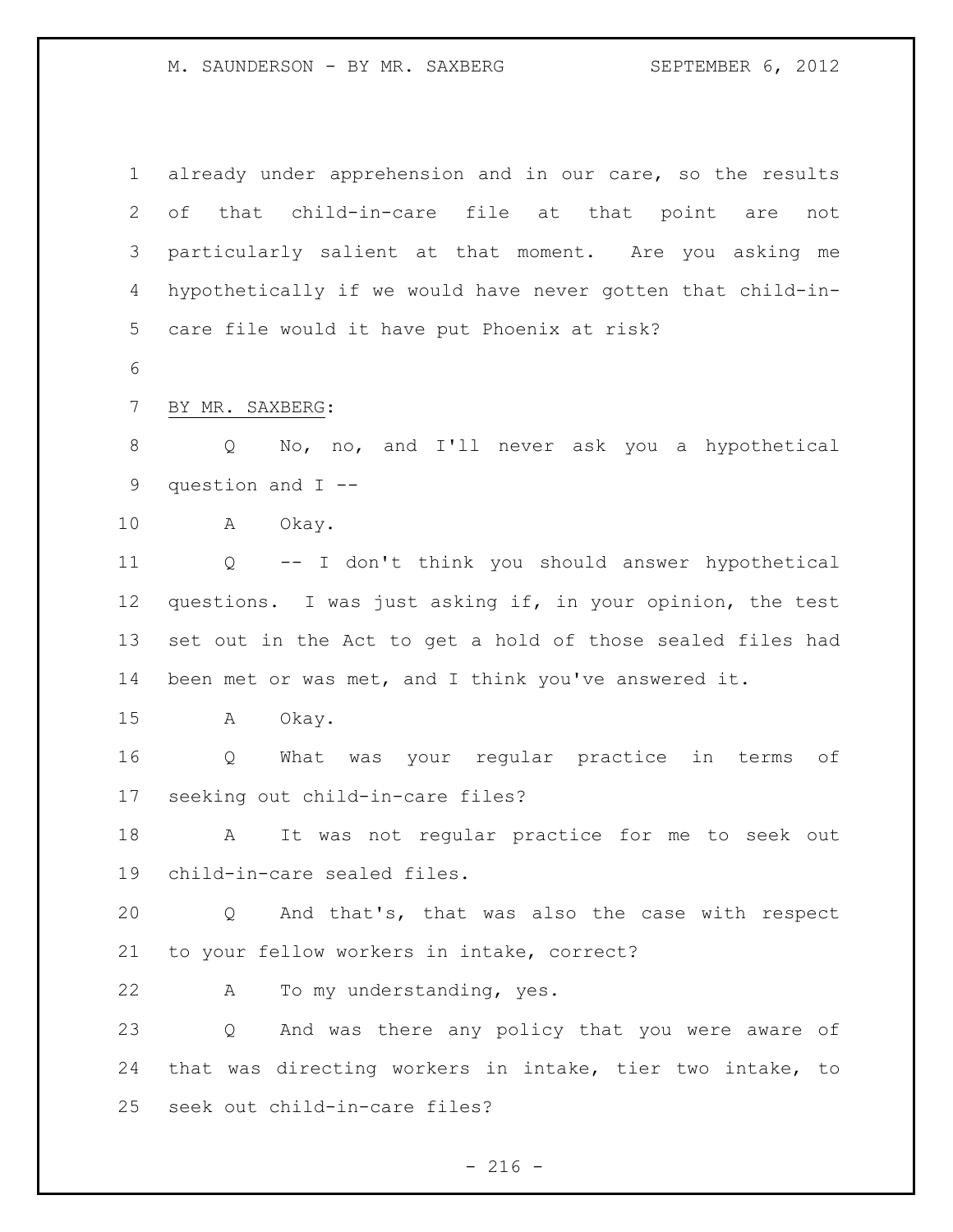1 A Not to my knowledge.

 Q And here, as you indicated, you hadn't asked for it; it was provided to you. You were looking for the, the family file relating to Samantha Kematch and her first child who had been taken into care by Cree Nation; is that fair?

A Correct.

 Q That was the file you were looking at. And presumably that file would have had the information you were looking at in terms of whether or not -- or the reasons why that agency believed that that child was in need of protection; is that fair?

 A Correct. It was not enough to know how someone behaved. It's more to the point how their behavior affected the safety of a child in their care.

 Q Right. And if a parent hadn't been a child in care, hadn't been a ward of the state but you were investigating that parent with respect to a concern about a child, you wouldn't have any information about their youth or about their behavior as children, would you?

A No, unless you asked.

 Q And it's fair if -- issues with respect to what happened to a parent when they're child may be relevant in certain circumstances, for instance, if there's an allegation of, of abuse; is that fair?

 $- 217 -$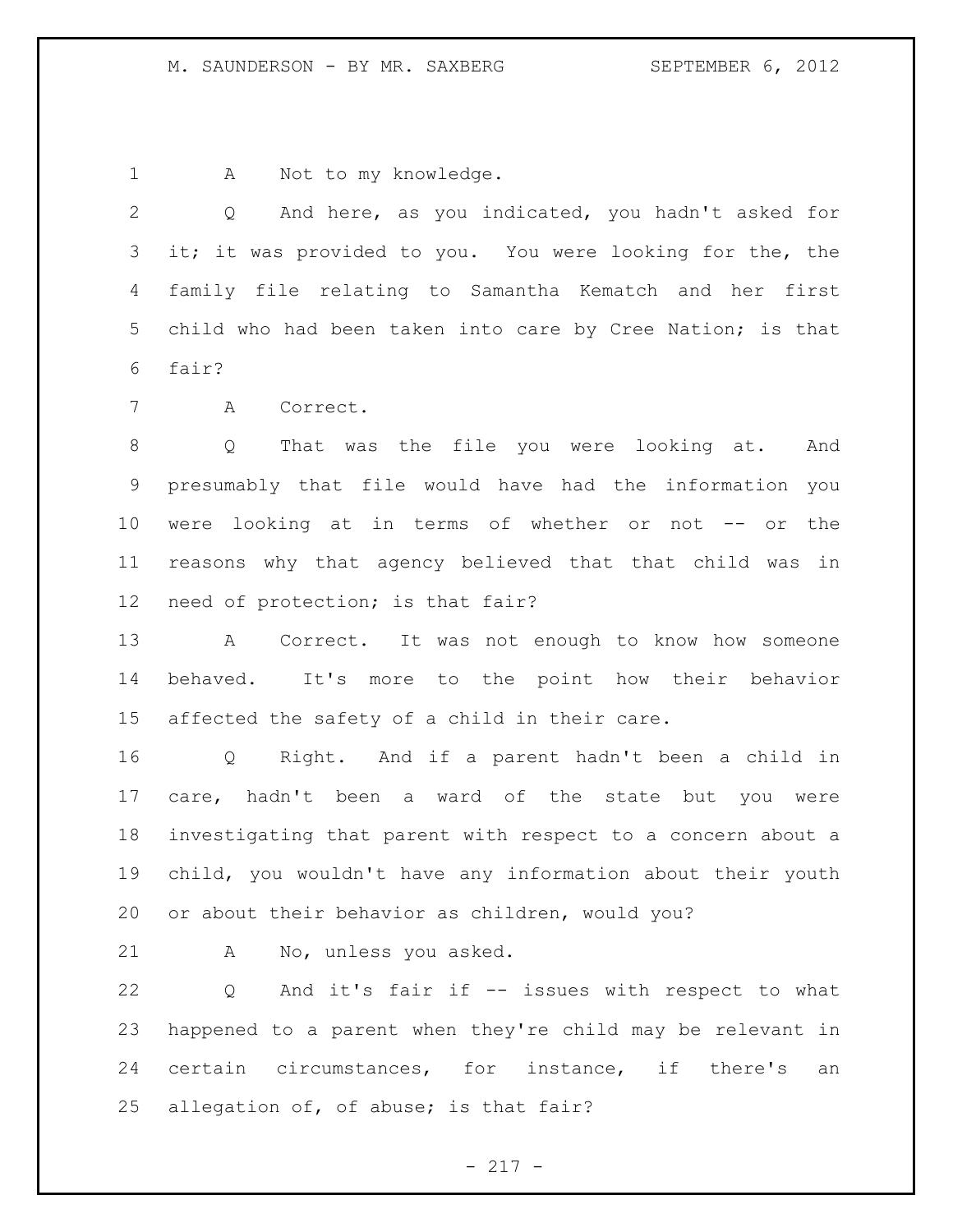A Yes.

| $\overline{2}$ | But, and are there any other situations where<br>Q               |
|----------------|------------------------------------------------------------------|
| 3              | you'd want to know about the particular experience of a          |
| 4              | parent as a child in order to determine whether they can         |
| 5              | parent their child, other than abuse situations?                 |
| 6              | One of the questions that I've asked often of<br>A               |
| 7              | parents that I do believe is a factor for risk is whether        |
| 8              | or not the parent themselves has been victimized by abuse        |
| 9              | or neglect.                                                      |
| 10             | And your, in your last, in your job that's,<br>$Q \qquad \qquad$ |
| 11             | that's about to, to end, you were the differential response      |
| 12             | coordinator at ANCR and part of your function was to train       |
| 13             | staff, including the tier two intake workers on how to use       |
| 14             | the new assessment tools; is that fair?                          |
| 15             | That's correct.<br>A                                             |
| 16             | How do those -- and they're referred to as<br>Q                  |
| 17             | structured decision-making tools, and one of the                 |
| 18             | assessments is called a probability of future harm test.         |
| 19             | How, if at all, do those assessment tools deal with the          |
| 20             | subject of a parent's childhood and information about what       |
| 21             | occurred during the childhood?                                   |
| 22             | The probability of future harm is a research-<br>A               |
| 23             | based actuarial risk tool that, when an allegation of abuse      |
| 24             | or neglect has come forward about a caregiver, one is to do      |

the probability of future harm tool with the family. There

- 218 -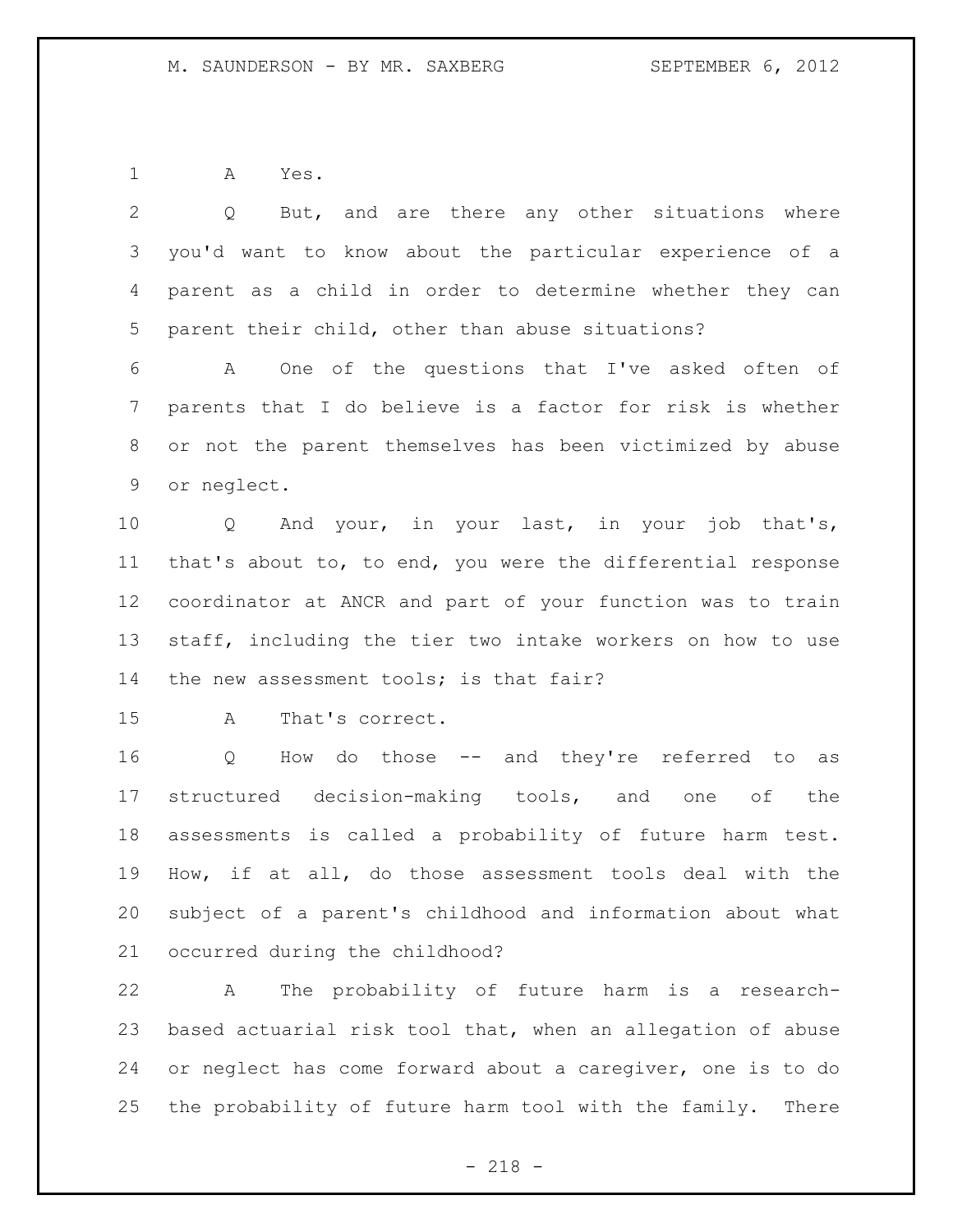M. SAUNDERSON - BY MR. SAXBERG SEPTEMBER 6, 2012

 are two sides to the tool. One is to do with is this an allegation of abuse, and the other side is neglect. Under each heading are different factors that might add together to show a risk scoring for if that child in the care of that caregiver is at risk of being neglected or abused within the next 18 to 24 months. On the, on the abuse side there is a question that asks, has the caregiver themselves ever been abused or neglected as a child. If the answer is yes, that mark, in combination with other risk factors, puts that caregiver at a slightly higher risk of abusing or neglecting their children. Q And you would gain that information by interviewing the parent; is that fair? A Usually, yes. MR. SAXBERG: Those are all my questions. 16 THE COMMISSIONER: Thank you, Mr. Saxberg. 17 THE WITNESS: Thank you. THE COMMISSIONER: Who's next? Mr. McKinnon. Have you any idea about how long you might be? MR. MCKINNON: About 10 minutes, Mr. Commissioner. THE COMMISSIONER: Oh, well that's fine. I was going to say if you're going to be less than half an hour, we'll let -- I would like you to conclude. MR. MCKINNON: Okay.

 $-219 -$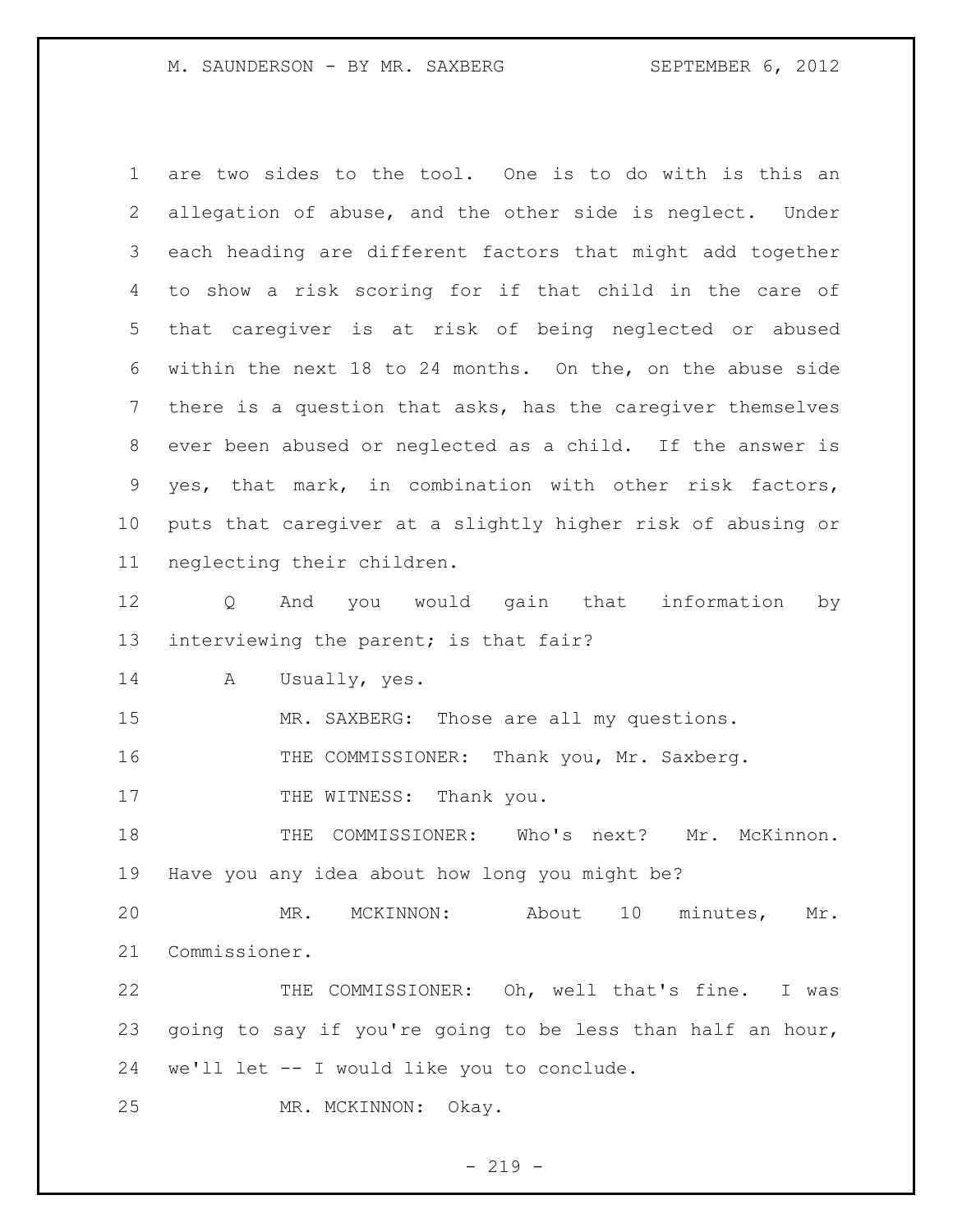THE COMMISSIONER: And then we'll deal with whoever is next tomorrow.

### EXAMINATION BY MR. MCKINNON:

 Q Ms. Saunderson, my name is Gordon McKinnon. I'm on for the Department and the Winnipeg CFS. It's going to be tricky because all my books are back there so I'm going to try to move around a little bit here.

 Let me just commence by making reference to the fact that I'm aware, and I think this was put to you by Mr. Olson, that in the reviews that have been done of your work on this file, it was found to be exemplary and I take no quarrel with that. I'm not here in any way to suggest that you didn't do excellent case work on this file. I just want to clarify a couple of points with you, and there may be areas where people have different understandings of procedure or law, and, and part of the process today is to make sure that the Commissioner, if there are these differences, is aware that there's differences, and they may invite him to comment on those differences when he writes his report.

22 So I'm going to, if I can -- and Mr. Saxberg has put to you the Commission disclosure 992, which was the intake after-hours CRU program guide, and we've clarified that CRU came into existence in 2001, so that, that was

 $-220 -$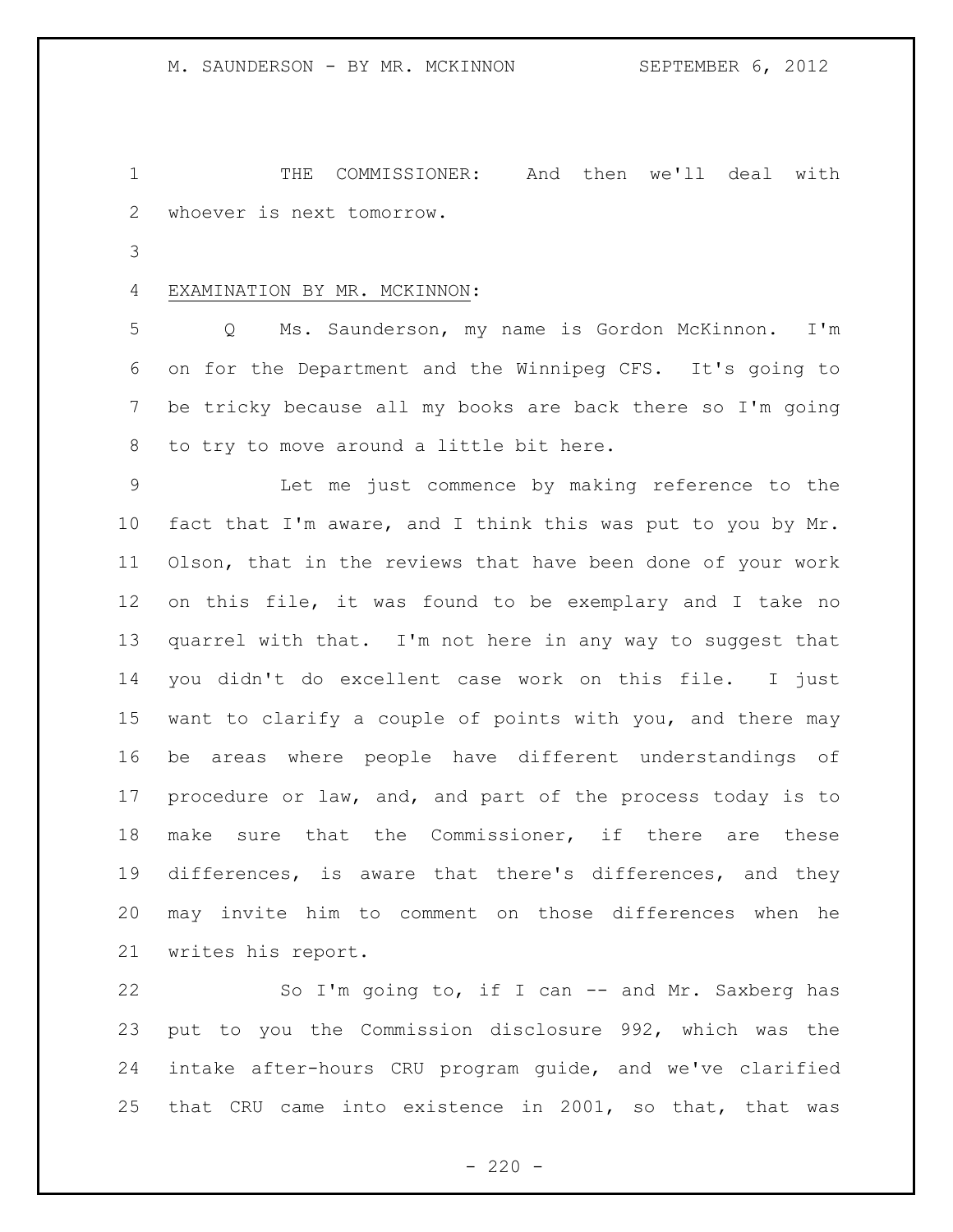just a mistake or slip of the tongue on your part, but if I can talk a little bit about that because I think it is perhaps relevant to the Phoenix case.

 When you were working on the Phoenix case, that was in 2000, so that was before the creation of a separate CRU unit; is that fair?

A Correct.

 Q And we heard evidence yesterday from Alana Brownlee that in 2000 there was no separate crisis response unit, there was what they called intake screening, which was done by assigning, on a rotational basis, intake staff members from each of the four intake units to act as a triage team. So that would have been the program in effect in 2000 when the Phoenix Sinclair case first came to the attention of Winnipeg CFS, correct?

A Correct.

 Q And I can tell you, we heard evidence from Alana Brownlee as well that the creation of CRU as a separate unit was January 1st, 2001, so a few months after this case was heard -- or was received, the CRU was up and running. And so I'm just giving you that as a backgrounder so you know what we heard yesterday.

 We also heard that when CRU was created, that that resulted in the introduction of, I believe it was, eight new workers. I won't -- the record will be clearer

 $- 221 -$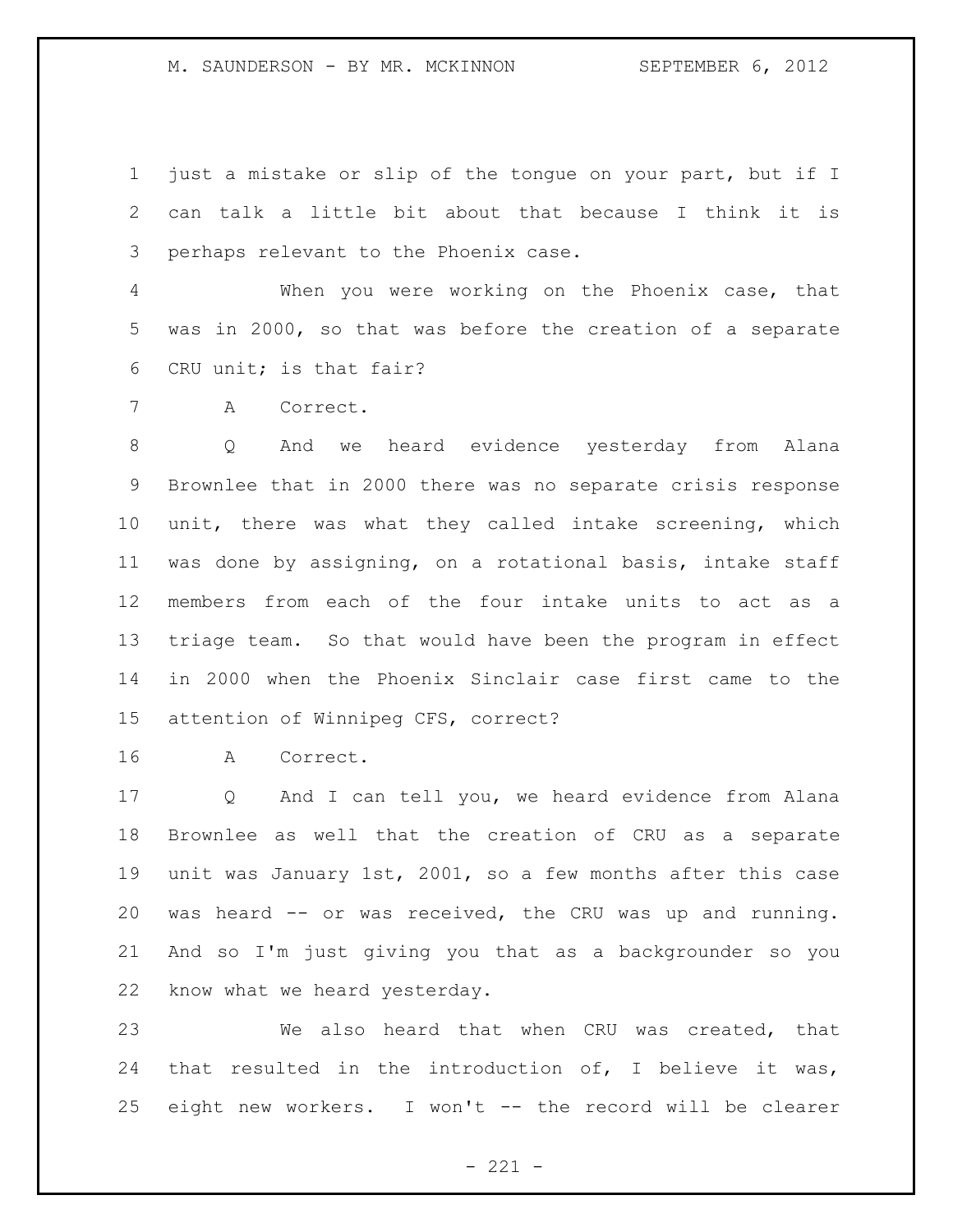than that, but it certainly was a significant number of additions to the intake function was introduced in 2001 with the addition of those CRU teams. Would that -- would you agree with that? A Yes. Q And your experience, you made some comment about your experience as a family service worker. That would have been in the '90s before you had any involvement with the Phoenix Sinclair file? A Correct. Q And you made some comment about workload as well when you were a family service worker; that would have had no impact on your involvement in the Phoenix Sinclair file? 14 A On my involvement, correct. Q Correct. Since -- I forget when you started at the CRU unit, but about 1998, 1999, was that your evidence? Sorry, not CRU, intake. 18 A Intake. Q At the intake unit. A Beginning of 1998, I believe, yeah. Q Okay. And from '98, essentially till today, you've been working on the intake side of the -- I know your employer has changed. First you were Winnipeg when it was a private agency and then you were with Winnipeg when it became part of government, and then you became part of

 $- 222 -$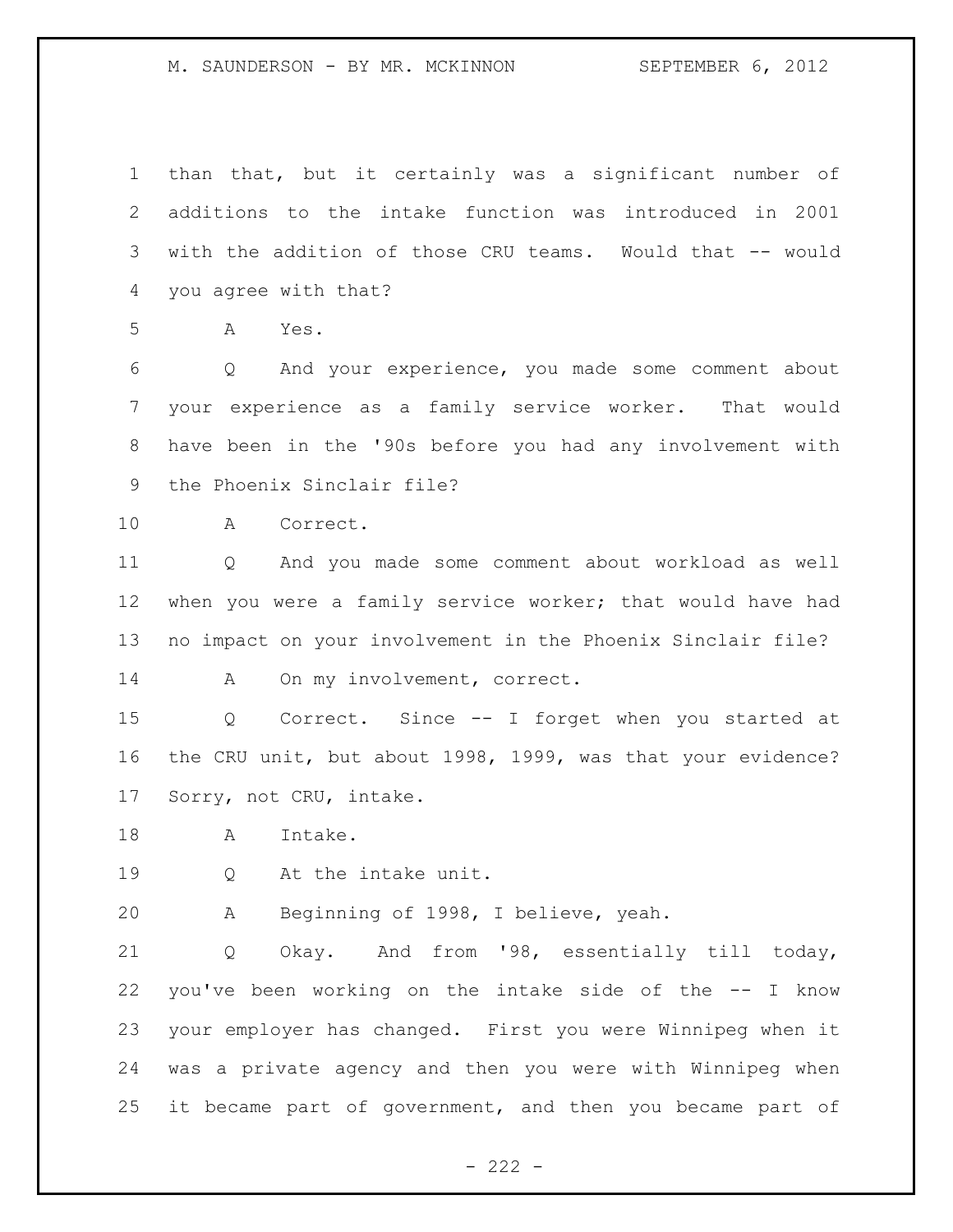JIRU and then you became part of ANCR. Is that fair, that was the -- you, you worked through all those changes? A Yes. I'm still a Winnipeg CFS employee, actually. Q And you're seconded to ANCR? A Yes. Q Yes. But in terms of your day-to-day work environment, since 1998 you're on the intake side of the family service delivery program in Winnipeg? A Correct. Q Okay. And so when you give evidence about, certainly in terms of current experience, which Mr. Saxberg has spoken to you about, that was in relationship with your employment at the agency ANCR? A Correct. Q And that was not relevant to your work at Winnipeg CFS? 18 A Correct. Q Okay. And if I can, just in terms of the change that took place in around 2001 with the introduction -- well, let's back up a little bit. We heard evidence that in 1999 Winnipeg moved from an area-based model of service delivery to a program- based model of service delivery. Do you recall that? A Yes.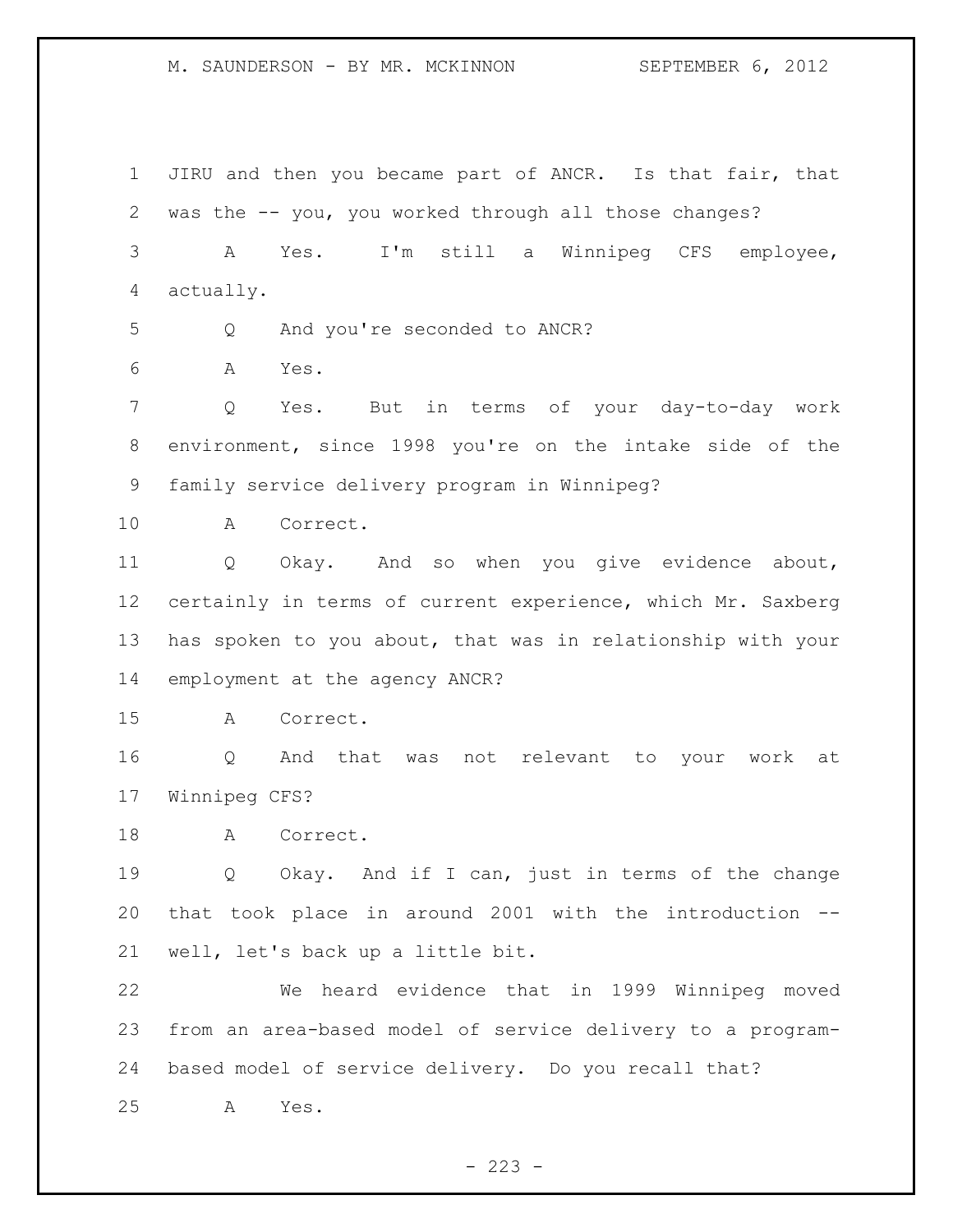Q And I'm going to suggest to you that the introduction of the CRU as a separate and distinct group or unit within Winnipeg CFS was part of the evolution of that program-based model. Would you agree that that's, that was a continuation of developing --

A Yes.

 Q -- the agency more along the program lines than, than along geographic lines?

A Correct.

 Q And one of the advantages of the program-based model, I'd suggest to you, is that it allows for greater specialization; is that fair?

A Yes.

 Q And would you agree that as a, with the generalization that the creation of CRU and a separate tier two intake and a separate abuse intake, that those developments in around 1999 and 2000 and 2001, those were positive developments from the perspective of service delivery to children?

A Yes.

 Q And you spoke about structured decision-making, which is a relatively new concept. Would you agree that that's also a positive development in terms of delivery of services to children?

A Yes.

 $-224 -$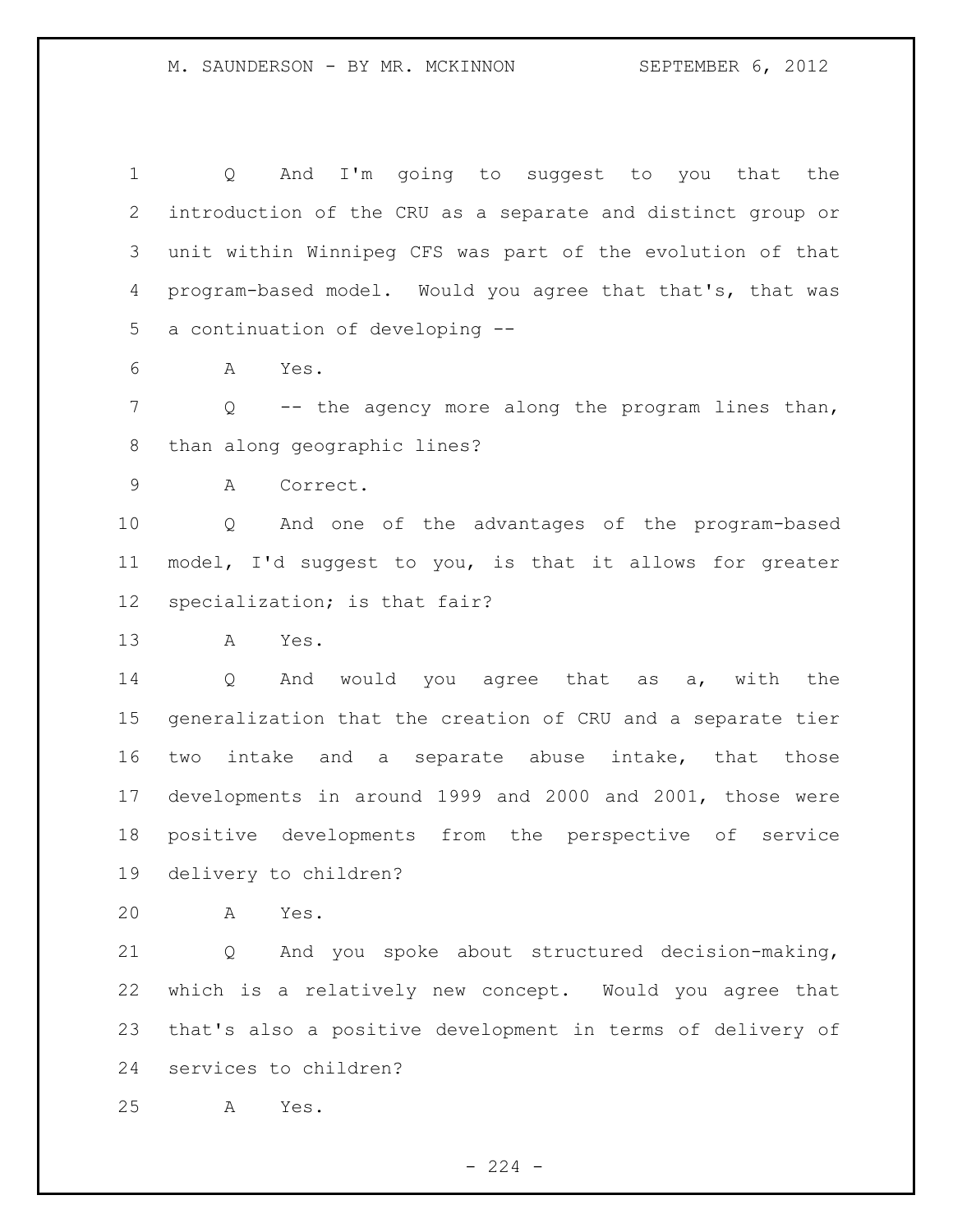Q Okay. Thank you. Now, in terms of the work you did on this file, there's been no criticisms of it, and as well, there's no criticism on my part or others of your decision not to request a copy of the CIC file for either Steven or Samantha. I'm not critical of that but I just want to talk about it a little bit, okay? A Um-hum. Q And in 2000, when this case was before you, it's my understanding, or certainly I haven't found any written policy of Winnipeg CFS on the access to sealed files, but I have found one from 2001 and I'm going to ask Commission counsel team if they would call up, I think the number is 30771. 14 THE COMMISSIONER: That's a page number, is it? 15 MR. MCKINNON: That's a, that is a page number, Mr. Commissioner. It's part of a very large document that's about 1700 pages. It's the, it's part of the Winnipeg CFS policy manual. The CD number, I'm going to have to look it up. I'll take me a minute to look it up, Mr. Commissioner. 21 THE COMMISSIONER: Fair enough. MR. MCKINNON: 1656. 

BY MR. MCKINNON:

Q And if you can just -- have you had a chance to

 $- 225 -$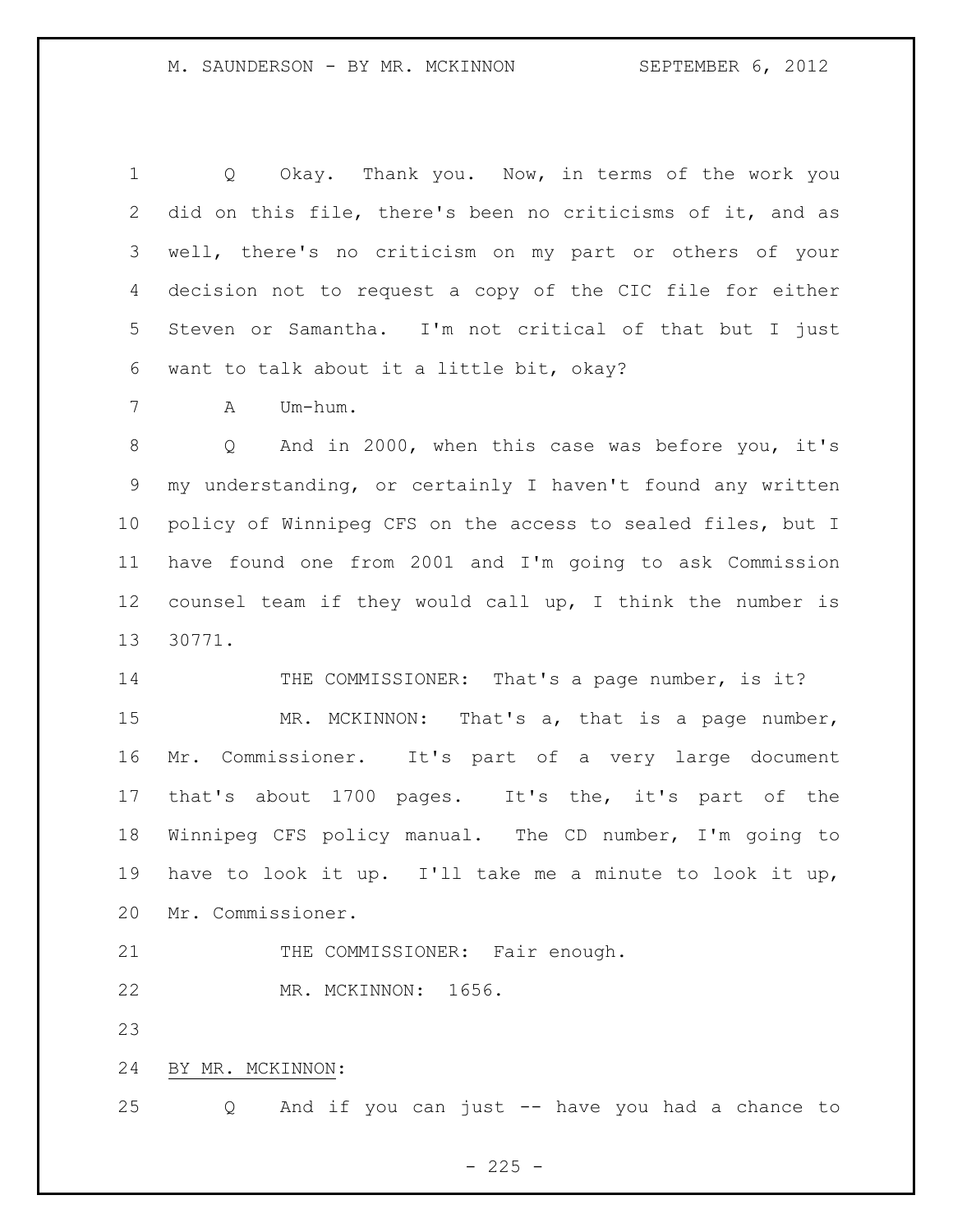read it, Ms. Saunderson? Is it on the screen in front of you?

A Yes. Yes.

 Q And you'll see that's a policy that's signed by Lance Barber, the then chief executive officer of Winnipeg CFS.

A Okay.

 Q And the next page, 30772, is a form to be filled out when a worker such as yourself wants access to a sealed file. Are you familiar with either that policy or that form?

A No.

 Q Okay. And it's my understanding -- and, and the explanation for that may be that it's more likely that Winnipeg CFS, in its current mandate, would require access to a sealed file than would intake. Would you agree with that statement?

A Yes.

 Q And it's my information that it's not a matter of routine but it's not uncommon for sealed files to be accessed using the form that's provided here. And I'm not going to ask you about the legal foundation for that. My friend asked you about that, and I think that might get us into a legal battle, which neither of us wants to do. But it's my information that this is not an uncommon thing for

 $-226 -$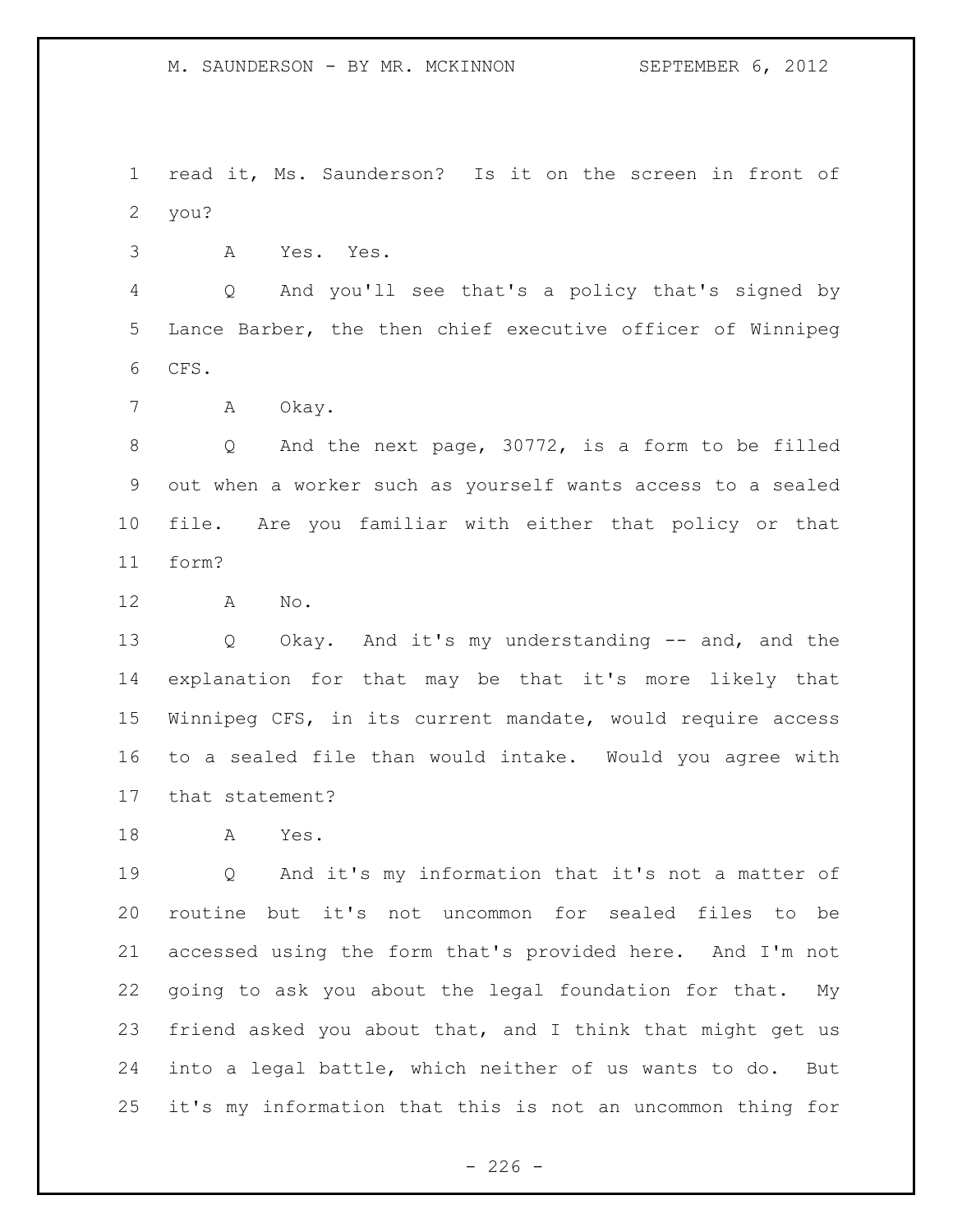Winnipeg CFS to do in the present world if they feel they require access to a sealed file in order to make an appropriate decision on a case. A And that -- Q Do you have any information about that? A I'm not sure I can speak to that, but that's presuming that the child-in-care file is a Winnipeg CFS file. Q That would be correct, yes. They would have to have control over the file. 11 A Right. 12 O Yeah. UNIDENTIFIED PERSON: He's covered up the microphone. 15 MR. MCKINNON: Sorry. UNIDENTIFIED PERSON: Start again. BY MR. MCKINNON: Q Can you tell if the transcript is complete from your end? UNIDENTIFIED PERSON: I could hear it. (Inaudible). MR. MCKINNON: Okay. Thank you.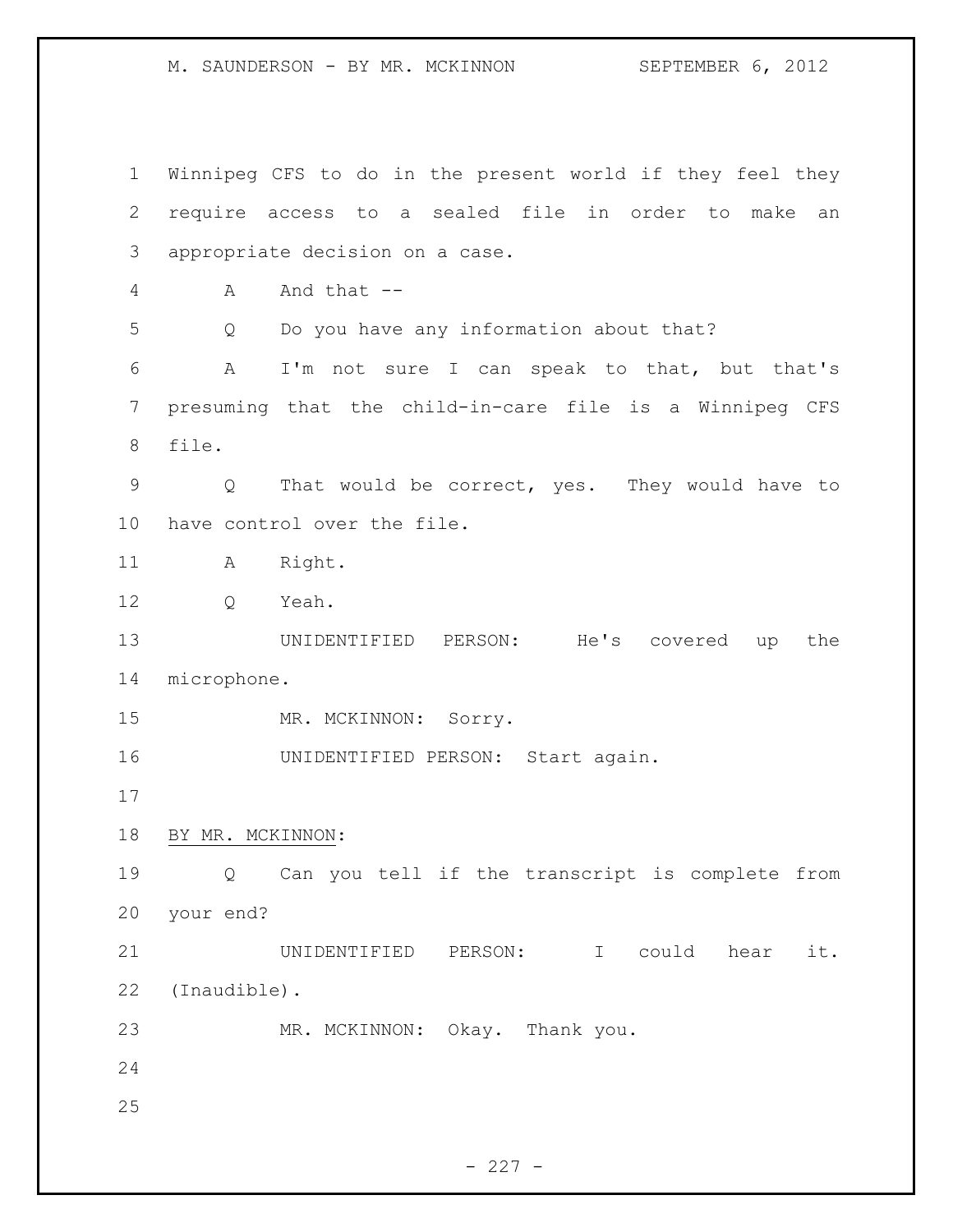BY MR. MCKINNON:

 Q And the purpose of my raising that isn't to suggest that you're wrong other than to indicate that there may be other policies and other procedures in other organizations, contrary to your understanding of what the policies and procedures are at ANCR; that fair?

A Yes.

 Q Just one more brief area. You spoke about problems that you're aware of with postings on CFSIS and you mentioned, in particular, a word that I, I don't know if this was your word or mine, but connectivity. Some agencies have difficulties with being connected to the CFSIS program because of technical limitations in, in internet access. Is that correct?

A Yes, that's my understanding.

 Q And I just want to make sure the Commissioner understands this, because I'm certainly not a very technical person myself, but that's a problem not with the CFSIS program, that's a problem with the internet connection. The program doesn't prohibit people from connecting?

 THE COMMISSIONER: But it's not, it's not a problem for the -- that the agencies aren't addressing; it's, you're saying it's an impossibility?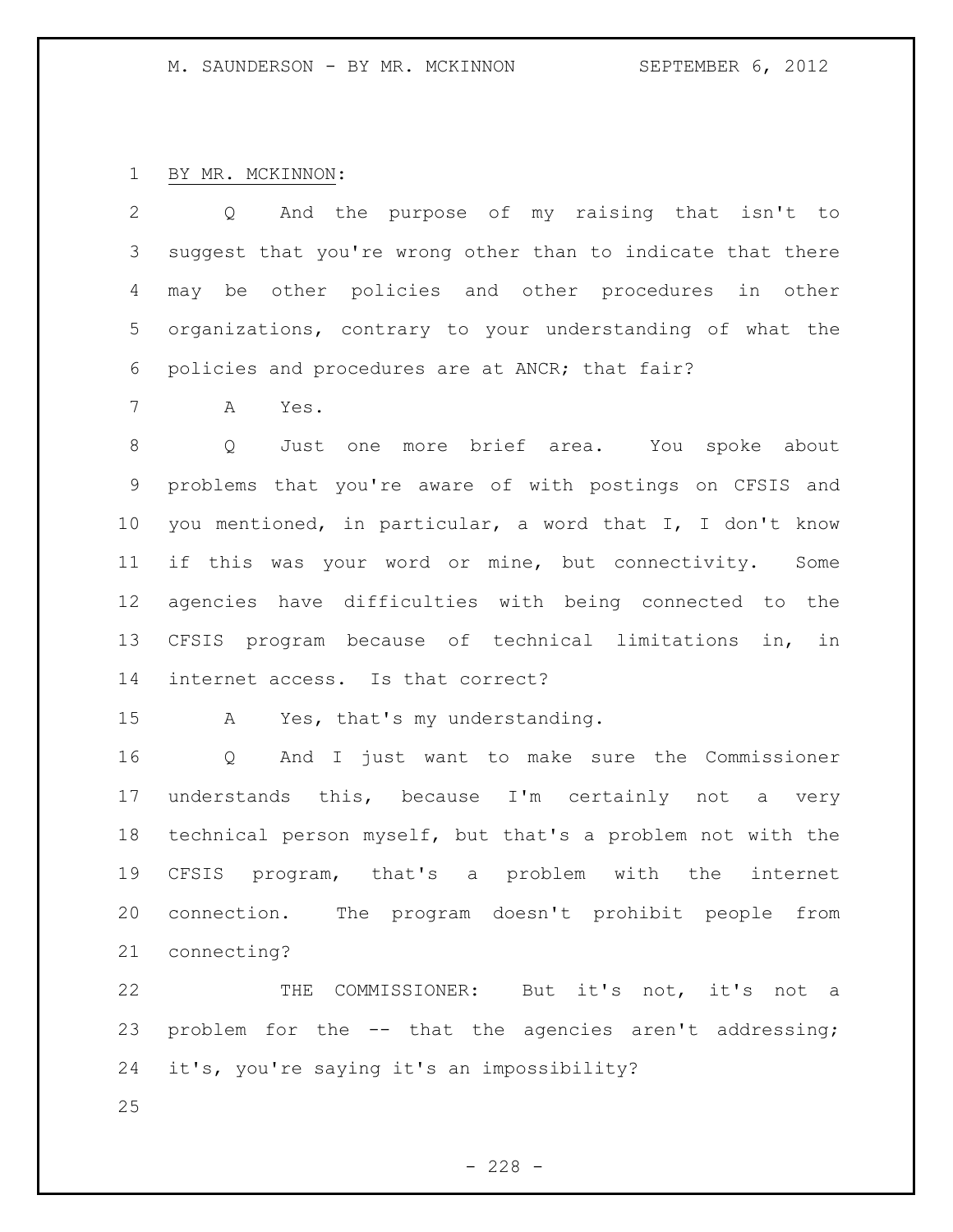## BY MR. MCKINNON:

 Q Well, I'm not going to say it's an impossibility 3 because I'm not equipped to, to say that. But there may be, there may be satellite options and things like that, that I'm completely not familiar with. But what I'm trying to get out of this witness, which I think might be fair to ask of this witness, is that there's nothing that you could do to the CFSIS software program to solve that connectivity problem. That's a hardware problem that, as I understand what you described? 11 A From my understanding, yes. I think it also may

 have to do with the sensitivity of the connection that you would need to run such a program.

14 Q And when you talk about the -- again, I'm not familiar with this area so we might both be in our -- an area where we're not --

A Probably.

Q -- comfortable --

A Probably.

20  $Q$  -- but when you're talk --

21 THE COMMISSIONER: You have, you have company.

MR. MCKINNON: Sorry?

23 THE COMMISSIONER: You've got company.

MR. MCKINNON: You're company. Yes.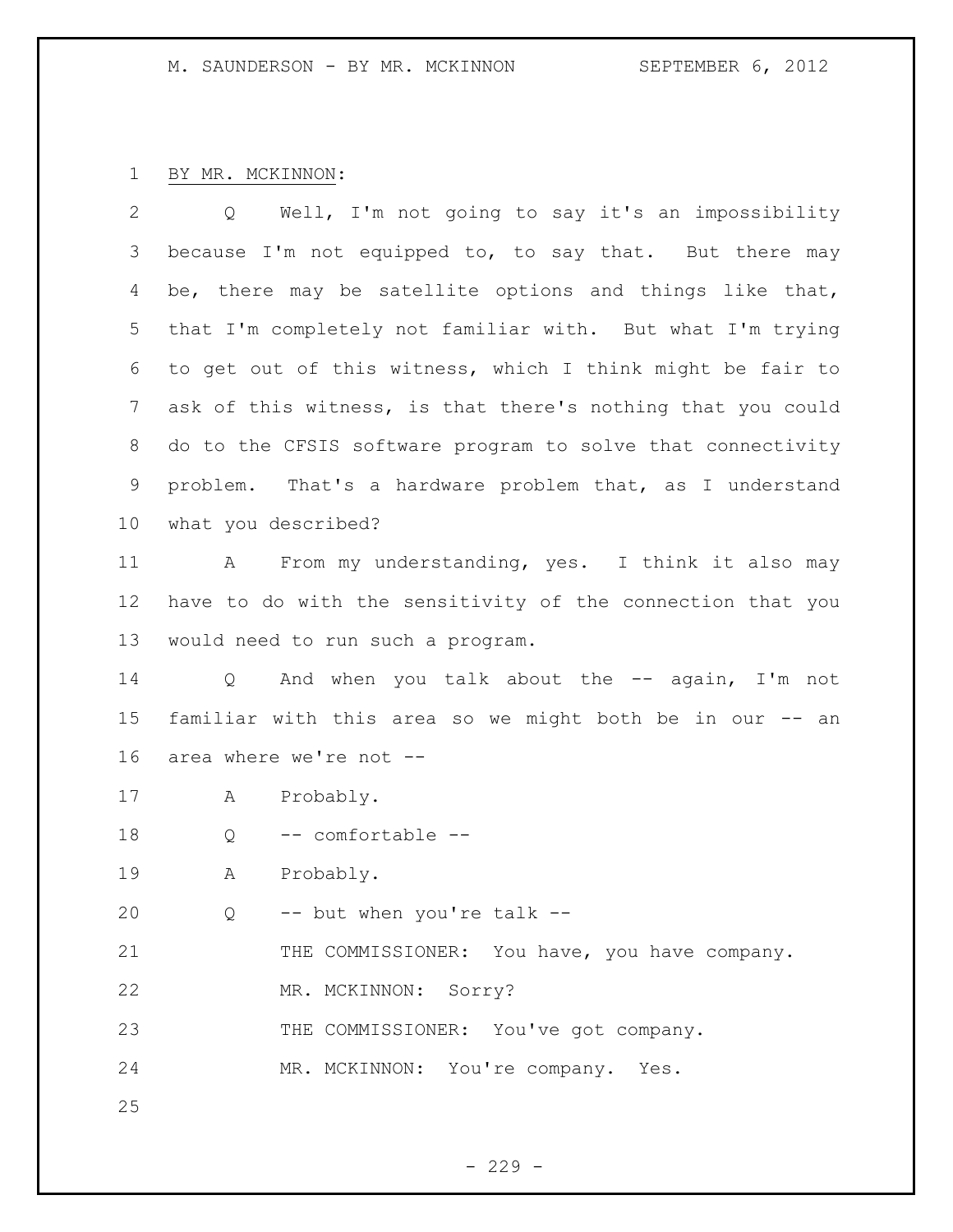# BY MR. MCKINNON:

| $\mathbf{2}$    | I just want to make sure the Commissioner is not<br>$Q \qquad \qquad$ |
|-----------------|-----------------------------------------------------------------------|
| 3               | confused as, as much as we can help him. When you talk                |
| 4               | about the sensitivity issue, that's not because<br>some               |
| 5               | programmer could fix CFSIS to make it more sensitive or               |
| 6               | less sensitive, it's because the internet signal's not                |
| 7               | working as well as it should work?                                    |
| 8               | I don't think it's anything against the CFSIS<br>A                    |
| 9               | information system. It's content requires -- and again,               |
| 10              | I'm likely way over my head in this discussion. I believe             |
| 11              | the content requires certain secure connectivity --                   |
| 12              | Okay.<br>Q                                                            |
| 13              | $\mathbf{A}$<br>-- that not everyone has access to.                   |
| 14              | And so that is -- and that's what I'm describing<br>Q                 |
| 15 <sub>1</sub> | as an internet problem, and I don't think we're disagreeing           |
| 16              | with each other. We may be hearing more about that later,             |
| 17              | but I just didn't want to leave the impression that it was            |
| 18              | something that could be fixed by adjustments to CFSIS, it             |
| 19              | has to be fixed by getting better access?                             |
| 20              | Correct.<br>Α                                                         |
| 21              | That's your understanding?<br>Q                                       |
| 22              | Correct.<br>Α                                                         |
| 23              | Okay.<br>Q                                                            |
| 24              | it's<br>THE<br>COMMISSIONER:<br>But<br>not<br>оf<br>case<br>а<br>an   |

agency or another, whoever else, not declining to join in

- 230 -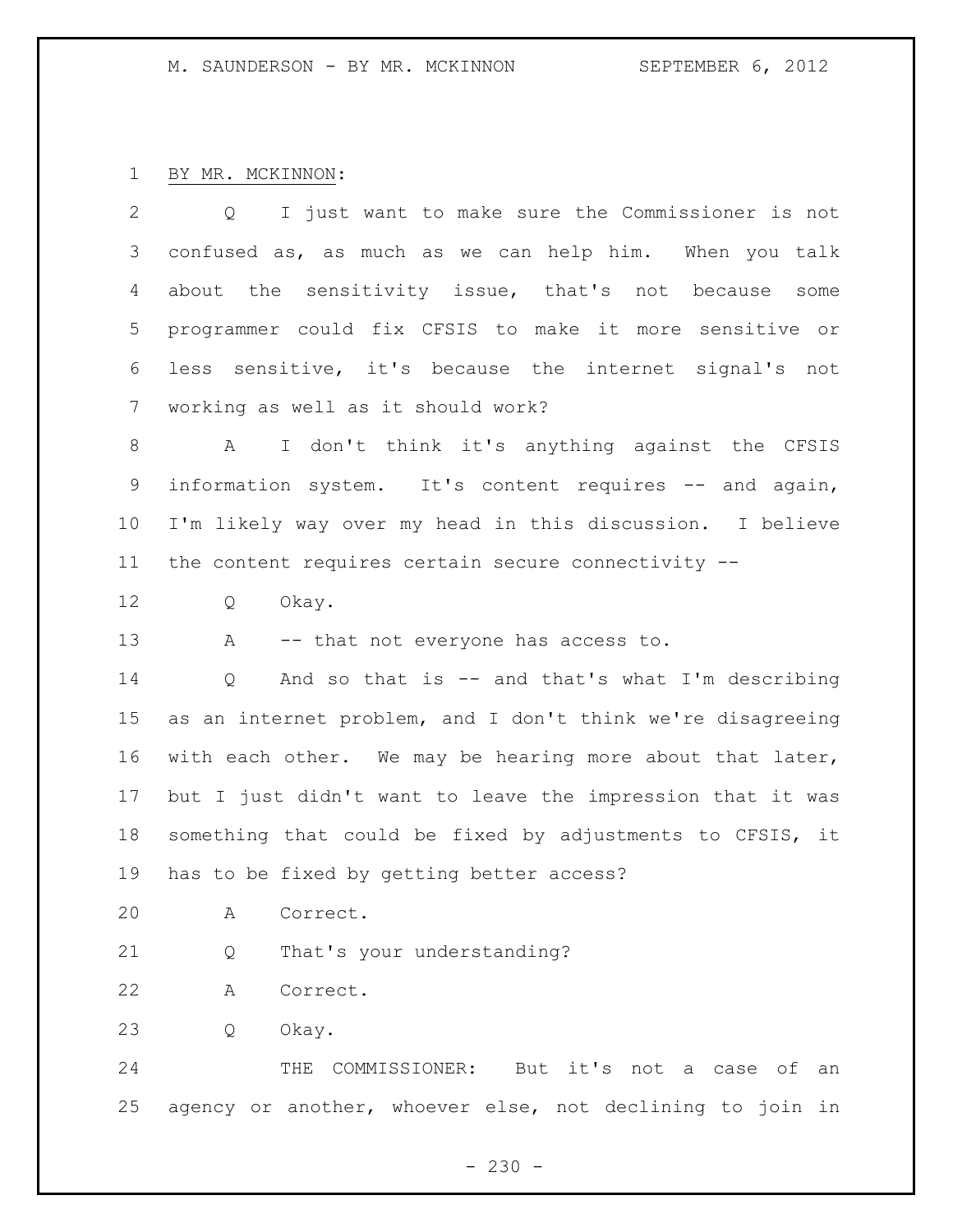when, when it's available to them?

| $\mathbf{2}$ | THE WITNESS: I can't speak for all agencies. I             |
|--------------|------------------------------------------------------------|
| 3            | don't know. That may be a problem with some agencies, but  |
| 4            | from what I've heard, and that would be specifically       |
| 5            | Southern First Nation network of care agencies, it's the   |
| 6            | issue of connectivity as one of the difficulties.          |
| 7            | THE COMMISSIONER: Okay.                                    |
| $8\,$        | MR. MCKINNON: And we may be hearing more about             |
| 9            | that later, Mr. Commissioner, but I just wanted to clarify |
| 10           | that one.                                                  |
| 11           | THE COMMISSIONER: Yeah. I got the impression               |
| 12           | earlier in the day that, that some who could participate   |
| 13           | weren't participating, but that's not it.                  |
| 14           | MR. MCKINNON: And, and it, it -- I don't know if           |
| 15           | there may be other problems, too, but certainly from this  |
| 16           | witness. All she, I think, is saying is there's a physical |
| 17           | problem.                                                   |
| 18           | THE COMMISSIONER: Yes.                                     |
| 19           | MR. MCKINNON: A hardware problem.                          |
| 20           | THE COMMISSIONER: I understand that now.                   |
| 21           | MR. MCKINNON: Okay. Those are the questions I              |
| 22           | have of this witness, Mr. Commissioner.                    |
| 23           | THE COMMISSIONER: Thank you, Mr. McKinnon.                 |
| 24           | Now, Mr. Khan.                                             |
| 25           | MR. KHAN: Mr. Commissioner, it's, it's now just            |

- 231 -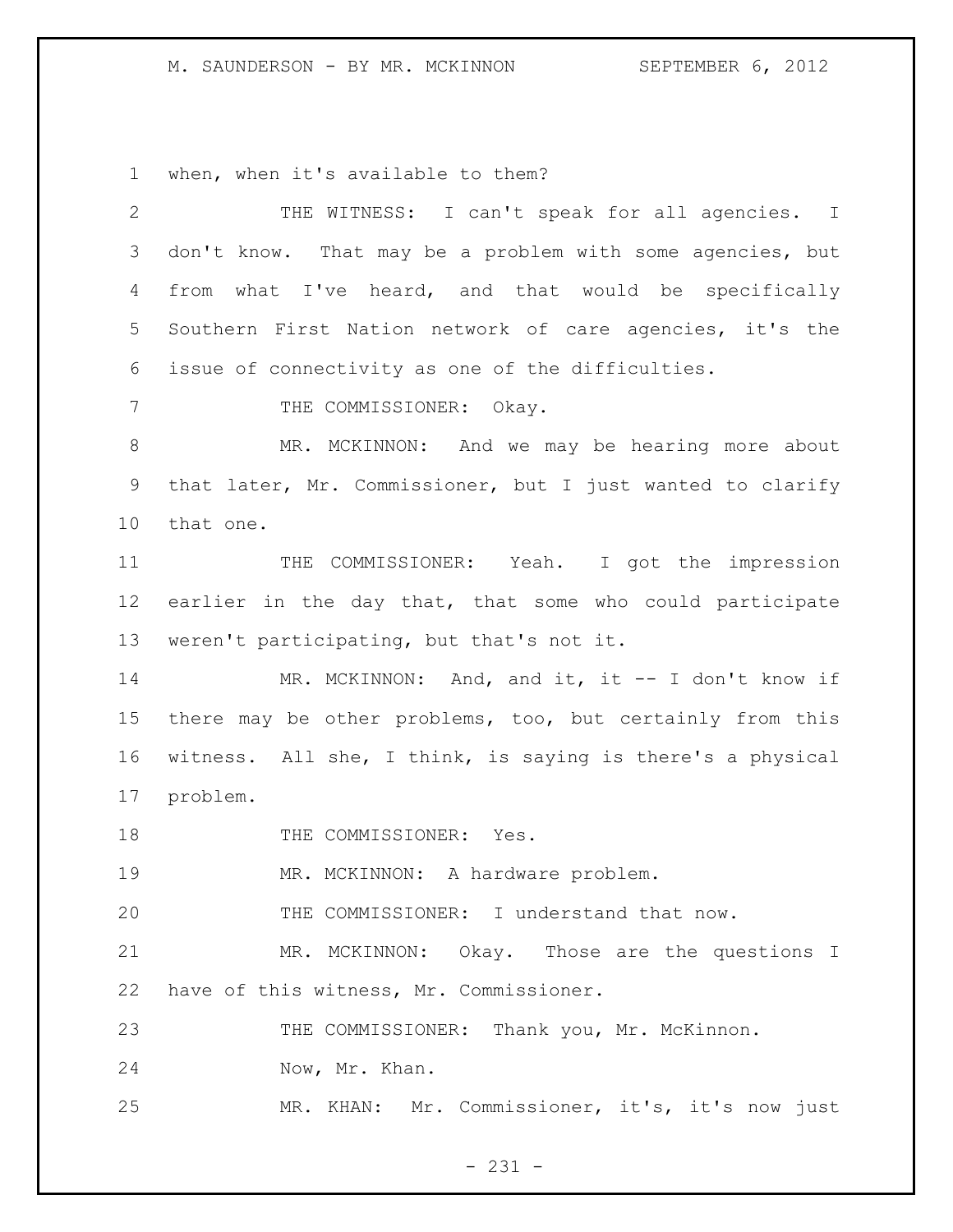PROCEEDINGS SEPTEMBER 6, 2012

 after 4:30, and I have to admit the disadvantage of being the last one to ask questions is that I'm, I'm juggling, constant juggling what's already been ticked off on my question list or not. I think Mr. Ray might also have some questions for the witness. I don't know if you'd like to continue now or adjourn till the morning. THE COMMISSIONER: About how long would you be?

 MR. KHAN: Well, I think I can narrow it down just to two areas if I had a bit, just a bit of time to organize a touch more based on some of the answers given to --

12 THE COMMISSIONER: You mean 10 minutes or ...

MR. KHAN: Oh, yes.

14 THE COMMISSIONER: And Mr. Ray, how long would you might be?

 MR. RAY: Regrettably, I think I could be as long as 20 minutes to half an hour.

18 THE COMMISSIONER: Well, how be we take Mr. Khan tonight and you in the morning?

 MR. RAY: That's, that's suitable to me. Maybe I can just, once Mr. Khan's finished, if I can canvass with the witness just briefly and then we'll get back to you on trying to finish today or what ...

 UNIDENTIFIED PERSON: (Inaudible) Mr. Ray. MR. RAY: Once Mr. Khan is, is finished, perhaps

- 232 -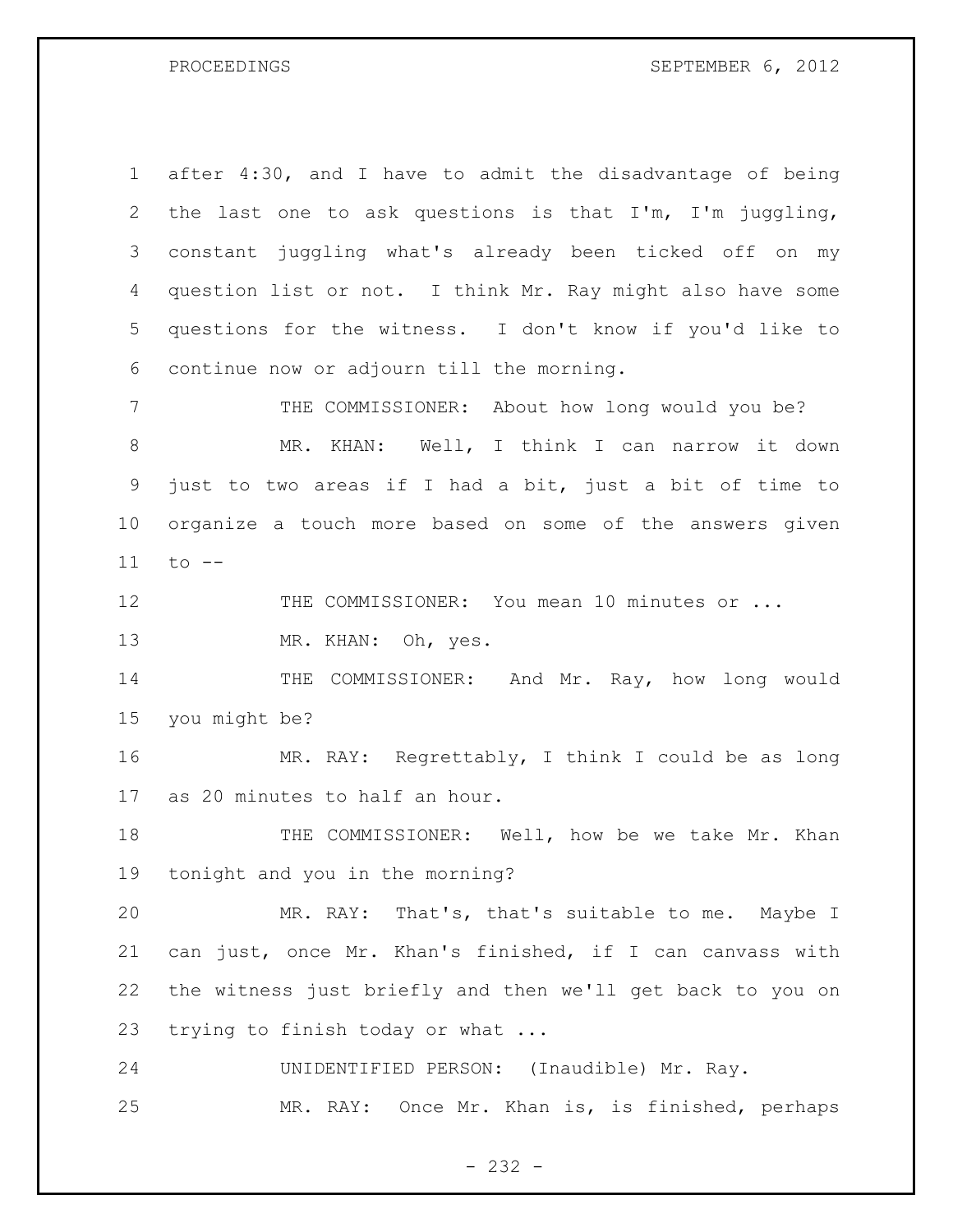PROCEEDINGS SEPTEMBER 6, 2012

 I could just speak with the witness briefly and then make -- and then get back to Your Honour decision -- THE COMMISSIONER: Oh, yeah, your client. Yes. MR. RAY: Yes. THE COMMISSIONER: Yes, all right. MR. KHAN: Well, I was going to ask for five minutes. If we can just recess for five minutes just so I can organize my notes. THE COMMISSIONER: Well, maybe we'll do it all in the morning. Do you -- you want to talk to your client about availability in the morning, I take it? MR. RAY: Yeah, among, among other things. If Mr. Khan's going to take a five to ten-minute break now to, to organize his notes and then start and then I'm going to start, then I would suggest that we're probably better off just doing that tomorrow. THE COMMISSIONER: I think we're better off leaving it till tomorrow. But do you still want to talk to your client before we adjourn? MR. RAY: Maybe just for one minute, if that's okay. 22 THE COMMISSIONER: Well, sure. Well, yeah, that's fine. We'll just adjourn and we'll take a five- minute adjournment. MR. RAY: Sure. Thank you.

 $- 233 -$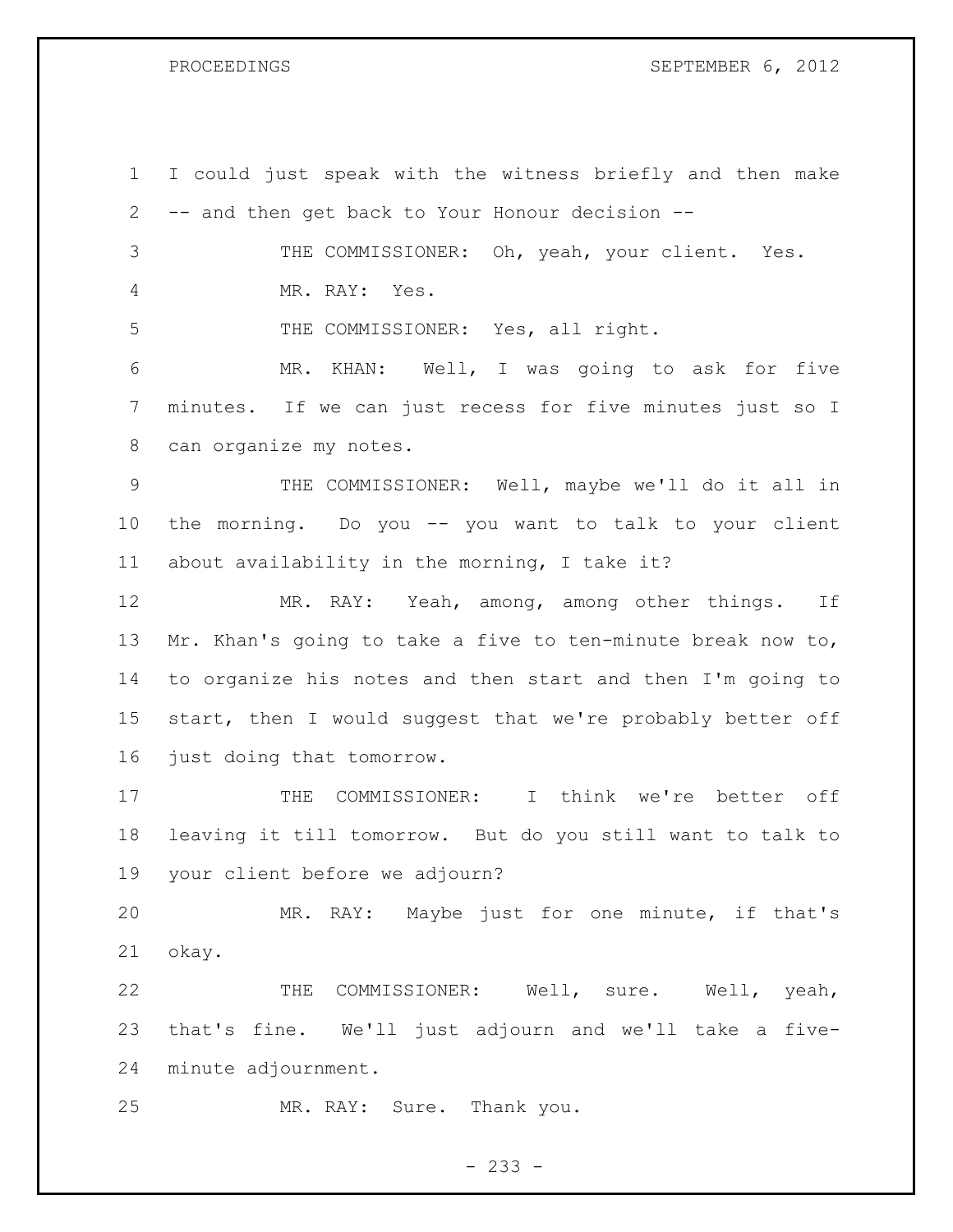PROCEEDINGS SEPTEMBER 6, 2012

| $\mathbf 1$    | (BRIEF RECESS)                                            |
|----------------|-----------------------------------------------------------|
| $\mathbf{2}$   |                                                           |
| 3              | THE CLERK: Back on the record.                            |
| 4              | THE COMMISSIONER: Mr. Ray.                                |
| 5              | MR. RAY: Thank you, Mr. Commissioner. I think             |
| 6              | in light of the material that's left to canvass with the  |
| $7\phantom{.}$ | witness, including questions from Mr. Khan, that it makes |
| 8              | more sense just to stop at this point in time and then    |
| 9              | continue in the morning. And I don't expect we'll be very |
| 10             | long in the morning.                                      |
| 11             | COMMISSIONER: All right. Commission<br>THE                |
| 12             | counsel, anything else?                                   |
| 13             | MS. WALSH: I just wanted to talk about who we're          |
| 14             | going to be calling tomorrow so that counsel can be       |
| 15             | prepared.                                                 |
| 16             | THE COMMISSIONER: Yes.                                    |
| 17             | will<br>MS. WALSH: So<br>start with<br>the<br>we          |
| 18             | continuation of Ms. Saunderson.                           |
| 19             | THE COMMISSIONER: Yes.                                    |
| 20             | MS. WALSH: And then we will call Mr. Orobko.              |
| 21             | THE COMMISSIONER: Yes.                                    |
| 22             | MS. WALSH: And we -- the schedule originally              |
| 23             | called for Ms. Greeley. We will still operate under the   |
| 24             | assumption that we will be able to start her evidence. We |
| 25             | never expected to complete her evidence, in any event, so |